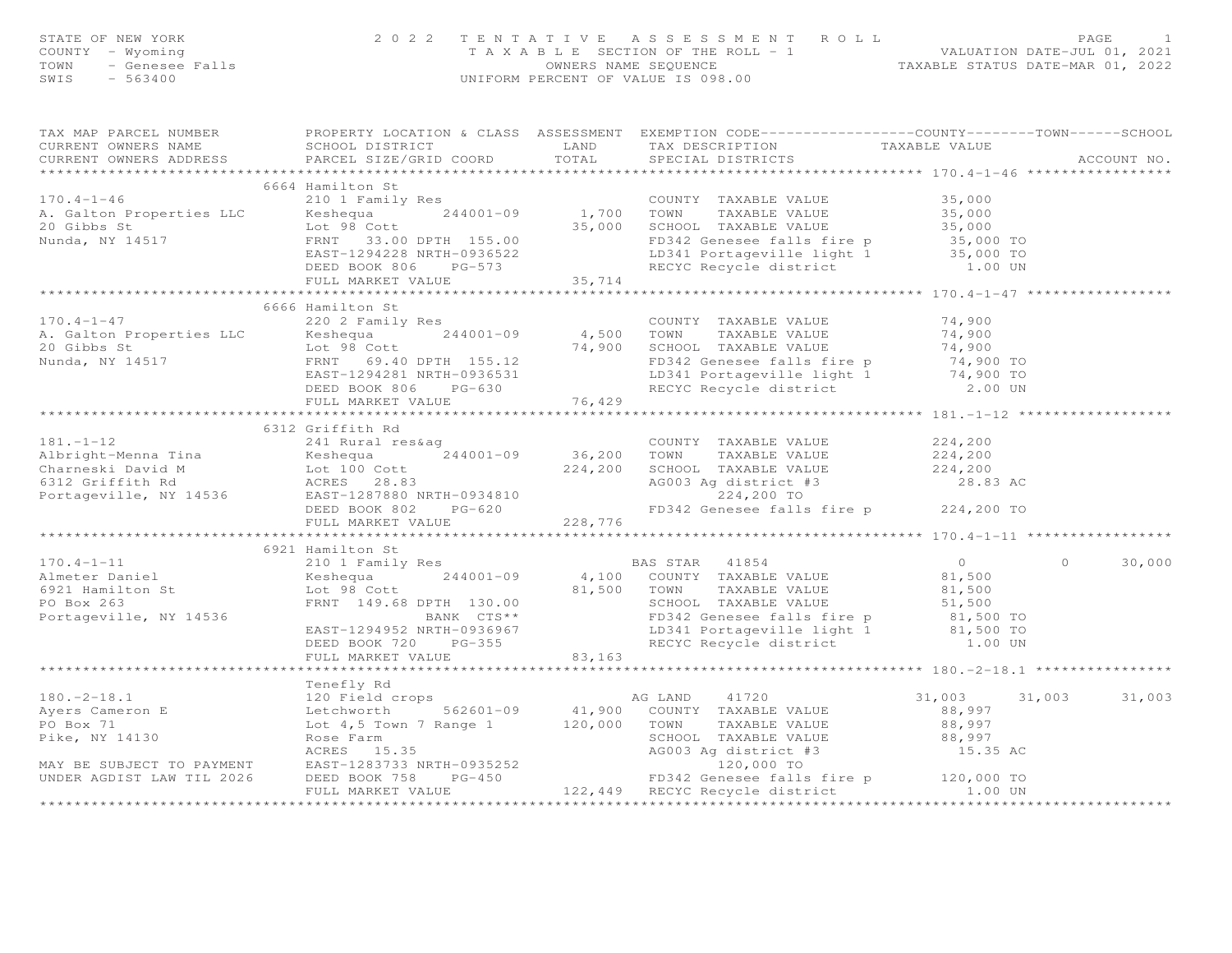| STATE OF NEW YORK<br>OF NEW YORK<br>Y - Wyoming<br>- Genesee Falls<br>- 563400<br>COUNTY - Wyoming<br>TOWN<br>SWIS                                                |                                                                                                                                                   | 2022 TENTATIVE ASSESSMENT ROLL<br>T A X A B L E SECTION OF THE ROLL - 1 VALUATION DATE-JUL 01, 2021<br>OWNERS NAME SEQUENCE TAXABLE STATUS DATE-MAR 01, 2022<br>UNIFORM PERCENT OF VALUE IS 098.00                                                                         | PAGE                                                          | 2           |
|-------------------------------------------------------------------------------------------------------------------------------------------------------------------|---------------------------------------------------------------------------------------------------------------------------------------------------|----------------------------------------------------------------------------------------------------------------------------------------------------------------------------------------------------------------------------------------------------------------------------|---------------------------------------------------------------|-------------|
| TAX MAP PARCEL NUMBER<br>CURRENT OWNERS NAME<br>CURRENT OWNERS ADDRESS                                                                                            | SCHOOL DISTRICT LAND<br>PARCEL SIZE/GRID COORD                                                                                                    | PROPERTY LOCATION & CLASS ASSESSMENT EXEMPTION CODE----------------COUNTY-------TOWN------SCHOOL<br>TAX DESCRIPTION<br>TOTAL<br>SPECIAL DISTRICTS                                                                                                                          | TAXABLE VALUE                                                 | ACCOUNT NO. |
|                                                                                                                                                                   |                                                                                                                                                   |                                                                                                                                                                                                                                                                            |                                                               |             |
| $170. - 1 - 15.1$<br>Ayers Thomas E<br>Gillette Douglas W<br>88 W Main St<br>PO Box 84<br>Pike, NY 14130                                                          | Finn Rd<br>Lot 97 Cott<br>$353 - 577$<br>ACRES 46.37<br>EAST-1288673 NRTH-0936887<br>DEED BOOK 620 PG-00224                                       | 120 Field crops<br>120 Field crops<br>Letchworth 562601-09 80,300 COUNTY TAXABLE VALUE<br>Lot 97 Cott 80,300 TOWN TAXABLE VALUE<br>SCHOOL TAXABLE VALUE<br>FD342 Genesee falls fire p 80,300 TO                                                                            | 49,274<br>49,274<br>31,026<br>31,026<br>31,026                | 49,274      |
| MAY BE SUBJECT TO PAYMENT FULL MARKET VALUE<br>UNDER AGDIST LAW TIL 2026                                                                                          |                                                                                                                                                   | 81,939                                                                                                                                                                                                                                                                     |                                                               |             |
|                                                                                                                                                                   |                                                                                                                                                   |                                                                                                                                                                                                                                                                            |                                                               |             |
| $170. - 1 - 21.1$<br>PO Box 84<br>Pike, NY 14130                                                                                                                  | W Halvorsen<br>120 Field crops<br>EAST-1288228 NRTH-0937996<br>DEED BOOK 620 PG-00224                                                             | AG LAND 41720<br>TAXABLE VALUE<br>SCHOOL TAXABLE VALUE<br>FD342 Genesee falls fire p 49,900 TO                                                                                                                                                                             | 30,123 30,123<br>19,777<br>19,777<br>19,777                   | 30,123      |
| MAY BE SUBJECT TO PAYMENT<br>UNDER AGDIST LAW TIL 2026                                                                                                            | FULL MARKET VALUE                                                                                                                                 | 50,918                                                                                                                                                                                                                                                                     |                                                               |             |
|                                                                                                                                                                   | Route 19A                                                                                                                                         |                                                                                                                                                                                                                                                                            |                                                               |             |
| $170. - 1 - 31.1$<br>Ayers Thomas E<br>Gillette Douglas W<br>88 W Main St<br>PO Box 84<br>Pike, NY 14130                                                          | 120 Field crops<br>Letchworth 562601-09<br>Lot 96 Cott<br>ACRES 50.03<br>EAST-1288797 NRTH-0938696<br>DEED BOOK 620 PG-00224<br>FULL MARKET VALUE | AG LAND 41720<br>94,100 COUNTY TAXABLE VALUE<br>94,100 TOWN TAXABLE VALUE<br>SCHOOL TAXABLE VALUE<br>AG003 Ag district #3<br>94,100 TO<br>96,020 FD342 Genesee falls fire p 94,100 TO                                                                                      | 58,309 58,309<br>35,791<br>35,791<br>35,791<br>50.03 AC       | 58,309      |
| MAY BE SUBJECT TO PAYMENT<br>UNDER AGDIST LAW TIL 2026                                                                                                            |                                                                                                                                                   |                                                                                                                                                                                                                                                                            |                                                               |             |
|                                                                                                                                                                   | Griffith Rd                                                                                                                                       |                                                                                                                                                                                                                                                                            |                                                               |             |
| $180. -2 - 1.12$<br>Ayers Thomas E<br>Gillette Douglas W<br>88 W Main St<br>PO Box 84<br>Pike, NY 14130<br>MAY BE SUBJECT TO PAYMENT<br>UNDER AGDIST LAW TIL 2026 | 140 Truck crops<br>ACRES<br>7.42<br>EAST-1282724 NRTH-0935198<br>DEED BOOK 741<br>$PG-629$<br>FULL MARKET VALUE                                   | AG LAND 41720<br>Letchworth 562601-09 36,100 COUNTY TAXABLE VALUE<br>Lot 4,5 Town 7 Range 1 115,000 TOWN TAXABLE VALUE<br>Rose Farm SCHOOL TAXABLE VALUE<br>SCHOOL TAXABLE VALUE<br>AG003 Ag district #3<br>115,000 TO<br>FD342 Genesee falls fire p 115,000 TO<br>117,347 | 29,867 29,867 29,867<br>85,133<br>85,133<br>85,133<br>7.42 AC |             |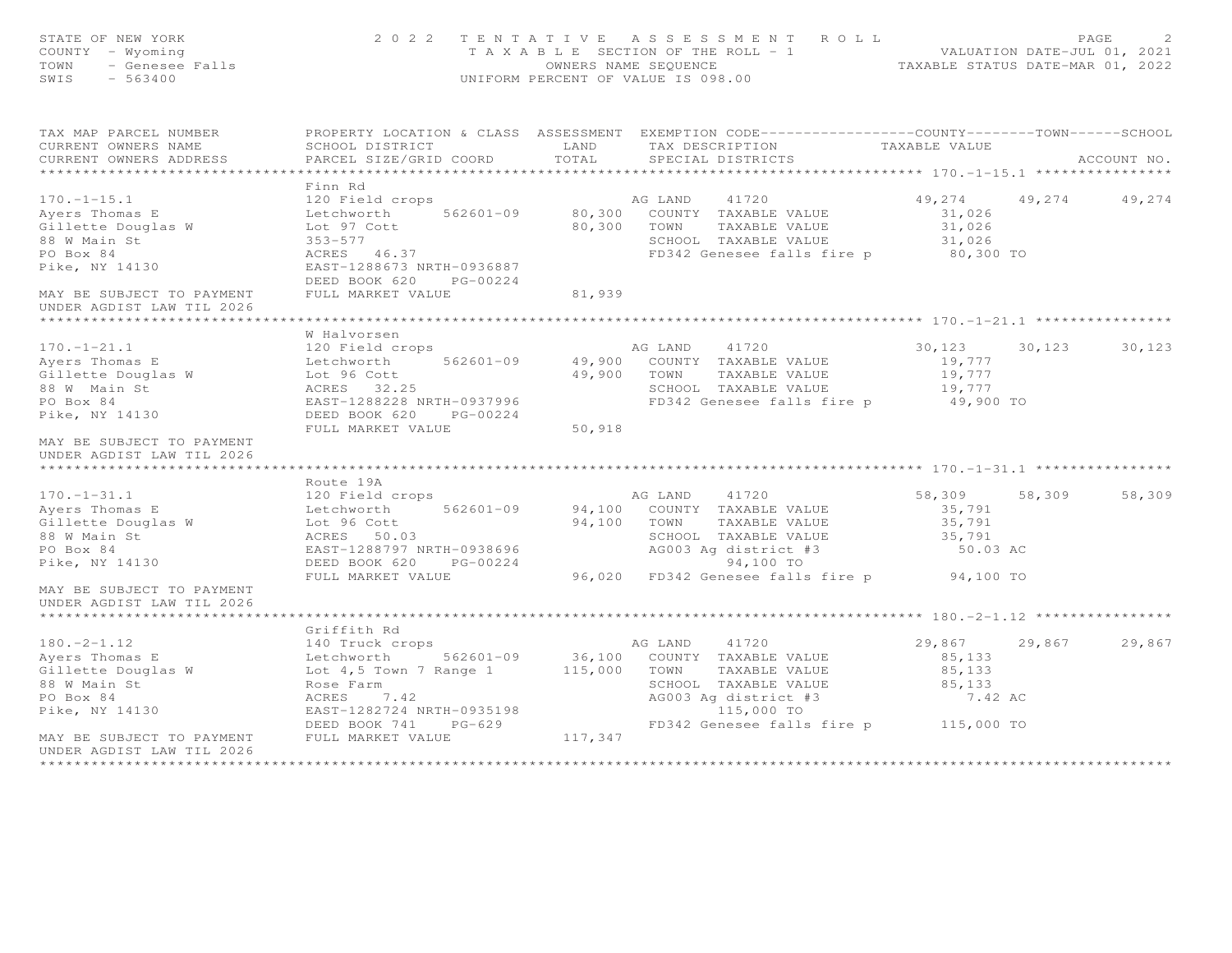| STATE OF NEW YORK<br>OF NEW YORK<br>Y - Wyoming<br>- Genesee Falls<br>- Common<br>COUNTY - Wyoming<br>TOWN<br>SWIS                                |                                                                                                                                                                                                                   |        | 2022 TENTATIVE ASSESSMENT ROLL<br>T A X A B L E SECTION OF THE ROLL - 1<br>OWNERS NAME SEQUENCE TAXABLE STATUS DATE-MAR 01, 2022<br>UNIFORM PERCENT OF VALUE IS 098.00                |                                                                |        | PAGE<br>3   |
|---------------------------------------------------------------------------------------------------------------------------------------------------|-------------------------------------------------------------------------------------------------------------------------------------------------------------------------------------------------------------------|--------|---------------------------------------------------------------------------------------------------------------------------------------------------------------------------------------|----------------------------------------------------------------|--------|-------------|
| TAX MAP PARCEL NUMBER<br>CURRENT OWNERS NAME                                                                                                      | SCHOOL DISTRICT LAND                                                                                                                                                                                              |        | PROPERTY LOCATION & CLASS ASSESSMENT EXEMPTION CODE----------------COUNTY-------TOWN-----SCHOOL<br>TAX DESCRIPTION TAXABLE VALUE                                                      |                                                                |        |             |
| CURRENT OWNERS ADDRESS                                                                                                                            | PARCEL SIZE/GRID COORD                                                                                                                                                                                            | TOTAL  | SPECIAL DISTRICTS                                                                                                                                                                     |                                                                |        | ACCOUNT NO. |
| $180. -2 - 10.21$<br>Ayers Thomas E<br>Gillette Douglas<br>88 W Main St<br>PO Box 84                                                              | East Koy Rd<br>120 Field crops<br>Letchworth 562601-09 105,800 COUNTY TAXABLE VALUE<br>Lot 3, Town 7, Range 1 105,800 TOWN TAXABLE VALUE<br>ACRES 58.03<br>EAST-1283245 NRTH-0927733                              |        | SCHOOL TAXABLE VALUE                                                                                                                                                                  | 64,366 64,366<br>41,434<br>41,434<br>41,434<br>58.03 AC        |        | 64,366      |
| Pike, NY 14130                                                                                                                                    |                                                                                                                                                                                                                   |        | AG003 Ag district #3<br>105,800 TO                                                                                                                                                    |                                                                |        |             |
| MAY BE SUBJECT TO PAYMENT<br>UNDER AGDIST LAW TIL 2026                                                                                            |                                                                                                                                                                                                                   |        | EAST-1283245 NRTH-0927733<br>DEED BOOK 685 PG-829 107,959 FD342 Genesee falls fire p 105,800 TO<br>FULL MARKET VALUE 107,959 FD342 Genesee falls fire p 105,800 TO                    |                                                                |        |             |
|                                                                                                                                                   | East Koy Rd                                                                                                                                                                                                       |        |                                                                                                                                                                                       |                                                                |        |             |
| $181. - 1 - 10.12$<br>Ayers Thomas E<br>Gillette Douglas<br>Lot 101,102<br>88 W Main St                                                           | 120 Field crops<br>Letchworth<br>ACRES 115.44                                                                                                                                                                     |        | AG LAND 41720<br>562601-09 186,300 COUNTY TAXABLE VALUE<br>186,300 TOWN TAXABLE VALUE                                                                                                 | 116,503 116,503 116,503<br>69,797<br>69,797<br>69,797          |        |             |
| PO Box 84<br>Pike, NY 14130                                                                                                                       | EAST-1286344 NRTH-0930105                                                                                                                                                                                         |        | SCHOOL TAXABLE VALUE<br>AG003 Ag district #3                                                                                                                                          | 115.44 AC                                                      |        |             |
| MAY BE SUBJECT TO PAYMENT<br>UNDER AGDIST LAW TIL 2026                                                                                            |                                                                                                                                                                                                                   |        | DEED BOOK 685 PG-829 190,102 FD342 Genesee falls fire p 186,300 TO<br>FULL MARKET VALUE 190,102 FD342 Genesee falls fire p 186,300 TO                                                 |                                                                |        |             |
|                                                                                                                                                   | Route 19A                                                                                                                                                                                                         |        |                                                                                                                                                                                       |                                                                |        |             |
| $181. - 1 - 28.112$<br>Ayers Thomas E<br>Gillette Douglas<br>88 W Main St<br>PO Box 84<br>Pike, NY 14130                                          | 322 Rural vac>10<br>Keshequa 244001-09 29,300 COUNTY TAXABLE VALUE<br>Lot 104 Cott 29,300 TOWN TAXABLE VALUE<br>ACRES 24.42<br>EAST-1286092 NRTH-0928271<br>DEED BOOK 685 PG-829<br>FULL MARKET VALUE             |        | SCHOOL TAXABLE VALUE<br>AG003 Ag district #3<br>AG003 Ag<br>29,300 TO<br>29,898 FD342 Genesee falls fire p 29,300 TO                                                                  | 18,506 18,506 18,506<br>10,794<br>10,794<br>10,794<br>24.42 AC |        |             |
| MAY BE SUBJECT TO PAYMENT<br>UNDER AGDIST LAW TIL 2026                                                                                            |                                                                                                                                                                                                                   |        |                                                                                                                                                                                       |                                                                |        |             |
|                                                                                                                                                   | East Koy (off of) Rd                                                                                                                                                                                              |        |                                                                                                                                                                                       |                                                                |        |             |
| $191. - 1 - 27$<br>Ayers Thomas E<br>Gillette Douglas<br>88 W Main St<br>88 W Main St<br>PO Box 84<br>Pike, NY 14130<br>MAY BE SUBJECT TO PAYMENT | 120 Field crops<br>External compositions of the Meshequa<br>Lot 104, Cottringer<br>Lot 3, Town 7, Range 1<br>ACRES 42.87<br>ACRES 42.87<br>EAST-1285940 NRTH-0927424<br>DEED BOOK 685 PG-829<br>FULL MARKET VALUE | 94,082 | AG LAND 41720<br>244001 92,200 COUNTY TAXABLE VALUE<br>92,200 TOWN TAXABLE VALUE<br>SCHOOL TAXABLE VALUE<br>AG003 Ag district #3<br>92,200 TO<br>FD342 Genesee falls fire p 92,200 TO | 58,152<br>34,048<br>34,048<br>34,048<br>42.87 AC               | 58,152 | 58,152      |
| UNDER AGDIST LAW TIL 2026                                                                                                                         |                                                                                                                                                                                                                   |        |                                                                                                                                                                                       |                                                                |        |             |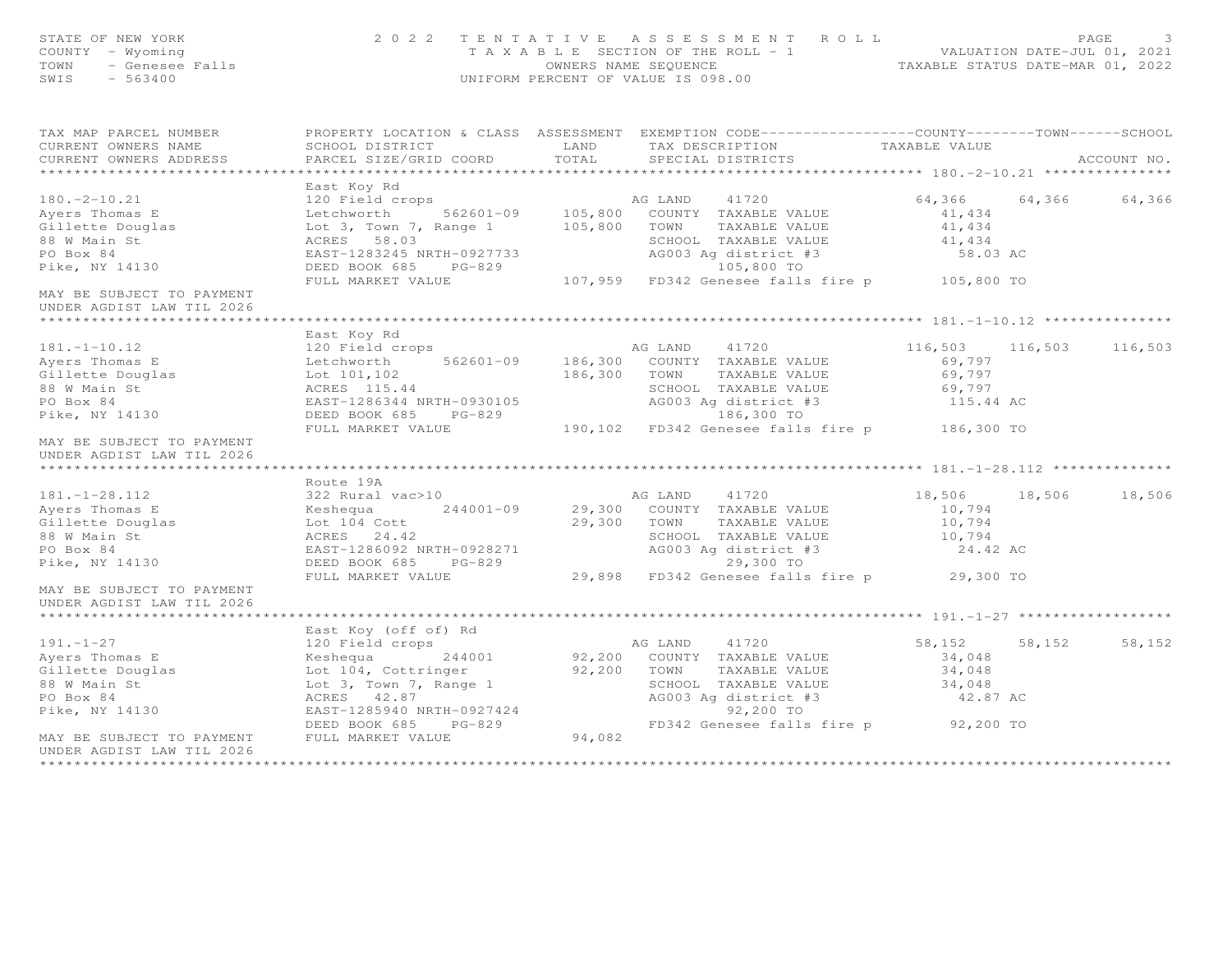| FAGE 4<br>COUNTY - Wyoming and the section of the ROLL - 1<br>TAXABLE SECTION OF THE ROLL - 1<br>TOWN - Genesee Falls COUNTY - Sensee Falls COUNTY - Cenesee Falls<br>SWIS - 563400<br>SWIS - 563400                                                                                                                                                                                                                                                                |        |                                                  |                |             |
|---------------------------------------------------------------------------------------------------------------------------------------------------------------------------------------------------------------------------------------------------------------------------------------------------------------------------------------------------------------------------------------------------------------------------------------------------------------------|--------|--------------------------------------------------|----------------|-------------|
| TAX MAP PARCEL NUMBER FOROPERTY LOCATION & CLASS ASSESSMENT EXEMPTION CODE----------------COUNTY-------TOWN-----SCHOOL<br>CURRENT OWNERS NAME SCHOOL DISTRICT TAND TAX DESCRIPTION TAXABLE VALUE<br>CURRENT OWNERS ADDRESS PARCEL SIZE/GRID COORD TOTAL SPECIAL DISTRICTS                                                                                                                                                                                           |        |                                                  |                | ACCOUNT NO. |
|                                                                                                                                                                                                                                                                                                                                                                                                                                                                     |        |                                                  |                |             |
| 6978 Mccormick St                                                                                                                                                                                                                                                                                                                                                                                                                                                   |        |                                                  |                | $\circ$     |
|                                                                                                                                                                                                                                                                                                                                                                                                                                                                     |        |                                                  |                | 30,000      |
|                                                                                                                                                                                                                                                                                                                                                                                                                                                                     |        |                                                  |                |             |
|                                                                                                                                                                                                                                                                                                                                                                                                                                                                     |        |                                                  |                |             |
|                                                                                                                                                                                                                                                                                                                                                                                                                                                                     |        |                                                  |                |             |
|                                                                                                                                                                                                                                                                                                                                                                                                                                                                     |        |                                                  |                |             |
|                                                                                                                                                                                                                                                                                                                                                                                                                                                                     |        |                                                  |                |             |
|                                                                                                                                                                                                                                                                                                                                                                                                                                                                     |        |                                                  |                |             |
|                                                                                                                                                                                                                                                                                                                                                                                                                                                                     |        |                                                  |                |             |
| 6686 Pike St                                                                                                                                                                                                                                                                                                                                                                                                                                                        |        |                                                  |                |             |
|                                                                                                                                                                                                                                                                                                                                                                                                                                                                     |        |                                                  |                |             |
|                                                                                                                                                                                                                                                                                                                                                                                                                                                                     |        |                                                  |                |             |
|                                                                                                                                                                                                                                                                                                                                                                                                                                                                     |        |                                                  |                |             |
|                                                                                                                                                                                                                                                                                                                                                                                                                                                                     |        |                                                  |                |             |
| $\begin{array}{cccccc} \text{170.4--1-30} & \text{6686 Pike St} & \text{210 1 } & \text{Family Res} & \text{COUNTY} & \text{TXABLE VALUE} & \text{38,900} \\ \text{Bartlett Donna} & \text{Reshequ} & \text{244001--09} & \text{3,900} & \text{TOWN} & \text{TXABLE VALUE} & \text{38,900} \\ \text{6682 Pike St} & \text{tot 98 Cott} & \text{358--330 398--41} & \text{FRNT 107.00 DFH 115.00} & \text{FDS42$<br>DEED BOOK 630 PG-201<br>FULL MARKET VALUE 39,694 |        |                                                  |                |             |
|                                                                                                                                                                                                                                                                                                                                                                                                                                                                     |        |                                                  |                |             |
| 6682 Pike St                                                                                                                                                                                                                                                                                                                                                                                                                                                        |        |                                                  |                |             |
|                                                                                                                                                                                                                                                                                                                                                                                                                                                                     |        |                                                  |                | $\circ$     |
|                                                                                                                                                                                                                                                                                                                                                                                                                                                                     |        |                                                  | $\overline{0}$ | 30,000      |
|                                                                                                                                                                                                                                                                                                                                                                                                                                                                     |        |                                                  |                |             |
|                                                                                                                                                                                                                                                                                                                                                                                                                                                                     |        |                                                  |                |             |
|                                                                                                                                                                                                                                                                                                                                                                                                                                                                     |        |                                                  |                |             |
|                                                                                                                                                                                                                                                                                                                                                                                                                                                                     |        |                                                  |                |             |
|                                                                                                                                                                                                                                                                                                                                                                                                                                                                     |        |                                                  |                |             |
|                                                                                                                                                                                                                                                                                                                                                                                                                                                                     |        |                                                  |                |             |
| $\begin{tabular}{lllllllllllllllllll} \multicolumn{3}{l}{{\small\verb \Pro=1-26 } \multicolumn{3}{l}{{\small\verb \Pro=1-26 } \multicolumn{3}{l}{{\small\verb \Pro=1-26 } \multicolumn{3}{l}{{\small\verb \Pro=1-26 } \multicolumn{3}{l}{{\small\verb \Pro=1-26 } \multicolumn{3}{l}{{\small\verb \Pro=1-26 } \multicolumn{3}{l}{{\small\verb \Pro=1-26 } \multicolumn{3}{l}{{\small\verb \Pro=1-26 } \multicolumn{3}{l}{{\$                                        |        |                                                  |                |             |
|                                                                                                                                                                                                                                                                                                                                                                                                                                                                     |        |                                                  |                |             |
|                                                                                                                                                                                                                                                                                                                                                                                                                                                                     |        |                                                  |                |             |
|                                                                                                                                                                                                                                                                                                                                                                                                                                                                     |        |                                                  |                |             |
|                                                                                                                                                                                                                                                                                                                                                                                                                                                                     |        |                                                  |                |             |
|                                                                                                                                                                                                                                                                                                                                                                                                                                                                     |        |                                                  |                |             |
| DEED BOOK 660 PG-986                                                                                                                                                                                                                                                                                                                                                                                                                                                |        |                                                  |                |             |
| FULL MARKET VALUE 5,204                                                                                                                                                                                                                                                                                                                                                                                                                                             |        |                                                  |                |             |
|                                                                                                                                                                                                                                                                                                                                                                                                                                                                     |        | *********************************** 159.-1-27.12 |                |             |
|                                                                                                                                                                                                                                                                                                                                                                                                                                                                     |        |                                                  |                |             |
|                                                                                                                                                                                                                                                                                                                                                                                                                                                                     |        |                                                  |                |             |
|                                                                                                                                                                                                                                                                                                                                                                                                                                                                     |        |                                                  |                |             |
|                                                                                                                                                                                                                                                                                                                                                                                                                                                                     |        |                                                  |                |             |
|                                                                                                                                                                                                                                                                                                                                                                                                                                                                     |        |                                                  |                |             |
| DEED BOOK 660 PG-980                                                                                                                                                                                                                                                                                                                                                                                                                                                |        |                                                  |                |             |
| FULL MARKET VALUE                                                                                                                                                                                                                                                                                                                                                                                                                                                   | 43,469 |                                                  |                |             |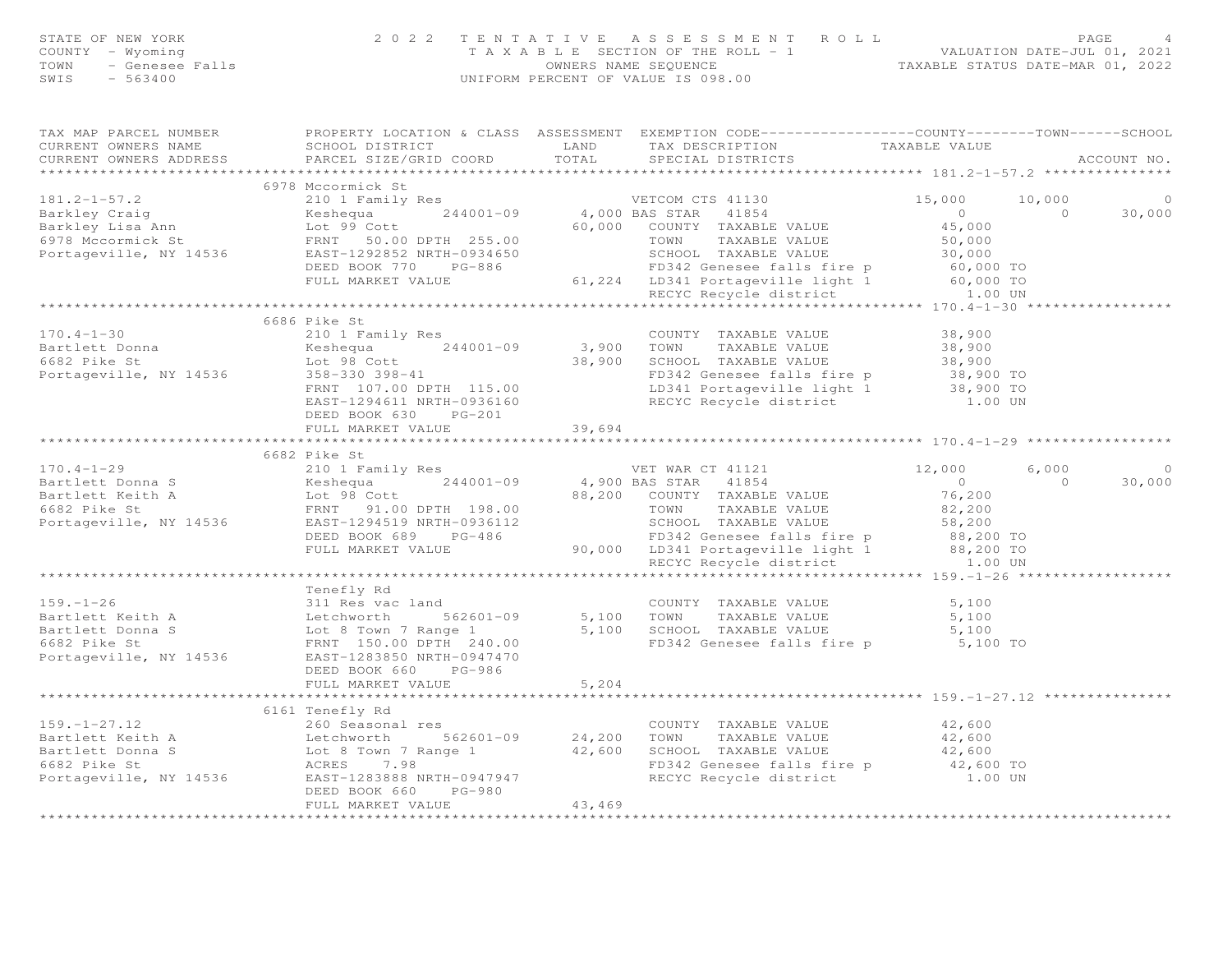| STATE OF NEW YORK<br>COUNTY - Wyoming<br>TOWN<br>- Genesee Falls<br>SWIS<br>$-563400$                                                  |                                                                                                                                                                                                                             |                        | 2022 TENTATIVE ASSESSMENT ROLL<br>TAXABLE SECTION OF THE ROLL - 1<br>OWNERS NAME SEQUENCE<br>UNIFORM PERCENT OF VALUE IS 098.00                                              | VALUATION DATE-JUL 01, 2021<br>TAXABLE STATUS DATE-MAR 01, 2022 | PAGE        |
|----------------------------------------------------------------------------------------------------------------------------------------|-----------------------------------------------------------------------------------------------------------------------------------------------------------------------------------------------------------------------------|------------------------|------------------------------------------------------------------------------------------------------------------------------------------------------------------------------|-----------------------------------------------------------------|-------------|
| TAX MAP PARCEL NUMBER<br>CURRENT OWNERS NAME<br>CURRENT OWNERS ADDRESS<br>*************************                                    | SCHOOL DISTRICT<br>PARCEL SIZE/GRID COORD                                                                                                                                                                                   | LAND<br>TOTAL          | PROPERTY LOCATION & CLASS ASSESSMENT EXEMPTION CODE----------------COUNTY-------TOWN------SCHOOL<br>TAX DESCRIPTION<br>SPECIAL DISTRICTS                                     | TAXABLE VALUE                                                   | ACCOUNT NO. |
| $159. - 1 - 27.112$<br>Bartlett Keith A<br>Bartlett Donna S<br>6682 Pike St<br>Portageville, NY 14536                                  | Tenefly Rd<br>312 Vac w/imprv<br>Letchworth 562601-09<br>Lot 8 Town 7 Range 1<br>ACRES 7.95<br>EAST-1284111 NRTH-0947667<br>DEED BOOK 660 PG-980<br>FULL MARKET VALUE                                                       | 14,500 TOWN<br>27,041  | COUNTY TAXABLE VALUE<br>TAXABLE VALUE<br>26,500 SCHOOL TAXABLE VALUE<br>FD342 Genesee falls fire p                                                                           | 26,500<br>26,500<br>26,500<br>26,500 TO                         |             |
|                                                                                                                                        |                                                                                                                                                                                                                             |                        |                                                                                                                                                                              |                                                                 |             |
| $170.4 - 1 - 35$<br>Bartlett Keith A<br>Bartlett Donna S<br>6677 Pike St<br>Genesee Falls, NY 14536                                    | 6677 Pike St<br>312 Vac w/imprv<br>$244001 - 09$<br>Keshequa<br>Lot 98 Cott<br>FRNT 132.00 DPTH 115.98<br>EAST-1294365 NRTH-0936279<br>DEED BOOK 767 PG-650<br>FULL MARKET VALUE                                            | 4,800 TOWN<br>4,898    | COUNTY TAXABLE VALUE<br>TAXABLE VALUE<br>4,800 SCHOOL TAXABLE VALUE<br>FD342 Genesee falls fire p<br>LD341 Portageville light 1                                              | 4,800<br>4,800<br>4,800<br>4,800 TO<br>4,800 TO                 |             |
|                                                                                                                                        |                                                                                                                                                                                                                             |                        |                                                                                                                                                                              |                                                                 |             |
| $170.4 - 1 - 36$<br>Bartlett Keith A<br>Bartlett Donna S<br>Pike St                                                                    | Pike St<br>312 Vac w/imprv<br>312 Vac w/in<br>Keshequa<br>Lot 98 Cott<br>FRNT<br>$244001 - 09$<br>FRNT 66.00 DPTH 102.00<br>Portageville, NY 14536 EAST-1294266 NRTH-0936246<br>DEED BOOK 586 PG-00337<br>FULL MARKET VALUE | 2,200<br>15,306        | COUNTY TAXABLE VALUE<br>TAXABLE VALUE<br>TOWN<br>15,000 SCHOOL TAXABLE VALUE<br>FD342 Genesee falls fire p<br>LD341 Portageville light 1 15,000 TO                           | 15,000<br>15,000<br>15,000<br>15,000 TO                         |             |
|                                                                                                                                        |                                                                                                                                                                                                                             |                        |                                                                                                                                                                              |                                                                 |             |
| $170. - 1 - 15.211$<br>Beardsley Andrew<br>Beardsley Monaliza<br>6915 Halvorsen Rd<br>Portageville, NY 14536                           | 6915 Halvorsen Rd<br>210 1 Family Res<br>Letchworth 562601-09<br>Lot 97 Cott<br>880-0914<br>693/603 easement<br>ACRES 1.78 BANK CTS**<br>EAST-1287145 NRTH-0937133<br>DEED BOOK 781 PG-5<br>FULL MARKET VALUE               | 13,800 TOWN<br>163,776 | COUNTY TAXABLE VALUE<br>TAXABLE VALUE<br>160,500 SCHOOL TAXABLE VALUE 160,500<br>FD342 Genesee falls fire p 160,500 TO<br>RECYC Recycle district                             | 160,500<br>160,500<br>1.00 UN                                   |             |
|                                                                                                                                        | ********************                                                                                                                                                                                                        |                        |                                                                                                                                                                              |                                                                 |             |
| $181. - 1 - 17.1$<br>Beardsley Chris<br>Beardsley Mary Jane<br>6427 Griffith Rd<br>Portageville, NY 14536<br>MAY BE SUBJECT TO PAYMENT | Griffith Rd<br>120 Field crops<br>Letchworth<br>562601-09<br>Lot 98 Cott<br>ACRES 20.05<br>EAST-1290099 NRTH-0936205<br>DEED BOOK 637 PG-769<br>FULL MARKET VALUE                                                           | 48,100 TOWN            | AG LAND<br>41720<br>48,100 COUNTY TAXABLE VALUE<br>TAXABLE VALUE<br>SCHOOL TAXABLE VALUE<br>AG003 Ag district #3<br>48,100 TO<br>49,082 FD342 Genesee falls fire p 48,100 TO | 30,500<br>30,500<br>17,600<br>17,600<br>17,600<br>20.05 AC      | 30,500      |
| UNDER AGDIST LAW TIL 2026                                                                                                              |                                                                                                                                                                                                                             |                        |                                                                                                                                                                              |                                                                 |             |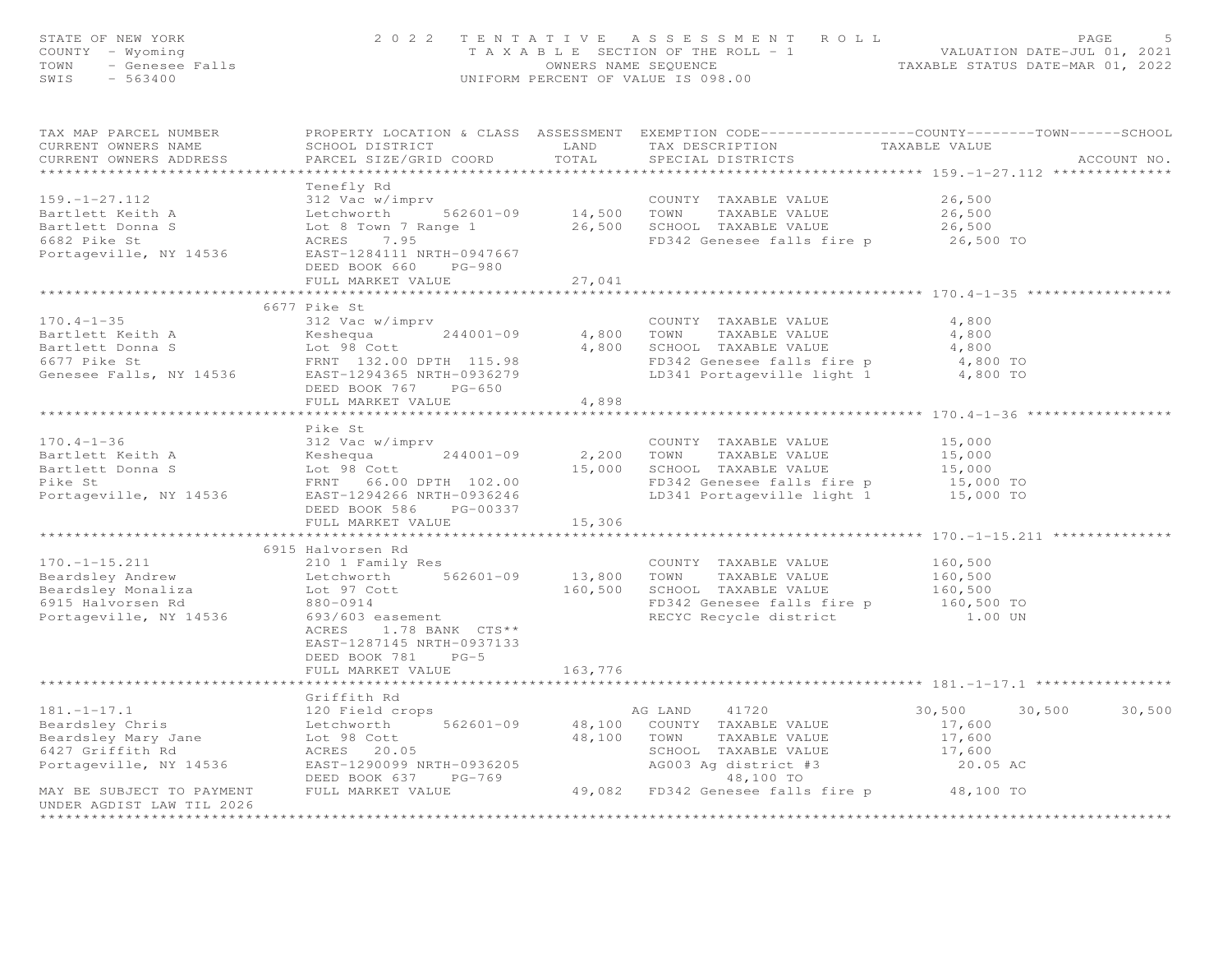| STATE OF NEW YORK<br>COUNTY - Wyoming<br>TOWN<br>SWIS<br>$-563400$     | F NEW YORK PAGE 2022 TENTATIVE ASSESSMENT ROLL PAGE 6<br>- Wyoming 7 A X A B L E SECTION OF THE ROLL - 1 VALUATION DATE-JUL 01, 2021<br>- Genesee Falls 6 (WNERS NAME SEQUENCE TAXABLE STATUS DATE-MAR 01, 2022<br>- 563400 (INTFORM PE                                             |        | UNIFORM PERCENT OF VALUE IS 098.00                                                                                                                                 |                                                                 |             |
|------------------------------------------------------------------------|-------------------------------------------------------------------------------------------------------------------------------------------------------------------------------------------------------------------------------------------------------------------------------------|--------|--------------------------------------------------------------------------------------------------------------------------------------------------------------------|-----------------------------------------------------------------|-------------|
| TAX MAP PARCEL NUMBER<br>CURRENT OWNERS NAME<br>CURRENT OWNERS ADDRESS |                                                                                                                                                                                                                                                                                     |        | PROPERTY LOCATION & CLASS ASSESSMENT EXEMPTION CODE----------------COUNTY-------TOWN------SCHOOL                                                                   |                                                                 | ACCOUNT NO. |
|                                                                        |                                                                                                                                                                                                                                                                                     |        |                                                                                                                                                                    |                                                                 |             |
|                                                                        | COUNTY TAXABLE VALUE<br>Beardsley Christin (174,000 MM TAXABLE VALUE)<br>Beardsley Robert (174,000 MM TAXABLE VALUE Lot 97 Cott<br>6313 Griffith Rd (174,000 MM ACRES 15.15<br>Portageville, NY 14536 EAST-1288556 NRTH-0936019 (DEED                                               |        |                                                                                                                                                                    |                                                                 |             |
|                                                                        |                                                                                                                                                                                                                                                                                     |        |                                                                                                                                                                    | $\begin{array}{c} 174,000 \\ 174,000 \\ 174,000 \\ \end{array}$ |             |
|                                                                        |                                                                                                                                                                                                                                                                                     |        |                                                                                                                                                                    |                                                                 |             |
|                                                                        |                                                                                                                                                                                                                                                                                     |        |                                                                                                                                                                    |                                                                 |             |
|                                                                        |                                                                                                                                                                                                                                                                                     |        |                                                                                                                                                                    |                                                                 |             |
|                                                                        |                                                                                                                                                                                                                                                                                     |        |                                                                                                                                                                    |                                                                 |             |
|                                                                        |                                                                                                                                                                                                                                                                                     |        | ACRES 15.15<br>EAST-1288556 NRTH-0936019<br>DEED BOOK 762 PG-570 FD342 Genesee falls fire p 174,000 TO<br>FULL MARKET VALUE 177,551 RECYC Recycle district 1.00 UN |                                                                 |             |
|                                                                        |                                                                                                                                                                                                                                                                                     |        |                                                                                                                                                                    |                                                                 |             |
|                                                                        | 6427 Griffith Rd<br>181.-1-17.2<br>BAS STAR 41854<br>Beardsley Christopher Letchworth 562601-09<br>Beardsley Mary Jane Lot 98 Cott<br>6427 Griffith Rd ACRES 1.34<br>Portageville, NY 14536<br>Res 1.34<br>Portageville, NY 14536<br>Let 98 Cott<br>EAST-1290170 NRT                |        |                                                                                                                                                                    |                                                                 | $\Omega$    |
|                                                                        |                                                                                                                                                                                                                                                                                     |        |                                                                                                                                                                    | $\overline{0}$<br>85,000                                        | 30,000      |
|                                                                        |                                                                                                                                                                                                                                                                                     |        |                                                                                                                                                                    |                                                                 |             |
|                                                                        |                                                                                                                                                                                                                                                                                     |        |                                                                                                                                                                    | $85,000$<br>55,000                                              |             |
|                                                                        |                                                                                                                                                                                                                                                                                     |        |                                                                                                                                                                    | 1.34 AC                                                         |             |
|                                                                        |                                                                                                                                                                                                                                                                                     |        |                                                                                                                                                                    |                                                                 |             |
|                                                                        |                                                                                                                                                                                                                                                                                     |        |                                                                                                                                                                    |                                                                 |             |
|                                                                        |                                                                                                                                                                                                                                                                                     |        | FULL MARKET VALUE 86,735 FD342 Genesee falls fire p 85,000 TO<br>RECYC Recycle district 1.00 UN                                                                    |                                                                 |             |
|                                                                        |                                                                                                                                                                                                                                                                                     |        |                                                                                                                                                                    |                                                                 |             |
|                                                                        |                                                                                                                                                                                                                                                                                     |        |                                                                                                                                                                    |                                                                 |             |
|                                                                        |                                                                                                                                                                                                                                                                                     |        |                                                                                                                                                                    | 7,700                                                           |             |
|                                                                        |                                                                                                                                                                                                                                                                                     |        |                                                                                                                                                                    | 7,700                                                           |             |
|                                                                        |                                                                                                                                                                                                                                                                                     |        | FD342 Genesee falls fire p                                                                                                                                         | 7,700<br>7,700 TO                                               |             |
|                                                                        |                                                                                                                                                                                                                                                                                     |        |                                                                                                                                                                    |                                                                 |             |
|                                                                        |                                                                                                                                                                                                                                                                                     |        |                                                                                                                                                                    |                                                                 |             |
|                                                                        | 170.-1-21.2<br>Bentley Todd and Bentley TaxaBLE VALUE<br>Bentley Tracey Lot 96 Cottringer Tract 7,700 TOWN TAXABLE VALUE<br>PO Box 352<br>Castile, NY 14427 EACRES 4.88<br>EXERCIST 1287214 NRTH-0937937<br>DEED BOOK 794 PG-131<br>FULL MA                                         |        |                                                                                                                                                                    |                                                                 |             |
|                                                                        |                                                                                                                                                                                                                                                                                     |        |                                                                                                                                                                    |                                                                 |             |
|                                                                        | 170.-1-19.2<br>Bentley Todd P<br>Bentley Tracey L<br>Bentley Tracey L<br>10,400 TOWN TAXABLE VALUE<br>Example the Second Second Second Second Taxable VALUE<br>12 Liberty St<br>PO Box 352 883/481 easurent<br>Castile, NY 14427 FRNT 113.00                                        |        |                                                                                                                                                                    |                                                                 |             |
|                                                                        |                                                                                                                                                                                                                                                                                     |        |                                                                                                                                                                    | 27,500                                                          |             |
|                                                                        |                                                                                                                                                                                                                                                                                     |        |                                                                                                                                                                    | 27,500                                                          |             |
|                                                                        |                                                                                                                                                                                                                                                                                     |        |                                                                                                                                                                    | 27,500                                                          |             |
|                                                                        |                                                                                                                                                                                                                                                                                     |        | FD342 Genesee falls fire p 27,500 TO                                                                                                                               |                                                                 |             |
|                                                                        |                                                                                                                                                                                                                                                                                     |        | RECYC Recycle district                                                                                                                                             | 1.00 UN                                                         |             |
|                                                                        | EAST-1286763 NRTH-0937545                                                                                                                                                                                                                                                           |        |                                                                                                                                                                    |                                                                 |             |
|                                                                        | DEED BOOK 798 PG-178                                                                                                                                                                                                                                                                |        |                                                                                                                                                                    |                                                                 |             |
|                                                                        | FULL MARKET VALUE                                                                                                                                                                                                                                                                   | 28,061 |                                                                                                                                                                    |                                                                 |             |
|                                                                        |                                                                                                                                                                                                                                                                                     |        |                                                                                                                                                                    |                                                                 |             |
|                                                                        | Halvorsen Rd                                                                                                                                                                                                                                                                        |        |                                                                                                                                                                    |                                                                 |             |
|                                                                        |                                                                                                                                                                                                                                                                                     |        | COUNTY TAXABLE VALUE                                                                                                                                               | 6,700                                                           |             |
|                                                                        | $562601 - 09$                                                                                                                                                                                                                                                                       |        | 6,700 TOWN TAXABLE VALUE<br>6,700 SCHOOL TAXABLE VALUE                                                                                                             | 6,700                                                           |             |
|                                                                        |                                                                                                                                                                                                                                                                                     |        |                                                                                                                                                                    | 6,700                                                           |             |
|                                                                        |                                                                                                                                                                                                                                                                                     |        | FD342 Genesee falls fire p 6,700 TO                                                                                                                                |                                                                 |             |
|                                                                        | 170.-1-20<br>Bentley Todd P<br>Bentley Tracey L<br>Bentley Tracey L<br>The Letchworth 562601-09<br>Do Box 352<br>Castile, NY 14427<br>Castile, NY 14427<br>Castile, NY 14427<br>Castile, NY 14427<br>Castile, NY 14427<br>Castile, NY 14427<br>Castile<br>EAST-1287105 NRTH-0937624 |        |                                                                                                                                                                    |                                                                 |             |

DEED BOOK 801 PG-788

FULL MARKET VALUE 6,837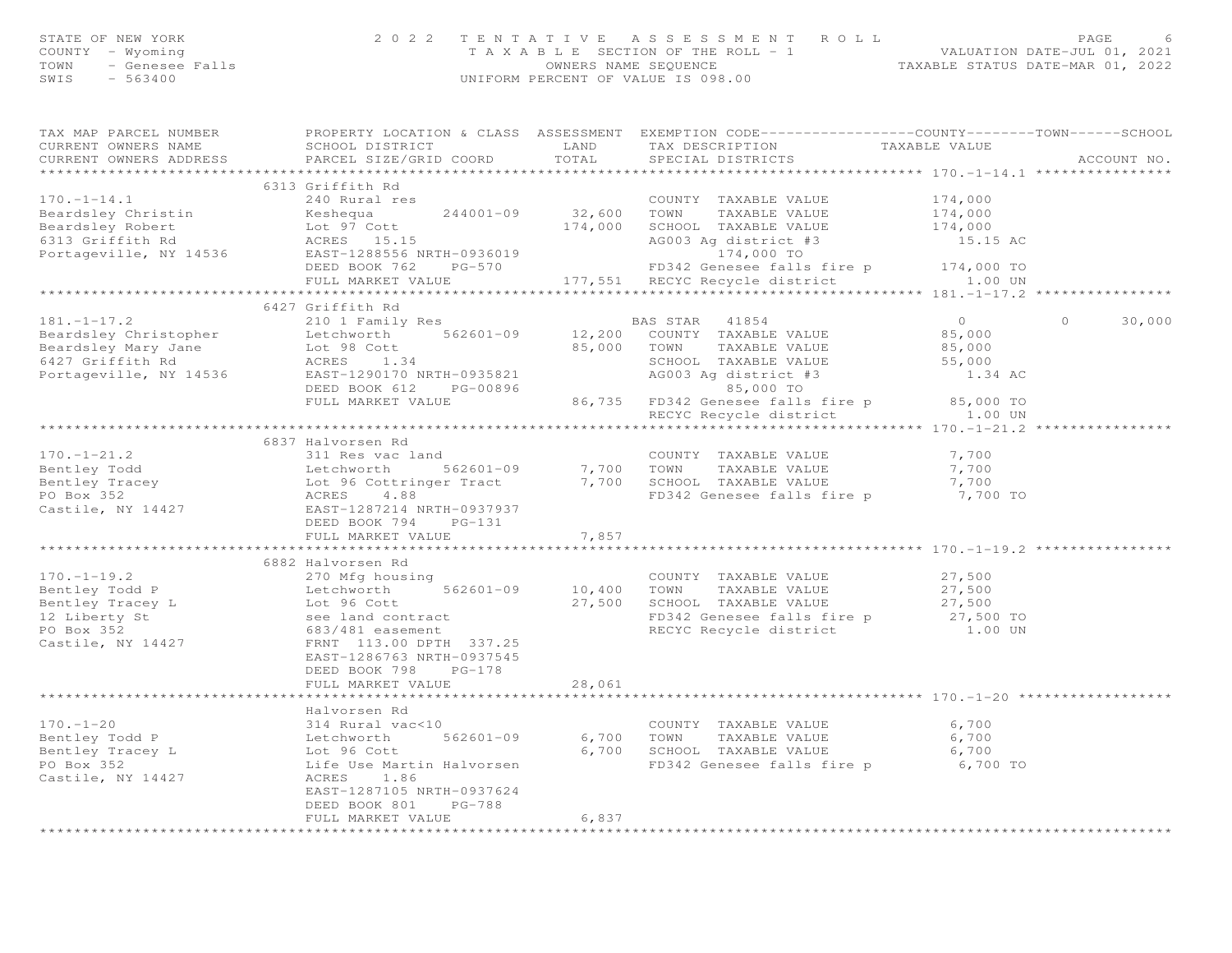| STATE OF NEW YORK<br>STATE OF NEW YORK<br>COUNTY - Wyoming<br>TOWN - Genesee Falls<br>SWIS - 563400                                                                                                                                                      |                                                                                        |               | 2022 TENTATIVE ASSESSMENT ROLL<br>TAXABLE SECTION OF THE ROLL - 1<br>OWNERS NAME SEQUENCE THE ROLL - 1<br>OWNERS NAME SEQUENCE TAXABLE STATUS DATE-MAR 01, 2022<br>UNIFORM PERCENT OF VALUE IS 098.00 |               |                |             |
|----------------------------------------------------------------------------------------------------------------------------------------------------------------------------------------------------------------------------------------------------------|----------------------------------------------------------------------------------------|---------------|-------------------------------------------------------------------------------------------------------------------------------------------------------------------------------------------------------|---------------|----------------|-------------|
| CURRENT OWNERS ADDRESS                                                                                                                                                                                                                                   | SCHOOL DISTRICT TAND TAX DESCRIPTION<br>PARCEL SIZE/GRID COORD TOTAL SPECIAL DISTRICTS |               |                                                                                                                                                                                                       | TAXABLE VALUE |                | ACCOUNT NO. |
|                                                                                                                                                                                                                                                          | 7636B Route 19A                                                                        |               |                                                                                                                                                                                                       |               |                |             |
| 191.-1-4.1<br>Bergen Rod & Gun Club<br>822 Rural vac>10<br>822 Rural vac>10<br>822 Rural vac>10<br>244001-09<br>244001-09<br>123,700 TOWN TAXABLE VALUE<br>123,700 TOWN TAXABLE VALUE<br>123,700<br>SCHOOL TAXABLE VALUE<br>123,700<br>123,700<br>864-83 |                                                                                        |               |                                                                                                                                                                                                       |               |                |             |
|                                                                                                                                                                                                                                                          |                                                                                        |               |                                                                                                                                                                                                       |               |                |             |
|                                                                                                                                                                                                                                                          |                                                                                        |               |                                                                                                                                                                                                       |               |                |             |
|                                                                                                                                                                                                                                                          |                                                                                        |               |                                                                                                                                                                                                       |               |                |             |
|                                                                                                                                                                                                                                                          |                                                                                        |               |                                                                                                                                                                                                       |               |                |             |
|                                                                                                                                                                                                                                                          |                                                                                        |               |                                                                                                                                                                                                       |               |                |             |
|                                                                                                                                                                                                                                                          | DEED BOOK 600 PG-00573                                                                 | 126,224       |                                                                                                                                                                                                       |               |                |             |
|                                                                                                                                                                                                                                                          | FULL MARKET VALUE                                                                      | ************* |                                                                                                                                                                                                       |               |                |             |
|                                                                                                                                                                                                                                                          | 6676 Tenefly Rd                                                                        |               |                                                                                                                                                                                                       |               |                |             |
|                                                                                                                                                                                                                                                          |                                                                                        |               |                                                                                                                                                                                                       |               | 91,071         | 91,071      |
|                                                                                                                                                                                                                                                          |                                                                                        |               |                                                                                                                                                                                                       |               | $\overline{0}$ | 30,000      |
|                                                                                                                                                                                                                                                          |                                                                                        |               |                                                                                                                                                                                                       |               |                |             |
|                                                                                                                                                                                                                                                          |                                                                                        |               |                                                                                                                                                                                                       |               |                |             |
|                                                                                                                                                                                                                                                          |                                                                                        |               |                                                                                                                                                                                                       |               |                |             |
|                                                                                                                                                                                                                                                          |                                                                                        |               |                                                                                                                                                                                                       |               |                |             |
|                                                                                                                                                                                                                                                          |                                                                                        |               |                                                                                                                                                                                                       |               |                |             |
|                                                                                                                                                                                                                                                          |                                                                                        |               |                                                                                                                                                                                                       |               |                |             |
|                                                                                                                                                                                                                                                          |                                                                                        |               |                                                                                                                                                                                                       |               |                |             |
|                                                                                                                                                                                                                                                          | 6025 Route 19A                                                                         |               |                                                                                                                                                                                                       |               |                |             |
|                                                                                                                                                                                                                                                          |                                                                                        |               |                                                                                                                                                                                                       |               | $\circ$        | 30,000      |
|                                                                                                                                                                                                                                                          |                                                                                        |               |                                                                                                                                                                                                       |               |                |             |
|                                                                                                                                                                                                                                                          |                                                                                        |               |                                                                                                                                                                                                       |               |                |             |
|                                                                                                                                                                                                                                                          |                                                                                        |               |                                                                                                                                                                                                       |               |                |             |
|                                                                                                                                                                                                                                                          |                                                                                        |               |                                                                                                                                                                                                       |               |                |             |
|                                                                                                                                                                                                                                                          |                                                                                        |               |                                                                                                                                                                                                       |               |                |             |
|                                                                                                                                                                                                                                                          |                                                                                        |               |                                                                                                                                                                                                       |               |                |             |
|                                                                                                                                                                                                                                                          |                                                                                        |               |                                                                                                                                                                                                       |               |                |             |
|                                                                                                                                                                                                                                                          |                                                                                        |               |                                                                                                                                                                                                       |               |                |             |
|                                                                                                                                                                                                                                                          | 6348 Denton Corners Rd                                                                 |               |                                                                                                                                                                                                       |               | $\Omega$       |             |
|                                                                                                                                                                                                                                                          |                                                                                        |               |                                                                                                                                                                                                       |               |                | 30,000      |
|                                                                                                                                                                                                                                                          |                                                                                        |               |                                                                                                                                                                                                       |               |                |             |
|                                                                                                                                                                                                                                                          |                                                                                        |               |                                                                                                                                                                                                       |               |                |             |
|                                                                                                                                                                                                                                                          |                                                                                        |               |                                                                                                                                                                                                       |               |                |             |
| 170.-1-2.21<br>BAS STAR 41854<br>BAS STAR 41854<br>Duckie Land Lothworth 562601-09<br>Castile, NY 14427<br>Castile, NY 14427<br>Castile, NY 14427<br>Castile, NY 14427<br>Castile, NY 14427<br>Castile, NY 14427<br>Castile, NY 14427<br>Castile, NY     |                                                                                        |               |                                                                                                                                                                                                       |               |                |             |
|                                                                                                                                                                                                                                                          | EAST-1288832 NRTH-0944325                                                              |               |                                                                                                                                                                                                       |               |                |             |
|                                                                                                                                                                                                                                                          | DEED BOOK 644 PG-748                                                                   |               |                                                                                                                                                                                                       |               |                |             |
|                                                                                                                                                                                                                                                          | FULL MARKET VALUE                                                                      | 89,184        |                                                                                                                                                                                                       |               |                |             |
|                                                                                                                                                                                                                                                          |                                                                                        |               |                                                                                                                                                                                                       |               |                |             |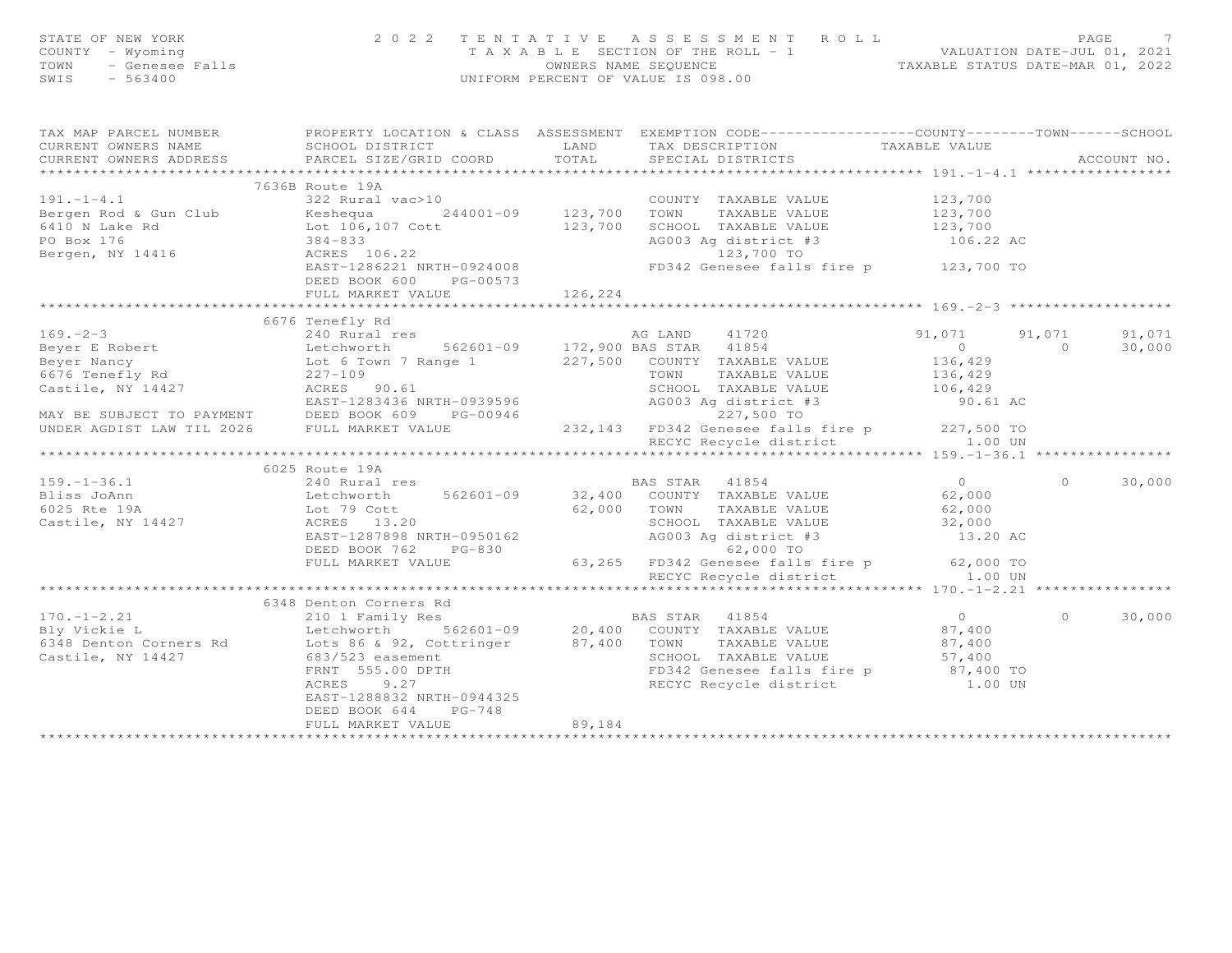| STATE OF NEW YORK<br>COUNTY - Wyoming<br>TOWN<br>SWIS                  | OF NEW YORK 2022 TENTATIVE<br>Y - Wyoming 1 A X A B L E SE<br>- Genesee Falls 663400<br>- 563400                                                                                                                                                                                                                                                                                                                      |                         | TENTATIVE ASSESSMENT ROLL PAGE 8<br>TAXABLE SECTION OF THE ROLL - 1<br>OWNERS NAME SEQUENCE TAXABLE STATUS DATE-MAR 01, 2022<br>UNIFORM PERCENT OF VALUE IS 098.00 |                |                   |
|------------------------------------------------------------------------|-----------------------------------------------------------------------------------------------------------------------------------------------------------------------------------------------------------------------------------------------------------------------------------------------------------------------------------------------------------------------------------------------------------------------|-------------------------|--------------------------------------------------------------------------------------------------------------------------------------------------------------------|----------------|-------------------|
| TAX MAP PARCEL NUMBER<br>CURRENT OWNERS NAME<br>CURRENT OWNERS ADDRESS |                                                                                                                                                                                                                                                                                                                                                                                                                       |                         |                                                                                                                                                                    |                |                   |
|                                                                        | 6342 Denton Corners Rd                                                                                                                                                                                                                                                                                                                                                                                                |                         |                                                                                                                                                                    |                |                   |
| $170. - 1 - 39$                                                        |                                                                                                                                                                                                                                                                                                                                                                                                                       |                         |                                                                                                                                                                    |                |                   |
| Bly Vickie L                                                           |                                                                                                                                                                                                                                                                                                                                                                                                                       |                         |                                                                                                                                                                    |                |                   |
| 6348 Denton Corners Rd                                                 |                                                                                                                                                                                                                                                                                                                                                                                                                       |                         |                                                                                                                                                                    |                |                   |
| Castile, NY 14427                                                      | 6342 Denton Corners Rd<br>210 1 Family Res<br>1 20,200 TOWN TAXABLE VALUE 85,000<br>1 20,200 TOWN TAXABLE VALUE 85,000<br>1 20,200 TOWN TAXABLE VALUE 85,000<br>1 20,200 TOWN TAXABLE VALUE 85,000<br>20,200 TOWN TAXABLE VALUE 85,000<br>55<br>DEED BOOK 763 PG-19                                                                                                                                                   |                         |                                                                                                                                                                    |                |                   |
|                                                                        | FULL MARKET VALUE                                                                                                                                                                                                                                                                                                                                                                                                     | 86,735                  |                                                                                                                                                                    |                |                   |
|                                                                        |                                                                                                                                                                                                                                                                                                                                                                                                                       | * * * * * * * * * * * * |                                                                                                                                                                    |                |                   |
|                                                                        |                                                                                                                                                                                                                                                                                                                                                                                                                       |                         |                                                                                                                                                                    |                |                   |
|                                                                        |                                                                                                                                                                                                                                                                                                                                                                                                                       |                         |                                                                                                                                                                    |                |                   |
|                                                                        |                                                                                                                                                                                                                                                                                                                                                                                                                       |                         |                                                                                                                                                                    |                |                   |
|                                                                        |                                                                                                                                                                                                                                                                                                                                                                                                                       |                         |                                                                                                                                                                    |                |                   |
|                                                                        |                                                                                                                                                                                                                                                                                                                                                                                                                       |                         |                                                                                                                                                                    |                |                   |
|                                                                        |                                                                                                                                                                                                                                                                                                                                                                                                                       |                         |                                                                                                                                                                    |                |                   |
|                                                                        |                                                                                                                                                                                                                                                                                                                                                                                                                       |                         |                                                                                                                                                                    |                |                   |
|                                                                        | FULL MARKET VALUE                                                                                                                                                                                                                                                                                                                                                                                                     | 114,796                 |                                                                                                                                                                    |                |                   |
|                                                                        |                                                                                                                                                                                                                                                                                                                                                                                                                       |                         |                                                                                                                                                                    |                |                   |
|                                                                        | 6217 East Koy Rd                                                                                                                                                                                                                                                                                                                                                                                                      |                         |                                                                                                                                                                    |                | 30,000<br>$\circ$ |
|                                                                        |                                                                                                                                                                                                                                                                                                                                                                                                                       |                         |                                                                                                                                                                    |                |                   |
|                                                                        |                                                                                                                                                                                                                                                                                                                                                                                                                       |                         |                                                                                                                                                                    |                |                   |
|                                                                        |                                                                                                                                                                                                                                                                                                                                                                                                                       |                         |                                                                                                                                                                    |                |                   |
|                                                                        |                                                                                                                                                                                                                                                                                                                                                                                                                       |                         |                                                                                                                                                                    |                |                   |
|                                                                        |                                                                                                                                                                                                                                                                                                                                                                                                                       |                         |                                                                                                                                                                    |                |                   |
|                                                                        |                                                                                                                                                                                                                                                                                                                                                                                                                       |                         |                                                                                                                                                                    |                |                   |
|                                                                        |                                                                                                                                                                                                                                                                                                                                                                                                                       |                         |                                                                                                                                                                    |                |                   |
|                                                                        |                                                                                                                                                                                                                                                                                                                                                                                                                       |                         |                                                                                                                                                                    |                |                   |
|                                                                        | East Koy Rd                                                                                                                                                                                                                                                                                                                                                                                                           |                         |                                                                                                                                                                    |                |                   |
|                                                                        |                                                                                                                                                                                                                                                                                                                                                                                                                       |                         |                                                                                                                                                                    |                |                   |
|                                                                        |                                                                                                                                                                                                                                                                                                                                                                                                                       |                         |                                                                                                                                                                    |                |                   |
|                                                                        |                                                                                                                                                                                                                                                                                                                                                                                                                       |                         |                                                                                                                                                                    |                |                   |
|                                                                        |                                                                                                                                                                                                                                                                                                                                                                                                                       |                         |                                                                                                                                                                    |                |                   |
|                                                                        |                                                                                                                                                                                                                                                                                                                                                                                                                       |                         |                                                                                                                                                                    |                |                   |
|                                                                        | $\begin{array}{lllllllllllllllll} \text{181.-1-10.2} & \text{East Key Rd} & \text{COUNTY TAXABLE VALUE} & 70,400 \\ \text{Bramer Warne C} & \text{A65 >luse sm bld} & 562601 & 27,872 & \text{TOWN} & \text{TXABLE VALUE} & 70,400 \\ \text{Bramer Linda K} & \text{ACRES} & 12.59 & 70,400 & \text{SCHOLD} & \text{TXABLE VALUE} & 70,400 \\ \text{6217 East Key Rd} & \text{A608 R} & \text{EASED 8608 NRFH-093218$ |                         |                                                                                                                                                                    |                |                   |
|                                                                        |                                                                                                                                                                                                                                                                                                                                                                                                                       |                         |                                                                                                                                                                    |                |                   |
|                                                                        | 6258 Devaney Rd                                                                                                                                                                                                                                                                                                                                                                                                       |                         |                                                                                                                                                                    |                |                   |
|                                                                        |                                                                                                                                                                                                                                                                                                                                                                                                                       |                         |                                                                                                                                                                    | $\overline{0}$ | $\circ$<br>30,000 |
|                                                                        |                                                                                                                                                                                                                                                                                                                                                                                                                       |                         |                                                                                                                                                                    | 95,000         |                   |
|                                                                        |                                                                                                                                                                                                                                                                                                                                                                                                                       |                         |                                                                                                                                                                    | 95,000         |                   |
|                                                                        |                                                                                                                                                                                                                                                                                                                                                                                                                       |                         |                                                                                                                                                                    | 65,000         |                   |
|                                                                        |                                                                                                                                                                                                                                                                                                                                                                                                                       |                         |                                                                                                                                                                    | 95,000 TO      |                   |
|                                                                        | 170.-1-36<br>Bramer Warne C Jr<br>Bramer Monica L Letchworth 562601-09 13,400 COUNTY TAXABLE VALUE<br>Bramer Monica L Lot 93,95 Cott 95,000 TOWN TAXABLE VALUE<br>6258 Devaney Rd ACRES 1.68 BANK CTS** SCHOOL TAXABLE VALUE<br>Portage                                                                                                                                                                               |                         |                                                                                                                                                                    | 1.00 UN        |                   |
| ***********************                                                |                                                                                                                                                                                                                                                                                                                                                                                                                       |                         |                                                                                                                                                                    |                |                   |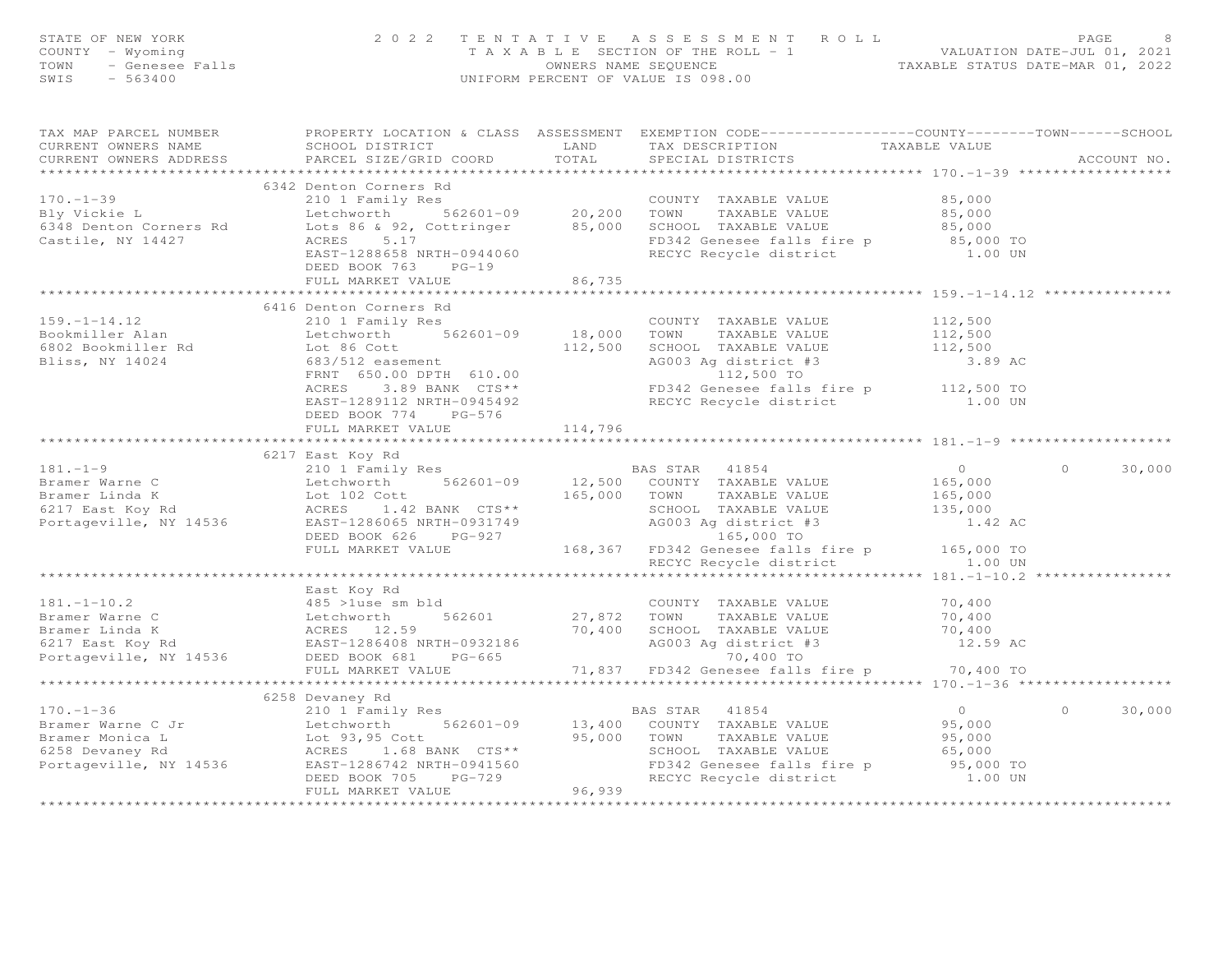| STATE OF NEW YORK<br>- Wyoming<br>- Genesee Falls<br>COUNTY - Wyoming<br>TOWN<br>SWIS<br>$-563400$                                                  | 2022 TENTATIVE                                                                                                                                                                             | TENTATIVE ASSESSMENT ROLL PAGE 9<br>TAXABLE SECTION OF THE ROLL - 1 VALUATION DATE-JUL 01, 2021<br>OWNERS NAME SEQUENCE STATUS DATE-MAR 01, 2022<br>UNIFORM PERCENT OF VALUE IS 098.00                                |                                                                                        |
|-----------------------------------------------------------------------------------------------------------------------------------------------------|--------------------------------------------------------------------------------------------------------------------------------------------------------------------------------------------|-----------------------------------------------------------------------------------------------------------------------------------------------------------------------------------------------------------------------|----------------------------------------------------------------------------------------|
| TAX MAP PARCEL NUMBER<br>CURRENT OWNERS NAME<br>CURRENT OWNERS ADDRESS                                                                              | SCHOOL DISTRICT<br>PARCEL SIZE/GRID COORD                                                                                                                                                  | PROPERTY LOCATION & CLASS ASSESSMENT EXEMPTION CODE----------------COUNTY-------TOWN-----SCHOOL<br>TAX DESCRIPTION TAXABLE VALUE<br>LAND<br>TOTAL<br>SPECIAL DISTRICTS                                                | ACCOUNT NO.                                                                            |
| $170. - 1 - 26.12$<br>Bramer Warne C Jr.<br>6258 Davaney Rd<br>Portageville, NY 14536                                                               | Davaney Rd<br>322 Rural vac>10 COUNTY<br>Letchworth 562601-09 18,100 TOWN<br>Lot 95 Cott<br>ACRES 10.72<br>EAST-1285777 NRTH-0941443<br>DEED BOOK 773 PG-125<br>FULL MARKET VALUE          | COUNTY TAXABLE VALUE<br>TAXABLE VALUE<br>18,100 SCHOOL TAXABLE VALUE<br>FD342 Genesee falls fire p 18,100 TO<br>18,469                                                                                                | 18,100<br>18,100<br>18,100                                                             |
| $37. -1$<br>Brascan Explorations Inc<br>255 Fifth Ave Sw<br>Calgary, Canada T2P 3G9                                                                 | Tenefly Rd<br>733 Gas well<br>Letchworth 562601-09<br>Gas Well<br>Sch 562601 Fd342<br>FULL MARKET VALUE                                                                                    | COUNTY TAXABLE VALUE<br>0 TOWN<br>TAXABLE VALUE<br>0 SCHOOL TAXABLE VALUE<br>FD342 Genesee falls fire p 6 0 TO<br>$\bigcap$                                                                                           | $\circ$<br>$\circ$<br>$\overline{0}$                                                   |
| $170.4 - 1 - 37.1$<br>Brogan Deborah R<br>6657 Pike St<br>Portageville, NY 14536                                                                    | 6657 Pike St<br>210 1 Family Res<br>Keshequa $244001-09$<br>Lot 98 Cott<br>FRNT 142.00 DPTH 135.25<br>ACRES 0.38<br>EAST-1214885 NRTH-1017647<br>DEED BOOK 664 PG-473<br>FULL MARKET VALUE | ENH STAR 41834<br>6,100 COUNTY TAXABLE VALUE<br>75,000 TOWN<br>TAXABLE VALUE<br>SCHOOL TAXABLE VALUE<br>FD342 Genesee falls fire p<br>LD341 Portageville light 1 75,000 TO<br>RECYC Recycle district<br>76,531        | 74,900<br>$\overline{0}$<br>$\circ$<br>75,000<br>75,000<br>100<br>75,000 TO<br>1.00 UN |
|                                                                                                                                                     |                                                                                                                                                                                            |                                                                                                                                                                                                                       |                                                                                        |
| $169. - 2 - 5$<br>Broughton Lawrence C Estate Keshequa<br>Broughton Lynn S<br>Lawrence Broughton Jr.<br>6935 McCormick St<br>Portageville, NY 14536 | Griffith Rd<br>322 Rural vac>10<br>Lot 5 Town 7 Range 1<br>235-349 239-189<br>ACRES 37.43<br>EAST-1284982 NRTH-0935623<br>DEED BOOK 766 PG-155                                             | AG LAND<br>41720<br>244001-09 50,300 COUNTY TAXABLE VALUE<br>nge 1 50,300 TOWN TAXABLE VALUE<br>TAXABLE VALUE<br>SCHOOL TAXABLE VALUE<br>AG003 Ag district #3<br>50,300 TO<br>FD342 Genesee falls fire p 50,300 TO    | 12,671<br>12,671 12,671<br>37,629<br>37,629<br>37,629<br>37.43 AC                      |
| MAY BE SUBJECT TO PAYMENT<br>UNDER AGDIST LAW TIL 2026                                                                                              | FULL MARKET VALUE                                                                                                                                                                          | 51,327                                                                                                                                                                                                                |                                                                                        |
| $181.2 - 1 - 6.2$<br>Broughton Lawrence C Estate<br>Portageville, NY 14536<br>***********************                                               | 6935 Mccormick St<br>270 Mfg housing<br>Keshequa $244001-09$<br>EAST-1293031 NRTH-0935590<br>DEED BOOK 728<br>$PG-701$<br>FULL MARKET VALUE<br>***************************                 | COUNTY TAXABLE VALUE<br>4,100 TOWN<br>TAXABLE VALUE<br>25,000 SCHOOL TAXABLE VALUE<br>FD342 Genesee falls fire p<br>LD341 Portageville light 1<br>RECYC Recycle district<br>25,510<br>******************************* | 25,000<br>25,000<br>25,000<br>25,000 TO<br>25,000 TO<br>1.00 UN                        |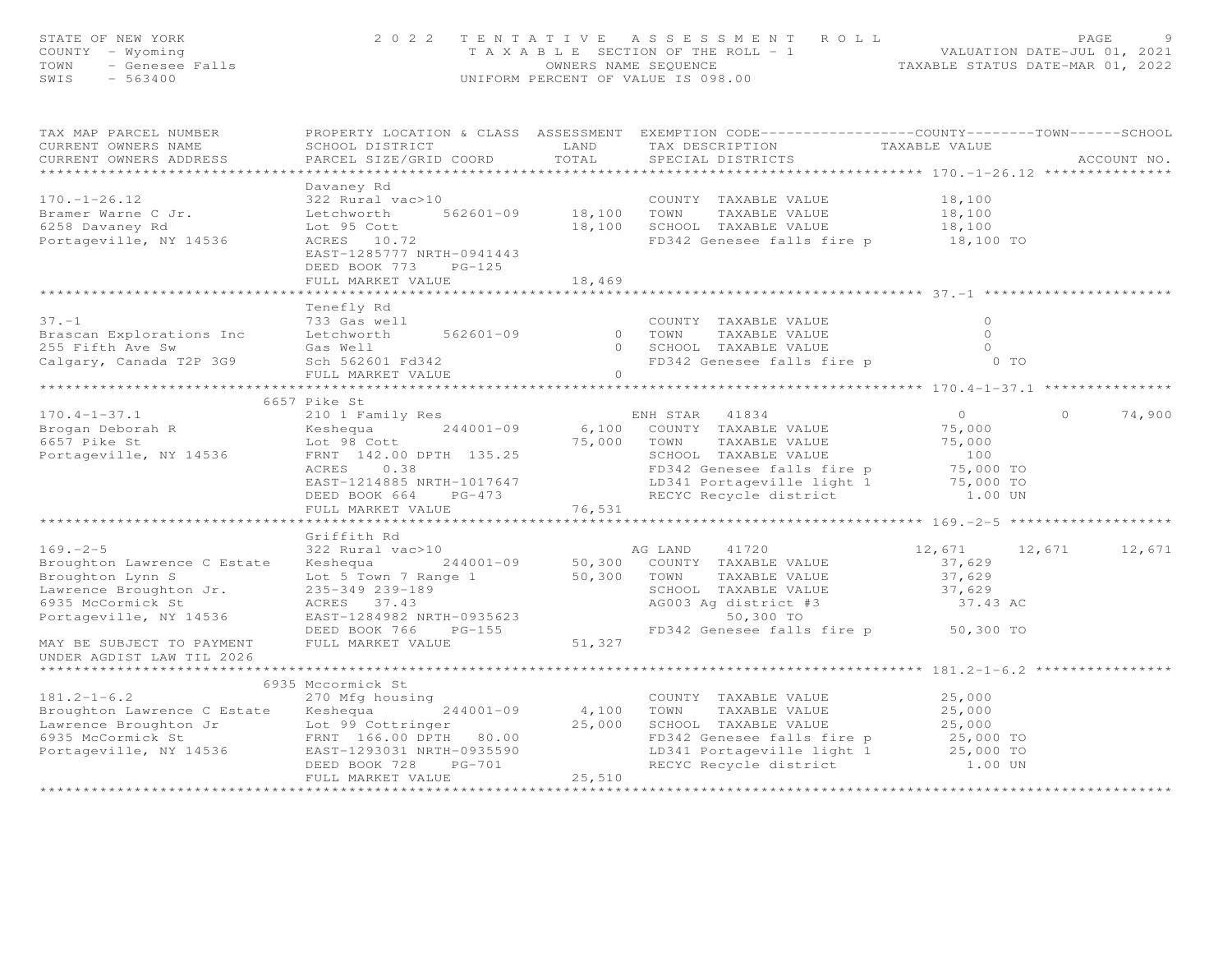| STATE OF NEW YORK                                                                                                                                                                                                                    | 2 0 2 2                    |                                 |                                                                                                                                                                                                                                                |                  |            |             |
|--------------------------------------------------------------------------------------------------------------------------------------------------------------------------------------------------------------------------------------|----------------------------|---------------------------------|------------------------------------------------------------------------------------------------------------------------------------------------------------------------------------------------------------------------------------------------|------------------|------------|-------------|
| COUNTY - Wyoming                                                                                                                                                                                                                     |                            |                                 | TENTATIVE ASSESSMENT ROLL<br>TAXABLE SECTION OF THE ROLL - 1<br>OWNERS NAME SEQUENCE<br>UNIFORM PERCENT OF VALUE IS 098.00<br>UNIFORM PERCENT OF VALUE IS 098.00                                                                               |                  |            |             |
| TOWN                                                                                                                                                                                                                                 |                            |                                 |                                                                                                                                                                                                                                                |                  |            |             |
| F NEW YORK<br>- Wyoming<br>- Genesee Falls<br>- 563400<br>SWIS                                                                                                                                                                       |                            |                                 |                                                                                                                                                                                                                                                |                  |            |             |
|                                                                                                                                                                                                                                      |                            |                                 |                                                                                                                                                                                                                                                |                  |            |             |
|                                                                                                                                                                                                                                      |                            |                                 | TAX MAP PARCEL NUMBER FROPERTY LOCATION & CLASS ASSESSMENT EXEMPTION CODE----------------COUNTY--------TOWN------SCHOOL                                                                                                                        |                  |            |             |
| CURRENT OWNERS NAME                                                                                                                                                                                                                  |                            |                                 | SCHOOL DISTRICT THE TRANSFORM TAX DESCRIPTION TAXABLE VALUE<br>PARCEL SIZE/GRID COORD TOTAL SPECIAL DISTRICTS TAXABLE VALUE                                                                                                                    |                  |            |             |
| CURRENT OWNERS ADDRESS                                                                                                                                                                                                               | PARCEL SIZE/GRID COORD     | TOTAL                           | SPECIAL DISTRICTS                                                                                                                                                                                                                              |                  |            | ACCOUNT NO. |
|                                                                                                                                                                                                                                      |                            |                                 |                                                                                                                                                                                                                                                |                  |            |             |
|                                                                                                                                                                                                                                      | 6973 Route 19A             |                                 |                                                                                                                                                                                                                                                |                  |            |             |
| $181.2 - 1 - 42$                                                                                                                                                                                                                     | 210 1 Family Res           |                                 | BAS STAR 41854                                                                                                                                                                                                                                 | $\bigcap$        | $\Omega$   | 30,000      |
|                                                                                                                                                                                                                                      |                            |                                 |                                                                                                                                                                                                                                                | 53,200           |            |             |
|                                                                                                                                                                                                                                      |                            |                                 |                                                                                                                                                                                                                                                | 53,200           |            |             |
| 6935 McCormick St                                                                                                                                                                                                                    |                            |                                 | SCHOOL TAXABLE VALUE                                                                                                                                                                                                                           |                  |            |             |
| Portageville, NY 14536                                                                                                                                                                                                               |                            |                                 |                                                                                                                                                                                                                                                |                  |            |             |
|                                                                                                                                                                                                                                      |                            |                                 |                                                                                                                                                                                                                                                |                  |            |             |
|                                                                                                                                                                                                                                      |                            |                                 |                                                                                                                                                                                                                                                |                  |            |             |
|                                                                                                                                                                                                                                      |                            |                                 | FRNT 132.00 DPTH 99.00<br>EAST-1293405 NRTH-0935325<br>DEED BOOK 532 PG-00232<br>DEED BOOK 532 PG-00232 54,286<br>FULL MARKE VALUE 11ght 1 53,200 TO<br>FULL MARKE VALUE 11ght 1 53,200 TO<br>FULL MARKE VALUE<br>FULL MARKE VALUE<br>ECYC Rec |                  |            |             |
|                                                                                                                                                                                                                                      |                            |                                 |                                                                                                                                                                                                                                                |                  |            |             |
|                                                                                                                                                                                                                                      | W Main                     |                                 |                                                                                                                                                                                                                                                |                  |            |             |
| $170.4 - 1 - 6$                                                                                                                                                                                                                      | 311 Res vac land           |                                 | COUNTY TAXABLE VALUE                                                                                                                                                                                                                           | 1,000            |            |             |
|                                                                                                                                                                                                                                      |                            | 244001-09 1,000 TOWN            | TAXABLE VALUE                                                                                                                                                                                                                                  | 1,000            |            |             |
|                                                                                                                                                                                                                                      |                            |                                 | 1,000 TOWN TAAADDE VADOL<br>1,000 SCHOOL TAXABLE VALUE 1,000 TO<br>FD342 Genesee falls fire p 1,000 TO                                                                                                                                         |                  |            |             |
|                                                                                                                                                                                                                                      |                            |                                 |                                                                                                                                                                                                                                                |                  |            |             |
|                                                                                                                                                                                                                                      |                            |                                 | LD341 Portageville light 1                                                                                                                                                                                                                     | 1,000 TO         |            |             |
|                                                                                                                                                                                                                                      |                            |                                 |                                                                                                                                                                                                                                                |                  |            |             |
|                                                                                                                                                                                                                                      | FULL MARKET VALUE          | 1,020                           |                                                                                                                                                                                                                                                |                  |            |             |
|                                                                                                                                                                                                                                      |                            |                                 |                                                                                                                                                                                                                                                |                  |            |             |
|                                                                                                                                                                                                                                      | Griffith Rd                |                                 |                                                                                                                                                                                                                                                |                  |            |             |
|                                                                                                                                                                                                                                      |                            |                                 |                                                                                                                                                                                                                                                | 25,800           |            |             |
|                                                                                                                                                                                                                                      |                            |                                 | TAXABLE VALUE                                                                                                                                                                                                                                  |                  |            |             |
| 312 Vac w/imprv<br>Burel Michael E (100 Cott 100 Cott 100 Cott 100 Cott 100 Cott 100 Cott 100 Cott 100 Cott 100 Cott 16402 Griffith Rd ACRES 5.23 BANK CTS** (25,800 SCHOOL TAXABLE VALUE 25,800 CHOOL TAXABLE VALUE 25,800 CHOO     |                            |                                 |                                                                                                                                                                                                                                                | 25,800<br>25,800 |            |             |
|                                                                                                                                                                                                                                      |                            |                                 | AG003 Ag district #3<br>25,800 TO                                                                                                                                                                                                              | 5.23 AC          |            |             |
|                                                                                                                                                                                                                                      |                            |                                 |                                                                                                                                                                                                                                                |                  |            |             |
|                                                                                                                                                                                                                                      |                            |                                 | FD342 Genesee falls fire p 25,800 TO                                                                                                                                                                                                           |                  |            |             |
|                                                                                                                                                                                                                                      | FULL MARKET VALUE          | 26,327                          |                                                                                                                                                                                                                                                |                  |            |             |
|                                                                                                                                                                                                                                      |                            |                                 |                                                                                                                                                                                                                                                |                  |            |             |
|                                                                                                                                                                                                                                      | 6402 Griffith Rd           |                                 |                                                                                                                                                                                                                                                |                  |            |             |
| $181. - 1 - 15$                                                                                                                                                                                                                      | 210 1 Family Res           |                                 | BAS STAR 41854                                                                                                                                                                                                                                 | $\overline{0}$   | $\circ$    | 30,000      |
|                                                                                                                                                                                                                                      |                            |                                 |                                                                                                                                                                                                                                                | 135,000          |            |             |
|                                                                                                                                                                                                                                      |                            |                                 | TAXABLE VALUE                                                                                                                                                                                                                                  | 135,000          |            |             |
|                                                                                                                                                                                                                                      |                            |                                 |                                                                                                                                                                                                                                                |                  |            |             |
| Portageville, NY 14536                                                                                                                                                                                                               |                            |                                 |                                                                                                                                                                                                                                                |                  |            |             |
|                                                                                                                                                                                                                                      |                            |                                 |                                                                                                                                                                                                                                                |                  |            |             |
|                                                                                                                                                                                                                                      |                            |                                 |                                                                                                                                                                                                                                                |                  |            |             |
|                                                                                                                                                                                                                                      |                            |                                 |                                                                                                                                                                                                                                                |                  |            |             |
|                                                                                                                                                                                                                                      | ************************** |                                 | 100 Cott<br>360-157 SCHOOL TAXABLE VALUE<br>ACRES 5.32 BANK CTS** AG003 Ag district #3 5.32 AC<br>EAST-1289569 NRTH-0934835 135,000 TO<br>DEED BOOK 799 PG-684 FD342 Genesee falls fire p 135,000 TO<br>FULL MARKET VALUE 137,755 RECYC        |                  |            |             |
|                                                                                                                                                                                                                                      | 6996 Mccormick St          |                                 |                                                                                                                                                                                                                                                |                  |            |             |
| $181.2 - 1 - 57.1$                                                                                                                                                                                                                   | 210 1 Family Res           |                                 | ENH STAR 41834                                                                                                                                                                                                                                 | $\overline{0}$   | $\bigcirc$ | 74,900      |
|                                                                                                                                                                                                                                      |                            |                                 |                                                                                                                                                                                                                                                | 82,000           |            |             |
| Caldwell Donald M Jr (244001-09) 13,800 COUNTY TAXABLE VALUE<br>Barkley Lisa A (242-91 349-156) 2000 COUNTY TAXABLE VALUE<br>6996 Mccormick St 242-91 349-156 (242-91 349-156) 2000 COUNTY TAXABLE VALUE<br>Portageville, NY 14536 A |                            |                                 | TOWN      TAXABLE VALUE<br>SCHOOL   TAXABLE VALUE                                                                                                                                                                                              | 82,000           |            |             |
|                                                                                                                                                                                                                                      |                            |                                 |                                                                                                                                                                                                                                                | 7,100            |            |             |
|                                                                                                                                                                                                                                      |                            |                                 |                                                                                                                                                                                                                                                |                  |            |             |
|                                                                                                                                                                                                                                      | EAST-1292793 NRTH-0934325  |                                 |                                                                                                                                                                                                                                                |                  |            |             |
|                                                                                                                                                                                                                                      | DEED BOOK 725              | H-0934325<br>PG-469<br>E 83,673 | FD342 Genesee falls fire p<br>LD341 Portageville light 1 82,000 TO<br>RECYC Recycle district 1.00 UN                                                                                                                                           |                  |            |             |
|                                                                                                                                                                                                                                      | FULL MARKET VALUE          |                                 |                                                                                                                                                                                                                                                |                  |            |             |
| **************************                                                                                                                                                                                                           |                            |                                 |                                                                                                                                                                                                                                                |                  |            |             |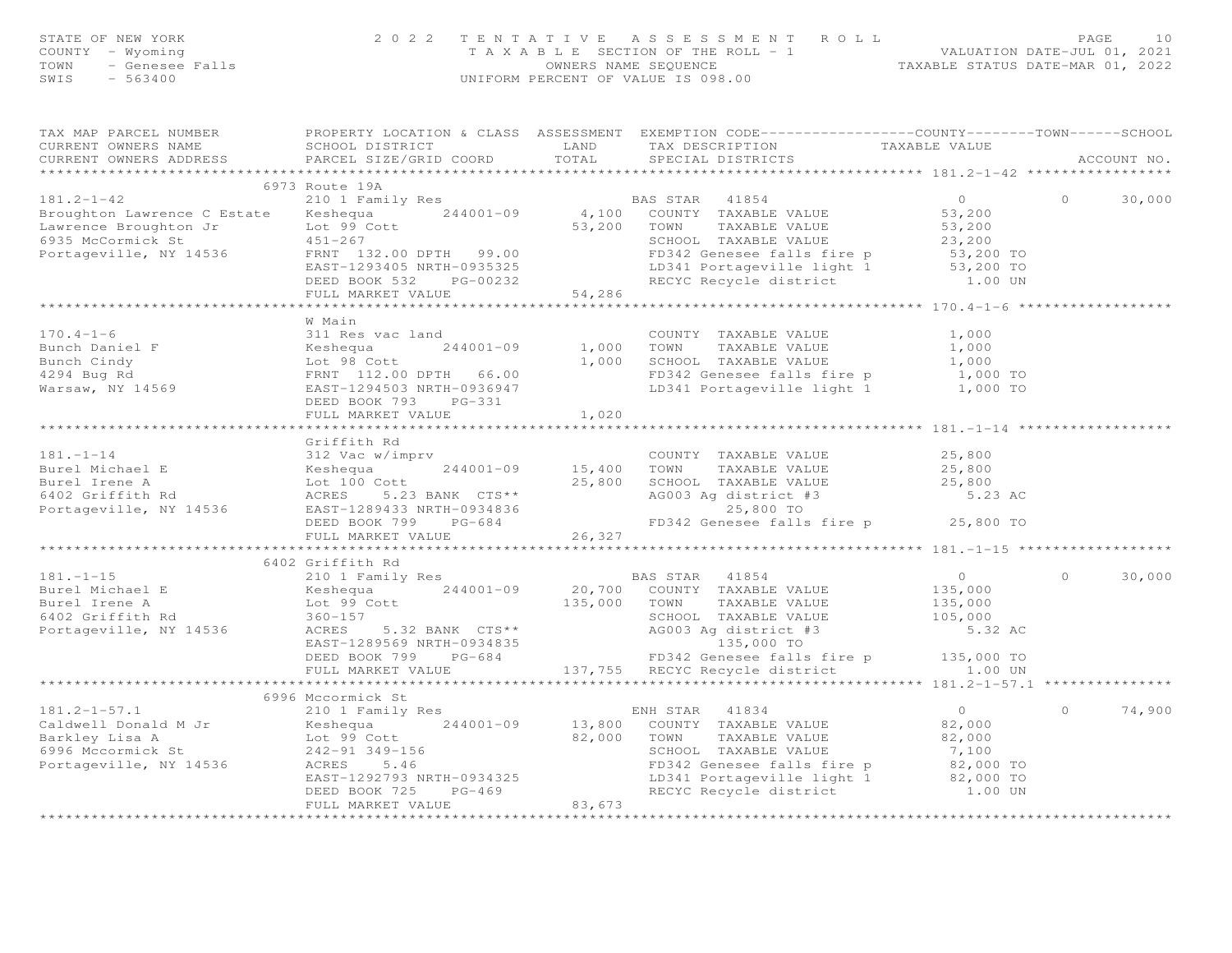| STATE OF NEW YORK<br>COUNTY - Wyoming<br>TOWN<br>SWIS | 2022 TENTATIVE<br>OF NEW YORK<br>- Wyoming<br>- Genesee Falls<br>- 563400                                                                                                                                                                          |        | TENTATIVE ASSESSMENT ROLL<br>TAXABLE SECTION OF THE ROLL -1 VALUATION DATE-JUL 01, 2021<br>OWNERS NAME SEQUENCE TAXABLE STATUS DATE-MAR 01, 2022<br>UNIFORM PERCENT OF VALUE IS 098.00 |          |                |                             |
|-------------------------------------------------------|----------------------------------------------------------------------------------------------------------------------------------------------------------------------------------------------------------------------------------------------------|--------|----------------------------------------------------------------------------------------------------------------------------------------------------------------------------------------|----------|----------------|-----------------------------|
|                                                       | TAX MAP PARCEL NUMBER BROPERTY LOCATION & CLASS ASSESSMENT EXEMPTION CODE-----------------COUNTY--------TOWN-----SCHOOL CURRENT OWNERS NAME SCHOOL DISTRICT LAND TAX DESCRIPTION TAXABLE VALUE (CURRENT OWNERS ADDRESS PARCEL                      |        |                                                                                                                                                                                        |          |                |                             |
|                                                       |                                                                                                                                                                                                                                                    |        |                                                                                                                                                                                        |          |                |                             |
|                                                       |                                                                                                                                                                                                                                                    |        |                                                                                                                                                                                        |          |                |                             |
|                                                       |                                                                                                                                                                                                                                                    |        |                                                                                                                                                                                        |          |                |                             |
|                                                       |                                                                                                                                                                                                                                                    |        |                                                                                                                                                                                        |          |                |                             |
|                                                       |                                                                                                                                                                                                                                                    |        |                                                                                                                                                                                        |          |                |                             |
|                                                       |                                                                                                                                                                                                                                                    |        |                                                                                                                                                                                        |          |                |                             |
|                                                       |                                                                                                                                                                                                                                                    |        |                                                                                                                                                                                        |          |                |                             |
|                                                       |                                                                                                                                                                                                                                                    |        |                                                                                                                                                                                        |          |                |                             |
|                                                       |                                                                                                                                                                                                                                                    |        |                                                                                                                                                                                        |          |                |                             |
|                                                       |                                                                                                                                                                                                                                                    |        |                                                                                                                                                                                        |          |                |                             |
|                                                       |                                                                                                                                                                                                                                                    |        |                                                                                                                                                                                        |          |                |                             |
|                                                       | W Hamilton                                                                                                                                                                                                                                         |        |                                                                                                                                                                                        |          |                |                             |
|                                                       |                                                                                                                                                                                                                                                    |        |                                                                                                                                                                                        |          |                |                             |
|                                                       |                                                                                                                                                                                                                                                    |        |                                                                                                                                                                                        |          |                |                             |
|                                                       |                                                                                                                                                                                                                                                    |        |                                                                                                                                                                                        |          |                |                             |
|                                                       |                                                                                                                                                                                                                                                    |        |                                                                                                                                                                                        |          |                |                             |
|                                                       | W Hamilton<br>CoUNTY TAXABLE VALUE 59,800<br>Capwell Thomas J<br>Dennis Rd<br>FRNT 124.00 DPTH 99.00<br>Canaseraga, NY 14822<br>Canaseraga, NY 14822<br>Canaseraga, NY 14822<br>Canaseraga, NY 14822<br>Canaseraga, NY 14822<br>Canaseraga, NY 148 |        |                                                                                                                                                                                        |          |                |                             |
|                                                       | FULL MARKET VALUE                                                                                                                                                                                                                                  | 61,020 |                                                                                                                                                                                        |          |                |                             |
|                                                       |                                                                                                                                                                                                                                                    |        |                                                                                                                                                                                        |          |                |                             |
|                                                       | 6681 Hamilton St<br>210 1 Family Res<br>Capwell Thomas J<br>Expedia 244001-09 4,700 TOWN TAXABLE VALUE<br>244001-09 4,700 TOWN TAXABLE VALUE<br>244001-09 4,700 TOWN TAXABLE VALUE<br>26 15,000 15,000<br>26 15,000 SCHOOL TAXABLE VALUE<br>25     |        |                                                                                                                                                                                        |          |                |                             |
|                                                       |                                                                                                                                                                                                                                                    |        |                                                                                                                                                                                        |          |                |                             |
|                                                       |                                                                                                                                                                                                                                                    |        |                                                                                                                                                                                        |          |                |                             |
|                                                       |                                                                                                                                                                                                                                                    |        |                                                                                                                                                                                        |          |                |                             |
|                                                       |                                                                                                                                                                                                                                                    |        |                                                                                                                                                                                        |          |                |                             |
|                                                       |                                                                                                                                                                                                                                                    |        |                                                                                                                                                                                        |          |                |                             |
|                                                       | DEED BOOK 676 PG-513                                                                                                                                                                                                                               |        |                                                                                                                                                                                        |          |                |                             |
|                                                       | FULL MARKET VALUE                                                                                                                                                                                                                                  | 15,306 |                                                                                                                                                                                        |          |                |                             |
|                                                       |                                                                                                                                                                                                                                                    |        |                                                                                                                                                                                        |          |                |                             |
|                                                       |                                                                                                                                                                                                                                                    |        |                                                                                                                                                                                        |          | $\overline{0}$ |                             |
|                                                       |                                                                                                                                                                                                                                                    |        |                                                                                                                                                                                        |          |                | 0 0<br>0 12,180<br>0 74,900 |
|                                                       |                                                                                                                                                                                                                                                    |        |                                                                                                                                                                                        |          |                |                             |
|                                                       |                                                                                                                                                                                                                                                    |        |                                                                                                                                                                                        |          |                |                             |
|                                                       |                                                                                                                                                                                                                                                    |        |                                                                                                                                                                                        |          |                |                             |
|                                                       | DEED BOOK 783 PG-320                                                                                                                                                                                                                               |        |                                                                                                                                                                                        |          |                |                             |
|                                                       |                                                                                                                                                                                                                                                    |        | ERED BOOK 783 PG-320<br>FULL MARKET VALUE 118,367 AG003 Ag district #3 60.23<br>118,367 AG003 Ag district #3 60.23                                                                     | 60.23 AC |                |                             |
|                                                       |                                                                                                                                                                                                                                                    |        | FD342 Genesee falls fire p 116,000 TO                                                                                                                                                  |          |                |                             |
|                                                       |                                                                                                                                                                                                                                                    |        | RECYC Recycle district                                                                                                                                                                 | 1.00 UN  |                |                             |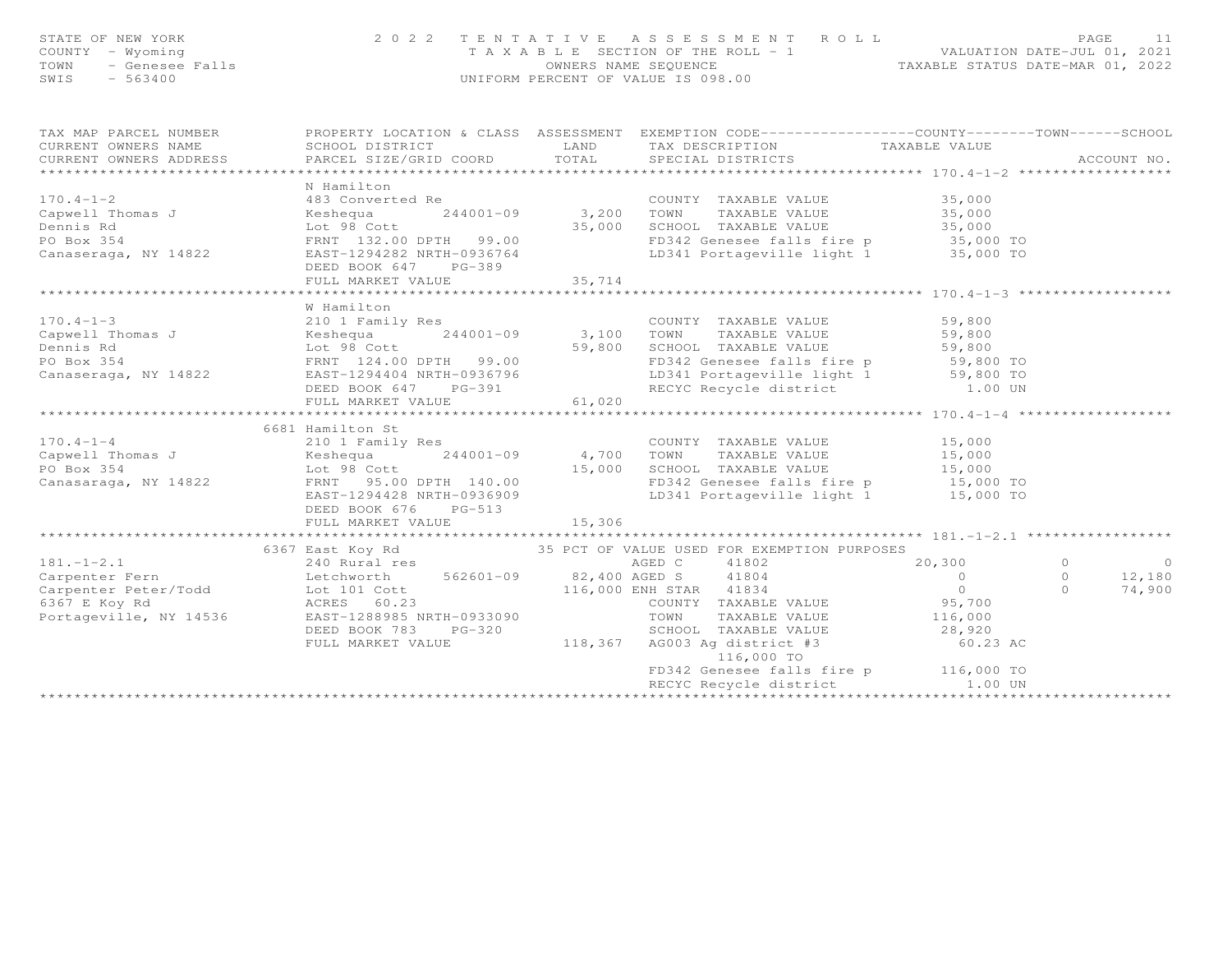|                                                                                                                                                                                                                                                          | 2 0 2 2              |        |                                                                                                                                                                     |          | 12          |
|----------------------------------------------------------------------------------------------------------------------------------------------------------------------------------------------------------------------------------------------------------|----------------------|--------|---------------------------------------------------------------------------------------------------------------------------------------------------------------------|----------|-------------|
| STATE OF NEW YORK 2 0 2<br>COUNTY - Wyoming<br>TOWN - Genesee Falls<br>SWIS - 563400                                                                                                                                                                     |                      |        | TENTATIVE ASSESSMENT ROLL PACE 12<br>TAXABLE SECTION OF THE ROLL - 1<br>OWNERS NAME SEQUENCE TAXABLE STATUS DATE-MAR 01, 2022<br>UNIFORM PERCENT OF VALUE IS 098.00 |          |             |
|                                                                                                                                                                                                                                                          |                      |        |                                                                                                                                                                     |          |             |
|                                                                                                                                                                                                                                                          |                      |        |                                                                                                                                                                     |          |             |
|                                                                                                                                                                                                                                                          |                      |        |                                                                                                                                                                     |          |             |
| TAX MAP PARCEL NUMBER FOROPERTY LOCATION & CLASS ASSESSMENT EXEMPTION CODE----------------COUNTY-------TOWN-----SCHOOL                                                                                                                                   |                      |        |                                                                                                                                                                     |          |             |
|                                                                                                                                                                                                                                                          |                      |        |                                                                                                                                                                     |          |             |
| CURRENT OWNERS NAME SCHOOL DISTRICT TOORD LAND TAX DESCRIPTION TAXABLE VALUE<br>CURRENT OWNERS ADDRESS PARCEL SIZE/GRID COORD TOTAL SPECIAL DISTRICTS                                                                                                    |                      |        |                                                                                                                                                                     |          | ACCOUNT NO. |
|                                                                                                                                                                                                                                                          |                      |        |                                                                                                                                                                     |          |             |
|                                                                                                                                                                                                                                                          | 6331 East Koy Rd     |        |                                                                                                                                                                     |          |             |
| 181.-1-4<br>Carpenter Peter 2010 Might busing<br>Carpenter Peter 2010 Might busing<br>Carpenter Cheryl Lot 101 Cott 83,900 TOWN TAXABLE VALUE 83,900<br>Fortageville, NY 14536 EAST-1288308 NRTH-09332276 BULL MARKET VALUE 25,900 TO                    |                      |        |                                                                                                                                                                     | $\Omega$ | 30,000      |
|                                                                                                                                                                                                                                                          |                      |        |                                                                                                                                                                     |          |             |
|                                                                                                                                                                                                                                                          |                      |        |                                                                                                                                                                     |          |             |
|                                                                                                                                                                                                                                                          |                      |        |                                                                                                                                                                     |          |             |
|                                                                                                                                                                                                                                                          |                      |        |                                                                                                                                                                     |          |             |
|                                                                                                                                                                                                                                                          |                      |        |                                                                                                                                                                     |          |             |
|                                                                                                                                                                                                                                                          |                      |        |                                                                                                                                                                     |          |             |
|                                                                                                                                                                                                                                                          |                      |        |                                                                                                                                                                     |          |             |
|                                                                                                                                                                                                                                                          | 6670 Hamilton St     |        |                                                                                                                                                                     |          |             |
|                                                                                                                                                                                                                                                          |                      |        |                                                                                                                                                                     |          |             |
|                                                                                                                                                                                                                                                          |                      |        |                                                                                                                                                                     |          |             |
|                                                                                                                                                                                                                                                          |                      |        |                                                                                                                                                                     |          |             |
|                                                                                                                                                                                                                                                          |                      |        |                                                                                                                                                                     |          |             |
|                                                                                                                                                                                                                                                          |                      |        |                                                                                                                                                                     |          |             |
|                                                                                                                                                                                                                                                          |                      |        |                                                                                                                                                                     |          |             |
|                                                                                                                                                                                                                                                          |                      |        |                                                                                                                                                                     |          |             |
|                                                                                                                                                                                                                                                          |                      |        |                                                                                                                                                                     |          |             |
|                                                                                                                                                                                                                                                          | 6936 River Rd        |        |                                                                                                                                                                     |          |             |
|                                                                                                                                                                                                                                                          |                      |        |                                                                                                                                                                     |          |             |
|                                                                                                                                                                                                                                                          |                      |        |                                                                                                                                                                     |          |             |
| 170.4-1-13<br>Cartwright Jeromy J<br>Cartwright Jeromy J<br>Examily Res COUNTY TAXABLE VALUE<br>Cartwright Jeromy J<br>Cartwright Jeromy J<br>Cartwright Jeromy J<br>Cartwright Jeromy J<br>Cartwright Jeromy J<br>Cartwright Jeromy Maxame VAL          |                      |        |                                                                                                                                                                     |          |             |
|                                                                                                                                                                                                                                                          |                      |        |                                                                                                                                                                     |          |             |
|                                                                                                                                                                                                                                                          |                      |        |                                                                                                                                                                     |          |             |
|                                                                                                                                                                                                                                                          |                      |        |                                                                                                                                                                     |          |             |
|                                                                                                                                                                                                                                                          | DEED BOOK 806 PG-257 |        |                                                                                                                                                                     |          |             |
|                                                                                                                                                                                                                                                          | FULL MARKET VALUE    | 43,367 |                                                                                                                                                                     |          |             |
|                                                                                                                                                                                                                                                          |                      |        |                                                                                                                                                                     |          |             |
| 170.4-1-14<br>Cartwright Kent<br>Cartwright Kent<br>Cartwright Kent<br>Cartwright Kent<br>Cartwright Kent<br>Cartwright Kent<br>Cartwright Kent<br>Cartwright Kent<br>Cartwright Kent<br>Cartwright Kent<br>Cartwright Kent<br>Cartwright Kent<br>Cartwr |                      |        |                                                                                                                                                                     |          |             |
|                                                                                                                                                                                                                                                          |                      |        |                                                                                                                                                                     |          |             |
|                                                                                                                                                                                                                                                          |                      |        |                                                                                                                                                                     |          |             |
|                                                                                                                                                                                                                                                          |                      |        |                                                                                                                                                                     |          |             |
|                                                                                                                                                                                                                                                          |                      |        |                                                                                                                                                                     |          |             |
|                                                                                                                                                                                                                                                          | DEED BOOK 621 PG-117 |        |                                                                                                                                                                     |          |             |
|                                                                                                                                                                                                                                                          | FULL MARKET VALUE    | 1,837  |                                                                                                                                                                     |          |             |
|                                                                                                                                                                                                                                                          |                      |        |                                                                                                                                                                     |          |             |
|                                                                                                                                                                                                                                                          |                      |        |                                                                                                                                                                     |          |             |
|                                                                                                                                                                                                                                                          |                      |        |                                                                                                                                                                     | $\circ$  | 30,000      |
|                                                                                                                                                                                                                                                          |                      |        |                                                                                                                                                                     |          |             |
|                                                                                                                                                                                                                                                          |                      |        |                                                                                                                                                                     |          |             |
|                                                                                                                                                                                                                                                          |                      |        |                                                                                                                                                                     |          |             |
|                                                                                                                                                                                                                                                          |                      |        |                                                                                                                                                                     |          |             |
|                                                                                                                                                                                                                                                          |                      |        |                                                                                                                                                                     |          |             |
|                                                                                                                                                                                                                                                          |                      |        |                                                                                                                                                                     |          |             |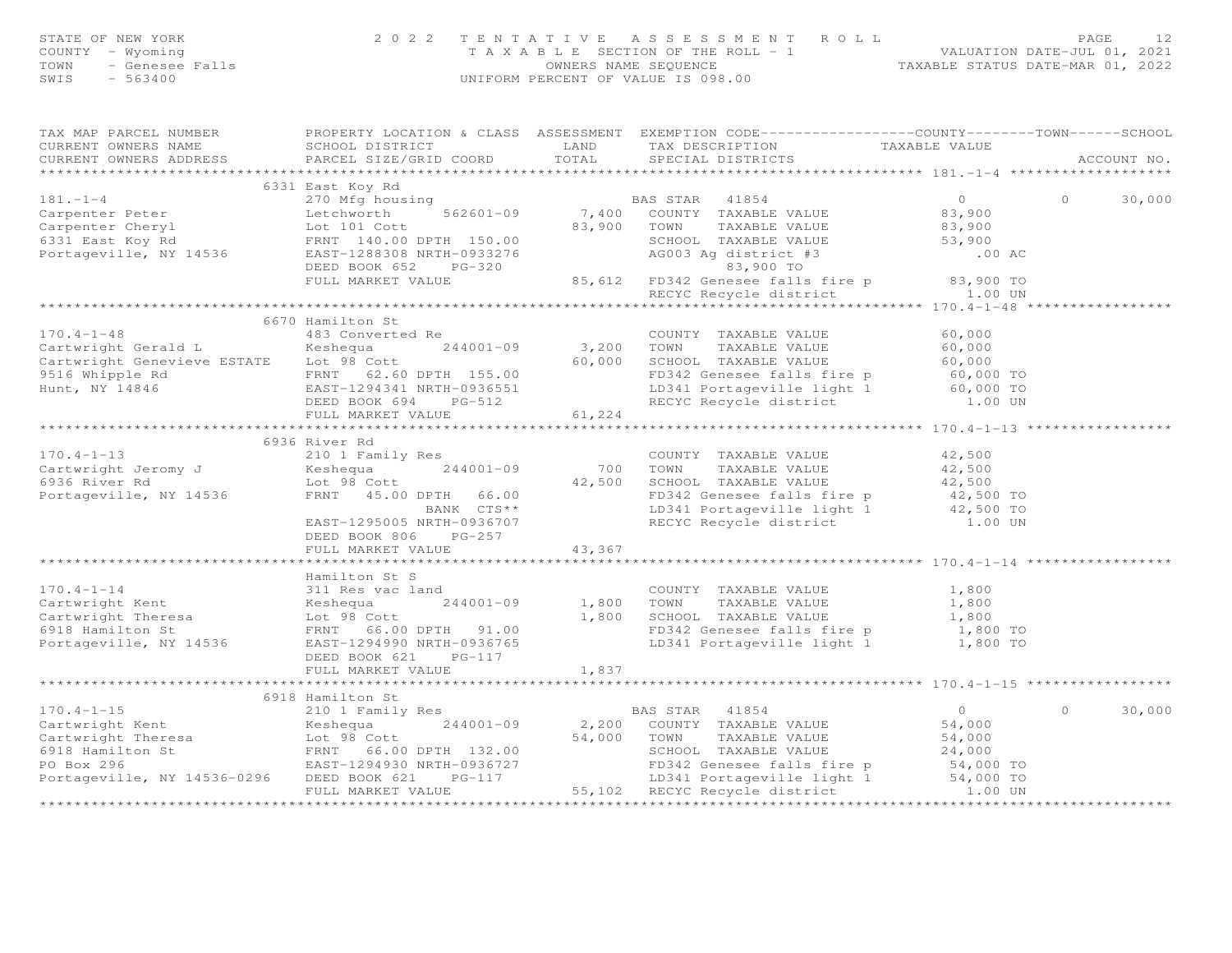| STATE OF NEW YORK<br>COUNTY<br>- Wyoming<br>- Genesee Falls<br>TOWN<br>$-563400$<br>SWIS                                                                                                                                                                                                                                                                                                                                                                                                                               |                                      |        | 2022 TENTATIVE ASSESSMENT ROLL<br>T A X A B L E SECTION OF THE ROLL - 1 VALUATION DATE-JUL 01, 2021<br>OWNERS NAME SEQUENCE TAXABLE STATUS DATE-MAR 01, 2022<br>UNIFORM PERCENT OF VALUE IS 098.00 |              | PAGE | 13             |
|------------------------------------------------------------------------------------------------------------------------------------------------------------------------------------------------------------------------------------------------------------------------------------------------------------------------------------------------------------------------------------------------------------------------------------------------------------------------------------------------------------------------|--------------------------------------|--------|----------------------------------------------------------------------------------------------------------------------------------------------------------------------------------------------------|--------------|------|----------------|
| TAX MAP PARCEL NUMBER                                                                                                                                                                                                                                                                                                                                                                                                                                                                                                  | PROPERTY LOCATION & CLASS ASSESSMENT |        | EXEMPTION CODE-----------------COUNTY-------TOWN------SCHOOL                                                                                                                                       |              |      |                |
| CURRENT OWNERS NAME                                                                                                                                                                                                                                                                                                                                                                                                                                                                                                    | SCHOOL DISTRICT LAND                 |        | TAX DESCRIPTION TAXABLE VALUE                                                                                                                                                                      |              |      |                |
| $\begin{minipage}{.45\textwidth} \begin{minipage}{.45\textwidth} \begin{minipage}{.45\textwidth} \begin{minipage}{.45\textwidth} \begin{minipage}{.45\textwidth} \begin{minipage}{.45\textwidth} \begin{minipage}{.45\textwidth} \begin{minipage}{.45\textwidth} \begin{minipage}{.45\textwidth} \begin{minipage}{.45\textwidth} \begin{minipage}{.45\textwidth} \begin{minipage}{.45\textwidth} \begin{minipage}{.45\textwidth} \begin{minipage}{.45\textwidth} \begin{minipage}{.45\textwidth} \begin{minipage}{.45$ |                                      |        |                                                                                                                                                                                                    |              |      |                |
|                                                                                                                                                                                                                                                                                                                                                                                                                                                                                                                        |                                      |        |                                                                                                                                                                                                    |              |      |                |
|                                                                                                                                                                                                                                                                                                                                                                                                                                                                                                                        | Route 19A                            |        |                                                                                                                                                                                                    |              |      |                |
| 191.-1-1.212 210 1 Family Res VETWAR CTS 41120                                                                                                                                                                                                                                                                                                                                                                                                                                                                         |                                      |        |                                                                                                                                                                                                    | 12,000 6,000 |      | $\overline{0}$ |
| Cartwright Ronald D                                                                                                                                                                                                                                                                                                                                                                                                                                                                                                    |                                      |        |                                                                                                                                                                                                    |              |      | 30,000         |
| Cartwright Sandra J Lot 104 Cott 104 20,000                                                                                                                                                                                                                                                                                                                                                                                                                                                                            |                                      |        | COUNTY TAXABLE VALUE 78,000                                                                                                                                                                        |              |      |                |
| Rt 19A and 23 and 23 and 23 and 23 and 23 and 23 and 23 and 23 and 23 and 23 and 23 and 23 and 23 and 23 and 23 and 23 and 23 and 23 and 23 and 23 and 23 and 23 and 23 and 23 and 23 and 23 and 23 and 23 and 23 and 23 and 2                                                                                                                                                                                                                                                                                         |                                      |        | TAXABLE VALUE<br>TOWN                                                                                                                                                                              | 84,000       |      |                |
| PO Box 216 EAST-1290163 NRTH-0927334                                                                                                                                                                                                                                                                                                                                                                                                                                                                                   |                                      |        | SCHOOL TAXABLE VALUE 60,000                                                                                                                                                                        |              |      |                |
| Portageville, NY 14536-0216                                                                                                                                                                                                                                                                                                                                                                                                                                                                                            | DEED BOOK 609 PG-00498               |        | AG003 Ag district #3 $4.23$ AC                                                                                                                                                                     |              |      |                |
|                                                                                                                                                                                                                                                                                                                                                                                                                                                                                                                        | FULL MARKET VALUE                    | 91,837 | 90,000 TO                                                                                                                                                                                          |              |      |                |
|                                                                                                                                                                                                                                                                                                                                                                                                                                                                                                                        |                                      |        | FD342 Genesee falls fire p 90,000 TO                                                                                                                                                               |              |      |                |
|                                                                                                                                                                                                                                                                                                                                                                                                                                                                                                                        |                                      |        | RECYC Recycle district 1.00 UN                                                                                                                                                                     |              |      |                |
|                                                                                                                                                                                                                                                                                                                                                                                                                                                                                                                        |                                      |        |                                                                                                                                                                                                    |              |      |                |

| 6916 Hamilton St                                                                                                                                  |                                                                                                                                                                                                                    |                     |         |
|---------------------------------------------------------------------------------------------------------------------------------------------------|--------------------------------------------------------------------------------------------------------------------------------------------------------------------------------------------------------------------|---------------------|---------|
| $170.4 - 1 - 16$ 220 2 Family Res                                                                                                                 | COUNTY TAXABLE VALUE 42,500                                                                                                                                                                                        |                     |         |
| Cartwright Theresa<br>Cartwright Theresa<br>6916 Hamilton St<br>Genesee Falls, NY 14536<br>ERST-1294875 NRTH-0936717<br>EAST-1294875 NRTH-0936717 | TOWN TAXABLE VALUE 42,500                                                                                                                                                                                          |                     |         |
|                                                                                                                                                   | SCHOOL TAXABLE VALUE 42,500                                                                                                                                                                                        |                     |         |
|                                                                                                                                                   | FD342 Genesee falls fire p 42,500 TO                                                                                                                                                                               |                     |         |
|                                                                                                                                                   | LD341 Portageville light 1 42,500 TO                                                                                                                                                                               |                     |         |
| DEED BOOK 797 PG-337                                                                                                                              | RECYC Recycle district 1.00 UN                                                                                                                                                                                     |                     |         |
|                                                                                                                                                   |                                                                                                                                                                                                                    |                     |         |
|                                                                                                                                                   |                                                                                                                                                                                                                    |                     |         |
| 7923 Route 19A                                                                                                                                    |                                                                                                                                                                                                                    |                     |         |
|                                                                                                                                                   | 191.-1-21.211 210 1 Family Res VETCOM CTS 41130                                                                                                                                                                    | 20,000 10,000       | $\circ$ |
|                                                                                                                                                   | Chandler Hawk Fillmore<br>Chandler Krista (109 Cott 153,600 VETDIS CTS 41140<br>The Lot 109 Cott 153,600 COUNTY TAXABLE VALUE<br>TOWN TAXABLE VALUE<br>TOWN TAXABLE VALUE                                          | 40,000 20,000       | $\circ$ |
|                                                                                                                                                   |                                                                                                                                                                                                                    | 93,600              |         |
|                                                                                                                                                   | TAXABLE VALUE 123,600                                                                                                                                                                                              |                     |         |
| Portageville, NY 14536 EAST-1292147 NRTH-0919197                                                                                                  | SCHOOL TAXABLE VALUE 153,600                                                                                                                                                                                       |                     |         |
| DEED BOOK 782 PG-871                                                                                                                              | AG003 Ag district #3                                                                                                                                                                                               | 4.23 AC             |         |
|                                                                                                                                                   | FULL MARKET VALUE 156,735 153,600 TO                                                                                                                                                                               |                     |         |
|                                                                                                                                                   | FD342 Genesee falls fire p 153,600 TO                                                                                                                                                                              |                     |         |
|                                                                                                                                                   | RECYC Recycle district 1.00 UN                                                                                                                                                                                     |                     |         |
|                                                                                                                                                   |                                                                                                                                                                                                                    |                     |         |
| 6685 Pike St                                                                                                                                      |                                                                                                                                                                                                                    |                     |         |
|                                                                                                                                                   | $170.4-1-33$ and $210$ 1 Family Res BAS STAR $41854$                                                                                                                                                               | $\circ$<br>$\Omega$ | 30,000  |
|                                                                                                                                                   |                                                                                                                                                                                                                    | 64,000              |         |
|                                                                                                                                                   |                                                                                                                                                                                                                    | 64,000              |         |
|                                                                                                                                                   | SCHOOL TAXABLE VALUE 34,000                                                                                                                                                                                        |                     |         |
|                                                                                                                                                   | Coates Brian<br>Coates Brian<br>Greenhagen Mary Lot 98 Cott<br>1405 40th St SE FRNT 99.49 DPTH 107.26<br>Puyallup, WA 98372 ACRES 0.37<br>ACRES 0.37<br>Puyallup, WA 98372<br>FD342 Genesee falls fire p 64,000 TO |                     |         |
| EAST-1294521 NRTH-0936335                                                                                                                         | LD341 Portageville light 1 64,000 TO                                                                                                                                                                               |                     |         |
| DEED BOOK 759 PG-98                                                                                                                               | RECYC Recycle district 1.00 UN                                                                                                                                                                                     |                     |         |
| FULL MARKET VALUE<br>*******************************                                                                                              | 65,306                                                                                                                                                                                                             |                     |         |
|                                                                                                                                                   | *********************                                                                                                                                                                                              |                     |         |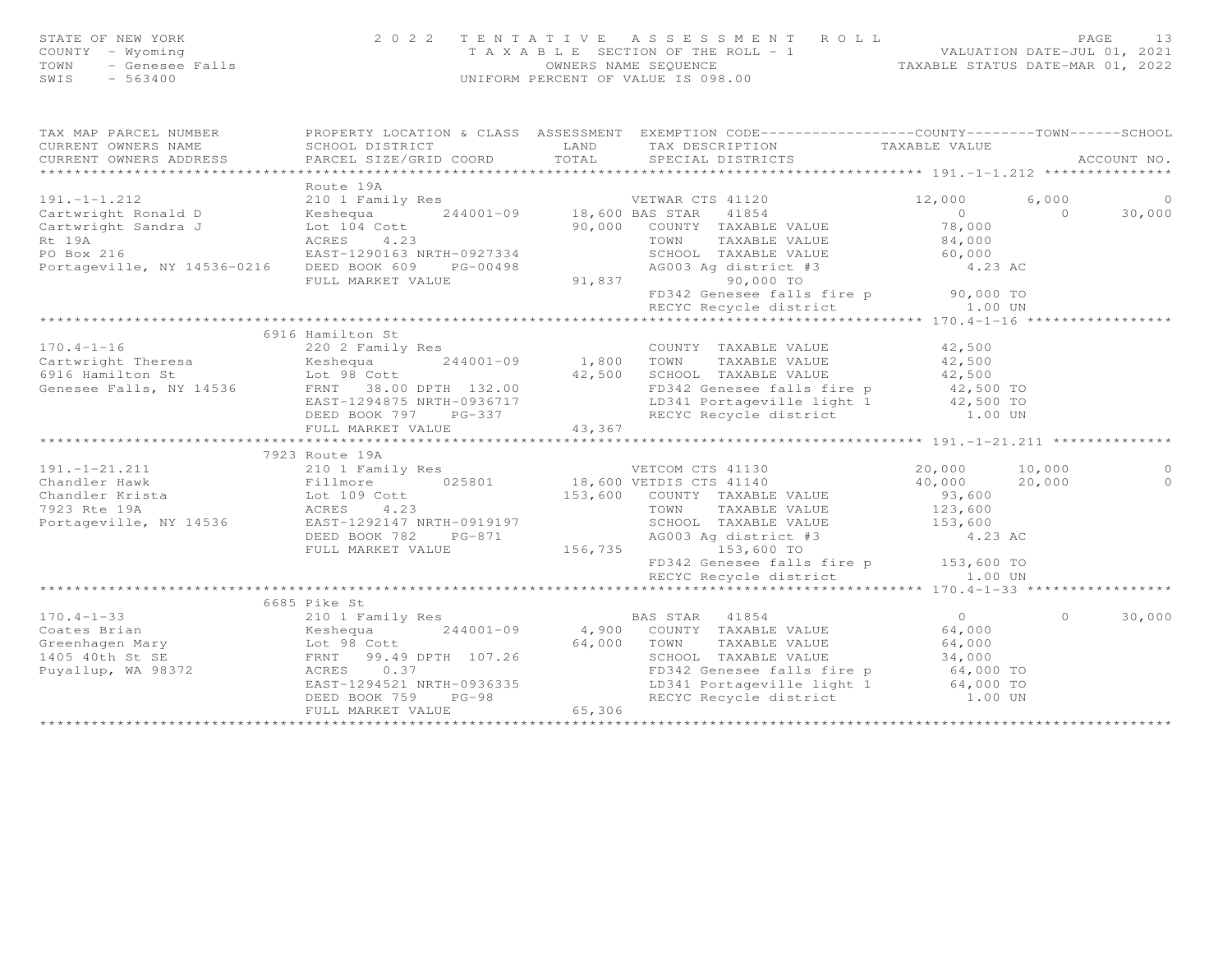| STATE OF NEW YORK<br>COUNTY - Wyoming<br>TOWN<br>SWIS                                                                                                                                                                                                    | OF NEW YORK<br>Y - Wyoming<br>- Genesee Falls<br>- 563400<br>- 563400<br>- 563400 |         | TENTATIVE ASSESSMENT ROLL<br>TAXABLE SECTION OF THE ROLL - 1<br>OWNERS NAME SEQUENCE<br>UNIFORM PERCENT OF VALUE IS 098.00<br>UNIFORM PERCENT OF VALUE IS 098.00 |          |               |
|----------------------------------------------------------------------------------------------------------------------------------------------------------------------------------------------------------------------------------------------------------|-----------------------------------------------------------------------------------|---------|------------------------------------------------------------------------------------------------------------------------------------------------------------------|----------|---------------|
| TAX MAP PARCEL NUMBER FROPERTY LOCATION & CLASS ASSESSMENT EXEMPTION CODE---------------COUNTY-------TOWN------SCHOOL                                                                                                                                    |                                                                                   |         |                                                                                                                                                                  |          | ACCOUNT NO.   |
| 180.-2-3.1<br>Cole James F 322 Rural vac>10<br>Cole Fatricia A Lot 4 Town 7 Range 1<br>S600 School Rd Highee Farm<br>Gainesville, NY 14066 Harts 255036 NRTH-0933691<br>Cole Patricia A Highee Farm<br>Gainesville, NY 14066 ACRES 15.24<br>             | Transit Rd<br>DEED BOOK 783 PG-156<br>FULL MARKET VALUE                           | 17,449  |                                                                                                                                                                  |          |               |
| 180.-2-4.1<br>Cole James F<br>Cole James F<br>Cole Patricia A<br>Sected Batricia A<br>Sected Batricia A<br>Sected Batricia A<br>Sected Batricia A<br>Sected Batricia A<br>Sected Batricia A<br>Sected Batricia A<br>Sected Batricia A<br>Sected Batric   | Transit Rd<br>DEED BOOK 783 PG-156<br>FULL MARKET VALUE                           | 14,490  |                                                                                                                                                                  |          |               |
| 180.-2-5.11<br>Cole James F<br>Cole James F<br>Cole Patricia A<br>Cole Patricia A<br>Cole Patricia A<br>Cole Patricia A<br>Cole Patricia A<br>Cole Patricia A<br>Cole Patricia A<br>Cole Patricia A<br>Cole Patricia A<br>Cole Patricia A<br>Cole Patric | Transit Rd<br>DEED BOOK 783 PG-156<br>FULL MARKET VALUE                           | 29,592  | EAST-1284946 NRTH-0932158 FD342 Genesee falls fire p 29,000 TO                                                                                                   | 25.48 AC |               |
| 3918 Halvorsen Rd<br>3918 Halvorsen Rd<br>3918 Halvorsen External Cole Jesse J<br>3918 Halvorsen External Cole Jesse J<br>3918 Halvorsen Rd<br>3918 Halvorsen Rd<br>3918 Halvorsen Rd<br>3918 Halvorsen Rd<br>3918 Halvorsen Rd<br>3918 Halvorse         | DEED BOOK 750 PG-284<br>FULL MARKET VALUE                                         | 153,061 |                                                                                                                                                                  |          | $0 \t 30,000$ |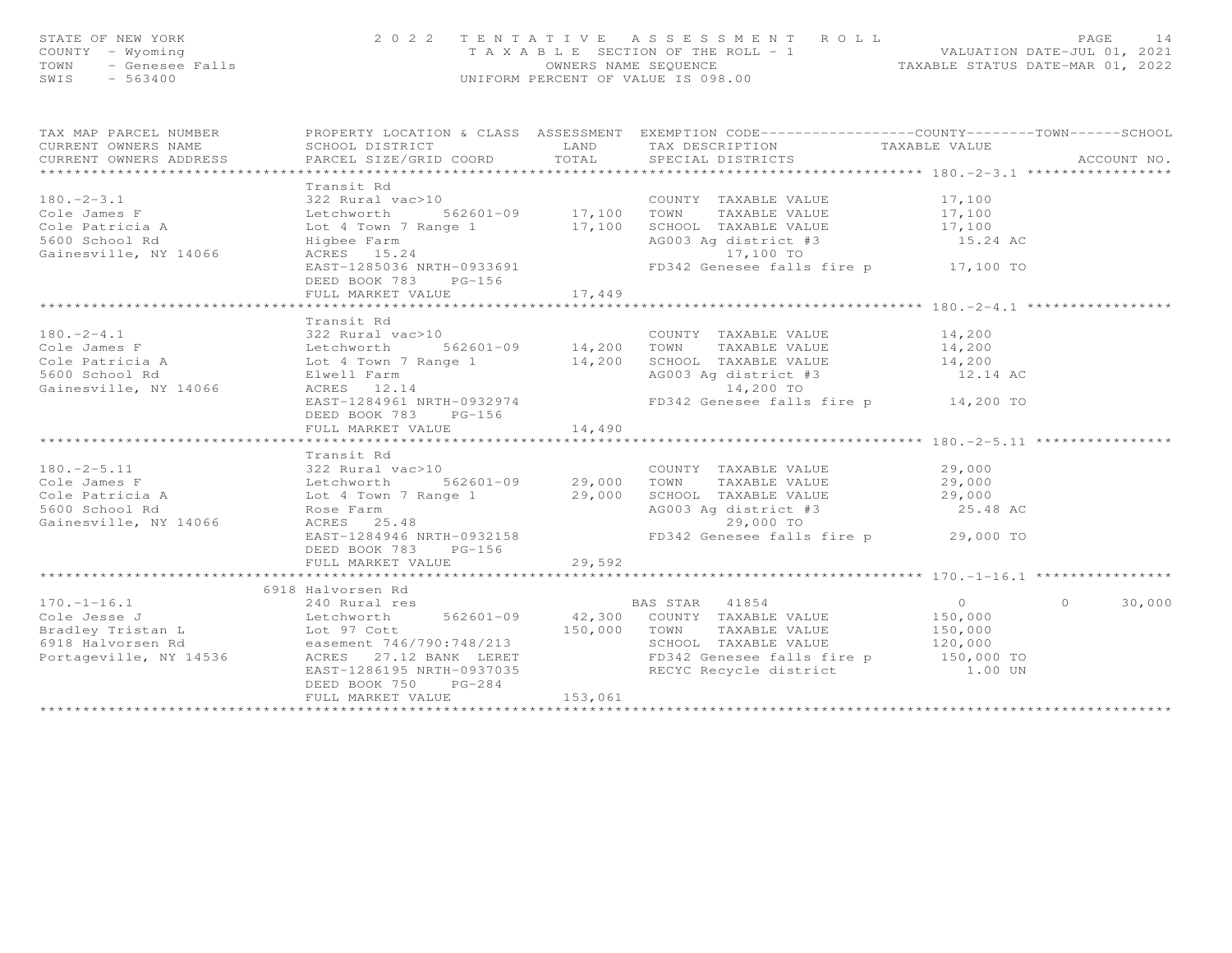|                        |                                                                                                                         | FAGE 15<br>COUNTY - Wyoming and the state of the state of NEW YORK (NOW ONE A SSESSMENT ROLL PAGE 15<br>COUNTY - Wyoming and the section of the ROLL - 1<br>TOWN - Genesee Falls (NOW DRIE-MAR OI, 2022<br>SWIS - 563400                                                    |             |
|------------------------|-------------------------------------------------------------------------------------------------------------------------|-----------------------------------------------------------------------------------------------------------------------------------------------------------------------------------------------------------------------------------------------------------------------------|-------------|
| CURRENT OWNERS ADDRESS |                                                                                                                         | SCHOOL DISTRICT LAND TAX DESCRIPTION TAXABLE VALUE<br>PARCEL SIZE/GRID COORD TOTAL SPECIAL DISTRICTS TAXABLE VALUE                                                                                                                                                          | ACCOUNT NO. |
|                        | 6656 Hamilton St<br>DEED BOOK 670 PG-343<br>FULL MARKET VALUE                                                           | 170.4-1-44.1 (1913) 6656 Hamilton St<br>Collin Peter A (1953) 6656 Hamilton St<br>Example 244001-09 (1953) 63,300 COUNTY TAXABLE VALUE<br>Fortageville, NY 14536 (1953) 58 (1974) 63,300 TOWN TAXABLE VALUE<br>Portageville, NY 14536<br>64,592                             | 30,000      |
| $170.4 - 1 - 45.1$     | 6660 Hamilton St<br>310 Res Vac<br>ACRES 0.23<br>EAST-1294173 NRTH-0936499<br>DEED BOOK 769 PG-432<br>FULL MARKET VALUE | COUNTY TAXABLE VALUE 5,500<br>Collin Peter A<br>Collin Miranda L Mes vac 244001-09 5,500 TOWN TAXABLE VALUE 5,500<br>Collin Miranda L Lot 98 Cott 5,500 SCHOOL TAXABLE VALUE 5,500<br>Fortageville, NY 14536 FRNT 60.00 DPTH 169.51 LD341 Portageville light 1 5,5<br>5,612 |             |
|                        |                                                                                                                         |                                                                                                                                                                                                                                                                             |             |
|                        | 6641 Tenefly Rd                                                                                                         | 169.-2-2.2<br>Countin Elisha M<br>Countin Elisha M<br>Elisha M<br>Elisha M<br>Countin Elisha M<br>Lechworth 562601-09<br>Lechworth 562601-09<br>Lechworth 562601-09<br>17,800 TOWN TAXABLE VALUE<br>TAXABLE VALUE<br>TAXABLE VALUE<br>TAXABLE VALUE<br>1                    |             |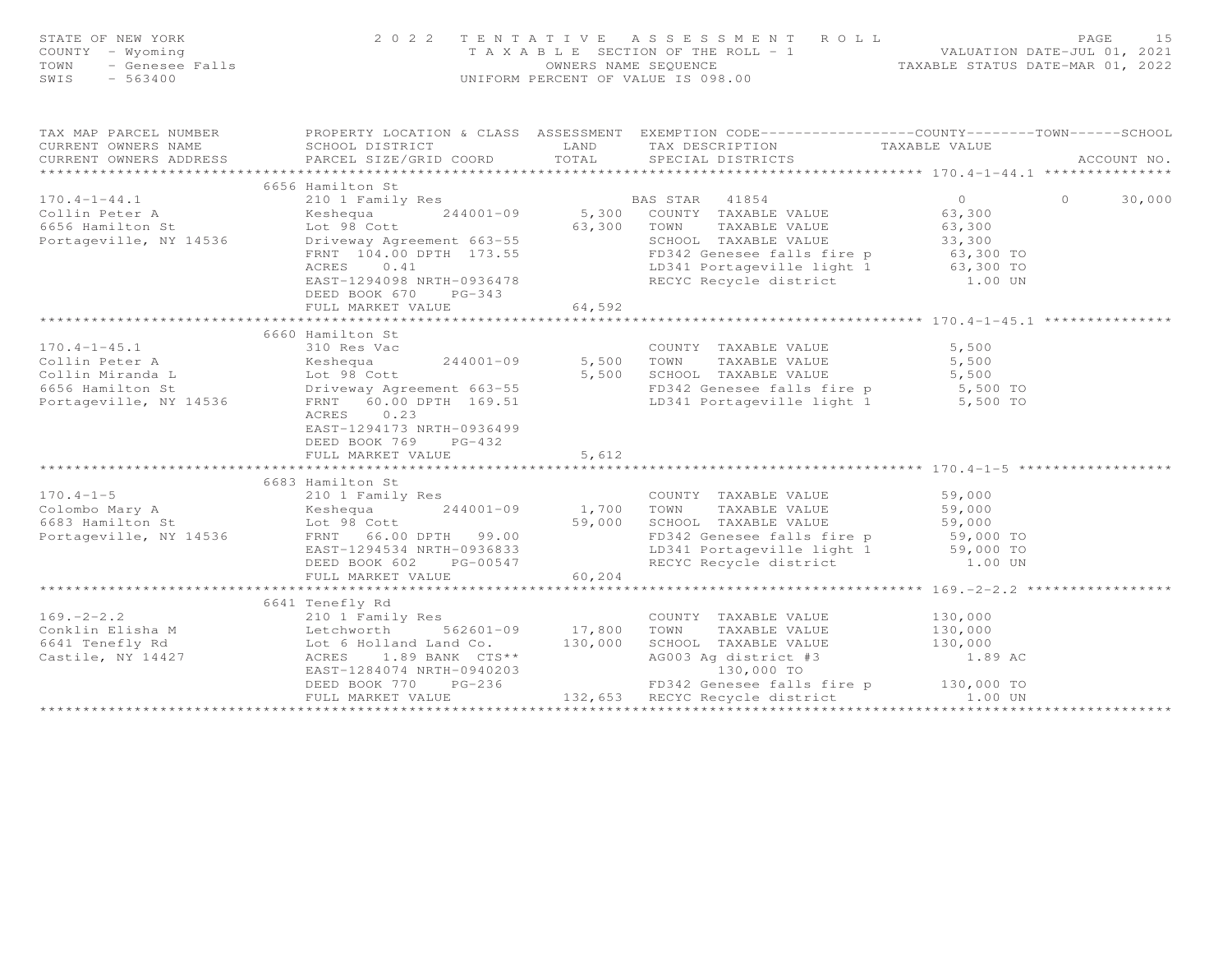| STATE OF NEW YORK<br>COUNTY - Wyoming<br>TOWN - Genesee Falls<br>SWIS - 563400                                                                                                                                                                                                                                                                                                                                                                                                                                |                                                                                |                                           | 2 0 2 2 TENTATIVE ASSESSMENT ROLL PAGE 16<br>TAXABLE SECTION OF THE ROLL - 1<br>OWNERS NAME SEQUENCE TAXABLE STATUS DATE-MAR 01, 2022<br>UNIFORM PERCENT OF VALUE IS 098.00 |                   |               |
|---------------------------------------------------------------------------------------------------------------------------------------------------------------------------------------------------------------------------------------------------------------------------------------------------------------------------------------------------------------------------------------------------------------------------------------------------------------------------------------------------------------|--------------------------------------------------------------------------------|-------------------------------------------|-----------------------------------------------------------------------------------------------------------------------------------------------------------------------------|-------------------|---------------|
| TAX MAP PARCEL NUMBER FROPERTY LOCATION & CLASS ASSESSMENT EXEMPTION CODE----------------COUNTY-------TOWN------SCHOOL<br>CURRENT OWNERS NAME SCHOOL DISTRICT LAND TAX DESCRIPTION TAXABLE VALUE CURRENT OWNERS ADDRESS PARCEL SIZE/GRID COORD TOTAL SPECIAL DISTRICTS                                                                                                                                                                                                                                        |                                                                                |                                           |                                                                                                                                                                             |                   | ACCOUNT NO.   |
|                                                                                                                                                                                                                                                                                                                                                                                                                                                                                                               | Route 19A                                                                      |                                           |                                                                                                                                                                             |                   |               |
|                                                                                                                                                                                                                                                                                                                                                                                                                                                                                                               |                                                                                |                                           |                                                                                                                                                                             |                   |               |
|                                                                                                                                                                                                                                                                                                                                                                                                                                                                                                               |                                                                                |                                           |                                                                                                                                                                             |                   |               |
|                                                                                                                                                                                                                                                                                                                                                                                                                                                                                                               |                                                                                |                                           |                                                                                                                                                                             | $0 \qquad \qquad$ | 30,000        |
| $\begin{tabular}{lllllllllllllllllll} \multicolumn{3}{c }{\begin{tabular}{l} \multicolumn{3}{c}{\begin{tabular}{l} \multicolumn{3}{c}{\begin{tabular}{l} \multicolumn{3}{c}{\begin{tabular}{l} \multicolumn{3}{c}{\begin{tabular}{l} \multicolumn{3}{c}{\begin{tabular}{l} \multicolumn{3}{c}{\begin{tabular}{l} \multicolumn{3}{c}{\begin{tabular}{l} \multicolumn{3}{c}{\begin{tabular}{l} \multicolumn{3}{c}{\begin{tabular}{l} \multicolumn{3}{c}{\begin{tabular}{l} \multicolumn{3}{c}{\begin{tabular}{$ |                                                                                |                                           |                                                                                                                                                                             |                   |               |
|                                                                                                                                                                                                                                                                                                                                                                                                                                                                                                               |                                                                                |                                           |                                                                                                                                                                             |                   |               |
| $\begin{array}{ccccccccc} 6190 & Tenefly Rd & & & & & & & & 6190 & Tenefly Rd & & & & & & & & & 6190 & Tenefly Rd & & & & & & & & & 6190 & Tenefly Rd & & & & & & & & & 6190 & Tenefly Rd & & & & & & & & & 6190 & Tenefly Rd & & & & & & & & & 6190 & Tenefly Rd & & & & & & & & 652601-09 & & & 16,100 & COUNTY TAXABLE VALUE & & & & & 39,000 & & & & & & & 39,000 & & & & & & 39,000 & & & & & &$                                                                                                         | 6190 Tenefly Rd                                                                |                                           |                                                                                                                                                                             |                   | $0 \t 30,000$ |
|                                                                                                                                                                                                                                                                                                                                                                                                                                                                                                               |                                                                                |                                           |                                                                                                                                                                             |                   |               |
| 181.2-1-20<br>Cuevas Eriel J Jr<br>Cuevas Eriel J Jr<br>Cuevas Eriel J Jr<br>Counto Gabrielle Shay<br>Cuevas Eriel J Jr<br>Counto Meshequa 244001-09<br>County TAXABLE VALUE<br>COUNTY TAXABLE VALUE<br>COUNTY TAXABLE VALUE<br>COUNTY TAXABLE VAL                                                                                                                                                                                                                                                            | 6610 Pike St                                                                   |                                           |                                                                                                                                                                             |                   |               |
|                                                                                                                                                                                                                                                                                                                                                                                                                                                                                                               | EAST-1293420 NRTH-0935784<br>DEED BOOK 801 PG-555<br>FULL MARKET VALUE 133,571 |                                           |                                                                                                                                                                             |                   |               |
|                                                                                                                                                                                                                                                                                                                                                                                                                                                                                                               | 6534 East Koy Rd                                                               |                                           |                                                                                                                                                                             |                   |               |
| 181.-1-26.112<br>Cunningham Lori 210 115,000<br>2100 17,700 TOWN TAXABLE VALUE 115,000<br>244001-09 17,700 TOWN TAXABLE VALUE 115,000<br>244001-09 17,700 TOWN TAXABLE VALUE 115,000<br>244001-09 17,700 TOWN TAXABLE VALUE 115,000<br>244                                                                                                                                                                                                                                                                    |                                                                                |                                           |                                                                                                                                                                             |                   |               |
|                                                                                                                                                                                                                                                                                                                                                                                                                                                                                                               |                                                                                | $\sim$ $\sim$ $\sim$ $\sim$ $\sim$ $\sim$ |                                                                                                                                                                             |                   |               |

FULL MARKET VALUE 117,347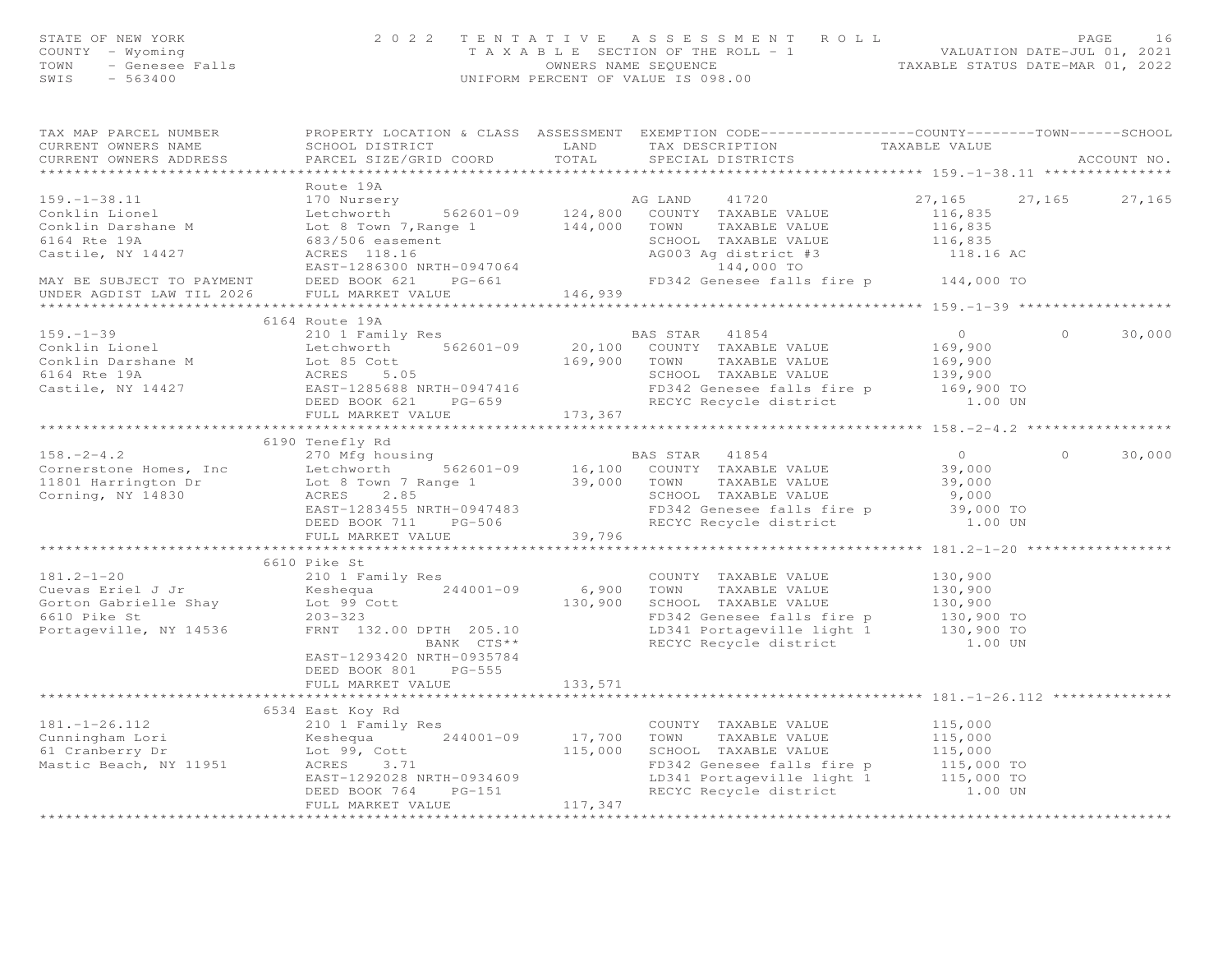| STATE OF NEW YORK                     | 2022 TENTATIVE ASSESSMENT ROLL        |                      |  |                                  | PAGE |  |
|---------------------------------------|---------------------------------------|----------------------|--|----------------------------------|------|--|
| COUNTY – Wyoming                      | T A X A B L E SECTION OF THE ROLL - 1 |                      |  | VALUATION DATE-JUL 01, 2021      |      |  |
| TOWN - Genesee Falls<br>SWIS - 563400 | UNIFORM PERCENT OF VALUE IS 098.00    | OWNERS NAME SEQUENCE |  | TAXABLE STATUS DATE-MAR 01, 2022 |      |  |
|                                       |                                       |                      |  |                                  |      |  |

| TAX MAP PARCEL NUMBER<br>CURRENT OWNERS NAME<br>CURRENT OWNERS ADDRESS                                                                                                                                                                                                                                             |                           |         | PROPERTY LOCATION & CLASS ASSESSMENT EXEMPTION CODE----------------COUNTY-------TOWN------SCHOOL |  |                |
|--------------------------------------------------------------------------------------------------------------------------------------------------------------------------------------------------------------------------------------------------------------------------------------------------------------------|---------------------------|---------|--------------------------------------------------------------------------------------------------|--|----------------|
|                                                                                                                                                                                                                                                                                                                    | 7351 Tenefly Rd           |         |                                                                                                  |  |                |
|                                                                                                                                                                                                                                                                                                                    |                           |         |                                                                                                  |  | $\overline{0}$ |
|                                                                                                                                                                                                                                                                                                                    |                           |         |                                                                                                  |  | 6,000          |
|                                                                                                                                                                                                                                                                                                                    |                           |         |                                                                                                  |  | 6,092          |
|                                                                                                                                                                                                                                                                                                                    |                           |         |                                                                                                  |  | 30,000         |
|                                                                                                                                                                                                                                                                                                                    |                           |         |                                                                                                  |  |                |
|                                                                                                                                                                                                                                                                                                                    |                           |         |                                                                                                  |  |                |
|                                                                                                                                                                                                                                                                                                                    |                           |         |                                                                                                  |  |                |
|                                                                                                                                                                                                                                                                                                                    |                           |         |                                                                                                  |  |                |
|                                                                                                                                                                                                                                                                                                                    |                           |         |                                                                                                  |  |                |
|                                                                                                                                                                                                                                                                                                                    |                           |         | FD342 Genesee falls fire p 178,900 TO                                                            |  |                |
|                                                                                                                                                                                                                                                                                                                    |                           |         |                                                                                                  |  |                |
|                                                                                                                                                                                                                                                                                                                    |                           |         |                                                                                                  |  |                |
|                                                                                                                                                                                                                                                                                                                    | 6013 East Koy Rd          |         |                                                                                                  |  |                |
|                                                                                                                                                                                                                                                                                                                    |                           |         |                                                                                                  |  |                |
|                                                                                                                                                                                                                                                                                                                    |                           |         |                                                                                                  |  |                |
|                                                                                                                                                                                                                                                                                                                    |                           |         |                                                                                                  |  |                |
|                                                                                                                                                                                                                                                                                                                    |                           |         |                                                                                                  |  |                |
|                                                                                                                                                                                                                                                                                                                    |                           |         |                                                                                                  |  |                |
|                                                                                                                                                                                                                                                                                                                    |                           |         |                                                                                                  |  |                |
|                                                                                                                                                                                                                                                                                                                    |                           |         |                                                                                                  |  |                |
| $\begin{tabular}{lllllllllll} 170.-1-22.111 & 6821\;Halvorsen\;Rd & 210\;I\;Family\;Res & BAS\;STAR & 41854 & 0 & 0 & 30,000\\ 170.-1-22.111 & 210\;I\;Family\;Res & 162601-09 & 18,500\;COUNTY\; TAXABLE\;VALUE & 102,000\\ 6821\;Halvorsen\;Rd & \text{LoC} & 102,000 & 80,000\\ 6821\;Halvorsen\;Rd & \text{Lo$ | 6821 Halvorsen Rd         |         |                                                                                                  |  |                |
|                                                                                                                                                                                                                                                                                                                    |                           |         |                                                                                                  |  |                |
|                                                                                                                                                                                                                                                                                                                    |                           |         |                                                                                                  |  |                |
|                                                                                                                                                                                                                                                                                                                    |                           |         |                                                                                                  |  |                |
|                                                                                                                                                                                                                                                                                                                    |                           |         |                                                                                                  |  |                |
|                                                                                                                                                                                                                                                                                                                    |                           |         |                                                                                                  |  |                |
|                                                                                                                                                                                                                                                                                                                    |                           |         |                                                                                                  |  |                |
|                                                                                                                                                                                                                                                                                                                    |                           |         |                                                                                                  |  |                |
|                                                                                                                                                                                                                                                                                                                    | 6829 Halvorsen Rd         |         |                                                                                                  |  |                |
|                                                                                                                                                                                                                                                                                                                    |                           |         |                                                                                                  |  |                |
| 170.-1-22.112<br>Davis Dianne D<br>Davis Dianne D<br>Signal Countration COUNTY TAXABLE VALUE<br>Signal Countration COUNTY TAXABLE VALUE<br>Signal COUNTY TAXABLE VALUE<br>COUNTY TAXABLE VALUE<br>TAXABLE VALUE<br>TAXABLE VALUE<br>TAXABLE VALU                                                                   |                           |         |                                                                                                  |  |                |
|                                                                                                                                                                                                                                                                                                                    |                           |         |                                                                                                  |  |                |
|                                                                                                                                                                                                                                                                                                                    |                           |         | FD342 Genesee falls fire p 12,900 TO                                                             |  |                |
|                                                                                                                                                                                                                                                                                                                    | EAST-1287338 NRTH-0938273 |         |                                                                                                  |  |                |
|                                                                                                                                                                                                                                                                                                                    | DEED BOOK 800 PG-460      |         |                                                                                                  |  |                |
|                                                                                                                                                                                                                                                                                                                    | FULL MARKET VALUE         | 13, 163 |                                                                                                  |  |                |
|                                                                                                                                                                                                                                                                                                                    |                           |         |                                                                                                  |  |                |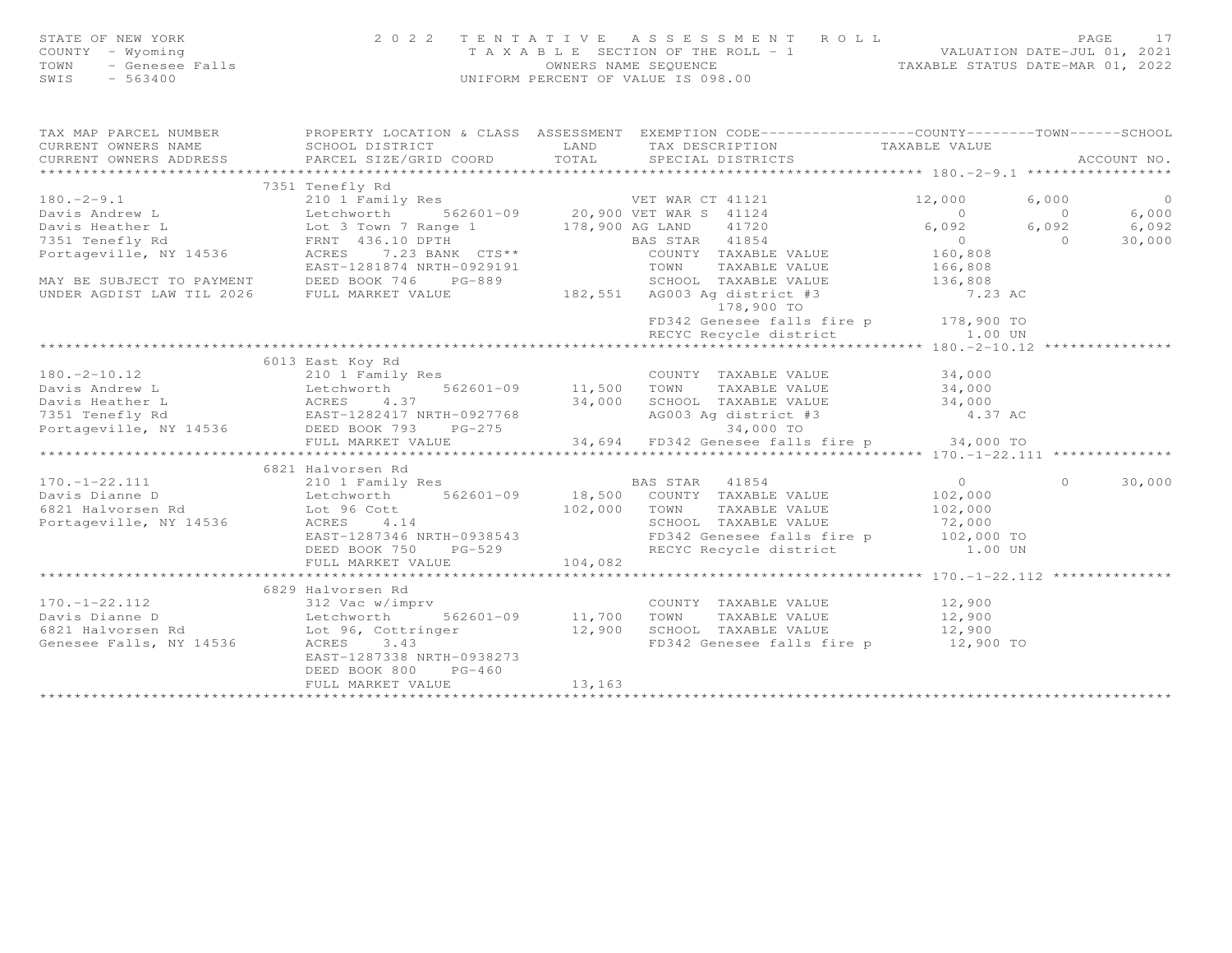| STATE OF NEW YORK<br>COUNTY - Wyoming<br>TOWN - Genesee Falls<br>CWIR - 563400 | 2022 TENTATIVE                            | A S S E S S M E N T R O L L<br>PAGE 18<br>TAXABLE SECTION OF THE ROLL - 1<br>OWNERS NAME SEQUENCE THE ROLL - 1<br>UNIFORM PERCENT OF VALUE IS 098.00                                                                                                                                                                                                                                                                                            |                                            | PAGE<br>18           |
|--------------------------------------------------------------------------------|-------------------------------------------|-------------------------------------------------------------------------------------------------------------------------------------------------------------------------------------------------------------------------------------------------------------------------------------------------------------------------------------------------------------------------------------------------------------------------------------------------|--------------------------------------------|----------------------|
|                                                                                |                                           |                                                                                                                                                                                                                                                                                                                                                                                                                                                 |                                            |                      |
|                                                                                | 6951 Route 19A                            |                                                                                                                                                                                                                                                                                                                                                                                                                                                 |                                            |                      |
|                                                                                |                                           |                                                                                                                                                                                                                                                                                                                                                                                                                                                 |                                            |                      |
|                                                                                |                                           |                                                                                                                                                                                                                                                                                                                                                                                                                                                 |                                            |                      |
|                                                                                |                                           |                                                                                                                                                                                                                                                                                                                                                                                                                                                 |                                            |                      |
|                                                                                | 6649 Pike St                              |                                                                                                                                                                                                                                                                                                                                                                                                                                                 |                                            |                      |
|                                                                                | DEED BOOK 730 PG-926<br>FULL MARKET VALUE | 64,286                                                                                                                                                                                                                                                                                                                                                                                                                                          |                                            | 30,000<br>$\bigcirc$ |
|                                                                                |                                           |                                                                                                                                                                                                                                                                                                                                                                                                                                                 |                                            |                      |
| Rochester, NY 14626                                                            | Wiscoy Rd<br>DEED BOOK 766 PG-146         | 190.-2-5.11 MISCOY KQ<br>Pel Vecchio George Fillmore 025801 43,000 TOWN TAXABLE VALUE 43,000<br>Pel Vecchio Carolyn Lot 2 Town 7 Range 1 43,000 SCHOOL TAXABLE VALUE 43,000<br>24 Eden Lane no road frontage/land loc AG003 Ag distr<br>ACRES 43.23 43,000 IO<br>EAST-1284735 NRTH-0926400 FD342 Genesee falls fire p 43,000 TO                                                                                                                 | AG003 Ag district #3<br>43,000 TO 43.23 AC |                      |
|                                                                                | FULL MARKET VALUE                         | 43,878                                                                                                                                                                                                                                                                                                                                                                                                                                          |                                            |                      |
|                                                                                | Wiscoy Rd                                 |                                                                                                                                                                                                                                                                                                                                                                                                                                                 |                                            |                      |
|                                                                                |                                           | $\begin{tabular}{lllllllllllllllllll} \hline 190.-2-5.21 & \text{Wiscoy Rd} & \text{COUNTY} & \text{TAXABLE VALUE} & 16,800 \\ \hline \text{Del Vecchio George} & \text{Fillmore} & \text{D25801} & 16,800 & \text{TOWN} & \text{TAXABLE VALUE} & 16,800 \\ \text{Del Vecchio Carolyn} & \text{Lot 2 Town 7 Range 1} & 16,800 & \text{SCHOOL TAXABLE VALUE} & 16,800 \\ \text{24 Eden Lane} & \text{ACRES} & 14.03 & \text{ACRES} & 14.03 \\ \$ |                                            |                      |
|                                                                                |                                           |                                                                                                                                                                                                                                                                                                                                                                                                                                                 |                                            |                      |
|                                                                                |                                           |                                                                                                                                                                                                                                                                                                                                                                                                                                                 |                                            |                      |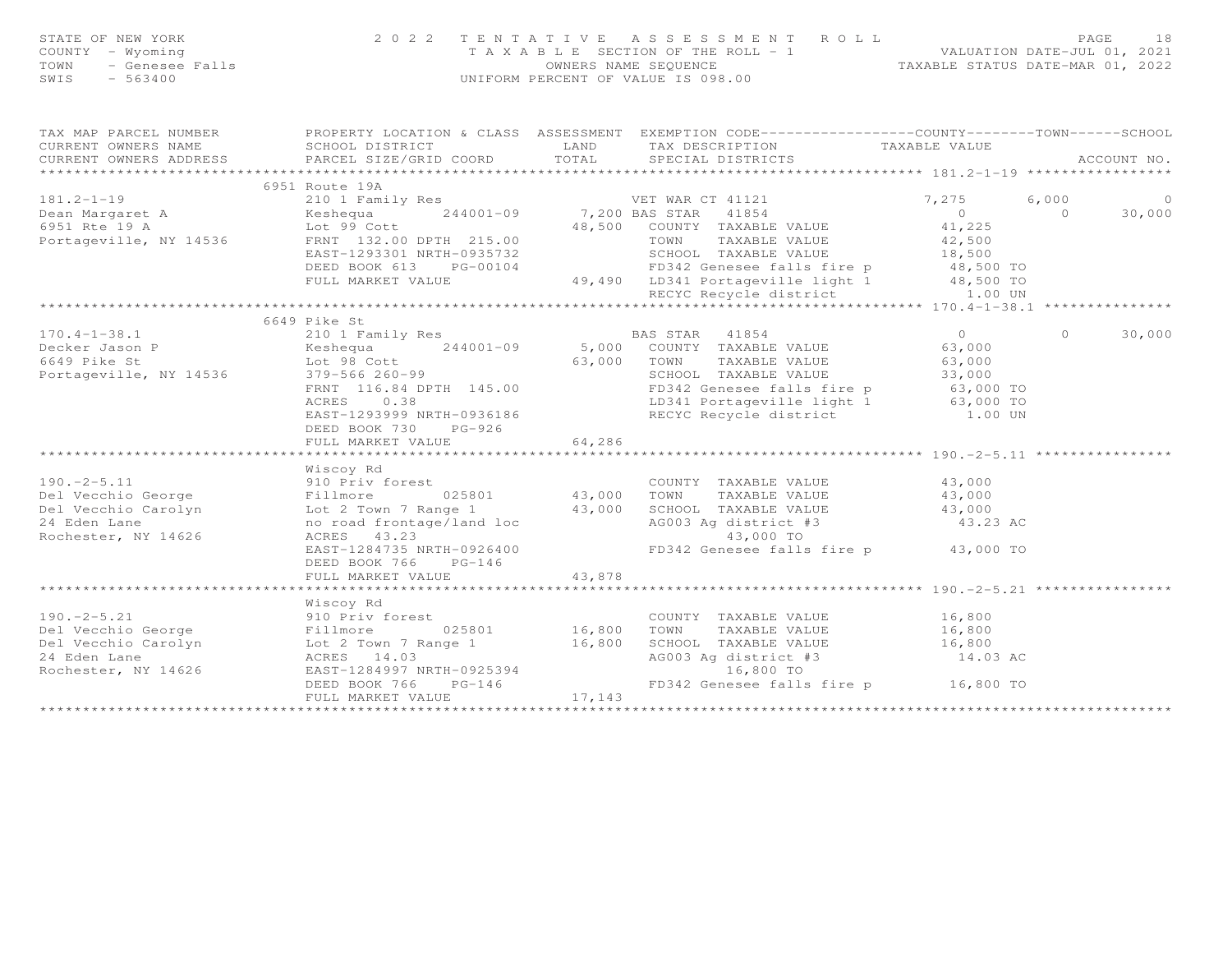| STATE OF NEW YORK<br>COUNTY - Wyoming<br>TOWN - Genesee Falls<br>SWIS<br>$-563400$ |                                      |       | 2022 TENTATIVE ASSESSMENT ROLL<br>UNIFORM PERCENT OF VALUE IS 098.00 | T A X A B L E SECTION OF THE ROLL - 1 WALUATION DATE-JUL 01, 2021<br>OWNERS NAME SEQUENCE TAXABLE STATUS DATE-MAR 01, 2022 | 19<br>PAGE  |
|------------------------------------------------------------------------------------|--------------------------------------|-------|----------------------------------------------------------------------|----------------------------------------------------------------------------------------------------------------------------|-------------|
| TAX MAP PARCEL NUMBER                                                              | PROPERTY LOCATION & CLASS ASSESSMENT |       |                                                                      | EXEMPTION CODE-----------------COUNTY-------TOWN------SCHOOL                                                               |             |
| CURRENT OWNERS NAME SCHOOL DISTRICT SOURCES LAND                                   |                                      |       |                                                                      | TAX DESCRIPTION TAXABLE VALUE                                                                                              |             |
| CURRENT OWNERS ADDRESS 6 PARCEL SIZE/GRID COORD 6 TOTAL 6 SPECIAL DISTRICTS        |                                      |       |                                                                      |                                                                                                                            | ACCOUNT NO. |
|                                                                                    |                                      |       |                                                                      |                                                                                                                            |             |
|                                                                                    | Wiscoy Rd                            |       |                                                                      |                                                                                                                            |             |
| $190 - 2 - 5.22$ 323 Vacant rural                                                  |                                      |       | COUNTY<br>TAXABLE VALUE                                              | 4,200                                                                                                                      |             |
|                                                                                    |                                      | 4,200 | TAXABLE VALUE<br>TOWN                                                | 4,200                                                                                                                      |             |
| Del Vecchio Carolyn                                                                | Lot 2 Town 7 Range 1                 | 4,200 | SCHOOL TAXABLE VALUE                                                 | 4,200                                                                                                                      |             |

| 24 Eden Lane<br>24 Eden Lane<br>24 Eden Lane<br>24 Eden Lane<br>24 Eden Lane<br>24 Eden Lane<br>24 Eden Lane<br>24 Eden Lane<br>24 Eden Lane<br>24 Eden Lane<br>24 Eden Lane<br>24 Eden Lane<br>24 Eden Lane<br>24 Eden Lane<br>24 EAST-1282598 NRTH-09252                  |  |        |
|-----------------------------------------------------------------------------------------------------------------------------------------------------------------------------------------------------------------------------------------------------------------------------|--|--------|
|                                                                                                                                                                                                                                                                             |  |        |
|                                                                                                                                                                                                                                                                             |  |        |
|                                                                                                                                                                                                                                                                             |  |        |
|                                                                                                                                                                                                                                                                             |  |        |
| Wiscoy Rd                                                                                                                                                                                                                                                                   |  |        |
| 190.-2-5.31<br>322 Rural vac>10<br>25801 18,000 TOWN TAXABLE VALUE 18,000 18,000 EDEL Vecchio George Fillmore 025801                                                                                                                                                        |  |        |
|                                                                                                                                                                                                                                                                             |  |        |
|                                                                                                                                                                                                                                                                             |  |        |
|                                                                                                                                                                                                                                                                             |  |        |
| Del Vecchio Carolyn (18,000 ECHOL TAXABLE VALUE 18,000 ECHOL TAXABLE VALUE 18,000 ECHOL 18,000 ECHOL 18,000 ECHOL 18,000 ECHOL 18,000 ECHOL 18,000 ECHOL 18,000 ECHOL 18,000 ECHOL 18.40 AC<br>24 Eden Lane 18.40 AC 18.40 AC 18                                            |  |        |
|                                                                                                                                                                                                                                                                             |  |        |
| DEED BOOK 766 PG-146                                                                                                                                                                                                                                                        |  |        |
| FULL MARKET VALUE 18,367                                                                                                                                                                                                                                                    |  |        |
|                                                                                                                                                                                                                                                                             |  |        |
| Wiscoy Rd                                                                                                                                                                                                                                                                   |  |        |
|                                                                                                                                                                                                                                                                             |  |        |
|                                                                                                                                                                                                                                                                             |  |        |
|                                                                                                                                                                                                                                                                             |  |        |
|                                                                                                                                                                                                                                                                             |  |        |
|                                                                                                                                                                                                                                                                             |  |        |
|                                                                                                                                                                                                                                                                             |  |        |
|                                                                                                                                                                                                                                                                             |  |        |
| FULL MARKET VALUE 2,041                                                                                                                                                                                                                                                     |  |        |
|                                                                                                                                                                                                                                                                             |  |        |
| Wiscoy Rd                                                                                                                                                                                                                                                                   |  |        |
| 9,500 MHz Wiscoy Ku (2-5.33 MHz VALUE)<br>24 Eden Lane (25801 MHz 1200 MHz 1200 MHz 1200 MHz 1200 MHz 1200 MHz 1200 MHz 1200 MHz 9,500<br>24 Eden Lane (25801 MHz 1200 MHz 1200 MHz 1200 MHz 1200 MHz 1200 MHz 1200 MHz 14626 MCRE                                          |  |        |
|                                                                                                                                                                                                                                                                             |  |        |
|                                                                                                                                                                                                                                                                             |  |        |
|                                                                                                                                                                                                                                                                             |  |        |
|                                                                                                                                                                                                                                                                             |  |        |
|                                                                                                                                                                                                                                                                             |  |        |
|                                                                                                                                                                                                                                                                             |  |        |
|                                                                                                                                                                                                                                                                             |  |        |
| 6700 Main St                                                                                                                                                                                                                                                                |  |        |
|                                                                                                                                                                                                                                                                             |  | 30,000 |
|                                                                                                                                                                                                                                                                             |  |        |
|                                                                                                                                                                                                                                                                             |  |        |
|                                                                                                                                                                                                                                                                             |  |        |
|                                                                                                                                                                                                                                                                             |  |        |
|                                                                                                                                                                                                                                                                             |  |        |
|                                                                                                                                                                                                                                                                             |  |        |
| $\begin{tabular}{lllllllllllll} 170.4-1-7.1 & 67000\, {\rm{min\,\, N}} & 210\ 1\ & 210\ 1\ & 210\ 1\ & 210\ 1\ & 210\ 1\ & 210\ 1\ & 210\ 1\ & 210\ 1\ & 210\ 1\ & 210\ 1\ & 210\ 1\ & 210\ 1\ & 210\ 1\ & 210\ 1\ & 210\ 1\ & 210\ 1\ & 210\ 1\ & 210\ 1\ & 210\ 1\ & 210$ |  |        |
|                                                                                                                                                                                                                                                                             |  |        |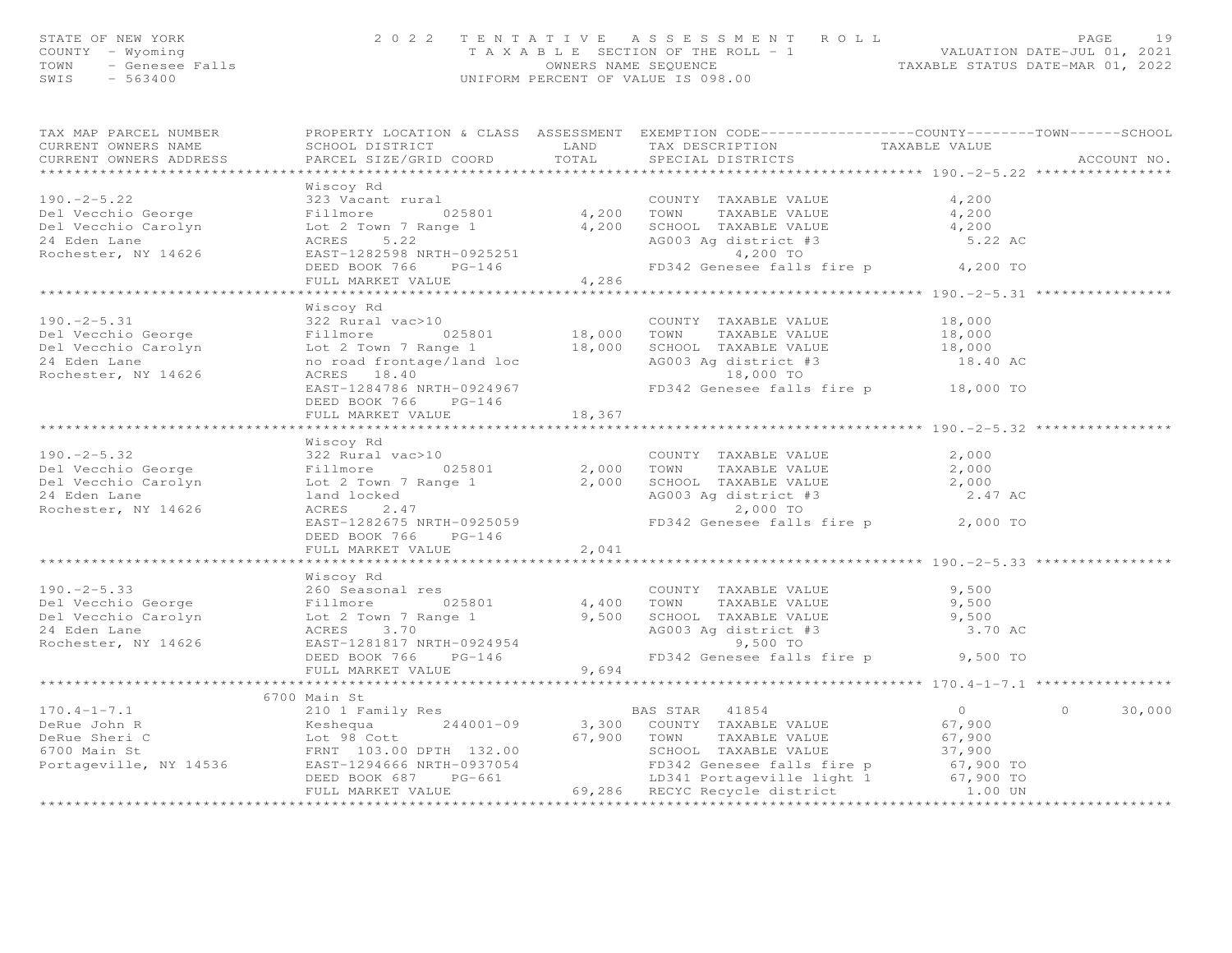| STATE OF NEW YORK<br>COUNTY - Wyoming<br>TOWN<br>SWIS<br>$-563400$                                                                                                                                                                                           |                        |            | F NEW YORK (2022 TENTATIVE ASSESSMENT ROLL PAGE 20<br>- Wyoming (2022 TENTATIVE ASSESSMENT ROLL -1 VALUATION DATE-JUL 01, 2021<br>- Genesee Falls (WHERS NAME SEQUENCE TAXABLE STATUS DATE-MAR 01, 2022<br>- 563400 UNIFORM PERCENT |                         |            |             |
|--------------------------------------------------------------------------------------------------------------------------------------------------------------------------------------------------------------------------------------------------------------|------------------------|------------|-------------------------------------------------------------------------------------------------------------------------------------------------------------------------------------------------------------------------------------|-------------------------|------------|-------------|
| TAX MAP PARCEL NUMBER<br>CURRENT OWNERS NAME                                                                                                                                                                                                                 | SCHOOL DISTRICT        |            | PROPERTY LOCATION & CLASS ASSESSMENT EXEMPTION CODE-----------------COUNTY-------TOWN------SCHOOL<br>LAND TAX DESCRIPTION TAXABLE VALUE<br>TOTAL SPECIAL DISTRICTS TAXABLE VALUE                                                    |                         |            |             |
| CURRENT OWNERS ADDRESS                                                                                                                                                                                                                                       | PARCEL SIZE/GRID COORD |            |                                                                                                                                                                                                                                     |                         |            | ACCOUNT NO. |
|                                                                                                                                                                                                                                                              |                        |            |                                                                                                                                                                                                                                     |                         |            |             |
| COUNTY<br>Dimon James K<br>Dimon Kenneth B Estate<br>Dimon Kenneth B Estate<br>Lot 109 Cott<br>1348 Rush-Henrietta T1. Rd<br>Rush, NY 14543<br>EAST-1286353                                                                                                  |                        |            |                                                                                                                                                                                                                                     |                         |            |             |
|                                                                                                                                                                                                                                                              |                        |            | COUNTY TAXABLE VALUE                                                                                                                                                                                                                | 3,900<br>3,900          |            |             |
|                                                                                                                                                                                                                                                              |                        |            | TAXABLE VALUE                                                                                                                                                                                                                       | 3,900                   |            |             |
|                                                                                                                                                                                                                                                              |                        |            | 3,900 SCHOOL TAXABLE VALUE<br>AG003 Ag district #3                                                                                                                                                                                  | 1.11 AC                 |            |             |
|                                                                                                                                                                                                                                                              |                        |            | $3,900$ TO                                                                                                                                                                                                                          |                         |            |             |
| Rush, NY 14543                                                                                                                                                                                                                                               |                        |            | FD342 Genesee falls fire p 3,900 TO                                                                                                                                                                                                 |                         |            |             |
|                                                                                                                                                                                                                                                              |                        | 3,980      |                                                                                                                                                                                                                                     |                         |            |             |
|                                                                                                                                                                                                                                                              |                        |            |                                                                                                                                                                                                                                     |                         |            |             |
|                                                                                                                                                                                                                                                              | 6687 Route 19A         |            |                                                                                                                                                                                                                                     |                         |            |             |
|                                                                                                                                                                                                                                                              |                        |            |                                                                                                                                                                                                                                     |                         | $\Omega$   | 30,000      |
|                                                                                                                                                                                                                                                              |                        |            |                                                                                                                                                                                                                                     |                         |            |             |
|                                                                                                                                                                                                                                                              |                        |            |                                                                                                                                                                                                                                     |                         |            |             |
|                                                                                                                                                                                                                                                              |                        |            |                                                                                                                                                                                                                                     |                         |            |             |
|                                                                                                                                                                                                                                                              |                        |            |                                                                                                                                                                                                                                     |                         |            |             |
| 170.-1-8.2<br>Downey James L III Letchworth 562601-09 15,300 COUNTY TAXABLE VALUE<br>Downey Jillian R Lot 96 Cott<br>6687 Rte 19A aCRES 2.37 BANK CTS** SCHOOL TAXABLE VALUE<br>Portageville, NY 14536 EAST-1290393 NRTH-0937799 DEED                        | FULL MARKET VALUE      | 244,898    |                                                                                                                                                                                                                                     |                         |            |             |
|                                                                                                                                                                                                                                                              |                        |            |                                                                                                                                                                                                                                     |                         |            |             |
|                                                                                                                                                                                                                                                              | East Koy Rd            |            |                                                                                                                                                                                                                                     |                         |            |             |
|                                                                                                                                                                                                                                                              |                        |            |                                                                                                                                                                                                                                     | 101,668 101,668 101,668 |            |             |
|                                                                                                                                                                                                                                                              |                        |            |                                                                                                                                                                                                                                     | 82,832                  |            |             |
|                                                                                                                                                                                                                                                              |                        |            |                                                                                                                                                                                                                                     | 82,832                  |            |             |
|                                                                                                                                                                                                                                                              |                        |            |                                                                                                                                                                                                                                     | 82,832<br>184,500 TO    |            |             |
| 181.-1-26.111 and Edelweiss Legacy Lands LLC Reshequa 244001 and agency and the set of the set of the set of the set of the set of the set of the set of the set of the set of the set of the set of the set of the set of the                               |                        |            |                                                                                                                                                                                                                                     |                         |            |             |
| MAY BE SUBJECT TO PAYMENT                                                                                                                                                                                                                                    | DEED BOOK 808 PG-345   |            |                                                                                                                                                                                                                                     |                         |            |             |
| UNDER AGDIST LAW TIL 2026                                                                                                                                                                                                                                    | FULL MARKET VALUE      | 188,265    |                                                                                                                                                                                                                                     |                         |            |             |
|                                                                                                                                                                                                                                                              | 7870 Route 19A         |            |                                                                                                                                                                                                                                     |                         |            |             |
| 191.-1-20<br>210 1 Family Res<br>210 1 Family Res<br>210 1 Family Res<br>210 1 Family Res<br>210 1 Family Res<br>210 1 Family Res<br>212,900 COUNTY TAXABLE VALUE<br>22,900 COUNTY TAXABLE VALUE<br>22,900 COUNTY TAXABLE VALUE<br>22,900 COUNTY T           |                        |            |                                                                                                                                                                                                                                     |                         | $\bigcirc$ | 30,000      |
|                                                                                                                                                                                                                                                              |                        |            |                                                                                                                                                                                                                                     |                         |            |             |
|                                                                                                                                                                                                                                                              |                        |            |                                                                                                                                                                                                                                     |                         |            |             |
|                                                                                                                                                                                                                                                              |                        |            |                                                                                                                                                                                                                                     |                         |            |             |
|                                                                                                                                                                                                                                                              |                        |            |                                                                                                                                                                                                                                     |                         |            |             |
|                                                                                                                                                                                                                                                              |                        |            |                                                                                                                                                                                                                                     |                         |            |             |
|                                                                                                                                                                                                                                                              | FULL MARKET VALUE      |            |                                                                                                                                                                                                                                     | 43,000 TO               |            |             |
|                                                                                                                                                                                                                                                              |                        |            | 43,878 FD342 Genesee falls fire p<br>RECYC Recycle district<br>RECYC Recycle district                                                                                                                                               | 1.00 UN                 |            |             |
|                                                                                                                                                                                                                                                              |                        |            |                                                                                                                                                                                                                                     |                         |            |             |
|                                                                                                                                                                                                                                                              | 6388 Denton Corners Rd |            |                                                                                                                                                                                                                                     |                         |            |             |
| $170. - 1 - 2.22$                                                                                                                                                                                                                                            | 240 Rural res          |            | BAS STAR 41854                                                                                                                                                                                                                      | $\overline{0}$          | $\Omega$   | 30,000      |
|                                                                                                                                                                                                                                                              |                        |            |                                                                                                                                                                                                                                     | 175,000                 |            |             |
|                                                                                                                                                                                                                                                              |                        |            | SCHOOL TAXABLE VALUE                                                                                                                                                                                                                | 175,000                 |            |             |
|                                                                                                                                                                                                                                                              |                        |            |                                                                                                                                                                                                                                     | 145,000                 |            |             |
|                                                                                                                                                                                                                                                              |                        |            | FD342 Genesee falls fire p 175,000 TO<br>RECYC Recycle district 1.00 UN                                                                                                                                                             |                         |            |             |
| Elwell Robert States<br>Elwell Ruth E<br>Elwell Ruth E<br>Elwell Ruth E<br>Elmel Ruth E<br>Castile, NY 14427<br>Castile, NY 14427<br>Castile, NY 14427<br>CEED BOOK 691<br>PG-929<br>PG-929<br>PG-929<br>PG-929<br>PG-929<br>RECYC Recycle district<br>RECYC | FULL MARKET VALUE      | 178,571    |                                                                                                                                                                                                                                     |                         |            |             |
|                                                                                                                                                                                                                                                              |                        | ********** |                                                                                                                                                                                                                                     |                         |            |             |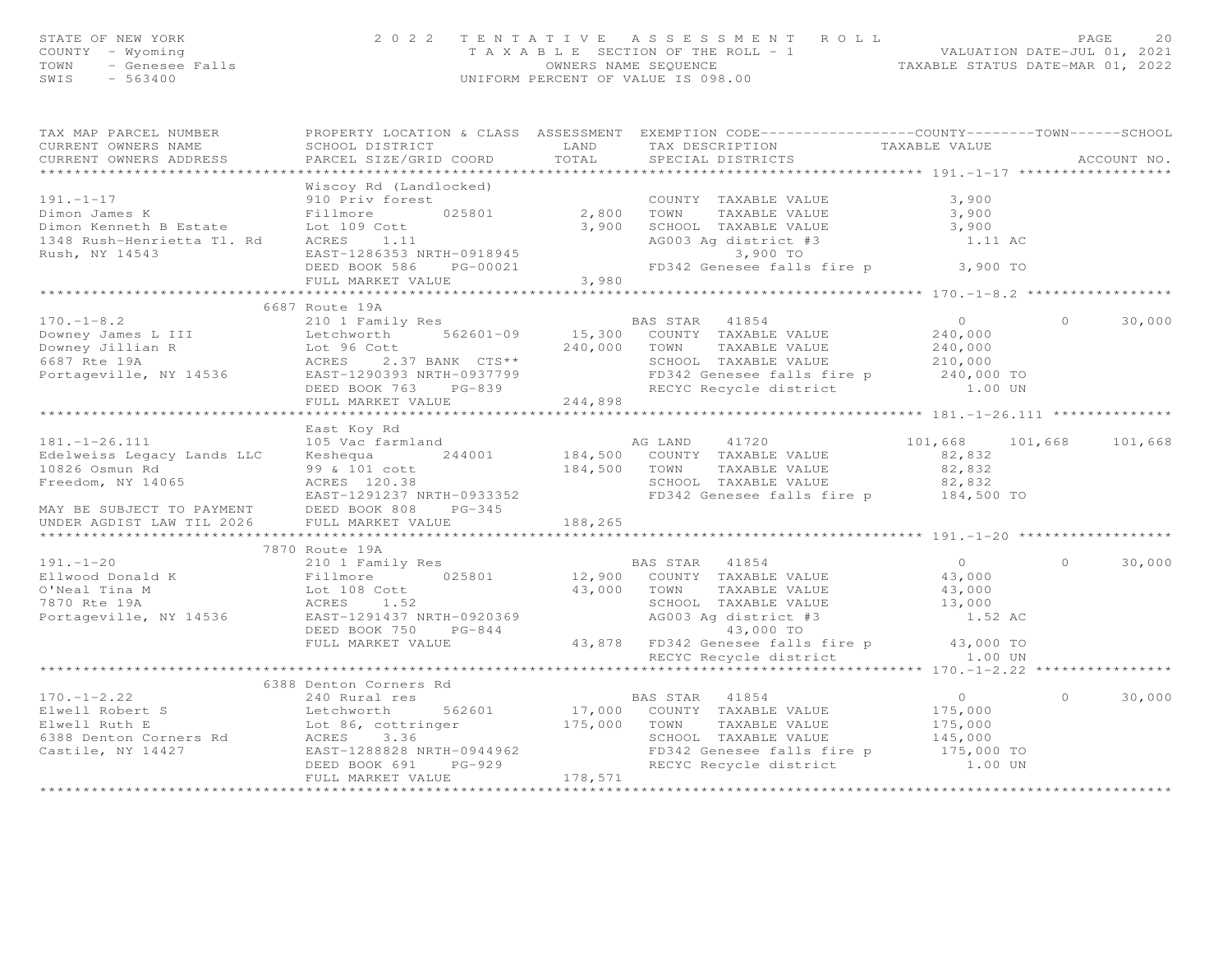| STATE OF NEW YORK<br>COUNTY - Wyoming<br>TOWN<br>SWIS - 563400                                                                                                                                                                                                                                                                                                                             | Y - Wyoming<br>- Genesee Falls<br>- 563400<br>- 563400 | PAGE 21 7 ENTATIVE ASSESSMENT ROLL PALUATION DATE-JUL 01, 2021<br>TAXABLE SECTION OF THE ROLL - 1 CONVERS NAME SEQUENCE TAXABLE STATUS DATE-MAR 01, 2022 |        |  |
|--------------------------------------------------------------------------------------------------------------------------------------------------------------------------------------------------------------------------------------------------------------------------------------------------------------------------------------------------------------------------------------------|--------------------------------------------------------|----------------------------------------------------------------------------------------------------------------------------------------------------------|--------|--|
| TAX MAP PARCEL NUMBER FROPERTY LOCATION & CLASS ASSESSMENT EXEMPTION CODE------------------COUNTY--------TOWN------SCHOOL                                                                                                                                                                                                                                                                  |                                                        |                                                                                                                                                          |        |  |
|                                                                                                                                                                                                                                                                                                                                                                                            |                                                        |                                                                                                                                                          |        |  |
|                                                                                                                                                                                                                                                                                                                                                                                            |                                                        |                                                                                                                                                          |        |  |
| $\begin{array}{lllllllllllllllllllll} \text{170.-1--33.12} & \text{Derton Conners (off of) R} & \text{COUNTY TAXABLE VALUE} & \text{5,400} & \text{5,400} & \text{5,400} & \text{6,400} & \text{7,400} & \text{7,400} & \text{8,400} & \text{9,400} & \text{100} & \text{100} & \text{100} & \text{100} & \text{100} & \text{100} & \text{100} & \text{100} & \text{100} & \text{100} & \$ |                                                        |                                                                                                                                                          |        |  |
|                                                                                                                                                                                                                                                                                                                                                                                            |                                                        |                                                                                                                                                          |        |  |
|                                                                                                                                                                                                                                                                                                                                                                                            |                                                        |                                                                                                                                                          |        |  |
|                                                                                                                                                                                                                                                                                                                                                                                            |                                                        |                                                                                                                                                          |        |  |
|                                                                                                                                                                                                                                                                                                                                                                                            |                                                        |                                                                                                                                                          |        |  |
|                                                                                                                                                                                                                                                                                                                                                                                            |                                                        |                                                                                                                                                          |        |  |
|                                                                                                                                                                                                                                                                                                                                                                                            |                                                        |                                                                                                                                                          |        |  |
|                                                                                                                                                                                                                                                                                                                                                                                            | Route 19A                                              |                                                                                                                                                          |        |  |
|                                                                                                                                                                                                                                                                                                                                                                                            |                                                        |                                                                                                                                                          |        |  |
|                                                                                                                                                                                                                                                                                                                                                                                            |                                                        |                                                                                                                                                          |        |  |
|                                                                                                                                                                                                                                                                                                                                                                                            |                                                        |                                                                                                                                                          |        |  |
|                                                                                                                                                                                                                                                                                                                                                                                            |                                                        |                                                                                                                                                          |        |  |
| Route 19A<br>Route 19A<br>105 Brown Filmore 025801<br>11954 Rte 19A<br>Portageville, NY 14536<br>Portageville, NY 14536<br>2,600<br>2,600<br>2,600<br>2,600<br>2,600<br>2,600<br>2,600<br>2,600<br>2,600<br>2,600<br>2,600<br>2,600<br>2,600<br>2,600<br>2,600<br>2,600<br>                                                                                                                |                                                        |                                                                                                                                                          |        |  |
|                                                                                                                                                                                                                                                                                                                                                                                            | FULL MARKET VALUE 2,653                                |                                                                                                                                                          |        |  |
|                                                                                                                                                                                                                                                                                                                                                                                            |                                                        |                                                                                                                                                          |        |  |
|                                                                                                                                                                                                                                                                                                                                                                                            | Denton Corners Rd                                      |                                                                                                                                                          |        |  |
|                                                                                                                                                                                                                                                                                                                                                                                            |                                                        |                                                                                                                                                          |        |  |
|                                                                                                                                                                                                                                                                                                                                                                                            |                                                        |                                                                                                                                                          |        |  |
|                                                                                                                                                                                                                                                                                                                                                                                            |                                                        |                                                                                                                                                          |        |  |
|                                                                                                                                                                                                                                                                                                                                                                                            |                                                        |                                                                                                                                                          |        |  |
|                                                                                                                                                                                                                                                                                                                                                                                            |                                                        |                                                                                                                                                          |        |  |
|                                                                                                                                                                                                                                                                                                                                                                                            |                                                        |                                                                                                                                                          |        |  |
| 170.–1–33.3 $\text{D}}$<br>Eustace Kevin R and S22 Rural varblo<br>Letchworth 562601–09 36,300 COUNTY TAXABLE VALUE 13,384<br>LeNoy, NY 14482 Lotter S62601–09 36,300 TOWN TAXABLE VALUE<br>LeRoy, NY 14482 Lotter BESDECT TO PAYMENT DEE                                                                                                                                                  |                                                        |                                                                                                                                                          |        |  |
|                                                                                                                                                                                                                                                                                                                                                                                            | Route 19A                                              |                                                                                                                                                          |        |  |
|                                                                                                                                                                                                                                                                                                                                                                                            |                                                        |                                                                                                                                                          |        |  |
|                                                                                                                                                                                                                                                                                                                                                                                            |                                                        |                                                                                                                                                          |        |  |
|                                                                                                                                                                                                                                                                                                                                                                                            |                                                        |                                                                                                                                                          |        |  |
|                                                                                                                                                                                                                                                                                                                                                                                            |                                                        |                                                                                                                                                          |        |  |
|                                                                                                                                                                                                                                                                                                                                                                                            |                                                        |                                                                                                                                                          |        |  |
|                                                                                                                                                                                                                                                                                                                                                                                            |                                                        |                                                                                                                                                          |        |  |
|                                                                                                                                                                                                                                                                                                                                                                                            |                                                        |                                                                                                                                                          |        |  |
|                                                                                                                                                                                                                                                                                                                                                                                            | Glen Iris Rd                                           |                                                                                                                                                          |        |  |
| $159. - 1 - 6$                                                                                                                                                                                                                                                                                                                                                                             | 120 Field crops                                        | COUNTY TAXABLE VALUE                                                                                                                                     | 77,900 |  |

Everett David A Letchworth 562601-09 77,900 TOWN TAXABLE VALUE 77,9006109 Glen Iris Rd Lot 77 Cott 77,900 SCHOOL TAXABLE VALUE 77,900Genesee Falls, NY 14427 FRNT 748.66 DPTH AG003 Ag district #3 50.03 AC

ACRES 50.03 77,900 TO<br>EAST-1295043 NRTH-0950393 77,900 FD342 Genesee falls EAST-1295043 NRTH-0950393 FD342 Genesee falls fire p 77,900 TO

FULL MARKET VALUE 79,490

DEED BOOK 773 PG-972

\*\*\*\*\*\*\*\*\*\*\*\*\*\*\*\*\*\*\*\*\*\*\*\*\*\*\*\*\*\*\*\*\*\*\*\*\*\*\*\*\*\*\*\*\*\*\*\*\*\*\*\*\*\*\*\*\*\*\*\*\*\*\*\*\*\*\*\*\*\*\*\*\*\*\*\*\*\*\*\*\*\*\*\*\*\*\*\*\*\*\*\*\*\*\*\*\*\*\*\*\*\*\*\*\*\*\*\*\*\*\*\*\*\*\*\*\*\*\*\*\*\*\*\*\*\*\*\*\*\*\*\*

77,900

77,900

50.03 AC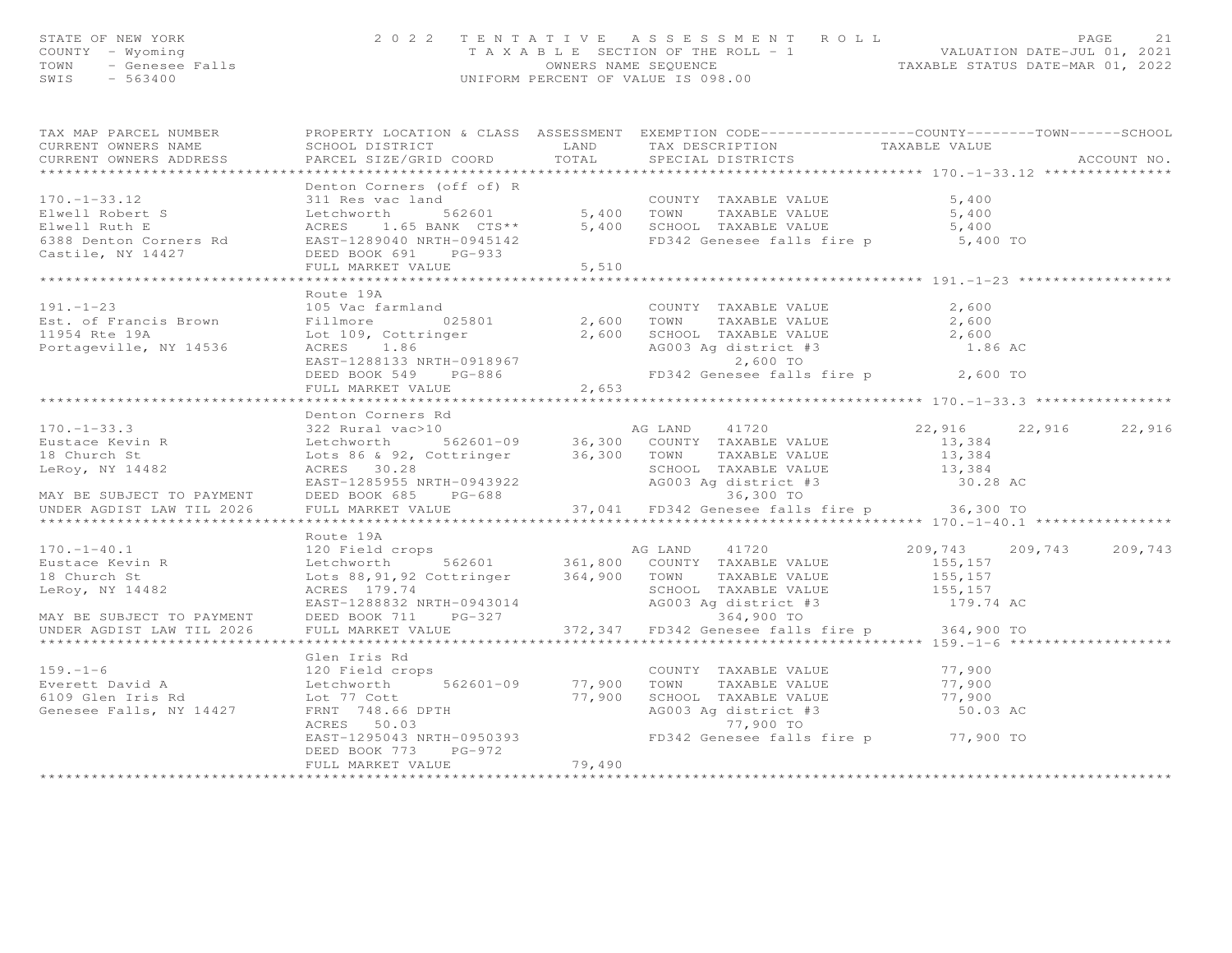| STATE OF NEW YORK<br>COUNTY - Wyoming<br>TOWN - Genesee Falls<br>SWIS - 563400                                                                                                                                                                              |                   | 2022 TENTATIVE ASSESSMENT ROLL PAGE 22<br>TAXABLE SECTION OF THE ROLL - 1<br>OWNERS NAME SEQUENCE TAXABLE STATUS DATE-JUL 01, 2021<br>UNIFORM PERCENT OF VALUE IS 098.00 |               |
|-------------------------------------------------------------------------------------------------------------------------------------------------------------------------------------------------------------------------------------------------------------|-------------------|--------------------------------------------------------------------------------------------------------------------------------------------------------------------------|---------------|
|                                                                                                                                                                                                                                                             |                   |                                                                                                                                                                          |               |
|                                                                                                                                                                                                                                                             |                   |                                                                                                                                                                          |               |
|                                                                                                                                                                                                                                                             | 6166 Glen Iris Rd |                                                                                                                                                                          |               |
|                                                                                                                                                                                                                                                             |                   |                                                                                                                                                                          |               |
|                                                                                                                                                                                                                                                             |                   |                                                                                                                                                                          |               |
|                                                                                                                                                                                                                                                             |                   |                                                                                                                                                                          |               |
|                                                                                                                                                                                                                                                             |                   |                                                                                                                                                                          |               |
|                                                                                                                                                                                                                                                             |                   |                                                                                                                                                                          |               |
| 6166 Glen Iris Rd<br>Everett David A 120 Field crops<br>Everett David A Lechworth 562601-09 229,200 TOWN TAXABLE VALUE<br>6109 Glen Iris Rd<br>Castile, NY 14427 ACRES 120.72<br>EAST-1293815 NRTH-0947332 379,200 5CHOOL TAXABLE VALUE<br>                 |                   |                                                                                                                                                                          |               |
|                                                                                                                                                                                                                                                             |                   |                                                                                                                                                                          |               |
| 159.-1-4.2<br>Clen Iris Rd<br>Clen Iris Rd<br>Everett David Arthur Letchworth 562601-09<br>Clen Iris Rd<br>Clen Iris Rd<br>Clen Iris Rd<br>Clen Iris Rd<br>Clen Iris Rd<br>Clen Iris Rd<br>Clen Iris Rd<br>Clen Iris Rd<br>Clen Iris Rd<br>Clen Iris Rd<br> |                   |                                                                                                                                                                          |               |
|                                                                                                                                                                                                                                                             |                   |                                                                                                                                                                          |               |
|                                                                                                                                                                                                                                                             |                   |                                                                                                                                                                          |               |
|                                                                                                                                                                                                                                                             |                   |                                                                                                                                                                          |               |
|                                                                                                                                                                                                                                                             |                   |                                                                                                                                                                          |               |
|                                                                                                                                                                                                                                                             |                   |                                                                                                                                                                          |               |
|                                                                                                                                                                                                                                                             |                   |                                                                                                                                                                          |               |
|                                                                                                                                                                                                                                                             |                   |                                                                                                                                                                          |               |
|                                                                                                                                                                                                                                                             | 6098 Glen Iris Rd |                                                                                                                                                                          |               |
|                                                                                                                                                                                                                                                             |                   |                                                                                                                                                                          |               |
|                                                                                                                                                                                                                                                             |                   |                                                                                                                                                                          |               |
|                                                                                                                                                                                                                                                             |                   |                                                                                                                                                                          |               |
| 159.-1-4.1<br>Everett James D<br>Everett James D<br>Etchworth 14427<br>Castile, NY 14427<br>Etchworth 14427<br>Castile, NY 14427<br>Etchworth 14427<br>Castile, NY 14427<br>Castile, NY 14427<br>Castile, NY 14427<br>Castile, NY 14427<br>Castile, N       |                   |                                                                                                                                                                          |               |
|                                                                                                                                                                                                                                                             |                   |                                                                                                                                                                          |               |
|                                                                                                                                                                                                                                                             |                   |                                                                                                                                                                          |               |
|                                                                                                                                                                                                                                                             |                   |                                                                                                                                                                          |               |
|                                                                                                                                                                                                                                                             |                   |                                                                                                                                                                          |               |
|                                                                                                                                                                                                                                                             |                   |                                                                                                                                                                          | $0 \t 30,000$ |
|                                                                                                                                                                                                                                                             |                   |                                                                                                                                                                          |               |
|                                                                                                                                                                                                                                                             |                   |                                                                                                                                                                          |               |
|                                                                                                                                                                                                                                                             |                   |                                                                                                                                                                          |               |
|                                                                                                                                                                                                                                                             |                   |                                                                                                                                                                          |               |
|                                                                                                                                                                                                                                                             |                   |                                                                                                                                                                          |               |
|                                                                                                                                                                                                                                                             |                   |                                                                                                                                                                          |               |
|                                                                                                                                                                                                                                                             |                   |                                                                                                                                                                          |               |
|                                                                                                                                                                                                                                                             |                   |                                                                                                                                                                          |               |
|                                                                                                                                                                                                                                                             | 6098 Glen Iris Rd |                                                                                                                                                                          |               |
|                                                                                                                                                                                                                                                             |                   |                                                                                                                                                                          |               |
|                                                                                                                                                                                                                                                             |                   |                                                                                                                                                                          |               |
|                                                                                                                                                                                                                                                             |                   |                                                                                                                                                                          |               |
|                                                                                                                                                                                                                                                             |                   |                                                                                                                                                                          |               |
|                                                                                                                                                                                                                                                             |                   |                                                                                                                                                                          |               |
|                                                                                                                                                                                                                                                             | FULL MARKET VALUE |                                                                                                                                                                          |               |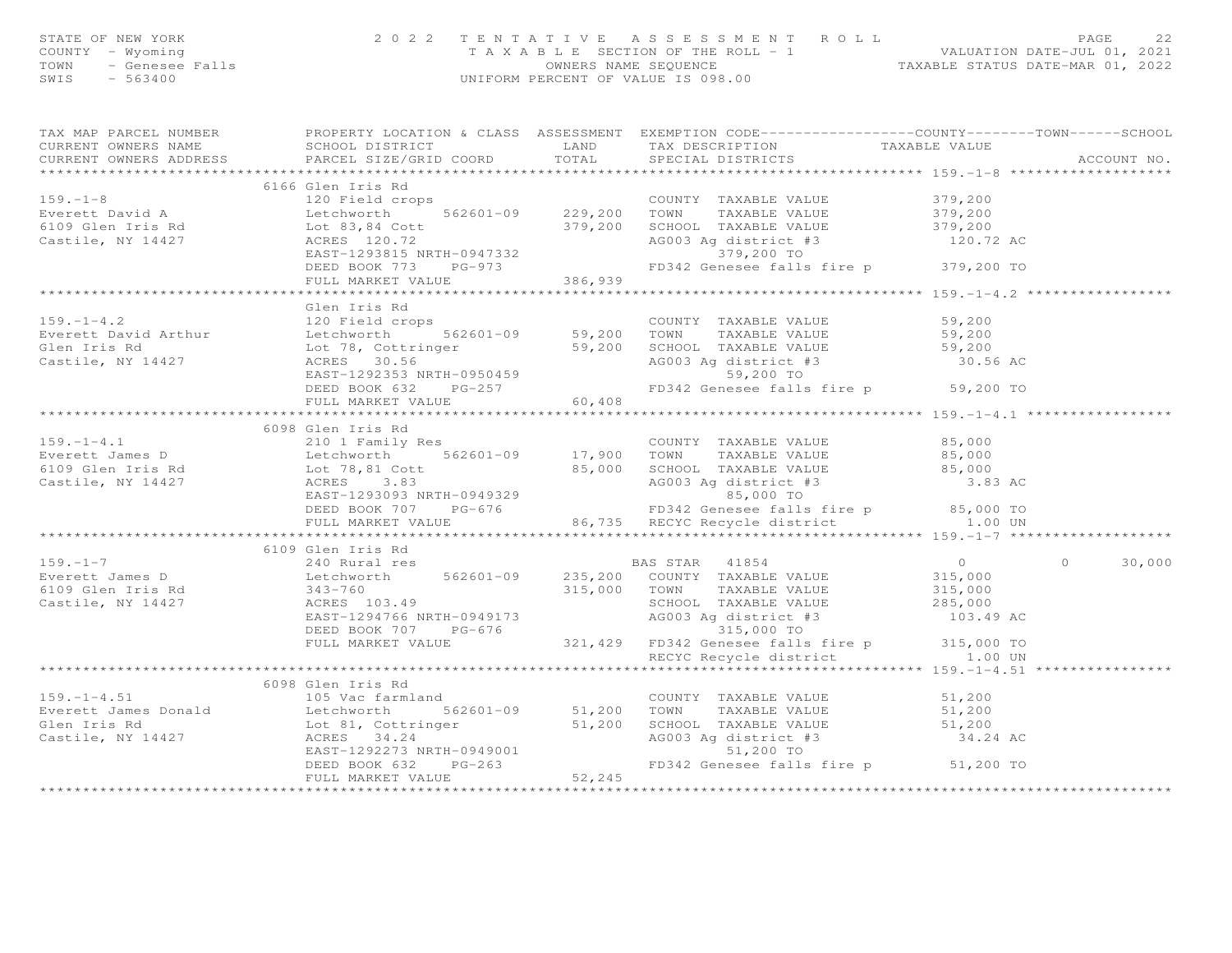| STATE OF NEW YORK 2022<br>COUNTY - Wyoming<br>TOWN - Genesee Falls<br>SWIS - 563400 |                                                                                                                                                                                                                                                       | TENTATIVE ASSESSMENT ROLL PAGE 23<br>TAXABLE SECTION OF THE ROLL - 1 VALUATION DATE-JUL 01, 2021<br>OWNERS NAME SEQUENCE TAXABLE STATUS DATE-MAR 01, 2022<br>UNIFORM PERCENT OF VALUE IS 098.00 |  |  |
|-------------------------------------------------------------------------------------|-------------------------------------------------------------------------------------------------------------------------------------------------------------------------------------------------------------------------------------------------------|-------------------------------------------------------------------------------------------------------------------------------------------------------------------------------------------------|--|--|
|                                                                                     |                                                                                                                                                                                                                                                       |                                                                                                                                                                                                 |  |  |
|                                                                                     |                                                                                                                                                                                                                                                       |                                                                                                                                                                                                 |  |  |
|                                                                                     |                                                                                                                                                                                                                                                       |                                                                                                                                                                                                 |  |  |
|                                                                                     |                                                                                                                                                                                                                                                       |                                                                                                                                                                                                 |  |  |
|                                                                                     |                                                                                                                                                                                                                                                       |                                                                                                                                                                                                 |  |  |
|                                                                                     | Calen Iris Rd<br>Country TAXABLE VALUE<br>Everett Michael Reese Letchworth 562601-09 55,800 TOWN TAXABLE VALUE 55,800<br>Glen Iris Rd<br>Castile, NY 14427 ACRES 30.60 EAST-1292448 NRTH-0949785 55,800 FOND 55,800 FOND 55,800 SCHOOL                |                                                                                                                                                                                                 |  |  |
|                                                                                     |                                                                                                                                                                                                                                                       |                                                                                                                                                                                                 |  |  |
|                                                                                     |                                                                                                                                                                                                                                                       |                                                                                                                                                                                                 |  |  |
|                                                                                     |                                                                                                                                                                                                                                                       |                                                                                                                                                                                                 |  |  |
|                                                                                     |                                                                                                                                                                                                                                                       |                                                                                                                                                                                                 |  |  |
|                                                                                     |                                                                                                                                                                                                                                                       |                                                                                                                                                                                                 |  |  |
|                                                                                     |                                                                                                                                                                                                                                                       |                                                                                                                                                                                                 |  |  |
|                                                                                     |                                                                                                                                                                                                                                                       |                                                                                                                                                                                                 |  |  |
|                                                                                     |                                                                                                                                                                                                                                                       |                                                                                                                                                                                                 |  |  |
|                                                                                     |                                                                                                                                                                                                                                                       |                                                                                                                                                                                                 |  |  |
|                                                                                     |                                                                                                                                                                                                                                                       |                                                                                                                                                                                                 |  |  |
|                                                                                     |                                                                                                                                                                                                                                                       |                                                                                                                                                                                                 |  |  |
|                                                                                     | FULL MARKET VALUE 41,837                                                                                                                                                                                                                              |                                                                                                                                                                                                 |  |  |
|                                                                                     |                                                                                                                                                                                                                                                       |                                                                                                                                                                                                 |  |  |
|                                                                                     | 6978 Route 19A                                                                                                                                                                                                                                        |                                                                                                                                                                                                 |  |  |
|                                                                                     |                                                                                                                                                                                                                                                       |                                                                                                                                                                                                 |  |  |
|                                                                                     |                                                                                                                                                                                                                                                       |                                                                                                                                                                                                 |  |  |
|                                                                                     |                                                                                                                                                                                                                                                       |                                                                                                                                                                                                 |  |  |
|                                                                                     |                                                                                                                                                                                                                                                       |                                                                                                                                                                                                 |  |  |
|                                                                                     |                                                                                                                                                                                                                                                       |                                                                                                                                                                                                 |  |  |
|                                                                                     | 181.2-1-49<br>Falcone Paul R<br>Falcone Sandra Lee<br>Ester and Taxable VALUE<br>Falcone Sandra Lee<br>Ester and Taxable VALUE<br>The COUNTY TAXABLE VALUE<br>TAXABLE VALUE<br>TAXABLE VALUE<br>TAXABLE VALUE<br>TAXABLE VALUE<br>TAXABLE VALUE<br>TA |                                                                                                                                                                                                 |  |  |
|                                                                                     |                                                                                                                                                                                                                                                       |                                                                                                                                                                                                 |  |  |
|                                                                                     | Griffith Rd                                                                                                                                                                                                                                           |                                                                                                                                                                                                 |  |  |
|                                                                                     |                                                                                                                                                                                                                                                       |                                                                                                                                                                                                 |  |  |
|                                                                                     |                                                                                                                                                                                                                                                       |                                                                                                                                                                                                 |  |  |
|                                                                                     |                                                                                                                                                                                                                                                       |                                                                                                                                                                                                 |  |  |
|                                                                                     |                                                                                                                                                                                                                                                       |                                                                                                                                                                                                 |  |  |
|                                                                                     |                                                                                                                                                                                                                                                       |                                                                                                                                                                                                 |  |  |
|                                                                                     |                                                                                                                                                                                                                                                       |                                                                                                                                                                                                 |  |  |
|                                                                                     |                                                                                                                                                                                                                                                       |                                                                                                                                                                                                 |  |  |
|                                                                                     |                                                                                                                                                                                                                                                       |                                                                                                                                                                                                 |  |  |
|                                                                                     | Griffith Rd                                                                                                                                                                                                                                           |                                                                                                                                                                                                 |  |  |
|                                                                                     |                                                                                                                                                                                                                                                       |                                                                                                                                                                                                 |  |  |
|                                                                                     |                                                                                                                                                                                                                                                       |                                                                                                                                                                                                 |  |  |
|                                                                                     |                                                                                                                                                                                                                                                       |                                                                                                                                                                                                 |  |  |
|                                                                                     | 181.-1-11.12/1<br>Farm Energy Trust 131.-33 Gas well<br>Mehlenbacher Than-Trustee Lot 100 Cott 4<br>6513 Lamont Rd Gas Well 31-121-15219-00-<br>Castile, NY 14427 Meter Number 1415<br>FULL MARKET VALUE 4<br>FULL MARKET VALUE 4<br>FULL MA          |                                                                                                                                                                                                 |  |  |
|                                                                                     |                                                                                                                                                                                                                                                       |                                                                                                                                                                                                 |  |  |
|                                                                                     | FULL MARKET VALUE                                                                                                                                                                                                                                     |                                                                                                                                                                                                 |  |  |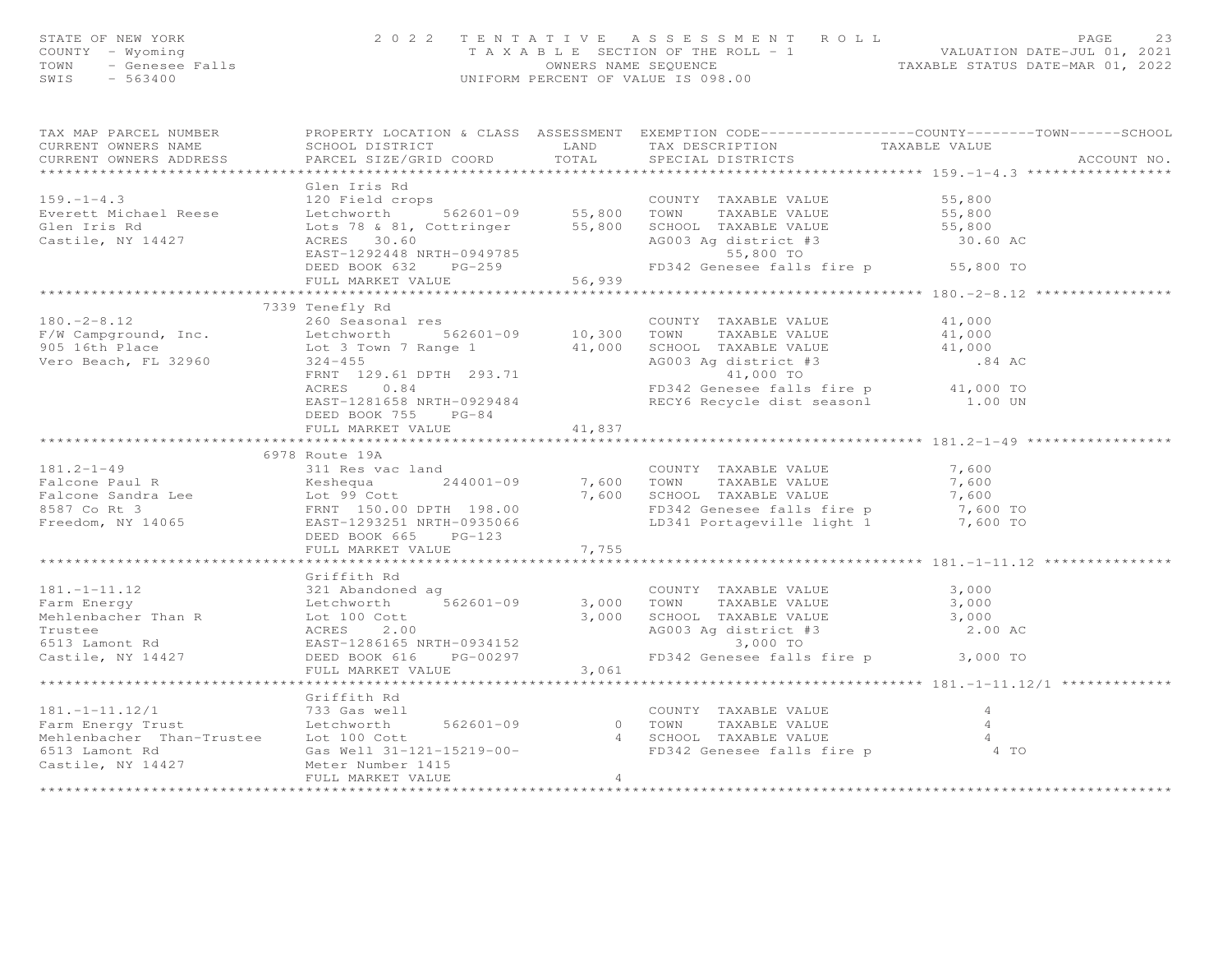| STATE OF NEW YORK<br>- Wyoming<br>- Wyoming<br>- Genesee Falls<br>COUNTY - Wyoming<br>TOWN<br>SWIS<br>$-563400$                                                                                            | UNIFORM PERCENT OF VALUE IS 098.00                                                                                                                                                                                                                                                                     | PAGE 24<br>T A X A B L E SECTION OF THE ROLL - 1<br>OWNERS NAME SEQUENCE TA X A B L E SECTION OF THE ROLL - 1<br>OWNERS NAME SEQUENCE TAXABLE STATUS DATE-MAR 01, 2022 |                                                                                                                                                                                  |                                                                      |                    |
|------------------------------------------------------------------------------------------------------------------------------------------------------------------------------------------------------------|--------------------------------------------------------------------------------------------------------------------------------------------------------------------------------------------------------------------------------------------------------------------------------------------------------|------------------------------------------------------------------------------------------------------------------------------------------------------------------------|----------------------------------------------------------------------------------------------------------------------------------------------------------------------------------|----------------------------------------------------------------------|--------------------|
| TAX MAP PARCEL NUMBER<br>CURRENT OWNERS NAME<br>CURRENT OWNERS ADDRESS                                                                                                                                     | SCHOOL DISTRICT LAND<br>PARCEL SIZE/GRID COORD                                                                                                                                                                                                                                                         | TOTAL                                                                                                                                                                  | PROPERTY LOCATION & CLASS ASSESSMENT EXEMPTION CODE-----------------COUNTY-------TOWN------SCHOOL<br>TAX DESCRIPTION<br>SPECIAL DISTRICTS                                        | TAXABLE VALUE                                                        | ACCOUNT NO.        |
| $170. - 1 - 24$<br>Felski John H<br>Felski Carol A<br>3620 Bartz Rd<br>Strykersville, NY 14145                                                                                                             | Halversen Rd<br>312 Vac w/imprv<br>Lot 96 Cott<br>EAST-1286144 NRTH-0938180<br>DEED BOOK 734 PG-186<br>FULL MARKET VALUE                                                                                                                                                                               | 52,041                                                                                                                                                                 | COUNTY TAXABLE VALUE<br>FD342 Genesee falls fire p                                                                                                                               | 51,000<br>51,000<br>51,000<br>51,000 TO                              |                    |
|                                                                                                                                                                                                            |                                                                                                                                                                                                                                                                                                        |                                                                                                                                                                        |                                                                                                                                                                                  |                                                                      |                    |
| $170.4 - 1 - 31.1$<br>Fladie Floyd W estate<br>6930 Main St<br>Portageville, NY 14536 FRNT 205.00 DPTH 198.00                                                                                              | 6930 Main St<br>210 1 Family Res<br>Keshequa 244001-09<br>Lot 98 Cott<br>$0.67$ BANK $CTS**$<br>ACRES<br>EAST-1294712 NRTH-0936099                                                                                                                                                                     | 7,500 TOWN                                                                                                                                                             | COUNTY TAXABLE VALUE<br>TAXABLE VALUE<br>64,900 SCHOOL TAXABLE VALUE<br>FD342 Genesee falls fire p 64,900 TO<br>LD341 Portageville light 1 64,900 TO<br>RECYC Recycle district   | 64,900<br>64,900<br>64,900<br>1.00 UN                                |                    |
|                                                                                                                                                                                                            | DEED BOOK 677 PG-990<br>FULL MARKET VALUE                                                                                                                                                                                                                                                              | 66,224                                                                                                                                                                 |                                                                                                                                                                                  |                                                                      |                    |
|                                                                                                                                                                                                            |                                                                                                                                                                                                                                                                                                        |                                                                                                                                                                        |                                                                                                                                                                                  |                                                                      |                    |
|                                                                                                                                                                                                            | 6803 Halvorsen Rd                                                                                                                                                                                                                                                                                      |                                                                                                                                                                        |                                                                                                                                                                                  |                                                                      |                    |
| $170. - 1 - 22.2$<br>Fladie John<br>Fladie Debra<br>6803 Halvorsen Rd<br>Portageville, NY 14536                                                                                                            | 210 1 Family Res<br>Example to the technology of the technology of the technology of the technology of the technology of the technology of technology of technology of technology of the technology of technology of the technology of technology<br>EAST-1287076 NRTH-0938696<br>DEED BOOK 637 PG-847 |                                                                                                                                                                        | BAS STAR 41854<br>TAXABLE VALUE<br>SCHOOL TAXABLE VALUE<br>FD342 Genesee falls fire p<br>RECYC Recycle district                                                                  | $\overline{0}$<br>78,000<br>78,000<br>48,000<br>78,000 TO<br>1.00 UN | $\Omega$<br>30,000 |
|                                                                                                                                                                                                            | FULL MARKET VALUE                                                                                                                                                                                                                                                                                      | 79,592                                                                                                                                                                 |                                                                                                                                                                                  |                                                                      |                    |
| $181.2 - 1 - 48$<br>Flaherty etal<br>Flaherty etal<br>Thomas:Jerome:Michael:Sha Lot 99 Cott<br>Attn: Andrew Donovan 426-130 426-13<br>4798 Bay View Rd ACRES 2.34<br>4798 Bay View Rd<br>Hamburg, NY 14075 | Route 19A<br>311 Res vac land<br>$244001 - 09$<br>Keshequa<br>426-130 426-132 426-134<br>EAST-1293335 NRTH-0934789<br>DEED BOOK 626 PG-38<br>FULL MARKET VALUE                                                                                                                                         | 2,347                                                                                                                                                                  | COUNTY TAXABLE VALUE<br>2,300 TOWN<br>TAXABLE VALUE<br>2,300 SCHOOL TAXABLE VALUE<br>FD342 Genesee falls fire p<br>LD341 Portageville light 1 2,300 TO                           | 2,300<br>2,300<br>2,300                                              |                    |
|                                                                                                                                                                                                            |                                                                                                                                                                                                                                                                                                        |                                                                                                                                                                        |                                                                                                                                                                                  |                                                                      |                    |
|                                                                                                                                                                                                            | 7058 Route 19A<br>DEED BOOK 626<br>$PG-38$<br>FULL MARKET VALUE                                                                                                                                                                                                                                        | 244001-09 26,700 TOWN<br>65,306                                                                                                                                        | COUNTY TAXABLE VALUE<br>TAXABLE VALUE<br>64,000 SCHOOL TAXABLE VALUE<br>FD342 Genesee falls fire p<br>LD341 Portageville light 1 64,000 TO<br>RECY6 Recycle dist seasonl 1.00 UN | 64,000<br>64,000<br>64,000<br>64,000 TO                              |                    |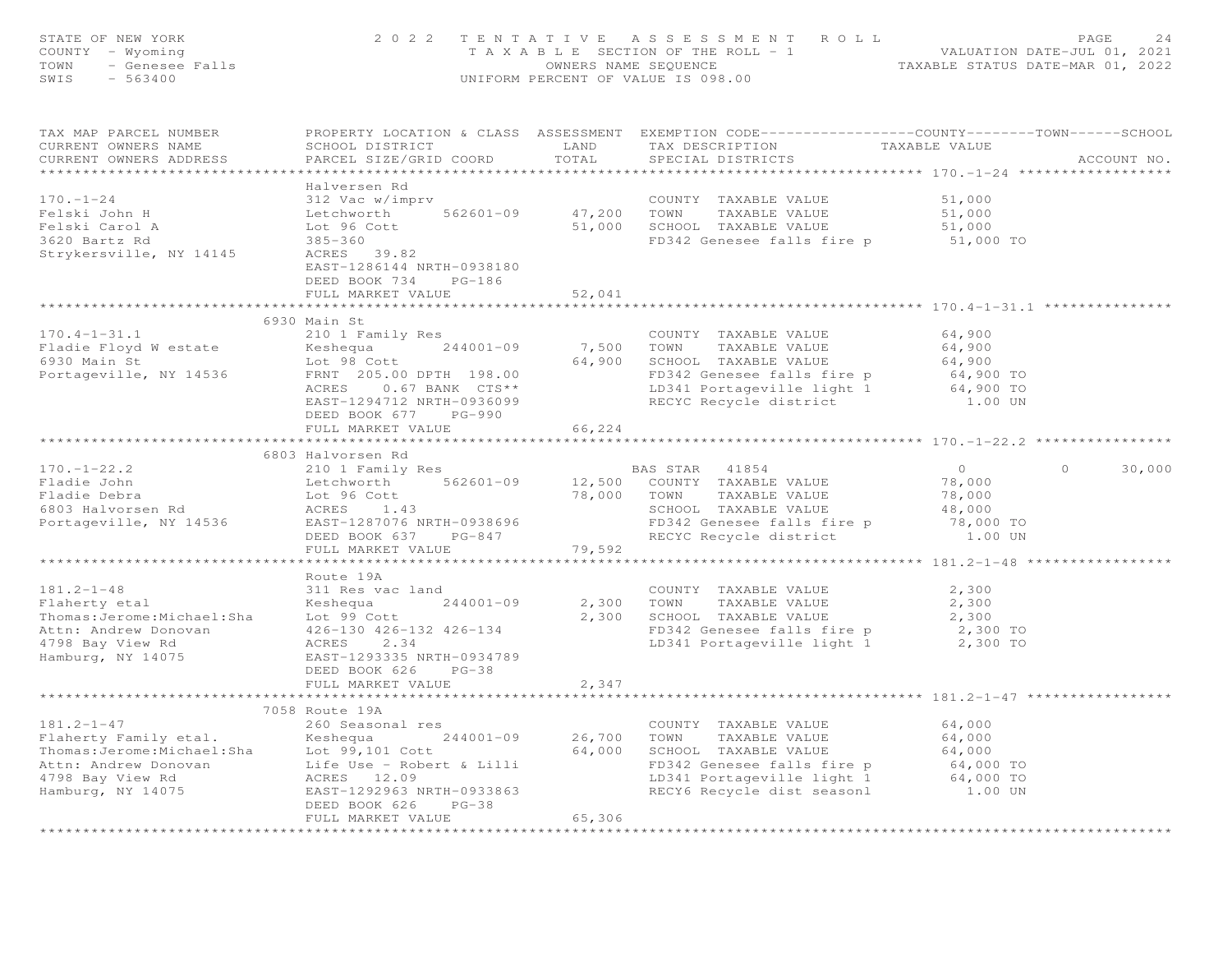| STATE OF NEW YORK<br>COUNTY - Wyoming<br>TOWN - Genesee Falls<br>SWIS - 563400 |                 |        | 2022 TENTATIVE ASSESSMENT ROLL<br>T A X A B L E SECTION OF THE ROLL - 1<br>OWNERS NAME SEOUENCE<br>UNIFORM PERCENT OF VALUE IS 098.00 | VALUATION DATE-JUL 01, 2021<br>TAXABLE STATUS DATE-MAR 01, 2022 | PAGE | 25 |
|--------------------------------------------------------------------------------|-----------------|--------|---------------------------------------------------------------------------------------------------------------------------------------|-----------------------------------------------------------------|------|----|
| TAX MAP PARCEL NUMBER<br>CURRENT OWNERS NAME                                   | SCHOOL DISTRICT | T.AND. | PROPERTY LOCATION & CLASS ASSESSMENT EXEMPTION CODE----------------COUNTY-------TOWN------SCHOOL<br>TAX DESCRIPTION                   | TAXABLE VALUE                                                   |      |    |

| CURRENT OWNERS ADDRESS | PARCEL SIZE/GRID COORD | TOTAL   | SPECIAL DISTRICTS                                                                                                                                                                                                                          | ACCOUNT NO.         |
|------------------------|------------------------|---------|--------------------------------------------------------------------------------------------------------------------------------------------------------------------------------------------------------------------------------------------|---------------------|
|                        |                        |         |                                                                                                                                                                                                                                            |                     |
|                        | 6981 Route 19A         |         |                                                                                                                                                                                                                                            |                     |
|                        |                        |         |                                                                                                                                                                                                                                            |                     |
|                        |                        |         |                                                                                                                                                                                                                                            |                     |
|                        |                        |         |                                                                                                                                                                                                                                            |                     |
|                        |                        |         |                                                                                                                                                                                                                                            |                     |
|                        |                        |         |                                                                                                                                                                                                                                            |                     |
|                        |                        |         |                                                                                                                                                                                                                                            |                     |
|                        |                        |         |                                                                                                                                                                                                                                            |                     |
|                        |                        |         | $**********************180.-2-16.2*$                                                                                                                                                                                                       |                     |
|                        |                        |         |                                                                                                                                                                                                                                            |                     |
|                        | Tenefly Rd             |         |                                                                                                                                                                                                                                            |                     |
|                        |                        |         |                                                                                                                                                                                                                                            |                     |
|                        |                        |         |                                                                                                                                                                                                                                            |                     |
|                        |                        |         |                                                                                                                                                                                                                                            |                     |
|                        |                        |         |                                                                                                                                                                                                                                            |                     |
|                        |                        |         | 180.-2-16.2<br>Flint Mark E<br>Etchworth 562601-09 16,200 TOWN TAXABLE VALUE<br>Flint Gail Lot 4,5 Town 7 Range 1 59,000 SCHOOL TAXABLE VALUE 59,000<br>5852 Route 39 Rose Farm AGRES 2.90<br>Castile, NY 14427 AGRES 2.90<br>EAST-1283007 |                     |
|                        |                        |         |                                                                                                                                                                                                                                            |                     |
|                        | DEED BOOK 784 PG-409   |         |                                                                                                                                                                                                                                            |                     |
|                        |                        |         | **************************************181.2-1-34.1                                                                                                                                                                                         |                     |
|                        |                        |         |                                                                                                                                                                                                                                            |                     |
|                        |                        |         |                                                                                                                                                                                                                                            |                     |
|                        |                        |         |                                                                                                                                                                                                                                            |                     |
|                        |                        |         |                                                                                                                                                                                                                                            |                     |
|                        |                        |         |                                                                                                                                                                                                                                            |                     |
|                        |                        |         |                                                                                                                                                                                                                                            |                     |
|                        |                        |         |                                                                                                                                                                                                                                            |                     |
|                        |                        |         |                                                                                                                                                                                                                                            |                     |
|                        |                        |         |                                                                                                                                                                                                                                            |                     |
|                        |                        |         |                                                                                                                                                                                                                                            |                     |
|                        |                        |         |                                                                                                                                                                                                                                            |                     |
|                        | 6696 Church St         |         |                                                                                                                                                                                                                                            | 30,000<br>$\Omega$  |
|                        |                        |         |                                                                                                                                                                                                                                            |                     |
|                        |                        |         |                                                                                                                                                                                                                                            |                     |
|                        |                        |         |                                                                                                                                                                                                                                            |                     |
|                        |                        |         |                                                                                                                                                                                                                                            |                     |
|                        |                        |         |                                                                                                                                                                                                                                            |                     |
|                        |                        |         |                                                                                                                                                                                                                                            |                     |
|                        |                        |         |                                                                                                                                                                                                                                            |                     |
|                        |                        |         |                                                                                                                                                                                                                                            |                     |
|                        |                        |         |                                                                                                                                                                                                                                            | $\bigcap$<br>30,000 |
|                        |                        |         |                                                                                                                                                                                                                                            |                     |
|                        |                        |         |                                                                                                                                                                                                                                            |                     |
|                        |                        |         |                                                                                                                                                                                                                                            |                     |
|                        |                        |         |                                                                                                                                                                                                                                            |                     |
|                        |                        |         |                                                                                                                                                                                                                                            |                     |
|                        | DEED BOOK 758 PG-426   |         |                                                                                                                                                                                                                                            |                     |
|                        | FULL MARKET VALUE      | 35, 204 |                                                                                                                                                                                                                                            |                     |
|                        |                        |         |                                                                                                                                                                                                                                            |                     |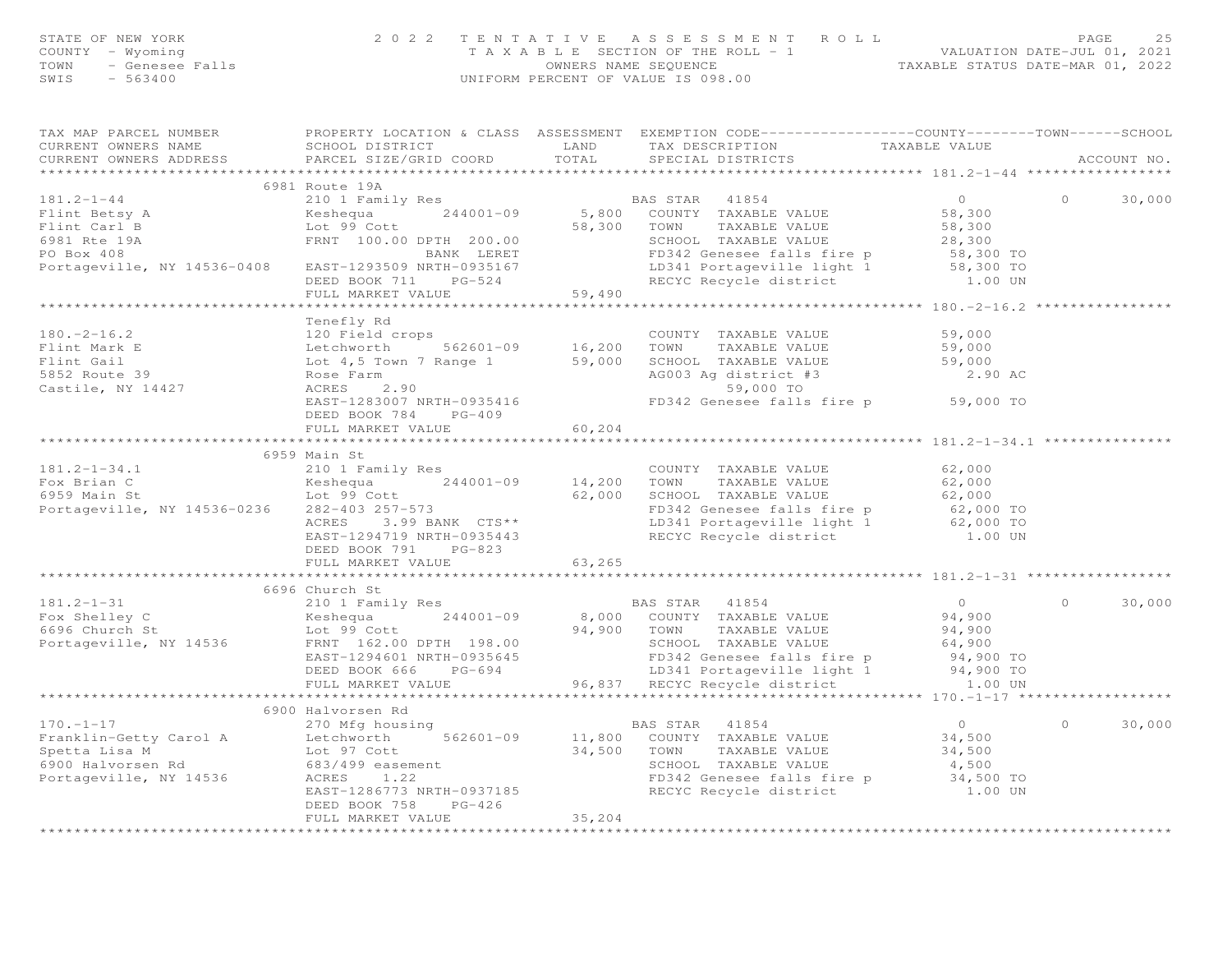| STATE OF NEW YORK<br>COUNTY - Wyoming                                                              | 2 0 2 2                                                | TENTATIVE                                                  | A S S E S S M E N T A O L L<br>T A X A B L E SECTION OF THE ROLL - 1                                                                     | 26 PAGE 26<br>VALUATION DATE-JUL 01, 2021<br>TAXABLE STATUS DATE-MAR 01, 2022 |                    |  |  |
|----------------------------------------------------------------------------------------------------|--------------------------------------------------------|------------------------------------------------------------|------------------------------------------------------------------------------------------------------------------------------------------|-------------------------------------------------------------------------------|--------------------|--|--|
| TOWN<br>- Genesee Falls<br>SWIS<br>$-563400$                                                       |                                                        | OWNERS NAME SEQUENCE<br>UNIFORM PERCENT OF VALUE IS 098.00 |                                                                                                                                          |                                                                               |                    |  |  |
| TAX MAP PARCEL NUMBER<br>CURRENT OWNERS NAME<br>CURRENT OWNERS ADDRESS<br>************************ | SCHOOL DISTRICT<br>PARCEL SIZE/GRID COORD              | LAND<br>TOTAL                                              | PROPERTY LOCATION & CLASS ASSESSMENT EXEMPTION CODE----------------COUNTY-------TOWN------SCHOOL<br>TAX DESCRIPTION<br>SPECIAL DISTRICTS | TAXABLE VALUE                                                                 | ACCOUNT NO.        |  |  |
|                                                                                                    | Route 19A                                              |                                                            |                                                                                                                                          |                                                                               |                    |  |  |
| $191. - 1 - 5.11$                                                                                  | 270 Mfg housing                                        |                                                            | COUNTY TAXABLE VALUE                                                                                                                     | 47,300                                                                        |                    |  |  |
| Friday William A                                                                                   | Keshequa<br>244001-09                                  | 37,300 TOWN                                                | TAXABLE VALUE                                                                                                                            | 47,300                                                                        |                    |  |  |
| Friday Cathy A                                                                                     | Keshequa<br>Lot 106 Cott<br>ACRES 25.33                |                                                            | 47,300 SCHOOL TAXABLE VALUE                                                                                                              | 47,300                                                                        |                    |  |  |
| 3100 Chili Ave                                                                                     | ACRES 25.33                                            |                                                            | FD342 Genesee falls fire p 47,300 TO                                                                                                     |                                                                               |                    |  |  |
| Rochester, NY 14624                                                                                | EAST-1287526 NRTH-0923798<br>DEED BOOK 625<br>$PG-503$ |                                                            |                                                                                                                                          |                                                                               |                    |  |  |
|                                                                                                    | FULL MARKET VALUE                                      | 48,265                                                     |                                                                                                                                          |                                                                               |                    |  |  |
|                                                                                                    |                                                        | *********                                                  |                                                                                                                                          | ******************** 191. -1-12 ******************                            |                    |  |  |
|                                                                                                    | Route 19A                                              |                                                            |                                                                                                                                          |                                                                               |                    |  |  |
| $191. - 1 - 12$                                                                                    | 910 Priv forest                                        |                                                            | COUNTY TAXABLE VALUE                                                                                                                     | 10,700                                                                        |                    |  |  |
| Friday William A                                                                                   | Keshequa<br>$244001 - 09$                              | 10,700                                                     | TOWN<br>TAXABLE VALUE                                                                                                                    | 10,700                                                                        |                    |  |  |
| 3100 Chili Ave                                                                                     | Lot 106 Cott                                           | 10,700                                                     | SCHOOL TAXABLE VALUE                                                                                                                     | 10,700                                                                        |                    |  |  |
| Rochester, NY 14624                                                                                | ACRES<br>8.89<br>EAST-1287803 NRTH-0923384             |                                                            | AG003 Ag district #3<br>10,700 TO                                                                                                        | 8.89 AC                                                                       |                    |  |  |
|                                                                                                    | DEED BOOK 649 PG-461                                   |                                                            | FD342 Genesee falls fire p                                                                                                               | 10,700 TO                                                                     |                    |  |  |
|                                                                                                    | FULL MARKET VALUE                                      | 10,918                                                     |                                                                                                                                          |                                                                               |                    |  |  |
|                                                                                                    |                                                        | **********                                                 |                                                                                                                                          |                                                                               |                    |  |  |
|                                                                                                    | 6691 Pike St                                           |                                                            |                                                                                                                                          |                                                                               |                    |  |  |
| $170.4 - 1 - 32$                                                                                   | 210 1 Family Res                                       |                                                            | BAS STAR<br>41854                                                                                                                        | $\overline{0}$                                                                | $\Omega$<br>30,000 |  |  |
| Fuller Steven J<br>6691 Pike St                                                                    | $244001 - 09$<br>Keshequa                              | 79,000 TOWN                                                | 4,600 COUNTY TAXABLE VALUE                                                                                                               | 79,000                                                                        |                    |  |  |
| Portageville, NY 14536                                                                             | Lot 98 Cott<br>$241 - 203$                             |                                                            | TAXABLE VALUE<br>SCHOOL TAXABLE VALUE                                                                                                    | 79,000<br>49,000                                                              |                    |  |  |
|                                                                                                    | FRNT 132.00 DPTH 148.60                                |                                                            | FD342 Genesee falls fire p                                                                                                               | 79,000 TO                                                                     |                    |  |  |
|                                                                                                    | ACRES<br>$0.34$ BANK $CTS**$                           |                                                            | LD341 Portageville light 1                                                                                                               | 79,000 TO                                                                     |                    |  |  |
|                                                                                                    | EAST-1294645 NRTH-0936350                              |                                                            | RECYC Recycle district                                                                                                                   | 1.00 UN                                                                       |                    |  |  |
|                                                                                                    | DEED BOOK 743 PG-795                                   |                                                            |                                                                                                                                          |                                                                               |                    |  |  |
|                                                                                                    | FULL MARKET VALUE                                      | 80,612                                                     |                                                                                                                                          |                                                                               |                    |  |  |
|                                                                                                    |                                                        |                                                            | ************************************* 170.4–1–8.1 *****************                                                                      |                                                                               |                    |  |  |
| $170.4 - 1 - 8.1$                                                                                  | Hamilton St W<br>483 Converted Re                      |                                                            | COUNTY TAXABLE VALUE                                                                                                                     | 88,000                                                                        |                    |  |  |
| Genesee Falls Inn, Inc.                                                                            | Keshequa<br>244001-09                                  | 7,000 TOWN                                                 | TAXABLE VALUE                                                                                                                            | 88,000                                                                        |                    |  |  |
| 997 Waverly Ave                                                                                    | Lot 98 Cott                                            | 88,000                                                     | SCHOOL TAXABLE VALUE                                                                                                                     | 88,000                                                                        |                    |  |  |
| Holtsville, NY 11742                                                                               | FRNT 132.00 DPTH 170.00                                |                                                            | FD342 Genesee falls fire p                                                                                                               | 88,000 TO                                                                     |                    |  |  |
|                                                                                                    | EAST-1294699 NRTH-0936913                              |                                                            | LD341 Portageville light 1                                                                                                               | 88,000 TO                                                                     |                    |  |  |
|                                                                                                    | PG-770<br>DEED BOOK 724                                |                                                            |                                                                                                                                          |                                                                               |                    |  |  |
|                                                                                                    | FULL MARKET VALUE                                      | 89,796                                                     |                                                                                                                                          | ***************** 181.2-1-32 *                                                |                    |  |  |
|                                                                                                    | 6688 Church St                                         |                                                            |                                                                                                                                          |                                                                               |                    |  |  |
| $181.2 - 1 - 32$                                                                                   | 210 1 Family Res                                       |                                                            | BAS STAR<br>41854                                                                                                                        | $\overline{0}$                                                                | $\circ$<br>30,000  |  |  |
| Gilliland Theresa A                                                                                | $244001 - 09$<br>Keshequa                              |                                                            | 6,000 COUNTY TAXABLE VALUE                                                                                                               | 94,800                                                                        |                    |  |  |
| 6688 Church St                                                                                     | Lot 99 Cott                                            | 94,800 TOWN                                                | TAXABLE VALUE                                                                                                                            | 94,800                                                                        |                    |  |  |
| Portageville, NY 14536                                                                             | FRNT 103.00 DPTH 198.00                                |                                                            | SCHOOL TAXABLE VALUE                                                                                                                     | 64,800                                                                        |                    |  |  |
|                                                                                                    | EAST-1294474 NRTH-0935607                              |                                                            | FD342 Genesee falls fire p                                                                                                               | 94,800 TO                                                                     |                    |  |  |
|                                                                                                    | DEED BOOK 757<br>PG-406<br>FULL MARKET VALUE           | 96,735                                                     | LD341 Portageville light 1<br>RECYC Recycle district                                                                                     | 94,800 TO<br>1.00 UN                                                          |                    |  |  |
|                                                                                                    |                                                        |                                                            |                                                                                                                                          |                                                                               |                    |  |  |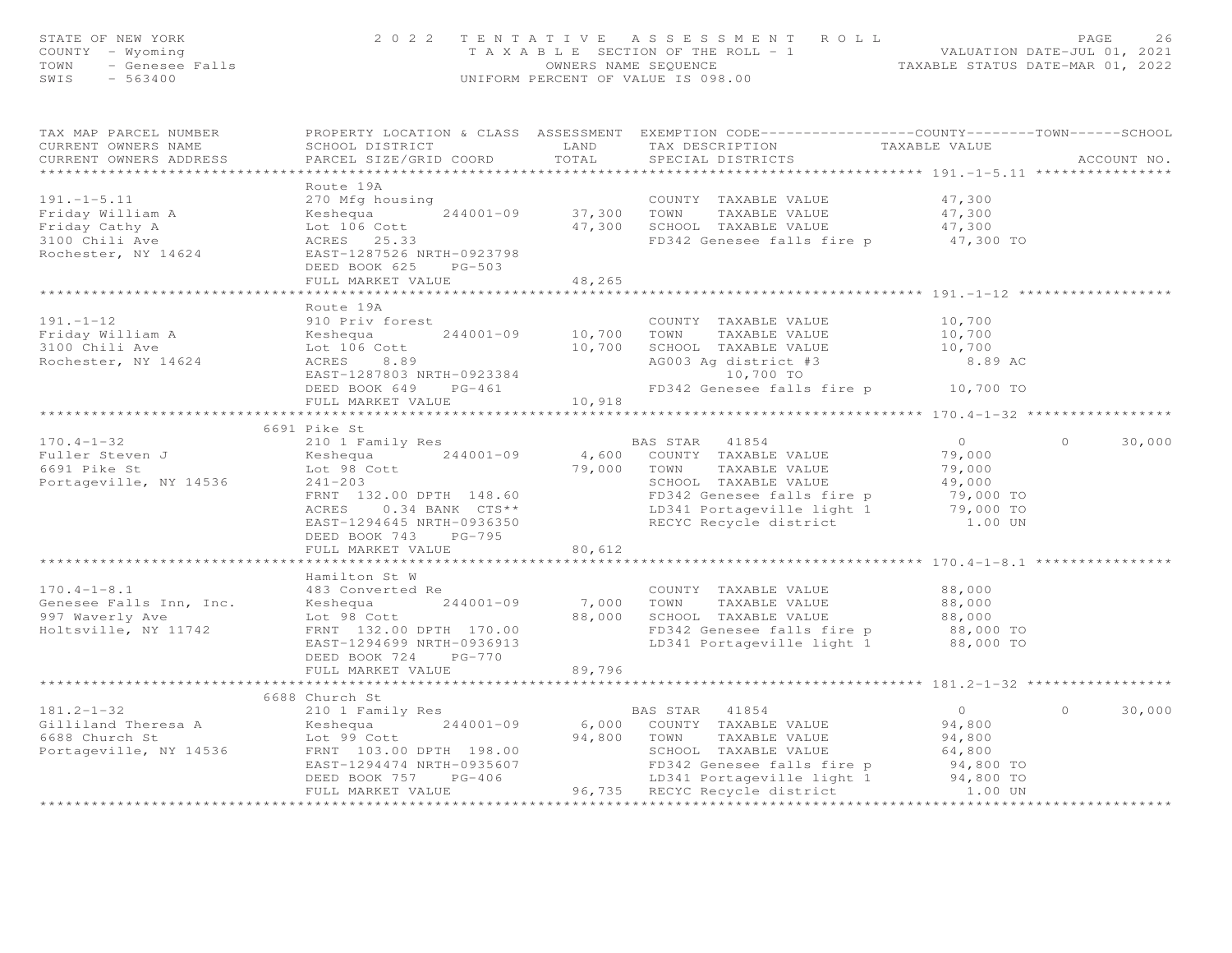| STATE OF NEW YORK<br>COUNTY - Wyoming<br>TOWN - Genesee Falls<br>CWITS - 563400 |                                                                                                                                                                                                                                                                                                      | 2022 TENTATIVE ASSESSMENT ROLL<br>PAGE 27<br>TAXABLE SECTION OF THE ROLL - 1 VALUATION DATE-JUL 01, 2021<br>OWNERS NAME SEQUENCE TAXABLE STATUS DATE-MAR 01, 2022 |                                                                                                                                                                                                                                                                                                                        |                                                                                    |          |                                      |  |
|---------------------------------------------------------------------------------|------------------------------------------------------------------------------------------------------------------------------------------------------------------------------------------------------------------------------------------------------------------------------------------------------|-------------------------------------------------------------------------------------------------------------------------------------------------------------------|------------------------------------------------------------------------------------------------------------------------------------------------------------------------------------------------------------------------------------------------------------------------------------------------------------------------|------------------------------------------------------------------------------------|----------|--------------------------------------|--|
| CURRENT OWNERS NAME<br>CURRENT OWNERS ADDRESS<br>****************************** | TAX MAP PARCEL NUMBER THE PROPERTY LOCATION & CLASS ASSESSMENT EXEMPTION CODE----------------COUNTY-------TOWN------SCHOOL<br>SCHOOL DISTRICT<br>PARCEL SIZE/GRID COORD TOTAL SPECIAL DISTRICTS                                                                                                      |                                                                                                                                                                   | LAND TAX DESCRIPTION                                                                                                                                                                                                                                                                                                   | TAXABLE VALUE                                                                      |          | ACCOUNT NO.                          |  |
| PRIOR OWNER ON 3/01/2022 DEED BOOK 809 PG-747<br>Gitsis Stergios                | Hamilton St<br>170.4-1-18<br>38,000 Example Trust and the Magnus and the Magnus and the Magnus 244001-09<br>359-1055 362-773 408-81<br>28,000 Example 28,000 EXABLE VALUE 28,000 EXABLE VALUE 28,000 EXABLE VALUE 28,000 EXABLE VALUE 28,000 CHOOL<br>EAST-1294720 NRTH-0936697<br>FULL MARKET VALUE | 28,571                                                                                                                                                            |                                                                                                                                                                                                                                                                                                                        |                                                                                    |          |                                      |  |
| *******************                                                             | **********************************                                                                                                                                                                                                                                                                   | *************                                                                                                                                                     |                                                                                                                                                                                                                                                                                                                        |                                                                                    |          |                                      |  |
| 159.-1-15.12<br>Glatt Cynthia A<br>Castile, NY 14427                            | 3974 Extra 190.-2-6.111 5974 Extra 190.-2-6.111 5974 Extra 190.-2-6.111 12 Dairy farm<br>3974 Extra 190.-2-6.111 12 Dairy farm<br>362601-09 123,400 AG LAND 41720 73,252<br>36974 East Koy Rd 1452-292 298-504 239,600 BAS STAR 4185<br>6281 Denton Corners Rd                                       |                                                                                                                                                                   | FD342 Genesee falls fire p 239,600 TO<br>RECYC Recycle district 1.00 UN<br>EAST-1287341 NRTH-0944736<br>DEED BOOK 607 PG-00342 AG003 Ag district #3<br>FULL MARKET VALUE 117,347 FD342 Genesee falls fire p 115,000 TO                                                                                                 | 40,000 40,000<br>$73,252$ $73,252$<br>0 0<br>126,348<br>59.34 AC<br>$0$<br>115,000 | $\Omega$ | 40,000<br>73,252<br>30,000<br>74,900 |  |
|                                                                                 |                                                                                                                                                                                                                                                                                                      |                                                                                                                                                                   |                                                                                                                                                                                                                                                                                                                        |                                                                                    |          |                                      |  |
|                                                                                 | 6267 Denton Corners Rd                                                                                                                                                                                                                                                                               |                                                                                                                                                                   |                                                                                                                                                                                                                                                                                                                        |                                                                                    |          |                                      |  |
| $159. - 1 - 15.11$<br>Glatt Nicholas A                                          | 210 1 Family Res<br>210 1 Family Res BAS STAR 41854<br>Letchworth 562601-09 16,300 COUNTY TAXABLE VALUE                                                                                                                                                                                              |                                                                                                                                                                   | 65,400 TOWN TAXABLE VALUE 65,400<br>SCHOOL TAXABLE VALUE 35,400<br>SCHOOL TAXABLE VALUE 35,400<br>AG003 Ag district #3 2.93 AC<br>65,400 TO 2.93 AC<br>EAST-1287089 NRTH-0944738<br>DEED BOOK 723 PG-805 (66,735 FD342 Genesee falls fire p 65,400 TO<br>FULL MARKET VALUE 66,735 FD342 Genesee falls fire p 65,400 TO | $0$<br>65,400                                                                      | $\Omega$ | 30,000                               |  |
|                                                                                 |                                                                                                                                                                                                                                                                                                      |                                                                                                                                                                   | RECYC Recycle district 1.00 UN                                                                                                                                                                                                                                                                                         |                                                                                    |          |                                      |  |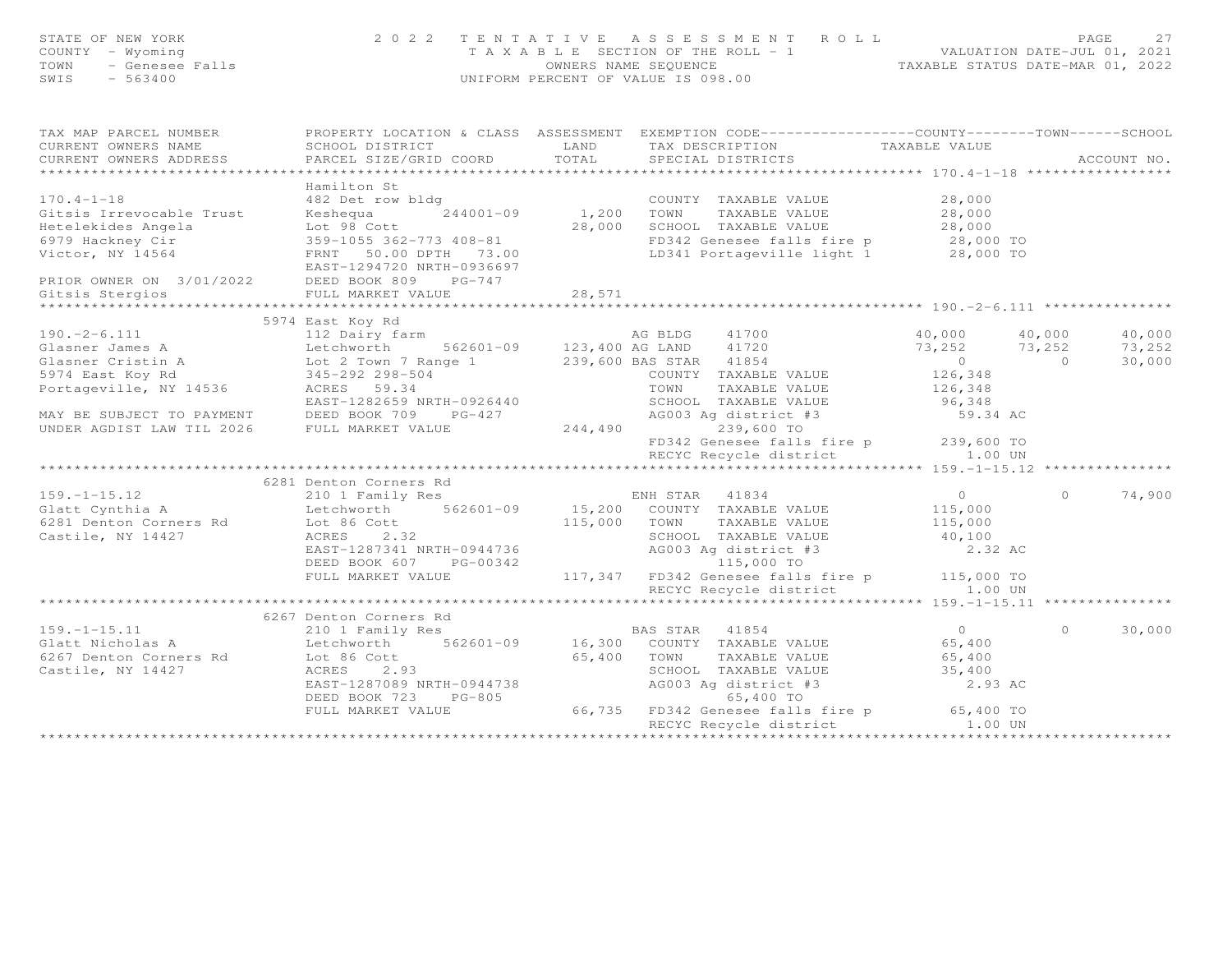| STATE OF NEW YORK<br>COUNTY - Wyoming<br>$\frac{m_{\text{y}}}{2}$ Genesee Falls<br>- 563400<br>TOWN<br>$-563400$<br>SWIS | 2 0 2 2<br>TENTATIVE<br>UNIFORM PERCENT OF VALUE IS 098.00                                                                                                                                                                     | ASSESSMENT ROLL<br>PAGE<br>-28<br>T A X A B L E SECTION OF THE ROLL - 1 VALUATION DATE-JUL 01, 2021<br>OWNERS NAME SEQUENCE TAXABLE STATUS DATE-MAR 01, 2022 |                                                                                                                                                   |                                                                               |  |                 |
|--------------------------------------------------------------------------------------------------------------------------|--------------------------------------------------------------------------------------------------------------------------------------------------------------------------------------------------------------------------------|--------------------------------------------------------------------------------------------------------------------------------------------------------------|---------------------------------------------------------------------------------------------------------------------------------------------------|-------------------------------------------------------------------------------|--|-----------------|
|                                                                                                                          | TAX MAP PARCEL NUMBER THE PROPERTY LOCATION & CLASS ASSESSMENT EXEMPTION CODE----------------COUNTY-------TOWN------SCHOOL                                                                                                     |                                                                                                                                                              |                                                                                                                                                   |                                                                               |  | ACCOUNT NO.     |
|                                                                                                                          |                                                                                                                                                                                                                                |                                                                                                                                                              |                                                                                                                                                   |                                                                               |  |                 |
|                                                                                                                          |                                                                                                                                                                                                                                |                                                                                                                                                              |                                                                                                                                                   |                                                                               |  |                 |
|                                                                                                                          | 190.-2-1.1 12 Dairy farm and the Magnetics of the Magnetics of the Magnetics of the Magnetics of the Magnetics of the Magnetics of the Magnetics of the Magnetics of the Magnetics of the Magnetics of the Magnetics of the Ma |                                                                                                                                                              |                                                                                                                                                   | 59,881 59,881<br>$2,000$ $2,000$<br>163,019<br>163,019<br>163,019<br>69.00 AC |  | 59,881<br>2,000 |
|                                                                                                                          | FULL MARKET VALUE                                                                                                                                                                                                              |                                                                                                                                                              | EAST-1283195 NRTH-0919339<br>DEED BOOK 749 PO-499 FD342 Genesee falls fire p 222,900 TO<br>229,490 2,000 EX<br>RECYC Recycle district 1.00 UN     |                                                                               |  |                 |
|                                                                                                                          |                                                                                                                                                                                                                                |                                                                                                                                                              |                                                                                                                                                   |                                                                               |  |                 |
| Portageville, NY 14536                                                                                                   | Wiscoy Rd<br>COUNT<br>025801 54,400 TOWN<br>7 Range 1 54,400 TOWN<br>Lot 1 Town 7 Range 1 54,400 SCHOOL TAXABLE VALUE<br>conservation contract wit AG003 Ag district #3<br>gov 693/812<br>ACRES 46.67                          |                                                                                                                                                              | COUNTY TAXABLE VALUE<br>TAXABLE VALUE<br>AG003 Ag district #3<br>54,400 TO<br>FD342 Genesee falls fire p 54,400 TO                                | 54,400<br>54,400<br>54,400<br>46.67 AC                                        |  |                 |
|                                                                                                                          | EAST-1284482 NRTH-0920859<br>DEED BOOK 749 PG-499<br>FULL MARKET VALUE                                                                                                                                                         | 55,510                                                                                                                                                       |                                                                                                                                                   |                                                                               |  |                 |
|                                                                                                                          |                                                                                                                                                                                                                                |                                                                                                                                                              |                                                                                                                                                   |                                                                               |  |                 |
| $191. - 1 - 16$<br>Good Douglas A<br>7959 Wiscoy Rd<br>7959 Wiscoy Rd<br>Portageville, NY 14536                          | Wiscoy Rd<br>910 Priv forest<br>Fillmore 025801<br>Lot 109 Cott<br>conservation contract wi<br>025801<br>conservation contract wit<br>qov 693/821<br>ACRES 30.00                                                               | COUNT<br>25,500 TOWN                                                                                                                                         | COUNTY TAXABLE VALUE<br>TAXABLE VALUE<br>25,500 SCHOOL TAXABLE VALUE<br>AG003 Ag district #3<br>25,500 TO<br>FD342 Genesee falls fire p 25,500 TO | 25,500<br>25,500<br>25,500<br>30.00 AC                                        |  |                 |
|                                                                                                                          | EAST-1286323 NRTH-0919372<br>DEED BOOK 749 PG-499<br>FULL MARKET VALUE<br>************************************                                                                                                                 | 26,020<br>************                                                                                                                                       |                                                                                                                                                   |                                                                               |  |                 |
|                                                                                                                          | 6942 Mccormick St                                                                                                                                                                                                              |                                                                                                                                                              |                                                                                                                                                   |                                                                               |  |                 |
| Warsaw, NY 14569                                                                                                         | 210 1 Family Res<br>EAST-1292897 NRTH-0935528                                                                                                                                                                                  |                                                                                                                                                              | COUNTY TAXABLE VALUE 45,300<br>FD342 Genesee falls fire p<br>LD341 Portageville light 1                                                           | 45,300<br>45,300<br>45,300 TO<br>45,300 TO                                    |  |                 |

 $1.00$  UN

DEED BOOK 796 PG-775 RECYC Recycle district 1.00 UN

\*\*\*\*\*\*\*\*\*\*\*\*\*\*\*\*\*\*\*\*\*\*\*\*\*\*\*\*\*\*\*\*\*\*\*\*\*\*\*\*\*\*\*\*\*\*\*\*\*\*\*\*\*\*\*\*\*\*\*\*\*\*\*\*\*\*\*\*\*\*\*\*\*\*\*\*\*\*\*\*\*\*\*\*\*\*\*\*\*\*\*\*\*\*\*\*\*\*\*\*\*\*\*\*\*\*\*\*\*\*\*\*\*\*\*\*\*\*\*\*\*\*\*\*\*\*\*\*\*\*\*\*

FULL MARKET VALUE 46,224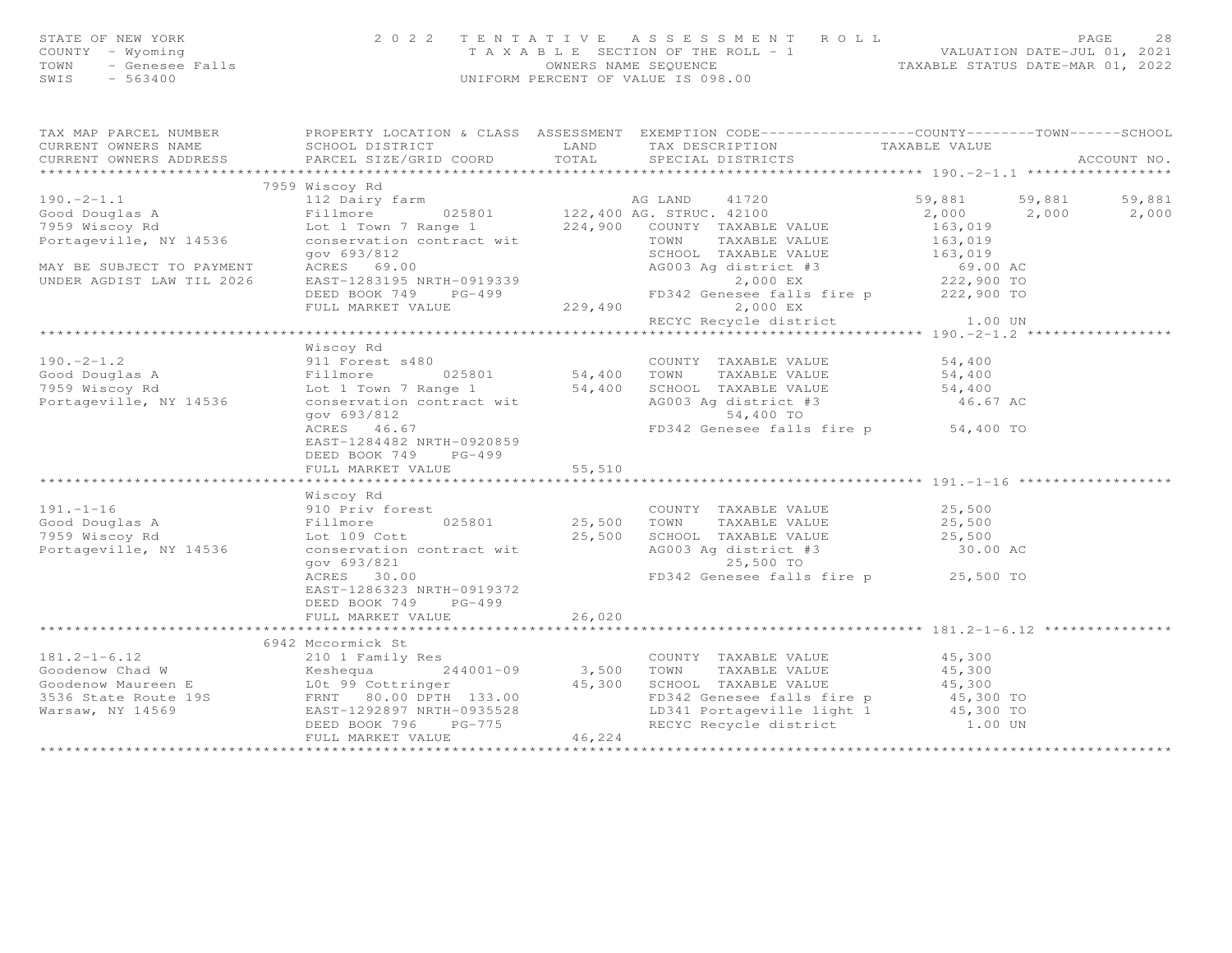| STATE OF NEW YORK<br>COUNTY - Wyoming<br>TOWN - Genesee Falls<br>SWIS - 563400                                                                                                                                                                                        | 2022 TENTATIVE ASSESSMENT ROLL                                                         | PAGE<br>2 <sup>o</sup><br>PAGE 29<br>TAXABLE SECTION OF THE ROLL - 1 VALUATION DATE-JUL 01, 2021<br>OWNERS NAME SEQUENCE TAXABLE STATUS DATE-MAR 01, 2022 |                                                                                                                                                                                                                                                    |                                             |                          |
|-----------------------------------------------------------------------------------------------------------------------------------------------------------------------------------------------------------------------------------------------------------------------|----------------------------------------------------------------------------------------|-----------------------------------------------------------------------------------------------------------------------------------------------------------|----------------------------------------------------------------------------------------------------------------------------------------------------------------------------------------------------------------------------------------------------|---------------------------------------------|--------------------------|
| TAX MAP PARCEL NUMBER FOROPERTY LOCATION & CLASS ASSESSMENT EXEMPTION CODE----------------COUNTY-------TOWN------SCHOOL<br>CURRENT OWNERS NAME<br>CURRENI OWNERS NAME<br>CURRENT OWNERS ADDRESS                                                                       | PARCEL SIZE/GRID COORD TOTAL SPECIAL DISTRICTS                                         |                                                                                                                                                           |                                                                                                                                                                                                                                                    |                                             | ACCOUNT NO.              |
|                                                                                                                                                                                                                                                                       |                                                                                        |                                                                                                                                                           |                                                                                                                                                                                                                                                    |                                             |                          |
| 181.2-1-4 Coodenow Earl 311 Res vac land COUNT<br>Goodenow Maureen E Lot 99 Cott 3,900 SCHOO!<br>6946 Mccormick St ACRES 1.14 FD342<br>Portageville, NY 14536 EAST-1292841 NRTH-0935230 DEED ROOK 620 PG-00294                                                        | Mccormick St<br>DEED BOOK 620 PG-00294<br>FULL MARKET VALUE                            | 3,980                                                                                                                                                     | COUNTY TAXABLE VALUE<br>TOWN     TAXABLE VALUE<br>3,900 IONN INANDER VIEWS<br>3,900 SCHOOL TAXABLE VALUE 3,900 TO<br>ED342 Genesee falls fire p 3,900 TO<br>LD341 Portageville light 1 3,900 TO                                                    | 3,900<br>3,900                              |                          |
|                                                                                                                                                                                                                                                                       |                                                                                        |                                                                                                                                                           |                                                                                                                                                                                                                                                    |                                             |                          |
| $181.2 - 1 - 5.1$<br>COORNER CORRES<br>Coordenow Maureen E<br>Coordenow Maureen E<br>Examely Assetting and 244001-09<br>Soldenow Maureen E<br>Examely Associate and 244001-09<br>Soldenow Maureen E<br>Coordenow Maureen E<br>Coordenow Maureen E<br>Coordenow Mauree | 6946 Mccormick St<br>210 1 Family Res<br>DEED BOOK 613 PG-00806<br>FULL MARKET VALUE   | 45,918                                                                                                                                                    | BAS STAR 41854                                                                                                                                                                                                                                     | $\overline{0}$                              | $\overline{0}$<br>30,000 |
|                                                                                                                                                                                                                                                                       | 6944 Hubbard St                                                                        |                                                                                                                                                           |                                                                                                                                                                                                                                                    |                                             |                          |
| 10 1 Family Res<br>COUNTY TAXABLE VALUE<br>Craham Linda M<br>126 Bailey Rd<br>126 Bailey Rd<br>126 Bailey Rd<br>126 Bailey Rd<br>126 Bailey Rd<br>126 Bailey Rd<br>126 Bailey Rd<br>126 Bailey Rd<br>126 Bailey Rd<br>126 Bailey Rd<br>126 Bailey Rd<br>1             | ACRES 1.43<br>EAST-1293567 NRTH-0935876<br>DEED BOOK 469 PG-00223<br>FULL MARKET VALUE | 67,245                                                                                                                                                    | COUNTY TAXABLE VALUE 65,900<br>TOWN TAXABLE VALUE 65,900<br>65,900 SCHOOL TAXABLE VALUE<br>65,900 SCHOOL TAXABLE VALUE 65,900 TO<br>FD342 Genesee falls fire p 65,900 TO<br>LD341 Portageville light 1 65,900 TO<br>RECYC Recycle district 1.00 UN |                                             |                          |
|                                                                                                                                                                                                                                                                       | ************************                                                               |                                                                                                                                                           |                                                                                                                                                                                                                                                    |                                             |                          |
| 191.-1-19.1<br>Graham Rodney<br>126 Bailey Rd<br>126 Bailey Rd<br>126 Bailey Rd<br>126 Bailey Rd<br>126 Bailey Rd<br>126 Bailey Rd<br>126 Bailey Rd<br>126 Bailey Rd<br>126 Bailey Rd<br>126 Bailey Rd<br>126 Bailey Rd<br>126 Bailey Rd<br>126 Bailey Rd<br>         | Route 19A                                                                              |                                                                                                                                                           | TAXABLE VALUE                                                                                                                                                                                                                                      | 51,870 51,870<br>31,430<br>31,430<br>31,430 | 51,870                   |
|                                                                                                                                                                                                                                                                       |                                                                                        |                                                                                                                                                           |                                                                                                                                                                                                                                                    |                                             |                          |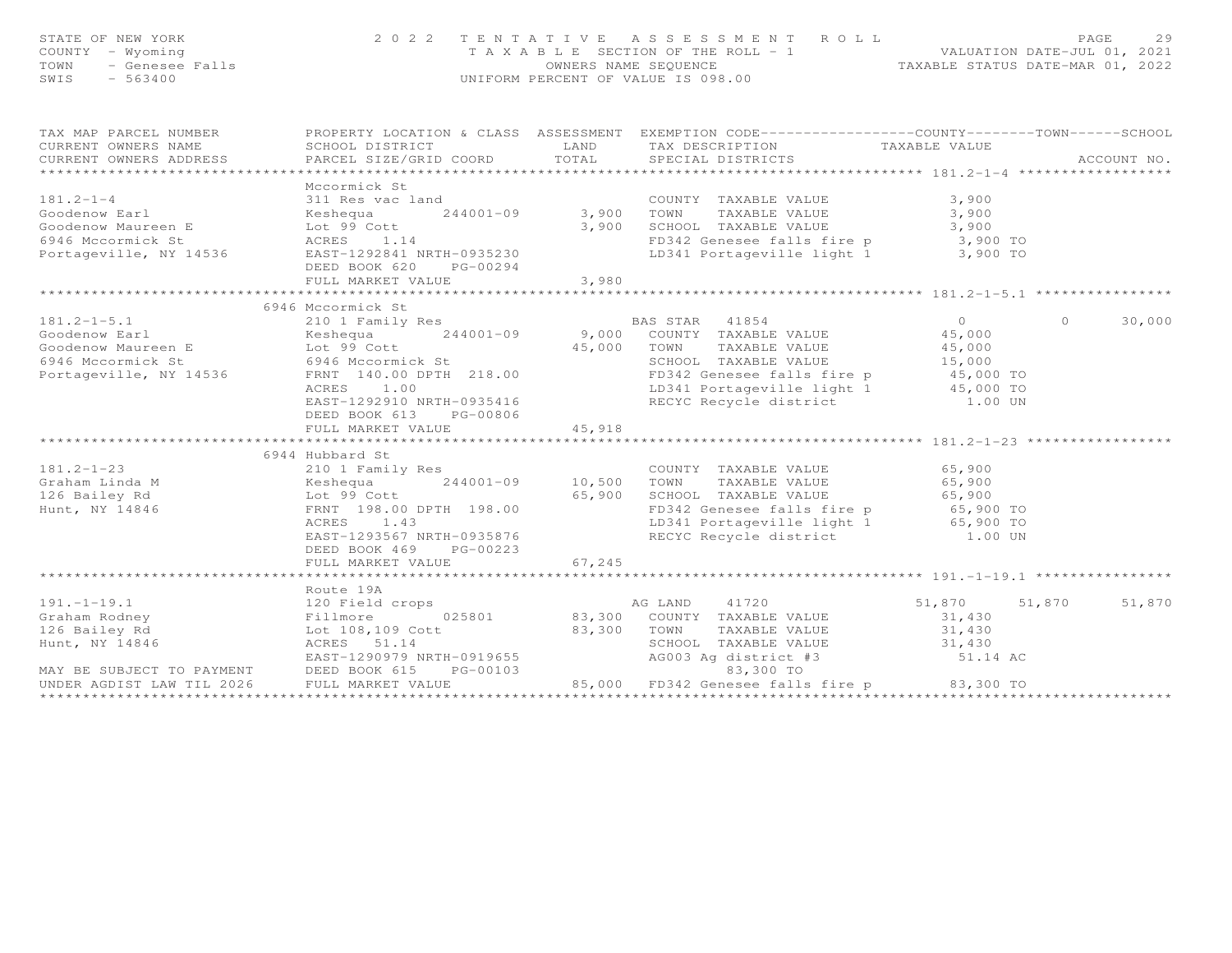| STATE OF NEW YORK<br>- Wyoming<br>COUNTY<br>- Genesee Falls<br>TOWN<br>SWIS<br>$-563400$ | 2 0 2 2                                                | TENTATIVE  | A S S E S S M E N T A O L L<br>T A X A B L E SECTION OF THE ROLL - 1<br>OWNERS NAME SEQUENCE TAXABLE STATUS DATE-MAR 01, 2022<br>UNIFORM PERCENT OF VALUE IS 098.00 |                 | 30<br>PAGE<br>VALUATION DATE-JUL 01, 2021 |
|------------------------------------------------------------------------------------------|--------------------------------------------------------|------------|---------------------------------------------------------------------------------------------------------------------------------------------------------------------|-----------------|-------------------------------------------|
| TAX MAP PARCEL NUMBER                                                                    | PROPERTY LOCATION & CLASS                              | ASSESSMENT | EXEMPTION CODE-----------------COUNTY-------TOWN------SCHOOL                                                                                                        |                 |                                           |
| CURRENT OWNERS NAME                                                                      | SCHOOL DISTRICT                                        | LAND       | TAX DESCRIPTION                                                                                                                                                     | TAXABLE VALUE   |                                           |
| CURRENT OWNERS ADDRESS 6 PARCEL SIZE/GRID COORD 6 TOTAL 6 SPECIAL DISTRICTS              |                                                        |            |                                                                                                                                                                     |                 | ACCOUNT NO.                               |
|                                                                                          |                                                        |            |                                                                                                                                                                     |                 |                                           |
|                                                                                          | Route 19A                                              |            |                                                                                                                                                                     |                 |                                           |
| 191.-1-21.11 120 Field crops                                                             |                                                        |            | 41720<br>AG LAND                                                                                                                                                    | 112,106 112,106 | 112,106                                   |
| Graham Rodney                                                                            | Fillmore 025801 176,200                                |            | COUNTY<br>TAXABLE VALUE                                                                                                                                             | 64,094          |                                           |
| 126 Bailey Rd                                                                            | Lot 107, 108, 109 Cott 176, 200                        |            | TOWN<br>TAXABLE VALUE                                                                                                                                               | 64,094          |                                           |
| Hunt, NY 14846                                                                           | 729/184                                                |            | SCHOOL<br>TAXABLE VALUE                                                                                                                                             | 64,094          |                                           |
|                                                                                          | 384-935 409-95 411-59                                  |            | AG003 Aq district #3 163.08 AC                                                                                                                                      |                 |                                           |
| MAY BE SUBJECT TO PAYMENT                                                                | ACRES 163.08                                           |            | 176,200 TO                                                                                                                                                          |                 |                                           |
| UNDER AGDIST LAW TIL 2026                                                                | EAST-1291995 NRTH-0923209<br>BBBB BOOT CIF<br>na ansan |            | FD342 Genesee falls fire p                                                                                                                                          | 176,200 TO      |                                           |

159.-1-11.1 912 Forest s480a REFOREST 47460 54,400 54,400 54,400

\*\*\*\*\*\*\*\*\*\*\*\*\*\*\*\*\*\*\*\*\*\*\*\*\*\*\*\*\*\*\*\*\*\*\*\*\*\*\*\*\*\*\*\*\*\*\*\*\*\*\*\*\*\*\*\*\*\*\*\*\*\*\*\*\*\*\*\*\*\*\*\*\*\*\*\*\*\*\*\*\*\*\*\*\*\*\*\*\*\*\*\*\*\*\*\*\*\*\*\*\*\*\* 191.-1-11 \*\*\*\*\*\*\*\*\*\*\*\*\*\*\*\*\*\*

191.-1-11 210 1 Family Res AGED T 41803 0 25,960 0Grant Harla Ann Keshequa 244001-09 11,000 AGED C/S 41805 32,450 0 32,4507614 Rte 19A Lot 106 Cott 64,900 ENH STAR 41834 0 0 32,450

\*\*\*\*\*\*\*\*\*\*\*\*\*\*\*\*\*\*\*\*\*\*\*\*\*\*\*\*\*\*\*\*\*\*\*\*\*\*\*\*\*\*\*\*\*\*\*\*\*\*\*\*\*\*\*\*\*\*\*\*\*\*\*\*\*\*\*\*\*\*\*\*\*\*\*\*\*\*\*\*\*\*\*\*\*\*\*\*\*\*\*\*\*\*\*\*\*\*\*\*\*\*\* 169.-2-2.11 \*\*\*\*\*\*\*\*\*\*\*\*\*\*\*\*

169.-2-2.11 112 Dairy farm AG LAND 41720 116,282 116,282 116,282 Grossman Chad Letchworth 562601-09 176,000 ENH STAR 41834 0 0 74,900 Grossman Leslee Lot 6 Town 7 Range 1 339,000 AG. STRUC. 42100 3,000 3,000 3,000

\*\*\*\*\*\*\*\*\*\*\*\*\*\*\*\*\*\*\*\*\*\*\*\*\*\*\*\*\*\*\*\*\*\*\*\*\*\*\*\*\*\*\*\*\*\*\*\*\*\*\*\*\*\*\*\*\*\*\*\*\*\*\*\*\*\*\*\*\*\*\*\*\*\*\*\*\*\*\*\*\*\*\*\*\*\*\*\*\*\*\*\*\*\*\*\*\*\*\*\*\*\*\*\*\*\*\*\*\*\*\*\*\*\*\*\*\*\*\*\*\*\*\*\*\*\*\*\*\*\*\*\*

 FD342 Genesee falls fire p 336,000 TO 3,000 EXRECYC Recycle district 1.00 UN

EAST-1291320 NRTH-0945999 AG003 Ag district #3 54.15 AC

13,600

219,718

144,818

82.39 AC

336,000 TO

54.15 AC

Graham Stephen C Letchworth 562601-09 68,000 COUNTY TAXABLE VALUE 13,600250 Rose Rd Lot 84,87 Cott 68,000 TOWN TAXABLE VALUE 13,600

Harrisville, NY 13648 ACRES 54.15 SCHOOL TAXABLE VALUE 13,600

MAY BE SUBJECT TO PAYMENT DEED BOOK 799 PG-976 68,000 TO UNDER RPTL480A UNTIL 2031 FULL MARKET VALUE 69,388 FD342 Genesee falls fire p 68,000 TO

Portageville, NY 14536 FRNT 200.00 DPTH 217.00 COUNTY TAXABLE VALUE 32,450<br>EAST-1288765 NRTH-0923733 TOWN TAXABLE VALUE 38,940<br>DEED BOOK 611 PG-00024 SCHOOL TAXABLE VALUE 66,224 SCHOOL TAXABLE VALUE 0<br>FULL MARKET VALUE 66,

6562 Tenefly Rd 269-461 352-462 COUNTY TAXABLE VALUE 219,718

MAY BE SUBJECT TO PAYMENT DEED BOOK 633 PG-922 AG003 Ag district #3 82.39 AC

UNDER AGDIST LAW TIL 2026 FULL MARKET VALUE 345,918 3,000 EX 336,000 TO

EAST-1282644 NRTH-0940901 SCHOOL TAXABLE VALUE 144,818

DEED BOOK 615 PG-00103

Denton Corners Rd

FULL MARKET VALUE 179,796

7614 Route 19A

6562 Tenefly Rd

210 1 Family Res

112 Dairy farm

Castile, NY 14427 ACRES 82.39 TOWN TAXABLE VALUE 219,718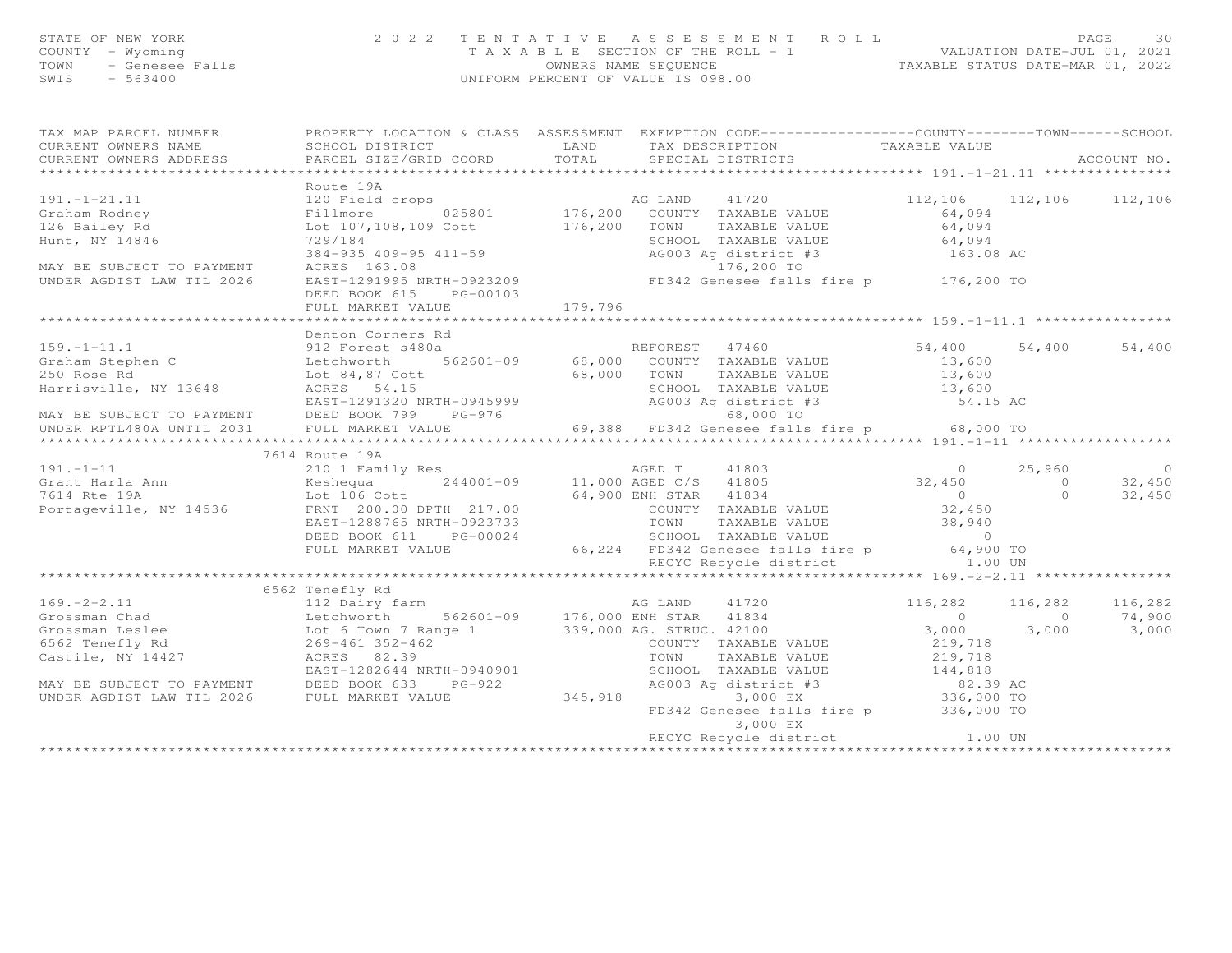| STATE OF NEW YORK<br>COUNTY - Wyoming<br>- Genesee Falls<br>- 563400<br>TOWN<br>SWIS<br>$-563400$ |                                                                                                                                                                                                              |                         | 2022 TENTATIVE ASSESSMENT ROLL<br>TAXABLE SECTION OF THE ROLL - 1<br>TAXABLE SECTION OF THE ROLL - 1<br>OWNERS NAME SEQUENCE TAXABLE STATUS DATE-MAR 01, 2022<br>UNIFORM PERCENT OF VALUE IS 098.00                           |                                                                | PAGE<br>31        |
|---------------------------------------------------------------------------------------------------|--------------------------------------------------------------------------------------------------------------------------------------------------------------------------------------------------------------|-------------------------|-------------------------------------------------------------------------------------------------------------------------------------------------------------------------------------------------------------------------------|----------------------------------------------------------------|-------------------|
| TAX MAP PARCEL NUMBER<br>CURRENT OWNERS NAME<br>CURRENT OWNERS ADDRESS                            | SCHOOL DISTRICT LAND<br>PARCEL SIZE/GRID COORD                                                                                                                                                               | TOTAL<br>***********    | PROPERTY LOCATION & CLASS ASSESSMENT EXEMPTION CODE----------------COUNTY-------TOWN------SCHOOL<br>TAX DESCRIPTION TAXABLE VALUE<br>SPECIAL DISTRICTS                                                                        | ****************** 170.-1-19.1 ******                          | ACCOUNT NO.       |
| $170. - 1 - 19.1$<br>Grossman Ruth<br>10159 E Chevelon St<br>Tucson, AZ 95748-1809                | 6878 Halvorsen Rd<br>210 1 Family Res<br>Letchworth 562601-09 17,800 TOWN<br>Lot 96 Cott<br>$261 - 316$<br>ACRES 3.76 BANK LERET<br>EAST-1286734 NRTH-0937779<br>DEED BOOK 593 PG-00676<br>FULL MARKET VALUE | 51,020                  | COUNTY TAXABLE VALUE<br>17,800    TOWN      TAXABLE VALUE<br>50,000    SCHOOL   TAXABLE VALUE<br>FD342 Genesee falls fire p<br>RECYC Recycle district                                                                         | 50,000<br>50,000<br>50,000<br>50,000 TO<br>1.00 UN             |                   |
|                                                                                                   | **************************                                                                                                                                                                                   | * * * * * * * * * * * * |                                                                                                                                                                                                                               | ******************* 181.2-1-2 *******                          |                   |
| $181.2 - 1 - 2$<br>Grover Julie L<br>6960 Mccormick St<br>Portageville, NY 14536                  | 6960 Mccormick St<br>210 1 Family Res<br>Keshequa<br>$244001 - 09$<br>Lot 99 Cott<br>FRNT 99.00 DPTH 250.46<br>EAST-1292845 NRTH-0935029<br>DEED BOOK 677 PG-333<br>FULL MARKET VALUE                        |                         | BAS STAR 41854<br>6,800 COUNTY TAXABLE VALUE<br>65,200 TOWN<br>TAXABLE VALUE<br>50,200<br>SCHOOL TAXABLE VALUE<br>FD342 Genesee falls fire p<br>LD341 Portageville light 1 65,200 TO<br>66,531 RECYC Recycle district 1.00 UN | $\overline{0}$<br>65,200<br>65,200                             | $\circ$<br>30,000 |
|                                                                                                   |                                                                                                                                                                                                              |                         |                                                                                                                                                                                                                               |                                                                |                   |
| $181.2 - 1 - 3$<br>Grover Julie L<br>6960 Mccormick St<br>Portageville, NY 14536                  | Mccormick St<br>311 Res vac land<br>EAST-1292841 NRTH-0935110<br>DEED BOOK 773 PG-82<br>FULL MARKET VALUE                                                                                                    | 1,531                   | COUNTY TAXABLE VALUE<br>FD342 Genesee falls fire p 1,500 TO<br>LD341 Portageville light 1 1,500 TO                                                                                                                            | 1,500<br>1,500<br>1,500                                        |                   |
|                                                                                                   |                                                                                                                                                                                                              |                         |                                                                                                                                                                                                                               |                                                                |                   |
| $181.2 - 1 - 1$<br>Grover William<br>6972 Mccormick St<br>Portageville, NY 14536                  | Mccormick St<br>311 Res vac land<br>Keshequa<br>244001-09<br>Lot 99 Cott<br>FRNT 155.00 DPTH 255.00<br>EAST-1292841 NRTH-0934899<br>DEED BOOK 478 PG-00177                                                   |                         | COUNTY TAXABLE VALUE<br>3,300 TOWN<br>TAXABLE VALUE<br>3,300 IOMA INMEDIA VILLE<br>3,300 SCHOOL TAXABLE VALUE 3,300<br>FD342 Genesee falls fire p 3,300 TO<br>LD341 Portageville light 1                                      | 3,300<br>3,300<br>3,300 TO                                     |                   |
|                                                                                                   | FULL MARKET VALUE<br>*********************                                                                                                                                                                   | 3,367                   |                                                                                                                                                                                                                               |                                                                |                   |
| $181.2 - 1 - 54$<br>Grover William<br>Grover Carol<br>Mccormick St                                | Mccormick St<br>312 Vac w/imprv<br>Keshequa 244001-09<br>Lot 99 Cott<br>$365 - 169$                                                                                                                          | 1,900 TOWN              | COUNTY TAXABLE VALUE<br>TAXABLE VALUE<br>2,800 SCHOOL TAXABLE VALUE<br>FD342 Genesee falls fire p 2,800 TO                                                                                                                    | ************************ 181.2-1-54<br>2,800<br>2,800<br>2,800 |                   |
| Portageville, NY 14536                                                                            | FRNT 138.00 DPTH 170.00<br>EAST-1293080 NRTH-0935017<br>DEED BOOK 555<br>PG-00126<br>FULL MARKET VALUE                                                                                                       | 2,857                   | LD341 Portageville light 1                                                                                                                                                                                                    | 2,800 TO                                                       |                   |
|                                                                                                   | ********************                                                                                                                                                                                         | ***************         |                                                                                                                                                                                                                               |                                                                |                   |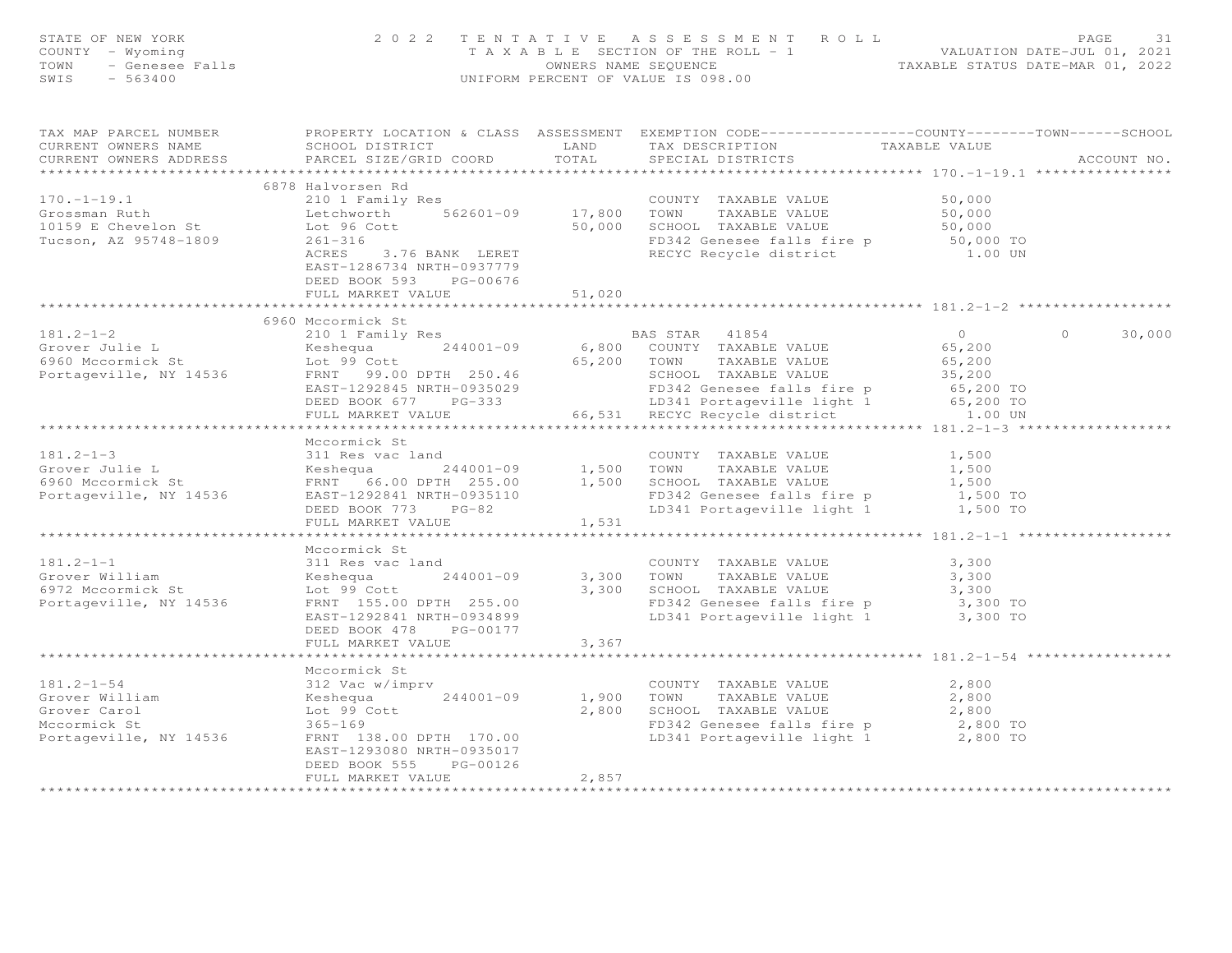| STATE OF NEW YORK |  |                 |  |  |  |  |
|-------------------|--|-----------------|--|--|--|--|
| COUNTY            |  | – Wyoming       |  |  |  |  |
| TOWN              |  | - Genesee Falls |  |  |  |  |

## STATE OF NEW YORK AS EXAMPLE TO A SINCE THE ROLL PAGE OF NEW YORK AND RAGE A SUBSER AND RESOUNTY - Wyoming the section of the section of the ROLL - 1 the Myoming the SECTION OF THE ROLL - 1 the SECTION OF THE ROLL - 1 the

| CURRENT OWNERS ADDRESS PARCEL SIZE/GRID COORD TOTAL SPECIAL DISTRICTS<br>6972 Mccormick St<br>181.2-1-58.1 $^{6972}$ Mccormick st<br>Grover William Reshequa 240001-09 8,500 AGED C/S 41805 29,708 6,000 0<br>Grover Carol Islam Reshequa 240001-09 8,500 AGED C/S 41805 29,708 6 29,708<br>Grover Carol Islam Reshequa 244001-09<br>Mccormick St<br>9,000 COUNTY TAXABLE VALUE<br>Grover William J<br>Grover Carol E (14001-09 9,000 TOWN TAXABLE VALUE 9,000<br>Mccormick St FRNT 297.00 DPTH 245.00 PTH 245.00 FD342 Genesee falls fire p 9,000 TO<br>Portageville, NY 14536 ACRES 1.44<br>EAST-1293123 NRTH-0934806<br>DEED BOOK 665 PG-75<br>9,184<br>FULL MARKET VALUE<br>6663 Church St<br>181.2-1-26<br>Hall Clyde E IV 244001-09 244001-09 10,900 TOWNTY TAXABLE VALUE<br>Hall Kimberly A Keshequa 244001-09 10,900 TOWN TAXABLE VALUE 65,900<br>Hall Kimberly A ACRES 1.53 FD342 Genesee falls fire p 65,900 TO<br>LD341 Port<br>FULL MARKET VALUE 67,245<br>6645 Pike St<br>$0 \t 30,000$<br>6671 Halvorsen Rd | TAX MAP PARCEL NUMBER<br>CURRENT OWNERS NAME |  | PROPERTY LOCATION & CLASS ASSESSMENT EXEMPTION CODE----------------COUNTY-------TOWN------SCHOOL<br>SCHOOL DISTRICT                      LAND        TAX DESCRIPTION                   TAXABLE VALUE |  | ACCOUNT NO. |
|---------------------------------------------------------------------------------------------------------------------------------------------------------------------------------------------------------------------------------------------------------------------------------------------------------------------------------------------------------------------------------------------------------------------------------------------------------------------------------------------------------------------------------------------------------------------------------------------------------------------------------------------------------------------------------------------------------------------------------------------------------------------------------------------------------------------------------------------------------------------------------------------------------------------------------------------------------------------------------------------------------------------------|----------------------------------------------|--|------------------------------------------------------------------------------------------------------------------------------------------------------------------------------------------------------|--|-------------|
|                                                                                                                                                                                                                                                                                                                                                                                                                                                                                                                                                                                                                                                                                                                                                                                                                                                                                                                                                                                                                           |                                              |  |                                                                                                                                                                                                      |  |             |
|                                                                                                                                                                                                                                                                                                                                                                                                                                                                                                                                                                                                                                                                                                                                                                                                                                                                                                                                                                                                                           |                                              |  |                                                                                                                                                                                                      |  |             |
|                                                                                                                                                                                                                                                                                                                                                                                                                                                                                                                                                                                                                                                                                                                                                                                                                                                                                                                                                                                                                           |                                              |  |                                                                                                                                                                                                      |  |             |
|                                                                                                                                                                                                                                                                                                                                                                                                                                                                                                                                                                                                                                                                                                                                                                                                                                                                                                                                                                                                                           |                                              |  |                                                                                                                                                                                                      |  |             |
|                                                                                                                                                                                                                                                                                                                                                                                                                                                                                                                                                                                                                                                                                                                                                                                                                                                                                                                                                                                                                           |                                              |  |                                                                                                                                                                                                      |  |             |
|                                                                                                                                                                                                                                                                                                                                                                                                                                                                                                                                                                                                                                                                                                                                                                                                                                                                                                                                                                                                                           |                                              |  |                                                                                                                                                                                                      |  |             |
|                                                                                                                                                                                                                                                                                                                                                                                                                                                                                                                                                                                                                                                                                                                                                                                                                                                                                                                                                                                                                           |                                              |  |                                                                                                                                                                                                      |  |             |
|                                                                                                                                                                                                                                                                                                                                                                                                                                                                                                                                                                                                                                                                                                                                                                                                                                                                                                                                                                                                                           |                                              |  |                                                                                                                                                                                                      |  |             |
|                                                                                                                                                                                                                                                                                                                                                                                                                                                                                                                                                                                                                                                                                                                                                                                                                                                                                                                                                                                                                           |                                              |  |                                                                                                                                                                                                      |  |             |
|                                                                                                                                                                                                                                                                                                                                                                                                                                                                                                                                                                                                                                                                                                                                                                                                                                                                                                                                                                                                                           |                                              |  |                                                                                                                                                                                                      |  |             |
|                                                                                                                                                                                                                                                                                                                                                                                                                                                                                                                                                                                                                                                                                                                                                                                                                                                                                                                                                                                                                           |                                              |  |                                                                                                                                                                                                      |  |             |
|                                                                                                                                                                                                                                                                                                                                                                                                                                                                                                                                                                                                                                                                                                                                                                                                                                                                                                                                                                                                                           |                                              |  |                                                                                                                                                                                                      |  |             |
|                                                                                                                                                                                                                                                                                                                                                                                                                                                                                                                                                                                                                                                                                                                                                                                                                                                                                                                                                                                                                           |                                              |  |                                                                                                                                                                                                      |  |             |
|                                                                                                                                                                                                                                                                                                                                                                                                                                                                                                                                                                                                                                                                                                                                                                                                                                                                                                                                                                                                                           |                                              |  |                                                                                                                                                                                                      |  |             |
|                                                                                                                                                                                                                                                                                                                                                                                                                                                                                                                                                                                                                                                                                                                                                                                                                                                                                                                                                                                                                           |                                              |  |                                                                                                                                                                                                      |  |             |
|                                                                                                                                                                                                                                                                                                                                                                                                                                                                                                                                                                                                                                                                                                                                                                                                                                                                                                                                                                                                                           |                                              |  |                                                                                                                                                                                                      |  |             |
|                                                                                                                                                                                                                                                                                                                                                                                                                                                                                                                                                                                                                                                                                                                                                                                                                                                                                                                                                                                                                           |                                              |  |                                                                                                                                                                                                      |  |             |
|                                                                                                                                                                                                                                                                                                                                                                                                                                                                                                                                                                                                                                                                                                                                                                                                                                                                                                                                                                                                                           |                                              |  |                                                                                                                                                                                                      |  |             |
|                                                                                                                                                                                                                                                                                                                                                                                                                                                                                                                                                                                                                                                                                                                                                                                                                                                                                                                                                                                                                           |                                              |  |                                                                                                                                                                                                      |  |             |
|                                                                                                                                                                                                                                                                                                                                                                                                                                                                                                                                                                                                                                                                                                                                                                                                                                                                                                                                                                                                                           |                                              |  |                                                                                                                                                                                                      |  |             |
|                                                                                                                                                                                                                                                                                                                                                                                                                                                                                                                                                                                                                                                                                                                                                                                                                                                                                                                                                                                                                           |                                              |  |                                                                                                                                                                                                      |  |             |
|                                                                                                                                                                                                                                                                                                                                                                                                                                                                                                                                                                                                                                                                                                                                                                                                                                                                                                                                                                                                                           |                                              |  |                                                                                                                                                                                                      |  |             |
|                                                                                                                                                                                                                                                                                                                                                                                                                                                                                                                                                                                                                                                                                                                                                                                                                                                                                                                                                                                                                           |                                              |  |                                                                                                                                                                                                      |  |             |
|                                                                                                                                                                                                                                                                                                                                                                                                                                                                                                                                                                                                                                                                                                                                                                                                                                                                                                                                                                                                                           |                                              |  |                                                                                                                                                                                                      |  |             |
|                                                                                                                                                                                                                                                                                                                                                                                                                                                                                                                                                                                                                                                                                                                                                                                                                                                                                                                                                                                                                           |                                              |  |                                                                                                                                                                                                      |  |             |
|                                                                                                                                                                                                                                                                                                                                                                                                                                                                                                                                                                                                                                                                                                                                                                                                                                                                                                                                                                                                                           |                                              |  |                                                                                                                                                                                                      |  |             |
|                                                                                                                                                                                                                                                                                                                                                                                                                                                                                                                                                                                                                                                                                                                                                                                                                                                                                                                                                                                                                           |                                              |  |                                                                                                                                                                                                      |  |             |
|                                                                                                                                                                                                                                                                                                                                                                                                                                                                                                                                                                                                                                                                                                                                                                                                                                                                                                                                                                                                                           |                                              |  |                                                                                                                                                                                                      |  |             |
|                                                                                                                                                                                                                                                                                                                                                                                                                                                                                                                                                                                                                                                                                                                                                                                                                                                                                                                                                                                                                           |                                              |  |                                                                                                                                                                                                      |  |             |
|                                                                                                                                                                                                                                                                                                                                                                                                                                                                                                                                                                                                                                                                                                                                                                                                                                                                                                                                                                                                                           |                                              |  |                                                                                                                                                                                                      |  |             |
|                                                                                                                                                                                                                                                                                                                                                                                                                                                                                                                                                                                                                                                                                                                                                                                                                                                                                                                                                                                                                           |                                              |  |                                                                                                                                                                                                      |  |             |
|                                                                                                                                                                                                                                                                                                                                                                                                                                                                                                                                                                                                                                                                                                                                                                                                                                                                                                                                                                                                                           |                                              |  |                                                                                                                                                                                                      |  |             |
|                                                                                                                                                                                                                                                                                                                                                                                                                                                                                                                                                                                                                                                                                                                                                                                                                                                                                                                                                                                                                           |                                              |  |                                                                                                                                                                                                      |  |             |
|                                                                                                                                                                                                                                                                                                                                                                                                                                                                                                                                                                                                                                                                                                                                                                                                                                                                                                                                                                                                                           |                                              |  |                                                                                                                                                                                                      |  |             |
|                                                                                                                                                                                                                                                                                                                                                                                                                                                                                                                                                                                                                                                                                                                                                                                                                                                                                                                                                                                                                           |                                              |  |                                                                                                                                                                                                      |  |             |
|                                                                                                                                                                                                                                                                                                                                                                                                                                                                                                                                                                                                                                                                                                                                                                                                                                                                                                                                                                                                                           |                                              |  |                                                                                                                                                                                                      |  |             |
|                                                                                                                                                                                                                                                                                                                                                                                                                                                                                                                                                                                                                                                                                                                                                                                                                                                                                                                                                                                                                           |                                              |  |                                                                                                                                                                                                      |  |             |
|                                                                                                                                                                                                                                                                                                                                                                                                                                                                                                                                                                                                                                                                                                                                                                                                                                                                                                                                                                                                                           |                                              |  |                                                                                                                                                                                                      |  |             |
|                                                                                                                                                                                                                                                                                                                                                                                                                                                                                                                                                                                                                                                                                                                                                                                                                                                                                                                                                                                                                           |                                              |  |                                                                                                                                                                                                      |  |             |
|                                                                                                                                                                                                                                                                                                                                                                                                                                                                                                                                                                                                                                                                                                                                                                                                                                                                                                                                                                                                                           |                                              |  |                                                                                                                                                                                                      |  |             |
|                                                                                                                                                                                                                                                                                                                                                                                                                                                                                                                                                                                                                                                                                                                                                                                                                                                                                                                                                                                                                           |                                              |  |                                                                                                                                                                                                      |  |             |
|                                                                                                                                                                                                                                                                                                                                                                                                                                                                                                                                                                                                                                                                                                                                                                                                                                                                                                                                                                                                                           |                                              |  |                                                                                                                                                                                                      |  |             |
|                                                                                                                                                                                                                                                                                                                                                                                                                                                                                                                                                                                                                                                                                                                                                                                                                                                                                                                                                                                                                           |                                              |  |                                                                                                                                                                                                      |  |             |
|                                                                                                                                                                                                                                                                                                                                                                                                                                                                                                                                                                                                                                                                                                                                                                                                                                                                                                                                                                                                                           |                                              |  |                                                                                                                                                                                                      |  |             |
|                                                                                                                                                                                                                                                                                                                                                                                                                                                                                                                                                                                                                                                                                                                                                                                                                                                                                                                                                                                                                           |                                              |  |                                                                                                                                                                                                      |  |             |
|                                                                                                                                                                                                                                                                                                                                                                                                                                                                                                                                                                                                                                                                                                                                                                                                                                                                                                                                                                                                                           |                                              |  |                                                                                                                                                                                                      |  |             |
| EAST-1287171 NRTH-0940747                                                                                                                                                                                                                                                                                                                                                                                                                                                                                                                                                                                                                                                                                                                                                                                                                                                                                                                                                                                                 |                                              |  |                                                                                                                                                                                                      |  |             |
| DEED BOOK 807 PG-6                                                                                                                                                                                                                                                                                                                                                                                                                                                                                                                                                                                                                                                                                                                                                                                                                                                                                                                                                                                                        |                                              |  |                                                                                                                                                                                                      |  |             |
| 94,898<br>*********************                                                                                                                                                                                                                                                                                                                                                                                                                                                                                                                                                                                                                                                                                                                                                                                                                                                                                                                                                                                           |                                              |  |                                                                                                                                                                                                      |  |             |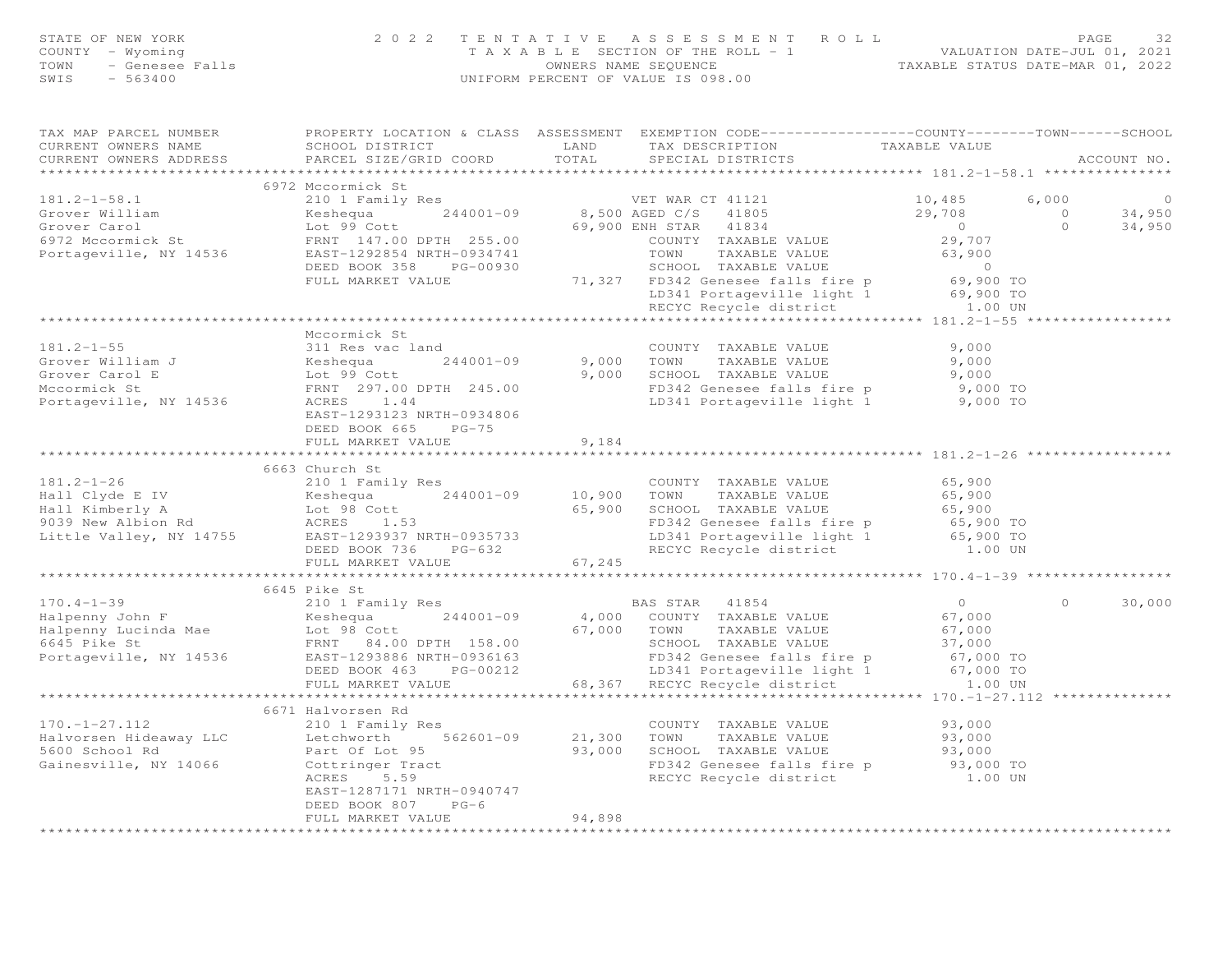| STATE OF NEW YORK<br>COUNTY - Wyoming<br>TOWN<br>SWIS - 563400                                                                                                                                                                                                                                                                                                                                                                                                                                                                                | OF NEW YORK PAGE 33<br>TAXABLE SECTION OF THE ROLL - 1 PAGE 132 TENTATIVE ASSESSMENT ROLL VALUATION DATE-JUL 01, 2021<br>- Genesee Falls – S63400 – 563400 – 563400 – 563400 – 563400 – 563400 – 563400 – 563400 – 563400 – 563400 |                                    |  |             |
|-----------------------------------------------------------------------------------------------------------------------------------------------------------------------------------------------------------------------------------------------------------------------------------------------------------------------------------------------------------------------------------------------------------------------------------------------------------------------------------------------------------------------------------------------|------------------------------------------------------------------------------------------------------------------------------------------------------------------------------------------------------------------------------------|------------------------------------|--|-------------|
| TAX MAP PARCEL NUMBER FROPERTY LOCATION & CLASS ASSESSMENT EXEMPTION CODE----------------COUNTY-------TOWN------SCHOOL                                                                                                                                                                                                                                                                                                                                                                                                                        |                                                                                                                                                                                                                                    |                                    |  |             |
| CURRENT OWNERS NAME<br>$\begin{minipage}{.45\textwidth} \begin{minipage}{.45\textwidth} \begin{minipage}{.45\textwidth} \begin{minipage}{.45\textwidth} \begin{minipage}{.45\textwidth} \begin{minipage}{.45\textwidth} \begin{minipage}{.45\textwidth} \begin{minipage}{.45\textwidth} \begin{minipage}{.45\textwidth} \begin{minipage}{.45\textwidth} \begin{minipage}{.45\textwidth} \begin{minipage}{.45\textwidth} \begin{minipage}{.45\textwidth} \begin{minipage}{.45\textwidth} \begin{minipage}{.45\textwidth} \begin{minipage}{.45$ | SCHOOL DISTRICT                                                                                                                                                                                                                    | LAND TAX DESCRIPTION TAXABLE VALUE |  | ACCOUNT NO. |
|                                                                                                                                                                                                                                                                                                                                                                                                                                                                                                                                               | Halvorsen Rd                                                                                                                                                                                                                       |                                    |  |             |
| Halvorsen Rd<br>Halvorsen Hideaway, LLC 322 Rural vac>10<br>Halvorsen Hideaway, LLC Lechworth 562601-09 36,000 COUNTY TAXABLE VALUE 13,247<br>5600 School Rd Lechworth 562601-09 36,000 COUNTY TAXABLE VALUE 13,247<br>Gainesville, NY                                                                                                                                                                                                                                                                                                        |                                                                                                                                                                                                                                    |                                    |  |             |
|                                                                                                                                                                                                                                                                                                                                                                                                                                                                                                                                               |                                                                                                                                                                                                                                    |                                    |  |             |
|                                                                                                                                                                                                                                                                                                                                                                                                                                                                                                                                               |                                                                                                                                                                                                                                    |                                    |  |             |
|                                                                                                                                                                                                                                                                                                                                                                                                                                                                                                                                               |                                                                                                                                                                                                                                    |                                    |  |             |
|                                                                                                                                                                                                                                                                                                                                                                                                                                                                                                                                               |                                                                                                                                                                                                                                    |                                    |  |             |
| MAY BE SUBJECT TO PAYMENT DEED BOOK 808                                                                                                                                                                                                                                                                                                                                                                                                                                                                                                       | $PG-488$                                                                                                                                                                                                                           |                                    |  |             |
|                                                                                                                                                                                                                                                                                                                                                                                                                                                                                                                                               |                                                                                                                                                                                                                                    |                                    |  |             |
|                                                                                                                                                                                                                                                                                                                                                                                                                                                                                                                                               |                                                                                                                                                                                                                                    |                                    |  |             |
|                                                                                                                                                                                                                                                                                                                                                                                                                                                                                                                                               | Griffith Rd                                                                                                                                                                                                                        |                                    |  |             |
|                                                                                                                                                                                                                                                                                                                                                                                                                                                                                                                                               |                                                                                                                                                                                                                                    |                                    |  |             |
|                                                                                                                                                                                                                                                                                                                                                                                                                                                                                                                                               |                                                                                                                                                                                                                                    |                                    |  |             |
|                                                                                                                                                                                                                                                                                                                                                                                                                                                                                                                                               |                                                                                                                                                                                                                                    |                                    |  |             |
|                                                                                                                                                                                                                                                                                                                                                                                                                                                                                                                                               |                                                                                                                                                                                                                                    |                                    |  |             |
|                                                                                                                                                                                                                                                                                                                                                                                                                                                                                                                                               |                                                                                                                                                                                                                                    |                                    |  |             |
|                                                                                                                                                                                                                                                                                                                                                                                                                                                                                                                                               |                                                                                                                                                                                                                                    |                                    |  |             |
|                                                                                                                                                                                                                                                                                                                                                                                                                                                                                                                                               |                                                                                                                                                                                                                                    |                                    |  |             |
|                                                                                                                                                                                                                                                                                                                                                                                                                                                                                                                                               |                                                                                                                                                                                                                                    |                                    |  |             |
|                                                                                                                                                                                                                                                                                                                                                                                                                                                                                                                                               |                                                                                                                                                                                                                                    |                                    |  |             |
|                                                                                                                                                                                                                                                                                                                                                                                                                                                                                                                                               |                                                                                                                                                                                                                                    |                                    |  |             |
|                                                                                                                                                                                                                                                                                                                                                                                                                                                                                                                                               |                                                                                                                                                                                                                                    |                                    |  |             |
|                                                                                                                                                                                                                                                                                                                                                                                                                                                                                                                                               |                                                                                                                                                                                                                                    |                                    |  |             |
| 6028 Tenefly Rd<br>6028 Tenefly Rd<br>210 1 Family Res<br>Hamilton Chelsie Letchworth 562601-09 15,300 TOWN TAXABLE VALUE 352,500<br>4003 Ag district #3 2.39<br>8003 Ag district #3 2.39<br>8003 Ag district #3 2.39<br>8003 Ag district #3                                                                                                                                                                                                                                                                                                  |                                                                                                                                                                                                                                    |                                    |  |             |
|                                                                                                                                                                                                                                                                                                                                                                                                                                                                                                                                               |                                                                                                                                                                                                                                    |                                    |  |             |
|                                                                                                                                                                                                                                                                                                                                                                                                                                                                                                                                               |                                                                                                                                                                                                                                    |                                    |  |             |
|                                                                                                                                                                                                                                                                                                                                                                                                                                                                                                                                               |                                                                                                                                                                                                                                    |                                    |  |             |

UNDER AGDIST LAW TIL 2025 \*\*\*\*\*\*\*\*\*\*\*\*\*\*\*\*\*\*\*\*\*\*\*\*\*\*\*\*\*\*\*\*\*\*\*\*\*\*\*\*\*\*\*\*\*\*\*\*\*\*\*\*\*\*\*\*\*\*\*\*\*\*\*\*\*\*\*\*\*\*\*\*\*\*\*\*\*\*\*\*\*\*\*\*\*\*\*\*\*\*\*\*\*\*\*\*\*\*\*\*\*\*\* 181.2-1-15 \*\*\*\*\*\*\*\*\*\*\*\*\*\*\*\*\* 6958 Route 19A181.2-1-15 210 1 Family Res COUNTY TAXABLE VALUE 45,000<br>
Hance Kenneth N Keshequa 244001-09 6,300 TOWN TAXABLE VALUE 45,000<br>
6612 Church St Lot 99 Cott 45,000 SCHOOL TAXABLE VALUE 45,000<br>
Portageville, NY 14536 ACRES 0.50 EAST-1293173 NALL 33.<br>DEED BOOK 769 PG-75 45,918 \*\*\*\*\*\*\*\*\*\*\*\*\*\*\*\*\*\*\*\*\*\*\*\*\*\*\*\*\*\*\*\*\*\*\*\*\*\*\*\*\*\*\*\*\*\*\*\*\*\*\*\*\*\*\*\*\*\*\*\*\*\*\*\*\*\*\*\*\*\*\*\*\*\*\*\*\*\*\*\*\*\*\*\*\*\*\*\*\*\*\*\*\*\*\*\*\*\*\*\*\*\*\* 181.2-1-50 \*\*\*\*\*\*\*\*\*\*\*\*\*\*\*\*\* 6976 Route 19A181.2-1-50 210 1 Family Res COUNTY TAXABLE VALUE 19,000<br>
Hance Kenneth N Keshequa 244001-09 2,900 TOWN TAXABLE VALUE 19,000<br>
6612 Church St Lot 99 Cott 19,000 SCHOOL TAXABLE VALUE 19,000<br>
Portageville, NY 14536 FRNT 66.00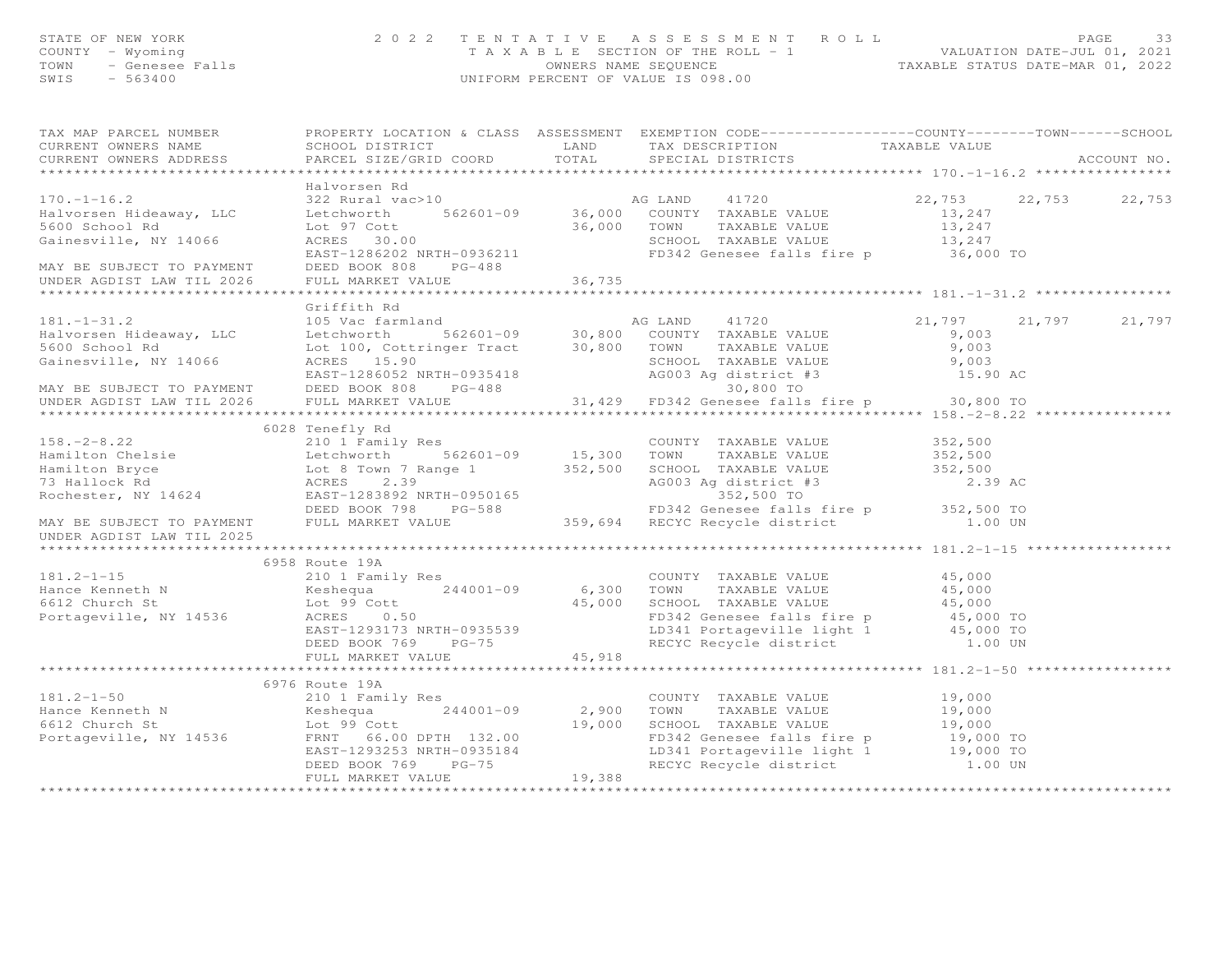| STATE OF NEW YORK<br>COUNTY - Wyoming<br>TOWN<br>SWIS                                     | FNEW YORK - Wyoming<br>- Wyoming - Genesee Falls<br>- 563400 - 563400 - 563400 - 563400 - 563400 - 563400 - 563400 - 563400 - 563400 - 563400 - 563400 - 563400 - 563400 - 563400 - 563400 - 563400 - 563400 - 563400 - 563400 - 5                                                   |                                | TENTATIVE ASSESSMENT ROLL PAGE 34<br>TAXABLE SECTION OF THE ROLL - 1 VALUATION DATE-JUL 01, 2021<br>OWNERS NAME SEQUENCE TAXABLE STATUS DATE-MAR 01, 2022<br>UNIFORM PERCENT OF VALUE IS 098.00                                                     |                                                    |                      |
|-------------------------------------------------------------------------------------------|--------------------------------------------------------------------------------------------------------------------------------------------------------------------------------------------------------------------------------------------------------------------------------------|--------------------------------|-----------------------------------------------------------------------------------------------------------------------------------------------------------------------------------------------------------------------------------------------------|----------------------------------------------------|----------------------|
| TAX MAP PARCEL NUMBER<br>CURRENT OWNERS NAME<br>CURRENT OWNERS ADDRESS                    |                                                                                                                                                                                                                                                                                      |                                | PROPERTY LOCATION & CLASS ASSESSMENT EXEMPTION CODE---------------COUNTY-------TOWN------SCHOOL<br>TAX DESCRIPTION<br>SPECIAL DISTRICTS                                                                                                             | TAXABLE VALUE                                      | ACCOUNT NO.          |
|                                                                                           | Route 19A                                                                                                                                                                                                                                                                            |                                |                                                                                                                                                                                                                                                     |                                                    |                      |
| $181.2 - 1 - 51$<br>Hance Kenneth N<br>6612 Church St                                     | 411 Apartment<br>Keshequa<br>Lot 99 Cott<br>ACRES<br>0.40                                                                                                                                                                                                                            | COUNTY<br>244001-09 5,200 TOWN | COUNTY TAXABLE VALUE<br>TAXABLE VALUE<br>244001-09 5,200 IOMN IGAMBLE VALUE 62,000<br>62,000 SCHOOL TAXABLE VALUE 62,000 TO<br>FD342 Genesee falls fire p 62,000 TO                                                                                 | 62,000<br>62,000                                   |                      |
| Portageville, NY 14536                                                                    | EAST-1293225 NRTH-0935267<br>DEED BOOK 769 PG-75<br>FULL MARKET VALUE                                                                                                                                                                                                                | 63,265                         | LD341 Portageville light 1 62,000 TO<br>RECYC Recycle district 4.00 UN                                                                                                                                                                              |                                                    |                      |
|                                                                                           |                                                                                                                                                                                                                                                                                      |                                |                                                                                                                                                                                                                                                     |                                                    |                      |
| $181.2 - 1 - 52$<br>Hance Kenneth N<br>6612 Church St<br>Portageville, NY 14536           | Church St<br>∠⊥∪ 1 Family Res<br>Keshequa 244001-09 4,100 TOWN<br>Lot 99 Cott 244001-09 400000 TOWN<br>DUC 33 COLORET 198.00<br>EAST-1293141 NRTH-0935216<br>DEED BOOK 769 PG-75                                                                                                     |                                | COUNTY TAXABLE VALUE<br>TAXABLE VALUE<br>48,000 SCHOOL TAXABLE VALUE<br>FD342 Genesee falls fire p 48,000 TO<br>LD341 Portageville light 1<br>RECYC Recycle district                                                                                | 48,000<br>48,000<br>48,000<br>48,000 TO<br>1.00 UN |                      |
|                                                                                           | FULL MARKET VALUE                                                                                                                                                                                                                                                                    | 48,980                         |                                                                                                                                                                                                                                                     |                                                    |                      |
|                                                                                           |                                                                                                                                                                                                                                                                                      |                                |                                                                                                                                                                                                                                                     |                                                    |                      |
|                                                                                           | S Church St                                                                                                                                                                                                                                                                          |                                |                                                                                                                                                                                                                                                     |                                                    |                      |
|                                                                                           |                                                                                                                                                                                                                                                                                      |                                | COUNTY TAXABLE VALUE                                                                                                                                                                                                                                | 2,500                                              |                      |
|                                                                                           | $244001 - 09$                                                                                                                                                                                                                                                                        |                                | TAXABLE VALUE<br>2,500 TOWN                                                                                                                                                                                                                         | 2,500                                              |                      |
|                                                                                           | 181.2-1-37<br>Hand Nathan R<br>6658 Church St<br>Portageville, NY 14536<br>FRNT 66.00 DPTH 198.00<br>EAST-1294014 NRTH-0935474<br>DEED BOOK 759 PG-43                                                                                                                                |                                | 2,500 SCHOOL TAXABLE VALUE 2,500<br>FD342 Genesee falls fire p 2,500 TO<br>LD341 Portageville light 1 2,500 TO                                                                                                                                      |                                                    |                      |
|                                                                                           | FULL MARKET VALUE                                                                                                                                                                                                                                                                    | 2,551<br>***********           |                                                                                                                                                                                                                                                     |                                                    |                      |
|                                                                                           | 6658 Church St                                                                                                                                                                                                                                                                       |                                |                                                                                                                                                                                                                                                     |                                                    |                      |
| $181.2 - 1 - 38.1$<br>nang Nathan R<br>6658 Church St<br>Porter<br>Portageville, NY 14536 | 210 1 Family Res<br>Keshequa 244001-09<br>Lot 99 Cott<br>$413 - 77$<br>FRNT 119.81 DPTH 198.00<br>ACRES 0.51 BANK CTS**<br>DEED BOOK 759 PG-43                                                                                                                                       |                                | BAS STAR 41854<br>5,200 COUNTY TAXABLE VALUE<br>76,560 TOWN<br>TAXABLE VALUE<br>SCHOOL TAXABLE VALUE<br>FD342 Genesee falls fire p 76,560 TO<br>LD341 Portageville light 1 76,560 TO<br>1.00 UN<br>EAST-1293921 NRTH-0935446 RECYC Recycle district | $\overline{0}$<br>76,560<br>76,560<br>1.00 UN      | $\bigcirc$<br>30,000 |
|                                                                                           | FULL MARKET VALUE                                                                                                                                                                                                                                                                    | 78,122                         |                                                                                                                                                                                                                                                     |                                                    |                      |
|                                                                                           | *********************************                                                                                                                                                                                                                                                    |                                |                                                                                                                                                                                                                                                     |                                                    |                      |
|                                                                                           | 5977 East Koy Rd<br>180.-2-10.111<br>Harding Anthony<br>Harding Kristen<br>180.-2-10.111<br>Harding Anthony<br>180.-2-10.111<br>180.-2-10.111<br>1822 Rural vac>10<br>1822 Rural vac>10<br>562601-09<br>562601-09<br>31,100<br>31,100<br>31,100<br>31,100<br>31,100<br>27.48<br>EAST |                                | COUNTY TAXABLE VALUE 31,100<br>TOWN<br>TAXABLE VALUE<br>SCHOOL TAXABLE VALUE<br>AG003 Ag district #3                                                                                                                                                | 31,100<br>31,100<br>27.48 AC                       |                      |
|                                                                                           | $PG-420$<br>DEED BOOK 801<br>FULL MARKET VALUE                                                                                                                                                                                                                                       | 31,735                         | 31,100 TO<br>FD342 Genesee falls fire p 31,100 TO                                                                                                                                                                                                   |                                                    |                      |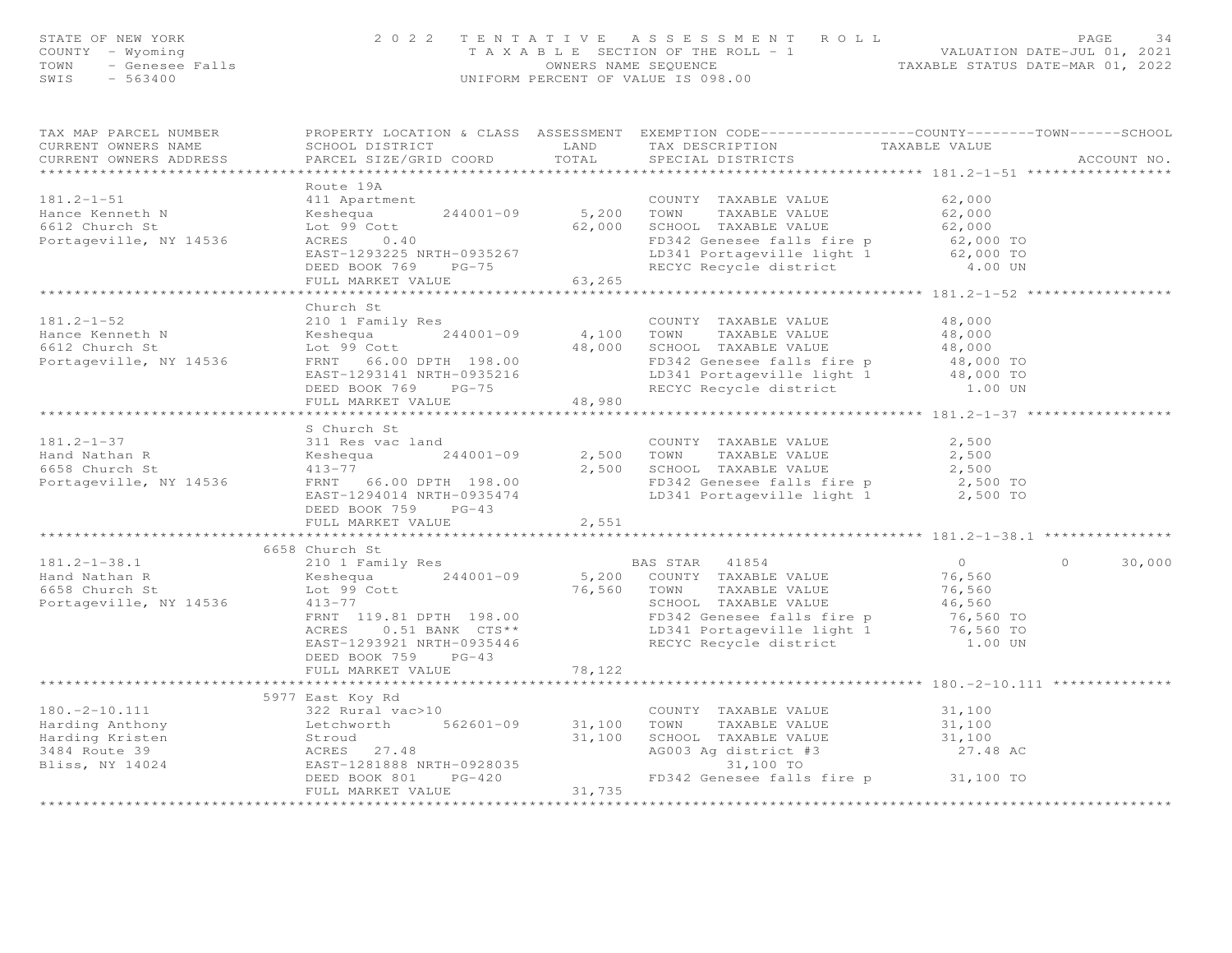| STATE OF NEW YORK<br>COUNTY - Wyoming<br>TOWN - Genesee Falls<br>SWIS - 563400 | 2 0 2 2                                                                                                                                                                                                                                                                    | TENTATIVE ASSESSMENT ROLL PACE 35<br>TAXABLE SECTION OF THE ROLL - 1 WALUATION DATE-JUL 01, 2021<br>OWNERS NAME SEQUENCE TAXABLE STATUS DATE-MAR 01, 2022<br>UNIFORM PERCENT OF VALUE IS 098.00 |                      |
|--------------------------------------------------------------------------------|----------------------------------------------------------------------------------------------------------------------------------------------------------------------------------------------------------------------------------------------------------------------------|-------------------------------------------------------------------------------------------------------------------------------------------------------------------------------------------------|----------------------|
|                                                                                |                                                                                                                                                                                                                                                                            |                                                                                                                                                                                                 |                      |
|                                                                                |                                                                                                                                                                                                                                                                            |                                                                                                                                                                                                 |                      |
|                                                                                |                                                                                                                                                                                                                                                                            |                                                                                                                                                                                                 |                      |
|                                                                                |                                                                                                                                                                                                                                                                            |                                                                                                                                                                                                 |                      |
|                                                                                |                                                                                                                                                                                                                                                                            |                                                                                                                                                                                                 |                      |
| CURRENT OWNERS ADDRESS                                                         | PARCEL SIZE/GRID COORD TOTAL SPECIAL DISTRICTS                                                                                                                                                                                                                             |                                                                                                                                                                                                 | ACCOUNT NO.          |
|                                                                                | River Rd                                                                                                                                                                                                                                                                   |                                                                                                                                                                                                 |                      |
|                                                                                | 170.4-1-12<br>Hastings Jeffrey J<br>Hastings Jeffrey J<br>Hastings Jeffrey J<br>Castile, NY 14427<br>Castile, NY 14427<br>Castile, NY 14427<br>Castile, NY 14427<br>Castile, NY 14427<br>Castile, NY 14427<br>Castile, NY 14427<br>Castile, NY 1442                        |                                                                                                                                                                                                 |                      |
|                                                                                |                                                                                                                                                                                                                                                                            |                                                                                                                                                                                                 |                      |
|                                                                                |                                                                                                                                                                                                                                                                            |                                                                                                                                                                                                 |                      |
|                                                                                |                                                                                                                                                                                                                                                                            |                                                                                                                                                                                                 |                      |
|                                                                                |                                                                                                                                                                                                                                                                            |                                                                                                                                                                                                 |                      |
|                                                                                |                                                                                                                                                                                                                                                                            |                                                                                                                                                                                                 |                      |
|                                                                                | FULL MARKET VALUE 1,837                                                                                                                                                                                                                                                    |                                                                                                                                                                                                 |                      |
|                                                                                |                                                                                                                                                                                                                                                                            |                                                                                                                                                                                                 |                      |
|                                                                                | 190.-2-4<br>190.-2-4<br>190.-2-4<br>190.-2-4<br>190.-2-4<br>190.-2-4<br>190.-2-4<br>190.-2-4<br>190.-2-4<br>190.-2-4<br>190.-2-4<br>190.-2-4<br>190.-2-4<br>190.-2-4<br>190.-2-4<br>190.-2-4<br>190.-2-4<br>190.-2-4<br>190.-2-4<br>190.-2-4<br>190.-2-4<br>190.-2-4<br>19 |                                                                                                                                                                                                 |                      |
|                                                                                |                                                                                                                                                                                                                                                                            |                                                                                                                                                                                                 | 72,131 72,131 72,131 |
|                                                                                |                                                                                                                                                                                                                                                                            |                                                                                                                                                                                                 |                      |
|                                                                                |                                                                                                                                                                                                                                                                            |                                                                                                                                                                                                 |                      |
|                                                                                |                                                                                                                                                                                                                                                                            |                                                                                                                                                                                                 |                      |
|                                                                                |                                                                                                                                                                                                                                                                            |                                                                                                                                                                                                 |                      |
|                                                                                |                                                                                                                                                                                                                                                                            |                                                                                                                                                                                                 |                      |
|                                                                                |                                                                                                                                                                                                                                                                            |                                                                                                                                                                                                 |                      |
|                                                                                |                                                                                                                                                                                                                                                                            |                                                                                                                                                                                                 |                      |
|                                                                                |                                                                                                                                                                                                                                                                            |                                                                                                                                                                                                 |                      |
|                                                                                |                                                                                                                                                                                                                                                                            |                                                                                                                                                                                                 | 40,545 40,545 40,545 |
|                                                                                |                                                                                                                                                                                                                                                                            |                                                                                                                                                                                                 |                      |
|                                                                                |                                                                                                                                                                                                                                                                            |                                                                                                                                                                                                 |                      |
|                                                                                |                                                                                                                                                                                                                                                                            |                                                                                                                                                                                                 |                      |
|                                                                                |                                                                                                                                                                                                                                                                            |                                                                                                                                                                                                 |                      |
|                                                                                |                                                                                                                                                                                                                                                                            |                                                                                                                                                                                                 |                      |
| UNDER AGDIST LAW TIL 2026                                                      | 190.-2-5.4<br>Miscoy Rd and Miscos Rampha (1720 and 1720 40,545 40<br>Hershberger John Fillmore 025801 65,200 COUNTY TAXABLE VALUE 24,655<br>Hershberger John Fillmore 025801 65,200 COUNTY TAXABLE VALUE 24,655<br>Hershberger John                                       |                                                                                                                                                                                                 |                      |
|                                                                                |                                                                                                                                                                                                                                                                            |                                                                                                                                                                                                 |                      |
|                                                                                | 6244 Route 19A                                                                                                                                                                                                                                                             |                                                                                                                                                                                                 |                      |
|                                                                                |                                                                                                                                                                                                                                                                            |                                                                                                                                                                                                 |                      |
|                                                                                |                                                                                                                                                                                                                                                                            |                                                                                                                                                                                                 |                      |
|                                                                                |                                                                                                                                                                                                                                                                            |                                                                                                                                                                                                 |                      |
|                                                                                | 159.-1-27.2<br>Hoch Heidi L<br>Hoch Heidi L<br>Echworth 562601-09 19,900 TOWN TAXABLE VALUE 174,900<br>6244 Rte 19A Lot 85, Cott 174,900 SCHOOL TAXABLE VALUE 174,900<br>Castile, NY 14427 easement - 684/322<br>EAST-1286699 NRTH-094672                                  |                                                                                                                                                                                                 |                      |
|                                                                                |                                                                                                                                                                                                                                                                            |                                                                                                                                                                                                 |                      |
|                                                                                |                                                                                                                                                                                                                                                                            |                                                                                                                                                                                                 |                      |
|                                                                                |                                                                                                                                                                                                                                                                            |                                                                                                                                                                                                 |                      |
|                                                                                |                                                                                                                                                                                                                                                                            |                                                                                                                                                                                                 |                      |
|                                                                                |                                                                                                                                                                                                                                                                            |                                                                                                                                                                                                 |                      |
|                                                                                |                                                                                                                                                                                                                                                                            |                                                                                                                                                                                                 |                      |
|                                                                                |                                                                                                                                                                                                                                                                            |                                                                                                                                                                                                 |                      |
|                                                                                |                                                                                                                                                                                                                                                                            |                                                                                                                                                                                                 |                      |
|                                                                                |                                                                                                                                                                                                                                                                            |                                                                                                                                                                                                 |                      |
|                                                                                |                                                                                                                                                                                                                                                                            |                                                                                                                                                                                                 |                      |
|                                                                                | 190.-2-5.12<br>Hodnett Terry L<br>Hodnett Wendy M<br>Hodnett Wendy M<br>1945 Wiscoy Rd<br>1945 Wiscoy Rd<br>196.-2-5.12<br>20,600<br>Fillmore<br>Lot 20,600<br>1945 Wiscoy Rd<br>55 feet of road frontage<br>55 feet of road frontage<br>11.16 AC<br>20,60                 |                                                                                                                                                                                                 |                      |
|                                                                                | EAST-1283806 NRTH-0926049                                                                                                                                                                                                                                                  |                                                                                                                                                                                                 |                      |
|                                                                                | DEED BOOK 766 PG-151                                                                                                                                                                                                                                                       |                                                                                                                                                                                                 |                      |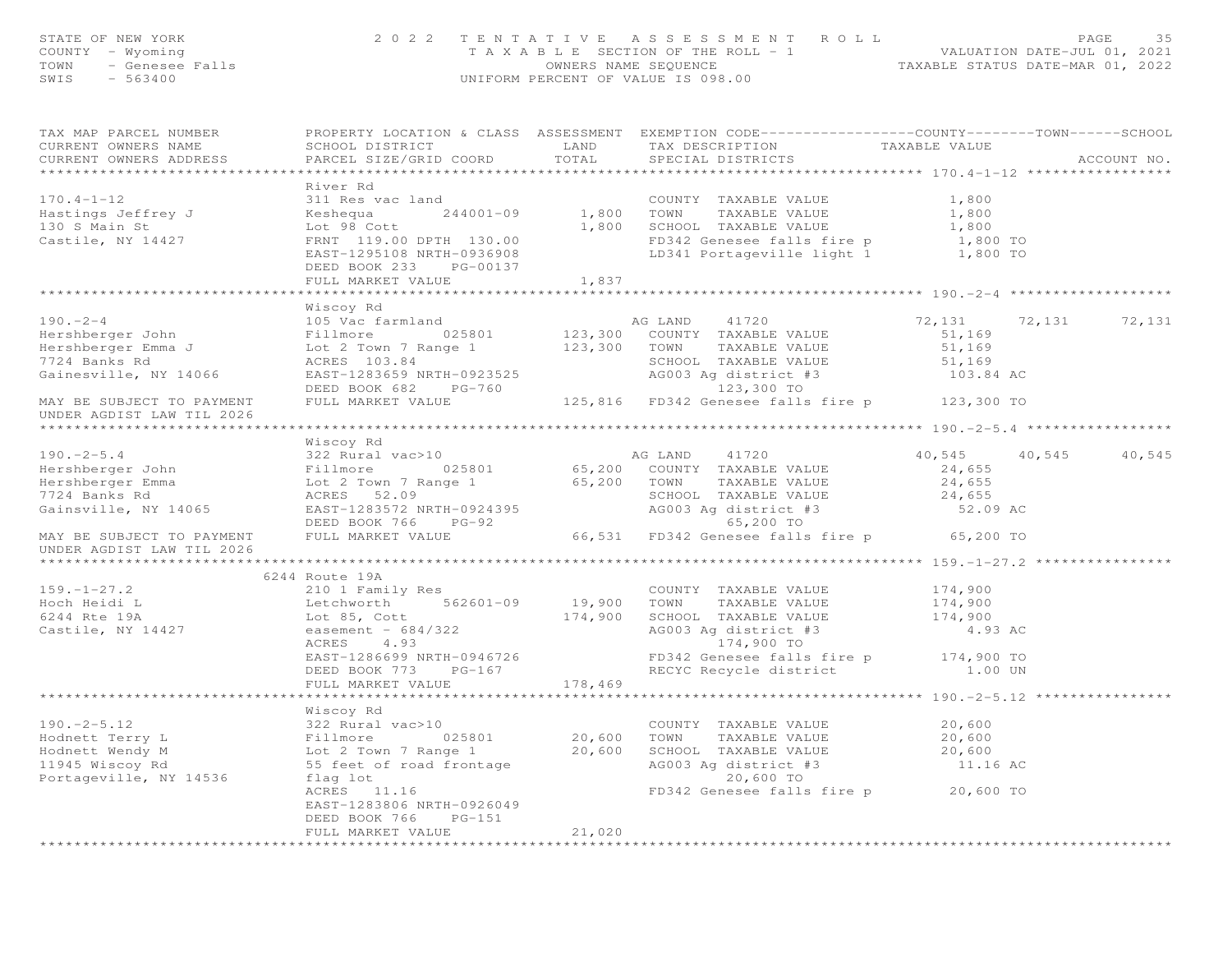| STATE OF NEW YORK                         | 2022 TENTATIVE ASSESSMENT ROLL                             |                                  | <b>PAGE</b> | 36 |
|-------------------------------------------|------------------------------------------------------------|----------------------------------|-------------|----|
| COUNTY – Wyoming                          | T A X A B L E SECTION OF THE ROLL - 1                      | VALUATION DATE-JUL 01, 2021      |             |    |
| TOWN - Genesee Falls<br>$-563400$<br>SWIS | OWNERS NAME SEOUENCE<br>UNIFORM PERCENT OF VALUE IS 098.00 | TAXABLE STATUS DATE-MAR 01, 2022 |             |    |
|                                           |                                                            |                                  |             |    |

TAX MAP PARCEL NUMBER PROPERTY LOCATION & CLASS ASSESSMENT EXEMPTION CODE------------------COUNTY--------TOWN------SCHOOL

| CURRENT OWNERS NAME                                                                                                                                                                                                                                 | SCHOOL DISTRICT LAND                           |         | TAX DESCRIPTION                   | TAXABLE VALUE                         |                    |
|-----------------------------------------------------------------------------------------------------------------------------------------------------------------------------------------------------------------------------------------------------|------------------------------------------------|---------|-----------------------------------|---------------------------------------|--------------------|
| CURRENT OWNERS ADDRESS                                                                                                                                                                                                                              | PARCEL SIZE/GRID COORD TOTAL SPECIAL DISTRICTS |         |                                   |                                       | ACCOUNT NO.        |
|                                                                                                                                                                                                                                                     |                                                |         | ********************************* | ****************** 190.-2-5.23 ****** |                    |
|                                                                                                                                                                                                                                                     | Wiscoy Rd                                      |         |                                   |                                       |                    |
| Viscoy Rd Wiscoy Rd 22 Rural vac>10<br>Hodnett Terry L 322 Rural vac>10<br>Hodnett Wendy M 522 Rural vac>10<br>EAST-1283170 NRTH-0925520<br>Portageville, NY 14536<br>Portageville, NY 14536<br>EAST-1283170 NRTH-0925520<br>ELED BOOK 76,20        |                                                |         |                                   |                                       |                    |
|                                                                                                                                                                                                                                                     |                                                |         |                                   |                                       |                    |
|                                                                                                                                                                                                                                                     |                                                |         |                                   |                                       |                    |
|                                                                                                                                                                                                                                                     |                                                |         |                                   |                                       |                    |
|                                                                                                                                                                                                                                                     |                                                |         |                                   |                                       |                    |
|                                                                                                                                                                                                                                                     |                                                |         |                                   |                                       |                    |
|                                                                                                                                                                                                                                                     | FULL MARKET VALUE                              | 67, 551 |                                   |                                       |                    |
|                                                                                                                                                                                                                                                     |                                                |         |                                   |                                       |                    |
|                                                                                                                                                                                                                                                     | Wiscoy Rd                                      |         |                                   |                                       |                    |
|                                                                                                                                                                                                                                                     |                                                |         |                                   |                                       |                    |
|                                                                                                                                                                                                                                                     |                                                |         |                                   |                                       |                    |
|                                                                                                                                                                                                                                                     |                                                |         |                                   |                                       |                    |
|                                                                                                                                                                                                                                                     |                                                |         |                                   |                                       |                    |
|                                                                                                                                                                                                                                                     |                                                |         |                                   |                                       |                    |
|                                                                                                                                                                                                                                                     |                                                |         |                                   |                                       |                    |
|                                                                                                                                                                                                                                                     |                                                |         |                                   |                                       |                    |
|                                                                                                                                                                                                                                                     |                                                |         |                                   |                                       |                    |
|                                                                                                                                                                                                                                                     |                                                |         |                                   |                                       |                    |
|                                                                                                                                                                                                                                                     |                                                |         |                                   |                                       |                    |
|                                                                                                                                                                                                                                                     |                                                |         |                                   |                                       |                    |
|                                                                                                                                                                                                                                                     |                                                |         |                                   |                                       |                    |
|                                                                                                                                                                                                                                                     |                                                |         |                                   |                                       |                    |
|                                                                                                                                                                                                                                                     |                                                |         |                                   |                                       |                    |
|                                                                                                                                                                                                                                                     |                                                |         |                                   |                                       |                    |
|                                                                                                                                                                                                                                                     |                                                |         |                                   |                                       |                    |
|                                                                                                                                                                                                                                                     |                                                |         |                                   |                                       |                    |
| 6538 Tenefity Rd 6538 Tenefity Rd 6538 Tenefity Rd 6678 Tenefity Rd 6678001-09 10,600 TOWN TAXABLE VALUE<br>Holderer Marcy Letchworth 562601-09 10,600 TOWN TAXABLE VALUE<br>Holderer Paul Jr Lot 6 Town 7 Range 1 68,100<br>Holders                |                                                |         |                                   |                                       |                    |
|                                                                                                                                                                                                                                                     |                                                |         |                                   |                                       |                    |
|                                                                                                                                                                                                                                                     |                                                |         |                                   |                                       |                    |
|                                                                                                                                                                                                                                                     |                                                |         |                                   |                                       |                    |
|                                                                                                                                                                                                                                                     |                                                |         |                                   |                                       |                    |
|                                                                                                                                                                                                                                                     |                                                |         |                                   |                                       |                    |
|                                                                                                                                                                                                                                                     |                                                |         |                                   |                                       |                    |
| 181.-1-5<br>Hast Koy Round (OUNTY TAXABLE VALUE 10,100<br>Howe Bradley 10,100<br>2854 Lake Rd Lot 101 Cott 100<br>Ontario, NY 14519 ACRES 4.80<br>EACRES 4.80<br>EACRES 4.80<br>EACRES 4.80<br>DEED BOOK 799 PG-220<br>FULL MARKET VALUE 10,306<br> |                                                |         |                                   |                                       |                    |
|                                                                                                                                                                                                                                                     |                                                |         |                                   |                                       |                    |
|                                                                                                                                                                                                                                                     |                                                |         |                                   |                                       |                    |
|                                                                                                                                                                                                                                                     |                                                |         |                                   |                                       |                    |
|                                                                                                                                                                                                                                                     | 6901 Halvorsen Rd                              |         |                                   |                                       |                    |
|                                                                                                                                                                                                                                                     |                                                |         |                                   |                                       | 74,900<br>$\Omega$ |
|                                                                                                                                                                                                                                                     |                                                |         |                                   |                                       |                    |
|                                                                                                                                                                                                                                                     |                                                |         |                                   |                                       |                    |
|                                                                                                                                                                                                                                                     |                                                |         |                                   |                                       |                    |
|                                                                                                                                                                                                                                                     |                                                |         |                                   |                                       |                    |
| 6901 Halvorsen Kd (2010 Finally Res (2011 Finally Res (2011 Finally Res (2011 Finally Res (2011 Finally Res (2011 Finally Res (2011 Finally Res (2011 Finally Res (2011 Finally Res (2011 Finally Res (2011 Finally Res (2011                       |                                                |         |                                   |                                       |                    |
|                                                                                                                                                                                                                                                     | DEED BOOK 705<br>$PG-524$                      |         |                                   |                                       |                    |
|                                                                                                                                                                                                                                                     | FULL MARKET VALUE                              | 132,653 |                                   |                                       |                    |
|                                                                                                                                                                                                                                                     |                                                |         |                                   |                                       |                    |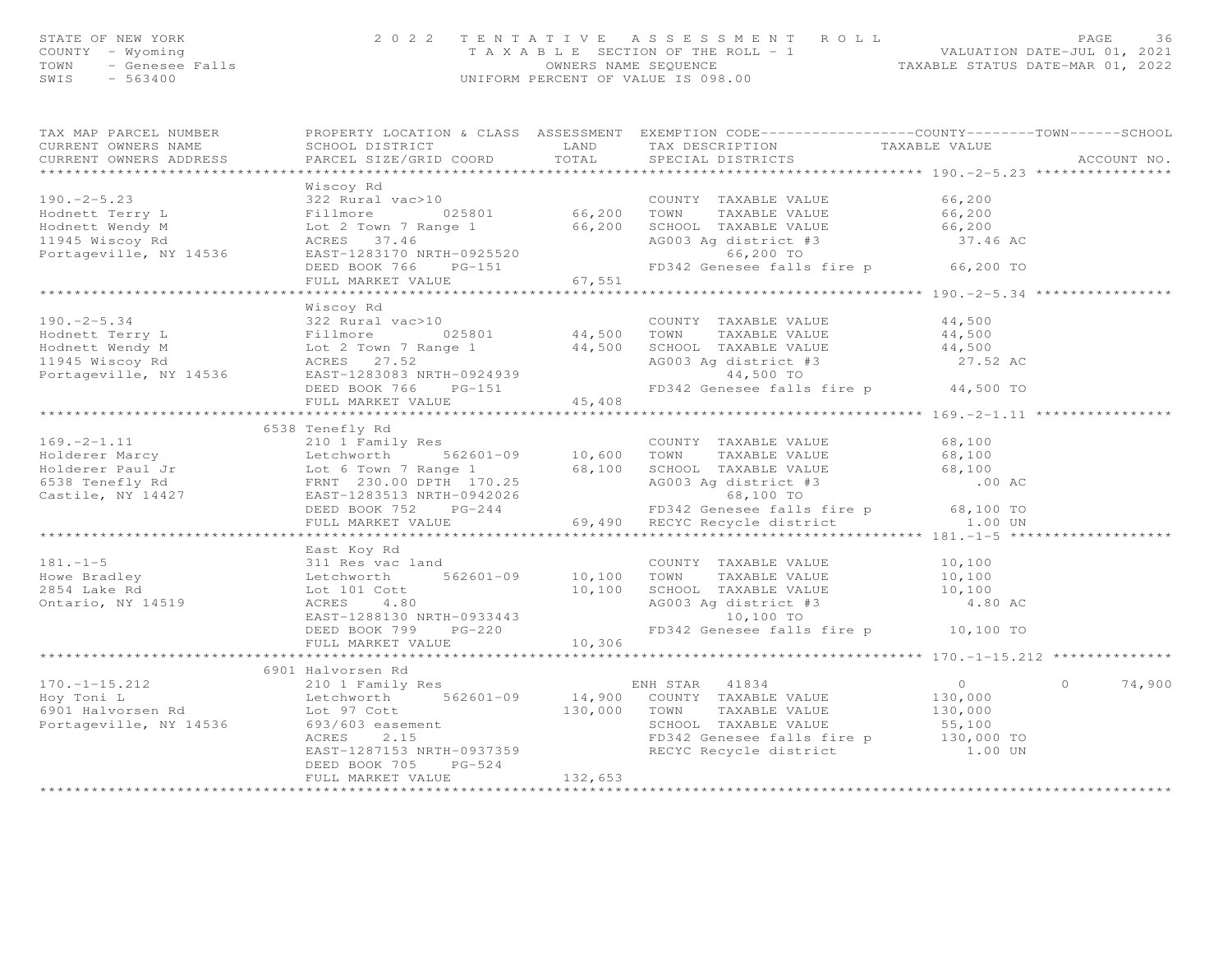| FAGE 37<br>COUNTY - Wyoming and the state of the state of NEW YORK (NOW THE ROLL PASS ESSIMENT ROLL PASS ESSIME NEW WALUATION<br>TAXABLE SECTION OF THE ROLL - 1<br>TOWN - Genesee Falls (NOW DERCENT OF VALUE IS 098.00<br>SWIS - 563400        |                                                  |        |                      |                     |
|--------------------------------------------------------------------------------------------------------------------------------------------------------------------------------------------------------------------------------------------------|--------------------------------------------------|--------|----------------------|---------------------|
| TAX MAP PARCEL NUMBER FOROPERTY LOCATION & CLASS ASSESSMENT EXEMPTION CODE----------------COUNTY-------TOWN-----SCHOOL                                                                                                                           |                                                  |        |                      |                     |
|                                                                                                                                                                                                                                                  |                                                  |        |                      |                     |
|                                                                                                                                                                                                                                                  |                                                  |        |                      |                     |
|                                                                                                                                                                                                                                                  |                                                  |        |                      |                     |
|                                                                                                                                                                                                                                                  |                                                  |        |                      |                     |
|                                                                                                                                                                                                                                                  |                                                  |        |                      |                     |
| 6689 Halvorsen Rd 210 1 Family Res 2000 1 Family Res 2001-09 2000 16,200 2000 16,200 2000 16,200 2000 16,200 2000 16,200 2000 16,200 2000 16,200 2000 16,200 2000 16,200 2000 16,200 2000 16,200 2000 16,200 2000 16,200 2000                    | EAST-1287177 NRTH-0940310<br>DEED BOOK 774 PG-43 | 92,143 |                      |                     |
|                                                                                                                                                                                                                                                  | FULL MARKET VALUE                                |        |                      |                     |
|                                                                                                                                                                                                                                                  | 7602 Route 19A                                   |        |                      |                     |
|                                                                                                                                                                                                                                                  |                                                  |        |                      |                     |
|                                                                                                                                                                                                                                                  |                                                  |        |                      |                     |
| 191.-1-6.1<br>Hussong James<br>The Mussong James<br>Teshequa<br>244001-09 8,900 TOWN TAXABLE VALUE<br>244001-09 8,900 TOWN TAXABLE VALUE<br>8,900 SCHOOL TAXABLE VALUE<br>26,900 SCHOOL TAXABLE VALUE<br>26,900 SCHOOL TAXABLE VALUE<br>26,900 S |                                                  |        |                      |                     |
|                                                                                                                                                                                                                                                  | FULL MARKET VALUE                                | 9,082  |                      |                     |
|                                                                                                                                                                                                                                                  |                                                  |        |                      |                     |
|                                                                                                                                                                                                                                                  | 7602 Route 19A                                   |        |                      |                     |
|                                                                                                                                                                                                                                                  |                                                  |        |                      | 30,000<br>$\bigcap$ |
|                                                                                                                                                                                                                                                  |                                                  |        |                      |                     |
|                                                                                                                                                                                                                                                  |                                                  |        |                      |                     |
| 191.-1-6.2<br>Hussong James E Estate (198. 2010 Family Res (189.000 For TAXABLE VALUE)<br>7602 Rte 19A (19536 FRNT 172.00 DPTH 217.80 88,000 TOWN TAXABLE VALUE)<br>7602 Rte 19A (19536 FRNT 172.00 DPTH 217.80 88,000 TOWN TAXABLE              |                                                  |        |                      |                     |
|                                                                                                                                                                                                                                                  |                                                  |        |                      |                     |
|                                                                                                                                                                                                                                                  |                                                  |        |                      |                     |
|                                                                                                                                                                                                                                                  |                                                  |        |                      |                     |
|                                                                                                                                                                                                                                                  |                                                  |        |                      |                     |
|                                                                                                                                                                                                                                                  |                                                  |        | 49,517 49,517 49,517 |                     |
|                                                                                                                                                                                                                                                  |                                                  |        |                      |                     |
|                                                                                                                                                                                                                                                  |                                                  |        |                      |                     |
|                                                                                                                                                                                                                                                  |                                                  |        |                      |                     |
|                                                                                                                                                                                                                                                  |                                                  |        |                      |                     |
|                                                                                                                                                                                                                                                  |                                                  |        |                      |                     |
|                                                                                                                                                                                                                                                  |                                                  |        |                      |                     |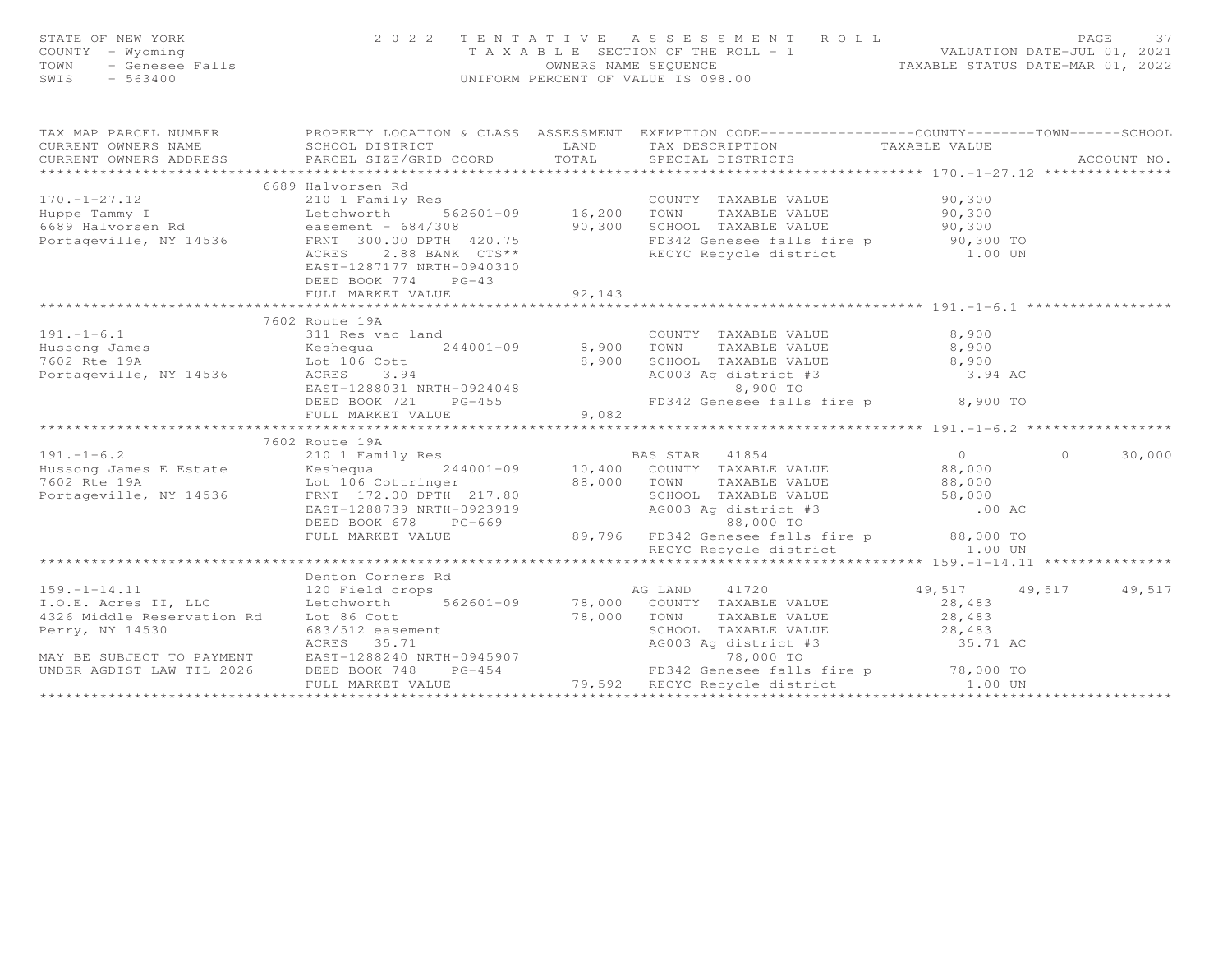## STATE OF NEW YORK ON BAGE 2022 TENTATIVE ASSESSMENT ROLL PACEMENT PAGE 38<br>COUNTY - Wyoming - Wyoming - TAXABLE SECTION OF THE ROLL - 1 WALUATION DATE-JUL 01, 2021<br>TAXABLE STATUS DATE-MAR 01, 2022<br>SWIS - 563400 - UNIFORM PE

|                      | TAX MAP PARCEL NUMBER FROPERTY LOCATION & CLASS ASSESSMENT EXEMPTION CODE----------------COUNTY-------TOWN-----SCHOOL                                                                                                                                                                                                                                                                                                                                                            |                      |  |
|----------------------|----------------------------------------------------------------------------------------------------------------------------------------------------------------------------------------------------------------------------------------------------------------------------------------------------------------------------------------------------------------------------------------------------------------------------------------------------------------------------------|----------------------|--|
| Denton Corners Rd    | 159.-1-15.2<br>1.0.E. Acres II, LLC 120 Field crops<br>1.0.E. Acres II, LLC Letchworth 562601-09 67,000 COUNTY TAXABLE VALUE 24,805<br>4326 Middle Reservation Rd Lot 86 Cottringer Tract 67,000 TOWN TAXABLE VALUE 24,805<br>Perry, N                                                                                                                                                                                                                                           |                      |  |
|                      |                                                                                                                                                                                                                                                                                                                                                                                                                                                                                  |                      |  |
|                      |                                                                                                                                                                                                                                                                                                                                                                                                                                                                                  |                      |  |
| Route 19A            | $\begin{tabular}{lllllllllllll} \multicolumn{3}{l}{} & \multicolumn{3}{l}{} & \multicolumn{3}{l}{} & \multicolumn{3}{l}{} & \multicolumn{3}{l}{} & \multicolumn{3}{l}{} & \multicolumn{3}{l}{} & \multicolumn{3}{l}{} & \multicolumn{3}{l}{} & \multicolumn{3}{l}{} & \multicolumn{3}{l}{} & \multicolumn{3}{l}{} & \multicolumn{3}{l}{} & \multicolumn{3}{l}{} & \multicolumn{3}{l}{} & \multicolumn{3}{l}{} & \multicolumn{3}{l}{} & \multicolumn{3}{l}{} & \multicolumn{3}{l$ | 82,636 82,636 82,636 |  |
|                      |                                                                                                                                                                                                                                                                                                                                                                                                                                                                                  |                      |  |
| Route 19A            |                                                                                                                                                                                                                                                                                                                                                                                                                                                                                  |                      |  |
| DEED BOOK 752 PG-967 | 159.–1–30.12<br>169.–1–30.12<br>169. Except 1.0. E. Acres II, LLC Later and the servation Rd Lot 79,80 Cott<br>269. Except 1.0. Except 1.0. Except 1.0. Except 1.0. E. Acres II, LLC Letchworth 562601–09<br>26. Except 1.0. Except 1.                                                                                                                                                                                                                                           |                      |  |
| FULL MARKET VALUE    | 82,143                                                                                                                                                                                                                                                                                                                                                                                                                                                                           |                      |  |
|                      |                                                                                                                                                                                                                                                                                                                                                                                                                                                                                  |                      |  |
|                      | 199.-1-37.12<br>199.-1-37.12<br>120 Ield cropes (off of)<br>120 Field crops and the server of the server of the server of the server of the server of the server of the server of the server of the server of the server of the serv                                                                                                                                                                                                                                             |                      |  |
|                      |                                                                                                                                                                                                                                                                                                                                                                                                                                                                                  |                      |  |
|                      |                                                                                                                                                                                                                                                                                                                                                                                                                                                                                  |                      |  |
|                      |                                                                                                                                                                                                                                                                                                                                                                                                                                                                                  |                      |  |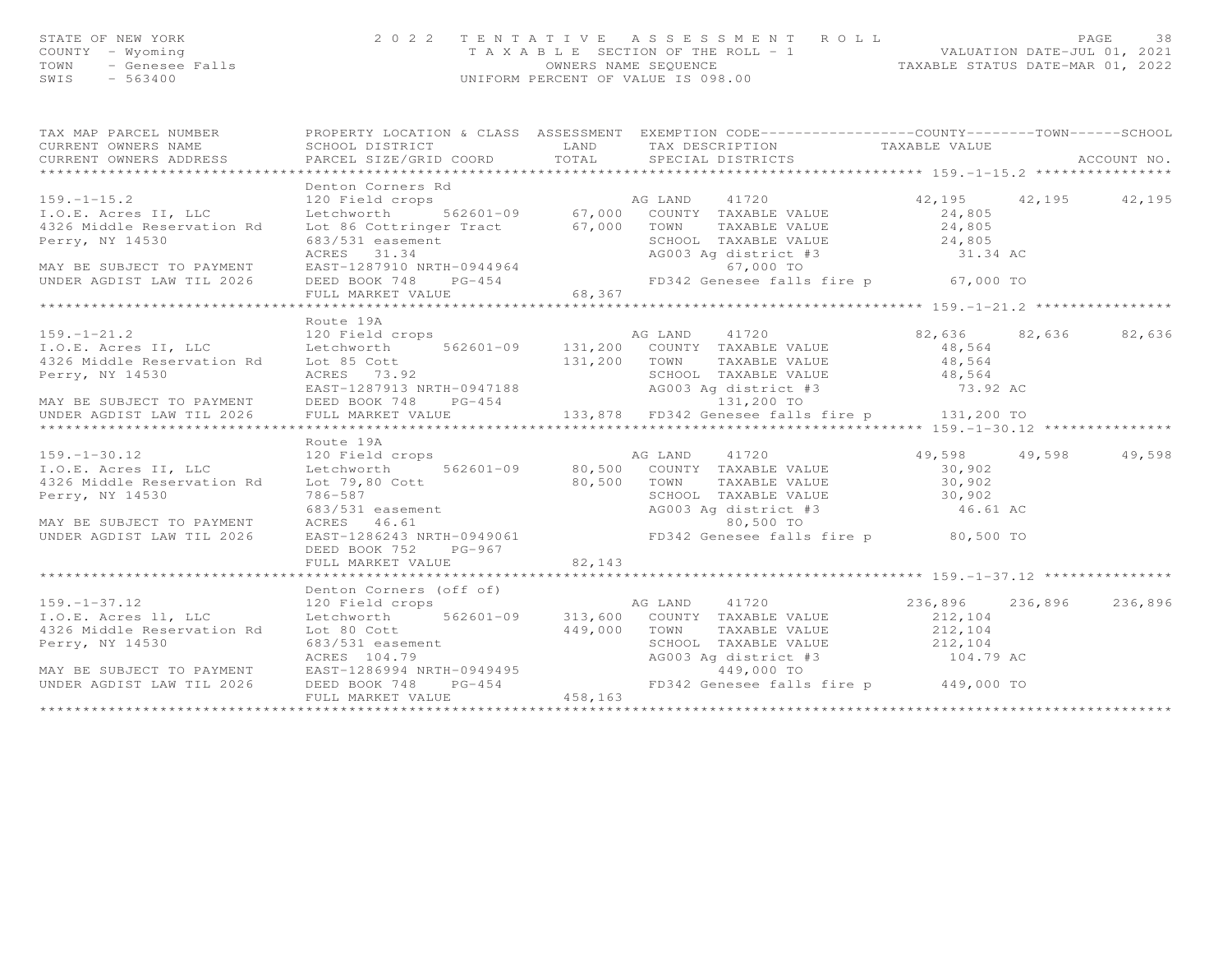| 6917 Hamilton St                                                                                                                                                                                                                                                                        |        |  |  |
|-----------------------------------------------------------------------------------------------------------------------------------------------------------------------------------------------------------------------------------------------------------------------------------------|--------|--|--|
|                                                                                                                                                                                                                                                                                         |        |  |  |
|                                                                                                                                                                                                                                                                                         |        |  |  |
|                                                                                                                                                                                                                                                                                         |        |  |  |
|                                                                                                                                                                                                                                                                                         |        |  |  |
| 170.4-1-10<br>3917 Hamilton St<br>3917 Hamilton St<br>3917 Hamilton St<br>3917 Hamilton St<br>3917 Hamilton St<br>39.000 COUNTY TAXABLE VALUE<br>39.000 COUNTY TAXABLE VALUE<br>39.000 COUNTY TAXABLE VALUE<br>39.000 COUNTY TAXABLE VALUE<br>39.                                       |        |  |  |
|                                                                                                                                                                                                                                                                                         |        |  |  |
|                                                                                                                                                                                                                                                                                         |        |  |  |
|                                                                                                                                                                                                                                                                                         |        |  |  |
|                                                                                                                                                                                                                                                                                         |        |  |  |
|                                                                                                                                                                                                                                                                                         |        |  |  |
|                                                                                                                                                                                                                                                                                         |        |  |  |
|                                                                                                                                                                                                                                                                                         |        |  |  |
| 170.-1-27.21<br>EXERIBLE VALUE<br>COUNTY TAXABLE VALUE<br>COUNTY TAXABLE VALUE<br>COUNTY TAXABLE VALUE<br>COUNTY TAXABLE VALUE<br>225,000<br>225,000<br>225,000<br>225,000<br>225,000<br>ERNI 330.00 DPTH 255.00<br>FRNI 330.00 DPTH 255.00<br>225,000<br><br>EAST-1287188 NRTH-0941301 |        |  |  |
| DEED BOOK 778 PG-403                                                                                                                                                                                                                                                                    |        |  |  |
| FULL MARKET VALUE 229,592                                                                                                                                                                                                                                                               |        |  |  |
|                                                                                                                                                                                                                                                                                         |        |  |  |
| Route 19A                                                                                                                                                                                                                                                                               |        |  |  |
|                                                                                                                                                                                                                                                                                         |        |  |  |
|                                                                                                                                                                                                                                                                                         |        |  |  |
| 170.-1-37<br>COUNTY TAXABLE VALUE 4,200<br>COUNTY TAXABLE VALUE 4,200<br>COUNTY TAXABLE VALUE 4,200<br>TOWN TAXABLE VALUE 4,200<br>4,200<br>TAXABLE VALUE 4,200<br>4,200<br>TAXABLE VALUE 4,200<br>4,200<br>TOWN TAXABLE VALUE 4,200<br>SCHOOL TAXAB                                    |        |  |  |
|                                                                                                                                                                                                                                                                                         |        |  |  |
| EAST-1287177 NRTH-0941110                                                                                                                                                                                                                                                               |        |  |  |
| DEED BOOK 778 PG-403                                                                                                                                                                                                                                                                    |        |  |  |
| FULL MARKET VALUE                                                                                                                                                                                                                                                                       | 4,286  |  |  |
|                                                                                                                                                                                                                                                                                         |        |  |  |
| 6544 Route 19A<br>6544 Route 19A<br>EXERCISE 172,400<br>EXERCISE 1.43<br>Lechworth 562601<br>ACRES 1.43<br>Lechwort, NY 14094<br>Lechwort, NY 14094<br>Lechwort, NY 14094<br>Lechwort, NY 14094<br>EXERCISE 1287008 NRTH-0941384<br>Lechwort, NY 14094<br>EXERCISE 128                  |        |  |  |
|                                                                                                                                                                                                                                                                                         |        |  |  |
|                                                                                                                                                                                                                                                                                         |        |  |  |
|                                                                                                                                                                                                                                                                                         |        |  |  |
|                                                                                                                                                                                                                                                                                         |        |  |  |
|                                                                                                                                                                                                                                                                                         |        |  |  |
|                                                                                                                                                                                                                                                                                         |        |  |  |
| 6223 Davaney Rd                                                                                                                                                                                                                                                                         |        |  |  |
|                                                                                                                                                                                                                                                                                         |        |  |  |
|                                                                                                                                                                                                                                                                                         |        |  |  |
|                                                                                                                                                                                                                                                                                         |        |  |  |
|                                                                                                                                                                                                                                                                                         |        |  |  |
| 6223 Davaney Rd 270 Mfg housing<br>Etchworth 562601-09 21,400 TOWN TAXABLE VALUE 36,400<br>6223 Davaney Rd 1623 Davaney Rd 16223 Davaney Rd 16223 Davaney Rd 16223 Davaney Rd 16223 Davaney Rd 16223 Davaney Rd 16223 Davaney Rd 1<br>6.00<br>ACRES                                     |        |  |  |
| EAST-1286247 NRTH-0942003                                                                                                                                                                                                                                                               |        |  |  |
| DEED BOOK 770 PG-807                                                                                                                                                                                                                                                                    |        |  |  |
| FULL MARKET VALUE                                                                                                                                                                                                                                                                       | 37,143 |  |  |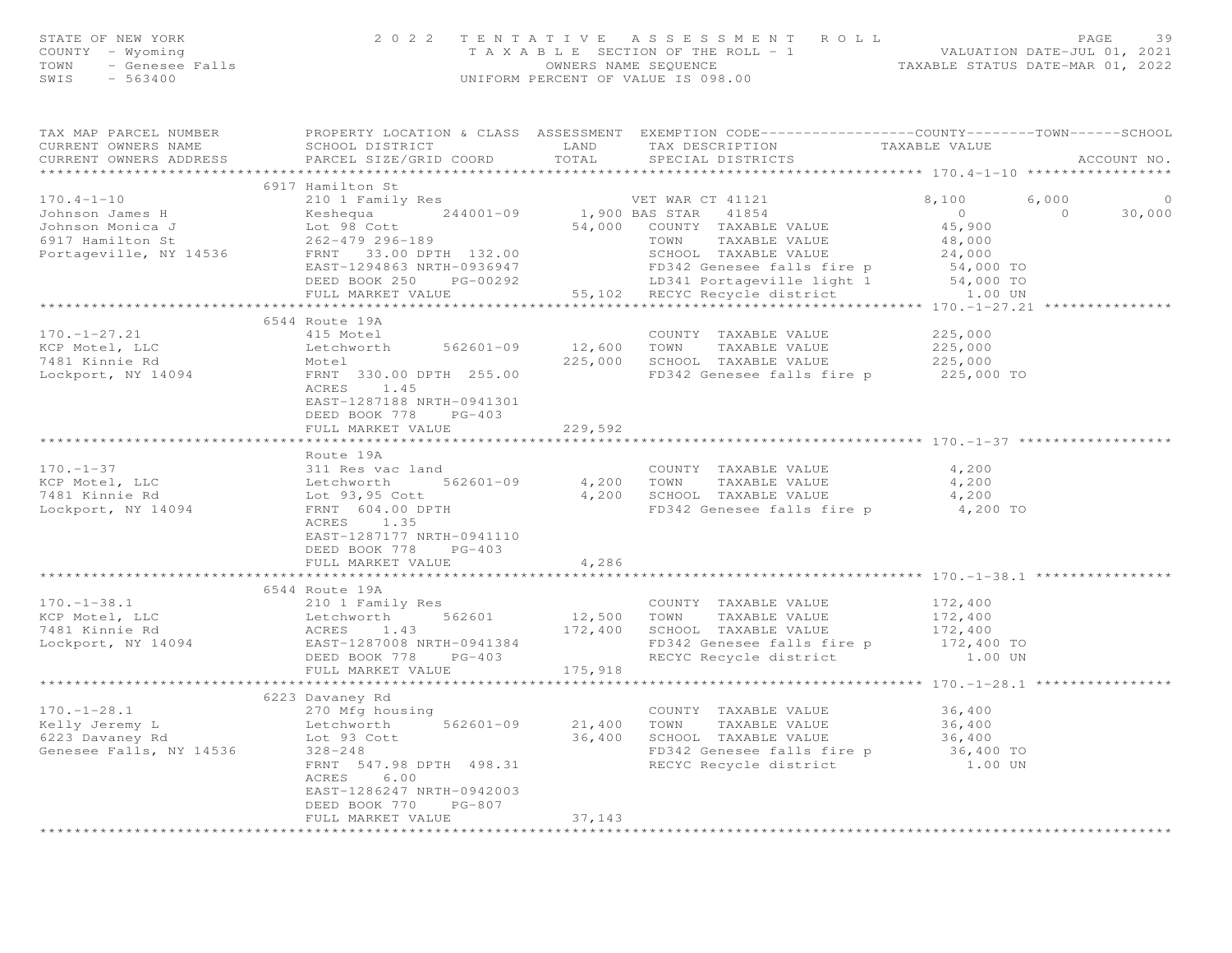|                                                                        | STATE OF NEW YORK 2022 TENTATIVE ASSESSMENT ROLL PAGE 40<br>COUNTY - Wyoming 2022 TENTATIVE ASSESSMENT ROLL WALUATION DATE-JUL 01, 2021<br>TOWN - Genesee Falls 2022 UNIFORM PERCENT OF VALUE IS 098.00<br>SWIS - 563400                                                            |                       |                                                                                                                                                                             |                              |                     |
|------------------------------------------------------------------------|-------------------------------------------------------------------------------------------------------------------------------------------------------------------------------------------------------------------------------------------------------------------------------------|-----------------------|-----------------------------------------------------------------------------------------------------------------------------------------------------------------------------|------------------------------|---------------------|
| TAX MAP PARCEL NUMBER<br>CURRENT OWNERS NAME<br>CURRENT OWNERS ADDRESS |                                                                                                                                                                                                                                                                                     |                       |                                                                                                                                                                             |                              |                     |
|                                                                        | Devaney Rd                                                                                                                                                                                                                                                                          |                       |                                                                                                                                                                             |                              |                     |
|                                                                        |                                                                                                                                                                                                                                                                                     |                       |                                                                                                                                                                             |                              |                     |
|                                                                        |                                                                                                                                                                                                                                                                                     |                       |                                                                                                                                                                             | 10,500<br>10,500<br>10,500   |                     |
|                                                                        |                                                                                                                                                                                                                                                                                     |                       |                                                                                                                                                                             |                              |                     |
|                                                                        | The country of the country of the country of the country of the same country of the same country of the same country of the same country of the same country of the same country of the same country of the same country of th<br>EAST-1285827 NRTH-0942291<br>DEED BOOK 769 PG-499 |                       | FD342 Genesee falls fire p 10,500 TO                                                                                                                                        |                              |                     |
|                                                                        | FULL MARKET VALUE                                                                                                                                                                                                                                                                   | 10,714<br>*********** |                                                                                                                                                                             |                              |                     |
|                                                                        | 6404 Griffith Rd                                                                                                                                                                                                                                                                    |                       |                                                                                                                                                                             |                              |                     |
| $181. - 1 - 16$                                                        | 210 1 Family Res                                                                                                                                                                                                                                                                    |                       | BAS STAR 41854                                                                                                                                                              | $\overline{0}$               | $\circ$<br>30,000   |
| Kelly-Hare Michele M                                                   |                                                                                                                                                                                                                                                                                     |                       | 8,600 COUNTY TAXABLE VALUE                                                                                                                                                  |                              |                     |
|                                                                        | Letchworth $562601-09$                                                                                                                                                                                                                                                              |                       |                                                                                                                                                                             | 105,000<br>105,000<br>75,000 |                     |
|                                                                        |                                                                                                                                                                                                                                                                                     |                       |                                                                                                                                                                             |                              |                     |
|                                                                        |                                                                                                                                                                                                                                                                                     |                       |                                                                                                                                                                             |                              |                     |
|                                                                        |                                                                                                                                                                                                                                                                                     |                       |                                                                                                                                                                             |                              |                     |
|                                                                        |                                                                                                                                                                                                                                                                                     |                       |                                                                                                                                                                             |                              |                     |
|                                                                        | EXAMBLE VALUE<br>BAT ANABLE VALUE<br>EAST-1289716 NRTH-0935613<br>EAST-1289716 NRTH-0935613<br>FULL MARKET VALUE<br>EAST-1289716 NRTH-0935613<br>FULL MARKET VALUE<br>EAST-1289716 NRTH-0935613<br>FULL MARKET VALUE<br>FULL MARKET VALUE<br>FULL                                   |                       |                                                                                                                                                                             |                              |                     |
|                                                                        |                                                                                                                                                                                                                                                                                     |                       |                                                                                                                                                                             |                              |                     |
|                                                                        | 6518 Route 19A                                                                                                                                                                                                                                                                      |                       |                                                                                                                                                                             |                              |                     |
|                                                                        |                                                                                                                                                                                                                                                                                     |                       |                                                                                                                                                                             |                              | $\Omega$<br>30,000  |
|                                                                        |                                                                                                                                                                                                                                                                                     |                       |                                                                                                                                                                             |                              |                     |
|                                                                        |                                                                                                                                                                                                                                                                                     |                       |                                                                                                                                                                             |                              |                     |
|                                                                        |                                                                                                                                                                                                                                                                                     |                       |                                                                                                                                                                             |                              |                     |
|                                                                        |                                                                                                                                                                                                                                                                                     |                       |                                                                                                                                                                             |                              |                     |
|                                                                        |                                                                                                                                                                                                                                                                                     |                       |                                                                                                                                                                             |                              |                     |
|                                                                        | 170.-1-29.122 $P = 101$ Family Res<br>Kemp Dana R<br>Echworth 562601-09 18,900 COUNTY TAXABLE VALUE 175,000<br>6518 Route 19A Lot 93 Cott<br>Portageville, NY 14536 ACRES 4.40 175,000 SCHOL TAXABLE VALUE 175,000<br>FRIOR OWNER ON 3/0                                            |                       |                                                                                                                                                                             |                              |                     |
|                                                                        |                                                                                                                                                                                                                                                                                     |                       |                                                                                                                                                                             |                              |                     |
|                                                                        |                                                                                                                                                                                                                                                                                     |                       |                                                                                                                                                                             | 8,500                        |                     |
|                                                                        |                                                                                                                                                                                                                                                                                     |                       |                                                                                                                                                                             | 8,500                        |                     |
|                                                                        |                                                                                                                                                                                                                                                                                     |                       |                                                                                                                                                                             | 8,500                        |                     |
|                                                                        |                                                                                                                                                                                                                                                                                     |                       |                                                                                                                                                                             | 8,500 TO                     |                     |
|                                                                        | EAST-1291593 NRTH-0947669                                                                                                                                                                                                                                                           |                       |                                                                                                                                                                             |                              |                     |
|                                                                        | DEED BOOK 608 PG-00380                                                                                                                                                                                                                                                              |                       |                                                                                                                                                                             |                              |                     |
|                                                                        | FULL MARKET VALUE                                                                                                                                                                                                                                                                   | 8,673                 |                                                                                                                                                                             |                              |                     |
|                                                                        |                                                                                                                                                                                                                                                                                     |                       |                                                                                                                                                                             |                              |                     |
|                                                                        |                                                                                                                                                                                                                                                                                     |                       |                                                                                                                                                                             |                              |                     |
|                                                                        |                                                                                                                                                                                                                                                                                     |                       |                                                                                                                                                                             |                              | $\bigcap$<br>30,000 |
|                                                                        |                                                                                                                                                                                                                                                                                     |                       |                                                                                                                                                                             |                              |                     |
|                                                                        |                                                                                                                                                                                                                                                                                     |                       |                                                                                                                                                                             |                              |                     |
|                                                                        | 159.-1-9.2<br>EXAMPLE VALUE<br>EXAMPLE VALUE<br>EXAMPLE VALUE<br>EXAMPLE VALUE<br>EXAMPLE VALUE<br>EXAMPLE VALUE<br>SEAS STAR 41854<br>CASTER AND TAXABLE VALUE<br>SEAS TAR 41854<br>ON TAXABLE VALUE<br>SEAS TAR 41854<br>ON TAXABLE VALUE<br>98,200<br>E                          |                       |                                                                                                                                                                             |                              |                     |
|                                                                        |                                                                                                                                                                                                                                                                                     |                       |                                                                                                                                                                             | .00 AC                       |                     |
|                                                                        |                                                                                                                                                                                                                                                                                     |                       |                                                                                                                                                                             |                              |                     |
|                                                                        |                                                                                                                                                                                                                                                                                     |                       | 98,200 IO<br>DEED BOOK 492 PG-00295 98,200 PG-00295 98,200 FULL MARKET VALUE 100,204 PD342 Genesee falls fire p<br>RECYC Recycle district 1.00 UN<br>RECYC Recycle district |                              |                     |
|                                                                        |                                                                                                                                                                                                                                                                                     |                       |                                                                                                                                                                             |                              |                     |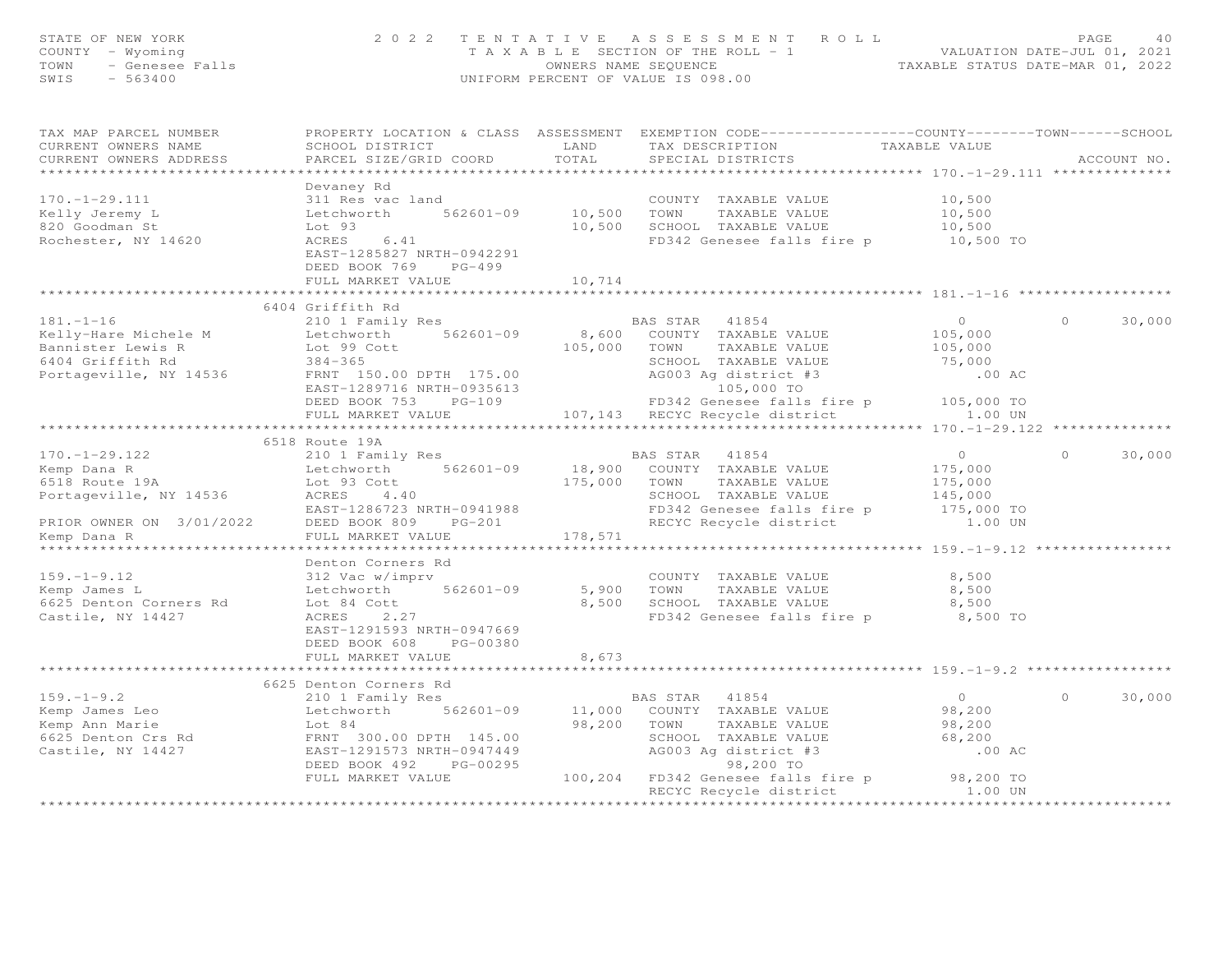| STATE OF NEW YORK    | 2022 TENTATIVE ASSESSMENT ROLL        | PAGE.                            |
|----------------------|---------------------------------------|----------------------------------|
| COUNTY – Wyoming     | T A X A B L E SECTION OF THE ROLL - 1 | VALUATION DATE-JUL 01, 2021      |
| TOWN - Genesee Falls | OWNERS NAME SEOUENCE                  | TAXABLE STATUS DATE-MAR 01, 2022 |
| SWIS<br>- 563400     | UNIFORM PERCENT OF VALUE IS 098.00    |                                  |
|                      |                                       |                                  |

| TAX MAP PARCEL NUMBER          PROPERTY LOCATION & CLASS  ASSESSMENT  EXEMPTION CODE---------------COUNTY-------TOWN------SCHOOL                                                                                                                                                                                                                                                                                                                                                    |  |             |
|-------------------------------------------------------------------------------------------------------------------------------------------------------------------------------------------------------------------------------------------------------------------------------------------------------------------------------------------------------------------------------------------------------------------------------------------------------------------------------------|--|-------------|
|                                                                                                                                                                                                                                                                                                                                                                                                                                                                                     |  |             |
|                                                                                                                                                                                                                                                                                                                                                                                                                                                                                     |  | ACCOUNT NO. |
|                                                                                                                                                                                                                                                                                                                                                                                                                                                                                     |  |             |
| Halvorsen Rd                                                                                                                                                                                                                                                                                                                                                                                                                                                                        |  |             |
|                                                                                                                                                                                                                                                                                                                                                                                                                                                                                     |  |             |
|                                                                                                                                                                                                                                                                                                                                                                                                                                                                                     |  |             |
|                                                                                                                                                                                                                                                                                                                                                                                                                                                                                     |  |             |
|                                                                                                                                                                                                                                                                                                                                                                                                                                                                                     |  |             |
|                                                                                                                                                                                                                                                                                                                                                                                                                                                                                     |  |             |
|                                                                                                                                                                                                                                                                                                                                                                                                                                                                                     |  |             |
|                                                                                                                                                                                                                                                                                                                                                                                                                                                                                     |  |             |
|                                                                                                                                                                                                                                                                                                                                                                                                                                                                                     |  |             |
|                                                                                                                                                                                                                                                                                                                                                                                                                                                                                     |  |             |
| Tenefly Rd                                                                                                                                                                                                                                                                                                                                                                                                                                                                          |  |             |
|                                                                                                                                                                                                                                                                                                                                                                                                                                                                                     |  |             |
|                                                                                                                                                                                                                                                                                                                                                                                                                                                                                     |  |             |
|                                                                                                                                                                                                                                                                                                                                                                                                                                                                                     |  |             |
|                                                                                                                                                                                                                                                                                                                                                                                                                                                                                     |  |             |
|                                                                                                                                                                                                                                                                                                                                                                                                                                                                                     |  |             |
|                                                                                                                                                                                                                                                                                                                                                                                                                                                                                     |  |             |
|                                                                                                                                                                                                                                                                                                                                                                                                                                                                                     |  |             |
|                                                                                                                                                                                                                                                                                                                                                                                                                                                                                     |  |             |
|                                                                                                                                                                                                                                                                                                                                                                                                                                                                                     |  |             |
| $\begin{tabular}{l c c c c c} \hline & \multicolumn{3}{c}{\textbf{Ten}} & \multicolumn{3}{c}{\textbf{Ten}} & \multicolumn{3}{c}{\textbf{Ten}} & \multicolumn{3}{c}{\textbf{Ten}} & \multicolumn{3}{c}{\textbf{Ten}} & \multicolumn{3}{c}{\textbf{One} & \multicolumn{3}{c}{\textbf{One} & \multicolumn{3}{c}{\textbf{One} & \multicolumn{3}{c}{\textbf{One} & \multicolumn{3}{c}{\textbf{One} & \multicolumn{3}{c}{\textbf{One} & \multicolumn{3}{c}{\textbf{One} & \multicolumn{3$ |  |             |
| 7363 Route 19A                                                                                                                                                                                                                                                                                                                                                                                                                                                                      |  |             |
|                                                                                                                                                                                                                                                                                                                                                                                                                                                                                     |  |             |
|                                                                                                                                                                                                                                                                                                                                                                                                                                                                                     |  |             |
|                                                                                                                                                                                                                                                                                                                                                                                                                                                                                     |  |             |
|                                                                                                                                                                                                                                                                                                                                                                                                                                                                                     |  |             |
|                                                                                                                                                                                                                                                                                                                                                                                                                                                                                     |  |             |
|                                                                                                                                                                                                                                                                                                                                                                                                                                                                                     |  |             |
|                                                                                                                                                                                                                                                                                                                                                                                                                                                                                     |  |             |
|                                                                                                                                                                                                                                                                                                                                                                                                                                                                                     |  |             |
| $\begin{array}{cccccccc} \text{181. -1-28.122} & \text{7363 Route 19A} & \text{BAS STAR} & \text{41854} & 0 & 0 & 30,000 \\ \text{Kramer Jean M} & \text{Kember Jean M} & \text{Keshequal} & 244001-09 & 18,200 & \text{COUNTY} & \text{TAXABLE VALUE} & 41,000 \\ \text{Total A} & \text{Ker, D} & \text{D} & \text{D} & \text{D} & \text{D} & \text{D} & \text{D} & \text{D} \\ \text{201. -104} & \text{A} & \text{$                                                             |  |             |
| Route 19A                                                                                                                                                                                                                                                                                                                                                                                                                                                                           |  |             |
|                                                                                                                                                                                                                                                                                                                                                                                                                                                                                     |  |             |
|                                                                                                                                                                                                                                                                                                                                                                                                                                                                                     |  |             |
|                                                                                                                                                                                                                                                                                                                                                                                                                                                                                     |  |             |
|                                                                                                                                                                                                                                                                                                                                                                                                                                                                                     |  |             |
|                                                                                                                                                                                                                                                                                                                                                                                                                                                                                     |  |             |
|                                                                                                                                                                                                                                                                                                                                                                                                                                                                                     |  |             |
| 191.-1-1.22<br>Route 19A<br>Examer Jean M<br>TAXABLE VALUE<br>7363 Fillmore Rd<br>Portageville, NY 14536<br>Portageville, NY 14536<br>EAST-1290095 NRTH-0927692<br>FULL MARKET VALUE<br>FULL MARKET VALUE<br>FULL MARKET VALUE<br>FULL MARKET VALUE<br>                                                                                                                                                                                                                             |  |             |
|                                                                                                                                                                                                                                                                                                                                                                                                                                                                                     |  |             |
| 6263 Route 19A                                                                                                                                                                                                                                                                                                                                                                                                                                                                      |  |             |
|                                                                                                                                                                                                                                                                                                                                                                                                                                                                                     |  |             |
|                                                                                                                                                                                                                                                                                                                                                                                                                                                                                     |  |             |
|                                                                                                                                                                                                                                                                                                                                                                                                                                                                                     |  |             |
|                                                                                                                                                                                                                                                                                                                                                                                                                                                                                     |  |             |
|                                                                                                                                                                                                                                                                                                                                                                                                                                                                                     |  |             |
|                                                                                                                                                                                                                                                                                                                                                                                                                                                                                     |  |             |
|                                                                                                                                                                                                                                                                                                                                                                                                                                                                                     |  |             |
| 159.–1–20.1<br>Externien Ronald J<br>Externien Ronald J<br>Externien Debora S<br>Externien Debora S<br>Lot 85 Cott<br>Castile, NY 14427<br>Castile, NY 14427<br>Castile, NY 14427<br>Castile, NY 14427<br>Castile, NY 14427<br>Castile, NY 14427<br>C                                                                                                                                                                                                                               |  |             |
|                                                                                                                                                                                                                                                                                                                                                                                                                                                                                     |  |             |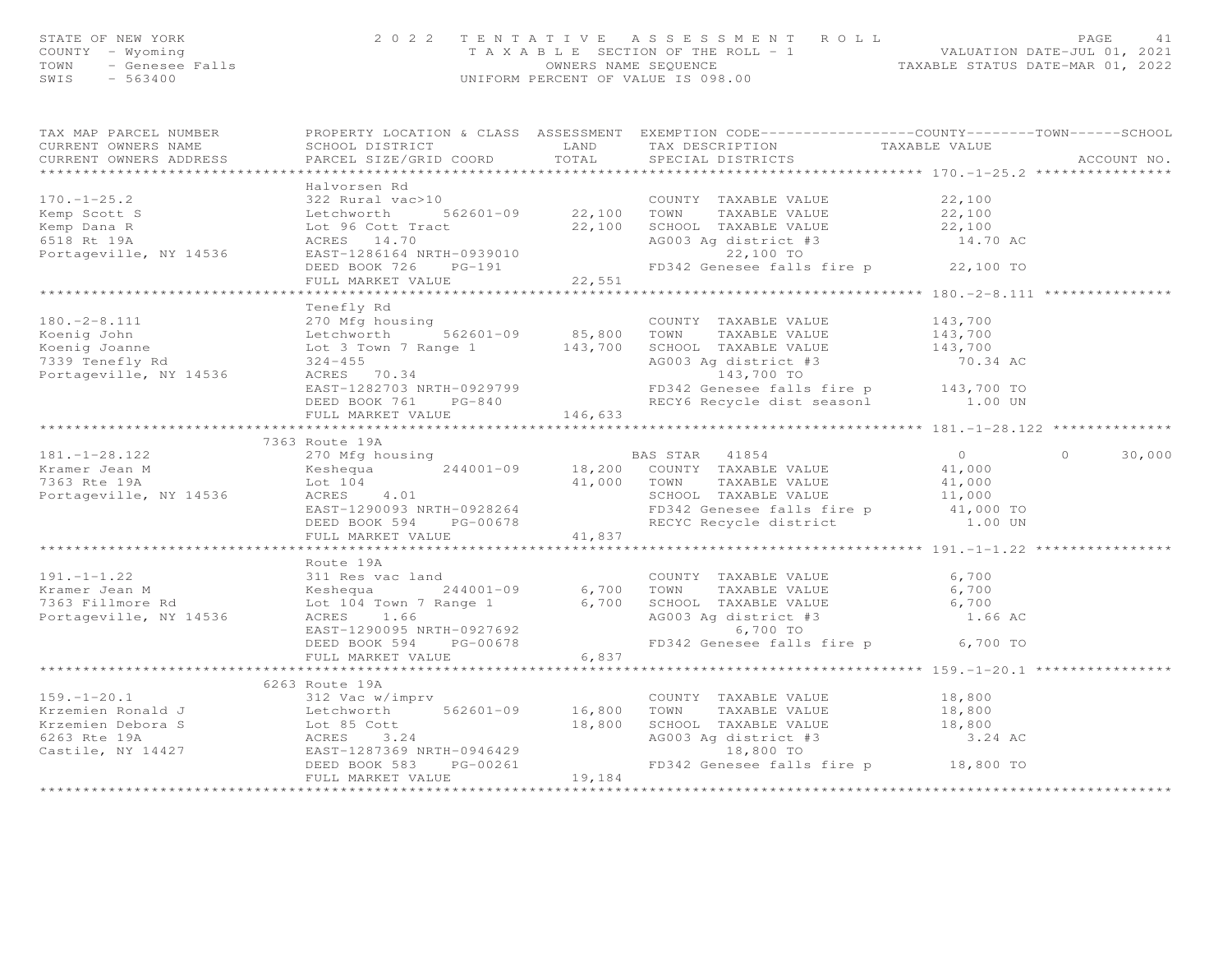| STATE OF NEW YORK<br>COUNTY - Wyoming<br>TOWN<br>SWIS                                                                                                                                                                                                                                                                                                                                                                                                                    |                      | OF NEW YORK 2022 TENTATIVE ASSESSMENT ROLL VALUATION TAXABLE SECTION OF THE ROLL - 1<br>- Genesee Falls TAXABLE SECTION OF THE ROLL - 1<br>- Senesee Falls (UNIFORM PERCENT OF VALUE IS 098.00<br>- 563400<br>T A X A B L E SECTION OF THE ROLL - 1<br>OWNERS NAME SEQUENCE<br>UNIFORM PERCENT OF VALUE IS 098.00<br>UNIFORM PERCENT OF VALUE IS 098.00 |                                                                                                  |       | PAGE<br>42 |             |  |
|--------------------------------------------------------------------------------------------------------------------------------------------------------------------------------------------------------------------------------------------------------------------------------------------------------------------------------------------------------------------------------------------------------------------------------------------------------------------------|----------------------|---------------------------------------------------------------------------------------------------------------------------------------------------------------------------------------------------------------------------------------------------------------------------------------------------------------------------------------------------------|--------------------------------------------------------------------------------------------------|-------|------------|-------------|--|
| TAX MAP PARCEL NUMBER<br>CURRENT OWNERS NAME<br>CURRENT OWNERS ADDRESS                                                                                                                                                                                                                                                                                                                                                                                                   |                      |                                                                                                                                                                                                                                                                                                                                                         | PROPERTY LOCATION & CLASS ASSESSMENT EXEMPTION CODE----------------COUNTY-------TOWN------SCHOOL |       |            | ACCOUNT NO. |  |
|                                                                                                                                                                                                                                                                                                                                                                                                                                                                          | 6263 Route 19A       |                                                                                                                                                                                                                                                                                                                                                         |                                                                                                  |       |            |             |  |
|                                                                                                                                                                                                                                                                                                                                                                                                                                                                          |                      |                                                                                                                                                                                                                                                                                                                                                         |                                                                                                  |       | $\bigcirc$ | 30,000      |  |
|                                                                                                                                                                                                                                                                                                                                                                                                                                                                          |                      |                                                                                                                                                                                                                                                                                                                                                         |                                                                                                  |       |            |             |  |
|                                                                                                                                                                                                                                                                                                                                                                                                                                                                          |                      |                                                                                                                                                                                                                                                                                                                                                         |                                                                                                  |       |            |             |  |
|                                                                                                                                                                                                                                                                                                                                                                                                                                                                          |                      |                                                                                                                                                                                                                                                                                                                                                         |                                                                                                  |       |            |             |  |
|                                                                                                                                                                                                                                                                                                                                                                                                                                                                          |                      |                                                                                                                                                                                                                                                                                                                                                         |                                                                                                  |       |            |             |  |
|                                                                                                                                                                                                                                                                                                                                                                                                                                                                          |                      |                                                                                                                                                                                                                                                                                                                                                         |                                                                                                  |       |            |             |  |
|                                                                                                                                                                                                                                                                                                                                                                                                                                                                          |                      |                                                                                                                                                                                                                                                                                                                                                         |                                                                                                  |       |            |             |  |
|                                                                                                                                                                                                                                                                                                                                                                                                                                                                          |                      |                                                                                                                                                                                                                                                                                                                                                         |                                                                                                  |       |            |             |  |
|                                                                                                                                                                                                                                                                                                                                                                                                                                                                          | 6402 Tenefly Rd      |                                                                                                                                                                                                                                                                                                                                                         |                                                                                                  |       |            |             |  |
|                                                                                                                                                                                                                                                                                                                                                                                                                                                                          |                      |                                                                                                                                                                                                                                                                                                                                                         |                                                                                                  |       |            |             |  |
|                                                                                                                                                                                                                                                                                                                                                                                                                                                                          |                      |                                                                                                                                                                                                                                                                                                                                                         |                                                                                                  |       |            |             |  |
|                                                                                                                                                                                                                                                                                                                                                                                                                                                                          |                      |                                                                                                                                                                                                                                                                                                                                                         |                                                                                                  |       |            |             |  |
|                                                                                                                                                                                                                                                                                                                                                                                                                                                                          |                      |                                                                                                                                                                                                                                                                                                                                                         |                                                                                                  |       |            |             |  |
|                                                                                                                                                                                                                                                                                                                                                                                                                                                                          |                      |                                                                                                                                                                                                                                                                                                                                                         |                                                                                                  |       |            |             |  |
|                                                                                                                                                                                                                                                                                                                                                                                                                                                                          |                      |                                                                                                                                                                                                                                                                                                                                                         |                                                                                                  |       |            |             |  |
| 158.-2-2.2<br>Lates Patrick and the country that is a country that the value of the state of the state of the state of the state of the state of the state of the state of the state of the state of the state of the state of<br>181.2-1-21 6924 Hamilton St<br>Lew Franklin L II 6924 Hamilton St<br>Lew Franklin L II Keshequa 244001-09 8,000 COUNTY TAXABLE VALUE 71,800<br>ERS 0.74 BANK CTS** 71,800 TOWN TAXABLE VALUE 71,800<br>PO Box 413 EAST-1293306 NRTH-09 |                      |                                                                                                                                                                                                                                                                                                                                                         |                                                                                                  |       |            |             |  |
|                                                                                                                                                                                                                                                                                                                                                                                                                                                                          |                      |                                                                                                                                                                                                                                                                                                                                                         |                                                                                                  |       |            |             |  |
|                                                                                                                                                                                                                                                                                                                                                                                                                                                                          |                      |                                                                                                                                                                                                                                                                                                                                                         |                                                                                                  |       | $\Omega$   | 30,000      |  |
|                                                                                                                                                                                                                                                                                                                                                                                                                                                                          |                      |                                                                                                                                                                                                                                                                                                                                                         |                                                                                                  |       |            |             |  |
|                                                                                                                                                                                                                                                                                                                                                                                                                                                                          |                      |                                                                                                                                                                                                                                                                                                                                                         |                                                                                                  |       |            |             |  |
|                                                                                                                                                                                                                                                                                                                                                                                                                                                                          |                      |                                                                                                                                                                                                                                                                                                                                                         |                                                                                                  |       |            |             |  |
|                                                                                                                                                                                                                                                                                                                                                                                                                                                                          |                      |                                                                                                                                                                                                                                                                                                                                                         |                                                                                                  |       |            |             |  |
|                                                                                                                                                                                                                                                                                                                                                                                                                                                                          |                      |                                                                                                                                                                                                                                                                                                                                                         |                                                                                                  |       |            |             |  |
|                                                                                                                                                                                                                                                                                                                                                                                                                                                                          |                      |                                                                                                                                                                                                                                                                                                                                                         |                                                                                                  |       |            |             |  |
|                                                                                                                                                                                                                                                                                                                                                                                                                                                                          | Hubbard St           |                                                                                                                                                                                                                                                                                                                                                         |                                                                                                  |       |            |             |  |
| $181.2 - 1 - 22$                                                                                                                                                                                                                                                                                                                                                                                                                                                         | 311 Res vac land     |                                                                                                                                                                                                                                                                                                                                                         | COUNTY TAXABLE VALUE                                                                             | 2,000 |            |             |  |
|                                                                                                                                                                                                                                                                                                                                                                                                                                                                          |                      |                                                                                                                                                                                                                                                                                                                                                         |                                                                                                  |       |            |             |  |
|                                                                                                                                                                                                                                                                                                                                                                                                                                                                          |                      |                                                                                                                                                                                                                                                                                                                                                         |                                                                                                  |       |            |             |  |
| 181.2-1-22 311 Res vac land<br>Lew Franklin L II (1998)<br>EVERE VALUE 2,000<br>PO Box 413 Lot 98 Cott 2,000 DPTH 110.00<br>Portageville, NY 14536-0413 FRNT 245.00 DPTH 110.00<br>EXABLE VALUE 2,000<br>EXABLE VALUE 2,000<br>EXABLE VALUE                                                                                                                                                                                                                              |                      |                                                                                                                                                                                                                                                                                                                                                         |                                                                                                  |       |            |             |  |
|                                                                                                                                                                                                                                                                                                                                                                                                                                                                          |                      |                                                                                                                                                                                                                                                                                                                                                         |                                                                                                  |       |            |             |  |
|                                                                                                                                                                                                                                                                                                                                                                                                                                                                          | DEED BOOK 691 PG-253 |                                                                                                                                                                                                                                                                                                                                                         |                                                                                                  |       |            |             |  |
|                                                                                                                                                                                                                                                                                                                                                                                                                                                                          | FULL MARKET VALUE    | 2,041                                                                                                                                                                                                                                                                                                                                                   |                                                                                                  |       |            |             |  |
|                                                                                                                                                                                                                                                                                                                                                                                                                                                                          | 6001 Route 39        |                                                                                                                                                                                                                                                                                                                                                         |                                                                                                  |       |            |             |  |
|                                                                                                                                                                                                                                                                                                                                                                                                                                                                          |                      |                                                                                                                                                                                                                                                                                                                                                         |                                                                                                  |       | $\Omega$   | 74,900      |  |
|                                                                                                                                                                                                                                                                                                                                                                                                                                                                          |                      |                                                                                                                                                                                                                                                                                                                                                         |                                                                                                  |       |            |             |  |
|                                                                                                                                                                                                                                                                                                                                                                                                                                                                          |                      |                                                                                                                                                                                                                                                                                                                                                         |                                                                                                  |       |            |             |  |
|                                                                                                                                                                                                                                                                                                                                                                                                                                                                          |                      |                                                                                                                                                                                                                                                                                                                                                         |                                                                                                  |       |            |             |  |
|                                                                                                                                                                                                                                                                                                                                                                                                                                                                          |                      |                                                                                                                                                                                                                                                                                                                                                         |                                                                                                  |       |            |             |  |
| $\begin{array}{lllllllllllllllll} \text{158.}-2-8.1 & 6001 \text{ Route } 39 & \text{ENH STAR} & 41834 & 0 \\ \text{Lindsey Garth T} & \text{Litchworth} & 562601-09 & 17,000 & \text{COUNTY TAXABLE VALUE} & 89,000 \\ \text{Lindsey Kathleen J} & \text{Lot 8, Town 7, Range 1} & 89,000 & \text{TOWN} & \text{TAXABLE VALUE} & 89,000 \\ \text{6001 Rte 39} & \text{L-766 P-567} & \text{SCHOOL TAXABLE VALUE} &$                                                     |                      |                                                                                                                                                                                                                                                                                                                                                         |                                                                                                  |       |            |             |  |
|                                                                                                                                                                                                                                                                                                                                                                                                                                                                          | DEED BOOK 670 PG-102 | 90,816                                                                                                                                                                                                                                                                                                                                                  |                                                                                                  |       |            |             |  |
|                                                                                                                                                                                                                                                                                                                                                                                                                                                                          | FULL MARKET VALUE    |                                                                                                                                                                                                                                                                                                                                                         |                                                                                                  |       |            |             |  |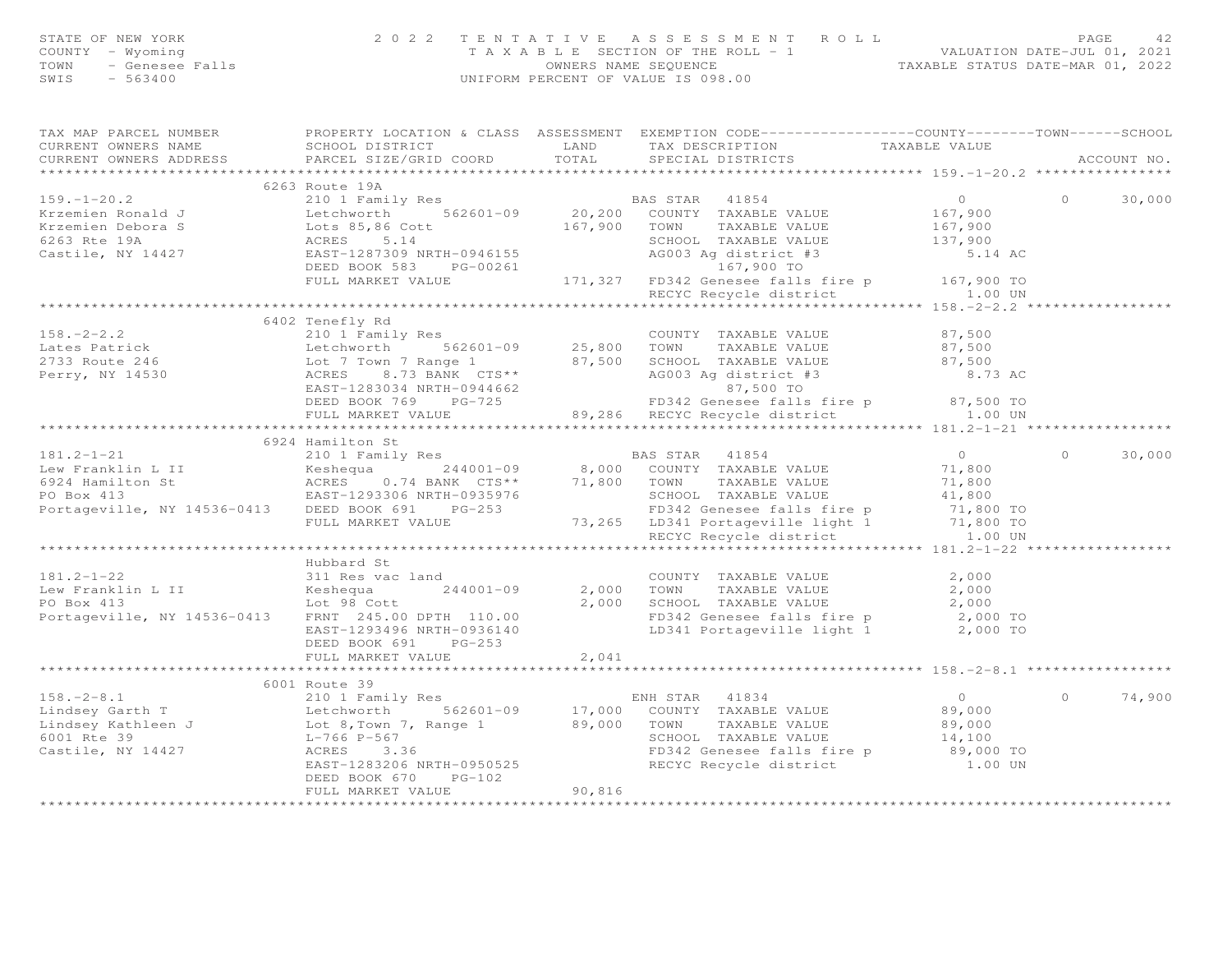| STATE OF NEW YORK<br>COUNTY - Wyoming<br>- Genesee Falls<br>TOWN<br>$-563400$<br>SWIS | 2 0 2 2                                                                     | TENTATIVE            | ASSESSMENT ROLL<br>T A X A B L E SECTION OF THE ROLL - 1 VALUATION DATE-JUL 01, 2021<br>OWNERS NAME SEQUENCE<br>UNIFORM PERCENT OF VALUE IS 098.00 | TAXABLE STATUS DATE-MAR 01, 2022 | PAGE           | 43     |
|---------------------------------------------------------------------------------------|-----------------------------------------------------------------------------|----------------------|----------------------------------------------------------------------------------------------------------------------------------------------------|----------------------------------|----------------|--------|
| TAX MAP PARCEL NUMBER                                                                 |                                                                             |                      | PROPERTY LOCATION & CLASS ASSESSMENT EXEMPTION CODE----------------COUNTY-------TOWN-----SCHOOL                                                    |                                  |                |        |
| CURRENT OWNERS NAME                                                                   | SCHOOL DISTRICT                                                             | LAND                 | TAX DESCRIPTION                                                                                                                                    | TAXABLE VALUE                    |                |        |
|                                                                                       | CURRENT OWNERS ADDRESS 6 PARCEL SIZE/GRID COORD 6 TOTAL 6 SPECIAL DISTRICTS |                      |                                                                                                                                                    |                                  | ACCOUNT NO.    |        |
|                                                                                       | 6015 Route 39                                                               |                      |                                                                                                                                                    |                                  |                |        |
| $158 - 2 - 6.122$                                                                     | 210 1 Family Res                                                            |                      | BAS STAR 41854                                                                                                                                     | $\overline{0}$                   | $\overline{O}$ | 30,000 |
|                                                                                       | Lindsey Meredith J Letchworth 562601-09 19,700 COUNTY TAXABLE VALUE         |                      |                                                                                                                                                    | 89,900                           |                |        |
| Lindsey Ted A                                                                         | Lot 8, Town 7, Range 1 89,900                                               |                      | TOWN<br>TAXABLE VALUE                                                                                                                              | 89,900                           |                |        |
| 6015 Rte 39                                                                           | ACRES 4.81                                                                  |                      | SCHOOL TAXABLE VALUE                                                                                                                               | 59,900                           |                |        |
| Castile, NY 14427                                                                     | EAST-1282905 NRTH-0950267                                                   |                      | FD342 Genesee falls fire p 89,900 TO                                                                                                               |                                  |                |        |
|                                                                                       | DEED BOOK 732<br>$PG-68$                                                    |                      | RECYC Recycle district 1.00 UN                                                                                                                     |                                  |                |        |
|                                                                                       | FULL MARKET VALUE                                                           | 91,735               |                                                                                                                                                    |                                  |                |        |
|                                                                                       |                                                                             |                      |                                                                                                                                                    |                                  |                |        |
|                                                                                       | 6494 Route 19A                                                              |                      |                                                                                                                                                    |                                  |                |        |
| $170. - 1 - 29.121$                                                                   | 270 Mfg housing and the manufacturer                                        |                      | BAS STAR 41854                                                                                                                                     | $\circ$                          | $\circ$        | 30,000 |
| Long Larry J                                                                          | Letchworth                                                                  | 562601 25,900 COUNTY | TAXABLE VALUE                                                                                                                                      | 98,700                           |                |        |
| Carpenter Lisa A Lot 93, Cottringer                                                   |                                                                             | 98,700               | TOWN<br>TAXABLE VALUE                                                                                                                              | 98,700                           |                |        |
| 6494 Rte 19A                                                                          | easement 703/664                                                            |                      | SCHOOL<br>TAXABLE VALUE                                                                                                                            | 68,700                           |                |        |
| Portageville, NY 14536                                                                | ACRES 11.58 BANK CTS**<br>EAST-1286383 NRTH-0942552                         |                      | AG003 Ag district #3<br>98,700 TO                                                                                                                  | 11.58 AC                         |                |        |
|                                                                                       | DEED BOOK 718<br>$PG-773$                                                   |                      | FD342 Genesee falls fire p                                                                                                                         | 98,700 TO                        |                |        |

|                         | 6046 Route 39                                            |                                                                               |                            |        |
|-------------------------|----------------------------------------------------------|-------------------------------------------------------------------------------|----------------------------|--------|
| $158. - 2 - 6.31$       | 210 1 Family Res                                         | ENH STAR 41834                                                                | $\overline{0}$<br>$\circ$  | 74,900 |
|                         |                                                          |                                                                               |                            |        |
|                         |                                                          |                                                                               |                            |        |
| 6046 Rte 39             | ACRES 12.28                                              | SCHOOL TAXABLE VALUE                                                          | 43,800                     |        |
|                         |                                                          | FD342 Genesee falls fire p 118,700 TO                                         |                            |        |
|                         | DEED BOOK 743 PG-613                                     | RECYC Recycle district 1.00 UN                                                |                            |        |
|                         | FULL MARKET VALUE                                        | 121, 122                                                                      |                            |        |
|                         |                                                          |                                                                               |                            |        |
|                         | 7586 Route 19A                                           |                                                                               |                            |        |
| $191. -1 - 9$           | 210 1 Family Res                                         | COUNTY TAXABLE VALUE 49,000                                                   |                            |        |
|                         | Luu Tiffany Thanhkhue $\sim$ Keshequa $244001-09$ 11,400 | TAXABLE VALUE 49,000<br>TOWN                                                  |                            |        |
| Sykes Todd P            | Lot 106 Cott 49,000<br>FRNT 201.79 DPTH 291.83           | 49,000<br>SCHOOL TAXABLE VALUE 49,000                                         |                            |        |
| 7586 Rte 19A            |                                                          | FD342 Genesee falls fire p 49,000 TO                                          |                            |        |
| Genesee Falls, NY 14536 | BANK LERET                                               | RECYC Recycle district 1.00 UN                                                |                            |        |
|                         | EAST-1288712 NRTH-0924304                                |                                                                               |                            |        |
|                         | DEED BOOK 781 PG-716                                     |                                                                               |                            |        |
|                         | FULL MARKET VALUE                                        | 50,000                                                                        |                            |        |
|                         |                                                          |                                                                               |                            |        |
|                         | 6866 Finn Rd                                             |                                                                               |                            |        |
| $170. -1 - 8.121$       | 210 1 Family Res                                         | ENH STAR 41834                                                                | $\overline{0}$<br>$\Omega$ | 74,900 |
|                         |                                                          | Luzier Terry Charles Letchworth 562601-09 21,900 COUNTY TAXABLE VALUE 195,000 |                            |        |
|                         | Luzier Lynn and Lot 96 Cott and 195,000                  | TOWN<br>TAXABLE VALUE 195,000                                                 |                            |        |
| 6866 Finn Rd            | ACRES 6.37                                               | TAXABLE VALUE 120,100<br>SCHOOL                                               |                            |        |
| Portageville, NY 14536  | EAST-0641600 NRTH-0937700                                | FD342 Genesee falls fire p 195,000 TO                                         |                            |        |
|                         | $PG-00601$<br>DEED BOOK 600                              | RECYC Recycle district 1.00 UN                                                |                            |        |
|                         | FULL MARKET VALUE                                        | 198.980                                                                       |                            |        |
|                         |                                                          |                                                                               |                            |        |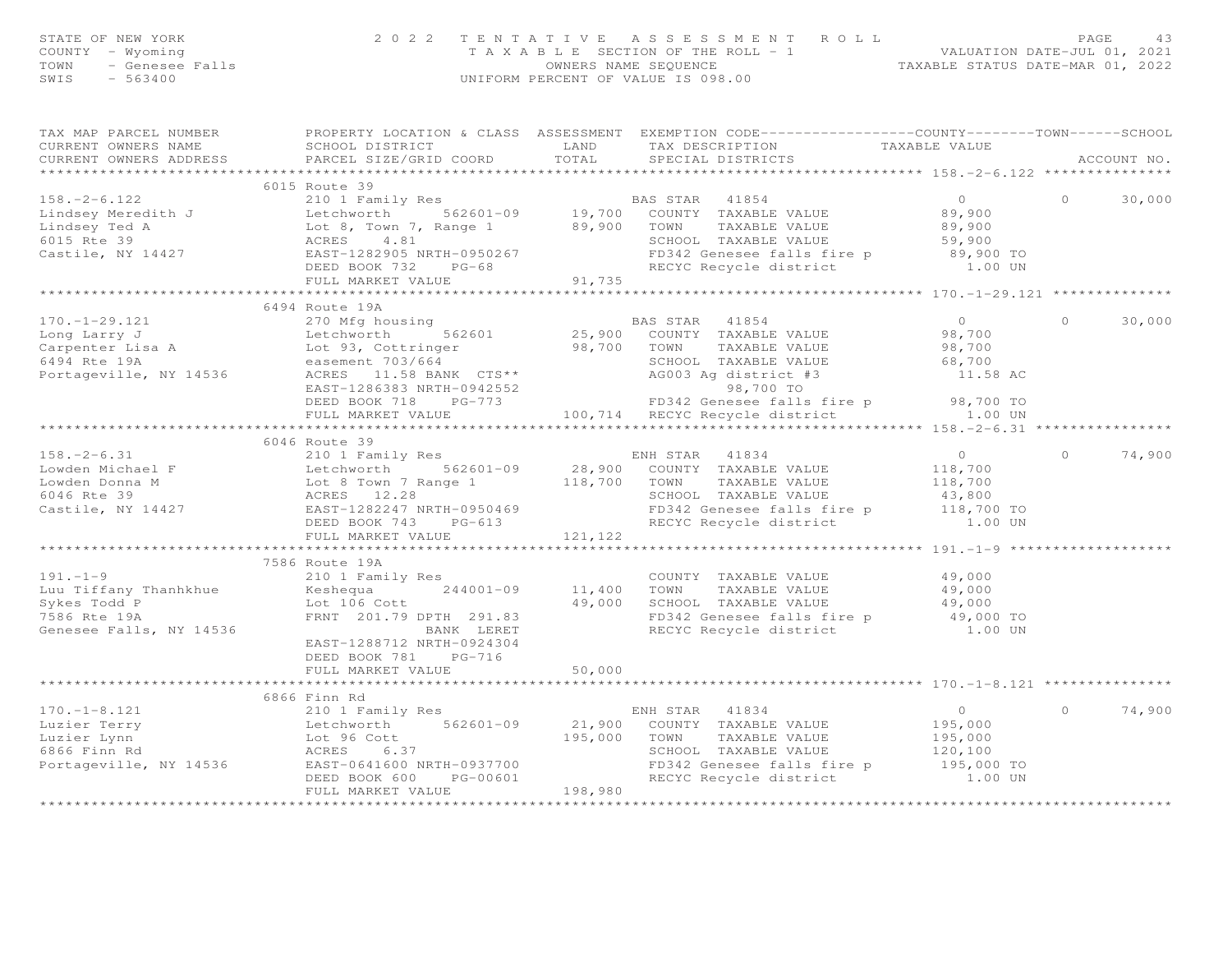| STATE OF NEW YORK<br>COUNTY - Wyoming<br>TOWN - Genesee Falls<br>SWITS - 563400 | 2022 TENTATIVE                                                                                                                                                                                                                                        |        | TENTATIVE ASSESSMENT ROLL<br>TAXABLE SECTION OF THE ROLL - 1<br>OWNERS NAME SEQUENCE<br>INIFORM PERCENT OF VALUE TO 2022<br>UNIFORM PERCENT OF VALUE IS 098.00 |        |                    |
|---------------------------------------------------------------------------------|-------------------------------------------------------------------------------------------------------------------------------------------------------------------------------------------------------------------------------------------------------|--------|----------------------------------------------------------------------------------------------------------------------------------------------------------------|--------|--------------------|
| CURRENT OWNERS NAME                                                             | TAX MAP PARCEL NUMBER FROPERTY LOCATION & CLASS ASSESSMENT EXEMPTION CODE----------------COUNTY-------TOWN------SCHOOL                                                                                                                                |        |                                                                                                                                                                |        |                    |
|                                                                                 | CURRENT OWNERS ADDRESS PARCEL SIZE/GRID COORD TOTAL                                                                                                                                                                                                   |        |                                                                                                                                                                |        | ACCOUNT NO.        |
|                                                                                 | 6874 Finn Rd                                                                                                                                                                                                                                          |        |                                                                                                                                                                |        |                    |
|                                                                                 |                                                                                                                                                                                                                                                       |        |                                                                                                                                                                |        |                    |
|                                                                                 |                                                                                                                                                                                                                                                       |        |                                                                                                                                                                |        |                    |
|                                                                                 |                                                                                                                                                                                                                                                       |        |                                                                                                                                                                |        |                    |
|                                                                                 |                                                                                                                                                                                                                                                       |        |                                                                                                                                                                |        |                    |
|                                                                                 | 170.-1-10<br>Luzier Terry L<br>Luzier Lynn M<br>Luzier Lynn M<br>Sold Detchworth 562601-09<br>Luzier Lynn M<br>Lot 98 Cott<br>FRNT 430.00 DPTH 225.00<br>Portageville, NY 14536<br>DEED BOOK 798 PC-214<br>DEED NARKET VALUE<br>FULL MARKET VALUE<br> |        |                                                                                                                                                                |        |                    |
|                                                                                 | FULL MARKET VALUE                                                                                                                                                                                                                                     | 11,224 |                                                                                                                                                                |        |                    |
|                                                                                 |                                                                                                                                                                                                                                                       |        |                                                                                                                                                                |        |                    |
| $181. - 1 - 19$                                                                 | Griffith Rd N                                                                                                                                                                                                                                         |        |                                                                                                                                                                |        |                    |
|                                                                                 |                                                                                                                                                                                                                                                       |        |                                                                                                                                                                |        |                    |
|                                                                                 |                                                                                                                                                                                                                                                       |        |                                                                                                                                                                |        |                    |
| rori<br>2892 Bronsonhill Rd<br>Avon, NY 14414                                   |                                                                                                                                                                                                                                                       |        |                                                                                                                                                                |        |                    |
|                                                                                 |                                                                                                                                                                                                                                                       |        |                                                                                                                                                                |        |                    |
|                                                                                 | 3120 Field crops<br>Letchworth 562601-09 59,600 TOWN TAXABLE VALUE 59,600<br>Letchworth 562601-09 59,600 TOWN TAXABLE VALUE 59,600<br>Lot 99 Cott 59,600 SCHOOL TAXABLE VALUE 59,600<br>ACRES 52.49 AG003 Ag district #3 52.49 AC<br>EAS              |        |                                                                                                                                                                |        |                    |
|                                                                                 | FULL MARKET VALUE 60,816                                                                                                                                                                                                                              |        |                                                                                                                                                                |        |                    |
|                                                                                 |                                                                                                                                                                                                                                                       |        |                                                                                                                                                                |        |                    |
|                                                                                 | Rte 19A                                                                                                                                                                                                                                               |        |                                                                                                                                                                |        |                    |
|                                                                                 |                                                                                                                                                                                                                                                       |        |                                                                                                                                                                | 500    |                    |
|                                                                                 |                                                                                                                                                                                                                                                       |        |                                                                                                                                                                | 500    |                    |
|                                                                                 |                                                                                                                                                                                                                                                       |        |                                                                                                                                                                | 500    |                    |
|                                                                                 | XTE 19A<br>Maines Carl 311 Res vac land<br>Maines Carl Fillmore 025801 500 TOWN TAXABLE VALUE<br>11999 Rte 19A<br>Portageville, NY 14536 EAST-0919878 NRTH-1291656 500 SCHOOL TAXABLE VALUE<br>FULL MARKET VALUE<br>FULL MARKET VALUE 510<br>         |        |                                                                                                                                                                | .66 AC |                    |
|                                                                                 |                                                                                                                                                                                                                                                       |        |                                                                                                                                                                |        |                    |
|                                                                                 |                                                                                                                                                                                                                                                       |        | FD342 Genesee falls fire p 500 TO                                                                                                                              |        |                    |
|                                                                                 |                                                                                                                                                                                                                                                       |        |                                                                                                                                                                |        |                    |
|                                                                                 | Route 19A                                                                                                                                                                                                                                             |        |                                                                                                                                                                |        |                    |
|                                                                                 |                                                                                                                                                                                                                                                       |        |                                                                                                                                                                |        |                    |
|                                                                                 |                                                                                                                                                                                                                                                       |        |                                                                                                                                                                |        |                    |
|                                                                                 |                                                                                                                                                                                                                                                       |        |                                                                                                                                                                |        |                    |
|                                                                                 | 170.-1-29.2<br>Mann Cindy 312 Vac w/imprv<br>Eetchworth 562601-09 10,500 TOWN TAXABLE VALUE 12,900<br>5645 Rte 19A Lot 93 Cott 12,900 SCHOOL TAXABLE VALUE 12,900<br>Portageville, NY 14536 FRNT 320.00 DPTH 240.00 FD342 Genesee fall<br>ACRES 0.88  |        |                                                                                                                                                                |        |                    |
|                                                                                 | EAST-1287334 NRTH-0941515                                                                                                                                                                                                                             |        |                                                                                                                                                                |        |                    |
|                                                                                 | DEED BOOK 602 PG-00184                                                                                                                                                                                                                                |        |                                                                                                                                                                |        |                    |
|                                                                                 | FULL MARKET VALUE                                                                                                                                                                                                                                     | 13,163 |                                                                                                                                                                |        |                    |
|                                                                                 |                                                                                                                                                                                                                                                       |        |                                                                                                                                                                |        |                    |
|                                                                                 | 6545 Route 19A                                                                                                                                                                                                                                        |        |                                                                                                                                                                |        |                    |
|                                                                                 |                                                                                                                                                                                                                                                       |        |                                                                                                                                                                |        | $0 \t 0 \t 30,000$ |
|                                                                                 |                                                                                                                                                                                                                                                       |        |                                                                                                                                                                |        |                    |
|                                                                                 |                                                                                                                                                                                                                                                       |        |                                                                                                                                                                |        |                    |
|                                                                                 |                                                                                                                                                                                                                                                       |        |                                                                                                                                                                |        |                    |
|                                                                                 |                                                                                                                                                                                                                                                       |        |                                                                                                                                                                |        |                    |
|                                                                                 | 6545 Route 19A<br>Mann Cindy Conklin (1984)<br>Mann Cindy Conklin (1984)<br>Exchworth 562601-09 17,800 COUNTY TAXABLE VALUE 74,900<br>Let Monday Contringer Tract 74,900 TOWN TAXABLE VALUE 74,900<br>Rortageville, NY 14536 (1985)<br>EXS            |        |                                                                                                                                                                |        |                    |
|                                                                                 |                                                                                                                                                                                                                                                       |        |                                                                                                                                                                |        |                    |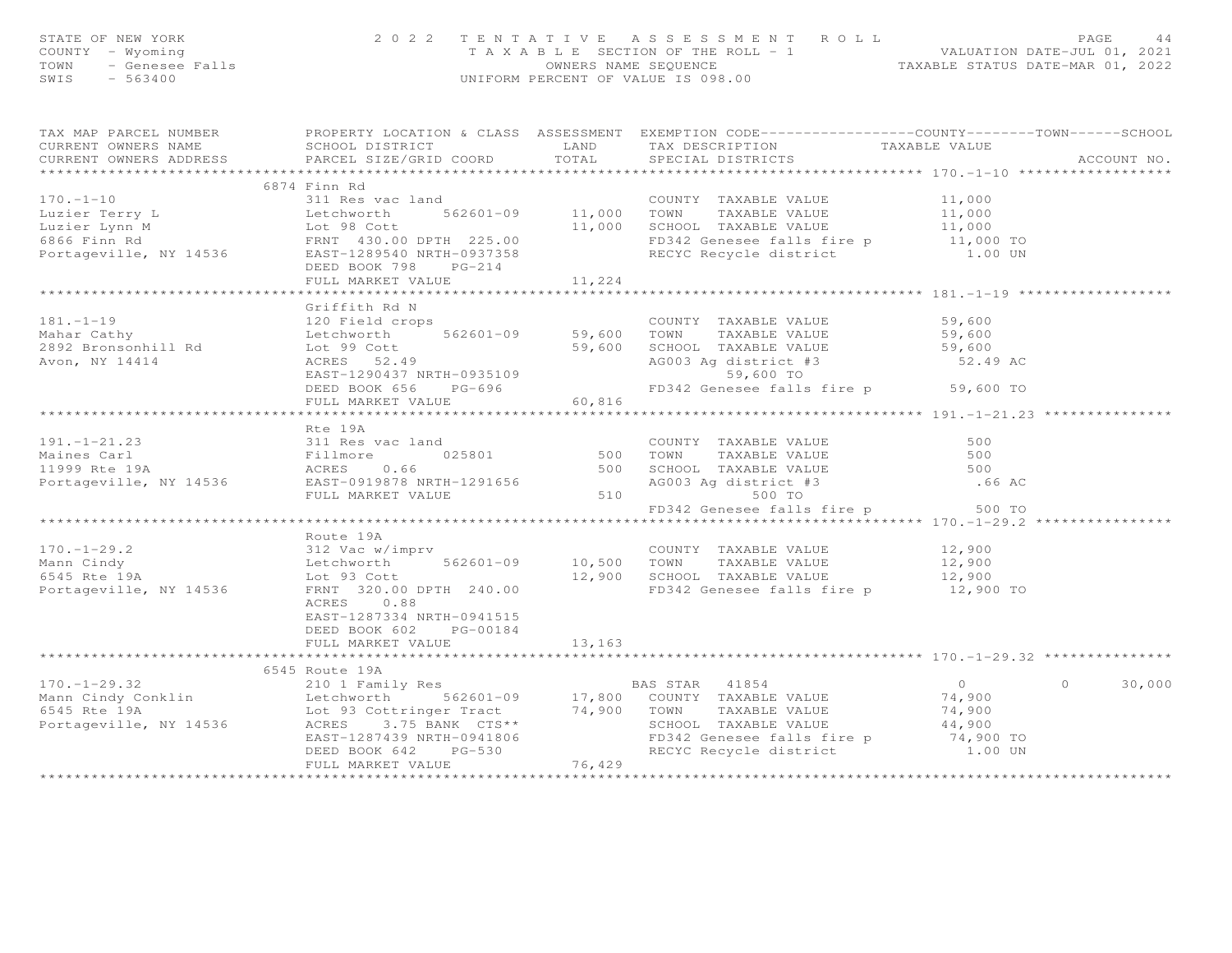| STATE OF NEW YORK<br>COUNTY – Wyoming<br>TOWN - Genesee Falls<br>$-563400$<br>SWIS | 2022 TENTATIVE ASSESSMENT ROLL<br>T A X A B L E SECTION OF THE ROLL - 1<br>OWNERS NAME SEQUENCE<br>UNIFORM PERCENT OF VALUE IS 098.00 | 4.5<br>PAGE<br>VALUATION DATE-JUL 01, 2021<br>TAXABLE STATUS DATE-MAR 01, 2022 |
|------------------------------------------------------------------------------------|---------------------------------------------------------------------------------------------------------------------------------------|--------------------------------------------------------------------------------|
|                                                                                    |                                                                                                                                       |                                                                                |

TAX MAP PARCEL NUMBER PROPERTY LOCATION & CLASS ASSESSMENT EXEMPTION CODE------------------COUNTY--------TOWN------SCHOOL

| CURRENT OWNERS NAME SCHOOL DISTRICT TAN LAND TAX DESCRIPTION TAXABLE VALUE                                                                                                                                                                                                                                                                                                                                           |                                                |  |                      |          |             |
|----------------------------------------------------------------------------------------------------------------------------------------------------------------------------------------------------------------------------------------------------------------------------------------------------------------------------------------------------------------------------------------------------------------------|------------------------------------------------|--|----------------------|----------|-------------|
| CURRENT OWNERS ADDRESS                                                                                                                                                                                                                                                                                                                                                                                               | PARCEL SIZE/GRID COORD TOTAL SPECIAL DISTRICTS |  |                      |          | ACCOUNT NO. |
|                                                                                                                                                                                                                                                                                                                                                                                                                      |                                                |  |                      |          |             |
|                                                                                                                                                                                                                                                                                                                                                                                                                      | River Rd                                       |  |                      |          |             |
| 170.-2-1<br>Marquart Dairy, LLC 120 Feld crops<br>Marquart Dairy, LLC Reshequa<br>5195 Route 19 Lot 98 Cott 133,200 COUNTY TAXABLE VALUE 32,817<br>5195 Route 19 Lot 98 Cott 133,200 TOWN TAXABLE VALUE 32,817<br>Gainesville, NY 14066                                                                                                                                                                              |                                                |  |                      |          |             |
|                                                                                                                                                                                                                                                                                                                                                                                                                      |                                                |  |                      |          |             |
|                                                                                                                                                                                                                                                                                                                                                                                                                      |                                                |  |                      |          |             |
|                                                                                                                                                                                                                                                                                                                                                                                                                      |                                                |  |                      |          |             |
|                                                                                                                                                                                                                                                                                                                                                                                                                      |                                                |  |                      |          |             |
|                                                                                                                                                                                                                                                                                                                                                                                                                      |                                                |  |                      |          |             |
|                                                                                                                                                                                                                                                                                                                                                                                                                      |                                                |  |                      |          |             |
|                                                                                                                                                                                                                                                                                                                                                                                                                      |                                                |  |                      |          |             |
|                                                                                                                                                                                                                                                                                                                                                                                                                      |                                                |  |                      |          |             |
|                                                                                                                                                                                                                                                                                                                                                                                                                      | Route 19A                                      |  |                      |          |             |
|                                                                                                                                                                                                                                                                                                                                                                                                                      |                                                |  |                      |          |             |
|                                                                                                                                                                                                                                                                                                                                                                                                                      |                                                |  |                      |          |             |
|                                                                                                                                                                                                                                                                                                                                                                                                                      |                                                |  |                      |          |             |
|                                                                                                                                                                                                                                                                                                                                                                                                                      |                                                |  |                      |          |             |
|                                                                                                                                                                                                                                                                                                                                                                                                                      |                                                |  |                      |          |             |
|                                                                                                                                                                                                                                                                                                                                                                                                                      |                                                |  |                      |          |             |
|                                                                                                                                                                                                                                                                                                                                                                                                                      |                                                |  |                      |          |             |
| 191.-1-7<br>Martin John W 322 Rural vac>10<br>Martin John W 15,100<br>15,100<br>15,100<br>15,100<br>15,100<br>15,100<br>15,100<br>15,100<br>15,100<br>15,100<br>15,100<br>244001-09<br>15,100<br>15,100<br>15,100<br>26HOOL<br>26HOOL<br>26HOOL<br>26HOOL<br>26HOOL<br>26H                                                                                                                                           |                                                |  |                      |          |             |
| $\begin{array}{cccccccc} \text{7925 Route 19A} & \text{7925 Route 19A} & \text{868 STR} & \text{41854} & 0 \\ & \text{210 1 Family Res} & \text{868 STR} & \text{41854} & 0 \\ \text{Martin Mathew D} & \text{Fillmore} & 025801 & 14,800 & \text{COUNTY TAXABLE VALUE} & 125,000 \\ \text{Martin Leilani L} & \text{Lot 109 Cott} & 125,000 & \text{TOWN} & \text{TXABLE VALUE} & 125,000 \\ \text{7925 Rte 19A} &$ | 7925 Route 19A                                 |  |                      |          |             |
|                                                                                                                                                                                                                                                                                                                                                                                                                      |                                                |  |                      | $\Omega$ | 30,000      |
|                                                                                                                                                                                                                                                                                                                                                                                                                      |                                                |  |                      |          |             |
|                                                                                                                                                                                                                                                                                                                                                                                                                      |                                                |  |                      |          |             |
|                                                                                                                                                                                                                                                                                                                                                                                                                      |                                                |  |                      |          |             |
|                                                                                                                                                                                                                                                                                                                                                                                                                      |                                                |  |                      |          |             |
|                                                                                                                                                                                                                                                                                                                                                                                                                      |                                                |  |                      |          |             |
|                                                                                                                                                                                                                                                                                                                                                                                                                      |                                                |  |                      |          |             |
|                                                                                                                                                                                                                                                                                                                                                                                                                      |                                                |  |                      |          |             |
|                                                                                                                                                                                                                                                                                                                                                                                                                      |                                                |  |                      |          |             |
|                                                                                                                                                                                                                                                                                                                                                                                                                      | Tenefly Rd                                     |  |                      |          |             |
|                                                                                                                                                                                                                                                                                                                                                                                                                      |                                                |  |                      |          |             |
|                                                                                                                                                                                                                                                                                                                                                                                                                      |                                                |  |                      |          |             |
|                                                                                                                                                                                                                                                                                                                                                                                                                      |                                                |  |                      |          |             |
|                                                                                                                                                                                                                                                                                                                                                                                                                      |                                                |  |                      |          |             |
|                                                                                                                                                                                                                                                                                                                                                                                                                      |                                                |  |                      |          |             |
|                                                                                                                                                                                                                                                                                                                                                                                                                      |                                                |  |                      |          |             |
|                                                                                                                                                                                                                                                                                                                                                                                                                      |                                                |  |                      |          |             |
|                                                                                                                                                                                                                                                                                                                                                                                                                      |                                                |  |                      |          |             |
|                                                                                                                                                                                                                                                                                                                                                                                                                      |                                                |  |                      |          |             |
|                                                                                                                                                                                                                                                                                                                                                                                                                      |                                                |  | 87,533 87,533 87,533 |          |             |
|                                                                                                                                                                                                                                                                                                                                                                                                                      |                                                |  |                      |          |             |
|                                                                                                                                                                                                                                                                                                                                                                                                                      |                                                |  |                      |          |             |
|                                                                                                                                                                                                                                                                                                                                                                                                                      |                                                |  |                      |          |             |
|                                                                                                                                                                                                                                                                                                                                                                                                                      |                                                |  |                      |          |             |
|                                                                                                                                                                                                                                                                                                                                                                                                                      |                                                |  |                      |          |             |
|                                                                                                                                                                                                                                                                                                                                                                                                                      |                                                |  |                      |          |             |
| 180.-2-3.2 Tenefly Rd Correspondent Mathematic Correspondent Mathematic Correspondent Correspondent Correspondent Correspondent Correspondent Correspondent Correspondent Correspondent Correspondent Correspondent Correspond                                                                                                                                                                                       |                                                |  |                      |          |             |
|                                                                                                                                                                                                                                                                                                                                                                                                                      |                                                |  |                      |          |             |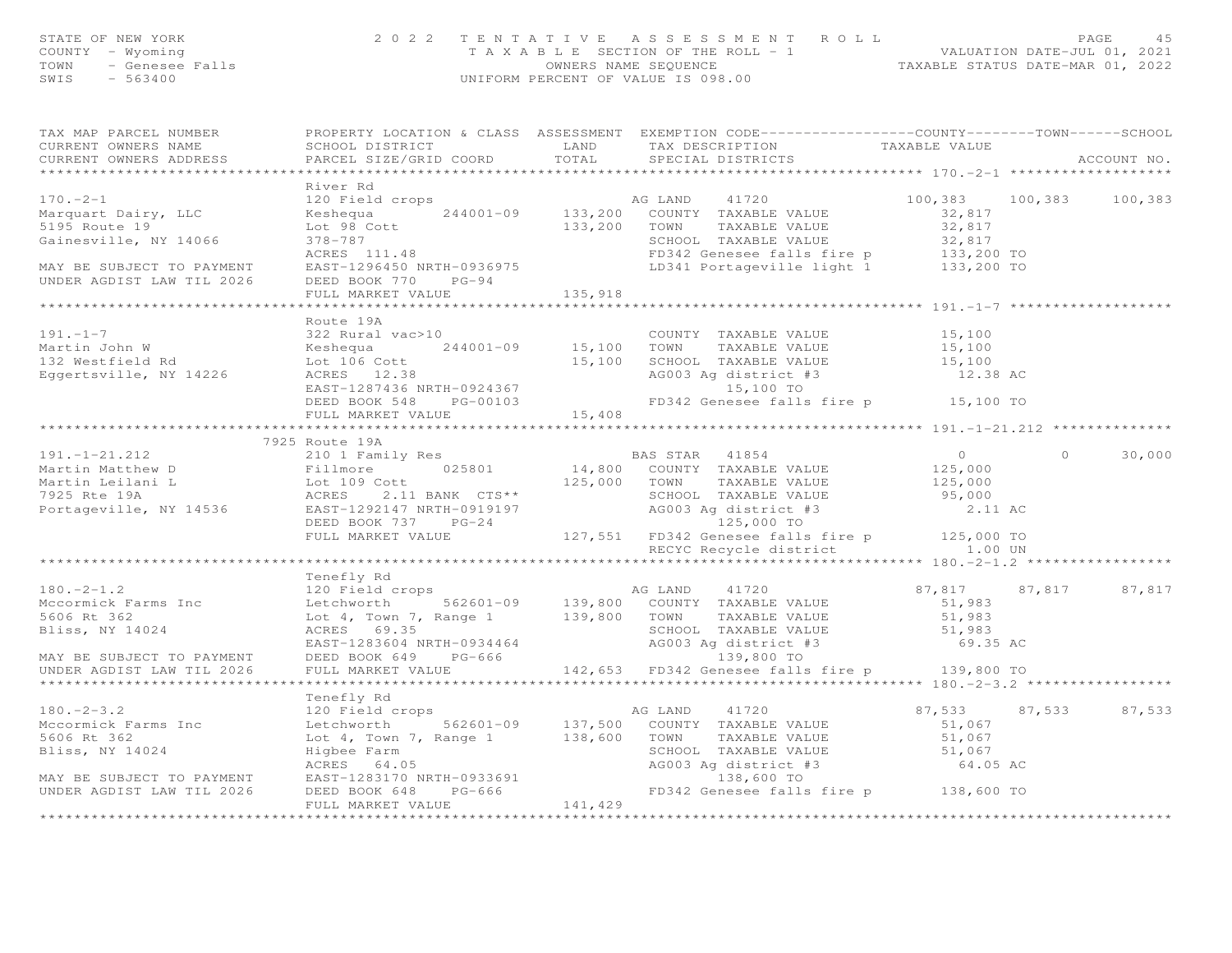| STATE OF NEW YORK    | 2022 TENTATIVE ASSESSMENT ROLL                                       | PAGE | 46 |
|----------------------|----------------------------------------------------------------------|------|----|
| COUNTY - Wyoming     | VALUATION DATE-JUL 01, 2021<br>T A X A B L E SECTION OF THE ROLL - 1 |      |    |
| TOWN - Genesee Falls | TAXABLE STATUS DATE-MAR 01, 2022<br>OWNERS NAME SEOUENCE             |      |    |
| SWIS<br>- 563400     | UNIFORM PERCENT OF VALUE IS 098.00                                   |      |    |
|                      |                                                                      |      |    |
|                      |                                                                      |      |    |
|                      |                                                                      |      |    |

|             |                                                 | TAX MAP PARCEL NUMBER          PROPERTY LOCATION & CLASS ASSESSMENT EXEMPTION CODE--------------COUNTY-------TOWN------SCHOOL                                                                                                            |                               |         |
|-------------|-------------------------------------------------|------------------------------------------------------------------------------------------------------------------------------------------------------------------------------------------------------------------------------------------|-------------------------------|---------|
|             |                                                 |                                                                                                                                                                                                                                          |                               |         |
|             | Tenefly Rd                                      |                                                                                                                                                                                                                                          | $46, 469$ $46, 469$ $46, 469$ |         |
|             |                                                 |                                                                                                                                                                                                                                          |                               |         |
|             |                                                 |                                                                                                                                                                                                                                          |                               |         |
|             |                                                 |                                                                                                                                                                                                                                          |                               |         |
|             |                                                 |                                                                                                                                                                                                                                          |                               |         |
|             |                                                 |                                                                                                                                                                                                                                          |                               |         |
|             |                                                 |                                                                                                                                                                                                                                          |                               |         |
|             | Tenefly Rd                                      |                                                                                                                                                                                                                                          |                               |         |
|             |                                                 |                                                                                                                                                                                                                                          |                               |         |
|             |                                                 |                                                                                                                                                                                                                                          |                               |         |
| 5606 Rt 362 |                                                 | Lot 4, Town 7, Range 1 138,300 TOWN TAXABLE VALUE 50,988                                                                                                                                                                                 |                               |         |
|             |                                                 |                                                                                                                                                                                                                                          |                               |         |
|             |                                                 |                                                                                                                                                                                                                                          |                               |         |
|             |                                                 |                                                                                                                                                                                                                                          |                               |         |
|             |                                                 | Bliss, NY 14024<br>BRES 60.70<br>EAST-1283302 NRTH-0932333<br>MAY BE SUBJECT TO PAYMENT DEED BOOK 649 PG-666 138,300 TO<br>UNDER AGDIST LAW TIL 2026 FULL MARKET VALUE 141,122 FD342 Genesee falls fire p 138,300 TO<br>**************** |                               |         |
|             | Tenefly Rd                                      |                                                                                                                                                                                                                                          |                               |         |
|             |                                                 | 180.-2-6<br>120 Field crops<br>120 Field crops<br>562601-09 171,900 COUNTY TAXABLE VALUE 109,450 109,450<br>62,450 62,450                                                                                                                |                               | 109,450 |
|             |                                                 |                                                                                                                                                                                                                                          |                               |         |
| 5606 Rt 362 |                                                 | Lot 3, 4 Town 7 Range 1 171, 900 TOWN TAXABLE VALUE 62, 450                                                                                                                                                                              |                               |         |
|             |                                                 |                                                                                                                                                                                                                                          |                               |         |
|             |                                                 |                                                                                                                                                                                                                                          |                               |         |
|             |                                                 |                                                                                                                                                                                                                                          |                               |         |
|             |                                                 |                                                                                                                                                                                                                                          |                               |         |
|             |                                                 | Bliss, NY 14024<br>Higher Farm (Allison SCHOOL TAXABLE VALUE 62,450<br>MAY BE SUBJECT TO PAYMENT EAST-1282604 NRTH-0931089<br>UNDER AGDIST LAW TIL 2026 DEED BOOK 649 PG-666 FD342 Genesee falls fire p 171,900 TO<br>FULL MARKET VALU   |                               |         |
|             |                                                 |                                                                                                                                                                                                                                          |                               |         |
|             | Route 19A                                       |                                                                                                                                                                                                                                          |                               |         |
|             |                                                 |                                                                                                                                                                                                                                          |                               |         |
|             |                                                 |                                                                                                                                                                                                                                          |                               |         |
|             |                                                 |                                                                                                                                                                                                                                          |                               |         |
|             | 729/184<br>384–935 409–95 411–59<br>ACRES 99.96 | AG003 Ag district #3 99.96 AC                                                                                                                                                                                                            |                               |         |
|             |                                                 |                                                                                                                                                                                                                                          |                               |         |
|             |                                                 |                                                                                                                                                                                                                                          |                               |         |
|             | DEED BOOK 729 PG-196                            |                                                                                                                                                                                                                                          |                               |         |
|             |                                                 |                                                                                                                                                                                                                                          |                               |         |
|             |                                                 |                                                                                                                                                                                                                                          |                               |         |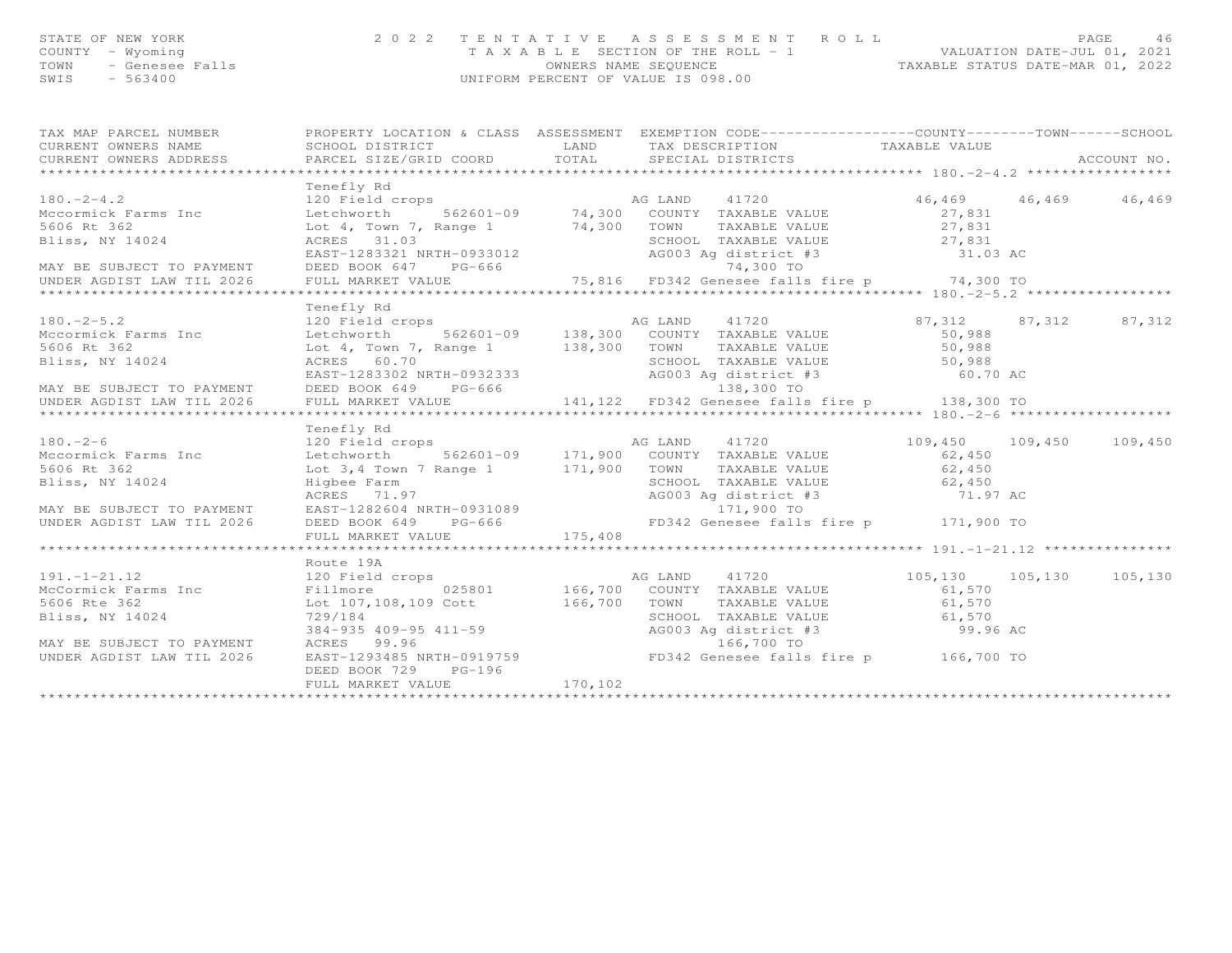## STATE OF NEW YORK 2 0 2 2 T E N T A T I V E A S S E S S M E N T R O L L PAGE 47 COUNTY - Wyoming T A X A B L E SECTION OF THE ROLL - 1 VALUATION DATE-JUL 01, 2021 TOWN - Genesee Falls OWNERS NAME SEQUENCE TAXABLE STATUS DATE-MAR 01, 2022 SWIS - 563400 UNIFORM PERCENT OF VALUE IS 098.00

| TAX MAP PARCEL NUMBER FROPERTY LOCATION & CLASS ASSESSMENT EXEMPTION CODE----------------COUNTY-------TOWN------SCHOOL                                                                                                                                                                                                                                                                                                                 |                                                                                                    |  | ACCOUNT NO. |
|----------------------------------------------------------------------------------------------------------------------------------------------------------------------------------------------------------------------------------------------------------------------------------------------------------------------------------------------------------------------------------------------------------------------------------------|----------------------------------------------------------------------------------------------------|--|-------------|
| Transit Rd                                                                                                                                                                                                                                                                                                                                                                                                                             |                                                                                                    |  |             |
|                                                                                                                                                                                                                                                                                                                                                                                                                                        |                                                                                                    |  |             |
| East Koy Rd                                                                                                                                                                                                                                                                                                                                                                                                                            |                                                                                                    |  |             |
|                                                                                                                                                                                                                                                                                                                                                                                                                                        |                                                                                                    |  |             |
| East Koy Rd                                                                                                                                                                                                                                                                                                                                                                                                                            |                                                                                                    |  |             |
|                                                                                                                                                                                                                                                                                                                                                                                                                                        |                                                                                                    |  |             |
| 6995 Tenefly Rd<br>180.-2-17 210 1 Family Res<br>McMaster Dustin                                   Letchworth           562601-09         12,600<br>CONSERVERED NATURE ON THE PRODUCED SERIOR PRODUCED AND TRANSPORT ON THE PRODUCED OF THE PRODUCED ON THE PRODUCED ON THE PRODUCED ON THE PRODUCED ON THE PRODUCED ON THE PRODUCED ON THE PRODUCED ON THE PRODUCED ON THE PRODUC<br>DEED BOOK 782 PG-787<br>FULL MARKET VALUE 84,694 | COUNTY TAXABLE VALUE 83,000<br>TOWN TAXABLE VALUE 83,000<br>TOWN<br>RECYC Recycle district 1.00 UN |  |             |
|                                                                                                                                                                                                                                                                                                                                                                                                                                        |                                                                                                    |  |             |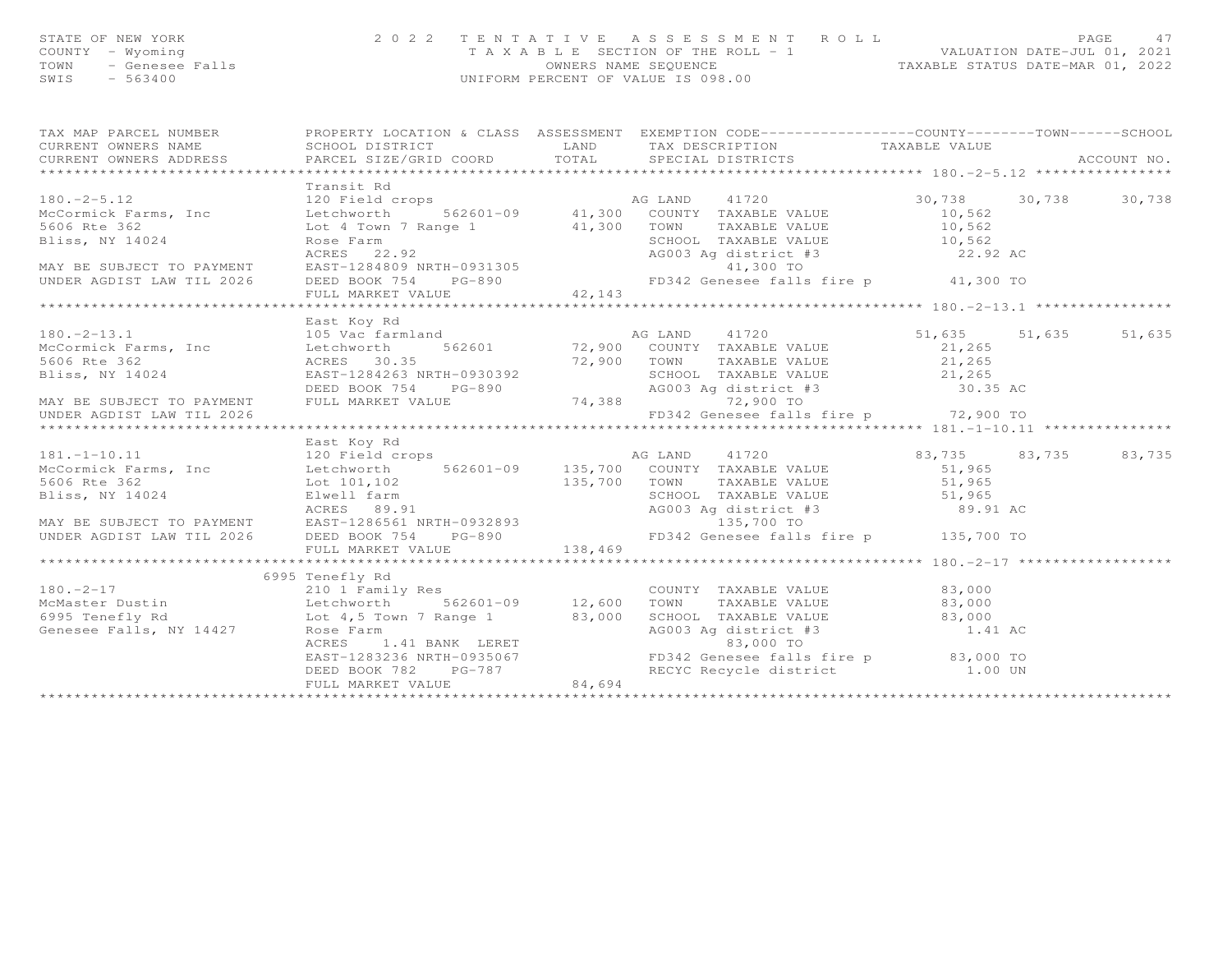| STATE OF NEW YORK<br>COUNTY - Wyoming<br>TOWN<br>$-563400$<br>SWIS | 2 0 2 2<br>- Wyoming<br>- Genesee Falls<br>- 563400                                                                      |        |                                                                                                                                                         |                         |  | TENTATIVE ASSESSMENT ROLL<br>PAGE<br>TAXABLE SECTION OF THE ROLL - 1 VALUATION DATE-JUL 01, 2021<br>OWNERS NAME SEQUENCE TAXABLE STATUS DATE-MAR 01, 2022<br>UNIFORM PERCENT OF VALUE IS 098.00 |  | - 48 |
|--------------------------------------------------------------------|--------------------------------------------------------------------------------------------------------------------------|--------|---------------------------------------------------------------------------------------------------------------------------------------------------------|-------------------------|--|-------------------------------------------------------------------------------------------------------------------------------------------------------------------------------------------------|--|------|
| CURRENT OWNERS NAME                                                | TAX MAP PARCEL NUMBER FROPERTY LOCATION & CLASS ASSESSMENT EXEMPTION CODE-----------------COUNTY--------TOWN------SCHOOL |        | SCHOOL DISTRICT                       LAND         TAX DESCRIPTION                 TAXABLE VALUE                                                        |                         |  |                                                                                                                                                                                                 |  |      |
| CURRENT OWNERS ADDRESS                                             | PARCEL SIZE/GRID COORD TOTAL                                                                                             |        | SPECIAL DISTRICTS                                                                                                                                       |                         |  | ACCOUNT NO.                                                                                                                                                                                     |  |      |
|                                                                    |                                                                                                                          |        |                                                                                                                                                         |                         |  |                                                                                                                                                                                                 |  |      |
|                                                                    |                                                                                                                          |        |                                                                                                                                                         | 18,250 10,000           |  | $\circ$                                                                                                                                                                                         |  |      |
|                                                                    |                                                                                                                          |        |                                                                                                                                                         |                         |  | 73,000                                                                                                                                                                                          |  |      |
|                                                                    |                                                                                                                          |        |                                                                                                                                                         | $0$ 0<br>54,750         |  |                                                                                                                                                                                                 |  |      |
|                                                                    |                                                                                                                          |        |                                                                                                                                                         |                         |  |                                                                                                                                                                                                 |  |      |
|                                                                    |                                                                                                                          |        | Lot 99 Cott<br>By Will 23,000 COUNTY TAXABLE VALUE 54,750<br>By Will TOWN TAXABLE VALUE 63,000<br>ACRES 0.88 BANK REL** SCHOOL TAXABLE VALUE 63,000     |                         |  |                                                                                                                                                                                                 |  |      |
|                                                                    |                                                                                                                          |        |                                                                                                                                                         |                         |  |                                                                                                                                                                                                 |  |      |
|                                                                    |                                                                                                                          |        |                                                                                                                                                         |                         |  |                                                                                                                                                                                                 |  |      |
|                                                                    | ***********************************                                                                                      |        | EAST-1292423 NRTH-0935207<br>DEED BOOK 670 PG-862 LD341 Portageville light 1 73,000 TO<br>TULL MARKET VALUE 74,490 RECYC Recycle district 1.00 UN       |                         |  |                                                                                                                                                                                                 |  |      |
|                                                                    |                                                                                                                          |        |                                                                                                                                                         |                         |  |                                                                                                                                                                                                 |  |      |
| $181.2 - 1 - 43$                                                   | 6975 Route 19A<br>210 1 Family Res                                                                                       |        | COUNTY TAXABLE VALUE 54,000                                                                                                                             |                         |  |                                                                                                                                                                                                 |  |      |
|                                                                    |                                                                                                                          |        | 244001-09 2,200 TOWN TAXABLE VALUE                                                                                                                      | 54,000                  |  |                                                                                                                                                                                                 |  |      |
|                                                                    |                                                                                                                          |        |                                                                                                                                                         |                         |  |                                                                                                                                                                                                 |  |      |
| Portageville, NY 14536                                             | FRNT 66.00 DPTH 99.00                                                                                                    |        | 54,000 SCHOOL TAXABLE VALUE 54,000<br>FD342 Genesee falls fire p 54,000 TO<br>LD341 Portageville light 1 54,000 TO<br>RECYC Recycle district 1.00 UN    |                         |  |                                                                                                                                                                                                 |  |      |
|                                                                    | BANK CTS**                                                                                                               |        |                                                                                                                                                         |                         |  |                                                                                                                                                                                                 |  |      |
|                                                                    | EAST-1293431 NRTH-0935237                                                                                                |        |                                                                                                                                                         |                         |  |                                                                                                                                                                                                 |  |      |
|                                                                    | DEED BOOK 768 PG-863                                                                                                     |        |                                                                                                                                                         |                         |  |                                                                                                                                                                                                 |  |      |
|                                                                    | FULL MARKET VALUE                                                                                                        | 55,102 |                                                                                                                                                         |                         |  |                                                                                                                                                                                                 |  |      |
|                                                                    |                                                                                                                          |        |                                                                                                                                                         |                         |  |                                                                                                                                                                                                 |  |      |
|                                                                    | Tenefly Rd<br>314 Rural vac<10                                                                                           |        |                                                                                                                                                         |                         |  |                                                                                                                                                                                                 |  |      |
|                                                                    |                                                                                                                          |        |                                                                                                                                                         |                         |  |                                                                                                                                                                                                 |  |      |
|                                                                    |                                                                                                                          |        |                                                                                                                                                         |                         |  |                                                                                                                                                                                                 |  |      |
|                                                                    |                                                                                                                          |        |                                                                                                                                                         |                         |  |                                                                                                                                                                                                 |  |      |
|                                                                    | FRNT 765.49 DPTH 608.23                                                                                                  |        | 21,100 TO                                                                                                                                               |                         |  |                                                                                                                                                                                                 |  |      |
|                                                                    | ACRES 12.72                                                                                                              |        | FD342 Genesee falls fire p 21,100 TO                                                                                                                    |                         |  |                                                                                                                                                                                                 |  |      |
|                                                                    | EAST-1281961 NRTH-0965280                                                                                                |        |                                                                                                                                                         |                         |  |                                                                                                                                                                                                 |  |      |
|                                                                    | DEED BOOK 784<br>$PG-414$                                                                                                |        |                                                                                                                                                         |                         |  |                                                                                                                                                                                                 |  |      |
|                                                                    | FULL MARKET VALUE                                                                                                        | 21,531 |                                                                                                                                                         |                         |  |                                                                                                                                                                                                 |  |      |
|                                                                    |                                                                                                                          |        |                                                                                                                                                         |                         |  |                                                                                                                                                                                                 |  |      |
|                                                                    | Griffith Rd                                                                                                              |        |                                                                                                                                                         |                         |  |                                                                                                                                                                                                 |  |      |
| $181. - 1 - 31.1$                                                  | 120 Field crops                                                                                                          |        | 91,900 COUNTY TAXABLE VALUE<br>191,900 COUNTY TAXABLE VALUE                                                                                             | 26,720 26,720<br>65,180 |  | 26,720                                                                                                                                                                                          |  |      |
| Mehlenbacher Than R<br>Mehlenbacher Debra K                        | L20 Field Crops<br>Letchworth 562601-09 91,900 COUNTY<br>Lot 100, Cottringer Tract 91,900 TOWN<br>ACRES 57.72            |        | TAXABLE VALUE                                                                                                                                           | 65,180                  |  |                                                                                                                                                                                                 |  |      |
| 6513 Lamont Rd                                                     | ACRES 57.72                                                                                                              |        | SCHOOL TAXABLE VALUE 65,180                                                                                                                             |                         |  |                                                                                                                                                                                                 |  |      |
| Castile, NY 14427                                                  |                                                                                                                          |        |                                                                                                                                                         |                         |  |                                                                                                                                                                                                 |  |      |
|                                                                    |                                                                                                                          |        | AG003 Ag district #3<br>91,900 TO                                                                                                                       |                         |  |                                                                                                                                                                                                 |  |      |
| MAY BE SUBJECT TO PAYMENT                                          |                                                                                                                          |        | EAST-1286499 NRTH-0934576<br>DEED BOOK 734 PG-527 93,776 FD342 Genesee falls fire p<br>FULL MARKET VALUE 93,776 FD342 Genesee falls fire p<br>91,900 TO |                         |  |                                                                                                                                                                                                 |  |      |
| UNDER AGDIST LAW TIL 2026                                          |                                                                                                                          |        |                                                                                                                                                         |                         |  |                                                                                                                                                                                                 |  |      |
| ********************                                               |                                                                                                                          |        |                                                                                                                                                         |                         |  |                                                                                                                                                                                                 |  |      |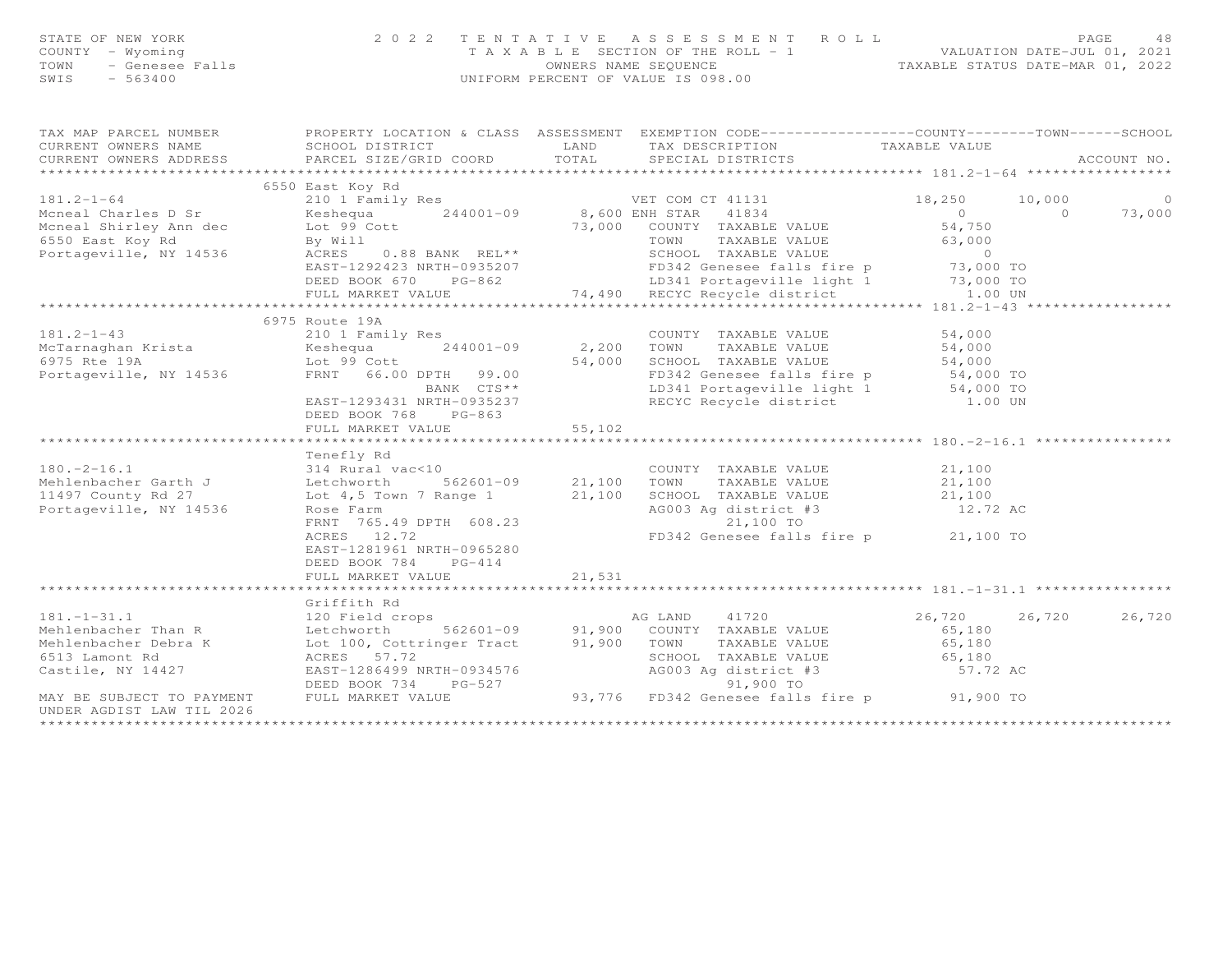| FAGE 49<br>COUNTY - Wyoming and the section of the ROLL - 1<br>TAXABLE SECTION OF THE ROLL - 1<br>TOWN - Genesee Falls Talls (MIFORM PERCENT OF VALUE IS 098.00<br>SWIS - 563400<br>SWIS - 563400                                     |                          |  |  |         |
|---------------------------------------------------------------------------------------------------------------------------------------------------------------------------------------------------------------------------------------|--------------------------|--|--|---------|
|                                                                                                                                                                                                                                       |                          |  |  |         |
| 181.2-1-36<br>6664 Church St 210 1 Family Res<br>Miller Donald Keshequa 244001-09 7,000 TOWN TAXABLE VALUE 86,300<br>Fortageville, NY 14536<br>FRNT 132.00 DPTH 222.75 FD342 Genesee falls fire p 86,300 TO<br>ACRES 0.68 BANK CTS**  |                          |  |  |         |
|                                                                                                                                                                                                                                       |                          |  |  |         |
|                                                                                                                                                                                                                                       |                          |  |  |         |
|                                                                                                                                                                                                                                       |                          |  |  |         |
|                                                                                                                                                                                                                                       |                          |  |  |         |
|                                                                                                                                                                                                                                       |                          |  |  |         |
|                                                                                                                                                                                                                                       |                          |  |  |         |
|                                                                                                                                                                                                                                       |                          |  |  |         |
|                                                                                                                                                                                                                                       |                          |  |  |         |
|                                                                                                                                                                                                                                       |                          |  |  |         |
|                                                                                                                                                                                                                                       |                          |  |  |         |
|                                                                                                                                                                                                                                       |                          |  |  |         |
|                                                                                                                                                                                                                                       |                          |  |  |         |
|                                                                                                                                                                                                                                       |                          |  |  |         |
|                                                                                                                                                                                                                                       |                          |  |  |         |
|                                                                                                                                                                                                                                       |                          |  |  |         |
| DLED DUUR וט. נ. ב. ב. ב. 15,306 RECYC Recycle district<br>FULL MARKET VALUE 1.00 15,306 RECYC Recycle district<br>the the set of the set of the set of the set of the set of the set of the set of the set of the set of the set o   |                          |  |  |         |
| 6189 Tenefly Rd 6189 Tenefly Rd 6189 Tenefly Rd 270 Mfg housing 25,900<br>Mitchell Jonathan Letchworth 562601-09<br>6189 Tenefly Rd 160 TOWN TAXABLE VALUE 25,900<br>6189 Tenefly Rd 160 TOWN TAXABLE VALUE 25,900<br>6189 Tenefly Rd |                          |  |  |         |
|                                                                                                                                                                                                                                       |                          |  |  |         |
|                                                                                                                                                                                                                                       |                          |  |  |         |
|                                                                                                                                                                                                                                       |                          |  |  |         |
|                                                                                                                                                                                                                                       |                          |  |  |         |
|                                                                                                                                                                                                                                       | DEED BOOK 739 PG-355     |  |  |         |
|                                                                                                                                                                                                                                       | FULL MARKET VALUE 26,429 |  |  |         |
|                                                                                                                                                                                                                                       |                          |  |  |         |
|                                                                                                                                                                                                                                       |                          |  |  |         |
|                                                                                                                                                                                                                                       |                          |  |  | $\circ$ |
|                                                                                                                                                                                                                                       |                          |  |  | 30,000  |
|                                                                                                                                                                                                                                       |                          |  |  |         |
|                                                                                                                                                                                                                                       |                          |  |  |         |
|                                                                                                                                                                                                                                       |                          |  |  |         |
|                                                                                                                                                                                                                                       |                          |  |  |         |
|                                                                                                                                                                                                                                       |                          |  |  |         |
|                                                                                                                                                                                                                                       |                          |  |  |         |
|                                                                                                                                                                                                                                       |                          |  |  |         |
|                                                                                                                                                                                                                                       |                          |  |  |         |
|                                                                                                                                                                                                                                       |                          |  |  |         |
|                                                                                                                                                                                                                                       |                          |  |  |         |
|                                                                                                                                                                                                                                       |                          |  |  |         |
|                                                                                                                                                                                                                                       |                          |  |  |         |
|                                                                                                                                                                                                                                       |                          |  |  |         |
|                                                                                                                                                                                                                                       |                          |  |  |         |
|                                                                                                                                                                                                                                       |                          |  |  |         |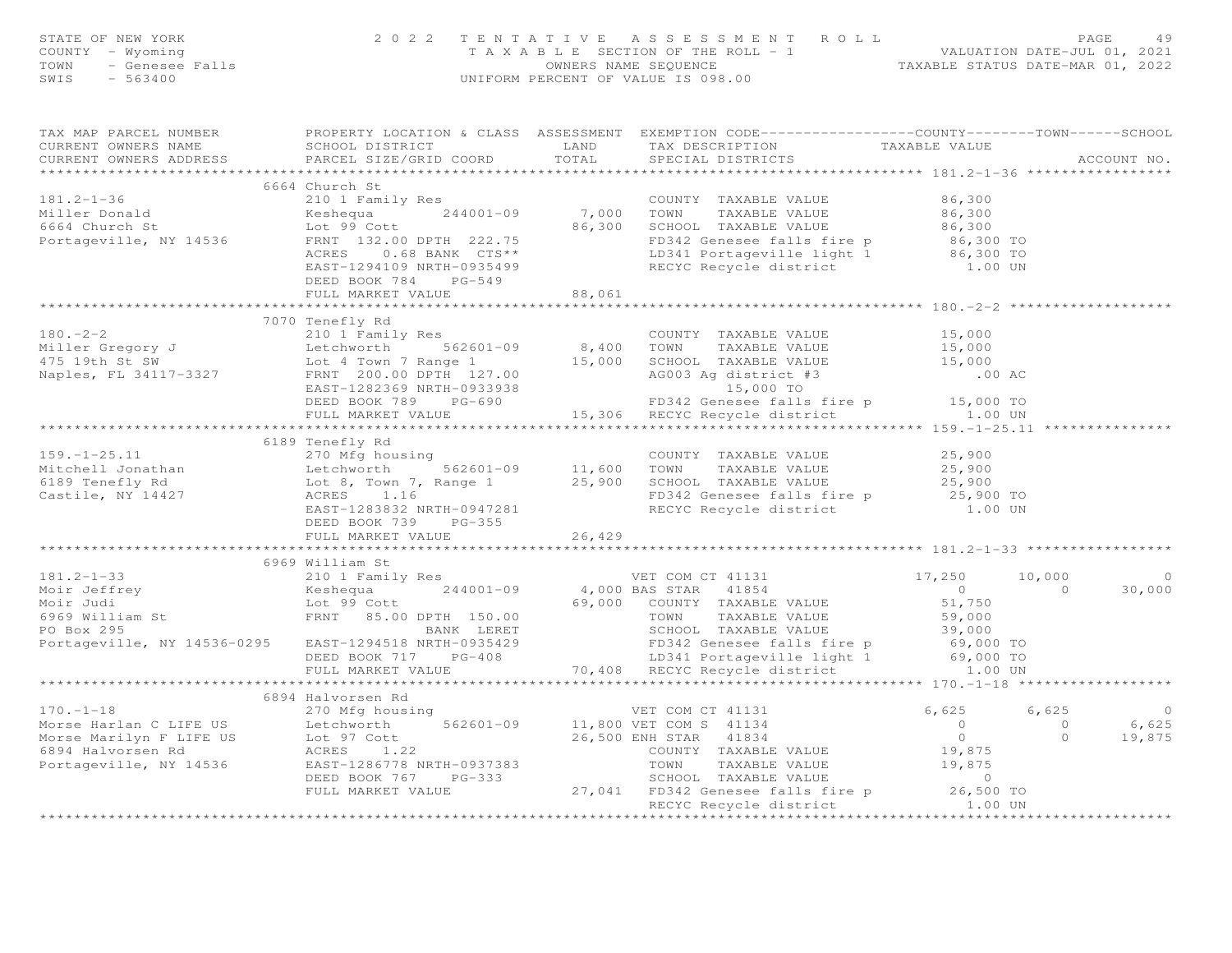| STATE OF NEW YORK 2022<br>COUNTY - Wyoming<br>TOWN - Genesee Falls<br>SWIS - 563400 | 2022 TENTATIVE                                                                                                                                                                                                                                                      |        | TENTATIVE ASSESSMENT ROLL PACE 50<br>TAXABLE SECTION OF THE ROLL - 1 VALUATION DATE-JUL 01, 2021<br>OWNERS NAME SEQUENCE TAXABLE STATUS DATE-MAR 01, 2022<br>UNIFORM PERCENT OF VALUE IS 098.00 |                |        |
|-------------------------------------------------------------------------------------|---------------------------------------------------------------------------------------------------------------------------------------------------------------------------------------------------------------------------------------------------------------------|--------|-------------------------------------------------------------------------------------------------------------------------------------------------------------------------------------------------|----------------|--------|
| CURRENT OWNERS ADDRESS                                                              |                                                                                                                                                                                                                                                                     |        |                                                                                                                                                                                                 |                |        |
|                                                                                     | 6047 Route 39                                                                                                                                                                                                                                                       |        |                                                                                                                                                                                                 |                |        |
|                                                                                     | 6047 Route 39<br>Murray Glenn F 101,400<br>Eetchworth 562601-09 17,600 COUNTY TAXABLE VALUE<br>6047 Rte 39 Letchworth 562601-09 17,600 COUNTY TAXABLE VALUE<br>Castile, NY 14427 ACRES 3.68<br>EASS TAR 41854<br>Castile, NY 14427 ACRES 3                          |        |                                                                                                                                                                                                 |                | 30,000 |
|                                                                                     |                                                                                                                                                                                                                                                                     |        |                                                                                                                                                                                                 |                |        |
|                                                                                     | 6235 Tenefly Rd<br>DEED BOOK 698 PG-1<br>FULL MARKET VALUE                                                                                                                                                                                                          | 96,837 |                                                                                                                                                                                                 | $\overline{0}$ | 30,000 |
|                                                                                     |                                                                                                                                                                                                                                                                     |        |                                                                                                                                                                                                 |                |        |
|                                                                                     | Route 19A<br>Route 19A<br>Myers Donald R<br>Myers Claire N<br>Myers Claire N<br>Myers Claire N<br>Myers Claire N<br>Example 290.00<br>Myers Claire N<br>Let 109, Cottringer<br>1,500 TOWN TAXABLE VALUE<br>1,500 TOWN TAXABLE VALUE<br>1,500 TOWN TAXABLE VALUE<br> |        |                                                                                                                                                                                                 |                |        |
|                                                                                     |                                                                                                                                                                                                                                                                     |        |                                                                                                                                                                                                 |                |        |
|                                                                                     |                                                                                                                                                                                                                                                                     |        |                                                                                                                                                                                                 |                |        |
|                                                                                     |                                                                                                                                                                                                                                                                     |        |                                                                                                                                                                                                 |                |        |
|                                                                                     |                                                                                                                                                                                                                                                                     |        |                                                                                                                                                                                                 |                |        |
|                                                                                     |                                                                                                                                                                                                                                                                     |        |                                                                                                                                                                                                 |                |        |
|                                                                                     |                                                                                                                                                                                                                                                                     |        |                                                                                                                                                                                                 |                |        |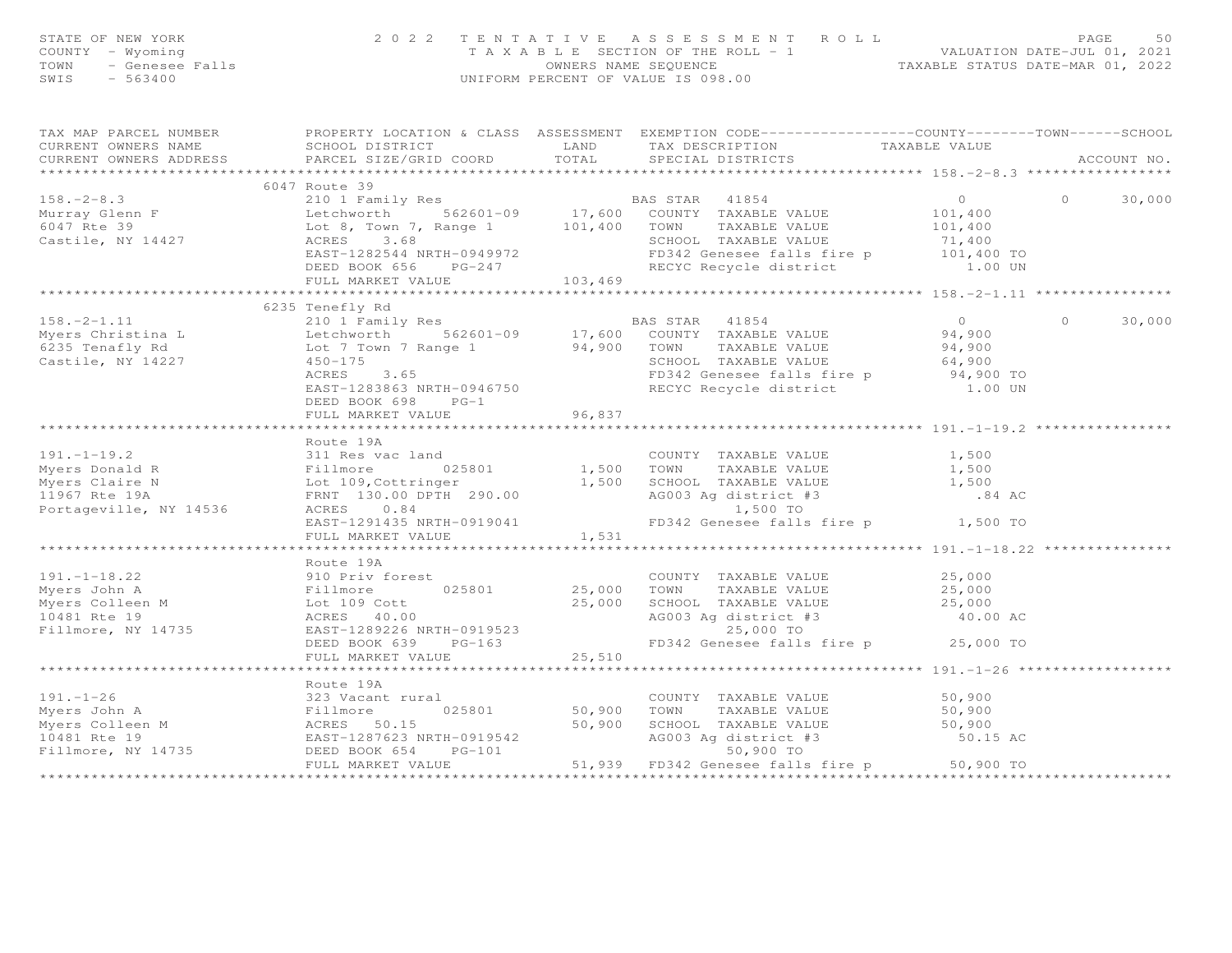|                           |                                                                                                                                                                                                                                                                            |                           | STATE OF NEW YORK 2022 TENTATIVE ASSESSMENT ROLL PAGE 51<br>COUNTY - Wyoming 2022 TENTATIVE ASSESSMENT ROLL -1<br>TAXABLE SECTION OF THE ROLL -1<br>OWNERS NAME SEQUENCE TAXABLE STATUS DATE-MAR 01, 2022<br>SWIS - 563400<br>SWIS - 563 |
|---------------------------|----------------------------------------------------------------------------------------------------------------------------------------------------------------------------------------------------------------------------------------------------------------------------|---------------------------|------------------------------------------------------------------------------------------------------------------------------------------------------------------------------------------------------------------------------------------|
| TAX MAP PARCEL NUMBER     | CURRENT OWNERS NAME SCHOOL DISTRICT TAND TAX DESCRIPTION TAXABLE VALUE<br>CURRENT OWNERS ADDRESS PARCEL SIZE/GRID COORD TOTAL SPECIAL DISTRICTS                                                                                                                            |                           | PROPERTY LOCATION & CLASS ASSESSMENT EXEMPTION CODE----------------COUNTY-------TOWN------SCHOOL<br>ACCOUNT NO.                                                                                                                          |
|                           | Route 19A                                                                                                                                                                                                                                                                  |                           |                                                                                                                                                                                                                                          |
|                           |                                                                                                                                                                                                                                                                            |                           |                                                                                                                                                                                                                                          |
|                           | 6560 East Koy Rd<br>181.2-1-60<br>Nelder Shawn O<br>Melder Shawn O<br>East Koy Rd<br>Genesee Falls, NY 14536<br>Nelder Shawn O<br>Countre TAXABLE VALUE<br>Countre TAXABLE VALUE<br>Countre TAXABLE VALUE<br>2.300<br>SCHOOL TAXABLE VALUE<br>2.300<br>SCHOOL TAXABLE VALU |                           |                                                                                                                                                                                                                                          |
|                           |                                                                                                                                                                                                                                                                            |                           |                                                                                                                                                                                                                                          |
|                           | 4189.-1-22.112<br>159.-1-22.112<br>210 1 Family Res<br>Nourse Dylan J<br>Nourse Dylan J<br>Examples 15,300 TOWN TAXABLE VALUE<br>6166 Route 19A<br>210 1 Family Res<br>562601-09 15,300 TOWN TAXABLE VALUE<br>76,000 TOWN TAXABLE VALUE<br>2.41 AC                         |                           |                                                                                                                                                                                                                                          |
|                           | FULL MARKET VALUE                                                                                                                                                                                                                                                          | 77,551                    |                                                                                                                                                                                                                                          |
|                           | $19 - A$<br>181.2-1-16<br>Nugent Keith T<br>Nugent Eileen M<br>Nugent Eileen M<br>Lot 99 Cott<br>FRNT 102.00<br>FRNT 102.00<br>FRNT 102.00<br>FO Box 274<br>FRNT 104.00 DPTH 102.00<br>FO Box 274<br>FRNT 104.00 DPTH 102.00<br>FO Box 274<br>PO Box 274<br>PO Box 27      | * * * * * * * * * * * * * |                                                                                                                                                                                                                                          |
|                           |                                                                                                                                                                                                                                                                            |                           |                                                                                                                                                                                                                                          |
|                           | 6635 Church St<br>DEED BOOK 686 PG-243<br>FULL MARKET VALUE 70,408                                                                                                                                                                                                         |                           | $\circ$<br>30,000                                                                                                                                                                                                                        |
| ************************* |                                                                                                                                                                                                                                                                            |                           |                                                                                                                                                                                                                                          |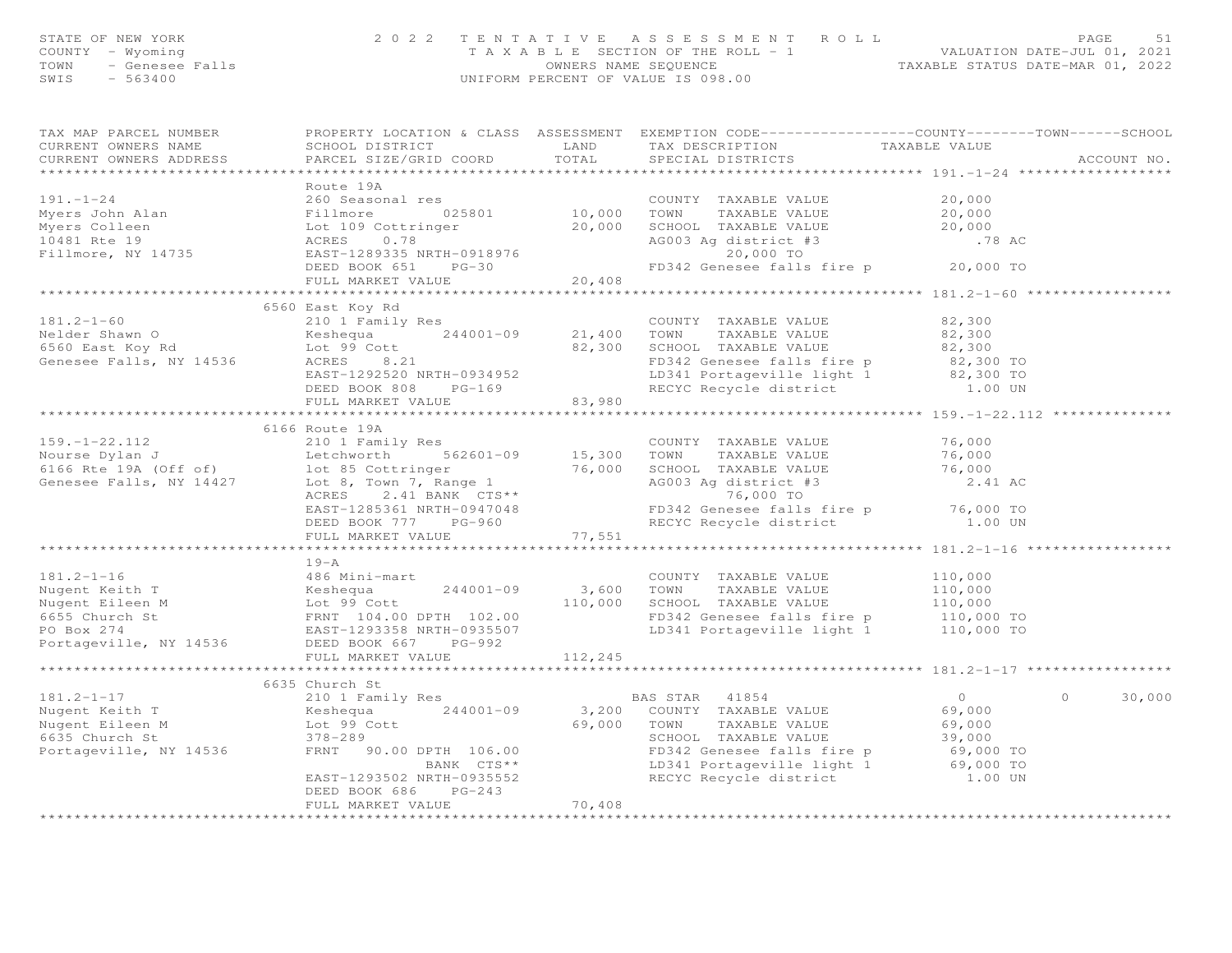| STATE OF NEW YORK<br>OF NEW YORK<br>$Y - Wyoming$<br>- Genesee Falls<br>- 563400<br>COUNTY - Wyoming<br>TOWN<br>SWIS |                                                                                                                                                                                                                                                                                                                         |                            | 2022 TENTATIVE ASSESSMENT ROLL<br>TAXABLE SECTION OF THE ROLL - 1<br>TAXABLE SECTION OF THE ROLL - 1<br>OWNERS NAME SEQUENCE CONSTRAINE STATUS DATE-MAR 01, 2022<br>OWNERS NAME SEQUENCE<br>UNIFORM PERCENT OF VALUE IS 098.00 |                                                                            | PAGE<br>52        |
|----------------------------------------------------------------------------------------------------------------------|-------------------------------------------------------------------------------------------------------------------------------------------------------------------------------------------------------------------------------------------------------------------------------------------------------------------------|----------------------------|--------------------------------------------------------------------------------------------------------------------------------------------------------------------------------------------------------------------------------|----------------------------------------------------------------------------|-------------------|
| TAX MAP PARCEL NUMBER<br>CURRENT OWNERS NAME<br>CURRENT OWNERS ADDRESS                                               | PROPERTY LOCATION & CLASS ASSESSMENT EXEMPTION CODE------------------COUNTY-------TOWN------SCHOOL<br>SCHOOL DISTRICT<br>PARCEL SIZE/GRID COORD                                                                                                                                                                         | LAND<br>TOTAL              | TAX DESCRIPTION<br>SPECIAL DISTRICTS                                                                                                                                                                                           | TAXABLE VALUE                                                              | ACCOUNT NO.       |
|                                                                                                                      | 6633 Church St                                                                                                                                                                                                                                                                                                          |                            |                                                                                                                                                                                                                                |                                                                            |                   |
|                                                                                                                      | 181.2-1-18<br>Nugent Keith T<br>Nugent Eileen M<br>Nugent Eileen M<br>Eileen M<br>Salte Country TAXABLE VALUE<br>Nugent Eileen M<br>TataBLE VALUE<br>TataBLE VALUE<br>TataBLE VALUE<br>TataBLE VALUE<br>TataBLE VALUE<br>TataBLE VALUE<br>TataBLE VALUE<br><br>DEED BOOK 678 PG-263                                     |                            | 1,900 TOWN TAXABLE VALUE<br>7,300 SCHOOL TAXABLE VALUE 7,300 TO<br>1,300 TO 10 CARAGOO falls fire p 7,300 TO<br>FD342 Genesee falls fire p 3,300 TO<br>LD341 Portageville light 1 3,300 TO                                     |                                                                            |                   |
|                                                                                                                      | FULL MARKET VALUE                                                                                                                                                                                                                                                                                                       | 7,449                      |                                                                                                                                                                                                                                |                                                                            |                   |
| $170.4 - 1 - 52$<br>Oliver Frank<br>attn: Linda Oliver                                                               | 6682 Hamilton St<br>483 Converted Re<br>Keshequa<br>Lot 98 Cott                                                                                                                                                                                                                                                         | $244001 - 09$ $4,800$ TOWN | COUNTY TAXABLE VALUE<br>4,800    TOWN      TAXABLE VALUE<br>20,000    SCHOOL   TAXABLE VALUE<br>FD342 Genesee falls fire p 20,000 TO<br>LD341 Portageville light 1 20,000 TO                                                   | 20,000<br>20,000<br>20,000                                                 |                   |
|                                                                                                                      | DEED BOOK 251 PG-00557                                                                                                                                                                                                                                                                                                  |                            | RECYC Recycle district                                                                                                                                                                                                         | 1.00 UN                                                                    |                   |
|                                                                                                                      |                                                                                                                                                                                                                                                                                                                         |                            |                                                                                                                                                                                                                                |                                                                            |                   |
|                                                                                                                      | 6680 Hamilton St S                                                                                                                                                                                                                                                                                                      |                            |                                                                                                                                                                                                                                |                                                                            |                   |
| $170.4 - 1 - 51$                                                                                                     | 210 1 Family Res<br>1/0.4-1-51<br>Oliver Linda<br>6680 Hamilton St<br>FRNT 59.00 DPTH 158.00 COUNTY TAXABLE VALUE<br>25,000 TOWN TAXABLE VALUE<br>25,000 TOWN TAXABLE VALUE<br>25,000 TOWN TAXABLE VALUE<br>25,000 TOWN TAXABLE VALUE<br>25,000 TOWN TAXABLE VALUE<br>EAST-1294522 NRTH-0936603<br>DEED BOOK 667 PG-450 |                            | <b>BAS STAR</b> 41854<br>SCHOOL TAXABLE VALUE<br>FD342 Genesee falls fire p 25,000 TO<br>LD341 Portageville light 1 25,000 TO<br>25,510 RECYC Recycle district 1.00 UN                                                         | $\overline{0}$<br>25,000<br>25,000                                         | $\circ$<br>25,000 |
|                                                                                                                      | FULL MARKET VALUE                                                                                                                                                                                                                                                                                                       |                            |                                                                                                                                                                                                                                |                                                                            |                   |
| $170. - 1 - 31.3$<br>Oliver William M                                                                                | 6693 Route 19A<br>DEED BOOK 646 PG-194                                                                                                                                                                                                                                                                                  |                            | 22,100 SCHOOL TAXABLE VALUE<br>22,100 SCHOOL TAXABLE VALUE<br>FD342 Genesee falls fire                                                                                                                                         | $22,100$<br>22.100<br>22,100                                               |                   |
|                                                                                                                      | FULL MARKET VALUE                                                                                                                                                                                                                                                                                                       | 22,551                     |                                                                                                                                                                                                                                |                                                                            |                   |
|                                                                                                                      | ****************************                                                                                                                                                                                                                                                                                            |                            |                                                                                                                                                                                                                                |                                                                            |                   |
| $170.4 - 1 - 40$<br>Omans Kevin K<br>6641 Pike St<br>Portageville, NY 14536                                          | 6641 Pike St<br>210 1 Family Res<br>Kashawa 244001 00<br>Lot 98 Cott<br>Life Use-Rosanna<br>$227 - 8$ $220 - 467$<br>FRNT 70.00 DPTH 166.00<br>BANK CTS**<br>EAST-1293808 NRTH-0936146<br>DEED BOOK 758 PG-804<br>FULL MARKET VALUE                                                                                     | 78,000<br>79,592           | BAS STAR<br>41854<br>TOWN TAXABLE VALUE<br>SCHOOL TAXABLE VALUE<br>FD342 Genesee falls fire p<br>LD341 Portageville light 1<br>RECYC Recycle district                                                                          | $\circ$<br>78,000<br>78,000<br>48,000<br>78,000 TO<br>78,000 TO<br>1.00 UN | $\circ$<br>30,000 |
|                                                                                                                      |                                                                                                                                                                                                                                                                                                                         |                            |                                                                                                                                                                                                                                |                                                                            |                   |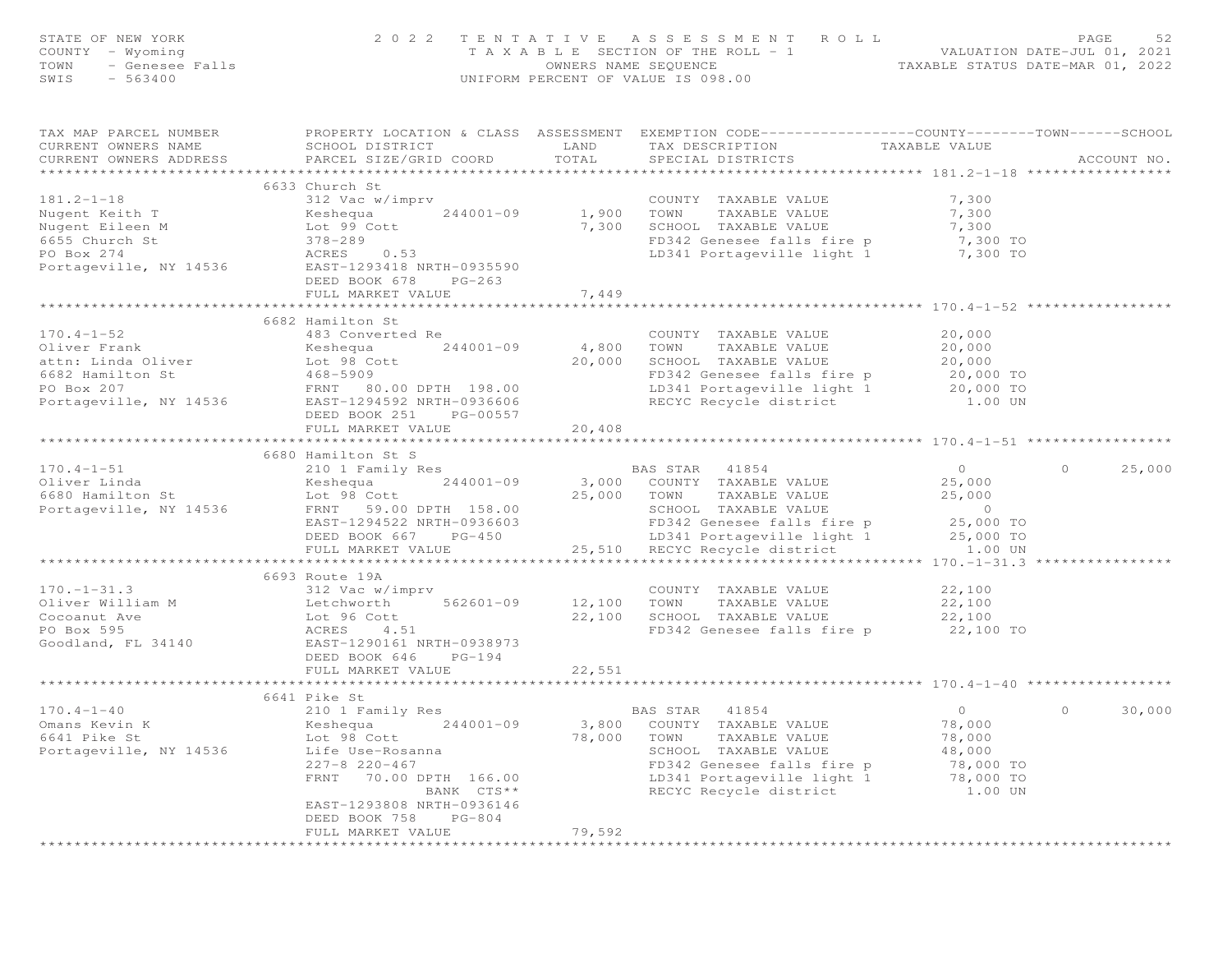| STATE OF NEW YORK<br>COUNTY - Wyoming<br>TOWN - Genesee Falls<br>$SWIS = 563400$ |                                                                                                                                        |      | 2022 TENTATIVE ASSESSMENT ROLL<br>T A X A B L E SECTION OF THE ROLL - 1<br>OWNERS NAME SEOUENCE<br>UNIFORM PERCENT OF VALUE IS 098.00 |               | VALUATION DATE-JUL 01, 2021<br>TAXABLE STATUS DATE-MAR 01, 2022 | PAGE        | 53 |
|----------------------------------------------------------------------------------|----------------------------------------------------------------------------------------------------------------------------------------|------|---------------------------------------------------------------------------------------------------------------------------------------|---------------|-----------------------------------------------------------------|-------------|----|
| TAX MAP PARCEL NUMBER<br>CURRENT OWNERS NAME                                     | PROPERTY LOCATION & CLASS ASSESSMENT<br>SCHOOL DISTRICT<br>CURRENT OWNERS ADDRESS 6 PARCEL SIZE/GRID COORD 6 TOTAL 6 SPECIAL DISTRICTS | LAND | EXEMPTION CODE-----------------COUNTY-------TOWN------SCHOOL<br>TAX DESCRIPTION                                                       | TAXABLE VALUE |                                                                 | ACCOUNT NO. |    |

159.-1-16 220 2 Family Res COUNTY TAXABLE VALUE 60,100

6306 Route 19A

| Omcikus Radmila                     | Letchworth 562601-09 22,900 | TOWN TAXABLE VALUE                                                                                                                                                                                                                                 | 60,100 |
|-------------------------------------|-----------------------------|----------------------------------------------------------------------------------------------------------------------------------------------------------------------------------------------------------------------------------------------------|--------|
|                                     |                             |                                                                                                                                                                                                                                                    |        |
|                                     |                             |                                                                                                                                                                                                                                                    |        |
|                                     |                             |                                                                                                                                                                                                                                                    |        |
|                                     |                             |                                                                                                                                                                                                                                                    |        |
|                                     | Rackett Rd                  |                                                                                                                                                                                                                                                    |        |
|                                     |                             | 159.-1-2<br>Pankow David<br>Pankow Malerie 105 Vac farmland<br>28,107 18,107 18,107<br>Pankow Valerie Lot and Selection to the Selection of the Selection of the Selection of the Selection of the Selection of the Selection of the S             |        |
|                                     |                             |                                                                                                                                                                                                                                                    |        |
|                                     |                             |                                                                                                                                                                                                                                                    |        |
|                                     |                             |                                                                                                                                                                                                                                                    |        |
|                                     |                             |                                                                                                                                                                                                                                                    |        |
|                                     |                             |                                                                                                                                                                                                                                                    |        |
|                                     |                             |                                                                                                                                                                                                                                                    |        |
|                                     |                             |                                                                                                                                                                                                                                                    |        |
|                                     |                             |                                                                                                                                                                                                                                                    |        |
|                                     | Rachett Rd                  |                                                                                                                                                                                                                                                    |        |
|                                     |                             | 159.-1-3<br>16,503 11,503 11,503 11,503 11,503 11,503 Letchworth 562601-09 50,300 COUNTY TAXABLE VALUE 18,797                                                                                                                                      |        |
|                                     |                             |                                                                                                                                                                                                                                                    |        |
|                                     |                             |                                                                                                                                                                                                                                                    |        |
|                                     |                             |                                                                                                                                                                                                                                                    |        |
|                                     |                             |                                                                                                                                                                                                                                                    |        |
|                                     |                             |                                                                                                                                                                                                                                                    |        |
| UNDER AGDIST LAW TIL 2026           |                             | 5808 Glen Iris Rd<br>Castile, NY 14427 EAST-1290878 NRTH-0950361<br>DEED BOOK 640 PG-18<br>MAY BE SUBJECT TO PAYMENT FULL MARKET VALUE<br>MAY BE SUBJECT TO PAYMENT FULL MARKET VALUE<br>THE SOLUTER SOLUTER SOLUTER SOLUTER SOLUTER SO            |        |
|                                     |                             |                                                                                                                                                                                                                                                    |        |
|                                     | Glen Iris Rd                |                                                                                                                                                                                                                                                    |        |
|                                     |                             | 159.-1-5.1 14,307 14,307 14,307 14,307 14,307 14,307 14,307 14,307 14,307 14,307 14,307 14,307 14,307 14,307 14,307 14,307 14,307 14,307 14,307 14,307 14,307 14,307 14,307 14,307 14,307 14,307 14,307 14,307 14,307 14,307 1                     |        |
|                                     |                             |                                                                                                                                                                                                                                                    |        |
|                                     |                             |                                                                                                                                                                                                                                                    |        |
|                                     |                             |                                                                                                                                                                                                                                                    |        |
|                                     |                             |                                                                                                                                                                                                                                                    |        |
|                                     |                             |                                                                                                                                                                                                                                                    |        |
| UNDER AGDIST LAW TIL 2026           |                             | Pankow David<br>Pankow Valerie S<br>Pankow Valerie S<br>Detchworth 562601-09<br>Detchworth 562601-09<br>Detchworth 562601-09<br>23,500 TOWN TAXABLE VALUE<br>23,500 TOWN TAXABLE VALUE<br>SCHOOL TAXABLE VALUE<br>23,500 TOWN TAXABLE VALUE<br>23, |        |
| *********************************** |                             |                                                                                                                                                                                                                                                    |        |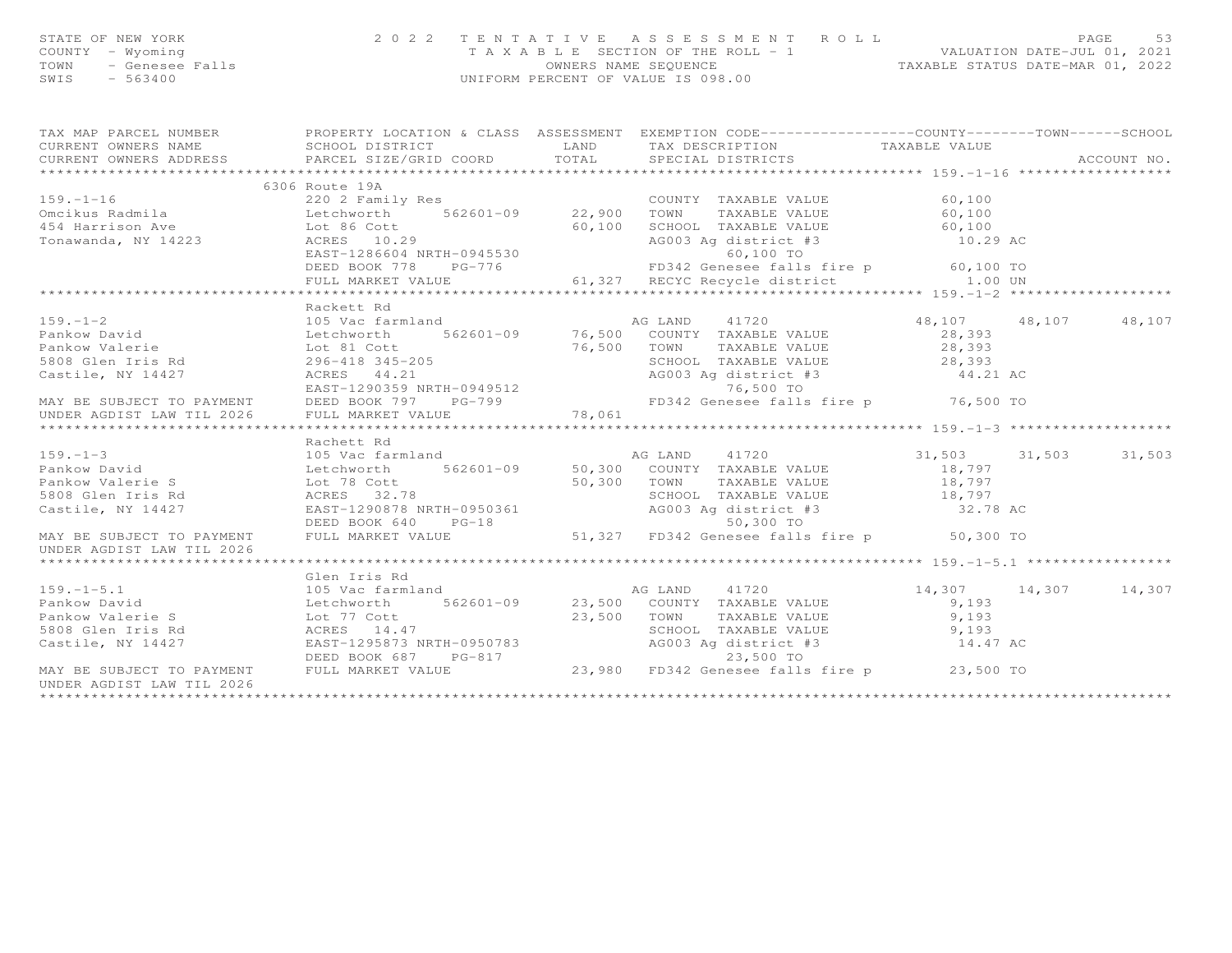| STATE OF NEW YORK<br>COUNTY - Wyoming<br>– Wyoming<br>– Genesee Falls<br>– 563400<br>TOWN<br>SWIS<br>$-563400$ | 2 0 2 2                                                                                                                                                                                                                                          | TENTATIVE   | A S S E S S M E N T A O L L<br>T A X A B L E SECTION OF THE ROLL - 1 VALUATION DATE-JUL 01, 2021<br>OWNERS NAME SEQUENCE TAXABLE STATUS DATE-MAR 01, 2022<br>UNIFORM PERCENT OF VALUE IS 098.00 |                    | PAGE<br>54              |
|----------------------------------------------------------------------------------------------------------------|--------------------------------------------------------------------------------------------------------------------------------------------------------------------------------------------------------------------------------------------------|-------------|-------------------------------------------------------------------------------------------------------------------------------------------------------------------------------------------------|--------------------|-------------------------|
|                                                                                                                | TAX MAP PARCEL NUMBER FOROPERTY LOCATION & CLASS ASSESSMENT EXEMPTION CODE---------------COUNTY-------TOWN------SCHOOL                                                                                                                           |             |                                                                                                                                                                                                 |                    |                         |
| CURRENT OWNERS NAME                                                                                            | SCHOOL DISTRICT                                                                                                                                                                                                                                  | LAND        | TAX DESCRIPTION TAXABLE VALUE                                                                                                                                                                   |                    |                         |
| CURRENT OWNERS ADDRESS                                                                                         | PARCEL SIZE/GRID COORD                                                                                                                                                                                                                           | TOTAL       | SPECIAL DISTRICTS                                                                                                                                                                               |                    | ACCOUNT NO.             |
|                                                                                                                | Rackett Rd                                                                                                                                                                                                                                       |             |                                                                                                                                                                                                 |                    |                         |
| $159. - 1 - 12$                                                                                                |                                                                                                                                                                                                                                                  |             | 322 Rural vac>10 and AG LAND 41720                                                                                                                                                              | 22,698             | 22,698 22,698           |
|                                                                                                                |                                                                                                                                                                                                                                                  |             |                                                                                                                                                                                                 |                    |                         |
|                                                                                                                |                                                                                                                                                                                                                                                  |             |                                                                                                                                                                                                 | 17,802<br>17,802   |                         |
|                                                                                                                |                                                                                                                                                                                                                                                  |             |                                                                                                                                                                                                 |                    |                         |
|                                                                                                                | Pankow David<br>Pankow Valerie (1999)<br>Pankow Valerie (1999)<br>Letchworth 562601-09 40,500 COUNTY TAXABLE VALUE<br>Fankow Valerie (19947626 40,500 TOWN TAXABLE VALUE<br>SCHOOL TAXABLE VALUE<br>Castile, NY 14427 EAST-1290771 NRTH-09       |             | SCHOOL TAXABLE VALUE<br>AG003 Ag district #3                                                                                                                                                    | 17,802<br>32.21 AC |                         |
|                                                                                                                |                                                                                                                                                                                                                                                  |             | DEED BOOK 797 PG-799<br>FULL MARKET VALUE 41,327 FD342 Genesee falls fire p 40,500 TO                                                                                                           |                    |                         |
| MAY BE SUBJECT TO PAYMENT FULL MARKET VALUE                                                                    |                                                                                                                                                                                                                                                  |             |                                                                                                                                                                                                 |                    |                         |
| UNDER AGDIST LAW TIL 2026                                                                                      |                                                                                                                                                                                                                                                  |             |                                                                                                                                                                                                 |                    |                         |
|                                                                                                                |                                                                                                                                                                                                                                                  |             |                                                                                                                                                                                                 |                    |                         |
|                                                                                                                | Tenefly Rd                                                                                                                                                                                                                                       |             |                                                                                                                                                                                                 |                    |                         |
|                                                                                                                |                                                                                                                                                                                                                                                  |             |                                                                                                                                                                                                 |                    | 113,970 113,970 113,970 |
|                                                                                                                |                                                                                                                                                                                                                                                  |             |                                                                                                                                                                                                 |                    |                         |
|                                                                                                                |                                                                                                                                                                                                                                                  |             |                                                                                                                                                                                                 |                    |                         |
|                                                                                                                |                                                                                                                                                                                                                                                  |             |                                                                                                                                                                                                 |                    |                         |
|                                                                                                                |                                                                                                                                                                                                                                                  |             | SCHOOL TAXABLE VALUE<br>FD342 Genesee falls fire p 185,400 TO<br>RECYC Recycle district 1.00 UN                                                                                                 |                    |                         |
|                                                                                                                | DEED BOOK 723 PG-139<br>MAY BE SUBJECT TO PAYMENT FULL MARKET VALUE 189,184                                                                                                                                                                      |             |                                                                                                                                                                                                 |                    |                         |
| UNDER AGDIST LAW TIL 2026                                                                                      |                                                                                                                                                                                                                                                  |             |                                                                                                                                                                                                 |                    |                         |
|                                                                                                                |                                                                                                                                                                                                                                                  |             |                                                                                                                                                                                                 |                    |                         |
|                                                                                                                | 6788 Tenefly Rd                                                                                                                                                                                                                                  |             |                                                                                                                                                                                                 |                    |                         |
| $169. - 2 - 4$                                                                                                 |                                                                                                                                                                                                                                                  |             |                                                                                                                                                                                                 | 269,094            | 269,094 269,094         |
|                                                                                                                |                                                                                                                                                                                                                                                  |             |                                                                                                                                                                                                 |                    |                         |
|                                                                                                                |                                                                                                                                                                                                                                                  |             |                                                                                                                                                                                                 |                    |                         |
|                                                                                                                |                                                                                                                                                                                                                                                  |             |                                                                                                                                                                                                 |                    |                         |
|                                                                                                                |                                                                                                                                                                                                                                                  |             |                                                                                                                                                                                                 | 296.94 AC          |                         |
|                                                                                                                | 9.2-4<br>Pankow David<br>Pankow Valerie S<br>20.206 (181,206 Letchworth 562601-09 450,300 COUNTY TAXABLE VALUE<br>20.300 EARLE VALUE<br>20.300 EARLE VALUE<br>20.300 EARLE VALUE<br>20.300 EARLE VALUE<br>20.300 EARLE VALUE<br>20.300 EARLE VAL |             |                                                                                                                                                                                                 |                    |                         |
| MAY BE SUBJECT TO PAYMENT FULL MARKET VALUE                                                                    |                                                                                                                                                                                                                                                  |             | 459,490 FD342 Genesee falls fire p 450,300 TO                                                                                                                                                   |                    |                         |
| UNDER AGDIST LAW TIL 2026                                                                                      |                                                                                                                                                                                                                                                  |             |                                                                                                                                                                                                 |                    |                         |
|                                                                                                                | Halvorsen Rd                                                                                                                                                                                                                                     |             |                                                                                                                                                                                                 |                    |                         |
|                                                                                                                |                                                                                                                                                                                                                                                  |             | 41720                                                                                                                                                                                           |                    | 23,788 23,788 23,788    |
| 170.-1-25.11<br>Pankow David                                                                                   |                                                                                                                                                                                                                                                  |             |                                                                                                                                                                                                 | 14,812             |                         |
|                                                                                                                |                                                                                                                                                                                                                                                  | 38,600 TOWN |                                                                                                                                                                                                 | 14,812             |                         |
| Pankow Valerie<br>5808 Glen Iris Rd                         ACRES     18.99                                    |                                                                                                                                                                                                                                                  |             | TOWN      TAXABLE VALUE<br>SCHOOL   TAXABLE VALUE                                                                                                                                               | 14,812             |                         |
| Castile, NY 14427                                                                                              | EAST-1287475 NRTH-0939749                                                                                                                                                                                                                        |             | FD342 Genesee falls fire p 38,600 TO                                                                                                                                                            |                    |                         |
|                                                                                                                | DEED BOOK 722<br>$PG-16$                                                                                                                                                                                                                         |             |                                                                                                                                                                                                 |                    |                         |
| MAY BE SUBJECT TO PAYMENT                                                                                      | FULL MARKET VALUE                                                                                                                                                                                                                                | 39,388      |                                                                                                                                                                                                 |                    |                         |
| IINDER ACDIST IAM TII 2026                                                                                     |                                                                                                                                                                                                                                                  |             |                                                                                                                                                                                                 |                    |                         |

UNDER AGDIST LAW TIL 2026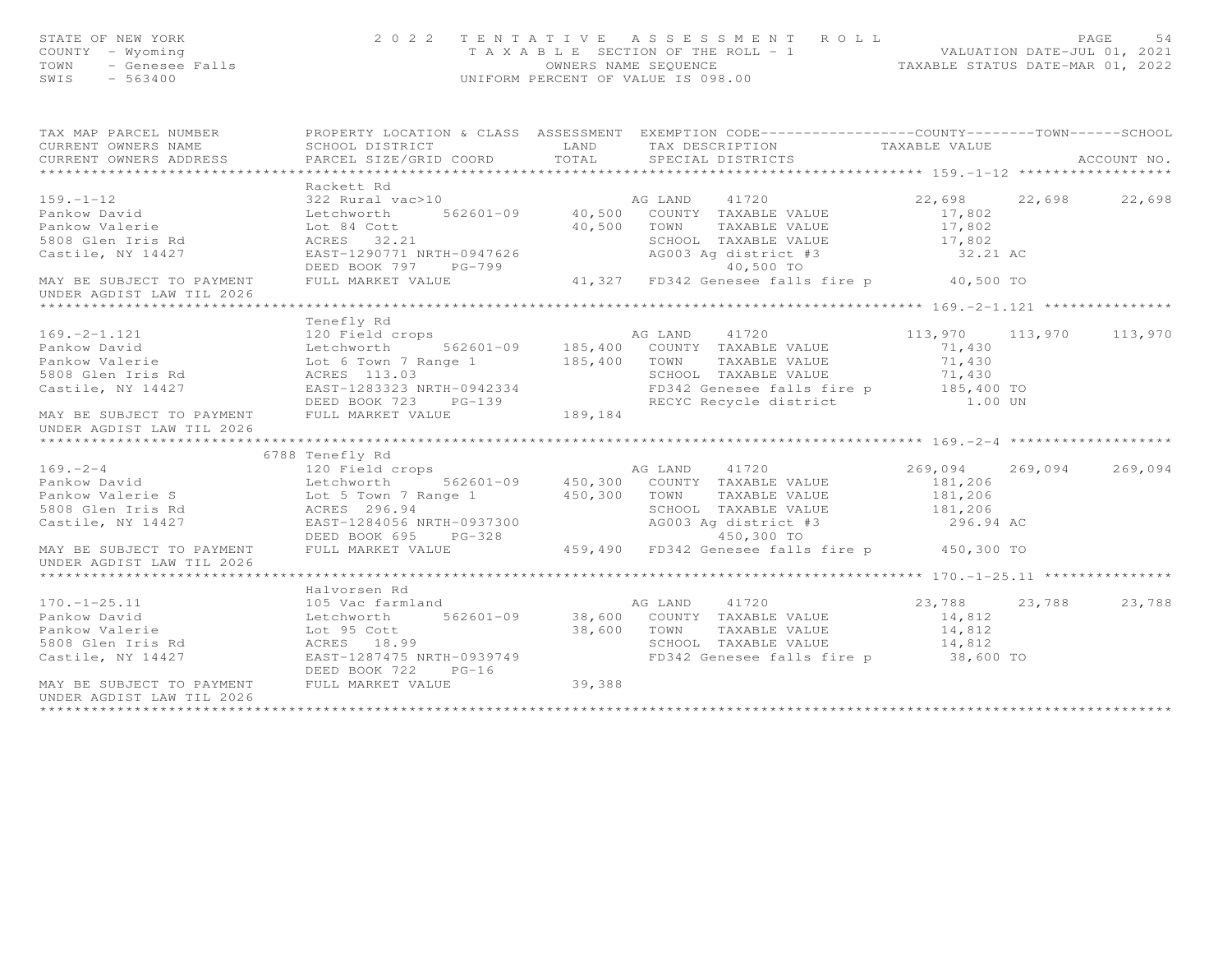| STATE OF NEW YORK<br>STATE OF NEW YORK<br>COUNTY – Wyoming<br>TOWN – Genesee Falls<br>TAXAD LL COUNTY – Wyoming<br>OWNERS NAME SEQUENCE<br>OWNERS NAME SEQUENCE<br>OWNERS NAME SEQUENCE<br>OWNERS NAME SEQUENCE<br>OWNERS NAME SEQUENCE |                   | 2022 TENTATIVE ASSESSMENT ROLL PAGE 55<br>TAXABLE SECTION OF THE ROLL - 1 VALUATION DATE-JUL 01, 2021<br>OWNERS NAME SEQUENCE TAXABLE STATUS DATE-MAR 01, 2022 |  |
|-----------------------------------------------------------------------------------------------------------------------------------------------------------------------------------------------------------------------------------------|-------------------|----------------------------------------------------------------------------------------------------------------------------------------------------------------|--|
|                                                                                                                                                                                                                                         |                   |                                                                                                                                                                |  |
|                                                                                                                                                                                                                                         |                   |                                                                                                                                                                |  |
| .CURRENT OWNERS ADDRESS PARCEL SIZE/GRID COORD TOTAL SPECIAL DISTRICTS ACCOUNT NO ACCOUNT NO ACCOUNT NO ACCOUNT                                                                                                                         |                   |                                                                                                                                                                |  |
|                                                                                                                                                                                                                                         |                   |                                                                                                                                                                |  |
|                                                                                                                                                                                                                                         | 6706 Halvorsen Rd |                                                                                                                                                                |  |
|                                                                                                                                                                                                                                         |                   |                                                                                                                                                                |  |
|                                                                                                                                                                                                                                         |                   |                                                                                                                                                                |  |
|                                                                                                                                                                                                                                         |                   |                                                                                                                                                                |  |
|                                                                                                                                                                                                                                         |                   |                                                                                                                                                                |  |
| Castile, NY 14427<br>Castile, NY 14427 EAST-1286125 NRTH-0939708<br>DEED BOOK 722 PG-16 36,837 FD342 Genesee falls fire p 36,100 TO<br>MAY BE SUBJECT TO PAYMENT FULL MARKET VALUE 36,837 FD342 Genesee falls fire p 36,100 TO          |                   |                                                                                                                                                                |  |
|                                                                                                                                                                                                                                         |                   |                                                                                                                                                                |  |
| UNDER AGDIST LAW TIL 2026                                                                                                                                                                                                               |                   |                                                                                                                                                                |  |
|                                                                                                                                                                                                                                         |                   |                                                                                                                                                                |  |
|                                                                                                                                                                                                                                         | Halvorsen Rd      |                                                                                                                                                                |  |
| 170.-1-26.21 Halvorsen Kd<br>Pankow David 120 Field crops<br>Pankow Valerie Letchworth 562601-09 50,200 COUNTY TAXABLE VALUE 19,349<br>Pankow Valerie Lots 93 & 95 Cott 50,200 TOWN TAXABLE VALUE 19,349<br>5808 Glen Iris Rd ACRES 28  |                   |                                                                                                                                                                |  |
|                                                                                                                                                                                                                                         |                   |                                                                                                                                                                |  |
|                                                                                                                                                                                                                                         |                   |                                                                                                                                                                |  |
|                                                                                                                                                                                                                                         |                   |                                                                                                                                                                |  |
|                                                                                                                                                                                                                                         |                   |                                                                                                                                                                |  |
|                                                                                                                                                                                                                                         |                   |                                                                                                                                                                |  |
|                                                                                                                                                                                                                                         |                   |                                                                                                                                                                |  |
| UNDER AGDIST LAW TIL 2026                                                                                                                                                                                                               |                   |                                                                                                                                                                |  |
|                                                                                                                                                                                                                                         |                   |                                                                                                                                                                |  |
|                                                                                                                                                                                                                                         | Route 19A         |                                                                                                                                                                |  |

|                                                        | NUULE I <i>JH</i>         |                                      |                  |        |
|--------------------------------------------------------|---------------------------|--------------------------------------|------------------|--------|
| $170. - 1 - 29.31$                                     | 120 Field crops           | 41720<br>AG LAND                     | 21,015 21,015    | 21,015 |
| Pankow David                                           | Letchworth<br>562601-09   | 33,900<br>COUNTY<br>TAXABLE VALUE    | 12,885           |        |
| Pankow Valerie                                         | Lot 93 Cott               | 33,900<br>TAXABLE VALUE<br>TOWN      | 12,885           |        |
| 5808 Glen Iris Rd                                      | ACRES 17.79               | TAXABLE VALUE<br>SCHOOL              | 12,885           |        |
| Castile, NY 14427                                      | EAST-1287393 NRTH-0942359 | AG003 Ag district #3                 | 17.79 AC         |        |
|                                                        | DEED BOOK 648<br>PG-856   | 33,900 TO                            |                  |        |
| MAY BE SUBJECT TO PAYMENT<br>UNDER AGDIST LAW TIL 2026 | FULL MARKET VALUE         | FD342 Genesee falls fire p<br>34,592 | 33,900 TO        |        |
|                                                        |                           |                                      |                  |        |
|                                                        | Route 19A                 |                                      |                  |        |
| $170. - 1 - 33.2$                                      | 120 Field crops           | 41720<br>AG LAND                     | 25,029<br>25,029 | 25,029 |
| Pankow David                                           | 562601-09<br>Letchworth   | 40,100<br>COUNTY<br>TAXABLE VALUE    | 15,071           |        |
| Pankow Valerie                                         | Lots 86 & 92, Cottringer  | 40,100<br>TOWN<br>TAXABLE VALUE      | 15,071           |        |
| 5808 Glen Iris Rd                                      | ACRES 20.22               | SCHOOL<br>TAXABLE VALUE              | 15,071           |        |
| Castile, NY 14427                                      | EAST-1286361 NRTH-0943058 | AG003 Ag district #3                 | 20.22 AC         |        |
|                                                        | DEED BOOK 664<br>$PG-419$ | 40,100 TO                            |                  |        |
| MAY BE SUBJECT TO PAYMENT                              | FULL MARKET VALUE         | FD342 Genesee falls fire p<br>40,918 | 40,100 TO        |        |
| UNDER AGDIST LAW TIL 2026                              |                           |                                      |                  |        |
|                                                        |                           |                                      |                  |        |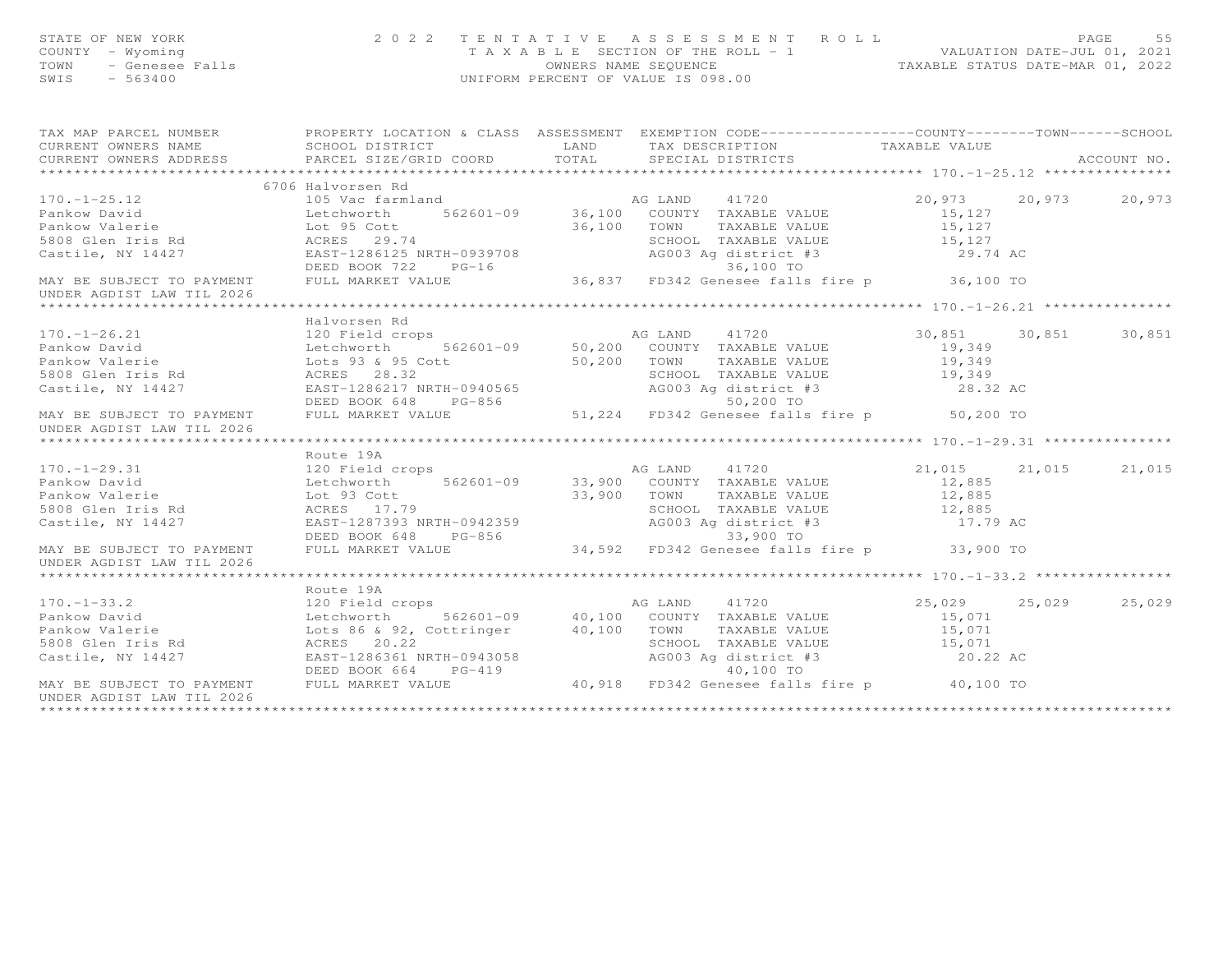| STATE OF NEW YORK<br>COUNTY - Wyoming<br>? – Wyoming<br>– Genesee Falls<br>– 563400<br>TOWN<br>SWIS<br>$-563400$ | 2 0 2 2                                                                                                                                                                                                                                              | TENTATIVE<br>A S S E S S M E N T A O L L<br>T A X A B L E SECTION OF THE ROLL - 1 VALUATION DATE-JUL 01, 2021<br>OWNERS NAME SEQUENCE<br>UNIFORM PERCENT OF VALUE IS 098.00 |                                                            |                      |  |             |
|------------------------------------------------------------------------------------------------------------------|------------------------------------------------------------------------------------------------------------------------------------------------------------------------------------------------------------------------------------------------------|-----------------------------------------------------------------------------------------------------------------------------------------------------------------------------|------------------------------------------------------------|----------------------|--|-------------|
|                                                                                                                  |                                                                                                                                                                                                                                                      |                                                                                                                                                                             |                                                            |                      |  |             |
| CURRENT OWNERS NAME                                                                                              |                                                                                                                                                                                                                                                      |                                                                                                                                                                             |                                                            |                      |  |             |
| CURRENT OWNERS ADDRESS                                                                                           | PARCEL SIZE/GRID COORD TOTAL                                                                                                                                                                                                                         |                                                                                                                                                                             | SPECIAL DISTRICTS                                          |                      |  | ACCOUNT NO. |
|                                                                                                                  |                                                                                                                                                                                                                                                      |                                                                                                                                                                             |                                                            |                      |  |             |
|                                                                                                                  | Tenefly Rd                                                                                                                                                                                                                                           |                                                                                                                                                                             |                                                            |                      |  |             |
|                                                                                                                  |                                                                                                                                                                                                                                                      |                                                                                                                                                                             |                                                            |                      |  |             |
|                                                                                                                  |                                                                                                                                                                                                                                                      |                                                                                                                                                                             |                                                            |                      |  |             |
|                                                                                                                  |                                                                                                                                                                                                                                                      |                                                                                                                                                                             |                                                            |                      |  |             |
|                                                                                                                  |                                                                                                                                                                                                                                                      |                                                                                                                                                                             |                                                            |                      |  |             |
|                                                                                                                  |                                                                                                                                                                                                                                                      |                                                                                                                                                                             |                                                            |                      |  |             |
|                                                                                                                  | 158.-2-2.1<br>Pankow David M 120 Field crops<br>Pankow David M 149,386<br>Pankow Valerie S Let Town 7 Range 1<br>562601-09 246,900 COUNTY TAXABLE VALUE<br>5808 Glen Iris Rd ACRES 161.40<br>Castile, NY 14427 EAST-1283170 NRTH-0943855<br>         |                                                                                                                                                                             |                                                            |                      |  |             |
|                                                                                                                  |                                                                                                                                                                                                                                                      |                                                                                                                                                                             |                                                            |                      |  |             |
|                                                                                                                  |                                                                                                                                                                                                                                                      |                                                                                                                                                                             |                                                            |                      |  |             |
|                                                                                                                  | Rackett Rd                                                                                                                                                                                                                                           |                                                                                                                                                                             |                                                            |                      |  |             |
|                                                                                                                  |                                                                                                                                                                                                                                                      |                                                                                                                                                                             |                                                            | 40,424 40,424 40,424 |  |             |
|                                                                                                                  |                                                                                                                                                                                                                                                      |                                                                                                                                                                             |                                                            |                      |  |             |
|                                                                                                                  |                                                                                                                                                                                                                                                      |                                                                                                                                                                             |                                                            |                      |  |             |
|                                                                                                                  |                                                                                                                                                                                                                                                      |                                                                                                                                                                             |                                                            |                      |  |             |
|                                                                                                                  |                                                                                                                                                                                                                                                      |                                                                                                                                                                             |                                                            |                      |  |             |
|                                                                                                                  |                                                                                                                                                                                                                                                      |                                                                                                                                                                             |                                                            |                      |  |             |
| UNDER AGDIST LAW TIL 2026                                                                                        | 159.-1-1<br>Pankow David M<br>Pankow Valerie S<br>Exchange of Sales and AG LAND 41720<br>Pankow Valerie S<br>105 Vac farmland<br>105 Vac farmland<br>562601-09<br>565,100 COUNTY TAXABLE VALUE<br>65,100 TOWN TAXABLE VALUE<br>24,676<br>SCHOOL TAXA |                                                                                                                                                                             |                                                            |                      |  |             |
|                                                                                                                  |                                                                                                                                                                                                                                                      |                                                                                                                                                                             |                                                            |                      |  |             |
|                                                                                                                  | Denton Corners Rd                                                                                                                                                                                                                                    |                                                                                                                                                                             |                                                            |                      |  |             |
|                                                                                                                  | 159.-1-11.2<br>Pankow David M<br>Pankow Valerie S<br>Pankow Valerie S<br>Section both and the state of the Magnetic State of the Magnetic State of the State of the State of the Magnetic State of the Magnetic State of the Magnetic                |                                                                                                                                                                             |                                                            | 8, 344 8, 344 8, 344 |  |             |
|                                                                                                                  |                                                                                                                                                                                                                                                      |                                                                                                                                                                             |                                                            | 5,356                |  |             |
|                                                                                                                  |                                                                                                                                                                                                                                                      |                                                                                                                                                                             |                                                            | $5,356$<br>$5,356$   |  |             |
|                                                                                                                  |                                                                                                                                                                                                                                                      |                                                                                                                                                                             |                                                            |                      |  |             |
| Castile, NY 14427                                                                                                |                                                                                                                                                                                                                                                      |                                                                                                                                                                             | SCHOOL TAXABLE VALUE 5,356<br>AG003 Ag district #3 6.37 AC |                      |  |             |
|                                                                                                                  |                                                                                                                                                                                                                                                      |                                                                                                                                                                             |                                                            |                      |  |             |
| MAY BE SUBJECT TO PAYMENT FULL MARKET VALUE                                                                      |                                                                                                                                                                                                                                                      |                                                                                                                                                                             | 13,980 FD342 Genesee falls fire p 13,700 TO                |                      |  |             |
| UNDER AGDIST LAW TIL 2026                                                                                        |                                                                                                                                                                                                                                                      |                                                                                                                                                                             |                                                            |                      |  |             |
|                                                                                                                  |                                                                                                                                                                                                                                                      |                                                                                                                                                                             |                                                            |                      |  |             |
|                                                                                                                  |                                                                                                                                                                                                                                                      |                                                                                                                                                                             |                                                            |                      |  |             |
|                                                                                                                  |                                                                                                                                                                                                                                                      |                                                                                                                                                                             |                                                            |                      |  |             |
|                                                                                                                  |                                                                                                                                                                                                                                                      |                                                                                                                                                                             |                                                            |                      |  |             |
|                                                                                                                  |                                                                                                                                                                                                                                                      |                                                                                                                                                                             |                                                            |                      |  |             |
|                                                                                                                  |                                                                                                                                                                                                                                                      |                                                                                                                                                                             |                                                            |                      |  |             |
|                                                                                                                  |                                                                                                                                                                                                                                                      |                                                                                                                                                                             |                                                            |                      |  |             |
|                                                                                                                  |                                                                                                                                                                                                                                                      |                                                                                                                                                                             |                                                            |                      |  |             |
|                                                                                                                  |                                                                                                                                                                                                                                                      |                                                                                                                                                                             |                                                            |                      |  |             |

UNDER AGDIST LAW TIL 2026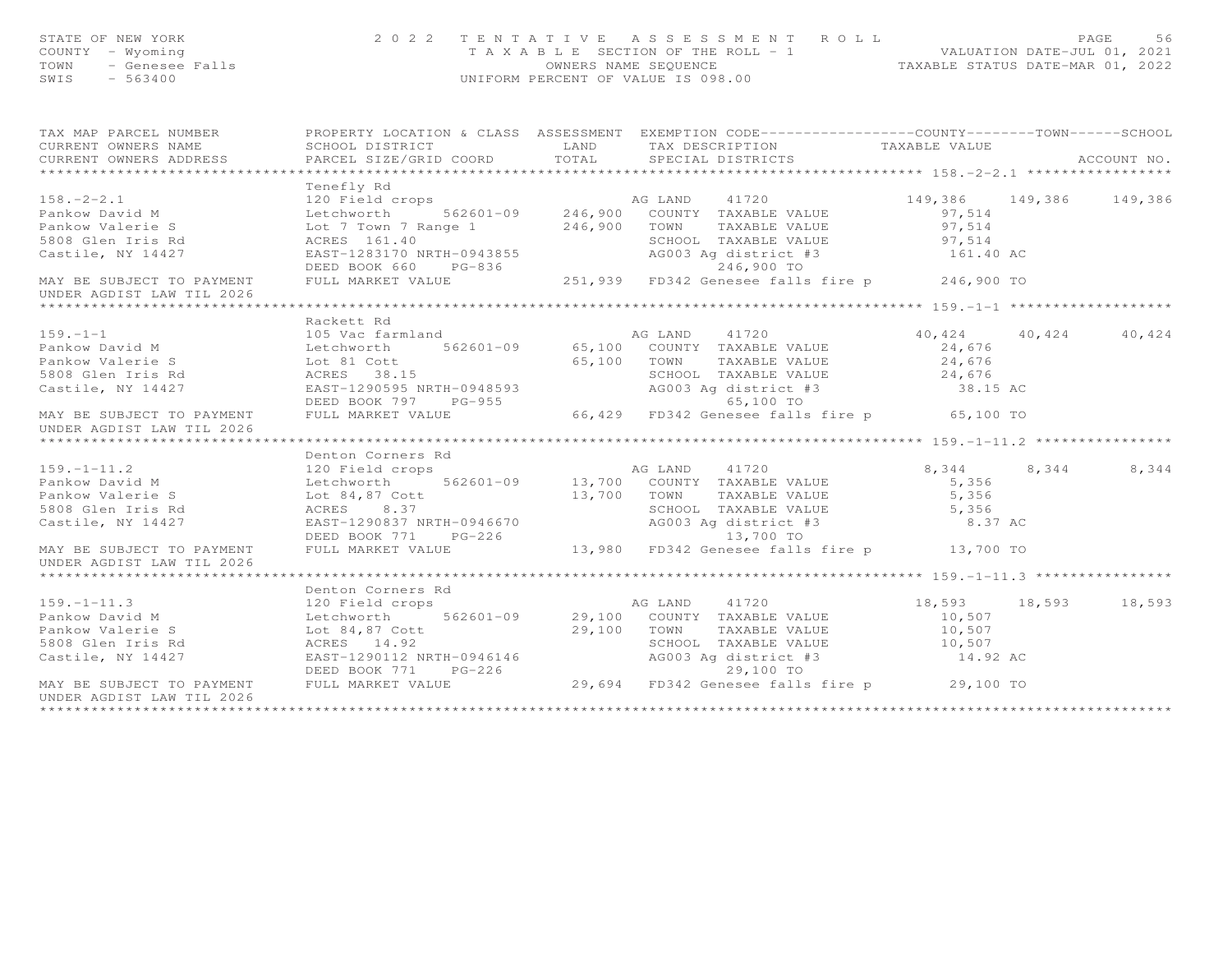| STATE OF NEW YORK<br>STATE OF NEW IONS<br>COUNTY - Wyoming<br>TOWN - Genesee Falls<br>SWIS - 563400 | 2 0 2 2 TENTATIVE ASSESSMENT ROLL PACE 57<br>TAXABLE SECTION OF THE ROLL - 1 WALUATION DATE-JUL 01, 2021<br>OWNERS NAME SEQUENCE TAXABLE STATUS DATE-MAR 01, 2022<br>UNIFORM PERCENT OF VALUE IS 098.00                                                    |  |  |                |
|-----------------------------------------------------------------------------------------------------|------------------------------------------------------------------------------------------------------------------------------------------------------------------------------------------------------------------------------------------------------------|--|--|----------------|
|                                                                                                     |                                                                                                                                                                                                                                                            |  |  |                |
|                                                                                                     |                                                                                                                                                                                                                                                            |  |  |                |
|                                                                                                     |                                                                                                                                                                                                                                                            |  |  |                |
|                                                                                                     | 199.-1-13.2<br>199.-1-13.2<br>199.-1-13.2<br>240 Rural res<br>Pankow David M<br>240 Rural res<br>240 Rural res<br>240 Rural res<br>240 Rural 199.<br>240 Rural res<br>240 Rural 199.<br>240 Rural 199.<br>240 Rural 199.<br>240 Rural 199.<br>240 Rural 19 |  |  |                |
|                                                                                                     |                                                                                                                                                                                                                                                            |  |  |                |
|                                                                                                     |                                                                                                                                                                                                                                                            |  |  |                |
|                                                                                                     |                                                                                                                                                                                                                                                            |  |  |                |
|                                                                                                     |                                                                                                                                                                                                                                                            |  |  |                |
|                                                                                                     |                                                                                                                                                                                                                                                            |  |  |                |
|                                                                                                     |                                                                                                                                                                                                                                                            |  |  |                |
|                                                                                                     |                                                                                                                                                                                                                                                            |  |  |                |
|                                                                                                     |                                                                                                                                                                                                                                                            |  |  |                |
|                                                                                                     |                                                                                                                                                                                                                                                            |  |  |                |
|                                                                                                     | Tenefly Rd                                                                                                                                                                                                                                                 |  |  |                |
|                                                                                                     |                                                                                                                                                                                                                                                            |  |  |                |
|                                                                                                     |                                                                                                                                                                                                                                                            |  |  |                |
|                                                                                                     |                                                                                                                                                                                                                                                            |  |  |                |
|                                                                                                     |                                                                                                                                                                                                                                                            |  |  |                |
|                                                                                                     |                                                                                                                                                                                                                                                            |  |  |                |
| UNDER AGDIST LAW TIL 2026                                                                           | 169.-2-2.12<br>Pankow David M<br>Pankow David M<br>Pankow Valerie S<br>Section of the Matter of Country TAXABLE VALUE<br>Pankow Valerie S<br>Section of the Matter of Country 1002<br>Castile, NY 14427<br>MAY BE SUBJECT TO PAYMENT<br>DEED BOO           |  |  |                |
|                                                                                                     |                                                                                                                                                                                                                                                            |  |  |                |
|                                                                                                     |                                                                                                                                                                                                                                                            |  |  |                |
|                                                                                                     |                                                                                                                                                                                                                                                            |  |  |                |
|                                                                                                     |                                                                                                                                                                                                                                                            |  |  |                |
|                                                                                                     |                                                                                                                                                                                                                                                            |  |  |                |
|                                                                                                     |                                                                                                                                                                                                                                                            |  |  |                |
|                                                                                                     |                                                                                                                                                                                                                                                            |  |  |                |
|                                                                                                     |                                                                                                                                                                                                                                                            |  |  |                |
|                                                                                                     |                                                                                                                                                                                                                                                            |  |  |                |
|                                                                                                     |                                                                                                                                                                                                                                                            |  |  |                |
|                                                                                                     | 6412 Route 19A                                                                                                                                                                                                                                             |  |  | $\overline{0}$ |
|                                                                                                     |                                                                                                                                                                                                                                                            |  |  | 6,000          |
|                                                                                                     |                                                                                                                                                                                                                                                            |  |  | $\overline{0}$ |
|                                                                                                     |                                                                                                                                                                                                                                                            |  |  | 9,500          |
|                                                                                                     |                                                                                                                                                                                                                                                            |  |  | 30,000         |
|                                                                                                     |                                                                                                                                                                                                                                                            |  |  |                |
|                                                                                                     |                                                                                                                                                                                                                                                            |  |  |                |
|                                                                                                     |                                                                                                                                                                                                                                                            |  |  |                |

FD342 Genesee falls fire p 95,000 TO RECYC Recycle district 1.00 UN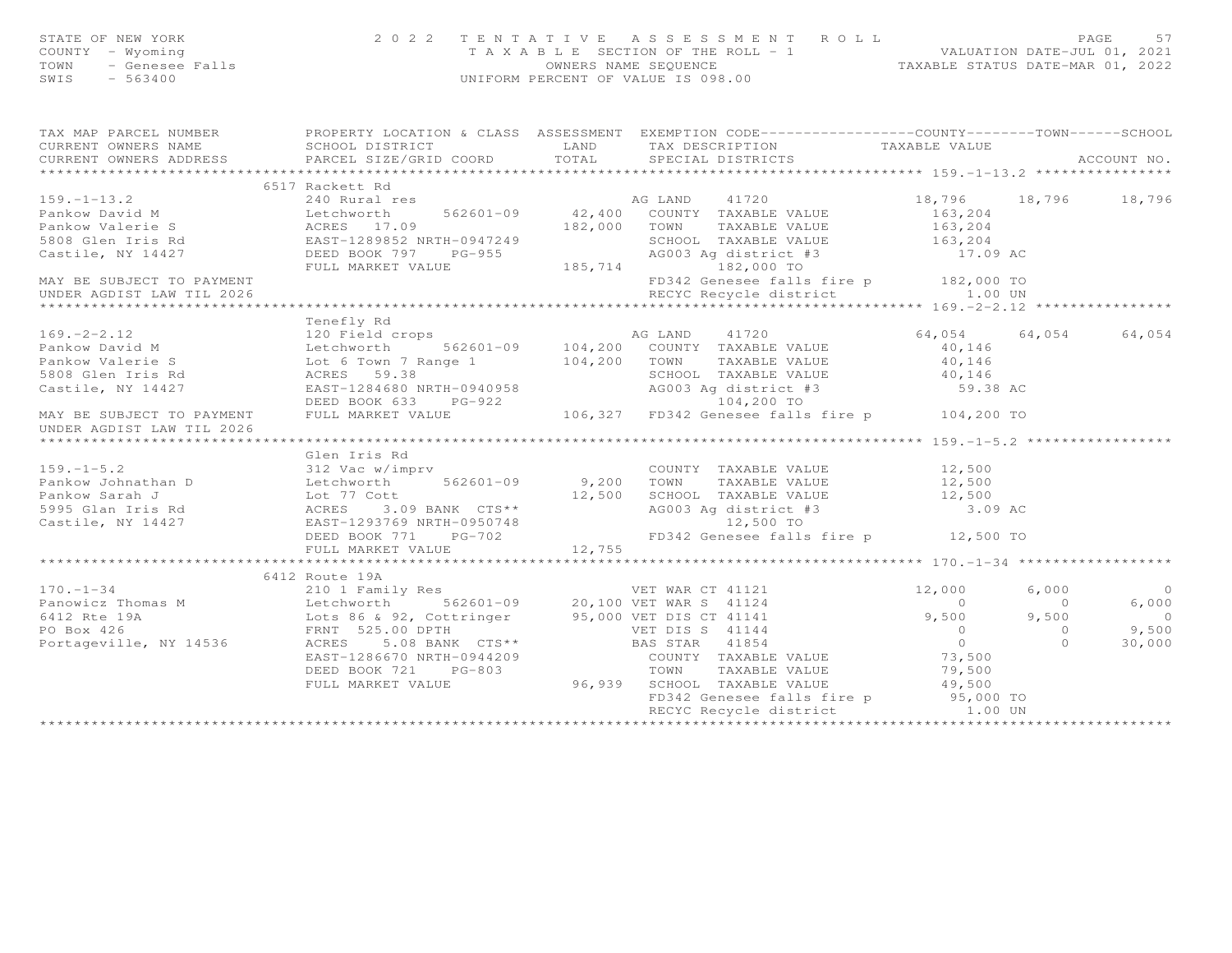| STATE OF NEW YORK<br>COUNTY – Wyoming<br>TOWN - Genesee Falls<br>$-563400$<br>SWIS | UNIFORM PERCENT OF VALUE IS 098.00 | 2022 TENTATIVE ASSESSMENT ROLL<br>T A X A B L E SECTION OF THE ROLL - 1<br>OWNERS NAME SEOUENCE  | TAXABLE STATUS DATE-MAR 01, 2022 | PAGE<br>VALUATION DATE-JUL 01, 2021 | 58 |
|------------------------------------------------------------------------------------|------------------------------------|--------------------------------------------------------------------------------------------------|----------------------------------|-------------------------------------|----|
| TAX MAP PARCEI NUMBER                                                              |                                    | PROPERTY LOCATION & CLASS ASSESSMENT EXEMPTION CODE----------------COUNTY-------TOWN------SCHOOL |                                  |                                     |    |

CURRENT OWNERS NAME SCHOOL DISTRICT LAND TAX DESCRIPTION TAXABLE VALUE

| CURRENT OWNERS ADDRESS                      | PARCEL SIZE/GRID COORD                                                                           | TOTAL         |               | SPECIAL DISTRICTS                                           |                 |        | ACCOUNT NO. |
|---------------------------------------------|--------------------------------------------------------------------------------------------------|---------------|---------------|-------------------------------------------------------------|-----------------|--------|-------------|
|                                             | Route 19A                                                                                        |               |               |                                                             |                 |        |             |
| $181. - 1 - 29$                             | 120 Field crops                                                                                  |               |               |                                                             | 130,739 130,739 |        | 130,739     |
|                                             | Keshequa                                                                                         |               |               | AG LAND 41720<br>244001-09 208,900 COUNTY TAXABLE VALUE     | 78,161          |        |             |
| Pattridge Jeffrey R                         |                                                                                                  |               |               |                                                             |                 |        |             |
| Pattridge Bethany A                         | 101, 102, 103, 104 208, 900 TOWN                                                                 |               |               | TAXABLE VALUE                                               | 78,161          |        |             |
| 177 Bolton Rd                               | $507 - 128$                                                                                      |               |               | SCHOOL TAXABLE VALUE                                        | 78,161          |        |             |
| Hunt, NY 14846                              | ACRES 101.91                                                                                     |               |               | AG003 Ag district #3                                        | 101.91 AC       |        |             |
|                                             | EAST-1291340 NRTH-0930243                                                                        |               |               | 208,900 TO                                                  |                 |        |             |
| MAY BE SUBJECT TO PAYMENT                   | DEED BOOK 645 PG-789                                                                             |               |               | FD342 Genesee falls fire p 208,900 TO                       |                 |        |             |
| UNDER AGDIST LAW TIL 2026                   | FULL MARKET VALUE                                                                                | 213,163       |               |                                                             |                 |        |             |
|                                             |                                                                                                  |               |               |                                                             |                 |        |             |
|                                             | Route 19A                                                                                        |               |               |                                                             |                 |        |             |
| $191. -1 - 1.211$                           | 120 Field crops                                                                                  |               | AG LAND       | 41720                                                       | 93,813          | 93,813 | 93,813      |
| Pattridge Jeffrey R                         |                                                                                                  |               |               |                                                             | 54,487          |        |             |
| Pattridge Bethany A                         | Lot 104, 105 Town 7 Range 148,300                                                                |               | TOWN          | TAXABLE VALUE                                               | 54,487          |        |             |
| 177 Bolton Rd                               | $507 - 128$                                                                                      |               |               | SCHOOL TAXABLE VALUE                                        | 54,487          |        |             |
| Hunt, NY 14846                              | ACRES 68.44                                                                                      |               |               | AG003 Ag district #3                                        | 68.44 AC        |        |             |
|                                             | EAST-1290853 NRTH-0927137                                                                        |               |               | 148,300 TO                                                  |                 |        |             |
| MAY BE SUBJECT TO PAYMENT                   | DEED BOOK 645 PG-789                                                                             |               |               | FD342 Genesee falls fire p 148,300 TO                       |                 |        |             |
| UNDER AGDIST LAW TIL 2026                   | FULL MARKET VALUE                                                                                | 151,327       |               |                                                             |                 |        |             |
|                                             |                                                                                                  |               |               |                                                             |                 |        |             |
|                                             | Wiscoy Rd                                                                                        |               |               |                                                             |                 |        |             |
| $190 - 2 - 3$                               | 120 Field crops                                                                                  |               | AG LAND 41720 |                                                             | 121,738 121,738 |        | 121,738     |
| Phelpsview Dairy, LLC                       | Fillmore 025801 201,300 COUNTY TAXABLE VALUE                                                     |               |               |                                                             | 79,562          |        |             |
| 5073 Upper Reservation Rd                   | Lot 1 Town 7 Range 1                                                                             |               |               | 201,300 TOWN TAXABLE VALUE                                  | 79,562          |        |             |
| Castile, NY 14427                           | ACRES 140.72                                                                                     |               |               | SCHOOL TAXABLE VALUE                                        | 79,562          |        |             |
|                                             | EAST-1283645 NRTH-0922148                                                                        |               |               | AG003 Ag district #3                                        | 140.72 AC       |        |             |
|                                             |                                                                                                  |               |               | 201,300 TO                                                  |                 |        |             |
| MAY BE SUBJECT TO PAYMENT                   | DEED BOOK 753 PG-904                                                                             |               |               |                                                             |                 |        |             |
| UNDER AGDIST LAW TIL 2026                   | FULL MARKET VALUE                                                                                |               |               | 205,408 FD342 Genesee falls fire p 201,300 TO               |                 |        |             |
|                                             |                                                                                                  |               |               |                                                             |                 |        |             |
|                                             | 6168 Route 19A                                                                                   |               |               |                                                             |                 |        |             |
| $159. - 1 - 38.21$                          | 322 Rural vac>10                                                                                 |               |               | COUNTY TAXABLE VALUE                                        | 13,300          |        |             |
| Podzorov Igor                               | Letchworth                                                                                       |               |               | TAXABLE VALUE                                               | 13,300          |        |             |
| 464 Aurault Rd                              | Lot 8, Town 7, Range 1 13,300 SCHOOL TAXABLE VALUE<br>Row From Tenefly Rd 6D342 Genesee falls fi |               |               |                                                             | 13,300          |        |             |
| Fairport, NY 14450                          |                                                                                                  |               |               | FD342 Genesee falls fire p                                  | $13,300$ TO     |        |             |
|                                             | 387-0500 x29                                                                                     |               |               |                                                             |                 |        |             |
|                                             | ACRES 14.58                                                                                      |               |               |                                                             |                 |        |             |
|                                             | EAST-1284767 NRTH-0948173                                                                        |               |               |                                                             |                 |        |             |
|                                             | DEED BOOK 805 PG-916                                                                             |               |               |                                                             |                 |        |             |
|                                             | FULL MARKET VALUE                                                                                | 13,571        |               |                                                             |                 |        |             |
|                                             | *******************************                                                                  | ************* |               | *********************************** 159. -1-38.22 ***       |                 |        |             |
|                                             | 6168 Route 19A                                                                                   |               |               |                                                             |                 |        |             |
| $159. - 1 - 38.22$                          | 240 Rural res                                                                                    |               |               |                                                             | 88,700          |        |             |
| 199. 1 -<br>Podzorov Igor<br>164 Aurault Rd |                                                                                                  |               |               | COUNTY TAXABLE VALUE<br>562601-09 21,900 TOWN TAXABLE VALUE | 88,700          |        |             |
|                                             |                                                                                                  |               |               | SCHOOL TAXABLE VALUE                                        | 88,700          |        |             |
| Fairport, NY 14450                          | ACRES 11.14                                                                                      |               |               | FD342 Genesee falls fire p                                  | 88,700 TO       |        |             |
|                                             | EAST-1284563 NRTH-0947299                                                                        |               |               | RECYC Recycle district                                      | 1.00 UN         |        |             |
|                                             |                                                                                                  |               |               |                                                             |                 |        |             |
|                                             | DEED BOOK 805 PG-916                                                                             |               |               |                                                             |                 |        |             |
|                                             | FULL MARKET VALUE                                                                                | 90,510        |               |                                                             |                 |        |             |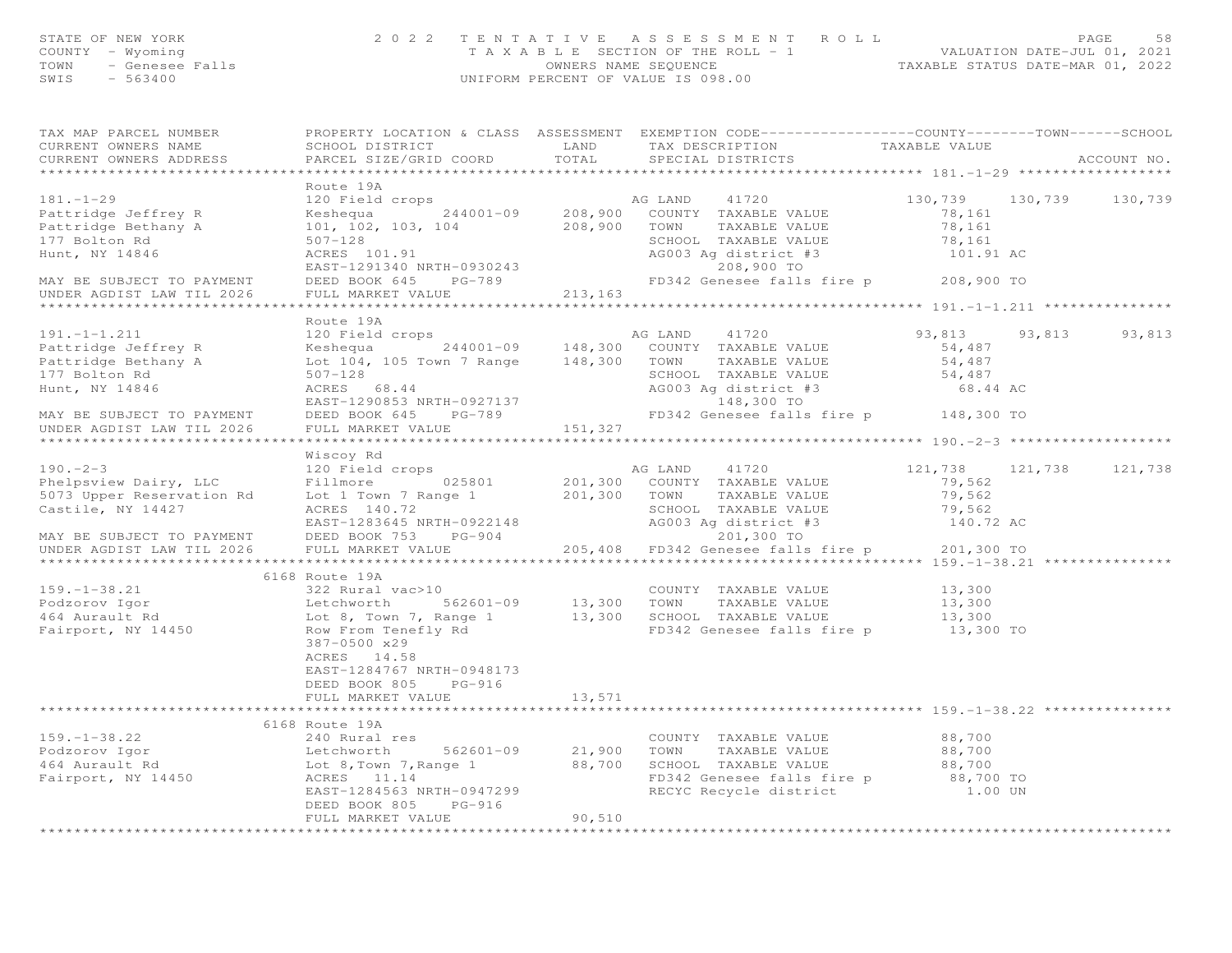| STATE OF NEW YORK<br>COUNTY - Wyoming<br>NEW YORK<br>- Wyoming<br>- Genesee Falls<br>- Corton<br>TOWN<br>SWIS<br>$-563400$                                                                                                                     | 2 0 2 2<br>TENTATIVE                                          |                | ASSESSMENT ROLL<br>T A X A B L E SECTION OF THE ROLL - 1 VALUATION DATE-JUL 01, 2021<br>OWNERS NAME SEQUENCE TAXABLE STATUS DATE-MAR 01, 2022<br>UNIFORM PERCENT OF VALUE IS 098.00 |                                     | PAGE<br>59                         |
|------------------------------------------------------------------------------------------------------------------------------------------------------------------------------------------------------------------------------------------------|---------------------------------------------------------------|----------------|-------------------------------------------------------------------------------------------------------------------------------------------------------------------------------------|-------------------------------------|------------------------------------|
| TAX MAP PARCEL NUMBER<br>SCHOOL SUPPLY ACTION & CLASS ASSESSMENT EXEMPTION CODE---------------COUNTY-------TOWN------SCHOOL                                                                                                                    |                                                               |                |                                                                                                                                                                                     |                                     |                                    |
| CURRENT OWNERS NAME                                                                                                                                                                                                                            | SCHOOL DISTRICT<br><b>EXAMPLE AND</b>                         |                | TAX DESCRIPTION                                                                                                                                                                     | TAXABLE VALUE                       |                                    |
| CURRENT OWNERS ADDRESS                                                                                                                                                                                                                         | PARCEL SIZE/GRID COORD TOTAL                                  |                | SPECIAL DISTRICTS                                                                                                                                                                   |                                     | ACCOUNT NO.                        |
|                                                                                                                                                                                                                                                |                                                               |                |                                                                                                                                                                                     |                                     |                                    |
| $170.4 - 1 - 9$                                                                                                                                                                                                                                | 6915 Hamilton St<br>210 1 Family Res                          |                | COUNTY TAXABLE VALUE 6,000                                                                                                                                                          |                                     |                                    |
| Portageville Properties, Inc Keshequa                                                                                                                                                                                                          |                                                               |                |                                                                                                                                                                                     |                                     |                                    |
|                                                                                                                                                                                                                                                |                                                               |                | 244001-09 3,200 TOWN TAXABLE VALUE 56,000<br>56,000 SCHOOL TAXABLE VALUE 56,000                                                                                                     |                                     |                                    |
| 33 Mallard Ave Lot 98 Cott<br>Seldon, NY 11784 FRNT 66.00 DPTH 198.00                                                                                                                                                                          |                                                               |                |                                                                                                                                                                                     |                                     |                                    |
|                                                                                                                                                                                                                                                | EAST-1294794 NRTH-0936956                                     |                | FD342 Genesee falls fire p 56,000 TO<br>LD341 Portageville light 1 56,000 TO                                                                                                        |                                     |                                    |
|                                                                                                                                                                                                                                                | DEED BOOK 766 PG-222                                          |                | RECYC Recycle district 1.00 UN                                                                                                                                                      |                                     |                                    |
|                                                                                                                                                                                                                                                | FULL MARKET VALUE                                             | 57, 143        |                                                                                                                                                                                     |                                     |                                    |
|                                                                                                                                                                                                                                                | *************************                                     | ************** |                                                                                                                                                                                     | ********************** 181.2-1-8 ** |                                    |
|                                                                                                                                                                                                                                                | S East Koy Rd                                                 |                |                                                                                                                                                                                     |                                     |                                    |
| $181.2 - 1 - 8$                                                                                                                                                                                                                                |                                                               |                | COUNTY TAXABLE VALUE                                                                                                                                                                | 700                                 |                                    |
| Priestley Frances M                                                                                                                                                                                                                            | 311 Res vac land<br>Keshequa 244001-09 700<br>Lot 99 Cott 700 |                | 700    TOWN      TAXABLE VALUE<br>700    SCHOOL   TAXABLE VALUE<br>TAXABLE VALL<br>TAXABLE VALUE<br>-- TALUE                                                                        | 700                                 |                                    |
| 6932 Mccormick St                                                                                                                                                                                                                              |                                                               |                |                                                                                                                                                                                     | 700<br>700 TO                       |                                    |
| Portageville, NY 14536                                                                                                                                                                                                                         | ACRES 0.19                                                    |                | FD342 Genesee falls fire p<br>LD341 Portageville light 1 700 TO                                                                                                                     |                                     |                                    |
|                                                                                                                                                                                                                                                | EAST-1292846 NRTH-0935621<br>DEED BOOK 632 PG-473             |                |                                                                                                                                                                                     |                                     |                                    |
|                                                                                                                                                                                                                                                | FULL MARKET VALUE                                             | 714            |                                                                                                                                                                                     |                                     |                                    |
|                                                                                                                                                                                                                                                |                                                               |                |                                                                                                                                                                                     |                                     |                                    |
|                                                                                                                                                                                                                                                | 6932 Mccormick St                                             |                |                                                                                                                                                                                     |                                     |                                    |
| $181.2 - 1 - 9$                                                                                                                                                                                                                                | 210 1 Family Res                                              |                | AGED T 41803                                                                                                                                                                        | $\sim$ 0                            | 31,500<br>$\overline{\phantom{0}}$ |
|                                                                                                                                                                                                                                                |                                                               |                |                                                                                                                                                                                     | 35,000 0                            | 35,000                             |
|                                                                                                                                                                                                                                                |                                                               |                | 70,000 ENH STAR 41834<br>COUNTY TAXABLE                                                                                                                                             | $\overline{0}$                      | 35,000<br>$\Omega$                 |
| Portageville, NY 14536                                                                                                                                                                                                                         | ACRES 0.33                                                    |                | COUNTY TAXABLE VALUE                                                                                                                                                                | 35,000                              |                                    |
|                                                                                                                                                                                                                                                | EAST-1292911 NRTH-0935653                                     |                | TOWN<br>-<br>TAXABLE VALUE<br>TAXABLE VALUE                                                                                                                                         | 38,500                              |                                    |
|                                                                                                                                                                                                                                                | DEED BOOK 632 PG-473                                          |                | SCHOOL TAXABLE VALUE                                                                                                                                                                | $\sim$ 0                            |                                    |
|                                                                                                                                                                                                                                                | FULL MARKET VALUE                                             |                | 71,429 FD342 Genesee falls fire p                                                                                                                                                   |                                     |                                    |
|                                                                                                                                                                                                                                                |                                                               |                | FD342 Genesee falls fire p<br>LD341 Portageville light 1 70,000 TO<br>RECY6 Recycle dist seasonl 1.00 UN                                                                            |                                     |                                    |
|                                                                                                                                                                                                                                                |                                                               |                |                                                                                                                                                                                     |                                     |                                    |
|                                                                                                                                                                                                                                                |                                                               |                |                                                                                                                                                                                     |                                     |                                    |
|                                                                                                                                                                                                                                                |                                                               |                |                                                                                                                                                                                     | $\overline{0}$                      | 74,900<br>$\circ$                  |
|                                                                                                                                                                                                                                                |                                                               |                |                                                                                                                                                                                     |                                     |                                    |
| 170.-1-23.1 (1993)<br>210 1 Family Res<br>210 1 Family Res<br>29,000 COUNTY TAXABLE VALUE<br>29,000 COUNTY TAXABLE VALUE<br>245,000 TOWN TAXABLE VALUE<br>245,000 TOWN TAXABLE VALUE<br>245,000 TOWN TAXABLE VALUE<br>245,000 TOWN TAXABLE VAL |                                                               |                |                                                                                                                                                                                     | 245,000<br>245,000                  |                                    |
|                                                                                                                                                                                                                                                |                                                               |                | SCHOOL TAXABLE VALUE 170,100<br>FD342 Genesee falls fire p 245,000 TO                                                                                                               |                                     |                                    |
|                                                                                                                                                                                                                                                |                                                               |                |                                                                                                                                                                                     |                                     |                                    |
|                                                                                                                                                                                                                                                | EAST-1287353 NRTH-0939009                                     |                | RECYC Recycle district                                                                                                                                                              | 1.00 UN                             |                                    |
|                                                                                                                                                                                                                                                | $PG-59$<br>DEED BOOK 708                                      |                |                                                                                                                                                                                     |                                     |                                    |
|                                                                                                                                                                                                                                                | FULL MARKET VALUE                                             | 250,000        |                                                                                                                                                                                     |                                     |                                    |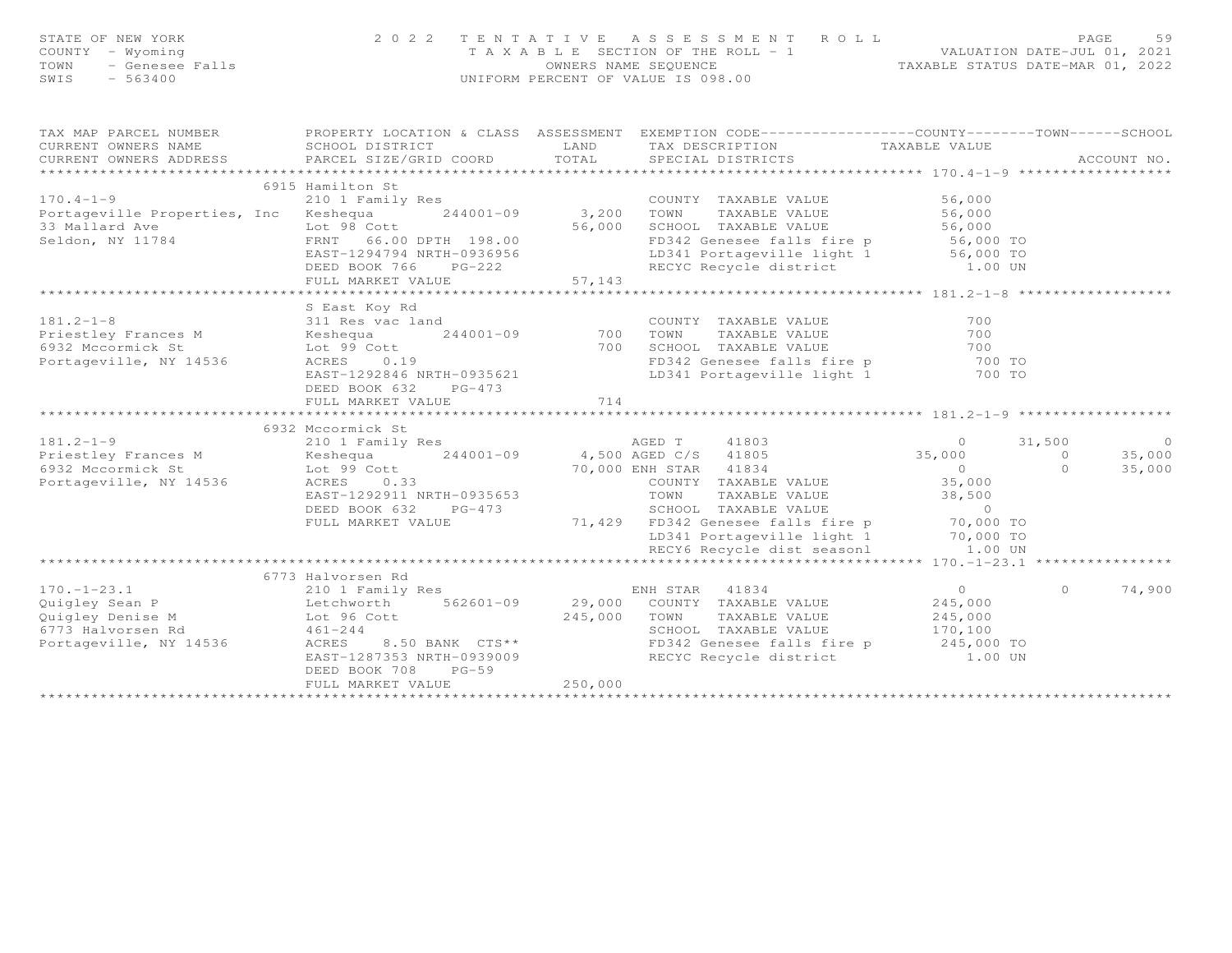| STATE OF NEW YORK<br>COUNTY - Wyoming<br>TOWN - Genesee Falls<br>SWIS - 563400 |                 |       | 2022 TENTATIVE ASSESSMENT ROLL<br>T A X A B L E SECTION OF THE ROLL - 1<br>OWNERS NAME SEOUENCE<br>UNIFORM PERCENT OF VALUE IS 098.00 | VALUATION DATE-JUL 01, 2021<br>TAXABLE STATUS DATE-MAR 01, 2022 | PAGE | 60 |
|--------------------------------------------------------------------------------|-----------------|-------|---------------------------------------------------------------------------------------------------------------------------------------|-----------------------------------------------------------------|------|----|
| TAX MAP PARCEL NUMBER<br>CURRENT OWNERS NAME                                   | SCHOOL DISTRICT | T.AND | PROPERTY LOCATION & CLASS ASSESSMENT EXEMPTION CODE----------------COUNTY-------TOWN-----SCHOOL<br>TAX DESCRIPTION                    | TAXABLE VALUE                                                   |      |    |

| CURRENT OWNERS ADDRESS                                                                                                                                                                                                                                          | PARCEL SIZE/GRID COORD                                                 |        | $\begin{minipage}{.35\textwidth} \begin{minipage}{.45\textwidth} \begin{minipage}{.45\textwidth} \begin{minipage}{.45\textwidth} \begin{minipage}{.45\textwidth} \begin{minipage}{.45\textwidth} \begin{minipage}{.45\textwidth} \begin{minipage}{.45\textwidth} \begin{minipage}{.45\textwidth} \begin{minipage}{.45\textwidth} \begin{minipage}{.45\textwidth} \begin{minipage}{.45\textwidth} \begin{minipage}{.45\textwidth} \begin{minipage}{.45\textwidth} \begin{minipage}{.45\textwidth} \begin{minipage}{.45$ |        | ACCOUNT NO.                  |
|-----------------------------------------------------------------------------------------------------------------------------------------------------------------------------------------------------------------------------------------------------------------|------------------------------------------------------------------------|--------|------------------------------------------------------------------------------------------------------------------------------------------------------------------------------------------------------------------------------------------------------------------------------------------------------------------------------------------------------------------------------------------------------------------------------------------------------------------------------------------------------------------------|--------|------------------------------|
|                                                                                                                                                                                                                                                                 |                                                                        |        |                                                                                                                                                                                                                                                                                                                                                                                                                                                                                                                        |        |                              |
|                                                                                                                                                                                                                                                                 | 6650 Hamilton St                                                       |        | 170.4-1-43<br>Quinn John B<br>Cuinn Melanie<br>Cuinn Melanie<br>Exhibit State of the State of the State of the State of the State of the State of the State of the State of the State of the State of the State of the State of the St                                                                                                                                                                                                                                                                                 |        | $\circ$<br>30,000            |
|                                                                                                                                                                                                                                                                 | DEED BOOK 618 PG-00841<br>FULL MARKET VALUE 62,245                     |        | FD342 Genesee falls fire p 61,000 TO<br>LD341 Portageville light 1 61,000 TO<br>RECYC Recycle district 1.00 UN                                                                                                                                                                                                                                                                                                                                                                                                         |        |                              |
|                                                                                                                                                                                                                                                                 |                                                                        |        |                                                                                                                                                                                                                                                                                                                                                                                                                                                                                                                        |        |                              |
|                                                                                                                                                                                                                                                                 | Denton Corners Rd                                                      |        |                                                                                                                                                                                                                                                                                                                                                                                                                                                                                                                        |        |                              |
| Rabbit Knoll Holdings, LLC and Letchworth 562601-09 32,900<br>221 Wyoming St 1. 1. 24 Cott 562601-09 32,900<br>Rabbit Knoll Holdings, LLC (2008)<br>221 Wyoming St (2018)<br>Warsaw, NY 14569 (2018)<br>2008 (2018) 2018 (2018)<br>2008 (2018) 2018 (2018) 2018 |                                                                        |        | COUNTY TAXABLE VALUE<br>TAXABLE VALUE 81,400<br>TOWN<br>1.400 SCHOOL TAXABLE VALUE 81,400 SCHOOL TAXABLE VALUE 81,400<br>399-169 431-195 436-75 81,400 AG003 Ag district #3 13.90 ACRES<br>ACRES 13.90 81,400 70 81,400 70 81,400 70 FD342 Genesee falls fire p 81,400 70                                                                                                                                                                                                                                              | 81,400 |                              |
|                                                                                                                                                                                                                                                                 |                                                                        |        | DEED BOOK 755 PG-210 RECYC Recycle district 1.00 UN FULL MARKET VALUE 83,061                                                                                                                                                                                                                                                                                                                                                                                                                                           |        |                              |
|                                                                                                                                                                                                                                                                 |                                                                        |        |                                                                                                                                                                                                                                                                                                                                                                                                                                                                                                                        |        |                              |
|                                                                                                                                                                                                                                                                 |                                                                        |        |                                                                                                                                                                                                                                                                                                                                                                                                                                                                                                                        |        |                              |
|                                                                                                                                                                                                                                                                 |                                                                        |        |                                                                                                                                                                                                                                                                                                                                                                                                                                                                                                                        |        | $\bigcirc$<br>$\overline{0}$ |
|                                                                                                                                                                                                                                                                 |                                                                        |        |                                                                                                                                                                                                                                                                                                                                                                                                                                                                                                                        |        | $\Omega$<br>27,300           |
|                                                                                                                                                                                                                                                                 |                                                                        |        | 7763 Wiscoy Rd (190.-2-2<br>Rathbun Darrel 210 1 Family Res (190.-2-2<br>Rathbun Darrel 210 1 Family Res (190.-2-2<br>Rathbun Carol Iot 1 Town 7 Range 1<br>Lot 1 Town 7 Range 1<br>27,300 BAS STAR (1854 41854 27,300 TOWN TAXABLE VALU                                                                                                                                                                                                                                                                               |        |                              |
|                                                                                                                                                                                                                                                                 |                                                                        |        | FD342 Genesee falls fire p 27,300 TO<br>RECYC Recycle district 1.00 UN                                                                                                                                                                                                                                                                                                                                                                                                                                                 |        |                              |
|                                                                                                                                                                                                                                                                 |                                                                        |        |                                                                                                                                                                                                                                                                                                                                                                                                                                                                                                                        |        |                              |
| $181.2 - 1 - 10.1$                                                                                                                                                                                                                                              | East Koy Rd/rt 19A<br>484 1 use sm bld<br>ACRES 0.83                   |        | COUNTY TAXABLE VALUE 25,900<br>LD341 Portageville light 1 25,900 TO                                                                                                                                                                                                                                                                                                                                                                                                                                                    |        |                              |
|                                                                                                                                                                                                                                                                 | EAST-1293006 NRTH-0936006<br>DEED BOOK 779 PG-616<br>FULL MARKET VALUE | 26,429 |                                                                                                                                                                                                                                                                                                                                                                                                                                                                                                                        |        |                              |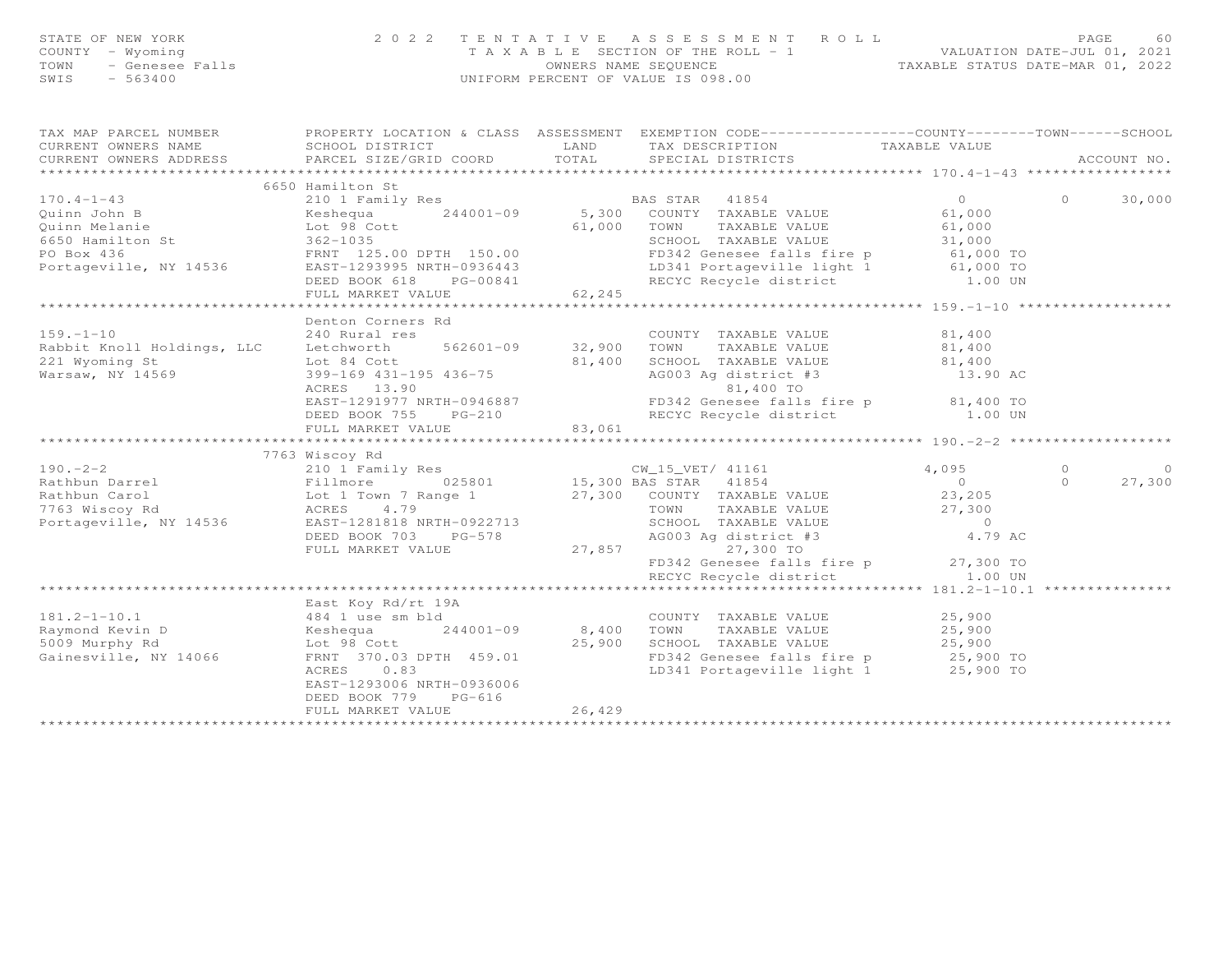| STATE OF NEW YORK<br>OF NEW YORK<br>! - Wyoming<br>- Genesee Falls<br>= 43400<br>COUNTY - Wyoming<br>TOWN<br>SWIS                                                                                                                                                                                                                                                                                                                                                                                             | 2022 TENTATIVE ASSESSMENT ROLL<br>TAXABLE SECTION OF THE ROLL - 1 WALUATION DATE-JUL 01, 2021<br>UNIFORM PERCENT OF VALUE IS 098.00 |        |                                                                                                                                 |                                                |                | PAGE<br>61  |
|---------------------------------------------------------------------------------------------------------------------------------------------------------------------------------------------------------------------------------------------------------------------------------------------------------------------------------------------------------------------------------------------------------------------------------------------------------------------------------------------------------------|-------------------------------------------------------------------------------------------------------------------------------------|--------|---------------------------------------------------------------------------------------------------------------------------------|------------------------------------------------|----------------|-------------|
| TAX MAP PARCEL NUMBER<br>series are a conservation & CLASS ASSESSMENT EXEMPTION CODE---------------COUNTY-------TOWN------SCHOOL                                                                                                                                                                                                                                                                                                                                                                              |                                                                                                                                     |        |                                                                                                                                 | TAXABLE VALUE                                  |                |             |
| CURRENT OWNERS NAME<br>CURRENT OWNERS ADDRESS                                                                                                                                                                                                                                                                                                                                                                                                                                                                 | SCHOOL DISTRICT TAND TAX DESCRIPTION<br>PARCEL SIZE/GRID COORD TOTAL SPECIAL DISTRICTS                                              |        |                                                                                                                                 |                                                |                | ACCOUNT NO. |
|                                                                                                                                                                                                                                                                                                                                                                                                                                                                                                               |                                                                                                                                     |        |                                                                                                                                 |                                                |                |             |
| $191. -1 - 13$                                                                                                                                                                                                                                                                                                                                                                                                                                                                                                | Route 19A                                                                                                                           |        |                                                                                                                                 |                                                |                |             |
|                                                                                                                                                                                                                                                                                                                                                                                                                                                                                                               |                                                                                                                                     |        |                                                                                                                                 |                                                |                |             |
|                                                                                                                                                                                                                                                                                                                                                                                                                                                                                                               |                                                                                                                                     |        |                                                                                                                                 |                                                |                |             |
| Richardson William H Fillmore<br>Richardson Bonnie Lot 107 Cott<br>965 Cobblestone Court 2135 Mayfair<br>Holley, NY 14470 Titusville, F<br>Holley, NY 14470                                                                                                                                                                                                                                                                                                                                                   |                                                                                                                                     |        | 2135 Mayfair Way, Lot 24 (12.33 AC AG003 Ag district #3 (12.33 AC Titusville, FL 32796 (15,100 TO 16,100 TO 16,100 TO 16,100 TO |                                                |                |             |
|                                                                                                                                                                                                                                                                                                                                                                                                                                                                                                               | EAST-1288491 NRTH-0922973<br>DEED BOOK 437 PG-00025                                                                                 |        |                                                                                                                                 |                                                |                |             |
|                                                                                                                                                                                                                                                                                                                                                                                                                                                                                                               | FULL MARKET VALUE                                                                                                                   | 15,408 |                                                                                                                                 |                                                |                |             |
|                                                                                                                                                                                                                                                                                                                                                                                                                                                                                                               |                                                                                                                                     |        |                                                                                                                                 |                                                |                |             |
|                                                                                                                                                                                                                                                                                                                                                                                                                                                                                                               |                                                                                                                                     |        |                                                                                                                                 |                                                |                |             |
|                                                                                                                                                                                                                                                                                                                                                                                                                                                                                                               |                                                                                                                                     |        |                                                                                                                                 |                                                | $\bigcap$      | 74,900      |
|                                                                                                                                                                                                                                                                                                                                                                                                                                                                                                               |                                                                                                                                     |        |                                                                                                                                 |                                                |                |             |
|                                                                                                                                                                                                                                                                                                                                                                                                                                                                                                               |                                                                                                                                     |        |                                                                                                                                 |                                                |                |             |
|                                                                                                                                                                                                                                                                                                                                                                                                                                                                                                               |                                                                                                                                     |        |                                                                                                                                 |                                                |                |             |
| $\begin{tabular}{lllllllllllllllllll} \multicolumn{3}{c}{\begin{tabular}{l} \multicolumn{3}{c}{\begin{tabular}{l} \multicolumn{3}{c}{\begin{tabular}{l} \multicolumn{3}{c}{\begin{tabular}{l} \multicolumn{3}{c}{\begin{tabular}{l} \multicolumn{3}{c}{\begin{tabular}{l} \multicolumn{3}{c}{\begin{tabular}{c} \multicolumn{3}{c}{\begin{tabular}{c} \multicolumn{3}{c}{\begin{tabular}{c} \multicolumn{3}{c}{\begin{tabular}{c} \multicolumn{3}{c}{\begin{tabular}{c} \multicolumn{3}{c}{\begin{tabular}{c$ |                                                                                                                                     |        |                                                                                                                                 |                                                |                |             |
|                                                                                                                                                                                                                                                                                                                                                                                                                                                                                                               |                                                                                                                                     |        |                                                                                                                                 | ********************* 158. -2-7 ************** |                |             |
|                                                                                                                                                                                                                                                                                                                                                                                                                                                                                                               | Tenefly Rd                                                                                                                          |        |                                                                                                                                 |                                                |                |             |
|                                                                                                                                                                                                                                                                                                                                                                                                                                                                                                               |                                                                                                                                     |        |                                                                                                                                 |                                                |                |             |
|                                                                                                                                                                                                                                                                                                                                                                                                                                                                                                               |                                                                                                                                     |        |                                                                                                                                 |                                                |                |             |
|                                                                                                                                                                                                                                                                                                                                                                                                                                                                                                               |                                                                                                                                     |        |                                                                                                                                 |                                                |                |             |
| 158.-2-7<br>Roberts Lester and the state of the set of the set of the set of the set of the set of the set of the set of the set of the set of the set of the set of the set of the set of the set of the set of the set of the                                                                                                                                                                                                                                                                               |                                                                                                                                     |        |                                                                                                                                 |                                                |                |             |
|                                                                                                                                                                                                                                                                                                                                                                                                                                                                                                               |                                                                                                                                     |        |                                                                                                                                 |                                                |                |             |
|                                                                                                                                                                                                                                                                                                                                                                                                                                                                                                               |                                                                                                                                     |        |                                                                                                                                 |                                                |                |             |
|                                                                                                                                                                                                                                                                                                                                                                                                                                                                                                               |                                                                                                                                     |        |                                                                                                                                 |                                                |                |             |
|                                                                                                                                                                                                                                                                                                                                                                                                                                                                                                               |                                                                                                                                     |        |                                                                                                                                 |                                                |                |             |
|                                                                                                                                                                                                                                                                                                                                                                                                                                                                                                               |                                                                                                                                     |        |                                                                                                                                 |                                                | 17,278         | 17,278      |
|                                                                                                                                                                                                                                                                                                                                                                                                                                                                                                               |                                                                                                                                     |        |                                                                                                                                 |                                                | $\overline{a}$ | 30,000      |
|                                                                                                                                                                                                                                                                                                                                                                                                                                                                                                               |                                                                                                                                     |        |                                                                                                                                 |                                                |                |             |
| 158.-2-8.21<br>240 Rural res<br>Roberts LuAnne L<br>6013 Tenefly Rd 17,278<br>Castile, NY 14427<br>240 Rural res<br>240 Rural res<br>562601-09 38,900 BAS STAR 41854<br>38,000 COUNTY TAXABLE VALUE<br>270,722<br>270,722<br>28,000 COUNTY TAXABLE V                                                                                                                                                                                                                                                          |                                                                                                                                     |        |                                                                                                                                 |                                                |                |             |
|                                                                                                                                                                                                                                                                                                                                                                                                                                                                                                               | EAST-1283473 NRTH-0950293                                                                                                           |        | SCHOOL TAXABLE VALUE 140,722                                                                                                    |                                                |                |             |
| MAY BE SUBJECT TO PAYMENT<br>UNDER AGDIST LAW TIL 2026 FULL MARKET VALUE                                                                                                                                                                                                                                                                                                                                                                                                                                      |                                                                                                                                     |        | AG003 Ag district #3<br>188.000 TO                                                                                              | 13.69 AC                                       |                |             |
|                                                                                                                                                                                                                                                                                                                                                                                                                                                                                                               |                                                                                                                                     |        | 191,837 188,000 TO                                                                                                              |                                                |                |             |
|                                                                                                                                                                                                                                                                                                                                                                                                                                                                                                               |                                                                                                                                     |        | FD342 Genesee falls fire p 188,000 TO                                                                                           |                                                |                |             |
|                                                                                                                                                                                                                                                                                                                                                                                                                                                                                                               |                                                                                                                                     |        | RECYC Recycle district 1.00 UN                                                                                                  |                                                |                |             |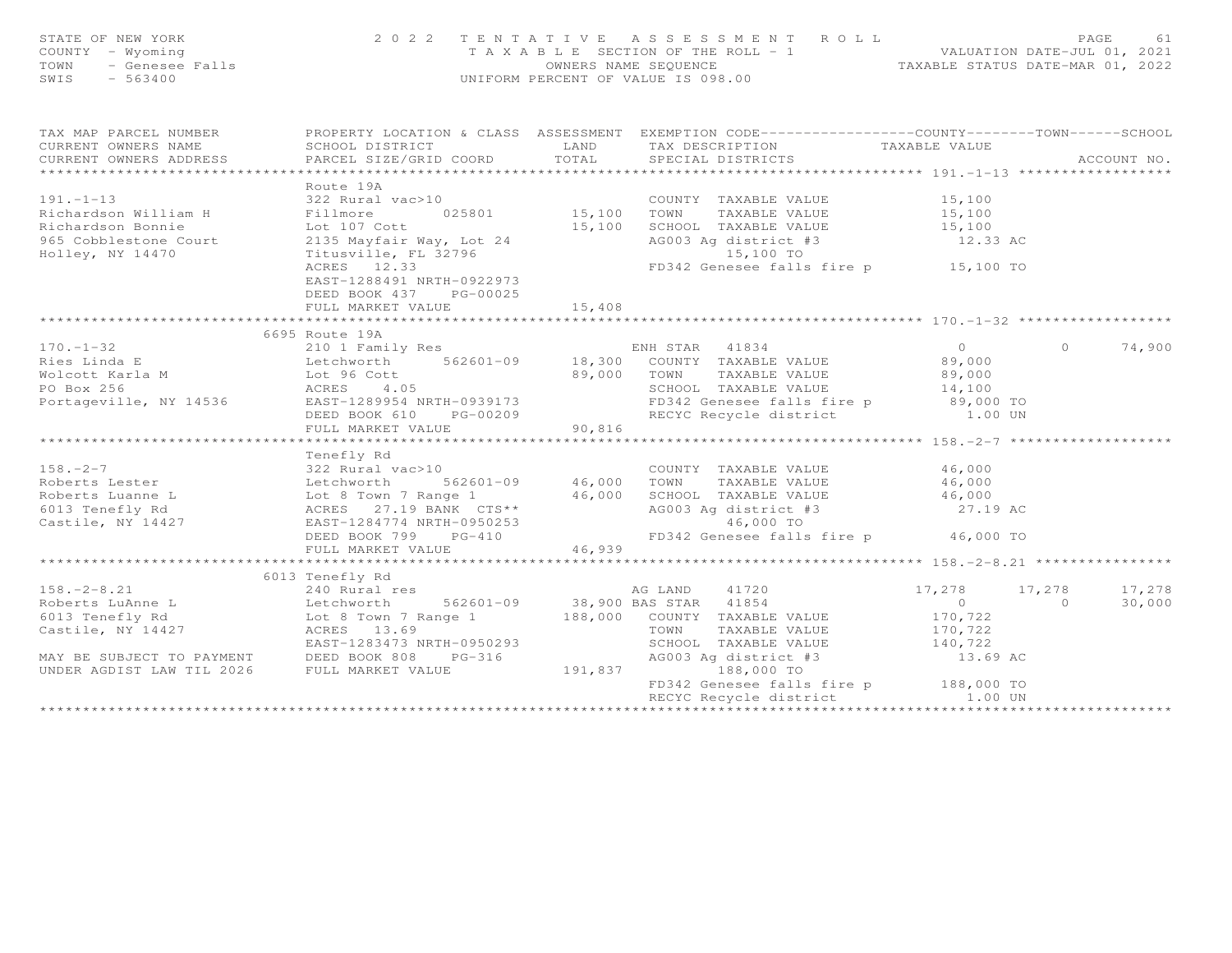| STATE OF NEW YORK<br>STATE OF NEW YORK<br>COUNTY - Wyoming<br>TOWN - Genesee Falls<br>SWIS - 563400                                                                                                                                                        |                      |        | 2022 TENTATIVE ASSESSMENT ROLL<br>PAGE 62<br>TAXABLE SECTION OF THE ROLL - 1 VALUATION DATE-JUL 01, 2021<br>OWNERS NAME SEQUENCE TAXABLE STATUS DATE-MAR 01, 2022<br>UNIFORM PERCENT OF VALUE IS 098.00 |                                                           | PAGE<br>62        |
|------------------------------------------------------------------------------------------------------------------------------------------------------------------------------------------------------------------------------------------------------------|----------------------|--------|---------------------------------------------------------------------------------------------------------------------------------------------------------------------------------------------------------|-----------------------------------------------------------|-------------------|
| TAX MAP PARCEL NUMBER FROPERTY LOCATION & CLASS ASSESSMENT EXEMPTION CODE----------------COUNTY-------TOWN------SCHOOL                                                                                                                                     |                      |        |                                                                                                                                                                                                         |                                                           | ACCOUNT NO.       |
| 170.-1-1.12<br>Rogers Gail K<br>Rogers Michael J<br>Echworth Monday (10,900 100)<br>Let (193,95 10,900 5CHOOL TAXABLE VALUE 10,900<br>10,900 5CHOOL TAXABLE VALUE 10,900<br>SCROS 10,900 5CHOOL TAXABLE VALUE 10,900<br>SCROS 10,900 5CHOOL                | Route 19A            |        |                                                                                                                                                                                                         |                                                           |                   |
|                                                                                                                                                                                                                                                            | FULL MARKET VALUE    | 11,122 |                                                                                                                                                                                                         |                                                           |                   |
|                                                                                                                                                                                                                                                            |                      |        |                                                                                                                                                                                                         |                                                           |                   |
|                                                                                                                                                                                                                                                            | 6612 Route 19A       |        |                                                                                                                                                                                                         |                                                           |                   |
|                                                                                                                                                                                                                                                            |                      |        |                                                                                                                                                                                                         | 121,940 121,940 121,940<br>0 0 74,900<br>202,060 0 74,900 |                   |
|                                                                                                                                                                                                                                                            |                      |        | RECYC Recycle district                                                                                                                                                                                  | 1.00 UN                                                   |                   |
|                                                                                                                                                                                                                                                            |                      |        |                                                                                                                                                                                                         |                                                           |                   |
|                                                                                                                                                                                                                                                            |                      |        | 6645 Denton Corners Rd 80 PCT OF VALUE USED FOR EXEMPTION PURPOSES                                                                                                                                      |                                                           |                   |
|                                                                                                                                                                                                                                                            |                      |        |                                                                                                                                                                                                         |                                                           | $\circ$<br>10,000 |
|                                                                                                                                                                                                                                                            |                      |        |                                                                                                                                                                                                         |                                                           | 74,900            |
|                                                                                                                                                                                                                                                            |                      |        |                                                                                                                                                                                                         |                                                           |                   |
|                                                                                                                                                                                                                                                            |                      |        | FD342 Genesee falls fire p 137,000 TO<br>RECYC Recycle district 1.00 UN                                                                                                                                 |                                                           |                   |
|                                                                                                                                                                                                                                                            |                      |        |                                                                                                                                                                                                         |                                                           |                   |
|                                                                                                                                                                                                                                                            | 6574 East Koy Rd     |        |                                                                                                                                                                                                         |                                                           |                   |
|                                                                                                                                                                                                                                                            |                      |        |                                                                                                                                                                                                         |                                                           |                   |
|                                                                                                                                                                                                                                                            |                      |        |                                                                                                                                                                                                         |                                                           |                   |
|                                                                                                                                                                                                                                                            |                      |        |                                                                                                                                                                                                         |                                                           |                   |
|                                                                                                                                                                                                                                                            |                      |        |                                                                                                                                                                                                         |                                                           |                   |
|                                                                                                                                                                                                                                                            |                      |        |                                                                                                                                                                                                         |                                                           |                   |
| 181.2-1-7<br>Russo Douglas<br>Russo Caylin<br>E VALUE<br>Russo Caylin<br>E Sale of Musso Caylin<br>E Sale of Musso Caylin<br>E Sale of Musso Caylin<br>E Sale of Musso Caylin<br>2,800<br>TO 32,800<br>Musso Caylin<br>2,800<br>TO 32,800<br>E Sale of Mus | DEED BOOK 803 PG-832 | 33,469 |                                                                                                                                                                                                         |                                                           |                   |
|                                                                                                                                                                                                                                                            | FULL MARKET VALUE    |        |                                                                                                                                                                                                         |                                                           |                   |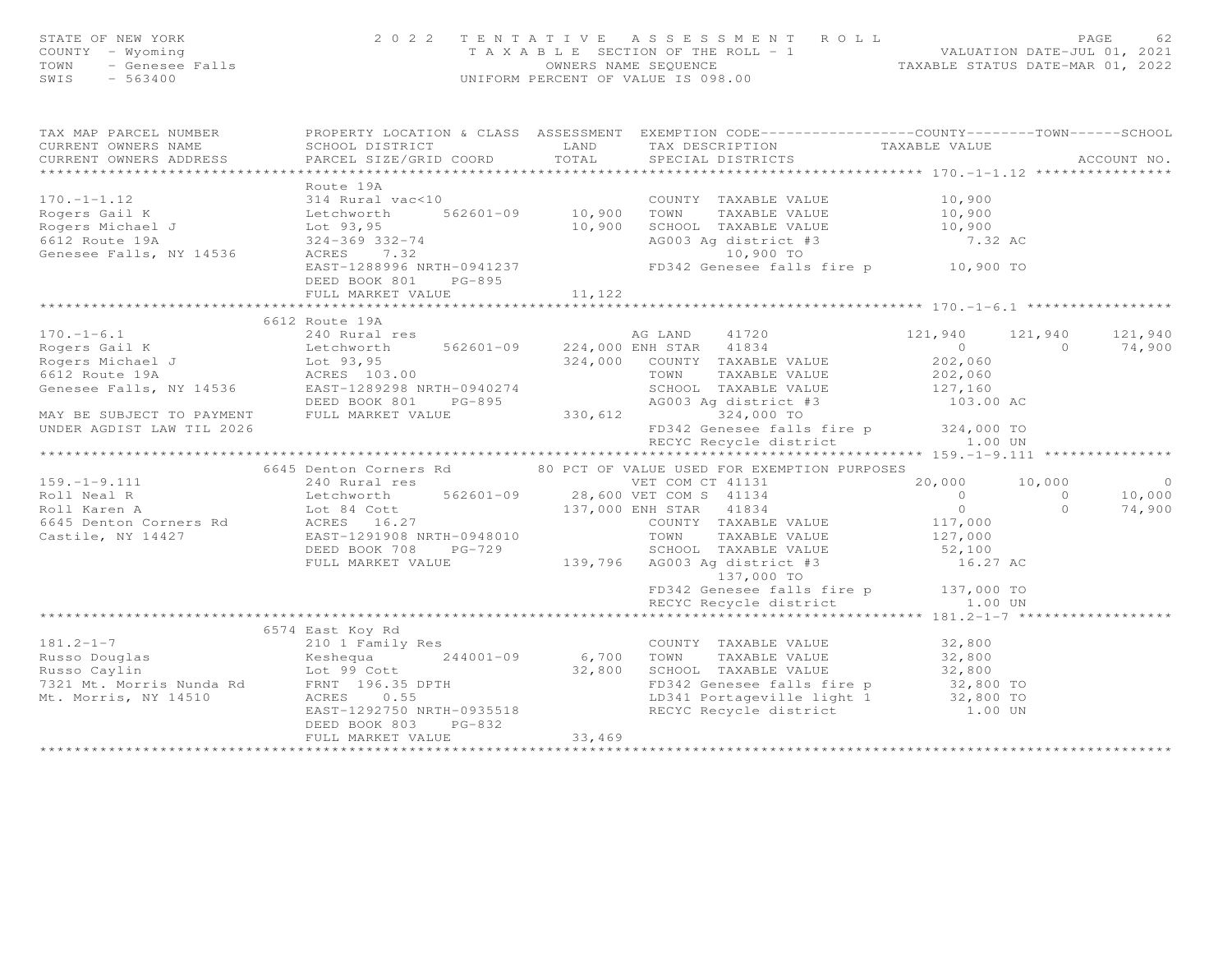| STATE OF NEW YORK<br>COUNTY - Wyoming<br>TOWN - Genesee Falls<br>SWIS - 563400                                                                                                                                                                                 | 2022 TENTATIVE ASSESSMENT ROLL PAGE 63<br>TAXABLE SECTION OF THE ROLL - 1 VALUATION DATE-JUL 01, 2021<br>OWNERS NAME SEQUENCE TAXABLE STATUS DATE-MAR 01, 2022<br>UNIFORM PERCENT OF VALUE IS 098.00 |          |                                                    |  |                         |
|----------------------------------------------------------------------------------------------------------------------------------------------------------------------------------------------------------------------------------------------------------------|------------------------------------------------------------------------------------------------------------------------------------------------------------------------------------------------------|----------|----------------------------------------------------|--|-------------------------|
| TAX MAP PARCEL NUMBER FOROPERTY LOCATION & CLASS ASSESSMENT EXEMPTION CODE----------------COUNTY-------TOWN-----SCHOOL<br>CURRENT OWNERS NAME<br>CURRENT OWNERS ADDRESS <b>PARCEL SIZE/GRID COORD</b> TOTAL SPECIAL DISTRICTS                                  |                                                                                                                                                                                                      |          | SCHOOL DISTRICT TAND TAX DESCRIPTION TAXABLE VALUE |  | ACCOUNT NO.             |
| 191.-1-5.12 (1999)<br>Number Example Value 194<br>Number Example Value 194<br>244001-09 11,000 TOWN TAXABLE VALUE 11,400<br>9677 Main St Lot 106 Cott 11,400 SCHOOL TAXABLE VALUE 11,400<br>PO Box 62 FRNT 200.00 DPTH 217.80 FD342 Gene                       | 7776 Route 19A<br>EAST-1288765 NRTH-0923519<br>DEED BOOK 676 PG-337<br>FULL MARKET VALUE                                                                                                             | 11,633   |                                                    |  |                         |
|                                                                                                                                                                                                                                                                | FULL MARKET VALUE 272, 347                                                                                                                                                                           |          |                                                    |  | 204,409 204,409 204,409 |
| 311 Res vac land<br>311 Res vac land<br>311 Res vac land<br>311 Res vac land<br>311 Res vac land<br>28,200 TOWN TAXABLE VALUE<br>28,200<br>28,200 TOWN TAXABLE VALUE<br>28,200<br>28,200<br>28,200<br>28,200<br>28,200<br>28,200<br>28,200<br>28,200<br>28,200 | Church St                                                                                                                                                                                            |          |                                                    |  |                         |
|                                                                                                                                                                                                                                                                | 6985 Route 19A<br>DEED BOOK 771 PG-14<br>FULL MARKET VALUE                                                                                                                                           | 366, 327 |                                                    |  |                         |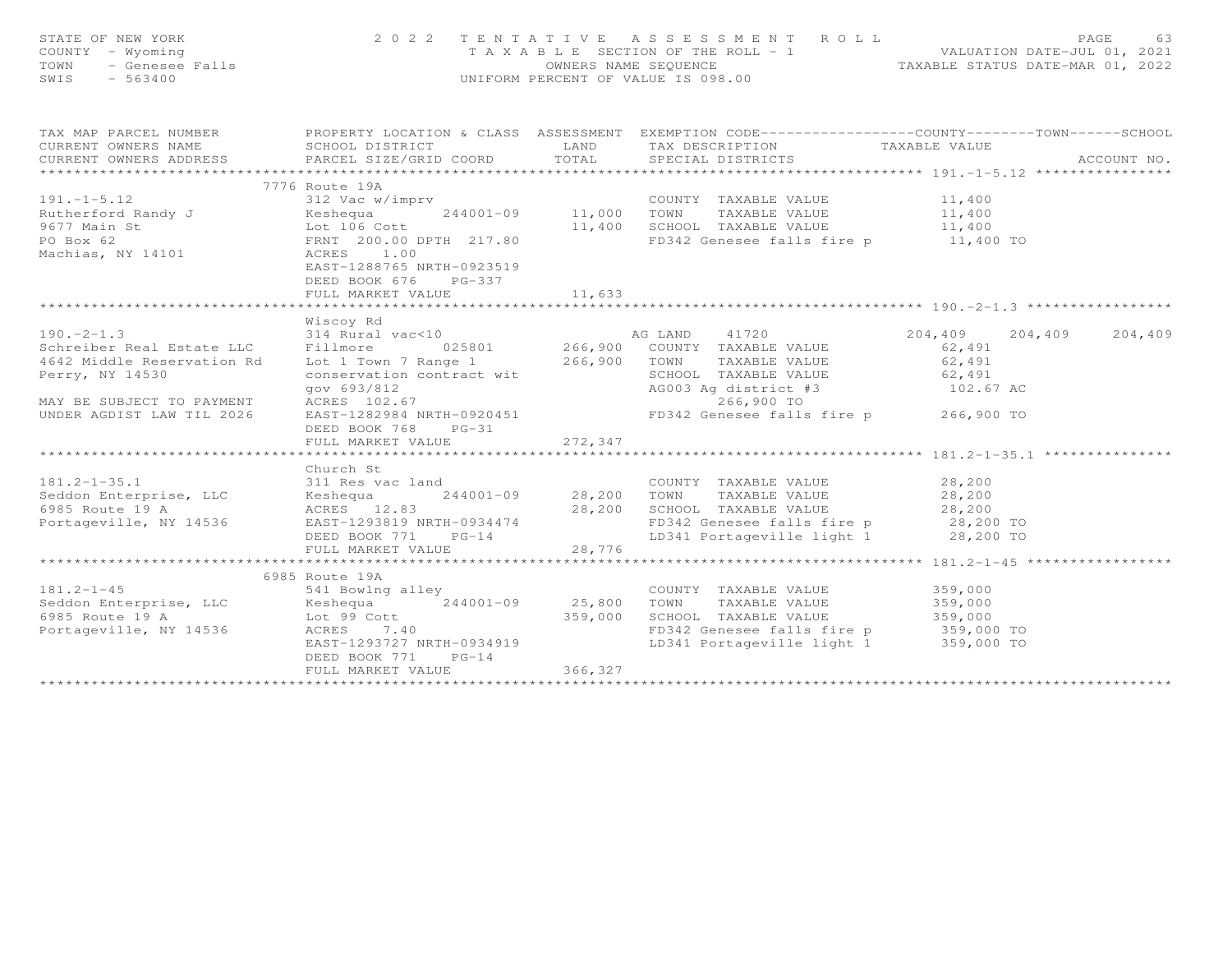| STATE OF NEW YORK |                 | 2022 TENTATIVE ASSESSMENT ROLL                                       | PAGE |  |
|-------------------|-----------------|----------------------------------------------------------------------|------|--|
| COUNTY – Wyoming  |                 | VALUATION DATE-JUL 01, 2021<br>T A X A B L E SECTION OF THE ROLL - 1 |      |  |
| TOWN              | - Genesee Falls | TAXABLE STATUS DATE-MAR 01, 2022<br>OWNERS NAME SEOUENCE             |      |  |
| SWIS              | $-563400$       | UNIFORM PERCENT OF VALUE IS 098.00                                   |      |  |

|  | TAX MAP PARCEL NUMBER FROPERTY LOCATION & CLASS ASSESSMENT EXEMPTION CODE----------------COUNTY-------TOWN-----SCHOOL                                                                                                                                    |  |                |
|--|----------------------------------------------------------------------------------------------------------------------------------------------------------------------------------------------------------------------------------------------------------|--|----------------|
|  |                                                                                                                                                                                                                                                          |  |                |
|  |                                                                                                                                                                                                                                                          |  |                |
|  | 181.-1-6<br>181.-1-6<br>181.-1-6<br>6312 East Koy Rd<br>2010 Family Res<br>2010 Family Res<br>210 1 Family Res<br>210 1 Family Res<br>210 1 Family Res<br>210 1 Family Res<br>312 E Koy Rd<br>19.00 TO 28,800 AGBED C 41802<br>28,800 AGBED C 41802<br>2 |  |                |
|  |                                                                                                                                                                                                                                                          |  |                |
|  |                                                                                                                                                                                                                                                          |  |                |
|  |                                                                                                                                                                                                                                                          |  |                |
|  |                                                                                                                                                                                                                                                          |  |                |
|  |                                                                                                                                                                                                                                                          |  |                |
|  |                                                                                                                                                                                                                                                          |  |                |
|  |                                                                                                                                                                                                                                                          |  |                |
|  |                                                                                                                                                                                                                                                          |  |                |
|  |                                                                                                                                                                                                                                                          |  |                |
|  |                                                                                                                                                                                                                                                          |  |                |
|  |                                                                                                                                                                                                                                                          |  |                |
|  |                                                                                                                                                                                                                                                          |  |                |
|  |                                                                                                                                                                                                                                                          |  |                |
|  |                                                                                                                                                                                                                                                          |  |                |
|  |                                                                                                                                                                                                                                                          |  |                |
|  |                                                                                                                                                                                                                                                          |  |                |
|  |                                                                                                                                                                                                                                                          |  |                |
|  |                                                                                                                                                                                                                                                          |  |                |
|  |                                                                                                                                                                                                                                                          |  |                |
|  |                                                                                                                                                                                                                                                          |  |                |
|  |                                                                                                                                                                                                                                                          |  |                |
|  |                                                                                                                                                                                                                                                          |  |                |
|  |                                                                                                                                                                                                                                                          |  |                |
|  |                                                                                                                                                                                                                                                          |  |                |
|  |                                                                                                                                                                                                                                                          |  |                |
|  |                                                                                                                                                                                                                                                          |  |                |
|  |                                                                                                                                                                                                                                                          |  |                |
|  |                                                                                                                                                                                                                                                          |  |                |
|  |                                                                                                                                                                                                                                                          |  |                |
|  | East Koy Rd<br>Main-1-7<br>311 Res vac land<br>500 TOWN TAXABLE VALUE<br>Shaffer Cynthia A Lot 101 Cott<br>Box 346<br>FRNT 31.95 DPTH 397.53<br>6292 E Koy Rd<br>EAST-1287506 NRTH-0932392<br>Portageville, NY 14536 DEED BOR 564 PG-00194<br>FOR        |  |                |
|  |                                                                                                                                                                                                                                                          |  |                |
|  |                                                                                                                                                                                                                                                          |  | $\overline{0}$ |
|  |                                                                                                                                                                                                                                                          |  | 6,000          |
|  |                                                                                                                                                                                                                                                          |  | 30,000         |
|  |                                                                                                                                                                                                                                                          |  |                |
|  |                                                                                                                                                                                                                                                          |  |                |
|  |                                                                                                                                                                                                                                                          |  |                |
|  |                                                                                                                                                                                                                                                          |  |                |
|  |                                                                                                                                                                                                                                                          |  |                |
|  |                                                                                                                                                                                                                                                          |  |                |
|  |                                                                                                                                                                                                                                                          |  |                |
|  |                                                                                                                                                                                                                                                          |  |                |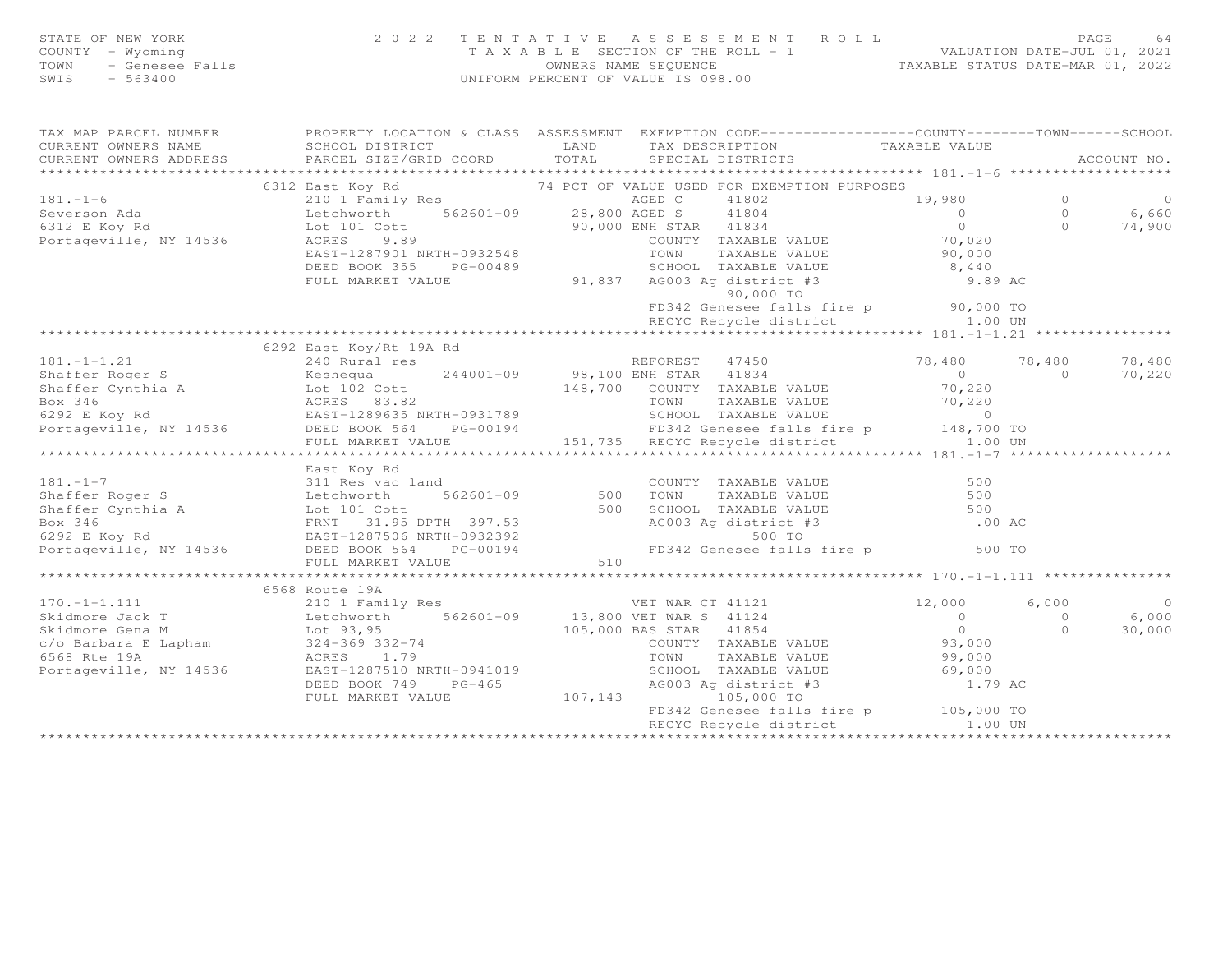| TAX MAP PARCEL NUMBER<br>COURCEL NUMBER<br>COURCE PROPERTY LOCATION & CLASS ASSESSMENT EXEMPTION CODE---------------COUNTY-------TOWN------SCHOOL<br>CURRENT OWNERS ADDRESS<br>Route 19A<br>Route 19A<br>Route 19A<br>Skidmore Jack T<br>Skidmore Gina M<br>External Halo COUNTY TAXABLE VALUE<br>Skidmore Gina M<br>Lot 93,95<br>120 Field crops<br>562601-09<br>562601-09<br>43,500 TOWN TAXABLE VALUE<br>43,500 TOWN TAXABLE VALUE<br>43,500<br>S<br>DEED BOOK 774 PG-662<br>44,388<br>FULL MARKET VALUE<br>6054 Route 19A<br>7596 Route 19A<br>191.-1-10<br>Smathers Ron J<br>Ruth Smathers Not 106 Cott<br>The COUNTY TAXABLE VALUE<br>244001-09<br>244001-09<br>244001-09<br>244001-09<br>7,400 TOWN TAXABLE VALUE<br>7,400 TOWN TAXABLE VALUE<br>27,600<br>SCHOOL TAXABLE VALUE<br>37,600<br>37,600<br><br>EAST-1288718 NRTH-0924098<br>DEED BOOK 596 PG-00120<br>6938 Halverson Rd 210 1 Family Res 210 1 Family Res 210 1 Family Res 210 1 Family Res 210 1 Family Res 210 1 Family Res 210 1 Family Res 210 1 Family Res 210 1 Family Res 210 1 Family Res 21.500 TOWN TAXABLE VALUE 22,000 T<br>2.54<br>EAST-1286760 NRTH-0935527<br>DEED BOOK 798 PG-336<br>PG-336<br>FD342 Genesee falls fire painting the same section of the same section of the same section of the same section of the same section of the same section of the s | STATE OF NEW YORK<br>COUNTY - Wyoming<br>TOWN - Genesee Falls<br>CWTS - 563400 |  | 2022 TENTATIVE ASSESSMENT ROLL<br>TAXABLE SECTION OF THE ROLL - 1<br>OWNERS NAME SEQUENCE<br>TAXABLE STATUS DATE-MAR 01, 2022<br>UNIFORM PERCENT OF VALUE IS 098.00 | PAGE<br>65 |
|---------------------------------------------------------------------------------------------------------------------------------------------------------------------------------------------------------------------------------------------------------------------------------------------------------------------------------------------------------------------------------------------------------------------------------------------------------------------------------------------------------------------------------------------------------------------------------------------------------------------------------------------------------------------------------------------------------------------------------------------------------------------------------------------------------------------------------------------------------------------------------------------------------------------------------------------------------------------------------------------------------------------------------------------------------------------------------------------------------------------------------------------------------------------------------------------------------------------------------------------------------------------------------------------------------------------------------------------------|--------------------------------------------------------------------------------|--|---------------------------------------------------------------------------------------------------------------------------------------------------------------------|------------|
|                                                                                                                                                                                                                                                                                                                                                                                                                                                                                                                                                                                                                                                                                                                                                                                                                                                                                                                                                                                                                                                                                                                                                                                                                                                                                                                                                   |                                                                                |  |                                                                                                                                                                     |            |
|                                                                                                                                                                                                                                                                                                                                                                                                                                                                                                                                                                                                                                                                                                                                                                                                                                                                                                                                                                                                                                                                                                                                                                                                                                                                                                                                                   |                                                                                |  |                                                                                                                                                                     |            |
|                                                                                                                                                                                                                                                                                                                                                                                                                                                                                                                                                                                                                                                                                                                                                                                                                                                                                                                                                                                                                                                                                                                                                                                                                                                                                                                                                   |                                                                                |  |                                                                                                                                                                     |            |
|                                                                                                                                                                                                                                                                                                                                                                                                                                                                                                                                                                                                                                                                                                                                                                                                                                                                                                                                                                                                                                                                                                                                                                                                                                                                                                                                                   |                                                                                |  |                                                                                                                                                                     |            |
|                                                                                                                                                                                                                                                                                                                                                                                                                                                                                                                                                                                                                                                                                                                                                                                                                                                                                                                                                                                                                                                                                                                                                                                                                                                                                                                                                   |                                                                                |  |                                                                                                                                                                     |            |
|                                                                                                                                                                                                                                                                                                                                                                                                                                                                                                                                                                                                                                                                                                                                                                                                                                                                                                                                                                                                                                                                                                                                                                                                                                                                                                                                                   |                                                                                |  |                                                                                                                                                                     |            |
|                                                                                                                                                                                                                                                                                                                                                                                                                                                                                                                                                                                                                                                                                                                                                                                                                                                                                                                                                                                                                                                                                                                                                                                                                                                                                                                                                   |                                                                                |  |                                                                                                                                                                     |            |
|                                                                                                                                                                                                                                                                                                                                                                                                                                                                                                                                                                                                                                                                                                                                                                                                                                                                                                                                                                                                                                                                                                                                                                                                                                                                                                                                                   |                                                                                |  |                                                                                                                                                                     |            |
|                                                                                                                                                                                                                                                                                                                                                                                                                                                                                                                                                                                                                                                                                                                                                                                                                                                                                                                                                                                                                                                                                                                                                                                                                                                                                                                                                   |                                                                                |  |                                                                                                                                                                     |            |
|                                                                                                                                                                                                                                                                                                                                                                                                                                                                                                                                                                                                                                                                                                                                                                                                                                                                                                                                                                                                                                                                                                                                                                                                                                                                                                                                                   |                                                                                |  |                                                                                                                                                                     |            |
|                                                                                                                                                                                                                                                                                                                                                                                                                                                                                                                                                                                                                                                                                                                                                                                                                                                                                                                                                                                                                                                                                                                                                                                                                                                                                                                                                   |                                                                                |  |                                                                                                                                                                     |            |
|                                                                                                                                                                                                                                                                                                                                                                                                                                                                                                                                                                                                                                                                                                                                                                                                                                                                                                                                                                                                                                                                                                                                                                                                                                                                                                                                                   |                                                                                |  |                                                                                                                                                                     |            |
|                                                                                                                                                                                                                                                                                                                                                                                                                                                                                                                                                                                                                                                                                                                                                                                                                                                                                                                                                                                                                                                                                                                                                                                                                                                                                                                                                   |                                                                                |  |                                                                                                                                                                     |            |
|                                                                                                                                                                                                                                                                                                                                                                                                                                                                                                                                                                                                                                                                                                                                                                                                                                                                                                                                                                                                                                                                                                                                                                                                                                                                                                                                                   |                                                                                |  |                                                                                                                                                                     |            |
|                                                                                                                                                                                                                                                                                                                                                                                                                                                                                                                                                                                                                                                                                                                                                                                                                                                                                                                                                                                                                                                                                                                                                                                                                                                                                                                                                   |                                                                                |  |                                                                                                                                                                     |            |
|                                                                                                                                                                                                                                                                                                                                                                                                                                                                                                                                                                                                                                                                                                                                                                                                                                                                                                                                                                                                                                                                                                                                                                                                                                                                                                                                                   |                                                                                |  |                                                                                                                                                                     |            |
|                                                                                                                                                                                                                                                                                                                                                                                                                                                                                                                                                                                                                                                                                                                                                                                                                                                                                                                                                                                                                                                                                                                                                                                                                                                                                                                                                   |                                                                                |  |                                                                                                                                                                     |            |
|                                                                                                                                                                                                                                                                                                                                                                                                                                                                                                                                                                                                                                                                                                                                                                                                                                                                                                                                                                                                                                                                                                                                                                                                                                                                                                                                                   |                                                                                |  |                                                                                                                                                                     |            |
|                                                                                                                                                                                                                                                                                                                                                                                                                                                                                                                                                                                                                                                                                                                                                                                                                                                                                                                                                                                                                                                                                                                                                                                                                                                                                                                                                   |                                                                                |  |                                                                                                                                                                     |            |
|                                                                                                                                                                                                                                                                                                                                                                                                                                                                                                                                                                                                                                                                                                                                                                                                                                                                                                                                                                                                                                                                                                                                                                                                                                                                                                                                                   |                                                                                |  |                                                                                                                                                                     |            |
|                                                                                                                                                                                                                                                                                                                                                                                                                                                                                                                                                                                                                                                                                                                                                                                                                                                                                                                                                                                                                                                                                                                                                                                                                                                                                                                                                   |                                                                                |  |                                                                                                                                                                     |            |
|                                                                                                                                                                                                                                                                                                                                                                                                                                                                                                                                                                                                                                                                                                                                                                                                                                                                                                                                                                                                                                                                                                                                                                                                                                                                                                                                                   |                                                                                |  |                                                                                                                                                                     |            |
|                                                                                                                                                                                                                                                                                                                                                                                                                                                                                                                                                                                                                                                                                                                                                                                                                                                                                                                                                                                                                                                                                                                                                                                                                                                                                                                                                   |                                                                                |  |                                                                                                                                                                     |            |
|                                                                                                                                                                                                                                                                                                                                                                                                                                                                                                                                                                                                                                                                                                                                                                                                                                                                                                                                                                                                                                                                                                                                                                                                                                                                                                                                                   |                                                                                |  |                                                                                                                                                                     |            |
|                                                                                                                                                                                                                                                                                                                                                                                                                                                                                                                                                                                                                                                                                                                                                                                                                                                                                                                                                                                                                                                                                                                                                                                                                                                                                                                                                   |                                                                                |  |                                                                                                                                                                     |            |
|                                                                                                                                                                                                                                                                                                                                                                                                                                                                                                                                                                                                                                                                                                                                                                                                                                                                                                                                                                                                                                                                                                                                                                                                                                                                                                                                                   |                                                                                |  |                                                                                                                                                                     |            |
|                                                                                                                                                                                                                                                                                                                                                                                                                                                                                                                                                                                                                                                                                                                                                                                                                                                                                                                                                                                                                                                                                                                                                                                                                                                                                                                                                   |                                                                                |  |                                                                                                                                                                     |            |
|                                                                                                                                                                                                                                                                                                                                                                                                                                                                                                                                                                                                                                                                                                                                                                                                                                                                                                                                                                                                                                                                                                                                                                                                                                                                                                                                                   |                                                                                |  |                                                                                                                                                                     |            |
|                                                                                                                                                                                                                                                                                                                                                                                                                                                                                                                                                                                                                                                                                                                                                                                                                                                                                                                                                                                                                                                                                                                                                                                                                                                                                                                                                   |                                                                                |  |                                                                                                                                                                     |            |
|                                                                                                                                                                                                                                                                                                                                                                                                                                                                                                                                                                                                                                                                                                                                                                                                                                                                                                                                                                                                                                                                                                                                                                                                                                                                                                                                                   |                                                                                |  |                                                                                                                                                                     |            |
|                                                                                                                                                                                                                                                                                                                                                                                                                                                                                                                                                                                                                                                                                                                                                                                                                                                                                                                                                                                                                                                                                                                                                                                                                                                                                                                                                   |                                                                                |  |                                                                                                                                                                     |            |
|                                                                                                                                                                                                                                                                                                                                                                                                                                                                                                                                                                                                                                                                                                                                                                                                                                                                                                                                                                                                                                                                                                                                                                                                                                                                                                                                                   |                                                                                |  |                                                                                                                                                                     |            |
|                                                                                                                                                                                                                                                                                                                                                                                                                                                                                                                                                                                                                                                                                                                                                                                                                                                                                                                                                                                                                                                                                                                                                                                                                                                                                                                                                   |                                                                                |  |                                                                                                                                                                     |            |
|                                                                                                                                                                                                                                                                                                                                                                                                                                                                                                                                                                                                                                                                                                                                                                                                                                                                                                                                                                                                                                                                                                                                                                                                                                                                                                                                                   |                                                                                |  |                                                                                                                                                                     |            |
|                                                                                                                                                                                                                                                                                                                                                                                                                                                                                                                                                                                                                                                                                                                                                                                                                                                                                                                                                                                                                                                                                                                                                                                                                                                                                                                                                   |                                                                                |  |                                                                                                                                                                     |            |
|                                                                                                                                                                                                                                                                                                                                                                                                                                                                                                                                                                                                                                                                                                                                                                                                                                                                                                                                                                                                                                                                                                                                                                                                                                                                                                                                                   |                                                                                |  |                                                                                                                                                                     |            |
|                                                                                                                                                                                                                                                                                                                                                                                                                                                                                                                                                                                                                                                                                                                                                                                                                                                                                                                                                                                                                                                                                                                                                                                                                                                                                                                                                   |                                                                                |  |                                                                                                                                                                     |            |
|                                                                                                                                                                                                                                                                                                                                                                                                                                                                                                                                                                                                                                                                                                                                                                                                                                                                                                                                                                                                                                                                                                                                                                                                                                                                                                                                                   |                                                                                |  |                                                                                                                                                                     |            |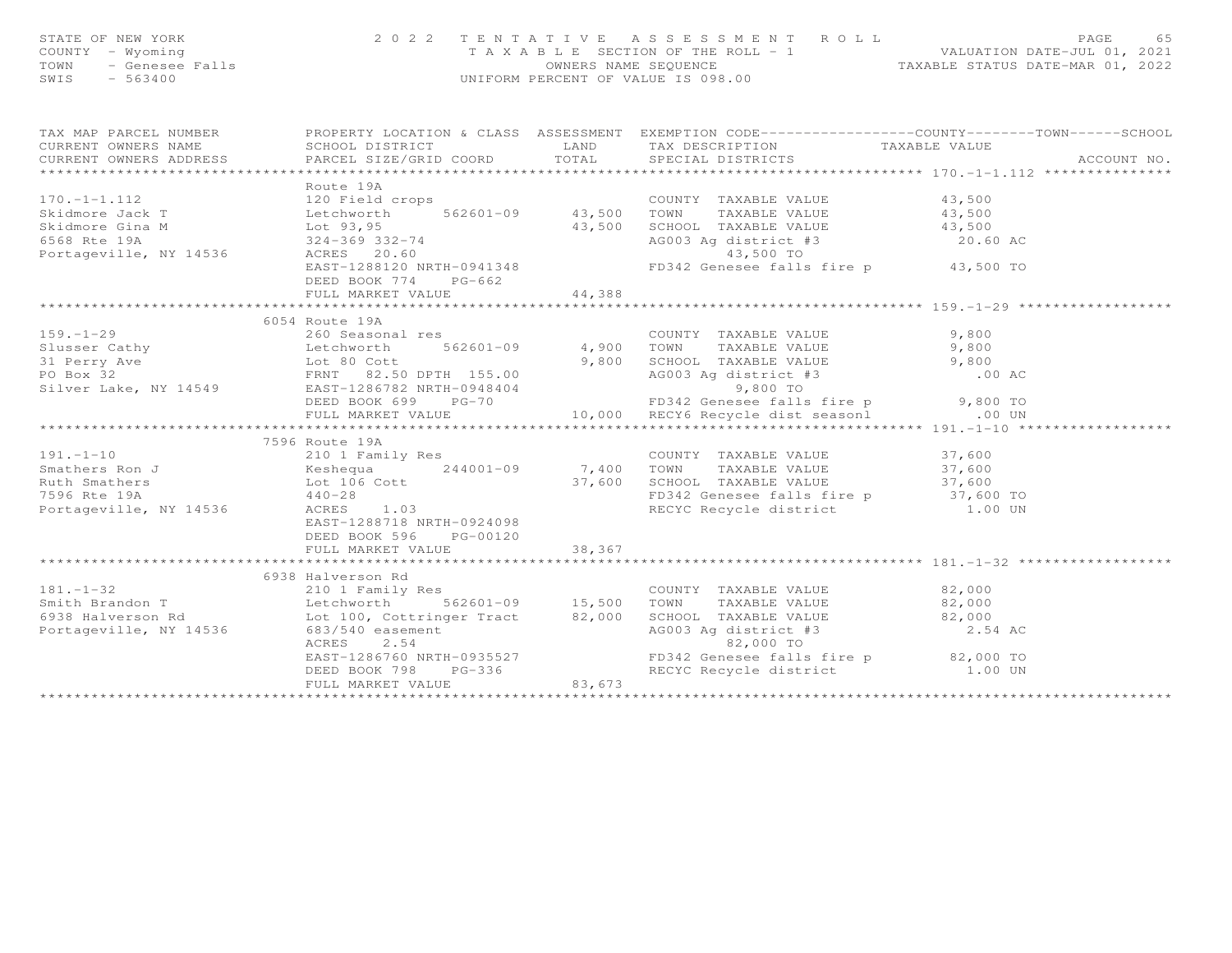|                                     | STATE OF NEW YORK 2022 TENTATIVE ASSESSMENT<br>COUNTY - Wyoming<br>TAXABLE SECTION OF THE ROLL - 1<br>TOWN - Genesee Falls<br>SWIS - 563400<br>TAXABLE SECTION OF THE ROLL - 1<br>OWNERS NAME SEQUENCE<br>UNIFORM PERCENT OF VALUE IS 098.00 |      | 2022 TENTATIVE ASSESSMENT ROLL PAGE 66<br>TAXABLE SECTION OF THE ROLL - 1 VALUATION DATE-JUL 01, 2021<br>OWNERS NAME SEQUENCE TAXABLE STATUS DATE-MAR 01, 2022 |                                 |             |
|-------------------------------------|----------------------------------------------------------------------------------------------------------------------------------------------------------------------------------------------------------------------------------------------|------|----------------------------------------------------------------------------------------------------------------------------------------------------------------|---------------------------------|-------------|
|                                     | TAX MAP PARCEL NUMBER THE PROPERTY LOCATION & CLASS ASSESSMENT EXEMPTION CODE---------------COUNTY-------TOWN------SCHOOL                                                                                                                    |      |                                                                                                                                                                |                                 |             |
| CURRENT OWNERS NAME SCHOOL DISTRICT |                                                                                                                                                                                                                                              | LAND | TAX DESCRIPTION TAXABLE VALUE                                                                                                                                  |                                 |             |
|                                     | .CURRENT OWNERS ADDRESS PARCEL SIZE/GRID COORD TOTAL SPECIAL DISTRICTS ACCOUNT NO ACCOUNT NO ACCOUNT NO ACCOUNT                                                                                                                              |      |                                                                                                                                                                |                                 | ACCOUNT NO. |
|                                     |                                                                                                                                                                                                                                              |      |                                                                                                                                                                |                                 |             |
| $181.2 - 1 - 11$                    | 6939 Mccormick St                                                                                                                                                                                                                            |      |                                                                                                                                                                |                                 |             |
|                                     |                                                                                                                                                                                                                                              |      |                                                                                                                                                                |                                 |             |
|                                     |                                                                                                                                                                                                                                              |      |                                                                                                                                                                |                                 |             |
|                                     | 93,200 COUNTY TAXABLE VALUE 54,500 FOR SALUE 54,500 COUNTY TAXABLE VALUE 54,500 FOR SALUE 54,500 COUNTY TAXABLE VALUE 54,500 FOR SALUE 54,500 FOR SALUE 54,500 FOR SALUE 54,500 FOR SCHOOL TAXABLE VALUE 54,500 FOR SCHOOL TA                |      |                                                                                                                                                                |                                 |             |
|                                     |                                                                                                                                                                                                                                              |      | EAST-1293027 NRTH-0935719 FD342 Genesee falls fire p 54,500 TO                                                                                                 |                                 |             |
|                                     |                                                                                                                                                                                                                                              |      |                                                                                                                                                                |                                 |             |
|                                     |                                                                                                                                                                                                                                              |      | DEED BOOK 630 PG-763 LD341 Portageville light 1 54,500 TO<br>FULL MARKET VALUE 55,612 RECYC Recycle district 1.00 UN                                           |                                 |             |
|                                     |                                                                                                                                                                                                                                              |      |                                                                                                                                                                |                                 |             |
|                                     | 6040 Route 19A                                                                                                                                                                                                                               |      |                                                                                                                                                                |                                 |             |
| $159. - 1 - 33$                     |                                                                                                                                                                                                                                              |      | 210 1 Family Res BAS STAR 41854                                                                                                                                | $\begin{matrix}0&0\end{matrix}$ | 30,000      |
|                                     | Smith Scott Land Smith Solem in the United Sole of the United Sole of the Sole of the Sole of the Sole of the S<br>Bot 79 Cott and Sole of Sole of the Sole of Town Taxable Value                                                            |      |                                                                                                                                                                | 83,000                          |             |
|                                     |                                                                                                                                                                                                                                              |      | TAXABLE VALUE 83,000                                                                                                                                           |                                 |             |
|                                     | Castile, NY 14427 683/527 easement                                                                                                                                                                                                           |      |                                                                                                                                                                |                                 |             |
|                                     | FRNT 258.00 DPTH 177.75                                                                                                                                                                                                                      |      | SCHOOL TAXABLE VALUE 53,000<br>AG003 Ag district #3 .00 AC                                                                                                     |                                 |             |
|                                     |                                                                                                                                                                                                                                              |      |                                                                                                                                                                |                                 |             |
|                                     |                                                                                                                                                                                                                                              |      |                                                                                                                                                                |                                 |             |
|                                     |                                                                                                                                                                                                                                              |      | FULL MARKET VALUE 64,694 RECYC Recycle district 1.00 UN                                                                                                        |                                 |             |

\*\*\*\*\*\*\*\*\*\*\*\*\*\*\*\*\*\*\*\*\*\*\*\*\*\*\*\*\*\*\*\*\*\*\*\*\*\*\*\*\*\*\*\*\*\*\*\*\*\*\*\*\*\*\*\*\*\*\*\*\*\*\*\*\*\*\*\*\*\*\*\*\*\*\*\*\*\*\*\*\*\*\*\*\*\*\*\*\*\*\*\*\*\*\*\*\*\*\*\*\*\*\* 181.2-1-30.2 \*\*\*\*\*\*\*\*\*\*\*\*\*\*\*

\*\*\*\*\*\*\*\*\*\*\*\*\*\*\*\*\*\*\*\*\*\*\*\*\*\*\*\*\*\*\*\*\*\*\*\*\*\*\*\*\*\*\*\*\*\*\*\*\*\*\*\*\*\*\*\*\*\*\*\*\*\*\*\*\*\*\*\*\*\*\*\*\*\*\*\*\*\*\*\*\*\*\*\*\*\*\*\*\*\*\*\*\*\*\*\*\*\*\*\*\*\*\* 159.-1-19 \*\*\*\*\*\*\*\*\*\*\*\*\*\*\*\*\*\*

\*\*\*\*\*\*\*\*\*\*\*\*\*\*\*\*\*\*\*\*\*\*\*\*\*\*\*\*\*\*\*\*\*\*\*\*\*\*\*\*\*\*\*\*\*\*\*\*\*\*\*\*\*\*\*\*\*\*\*\*\*\*\*\*\*\*\*\*\*\*\*\*\*\*\*\*\*\*\*\*\*\*\*\*\*\*\*\*\*\*\*\*\*\*\*\*\*\*\*\*\*\*\*\*\*\*\*\*\*\*\*\*\*\*\*\*\*\*\*\*\*\*\*\*\*\*\*\*\*\*\*\*

46,000

 $46,000$ 

36,500 TO

1.00 UN

181.2-1-41 210 1 Family Res COUNTY TAXABLE VALUE 46,000

Smith Tammy Kent Keshequa 244001-09 8,100 TOWN TAXABLE VALUE 46,000

PO Box 344 Lot 99 Cott 46,000 SCHOOL TAXABLE VALUE 46,000Portageville, NY 14536 Life Use-Betty Pero FD342 Genesee falls fire p 46,000 TO266-648 LD341 Portageville light 1 46,000 TO<br>FRNT 165.00 DPTH 198.00 RECYC Recycle district 1.00 UN<br>RECYC Recycle district

5945 Main St. (181.2-1-30.2)<br>Smith Timothy E (210 1 Family Res (244001-09 (244001-09 TOWN TAXABLE VALUE 36,500<br>PO Box 445 (244001-09 11,300 TOWN TAXABLE VALUE 36,500 (36,500 Lot 9)<br>Portageville, NY 14536 (2005 1.64 1.64 FD

EAST-1294986 NRTH-0935867 LD341 Portageville light 1 36,500 TO

DEED BOOK 753 PG-1 RECYC Recycle district 1.00 UN

159.-1-19  $^{422}$  Diner/lunch<br>
Stergios Gitsis aka Steven Letchworth 562601-09 10,600 TOWN TAXABLE VALUE 60,500<br>
Gitsis Irrevocable Trust Lot 85 Cott 60,500 SCHOOL TAXABLE VALUE 60,500<br>
6979 Hackney Cir FRIOR FRNT 200.00 D

6630 Church St

FULL MARKET VALUE 46,939

FULL MARKET VALUE 37,245

Stergios Gitsis aka Steven

6240 Route 19A<br>422 Diner/lunch

DEED BOOK 793 PG-824

6240 Route 19A

EAST-1293545 NRTH-0935330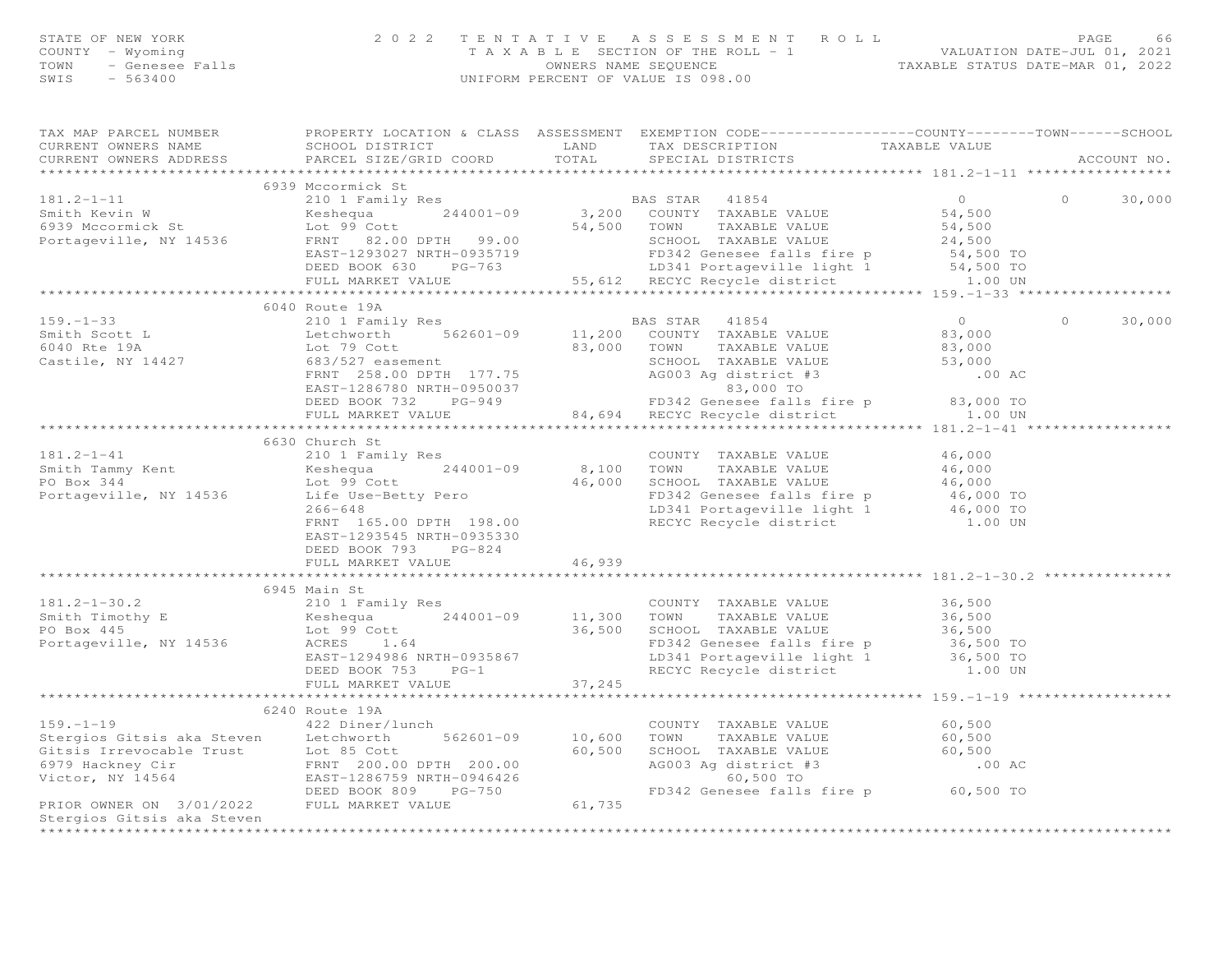| FATE OF NEW YORK 2022 TENTATIVE ASSESSMENT ROLL PAGE 67<br>COUNTY - Wyoming<br>TAXABLE SECTION OF THE ROLL - 1<br>TOWN - Genesee Falls (Intervaluation and the countries of the security of the SEQUENCE<br>SWIS - 563400<br>SWIS - 5634                                    |                                           |        |  |             |
|-----------------------------------------------------------------------------------------------------------------------------------------------------------------------------------------------------------------------------------------------------------------------------|-------------------------------------------|--------|--|-------------|
| TAX MAP PARCEL NUMBER PROPERTY LOCATION & CLASS ASSESSMENT EXEMPTION CODE------------------COUNTY--------TOWN-----SCHOOL<br>CURRENT OWNERS NAME SCHOOL DISTRICT LAND TAX DESCRIPTION TAXABLE VALUE<br>CURRENT OWNERS ADDRESS PARCEL SIZE/GRID COORD TOTAL SPECIAL DISTRICTS |                                           |        |  |             |
|                                                                                                                                                                                                                                                                             |                                           |        |  | ACCOUNT NO. |
|                                                                                                                                                                                                                                                                             |                                           |        |  |             |
| 181.-1-28.2<br>181.-1-28.2<br>240 Rural res<br>Stergios Gitsis aka Steven<br>240 Rural res<br>244001-09<br>244001-09<br>39,300 TOWNT TAXABLE VALUE<br>COUNTY TAXABLE VALUE<br>COUNTY TAXABLE VALUE<br>26,100<br>26,100<br>26,100<br>26,100<br>26,100<br>26,1                |                                           |        |  |             |
| Stergios Gitsis aka Steven                                                                                                                                                                                                                                                  |                                           |        |  |             |
| *********************                                                                                                                                                                                                                                                       |                                           |        |  |             |
| 199.-1-13.1 6483 Detail of Ormers Rd and Correspondent of the CREMETION PURPOSES (199.10 1,800 1,800 1,800 1,800 0<br>Stillman Paul A Letchworth 562601-09 37,300 ABB CHT 41101 199.91<br>Stillman Paul A Letchworth 562601-09 37,                                          |                                           |        |  |             |
|                                                                                                                                                                                                                                                                             |                                           |        |  |             |
|                                                                                                                                                                                                                                                                             |                                           |        |  |             |
| Route 39<br>Route 39<br>Stout Family Trust<br>Etchworth 562601-09<br>Let 8 Town 7 Range 1<br>Castile, NY 14427<br>Castile, NY 14427<br>Castile, NY 14427<br>Castile, NY 14427<br>Castile, NY 14427<br>Castile, NY 14427<br>Castile, NY 14427<br>Castil                      | DEED BOOK 754 PG-126                      |        |  |             |
|                                                                                                                                                                                                                                                                             |                                           |        |  |             |
| Route 39<br>158.-2-6.11 311 Res vac land<br>Stout Family Trust Letchworth 562601-09 13,300 TOWN TAXABLE VALUE 13,300<br>6082 Rte 39 Lot 8 Town 7 Range 1 13,300 SCHOOL TAXABLE VALUE 13,300<br>Castile, NY 14427 ACRES 8.78 FD342 Gene                                      | DEED BOOK 754 PG-126<br>FULL MARKET VALUE | 13,571 |  |             |
|                                                                                                                                                                                                                                                                             |                                           |        |  |             |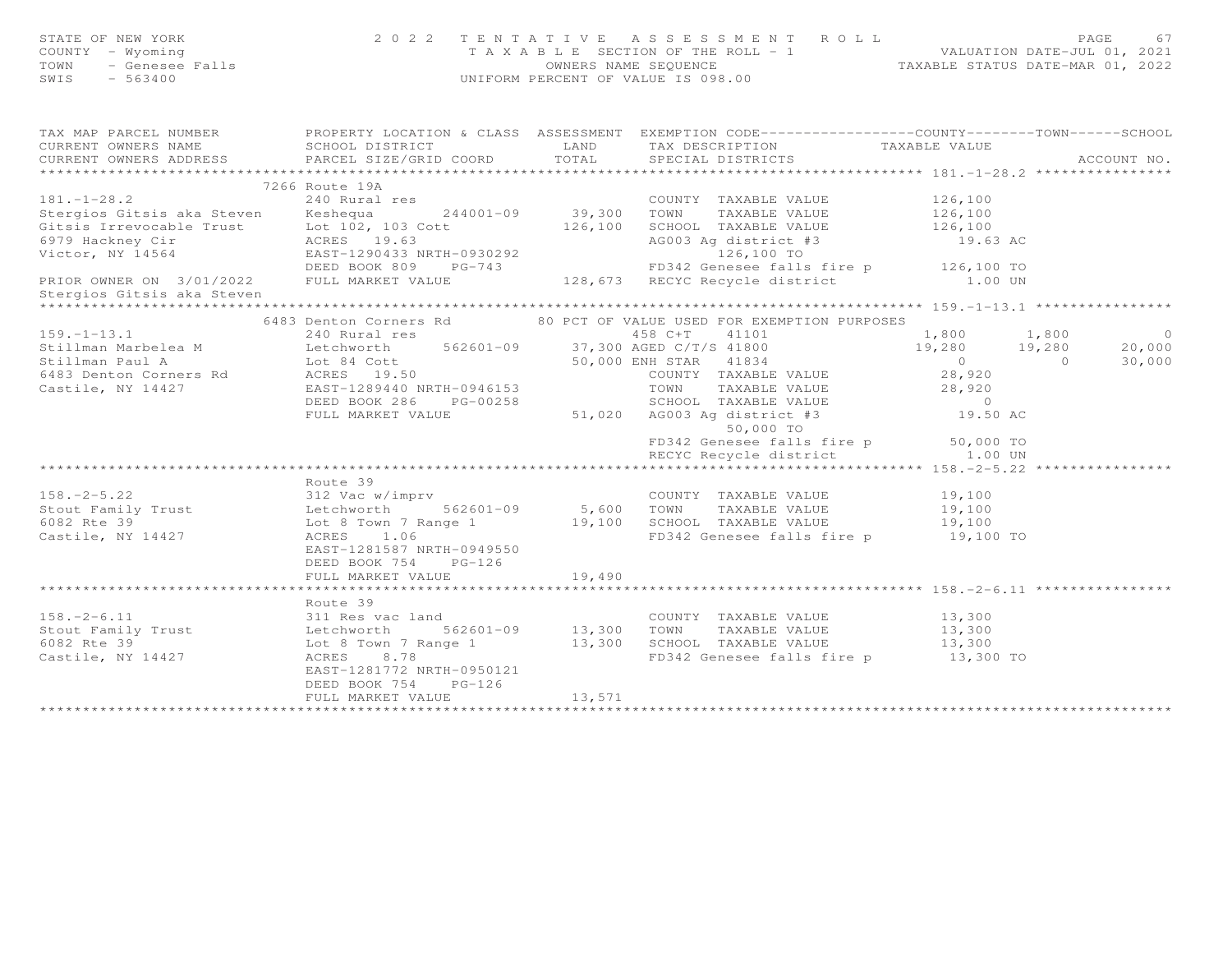| STATE OF NEW YORK<br>- Wyoming<br>- Genesee Falls<br>- 563400<br>COUNTY - Wyoming<br>TOWN<br>$-563400$<br>SWIS                                                                                                                                                                                                                                                                                                                                                                |                           |        | 2022 TENTATIVE ASSESSMENT ROLL PAGE 68<br>TAXABLE SECTION OF THE ROLL - 1 VALUATION DATE-JUL 01, 2021<br>OWNERS NAME SEQUENCE TAXABLE STATUS DATE-MAR 01, 2022<br>UNIFORM PERCENT OF VALUE IS 098.00                |         |                |             |
|-------------------------------------------------------------------------------------------------------------------------------------------------------------------------------------------------------------------------------------------------------------------------------------------------------------------------------------------------------------------------------------------------------------------------------------------------------------------------------|---------------------------|--------|---------------------------------------------------------------------------------------------------------------------------------------------------------------------------------------------------------------------|---------|----------------|-------------|
| TAX MAP PARCEL NUMBER THE PROPERTY LOCATION & CLASS ASSESSMENT EXEMPTION CODE--------------COUNTY-------TOWN------SCHOOL<br>CURRENT OWNERS NAME                                                                                                                                                                                                                                                                                                                               | SCHOOL DISTRICT           | LAND   | TAX DESCRIPTION TAXABLE VALUE                                                                                                                                                                                       |         |                |             |
| $\begin{minipage}{.4cm} \begin{minipage}{.4cm} \begin{minipage}{.4cm} \begin{minipage}{.4cm} \begin{minipage}{.4cm} \begin{minipage}{.4cm} \begin{minipage}{.4cm} \begin{minipage}{.4cm} \begin{minipage}{.4cm} \begin{minipage}{.4cm} \begin{minipage}{.4cm} \begin{minipage}{.4cm} \begin{minipage}{.4cm} \begin{minipage}{.4cm} \begin{minipage}{.4cm} \begin{minipage}{.4cm} \begin{minipage}{.4cm} \begin{minipage}{.4cm} \begin{minipage}{.4cm} \begin{minipage}{.4cm}$ |                           |        |                                                                                                                                                                                                                     |         |                | ACCOUNT NO. |
|                                                                                                                                                                                                                                                                                                                                                                                                                                                                               | 6998 River Rd             |        |                                                                                                                                                                                                                     |         |                |             |
| $170.4 - 1 - 23.1$                                                                                                                                                                                                                                                                                                                                                                                                                                                            |                           |        | 210 1 Family Res 69,050 C/T/S 41800 39,050 39,050 39,050 39,050                                                                                                                                                     |         |                |             |
|                                                                                                                                                                                                                                                                                                                                                                                                                                                                               |                           |        |                                                                                                                                                                                                                     |         |                | 39,050      |
| 6998 River Rd                      Lot 98 Cott                      78,100 COUNTY TAXABLE VALUE                    39,050<br>PO Box 304                  ACRES     0.70                        TOWN     TAXABLE VALUE                                                                                                                                                                                                                                                         |                           |        |                                                                                                                                                                                                                     |         |                |             |
|                                                                                                                                                                                                                                                                                                                                                                                                                                                                               |                           |        |                                                                                                                                                                                                                     |         |                |             |
| Portageville, NY 14536-0304 EAST-1295235 NRTH-0935820                                                                                                                                                                                                                                                                                                                                                                                                                         |                           |        |                                                                                                                                                                                                                     |         |                |             |
|                                                                                                                                                                                                                                                                                                                                                                                                                                                                               |                           |        |                                                                                                                                                                                                                     |         |                |             |
|                                                                                                                                                                                                                                                                                                                                                                                                                                                                               |                           |        |                                                                                                                                                                                                                     |         |                |             |
|                                                                                                                                                                                                                                                                                                                                                                                                                                                                               |                           |        | EAST-1295235 NRTH-0935820<br>DEED BOOK 602 PG-00518 FD342 Genesee falls tire p<br>FULL MARKET VALUE 79,694 LD341 Portageville light 1 78,100 TO<br>RECYC Recycle district 1.00 UN<br>RECYC Recycle district 1.00 UN |         |                |             |
|                                                                                                                                                                                                                                                                                                                                                                                                                                                                               |                           |        |                                                                                                                                                                                                                     |         |                |             |
|                                                                                                                                                                                                                                                                                                                                                                                                                                                                               | 6530 East Koy Rd          |        |                                                                                                                                                                                                                     |         |                |             |
|                                                                                                                                                                                                                                                                                                                                                                                                                                                                               |                           |        |                                                                                                                                                                                                                     |         | $\overline{0}$ | 74,900      |
|                                                                                                                                                                                                                                                                                                                                                                                                                                                                               |                           |        |                                                                                                                                                                                                                     |         |                |             |
|                                                                                                                                                                                                                                                                                                                                                                                                                                                                               |                           |        |                                                                                                                                                                                                                     |         |                |             |
|                                                                                                                                                                                                                                                                                                                                                                                                                                                                               |                           |        |                                                                                                                                                                                                                     |         |                |             |
|                                                                                                                                                                                                                                                                                                                                                                                                                                                                               |                           |        |                                                                                                                                                                                                                     |         |                |             |
|                                                                                                                                                                                                                                                                                                                                                                                                                                                                               |                           |        |                                                                                                                                                                                                                     |         |                |             |
| 6530 East Koy Rd<br>ENH STAR 41834 0<br>Strain Ronald B (10 1 Family Res<br>Strain Charlene M (10,300 COUNTY TAXABLE VALUE 80,000<br>Strain Charlene M (10,00 DPTH 259.00 80,000 TOWN TAXABLE VALUE 80,000<br>FRNT 140.00 DPTH 259.00 SC                                                                                                                                                                                                                                      |                           |        |                                                                                                                                                                                                                     |         |                |             |
|                                                                                                                                                                                                                                                                                                                                                                                                                                                                               | 6496 East Koy Rd          |        |                                                                                                                                                                                                                     |         |                |             |
|                                                                                                                                                                                                                                                                                                                                                                                                                                                                               |                           |        |                                                                                                                                                                                                                     |         |                |             |
| 181.-1-24 210 1 Family Res<br>Street Judith Mann S 10.1 Family Res<br>No Pope 2015                                                                                                                                                                                                                                                                                                                                                                                            |                           |        |                                                                                                                                                                                                                     |         |                |             |
|                                                                                                                                                                                                                                                                                                                                                                                                                                                                               |                           | 52,000 |                                                                                                                                                                                                                     |         |                |             |
|                                                                                                                                                                                                                                                                                                                                                                                                                                                                               | ACRES 1.18                |        | COUNTY TAXABLE VALUE 52,000<br>TOWN TAXABLE VALUE 52,000<br>SCHOOL TAXABLE VALUE 52,000<br>FD342 Genesee falls fire p 52,000 TO<br>FD342 Genesee falls fire p 52,000 TO                                             |         |                |             |
|                                                                                                                                                                                                                                                                                                                                                                                                                                                                               | EAST-1291407 NRTH-0934447 |        | LD341 Portageville light 1 52,000 TO                                                                                                                                                                                |         |                |             |
|                                                                                                                                                                                                                                                                                                                                                                                                                                                                               | DEED BOOK 451<br>PG-00099 |        | RECYC Recycle district                                                                                                                                                                                              | 1.00 UN |                |             |

|                |                                              |       | DEED BOOK 451 PG-00099 RECYC Recycle district 1.00 UN |        |
|----------------|----------------------------------------------|-------|-------------------------------------------------------|--------|
|                | FULL MARKET VALUE 53,061                     |       |                                                       |        |
|                |                                              |       |                                                       |        |
|                | 6120 Route 19A                               |       |                                                       |        |
| $159 - 1 - 28$ | 210 1 Family Res                             |       | COUNTY TAXABLE VALUE                                  | 49,000 |
| Sullen Dalton  | Letchworth 562601-09 10,800                  |       | TAXABLE VALUE<br>TOWN                                 | 49,000 |
|                |                                              |       |                                                       | 49,000 |
|                |                                              |       | FD342 Genesee falls fire p 49,000 TO                  |        |
|                | Arcade, NY 14009 600 ACRES 1.00 BANK LERET   |       | RECY6 Recycle dist season1 1.00 UN                    |        |
|                | EAST-1285900 NRTH-0948495                    |       |                                                       |        |
|                | DEED BOOK 785 PG-64                          |       |                                                       |        |
|                | FULL MARKET VALUE 50,000                     |       |                                                       |        |
|                |                                              |       |                                                       |        |
|                | Route 19A                                    |       |                                                       |        |
|                | 159. – 1 – 30. 2 <sup>311</sup> Res vac land |       | COUNTY TAXABLE VALUE                                  | 5,200  |
| Sullen Dalton  | Letchworth 562601 5,200 TOWN                 |       | TAXABLE VALUE                                         | 5,200  |
|                | Sullen Paige Contract Lot 80, Cott           | 5,200 | SCHOOL TAXABLE VALUE                                  | 5,200  |
|                | 433 Bray Rd 6 2.06 BANK LERET                |       | AG003 Aq district #3 2.06 AC                          |        |
|                | Arcade, NY 14009 EAST-1285736 NRTH-0948525   |       | 5,200 TO                                              |        |
|                | DEED BOOK 785 PG-64                          |       | FD342 Genesee falls fire p 5,200 TO                   |        |
|                | FULL MARKET VALUE                            | 5,306 |                                                       |        |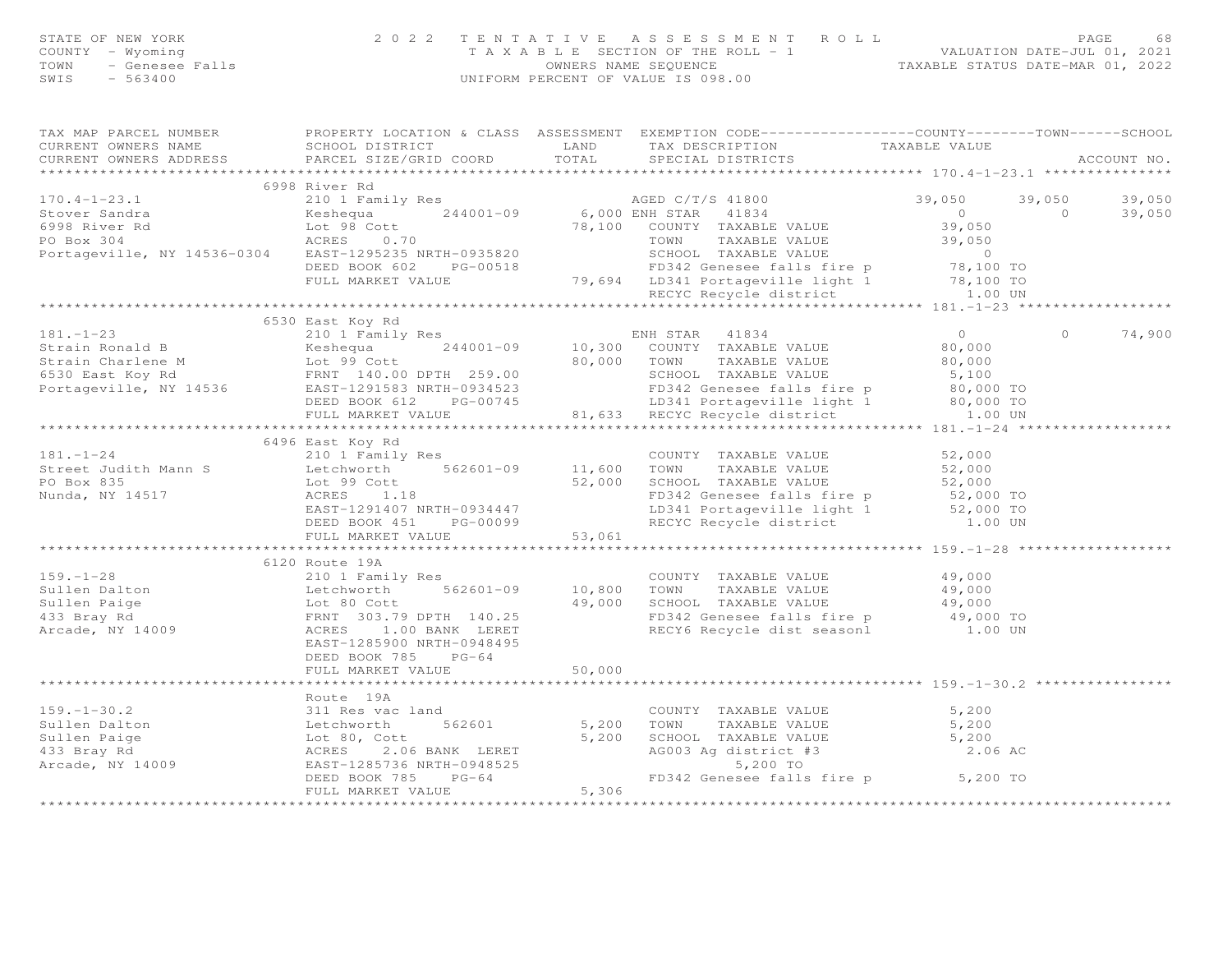| STATE OF NEW YORK<br>COUNTY - Wyoming<br>$-$ Genesee Falls<br>TOWN<br>$-563400$<br>SWIS                | 2022 TENTATIVE                                                                                                                                                                                                                         |                             | ASSESSMENT ROLL<br>TAXABLE SECTION OF THE ROLL - 1<br>OWNERS NAME SEQUENCE<br>UNIFORM PERCENT OF VALUE IS 098.00                                     | VALUATION DATE-JUL 01, 2021<br>TAXABLE STATUS DATE-MAR 01, 2022 | PAGE<br>69        |
|--------------------------------------------------------------------------------------------------------|----------------------------------------------------------------------------------------------------------------------------------------------------------------------------------------------------------------------------------------|-----------------------------|------------------------------------------------------------------------------------------------------------------------------------------------------|-----------------------------------------------------------------|-------------------|
| TAX MAP PARCEL NUMBER<br>CURRENT OWNERS NAME<br>CURRENT OWNERS ADDRESS<br>***********************      | SCHOOL DISTRICT<br>PARCEL SIZE/GRID COORD TOTAL                                                                                                                                                                                        | LAND                        | PROPERTY LOCATION & CLASS ASSESSMENT EXEMPTION CODE----------------COUNTY-------TOWN------SCHOOL<br>TAX DESCRIPTION<br>SPECIAL DISTRICTS             | TAXABLE VALUE                                                   | ACCOUNT NO.       |
|                                                                                                        | 6935 Halvorsen Rd                                                                                                                                                                                                                      |                             |                                                                                                                                                      |                                                                 |                   |
| $170. - 1 - 15.22$                                                                                     | 210 1 Family Res                                                                                                                                                                                                                       |                             | BAS STAR<br>41854                                                                                                                                    | $\overline{0}$                                                  | $\circ$<br>30,000 |
| Sweet Mark R<br>Sweet Terry A<br>6935 Halvorsen Rd<br>Portageville, NY 14536                           | Letchworth 562601-09<br>Lot 97 Cott<br>683/477 easement<br>ACRES 16.79<br>EAST-1287411 NRTH-0936858<br>DEED BOOK 609 PG-00141                                                                                                          |                             | 25,300 COUNTY TAXABLE VALUE<br>154,900 TOWN TAXABLE VALUE<br>SCHOOL TAXABLE VALUE<br>FD342 Genesee falls fire p 154,900 TO<br>RECYC Recycle district | 154,900<br>154,900<br>124,900<br>1.00 UN                        |                   |
|                                                                                                        | FULL MARKET VALUE                                                                                                                                                                                                                      | 158,061                     |                                                                                                                                                      |                                                                 |                   |
|                                                                                                        | Griffith Rd                                                                                                                                                                                                                            |                             |                                                                                                                                                      |                                                                 |                   |
| $170. - 1 - 14.21$<br>Sweet Terry A<br>Bowles Jeffrey W<br>6935 Halvorsen Rd<br>Portageville, NY 14536 | 314 Rural vac<10<br>Keshequa<br>Lot 97 Cott<br>ACRES 6.62<br>EAST-1287147 NRTH-0935850<br>DEED BOOK 709 PG-123                                                                                                                         | $244001 - 09$ $12,000$ TOWN | COUNTY TAXABLE VALUE<br>TAXABLE VALUE<br>12,000 SCHOOL TAXABLE VALUE<br>FD342 Genesee falls fire p                                                   | 12,000<br>12,000<br>12,000<br>12,000 TO                         |                   |
|                                                                                                        | FULL MARKET VALUE                                                                                                                                                                                                                      | 12,245                      |                                                                                                                                                      |                                                                 |                   |
|                                                                                                        |                                                                                                                                                                                                                                        |                             | ********************************** 170.-1-14.22                                                                                                      |                                                                 |                   |
| $170. - 1 - 14.22$<br>Sweet Terry A<br>Bowles Jeffrey W<br>6935 Halvorsen Rd<br>Portageville, NY 14536 | Griffith Rd<br>314 Rural vac<10<br>Extra details<br>Keshequa 244001-09<br>Lot 97 Cottringer<br>ACRES 8.23<br>EAST-1287563 NRTH-0935904<br>DEED BOOK 709 PG-118                                                                         |                             | COUNTY TAXABLE VALUE<br>$244001-09$ $12,000$ TOWN TAXABLE VALUE<br>er $12,000$ SCHOOL TAXABLE VALUE<br>FD342 Genesee falls fire p                    | 12,000<br>12,000<br>12,000<br>12,000 TO                         |                   |
|                                                                                                        | FULL MARKET VALUE                                                                                                                                                                                                                      | 12,245                      |                                                                                                                                                      |                                                                 |                   |
|                                                                                                        |                                                                                                                                                                                                                                        |                             |                                                                                                                                                      |                                                                 |                   |
| $170. - 1 - 14.23$<br>Sweet Terry A<br>Bowles Jeffrey W<br>6935 Halvorsen Rd<br>Portageville, NY 14536 | Griffith Rd<br>314 Rural vac<10<br>Extractive Capacity<br>Extra Capacity<br>State Contringer<br>State Contringer<br>$244001 - 09$<br>FRNT 220.00 DPTH 123.30<br>EAST-1287727 NRTH-0936184<br>DEED BOOK 709 PG-118<br>FULL MARKET VALUE | 1,143                       | COUNTY TAXABLE VALUE<br>1,120 TOWN<br>TAXABLE VALUE<br>1,120 SCHOOL TAXABLE VALUE<br>FD342 Genesee falls fire p                                      | 1,120<br>1,120<br>1,120<br>1,120 TO                             |                   |
|                                                                                                        |                                                                                                                                                                                                                                        |                             | ******************************* 170.-1-41 **                                                                                                         |                                                                 |                   |
| $170. - 1 - 41$<br>Sweet Terry A<br>Bowles Jeffrey W<br>6935 Halvorsen Rd<br>Portageville, NY 14536    | Griffith Rd<br>312 Vac w/imprv<br>Letchworth 562601-09<br>Lot 97 Cottringer<br>FRNT 316.69 DPTH 540.00<br>ACRES<br>4.25<br>EAST-1287567 NRTH-0936392<br>DEED BOOK 709<br>$PG-118$                                                      | 9,400 TOWN                  | COUNTY TAXABLE VALUE<br>TAXABLE VALUE<br>14,600 SCHOOL TAXABLE VALUE<br>FD342 Genesee falls fire p 14,600 TO                                         | 14,600<br>14,600<br>14,600                                      |                   |
|                                                                                                        | FULL MARKET VALUE                                                                                                                                                                                                                      | 14,898<br>*************     |                                                                                                                                                      |                                                                 |                   |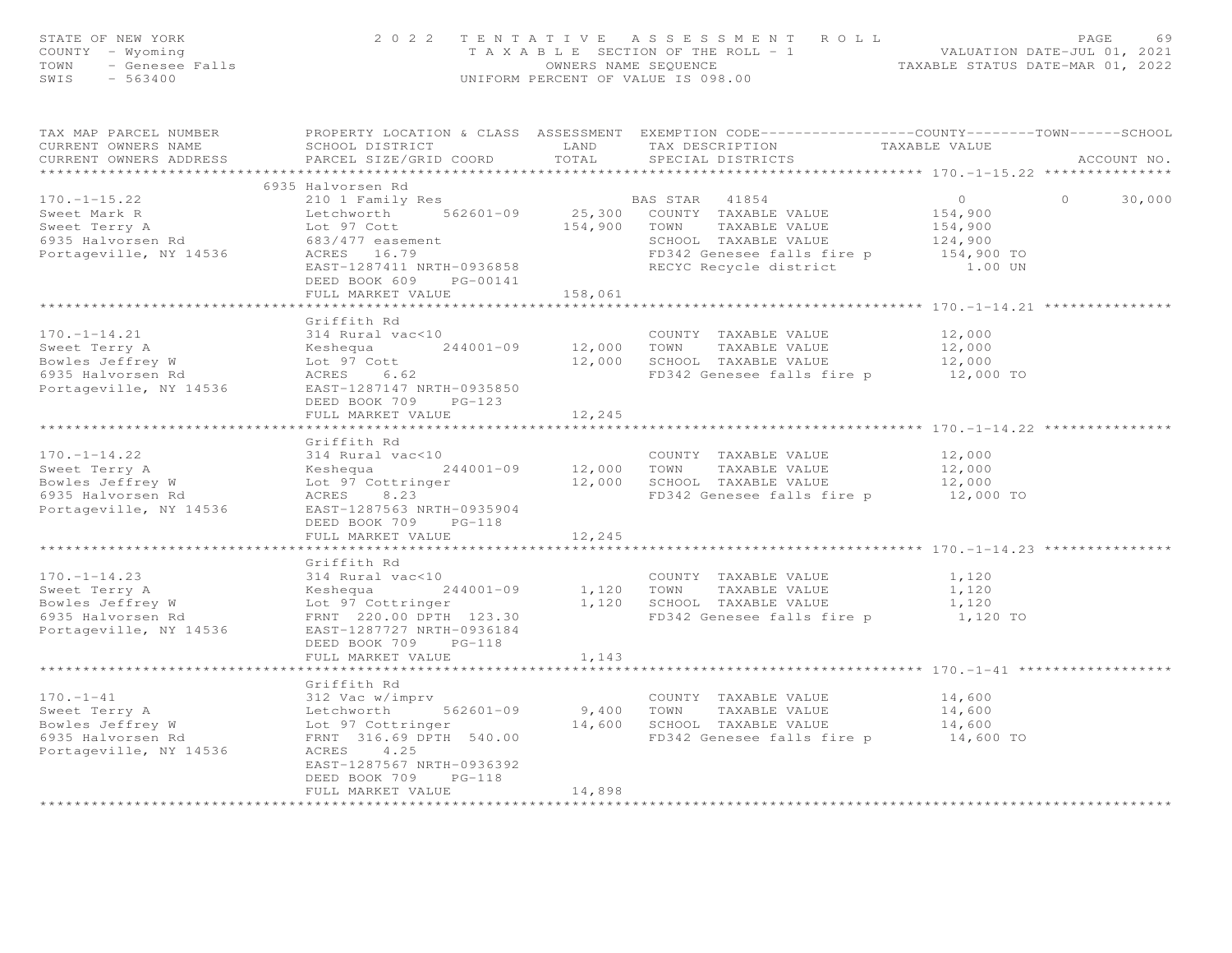| STATE OF NEW YORK | 2022 TENTATIVE ASSESSMENT ROLL        |                                  | <b>PAGE</b>                 | 7 C |
|-------------------|---------------------------------------|----------------------------------|-----------------------------|-----|
| COUNTY – Wyoming  | T A X A B L E SECTION OF THE ROLL - 1 |                                  | VALUATION DATE-JUL 01, 2021 |     |
|                   | OWNERS NAME SEQUENCE                  | TAXABLE STATUS DATE-MAR 01, 2022 |                             |     |
| SWIS<br>$-563400$ | UNIFORM PERCENT OF VALUE IS 098.00    |                                  |                             |     |
|                   |                                       |                                  |                             |     |

|                                                                                                                                                                                                                                                                                                                                                                                                     | TAX MAP PARCEL NUMBER          PROPERTY LOCATION & CLASS  ASSESSMENT  EXEMPTION CODE---------------COUNTY-------TOWN------SCHOOL |        |                                |                      |                    |
|-----------------------------------------------------------------------------------------------------------------------------------------------------------------------------------------------------------------------------------------------------------------------------------------------------------------------------------------------------------------------------------------------------|----------------------------------------------------------------------------------------------------------------------------------|--------|--------------------------------|----------------------|--------------------|
| CURRENT OWNERS NAME                                                                                                                                                                                                                                                                                                                                                                                 |                                                                                                                                  |        |                                |                      |                    |
| CURRENT OWNERS ADDRESS                                                                                                                                                                                                                                                                                                                                                                              |                                                                                                                                  |        |                                |                      | ACCOUNT NO.        |
|                                                                                                                                                                                                                                                                                                                                                                                                     |                                                                                                                                  |        |                                |                      |                    |
|                                                                                                                                                                                                                                                                                                                                                                                                     | Route 19A                                                                                                                        |        |                                |                      |                    |
|                                                                                                                                                                                                                                                                                                                                                                                                     |                                                                                                                                  |        |                                | 20,417 20,417 20,417 |                    |
|                                                                                                                                                                                                                                                                                                                                                                                                     |                                                                                                                                  |        |                                |                      |                    |
|                                                                                                                                                                                                                                                                                                                                                                                                     |                                                                                                                                  |        |                                |                      |                    |
|                                                                                                                                                                                                                                                                                                                                                                                                     |                                                                                                                                  |        |                                |                      |                    |
|                                                                                                                                                                                                                                                                                                                                                                                                     |                                                                                                                                  |        |                                |                      |                    |
|                                                                                                                                                                                                                                                                                                                                                                                                     |                                                                                                                                  |        |                                |                      |                    |
|                                                                                                                                                                                                                                                                                                                                                                                                     |                                                                                                                                  |        |                                |                      |                    |
|                                                                                                                                                                                                                                                                                                                                                                                                     |                                                                                                                                  |        |                                |                      |                    |
|                                                                                                                                                                                                                                                                                                                                                                                                     |                                                                                                                                  |        |                                |                      |                    |
|                                                                                                                                                                                                                                                                                                                                                                                                     | Route 19A                                                                                                                        |        |                                |                      |                    |
|                                                                                                                                                                                                                                                                                                                                                                                                     |                                                                                                                                  |        |                                |                      |                    |
| Table Rock Farm, Inc<br>5428B Upper Reservation Rd                                                                                                                                                                                                                                                                                                                                                  |                                                                                                                                  |        |                                |                      |                    |
|                                                                                                                                                                                                                                                                                                                                                                                                     |                                                                                                                                  |        |                                |                      |                    |
|                                                                                                                                                                                                                                                                                                                                                                                                     |                                                                                                                                  |        |                                |                      |                    |
|                                                                                                                                                                                                                                                                                                                                                                                                     |                                                                                                                                  |        |                                |                      |                    |
|                                                                                                                                                                                                                                                                                                                                                                                                     |                                                                                                                                  |        |                                |                      |                    |
| $\begin{tabular}{lllllllllllllllllllll} \textsc{159.1-35.1} & \textsc{Rout} & \textsc{159.1-35.1} & \textsc{Rout} & \textsc{159.1-35.1} & \textsc{159.1-35.1} & \textsc{159.1-35.1} & \textsc{159.1-35.1} & \textsc{159.1-35.1} & \textsc{159.1-35.1} & \textsc{159.1-35.1} & \textsc{159.1-35.1} & \textsc{159.1-35.1} & \textsc{159.1-$<br>MAY BE SUBJECT TO PAYMENT<br>UNDER AGDIST LAW TIL 2026 |                                                                                                                                  |        |                                |                      |                    |
|                                                                                                                                                                                                                                                                                                                                                                                                     |                                                                                                                                  |        |                                |                      |                    |
|                                                                                                                                                                                                                                                                                                                                                                                                     |                                                                                                                                  |        |                                |                      |                    |
|                                                                                                                                                                                                                                                                                                                                                                                                     | East Koy Rd N                                                                                                                    |        |                                |                      |                    |
|                                                                                                                                                                                                                                                                                                                                                                                                     |                                                                                                                                  |        |                                |                      |                    |
|                                                                                                                                                                                                                                                                                                                                                                                                     |                                                                                                                                  |        |                                |                      |                    |
|                                                                                                                                                                                                                                                                                                                                                                                                     |                                                                                                                                  |        |                                |                      |                    |
|                                                                                                                                                                                                                                                                                                                                                                                                     |                                                                                                                                  |        |                                |                      |                    |
|                                                                                                                                                                                                                                                                                                                                                                                                     |                                                                                                                                  |        |                                |                      |                    |
|                                                                                                                                                                                                                                                                                                                                                                                                     |                                                                                                                                  |        |                                |                      |                    |
|                                                                                                                                                                                                                                                                                                                                                                                                     |                                                                                                                                  |        |                                |                      |                    |
|                                                                                                                                                                                                                                                                                                                                                                                                     |                                                                                                                                  |        |                                |                      |                    |
| East Koy Rd N<br>31200 COUNTY TAXABLE VALUE 32,000<br>Terryberry Karl J Letchworth 562601-09 31,200 TOWN TAXABLE VALUE 32,000<br>225 N Third St Lot 99 Cott 32,000 SCHOOL TAXABLE VALUE 32,000<br>Lewiston, NY 14092 ACRES 23.79<br>EAST                                                                                                                                                            |                                                                                                                                  |        |                                |                      |                    |
| $\begin{tabular}{lllllllllllll} 170.-1-8.112 & 6712 \mbox{\small Rex} & 210 \mbox{\small I}-1-8.112 & 210 \mbox{\small I}-1-8.112 & 210 \mbox{\small I}-1-8.112 & 210 \mbox{\small I}-1-8.112 & 210 \mbox{\small I}-1-8.112 & 210 \mbox{\small I}-1-8.112 & 210 \mbox{\small I}-1-8.112 & 210 \mbox{\small I}-1-8.112 & 210 \mbox{\small I}-1-8.112 & 210 \mbox{\$                                  | 6712 Route 19A                                                                                                                   |        |                                |                      |                    |
|                                                                                                                                                                                                                                                                                                                                                                                                     |                                                                                                                                  |        |                                |                      | $\Omega$<br>30,000 |
|                                                                                                                                                                                                                                                                                                                                                                                                     |                                                                                                                                  |        |                                |                      |                    |
|                                                                                                                                                                                                                                                                                                                                                                                                     |                                                                                                                                  |        |                                |                      |                    |
|                                                                                                                                                                                                                                                                                                                                                                                                     |                                                                                                                                  |        |                                |                      |                    |
|                                                                                                                                                                                                                                                                                                                                                                                                     |                                                                                                                                  |        |                                |                      |                    |
|                                                                                                                                                                                                                                                                                                                                                                                                     |                                                                                                                                  |        |                                |                      |                    |
|                                                                                                                                                                                                                                                                                                                                                                                                     |                                                                                                                                  |        |                                |                      |                    |
|                                                                                                                                                                                                                                                                                                                                                                                                     |                                                                                                                                  |        |                                |                      |                    |
|                                                                                                                                                                                                                                                                                                                                                                                                     |                                                                                                                                  |        | RECYC Recycle district 1.00 UN |                      |                    |
|                                                                                                                                                                                                                                                                                                                                                                                                     |                                                                                                                                  |        |                                |                      |                    |
|                                                                                                                                                                                                                                                                                                                                                                                                     | East Koy Rd                                                                                                                      |        |                                |                      |                    |
|                                                                                                                                                                                                                                                                                                                                                                                                     |                                                                                                                                  |        |                                |                      |                    |
|                                                                                                                                                                                                                                                                                                                                                                                                     |                                                                                                                                  |        |                                |                      |                    |
|                                                                                                                                                                                                                                                                                                                                                                                                     |                                                                                                                                  |        |                                |                      |                    |
|                                                                                                                                                                                                                                                                                                                                                                                                     |                                                                                                                                  |        |                                |                      |                    |
|                                                                                                                                                                                                                                                                                                                                                                                                     |                                                                                                                                  |        |                                |                      |                    |
|                                                                                                                                                                                                                                                                                                                                                                                                     |                                                                                                                                  |        |                                |                      |                    |
|                                                                                                                                                                                                                                                                                                                                                                                                     | FULL MARKET VALUE                                                                                                                | 25,510 |                                |                      |                    |
|                                                                                                                                                                                                                                                                                                                                                                                                     |                                                                                                                                  |        |                                |                      |                    |
|                                                                                                                                                                                                                                                                                                                                                                                                     |                                                                                                                                  |        |                                |                      |                    |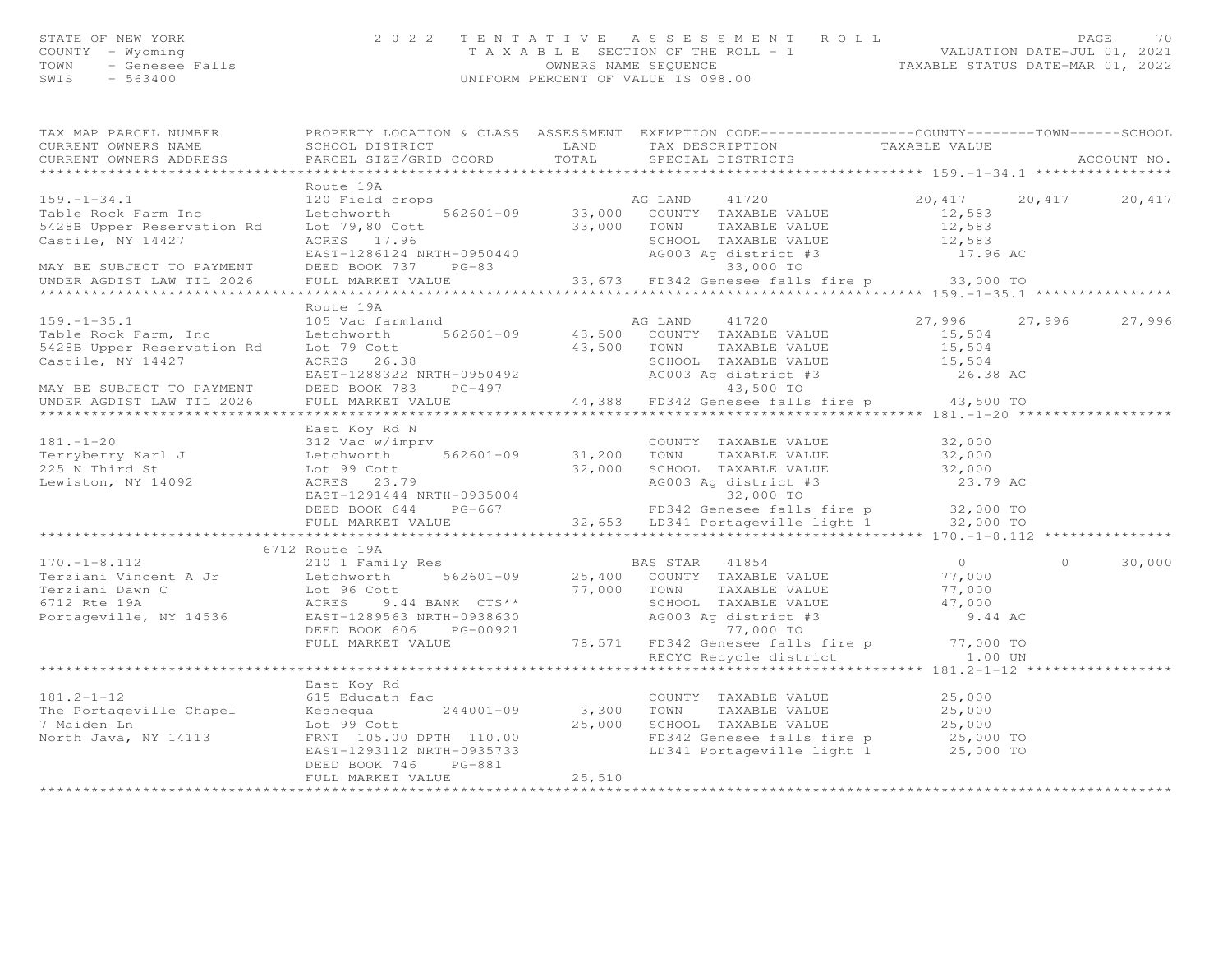| STATE OF NEW YORK<br>COUNTY - Wyoming<br>TOWN - Genesee Falls<br>TOWN - 563400 |                                                                                                                                                                                                                                                                                                                                                       |        | 2022 TENTATIVE ASSESSMENT ROLL PAGE 71<br>TAXABLE SECTION OF THE ROLL - 1<br>OWNERS NAME SEQUENCE TAXABLE STATUS DATE-MAR 01, 2022<br>UNIFORM PERCENT OF VALUE IS 098.00 |                      |             |
|--------------------------------------------------------------------------------|-------------------------------------------------------------------------------------------------------------------------------------------------------------------------------------------------------------------------------------------------------------------------------------------------------------------------------------------------------|--------|--------------------------------------------------------------------------------------------------------------------------------------------------------------------------|----------------------|-------------|
|                                                                                | TAX MAP PARCEL NUMBER BROPERTY LOCATION & CLASS ASSESSMENT EXEMPTION CODE------------------COUNTY--------TOWN------SCHOOL CURRENT OWNERS NAME SCHOOL DISTRICT LAND TAX DESCRIPTION TAXABLE VALUE<br>CURRENT OWNERS NAME SCHOOL DISTRICT TRANSFORM TAX DESCRIPTION TAXABLE VALUE CURRENT OWNERS ADDRESS PARCEL SIZE/GRID COORD TOTAL SPECIAL DISTRICTS |        |                                                                                                                                                                          |                      | ACCOUNT NO. |
|                                                                                |                                                                                                                                                                                                                                                                                                                                                       |        |                                                                                                                                                                          |                      |             |
|                                                                                | W Route 19A                                                                                                                                                                                                                                                                                                                                           |        |                                                                                                                                                                          |                      |             |
|                                                                                |                                                                                                                                                                                                                                                                                                                                                       |        |                                                                                                                                                                          |                      |             |
|                                                                                | 6548 East Koy Rd<br>6548 East Koy Rd<br>210 1 Family Res<br>210 1 Family Res<br>244001-09<br>244001-09<br>244001-09<br>244001-09<br>26 3,800 TOWN TAXABLE VALUE<br>3,800 TOWN TAXABLE VALUE<br>51,500<br>251,500<br>27 51,500<br>27 51,500<br>27 51,500<br>2685T-1292347 NRTH-                                                                        |        |                                                                                                                                                                          |                      |             |
|                                                                                |                                                                                                                                                                                                                                                                                                                                                       |        |                                                                                                                                                                          |                      |             |
|                                                                                |                                                                                                                                                                                                                                                                                                                                                       |        |                                                                                                                                                                          |                      |             |
|                                                                                |                                                                                                                                                                                                                                                                                                                                                       |        |                                                                                                                                                                          | 49,987 49,987 49,987 |             |
|                                                                                |                                                                                                                                                                                                                                                                                                                                                       |        |                                                                                                                                                                          |                      |             |
|                                                                                | 7555 Route 19A<br>$\footnotesize$ 191.-1-2<br>Timmermans Michel W<br>Timmermans Michel W<br>Timmermans Vicki S<br>32731 River Rd<br>Conny RAXABLE VALUE<br>32731 River Rd<br>Conny RAXABLE VALUE<br>32,000<br>TOWN TAXABLE VALUE<br>32,000<br>TAXABLE VALUE<br>82,000<br>SCHOOL TAX                                                                   |        |                                                                                                                                                                          |                      |             |
|                                                                                |                                                                                                                                                                                                                                                                                                                                                       |        |                                                                                                                                                                          |                      |             |
|                                                                                | 6672 Hamilton St S                                                                                                                                                                                                                                                                                                                                    |        |                                                                                                                                                                          |                      |             |
|                                                                                | 170.4-1-49<br>Timothy Ricky C 2101 Family Res<br>Timothy Ricky C 244001-09<br>275 Fox Rd FRNT 50.00 DPTH 157.00<br>Dulton, NY 14836<br>EAST-1294391 NRTH-0936566<br>FECT6 Recycle dist seasonl<br>ENET VALUE<br>FULL MARKET VALUE<br>THE MARKET                                                                                                       |        |                                                                                                                                                                          |                      |             |
|                                                                                | FULL MARKET VALUE                                                                                                                                                                                                                                                                                                                                     | 40,816 |                                                                                                                                                                          |                      |             |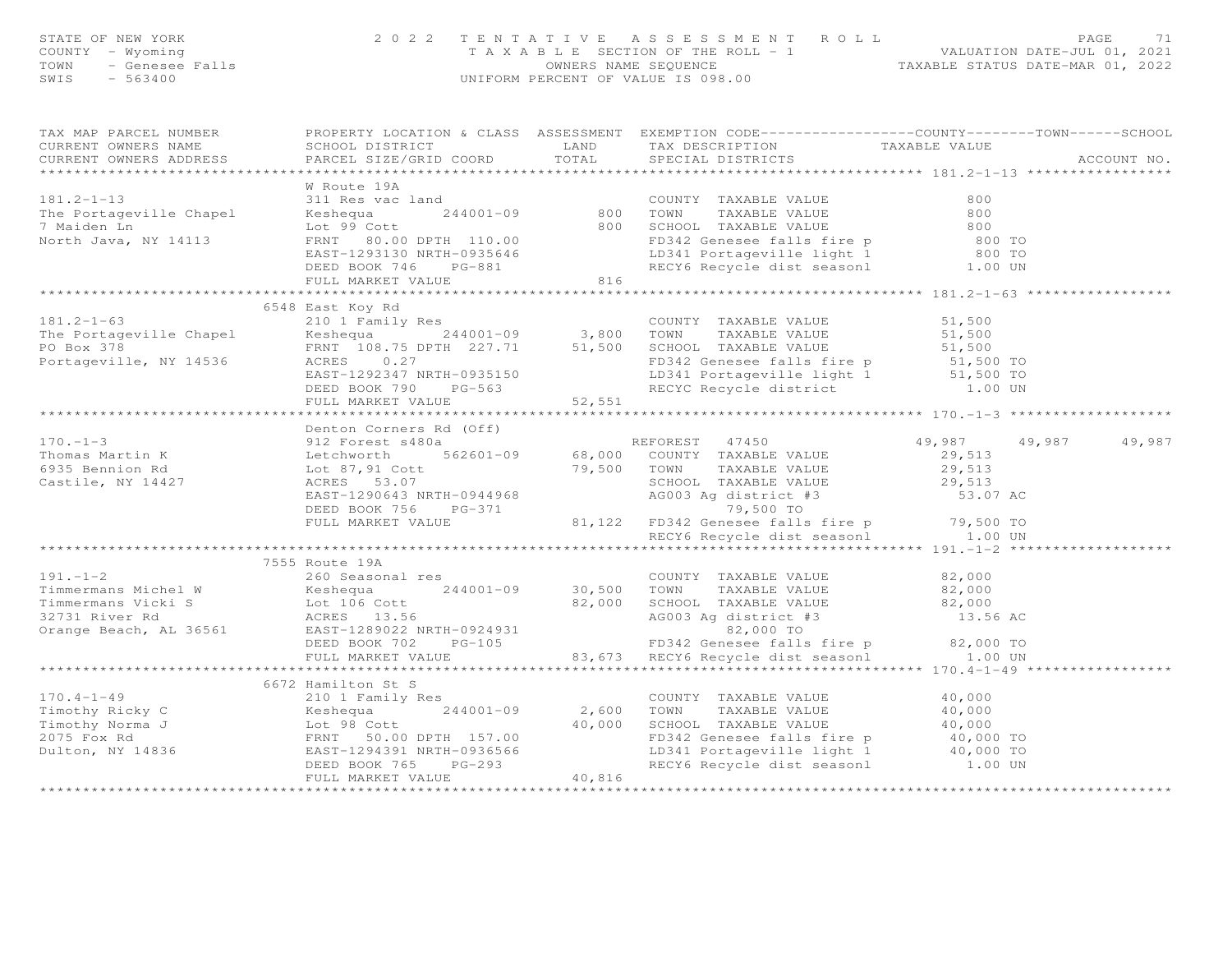| FAGE 72<br>COUNTY - Wyoming and the section of the ROLL - 1<br>TAXABLE SECTION OF THE ROLL - 1<br>TOWN - Genesee Falls ownERS NAME SEQUENCE . TAXABLE STATUS DATE-MAR 01, 2022<br>SWIS - 563400                                                                                                             |                                                   |  |          |          |
|-------------------------------------------------------------------------------------------------------------------------------------------------------------------------------------------------------------------------------------------------------------------------------------------------------------|---------------------------------------------------|--|----------|----------|
| TAX MAP PARCEL NUMBER FROPERTY LOCATION & CLASS ASSESSMENT EXEMPTION CODE-----------------COUNTY-------TOWN------SCHOOL<br>CURRENT OWNERS ADDRESS                                                                                                                                                           |                                                   |  |          |          |
|                                                                                                                                                                                                                                                                                                             | 6676 Hamilton St                                  |  |          |          |
|                                                                                                                                                                                                                                                                                                             | 6214 Tenefly Rd                                   |  |          |          |
| $\begin{tabular}{lllllllllllllllllll} \textbf{158.}-2-4.1 & 270\text{ Mg} \text{ housing} & \text{AG} \text{ LAND} & 41720 & 16,614 & 16,614 & 16,614 & 16,614 & 16,614 & 16,614 & 16,614 & 16,614 & 16,614 & 16,614 & 16,614 & 16,614 & 16,614 & 16,614 & 16,614 & 16,614 & 16,614 & 16,614 & 16,614 & 16$ |                                                   |  |          |          |
|                                                                                                                                                                                                                                                                                                             |                                                   |  |          |          |
| 6215 Tenefly Rd 270 Mfg housing 270 Mfg housing 270 Mfg housing 270 Mfg housing 270 Mfg housing 270 Mfg housing 270 Mfg housing 270 Mfg housing 270 Mfg housing 270 Mfg housing 270 Mfg housing 270 Mfg housing 270 Mfg housin                                                                              | EAST-1283804 NRTH-0947047<br>DEED BOOK 626 PG-519 |  |          | 0 25,000 |
|                                                                                                                                                                                                                                                                                                             |                                                   |  |          |          |
| 191.-1-21.22<br>1921 Route 19A<br>1921 Route 19A<br>210 1 Family Res<br>210 1 Family Res<br>210 1 Family Res<br>210 1 Family Res<br>210 1 Family Res<br>210 1 Family Res<br>216 25801<br>216,800 TOWNTY TAXABLE VALUE<br>290,400<br>22,400<br>22,400<br>22                                                  |                                                   |  | $\Omega$ | 30,000   |
|                                                                                                                                                                                                                                                                                                             |                                                   |  |          |          |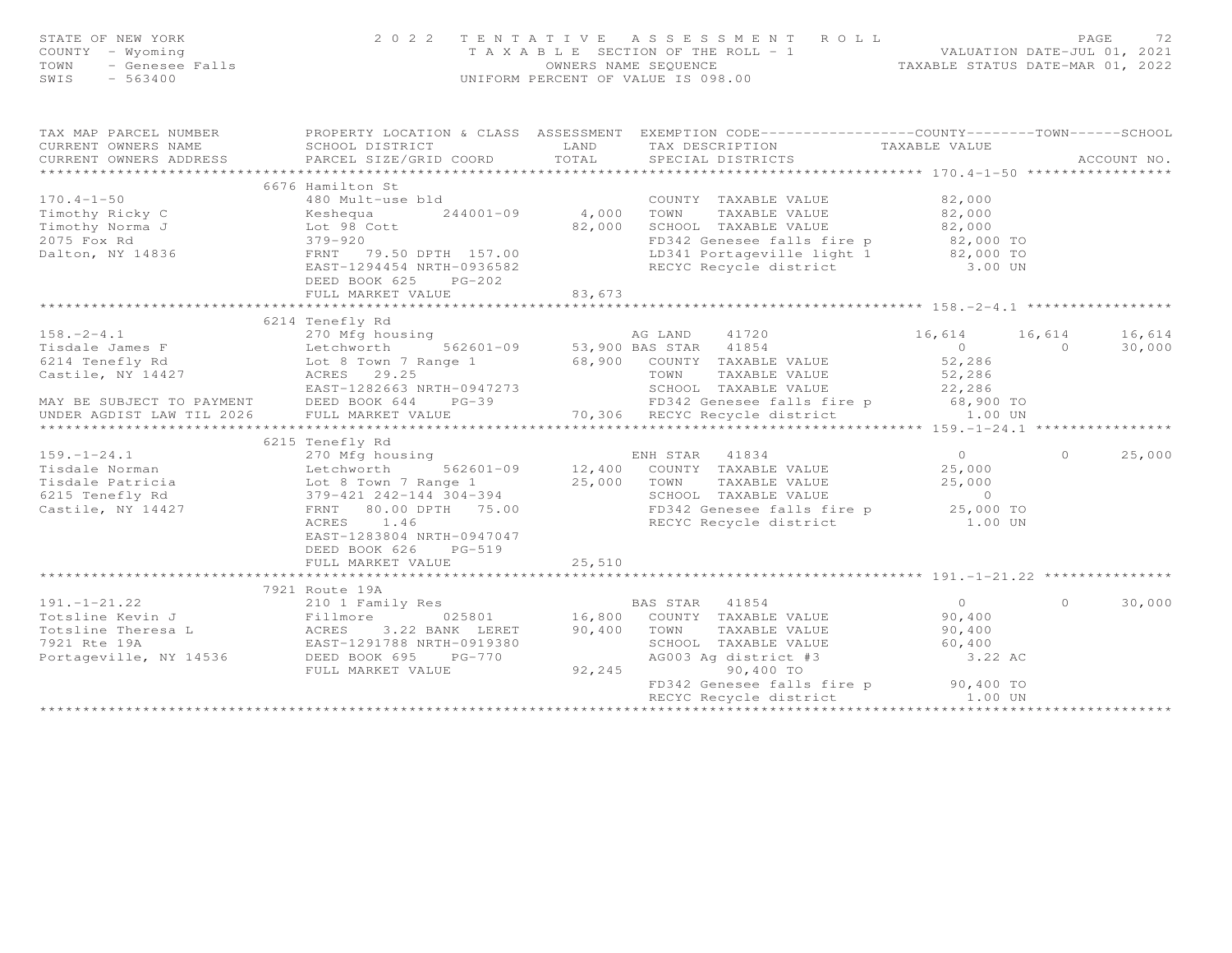| STATE OF NEW YORK | 2022 TENTATIVE ASSESSMENT ROLL        |                                  | PAGE                        | 73 |
|-------------------|---------------------------------------|----------------------------------|-----------------------------|----|
| COUNTY – Wyoming  | T A X A B L E SECTION OF THE ROLL - 1 |                                  | VALUATION DATE-JUL 01, 2021 |    |
|                   | OWNERS NAME SEQUENCE                  | TAXABLE STATUS DATE-MAR 01, 2022 |                             |    |
| SWIS<br>- 563400  | UNIFORM PERCENT OF VALUE IS 098.00    |                                  |                             |    |
|                   |                                       |                                  |                             |    |
|                   |                                       |                                  |                             |    |

| TAX MAP PARCEL NUMBER<br>CURRENT OWNERS NAME<br>.CURRENT OWNERS ADDRESS PARCEL SIZE/GRID COORD TOTAL SPECIAL DISTRICTS ACCOUNT NO ACCOUNT NO ACCOUNT NO ARRENT                                                                                     |                                                                      |        | PROPERTY LOCATION & CLASS ASSESSMENT EXEMPTION CODE----------------COUNTY-------TOWN-----SCHOOL |               |          |        |
|----------------------------------------------------------------------------------------------------------------------------------------------------------------------------------------------------------------------------------------------------|----------------------------------------------------------------------|--------|-------------------------------------------------------------------------------------------------|---------------|----------|--------|
|                                                                                                                                                                                                                                                    |                                                                      |        |                                                                                                 |               |          |        |
|                                                                                                                                                                                                                                                    | 6940 River Rd                                                        |        |                                                                                                 |               | $\Omega$ | 74,900 |
|                                                                                                                                                                                                                                                    |                                                                      |        |                                                                                                 |               |          |        |
| River Rd<br>Totsline William (170.4-1-23.21 312 Vac w/imprv<br>Totsline William (17.000 Keshequa 244001-09 4,200 TOWN TAXABLE VALUE 7,000<br>6940 River Rd Lot 98 Cott 7,000 SCHOOL TAXABLE VALUE 7,000 TO<br>PO BOX 305 FRNT 285.00 D             | River Rd<br>DEED BOOK 452 PG-00080                                   |        |                                                                                                 |               |          |        |
|                                                                                                                                                                                                                                                    | FULL MARKET VALUE                                                    | 7,143  |                                                                                                 |               |          |        |
|                                                                                                                                                                                                                                                    |                                                                      |        |                                                                                                 |               |          |        |
|                                                                                                                                                                                                                                                    | Route 19A                                                            |        |                                                                                                 | 12,602 12,602 |          | 12,602 |
|                                                                                                                                                                                                                                                    | 6544 East Koy Rd                                                     |        |                                                                                                 |               |          |        |
| $181.2 - 1 - 62$<br>Towsley Jacob (199 Cott (199 Cott 199 Cott 199 Cott 199 Cott 199 Cott 199 Cott 199 Cott 199 Cott 199 Cott 199 Cott 199 Cott 199 Cott 199 Cott 199 Cott 199 Cott 199 Cott 199 Cott 199 Cott 199 Cott 199 Cott 199 Cott 199 Cott | 312 Vac w/imprv<br>EAST-1292268 NRTH-0935064<br>DEED BOOK 753 PG-746 |        | COUNTY TAXABLE VALUE 5,200                                                                      |               |          |        |
|                                                                                                                                                                                                                                                    | FULL MARKET VALUE                                                    | 5,306  |                                                                                                 |               |          |        |
|                                                                                                                                                                                                                                                    |                                                                      |        |                                                                                                 |               |          |        |
|                                                                                                                                                                                                                                                    |                                                                      |        |                                                                                                 |               | $\Omega$ | 30,000 |
|                                                                                                                                                                                                                                                    |                                                                      | 85,204 |                                                                                                 |               |          |        |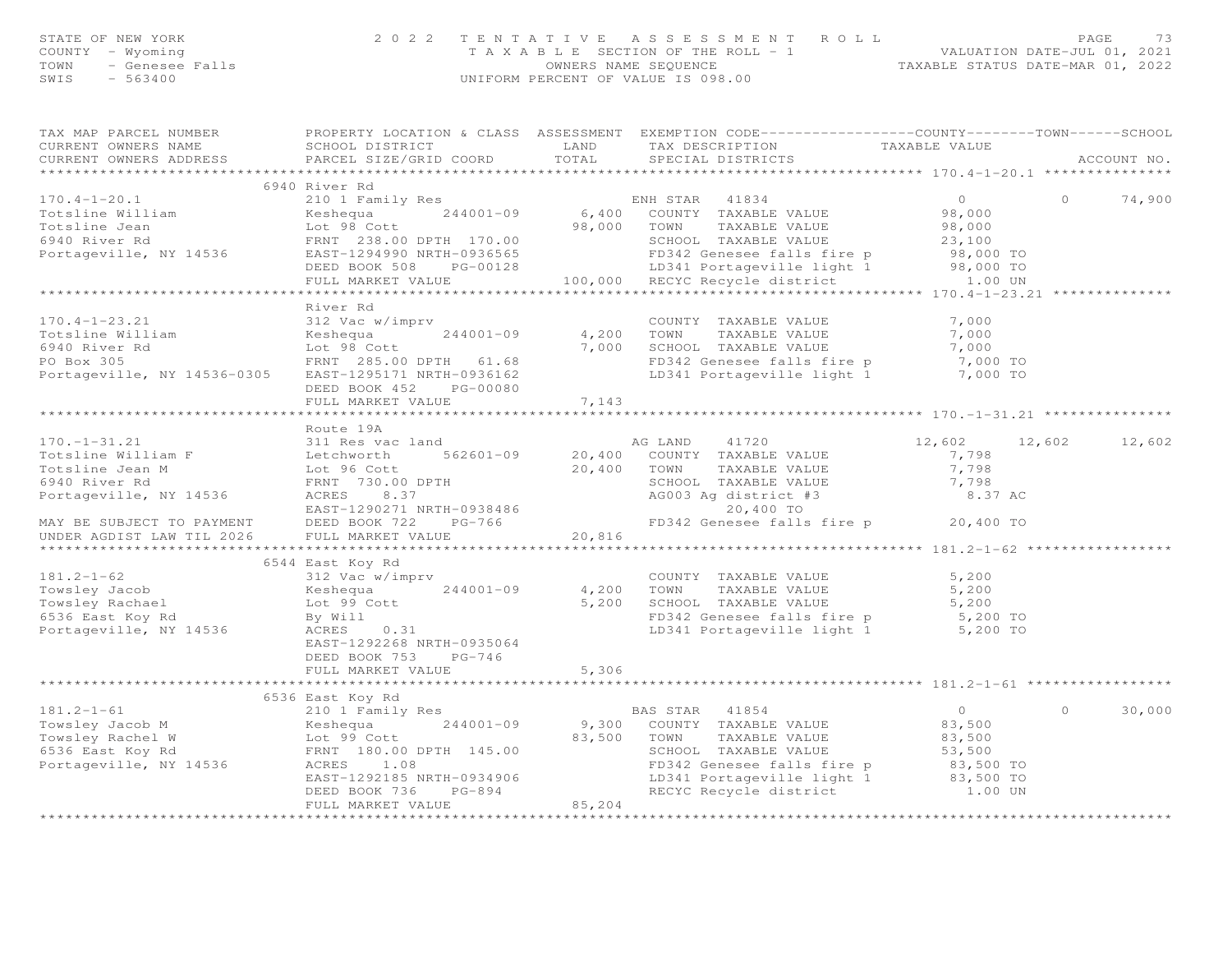| STATE OF NEW YORK<br>OF NEW YORK 202<br>7 - Wyoming<br>- Genesee Falls<br>- 563400<br>COUNTY - Wyoming<br>TOWN<br>SWIS - 563400 | 2 0 2 2                                                                                                                                                                                                                                                                                                                                                                    |        | TENTATIVE ASSESSMENT ROLL<br>TAXABLE SECTION OF THE ROLL - 1<br>OWNERS NAME SEQUENCE<br>UNIFORM PERCENT OF VALUE IS 098.00<br>UNIFORM PERCENT OF VALUE IS 098.00 |                                         |
|---------------------------------------------------------------------------------------------------------------------------------|----------------------------------------------------------------------------------------------------------------------------------------------------------------------------------------------------------------------------------------------------------------------------------------------------------------------------------------------------------------------------|--------|------------------------------------------------------------------------------------------------------------------------------------------------------------------|-----------------------------------------|
| CURRENT OWNERS NAME                                                                                                             | TAX MAP PARCEL NUMBER FROPERTY LOCATION & CLASS ASSESSMENT EXEMPTION CODE---------------COUNTY-------TOWN------SCHOOL<br>SCHOOL DISTRICT<br>.CURRENT OWNERS ADDRESS PARCEL SIZE/GRID COORD TOTAL SPECIAL DISTRICTS ACCOUNT NO ACCOUNT NO ARCOUNT NO ARE THE SERVER AND HER ASSESS THAT A THE SERVER SERVER AND THE SERVER OF THE SERVER ASSESSED ON THE SERVER OF THE SERV |        | LAND TAX DESCRIPTION TAXABLE VALUE                                                                                                                               | ACCOUNT NO.                             |
|                                                                                                                                 | Route 19A<br>191.-1-8<br>Tuso Samuel P<br>Collen-Akin Margaret<br>Collen-Akin Margaret<br>Collen-Akin Margaret<br>Collen-Akin Margaret<br>Collen-Akin Margaret<br>Collen-Akin Margaret<br>Collen-Akin Margaret<br>Collen-Akin Margaret<br>Collen-Akin Margaret                                                                                                             |        |                                                                                                                                                                  |                                         |
|                                                                                                                                 | 6642 Church St                                                                                                                                                                                                                                                                                                                                                             |        |                                                                                                                                                                  |                                         |
|                                                                                                                                 | 6602 Church St S<br>6602 Church St 21001-09<br>ManDorn Rebecca M<br>Hance Kenneth & Joyce Lot 99 Cott 6602 Church St 500-589<br>Portageville, NY 14536 290-276 352-1017<br>ManDorn St 500-589<br>Portageville, NY 14536 290-276 352-1017<br>ManDorn St 500-589<br>DEED BOOK 703 PG-940<br>FULL MARKET VALUE                                                                | 90,612 |                                                                                                                                                                  | $\Omega$<br>47,500<br>30,000<br>$\circ$ |
|                                                                                                                                 |                                                                                                                                                                                                                                                                                                                                                                            |        |                                                                                                                                                                  |                                         |
|                                                                                                                                 | Route 19A<br>Route 19A<br>Vasile David<br>7884 State Rte 19A<br>Portageville, NY 14536<br>Fortageville, NY 14536<br>Fortageville, NY 14536<br>Portageville, NY 14536<br>EAST-1291267 NRTH-0921456<br>DEED BOOK 558<br>PC-00163<br>PC-00163<br>PC-00163<br>PC-00163<br><br>FULL MARKET VALUE                                                                                |        | 175,204 FD342 Genesee falls fire p 171,700 TO<br>RECYC Recycle district 1.00 UN                                                                                  | $\cap$<br>30,000                        |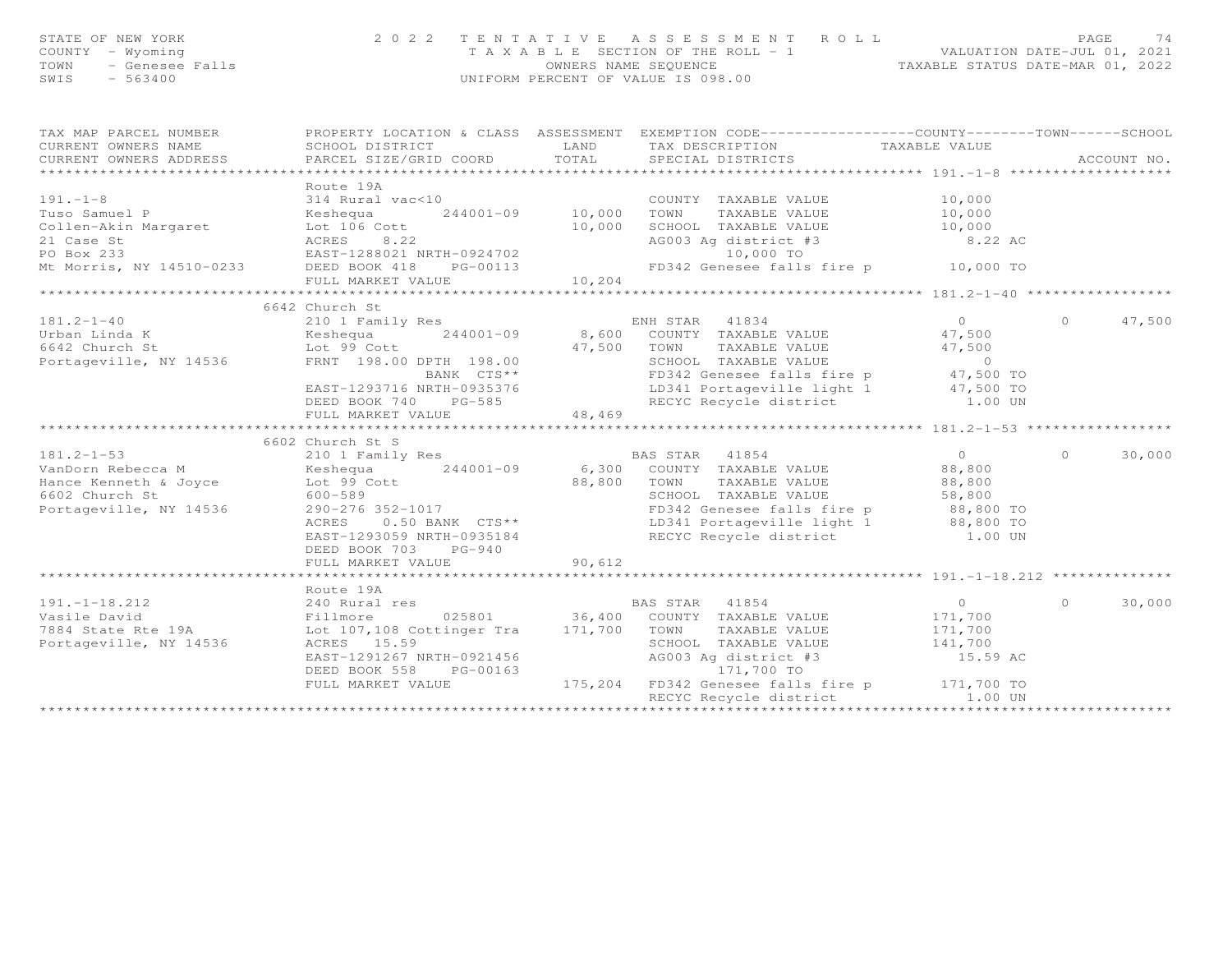| STATE OF NEW YORK<br>$-$ Wew TOKK<br>$-$ Wyoming<br>$-$ Genesee Falls<br>$-$ 563400<br>COUNTY - Wyoming<br>TOWN<br>SWIS                                                                                                                 |                                                                                                         |            | 2022 TENTATIVE ASSESSMENT ROLL PAGE 75<br>TAXABLE SECTION OF THE ROLL - 1<br>OWNERS NAME SEQUENCE TAXABLE STATUS DATE-MAR 01, 2022<br>INIFORM PERCENT OF VALUE TO 98 00<br>UNIFORM PERCENT OF VALUE IS 098.00                  |                                       |         |             |
|-----------------------------------------------------------------------------------------------------------------------------------------------------------------------------------------------------------------------------------------|---------------------------------------------------------------------------------------------------------|------------|--------------------------------------------------------------------------------------------------------------------------------------------------------------------------------------------------------------------------------|---------------------------------------|---------|-------------|
| TAX MAP PARCEL NUMBER<br>CURRENT OWNERS NAME<br>CURRENT OWNERS ADDRESS                                                                                                                                                                  |                                                                                                         |            | PROPERTY LOCATION & CLASS ASSESSMENT EXEMPTION CODE----------------COUNTY-------TOWN------SCHOOL<br>SCHOOL DISTRICT<br>PARCEL SIZE/GRID COORD TOTAL SPECIAL DISTRICTS TAXABLE VALUE                                            |                                       |         | ACCOUNT NO. |
|                                                                                                                                                                                                                                         | 6941 Hubbard St                                                                                         |            |                                                                                                                                                                                                                                |                                       |         |             |
| $170.4 - 1 - 41.1$                                                                                                                                                                                                                      | 210 1 Family Res                                                                                        |            | COUNTY TAXABLE VALUE                                                                                                                                                                                                           | 74,600                                |         |             |
|                                                                                                                                                                                                                                         |                                                                                                         | 7,700 TOWN | TAXABLE VALUE                                                                                                                                                                                                                  | 74,600<br>74,600                      |         |             |
|                                                                                                                                                                                                                                         |                                                                                                         |            |                                                                                                                                                                                                                                |                                       |         |             |
|                                                                                                                                                                                                                                         |                                                                                                         |            |                                                                                                                                                                                                                                |                                       |         |             |
|                                                                                                                                                                                                                                         |                                                                                                         |            |                                                                                                                                                                                                                                |                                       |         |             |
| Vasile Michael L<br>Vasile Michael L<br>Vasile Rosalie J<br>Vasile Rosalie J<br>Smith Rd<br>244001-09<br>Lot 98 Cott<br>Smith Rd<br>250-107<br>FRNT 115.00 DPTH 180.00<br>Hunt, NY 14846<br>ACRES<br>26.69<br>EAST-1293718 NRTH-0936130 | EAST-1293718 NRTH-0936130                                                                               |            | The 1997 Control of the Captain of the Control of the Control of the Control of the Control of the Control of the Control of the Control of the Control of the Control of the Control of the Control of the Control of the Con |                                       |         |             |
|                                                                                                                                                                                                                                         | DEED BOOK 743 PG-540                                                                                    |            |                                                                                                                                                                                                                                |                                       |         |             |
|                                                                                                                                                                                                                                         | FULL MARKET VALUE                                                                                       | 76,122     |                                                                                                                                                                                                                                |                                       |         |             |
|                                                                                                                                                                                                                                         |                                                                                                         |            |                                                                                                                                                                                                                                |                                       |         |             |
|                                                                                                                                                                                                                                         | 6640 Pike St                                                                                            |            |                                                                                                                                                                                                                                |                                       |         |             |
|                                                                                                                                                                                                                                         |                                                                                                         |            |                                                                                                                                                                                                                                | 18,000 18,000 18,000                  |         |             |
|                                                                                                                                                                                                                                         |                                                                                                         |            |                                                                                                                                                                                                                                |                                       |         |             |
|                                                                                                                                                                                                                                         |                                                                                                         |            |                                                                                                                                                                                                                                |                                       |         |             |
|                                                                                                                                                                                                                                         |                                                                                                         |            |                                                                                                                                                                                                                                |                                       |         |             |
|                                                                                                                                                                                                                                         |                                                                                                         |            |                                                                                                                                                                                                                                |                                       |         |             |
| Vasile Michael L (4/0 M1sc service bus Im CTS 47610 18,000 18<br>Vasile Michael L (4/0 M1sc service bus In CTS 47610 142,000 18<br>Vasile Rosalie J Lot 98 Cott 160,000 TOWN TAXABLE VALUE 142,000<br>Smith Rd 143-391 119-221 Smith    | DEED BOOK 726 PG-646                                                                                    |            |                                                                                                                                                                                                                                |                                       |         |             |
|                                                                                                                                                                                                                                         | FULL MARKET VALUE                                                                                       | 163, 265   |                                                                                                                                                                                                                                |                                       |         |             |
|                                                                                                                                                                                                                                         |                                                                                                         |            |                                                                                                                                                                                                                                |                                       |         |             |
|                                                                                                                                                                                                                                         | 6910 Hamilton St                                                                                        |            |                                                                                                                                                                                                                                |                                       |         |             |
|                                                                                                                                                                                                                                         | 210 1 Family Res                                                                                        |            |                                                                                                                                                                                                                                |                                       | $\circ$ | 30,000      |
|                                                                                                                                                                                                                                         |                                                                                                         |            |                                                                                                                                                                                                                                |                                       |         |             |
|                                                                                                                                                                                                                                         |                                                                                                         |            |                                                                                                                                                                                                                                |                                       |         |             |
|                                                                                                                                                                                                                                         |                                                                                                         |            |                                                                                                                                                                                                                                |                                       |         |             |
|                                                                                                                                                                                                                                         |                                                                                                         |            |                                                                                                                                                                                                                                |                                       |         |             |
|                                                                                                                                                                                                                                         |                                                                                                         |            |                                                                                                                                                                                                                                |                                       |         |             |
|                                                                                                                                                                                                                                         |                                                                                                         |            |                                                                                                                                                                                                                                |                                       |         |             |
|                                                                                                                                                                                                                                         |                                                                                                         |            |                                                                                                                                                                                                                                |                                       |         |             |
| $170.4 - 1 - 19$                                                                                                                                                                                                                        | Hamilton St S<br>311 Res vac land                                                                       |            | COUNTY TAXABLE VALUE 3,500                                                                                                                                                                                                     |                                       |         |             |
| Vasile Thomas J                                                                                                                                                                                                                         |                                                                                                         |            | 3,500 TOWN TAXABLE VALUE                                                                                                                                                                                                       |                                       |         |             |
| 6910 Hamilton St                                                                                                                                                                                                                        |                                                                                                         |            |                                                                                                                                                                                                                                | 3,500                                 |         |             |
| PO Box 294                                                                                                                                                                                                                              | as J<br>$X \neq 244001-09$<br>$X \neq 244001-09$<br>$X \neq 0.61$<br>$X \neq 0.61$<br>$X \neq 0.225503$ |            |                                                                                                                                                                                                                                |                                       |         |             |
| Portageville, NY 14536-0294                                                                                                                                                                                                             | EAST-1294816 NRTH-0936583                                                                               |            | 3,500 SCHOOL TAXABLE VALUE 3,500<br>TD342 Genesee falls fire p 3,500 TO<br>LD341 Portageville light 1 3,500 TO                                                                                                                 |                                       |         |             |
|                                                                                                                                                                                                                                         | DEED BOOK 673 PG-9                                                                                      |            |                                                                                                                                                                                                                                |                                       |         |             |
|                                                                                                                                                                                                                                         | FULL MARKET VALUE                                                                                       | 3,571      |                                                                                                                                                                                                                                |                                       |         |             |
|                                                                                                                                                                                                                                         | ********************                                                                                    | ********** |                                                                                                                                                                                                                                | ********************** 158.-2-5.13 ** |         |             |
|                                                                                                                                                                                                                                         | Tenefly                                                                                                 |            |                                                                                                                                                                                                                                |                                       |         |             |
|                                                                                                                                                                                                                                         | 311 Res vac land                                                                                        |            |                                                                                                                                                                                                                                | 14,800                                |         |             |
|                                                                                                                                                                                                                                         |                                                                                                         |            |                                                                                                                                                                                                                                | 14,800<br>14,800                      |         |             |
|                                                                                                                                                                                                                                         |                                                                                                         |            |                                                                                                                                                                                                                                |                                       |         |             |
|                                                                                                                                                                                                                                         |                                                                                                         |            |                                                                                                                                                                                                                                |                                       |         |             |
|                                                                                                                                                                                                                                         | EAST-1283678 NRTH-0949058                                                                               |            |                                                                                                                                                                                                                                |                                       |         |             |
|                                                                                                                                                                                                                                         | $PG-554$<br>DEED BOOK 762                                                                               |            | AG003 Ag district #3<br>19058 14,800 TO<br>54 FD342 Genesee falls fire p 14,800 TO<br>15,102                                                                                                                                   |                                       |         |             |
|                                                                                                                                                                                                                                         | FULL MARKET VALUE                                                                                       |            |                                                                                                                                                                                                                                |                                       |         |             |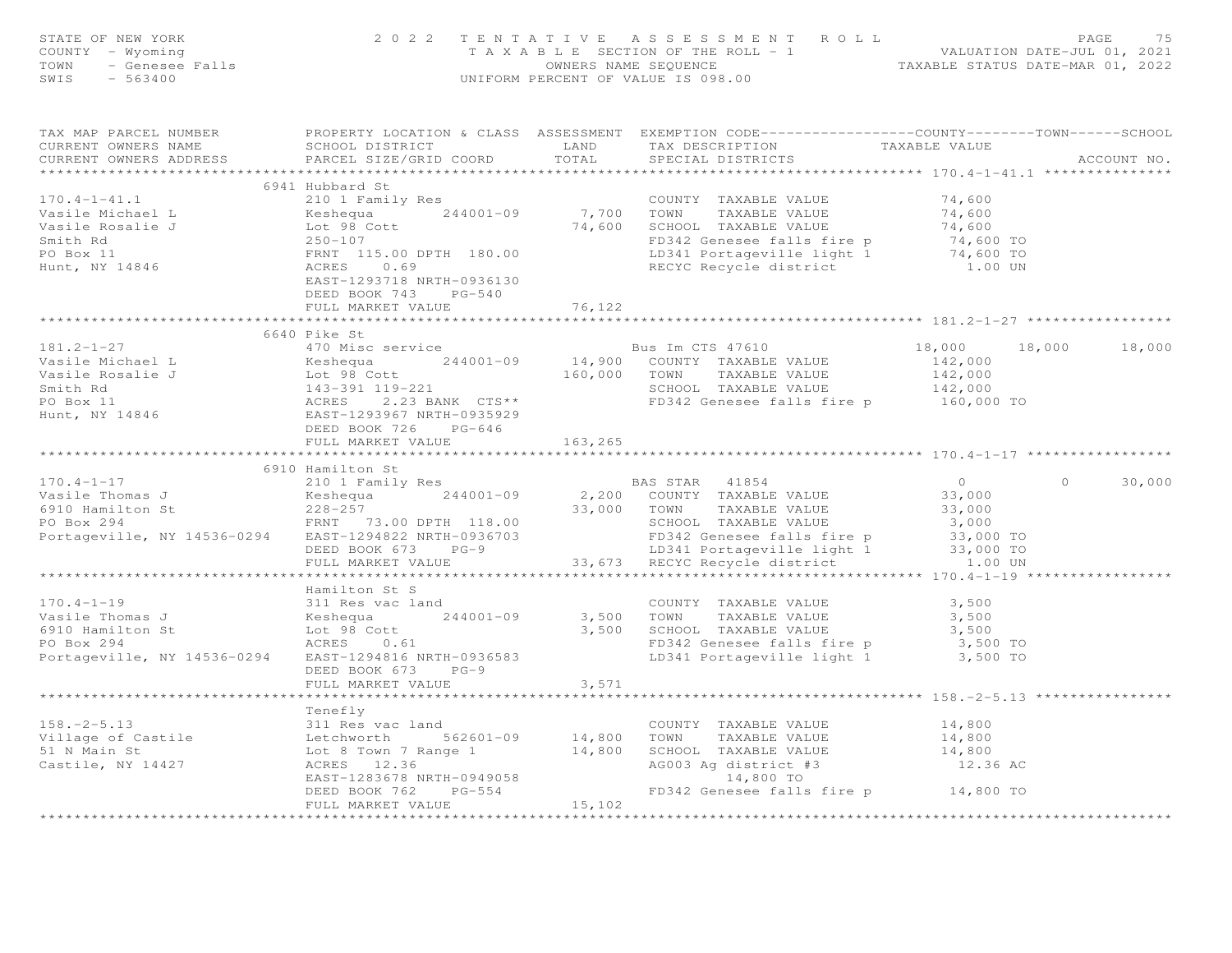| STATE OF NEW YORK<br>COUNTY<br>- Wyoming<br>- Genesee Falls<br>TOWN<br>$-563400$<br>SWIS | Falls Falls CWIFORM PERCENT OF VALUE IS 098.00                            |      | 2022 TENTATIVE ASSESSMENT ROLL<br>T A X A B L E SECTION OF THE ROLL - 1 VALUATION DATE-JUL 01, 2021<br>OWNERS NAME SEQUENCE TAXABLE STATUS DATE-MAR 01, 2022 |        | PAGE<br>76  |
|------------------------------------------------------------------------------------------|---------------------------------------------------------------------------|------|--------------------------------------------------------------------------------------------------------------------------------------------------------------|--------|-------------|
|                                                                                          | TAX MAP PARCEL NUMBER TROPERTY LOCATION & CLASS ASSESSMENT                |      | EXEMPTION CODE-----------------COUNTY-------TOWN------SCHOOL                                                                                                 |        |             |
| CURRENT OWNERS NAME                                                                      | SCHOOL DISTRICT                                                           | LAND | TAX DESCRIPTION TAXABLE VALUE                                                                                                                                |        |             |
|                                                                                          | CURRENT OWNERS ADDRESS 6 PARCEL SIZE/GRID COORD 6 TOTAL 5PECIAL DISTRICTS |      |                                                                                                                                                              |        | ACCOUNT NO. |
|                                                                                          |                                                                           |      |                                                                                                                                                              |        |             |
|                                                                                          | 6947 William St                                                           |      |                                                                                                                                                              |        |             |
| $170.4 - 1 - 28.1$                                                                       | 260 Seasonal res                                                          |      | COUNTY TAXABLE VALUE                                                                                                                                         | 11,000 |             |
|                                                                                          | Vondell Donald P $\overline{K}$ Reshequa $244001-09$ 5,800                |      | TOWN<br>TAXABLE VALUE                                                                                                                                        | 11,000 |             |
| William St                                                                               | Lot 98 Cott 11,000                                                        |      | SCHOOL TAXABLE VALUE 11,000                                                                                                                                  |        |             |
|                                                                                          |                                                                           |      | FD342 Genesee falls fire p 11,000 TO                                                                                                                         |        |             |
|                                                                                          | PO Box 238<br>Portageville, NY 14536<br>EAST-1294404 NRTH-0936011         |      | LD341 Portageville light 1 11,000 TO                                                                                                                         |        |             |
|                                                                                          | DEED BOOK 724 PG-327                                                      |      | RECY6 Recycle dist seasonl 1.00 UN                                                                                                                           |        |             |
|                                                                                          | FULL MARKET VALUE 11,224                                                  |      |                                                                                                                                                              |        |             |
|                                                                                          |                                                                           |      |                                                                                                                                                              |        |             |
|                                                                                          | Halvorsen Rd                                                              |      |                                                                                                                                                              |        |             |
| $170. -1 - 35$                                                                           | 314 Rural vac<10                                                          |      | COUNTY<br>TAXABLE VALUE                                                                                                                                      | 14,600 |             |
|                                                                                          | Walton Brian Charles Letchworth 562601-09 14,600                          |      | TOWN<br>TAXABLE VALUE                                                                                                                                        | 14,600 |             |
| Walton Giuliana                                                                          | $Lot$ 93,95 Cott $14,600$                                                 |      | SCHOOL TAXABLE VALUE                                                                                                                                         | 14,600 |             |
| 6210 Devaney Rd                                                                          | ACRES 8.00                                                                |      | FD342 Genesee falls fire p 14,600 TO                                                                                                                         |        |             |
| Portageville, NY 14536                                                                   | EAST-1286537 NRTH-0941275                                                 |      |                                                                                                                                                              |        |             |

FULL MARKET VALUE 14,898 \*\*\*\*\*\*\*\*\*\*\*\*\*\*\*\*\*\*\*\*\*\*\*\*\*\*\*\*\*\*\*\*\*\*\*\*\*\*\*\*\*\*\*\*\*\*\*\*\*\*\*\*\*\*\*\*\*\*\*\*\*\*\*\*\*\*\*\*\*\*\*\*\*\*\*\*\*\*\*\*\*\*\*\*\*\*\*\*\*\*\*\*\*\*\*\*\*\*\*\*\*\*\* 170.-1-26.112 \*\*\*\*\*\*\*\*\*\*\*\*\*\*

170.-1-26.112 210 1 Family Res BAS STAR 41854 0 0 30,000

\*\*\*\*\*\*\*\*\*\*\*\*\*\*\*\*\*\*\*\*\*\*\*\*\*\*\*\*\*\*\*\*\*\*\*\*\*\*\*\*\*\*\*\*\*\*\*\*\*\*\*\*\*\*\*\*\*\*\*\*\*\*\*\*\*\*\*\*\*\*\*\*\*\*\*\*\*\*\*\*\*\*\*\*\*\*\*\*\*\*\*\*\*\*\*\*\*\*\*\*\*\*\* 159.-1-37.11 \*\*\*\*\*\*\*\*\*\*\*\*\*\*\*

159.-1-37.11 210 1 Family Res ENH STAR 41834 0 0 65,000

\*\*\*\*\*\*\*\*\*\*\*\*\*\*\*\*\*\*\*\*\*\*\*\*\*\*\*\*\*\*\*\*\*\*\*\*\*\*\*\*\*\*\*\*\*\*\*\*\*\*\*\*\*\*\*\*\*\*\*\*\*\*\*\*\*\*\*\*\*\*\*\*\*\*\*\*\*\*\*\*\*\*\*\*\*\*\*\*\*\*\*\*\*\*\*\*\*\*\*\*\*\*\* 159.-1-34.2 \*\*\*\*\*\*\*\*\*\*\*\*\*\*\*\*

\*\*\*\*\*\*\*\*\*\*\*\*\*\*\*\*\*\*\*\*\*\*\*\*\*\*\*\*\*\*\*\*\*\*\*\*\*\*\*\*\*\*\*\*\*\*\*\*\*\*\*\*\*\*\*\*\*\*\*\*\*\*\*\*\*\*\*\*\*\*\*\*\*\*\*\*\*\*\*\*\*\*\*\*\*\*\*\*\*\*\*\*\*\*\*\*\*\*\*\*\*\*\*\*\*\*\*\*\*\*\*\*\*\*\*\*\*\*\*\*\*\*\*\*\*\*\*\*\*\*\*\*

8,200

8,200

Walton Brian K Letchworth 562601 15,600 COUNTY TAXABLE VALUE 195,000 6210 Devaney Rd Lot 93, Cottringer 195,000 TOWN TAXABLE VALUE 195,000 Portageville, NY 14536 Gas easement 705/869 SCHOOL TAXABLE VALUE 165,000 ACRES 2.54 FD342 Genesee falls fire p 195,000 TO EAST-1286247 NRTH-0941542 RECYC Recycle district 1.00 UN DEED BOOK 698 PG-19

Ward Arnold R Letchworth 562601-09 1,300 COUNTY TAXABLE VALUE 65,000 6073 Rte 19A Lot 80 Cott 65,000 TOWN TAXABLE VALUE 65,000 Genesee Falls, NY 14427 683/531 easement SCHOOL TAXABLE VALUE 0 ACRES 0.78 AG003 Ag district #3 .78 AC EAST-1289368 NRTH-0948477 65,000 TO DEED BOOK 760 PG-178 FD342 Genesee falls fire p 65,000 TO FULL MARKET VALUE 66,327 RECYC Recycle district 1.00 UN

159.-1-34.2 322 Rural vac>10 COUNTY TAXABLE VALUE 8,200

Ward Raymond Letchworth 562601-09 8,200 TOWN TAXABLE VALUE 8,200

6052 Rt 19A Lot 78,80 Cott 8,200 SCHOOL TAXABLE VALUE 8,200

Castile, NY 14427 ACRES 10.22 AG003 Ag district #3 10.22 AC EAST-1285577 NRTH-0949209 8,200 TO DEED BOOK 609 PG-00720 FD342 Genesee falls fire p 8,200 TO FULL MARKET VALUE 8,367

DEED BOOK 669 PG-934

FULL MARKET VALUE

6210 Devaney Rd

FULL MARKET VALUE 198,980

Route 19A

6073 Route 19A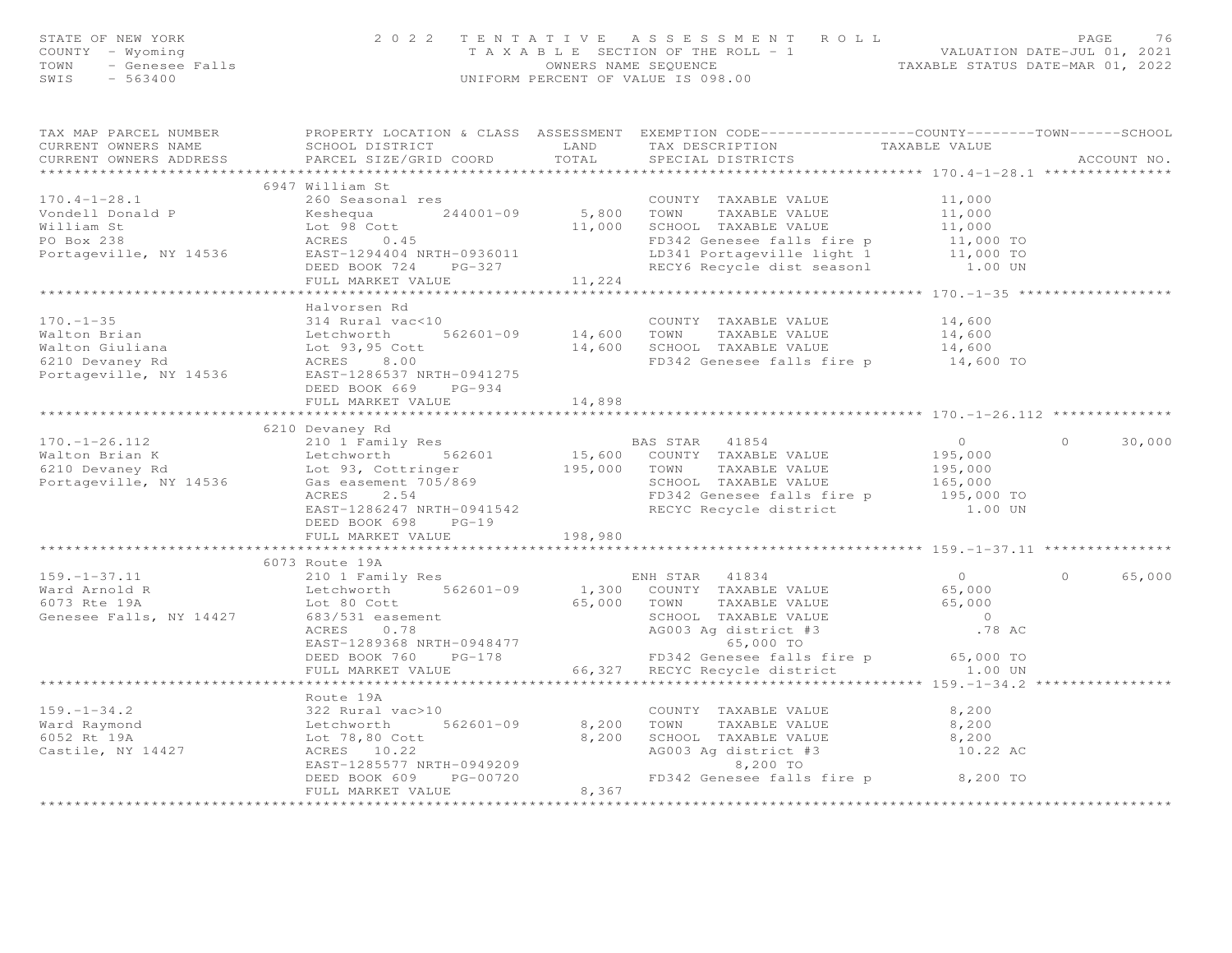| STATE OF NEW YORK<br>COUNTY - Wyoming<br>- Wyoming<br>- Genesee Falls<br>- 563400<br>TOWN<br>$-563400$<br>SWIS | 2 0 2 2<br>TENTATIVE                                                                                                                                                                                                                                                                                                                             |             | ASSESSMENT ROLL<br>T A X A B L E SECTION OF THE ROLL - 1 VALUATION DATE-JUL 01, 2021<br>OWNERS NAME SEQUENCE TAXABLE STATUS DATE-MAR 01, 2022<br>UNIFORM PERCENT OF VALUE IS 098.00                                                                                                                  |                                                            | PAGE<br>77               |
|----------------------------------------------------------------------------------------------------------------|--------------------------------------------------------------------------------------------------------------------------------------------------------------------------------------------------------------------------------------------------------------------------------------------------------------------------------------------------|-------------|------------------------------------------------------------------------------------------------------------------------------------------------------------------------------------------------------------------------------------------------------------------------------------------------------|------------------------------------------------------------|--------------------------|
| CURRENT OWNERS NAME<br>CURRENT OWNERS ADDRESS                                                                  | TAX MAP PARCEL NUMBER THE PROPERTY LOCATION & CLASS ASSESSMENT EXEMPTION CODE----------------COUNTY-------TOWN-----SCHOOL                                                                                                                                                                                                                        |             | TAX DESCRIPTION<br>SPECIAL DISTRICTS                                                                                                                                                                                                                                                                 | TAXABLE VALUE                                              | ACCOUNT NO.              |
|                                                                                                                | 6251 Route 19A                                                                                                                                                                                                                                                                                                                                   |             |                                                                                                                                                                                                                                                                                                      |                                                            |                          |
| $159. - 1 - 21.1$<br>Ward Raymond J<br>6251 Rte 19A<br>Castile, NY 14427                                       | 210 1 Family Res BAS STAR 41854<br>Letchworth 562601-09 8,000 COUNTY TAXABLE VALUE<br>Lot 85 Cott 45,000 TOWN TAXABLE VALUE<br>ACRES 0.53 SCHOOL TAXABLE VALUE<br>EAST-1288264 NRTH-0947239<br>DEED BOOK 760 PG-206<br>FULL MARKET VALUE                                                                                                         |             | AG003 Ag district #3<br>45 000 TO<br>$-206$<br>45,918 FD342 Genesee falls fire p 45,000 TO<br>RECYC Recycle district 1.00 UN<br>RECYC Recycle district 159.-1-21.3                                                                                                                                   | $\overline{0}$<br>45,000<br>$45,000$<br>$15,000$<br>.53 AC | $\circ$<br>30,000        |
|                                                                                                                |                                                                                                                                                                                                                                                                                                                                                  |             |                                                                                                                                                                                                                                                                                                      |                                                            |                          |
|                                                                                                                | Denton Corners Rd<br>159.-1-21.3<br>Ward Raymond R<br>Ward Charlene N<br>6052 Rte 19A<br>Castile, NY 14427<br>Castile, NY 14427<br>Castile, NY 14427<br>Castile, NY 14427<br>Castile, NY 14427<br>Castile, NY 14427<br>Castile, NY 14427<br>Castile, NY 14427<br>Castile, N<br>DEED BOOK 760 PG-187<br>FULL MARKET VALUE                         | 13,878      | COUNTY TAXABLE VALUE<br>TAXABLE VALUE<br>13,600 SCHOOL TAXABLE VALUE<br>AG003 Ag district #3<br>13,600 TO<br>FD342 Genesee falls fire p 13,600 TO                                                                                                                                                    | $13,600$<br>$13,600$<br>$13,600$<br>14.15 AC               |                          |
|                                                                                                                | Route 19A                                                                                                                                                                                                                                                                                                                                        |             |                                                                                                                                                                                                                                                                                                      |                                                            |                          |
|                                                                                                                | 159.–1–30.11<br>Ward Raymond R<br>Ward Charlene N<br>6052 Rte 19A<br>Castile, NY 14427<br>Castile, NY 14427<br>Castile, NY 14427<br>Castile, NY 14427<br>Castile, NY 14427<br>Castile, NY 14427<br>Castile, NY 14427<br>Castile, NY 14427<br>Castile,<br>562601-09 2,300 TOWN<br>ACRES 0.63<br>EAST-1286732 NRTH-0949746<br>DEED BOOK 760 PG-187 |             | COUNTY TAXABLE VALUE 4,400<br>2,300 TOWN TAXABLE VALUE 4,400<br>4,400 SCHOOL TAXABLE VALUE 4,400<br>AG003 Ag district #3<br>4,400 TO<br>FD342 Genesee falls fire p 4,400 TO                                                                                                                          | .63 AC                                                     |                          |
|                                                                                                                | FULL MARKET VALUE                                                                                                                                                                                                                                                                                                                                | 4,490       |                                                                                                                                                                                                                                                                                                      |                                                            |                          |
|                                                                                                                |                                                                                                                                                                                                                                                                                                                                                  |             |                                                                                                                                                                                                                                                                                                      |                                                            |                          |
| $159. - 1 - 32$                                                                                                | 6052 Route 19A<br>210 1 Family Res<br>Vard Raymond R<br>Ward Charlene Letchworth 562601-09<br>Ward Charlene Lot 79 Cott<br>6052 Rte 19A 683/529 easement<br>Castile, NY 14427 FRNT 155.16 DPTH 169.72                                                                                                                                            | 91,900 TOWN | ENH STAR 41834<br>562601-09 8,400 COUNTY TAXABLE VALUE<br>TAXABLE VALUE<br>SCHOOL TAXABLE VALUE 17,000<br>AG003 Ag district #3<br>01 900 TO<br>EAST-1286778 NRTH-0949844<br>DEED BOOK 374 PG-00201 FD342 Genesee falls fire p<br>FD342 Genesee falls fire p<br>93,776 RECYC Recycle district 1.00 UN | $\overline{0}$<br>91,900<br>91,900<br>.00 AC               | $\overline{0}$<br>74,900 |
|                                                                                                                |                                                                                                                                                                                                                                                                                                                                                  |             |                                                                                                                                                                                                                                                                                                      |                                                            |                          |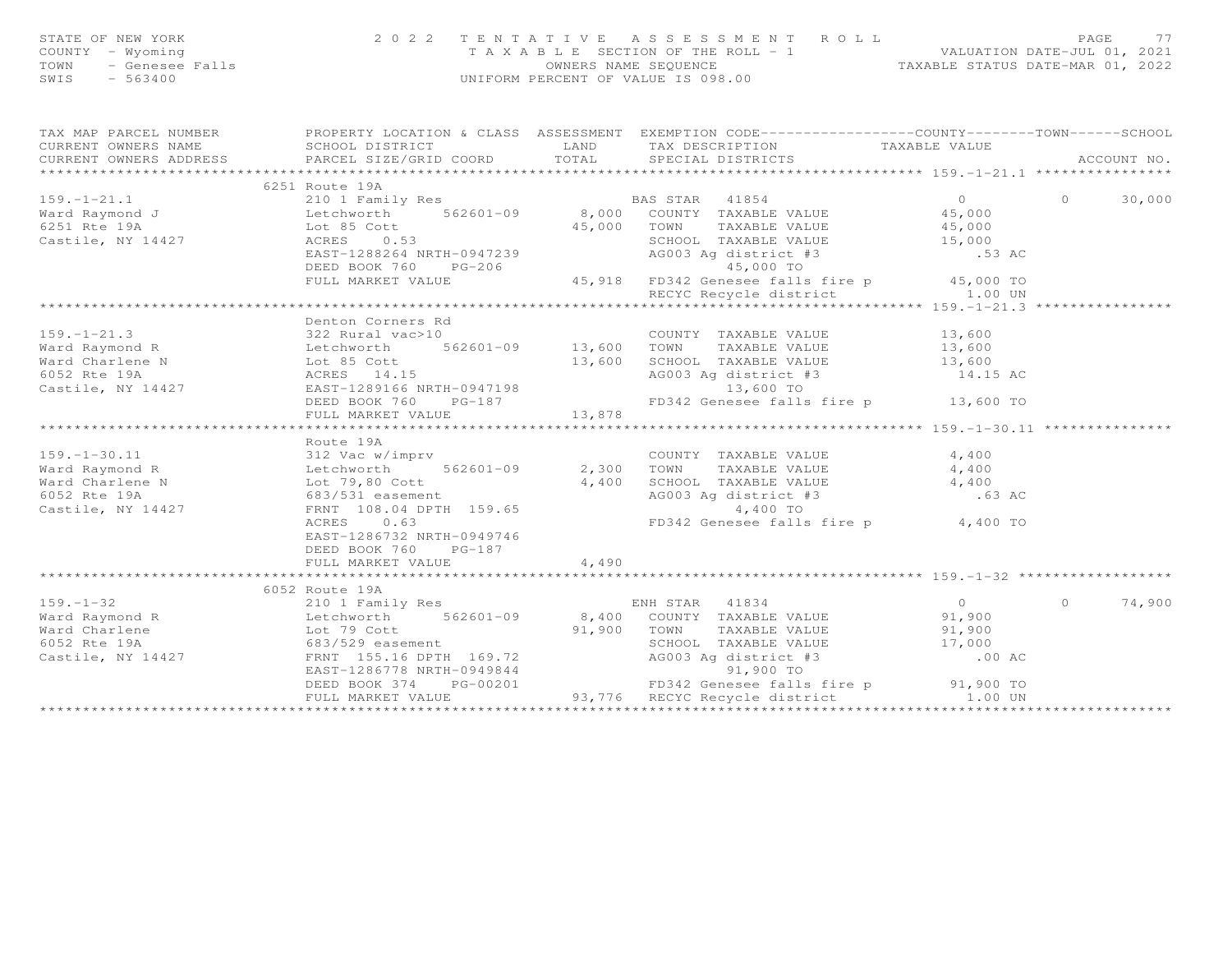| FAGE 78<br>COUNTY - Wyoming and the section of the ROLL - 1<br>TAXABLE SECTION OF THE ROLL - 1<br>TOWN - Genesee Falls COUNTY - Sensee Falls (2022)<br>SWIS - 563400<br>SWIS - 563400                                                                                                                                                                                                                                          |  |             |
|--------------------------------------------------------------------------------------------------------------------------------------------------------------------------------------------------------------------------------------------------------------------------------------------------------------------------------------------------------------------------------------------------------------------------------|--|-------------|
| TAX MAP PARCEL NUMBER THE PROPERTY LOCATION & CLASS ASSESSMENT EXEMPTION CODE----------------COUNTY-------TOWN-----SCHOOL<br>CURRENT OWNERS NAME<br>CURRENT OWNERS NAME SCHOOL DISTRICT LAND TAX DESCRIPTION TAXABLE VALUE<br>CURRENT OWNERS ADDRESS PARCEL SIZE/GRID COORD TOTAL SPECIAL DISTRICTS                                                                                                                            |  | ACCOUNT NO. |
|                                                                                                                                                                                                                                                                                                                                                                                                                                |  |             |
| 6073 Route 19A<br>320 Rural                                                                                                                                                                                                                                                                                                                                                                                                    |  |             |
|                                                                                                                                                                                                                                                                                                                                                                                                                                |  |             |
|                                                                                                                                                                                                                                                                                                                                                                                                                                |  |             |
|                                                                                                                                                                                                                                                                                                                                                                                                                                |  |             |
|                                                                                                                                                                                                                                                                                                                                                                                                                                |  |             |
| 159.-1-37.2<br>Ward Raymond R<br>Ward Charlene N<br>Ward Charlene N<br>Consider the S62601-09<br>Consider the S62601-09<br>Consider the S62601-09<br>Consider the S62601-09<br>Consider the S62601-09<br>Consider the S62601-09<br>Consider the S                                                                                                                                                                              |  |             |
|                                                                                                                                                                                                                                                                                                                                                                                                                                |  |             |
|                                                                                                                                                                                                                                                                                                                                                                                                                                |  |             |
| 6678 Pike St                                                                                                                                                                                                                                                                                                                                                                                                                   |  |             |
|                                                                                                                                                                                                                                                                                                                                                                                                                                |  |             |
|                                                                                                                                                                                                                                                                                                                                                                                                                                |  |             |
|                                                                                                                                                                                                                                                                                                                                                                                                                                |  |             |
|                                                                                                                                                                                                                                                                                                                                                                                                                                |  |             |
| $\begin{array}{cccccc} \text{170.4--1--28.2} & \text{6678 Pike St} & \text{COUNTY TAXABLE VALUE} & \text{54,000} \\ \text{Weaver Conner P} & \text{Keshequa} & 244001-09 & 3,200 TOWN & \text{TXABLE VALUE} & 54,000 \\ \text{Eldridge Eritney N} & \text{Lot 98 Cott} & 54,000 & \text{SCHOOL TAXABLE VALUE} & 54,000 \\ \text{6678 Pike St} & \text{Lot 98 Cott} & 54,000 & \text{SCHOOL TAXABLE VALUE} & 54,000 \\ \text{6$ |  |             |
| DEED BOOK 794 PG-192                                                                                                                                                                                                                                                                                                                                                                                                           |  |             |
| DEED BOOK 794 PG-192<br>FULL MARKET VALUE 55,102                                                                                                                                                                                                                                                                                                                                                                               |  |             |
| 191.-1-3.2<br>191.-1-3.2<br>191.-1-3.2<br>200 Rural res<br>Weber Paul<br>Example VALUE<br>200 Rural res<br>20001-09<br>204001-09<br>20001-09<br>31,400 TOWN TAXABLE VALUE<br>TAXABLE VALUE<br>157,100<br>TAXABLE VALUE<br>157,100<br>157,100<br>21.00 ACRES<br>2                                                                                                                                                               |  |             |
|                                                                                                                                                                                                                                                                                                                                                                                                                                |  |             |
|                                                                                                                                                                                                                                                                                                                                                                                                                                |  |             |
|                                                                                                                                                                                                                                                                                                                                                                                                                                |  |             |
|                                                                                                                                                                                                                                                                                                                                                                                                                                |  |             |
|                                                                                                                                                                                                                                                                                                                                                                                                                                |  |             |
|                                                                                                                                                                                                                                                                                                                                                                                                                                |  |             |
|                                                                                                                                                                                                                                                                                                                                                                                                                                |  |             |
|                                                                                                                                                                                                                                                                                                                                                                                                                                |  |             |
|                                                                                                                                                                                                                                                                                                                                                                                                                                |  |             |
|                                                                                                                                                                                                                                                                                                                                                                                                                                |  |             |
|                                                                                                                                                                                                                                                                                                                                                                                                                                |  |             |
|                                                                                                                                                                                                                                                                                                                                                                                                                                |  |             |
|                                                                                                                                                                                                                                                                                                                                                                                                                                |  |             |
|                                                                                                                                                                                                                                                                                                                                                                                                                                |  |             |
|                                                                                                                                                                                                                                                                                                                                                                                                                                |  |             |
|                                                                                                                                                                                                                                                                                                                                                                                                                                |  |             |
|                                                                                                                                                                                                                                                                                                                                                                                                                                |  |             |
|                                                                                                                                                                                                                                                                                                                                                                                                                                |  |             |
|                                                                                                                                                                                                                                                                                                                                                                                                                                |  |             |
|                                                                                                                                                                                                                                                                                                                                                                                                                                |  |             |
|                                                                                                                                                                                                                                                                                                                                                                                                                                |  |             |
|                                                                                                                                                                                                                                                                                                                                                                                                                                |  |             |
|                                                                                                                                                                                                                                                                                                                                                                                                                                |  |             |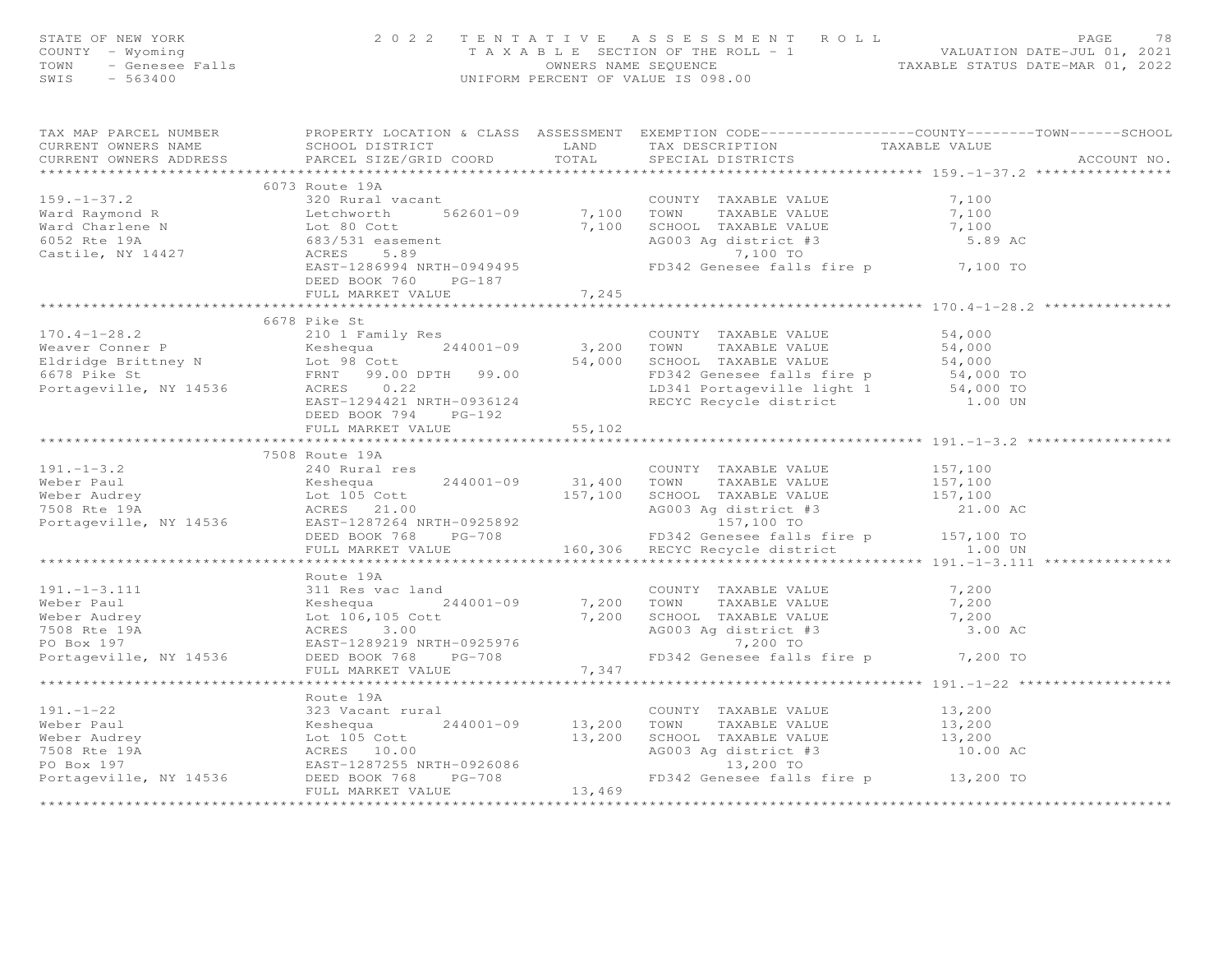| STATE OF NEW YORK<br>COUNTY - Wyoming<br>TOWN - Genesee Falls<br>SWIS - 563400                                                                                                                                                                                                                                                                                                  |                     |                                                    | 2 0 2 2 TENTATIVE ASSESSMENT ROLL PAGE 79<br>TAXABLE SECTION OF THE ROLL - 1 VALUATION DATE-JUL 01, 2021<br>OWNERS NAME SEQUENCE TAXABLE STATUS DATE-MAR 01, 2022<br>UNIFORM PERCENT OF VALUE IS 098.00 |        |
|---------------------------------------------------------------------------------------------------------------------------------------------------------------------------------------------------------------------------------------------------------------------------------------------------------------------------------------------------------------------------------|---------------------|----------------------------------------------------|---------------------------------------------------------------------------------------------------------------------------------------------------------------------------------------------------------|--------|
| TAX MAP PARCEL NUMBER FOROPERTY LOCATION & CLASS ASSESSMENT EXEMPTION CODE----------------COUNTY-------TOWN-----SCHOOL                                                                                                                                                                                                                                                          |                     |                                                    |                                                                                                                                                                                                         |        |
|                                                                                                                                                                                                                                                                                                                                                                                 |                     |                                                    |                                                                                                                                                                                                         |        |
|                                                                                                                                                                                                                                                                                                                                                                                 | 7526 Route 19A      |                                                    |                                                                                                                                                                                                         |        |
|                                                                                                                                                                                                                                                                                                                                                                                 |                     |                                                    |                                                                                                                                                                                                         |        |
|                                                                                                                                                                                                                                                                                                                                                                                 |                     |                                                    |                                                                                                                                                                                                         |        |
|                                                                                                                                                                                                                                                                                                                                                                                 |                     |                                                    |                                                                                                                                                                                                         |        |
|                                                                                                                                                                                                                                                                                                                                                                                 |                     |                                                    |                                                                                                                                                                                                         |        |
|                                                                                                                                                                                                                                                                                                                                                                                 |                     |                                                    |                                                                                                                                                                                                         |        |
| 191.-1-5.21<br>Weber Paul W 312 Vac w/imprv<br>Meteson Audrey B Keshequa and the Cott of Cott of Cott of Matteson Audrey B 194<br>Matteson Audrey B 194 W 19536<br>T508 Rte 19A 194 W 19536<br>Portageville, NY 14536 ACRES 58.00<br>EAST-                                                                                                                                      | DEED BOOK 718 PG-93 |                                                    |                                                                                                                                                                                                         |        |
|                                                                                                                                                                                                                                                                                                                                                                                 | FULL MARKET VALUE   | - <sub>53</sub><br>51,020<br>********************* |                                                                                                                                                                                                         |        |
|                                                                                                                                                                                                                                                                                                                                                                                 |                     |                                                    |                                                                                                                                                                                                         |        |
|                                                                                                                                                                                                                                                                                                                                                                                 | 6055 Route 39       |                                                    |                                                                                                                                                                                                         |        |
|                                                                                                                                                                                                                                                                                                                                                                                 |                     |                                                    |                                                                                                                                                                                                         |        |
|                                                                                                                                                                                                                                                                                                                                                                                 |                     |                                                    |                                                                                                                                                                                                         |        |
|                                                                                                                                                                                                                                                                                                                                                                                 |                     |                                                    |                                                                                                                                                                                                         |        |
|                                                                                                                                                                                                                                                                                                                                                                                 |                     |                                                    |                                                                                                                                                                                                         |        |
|                                                                                                                                                                                                                                                                                                                                                                                 |                     |                                                    |                                                                                                                                                                                                         |        |
|                                                                                                                                                                                                                                                                                                                                                                                 |                     |                                                    |                                                                                                                                                                                                         |        |
| $\begin{tabular}{lllllllllllll} 158.-2-5.11 & 6055 \mbox{\textit{Rou}} & 112,765 & 112,765 & 112,765 & 112,765 \\ \hline \texttt{Welser Mary Jean} & 140 \mbox{\textit{New}} & 140 \mbox{\textit{New}} & 140 \mbox{\textit{New}} & 140 \mbox{\textit{New}} & 140 \mbox{\textit{New}} \\ \hline \texttt{Melser Mary Jean} & 14827 & 14827 & 14827 & 14827 & 14827 & 14827 \\ \h$ |                     |                                                    |                                                                                                                                                                                                         |        |
|                                                                                                                                                                                                                                                                                                                                                                                 |                     |                                                    |                                                                                                                                                                                                         |        |
|                                                                                                                                                                                                                                                                                                                                                                                 | Route 39            |                                                    |                                                                                                                                                                                                         |        |
|                                                                                                                                                                                                                                                                                                                                                                                 |                     |                                                    |                                                                                                                                                                                                         |        |
|                                                                                                                                                                                                                                                                                                                                                                                 |                     |                                                    |                                                                                                                                                                                                         |        |
|                                                                                                                                                                                                                                                                                                                                                                                 |                     |                                                    |                                                                                                                                                                                                         |        |
| Route 39<br>Route 39<br>Melser Mary Jean 1912 Res vac land<br>Melser Mary Jean 1912 Res vac land<br>1927 ACRES 37.42<br>EAST-12<br>Interlaken, NY 14827 ACRES 37.42<br>EAST-12<br>EAST-12<br>EAST-12<br>EAST-12<br>EAST-12<br>EAST-12<br>EAST-12<br>EAST-1                                                                                                                      |                     |                                                    |                                                                                                                                                                                                         |        |
|                                                                                                                                                                                                                                                                                                                                                                                 |                     |                                                    |                                                                                                                                                                                                         |        |
|                                                                                                                                                                                                                                                                                                                                                                                 |                     |                                                    |                                                                                                                                                                                                         |        |
|                                                                                                                                                                                                                                                                                                                                                                                 |                     |                                                    |                                                                                                                                                                                                         |        |
|                                                                                                                                                                                                                                                                                                                                                                                 |                     |                                                    |                                                                                                                                                                                                         |        |
|                                                                                                                                                                                                                                                                                                                                                                                 |                     |                                                    |                                                                                                                                                                                                         | 30,000 |
|                                                                                                                                                                                                                                                                                                                                                                                 |                     |                                                    |                                                                                                                                                                                                         |        |
|                                                                                                                                                                                                                                                                                                                                                                                 |                     |                                                    |                                                                                                                                                                                                         |        |
|                                                                                                                                                                                                                                                                                                                                                                                 |                     |                                                    |                                                                                                                                                                                                         |        |
|                                                                                                                                                                                                                                                                                                                                                                                 |                     |                                                    |                                                                                                                                                                                                         |        |
|                                                                                                                                                                                                                                                                                                                                                                                 |                     |                                                    |                                                                                                                                                                                                         |        |
|                                                                                                                                                                                                                                                                                                                                                                                 |                     |                                                    |                                                                                                                                                                                                         |        |
|                                                                                                                                                                                                                                                                                                                                                                                 |                     |                                                    |                                                                                                                                                                                                         |        |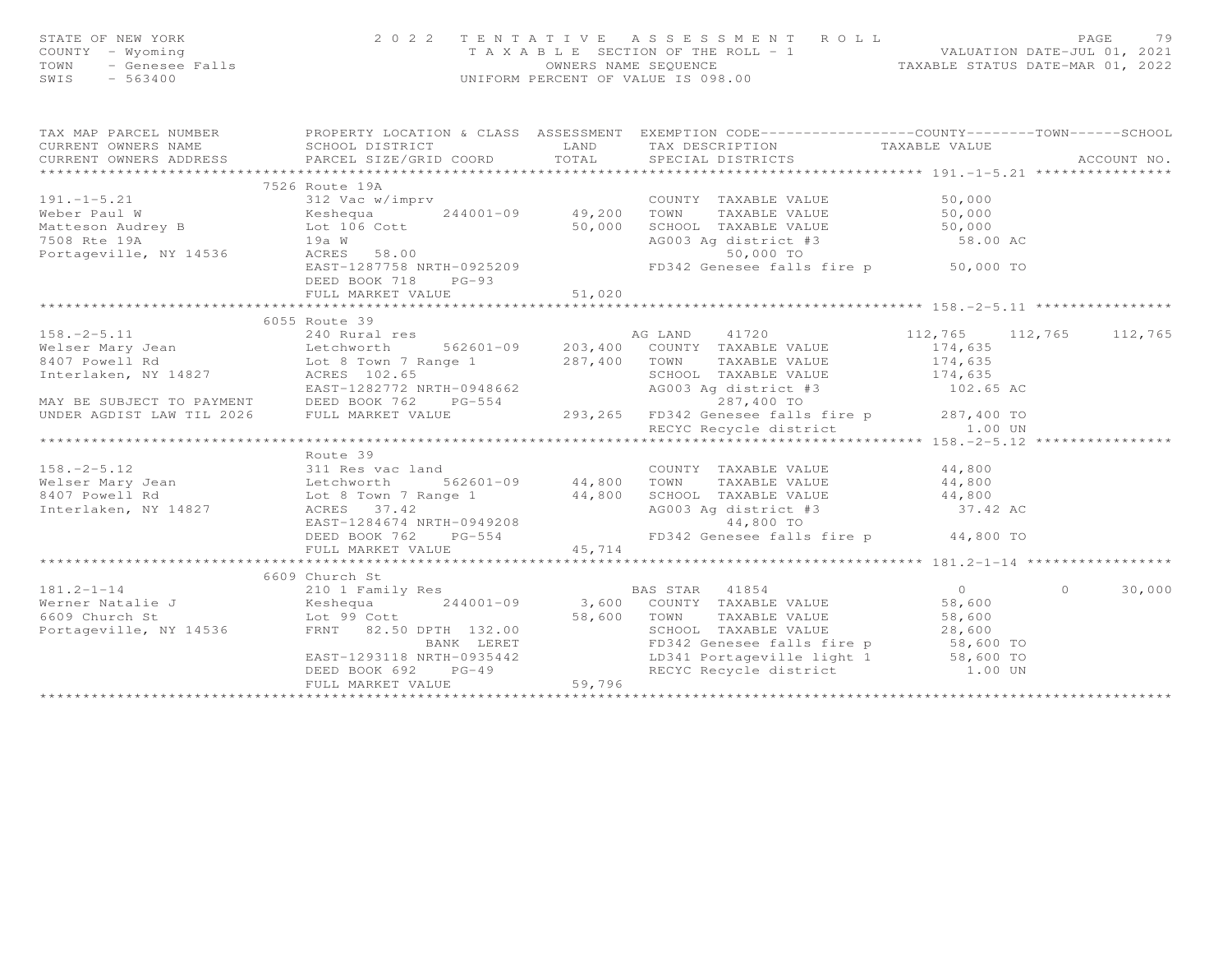|                           | FAGE 80 2 3 3 3 3 4 5 5 6 6 6 7 2 4 4 5 6 7 2 4 5 6 7 2 4 5 6 7 2 4 5 6 7 2 4 5 6 7 2 3 4 5 7 2 3 4 6 7 2 3 4 5 7 2 4 5 6 7 2 3 4 5 7 2 3 4 6 7 2 3 4 6 7 2 3 4 7 2 3 4 6 7 2 3 4 7 2 3 4 5 5 7 2 3 4 5 5 7 2 3 4 5 7 2 3 4 5                               |  |  |  |
|---------------------------|-------------------------------------------------------------------------------------------------------------------------------------------------------------------------------------------------------------------------------------------------------------|--|--|--|
|                           |                                                                                                                                                                                                                                                             |  |  |  |
|                           |                                                                                                                                                                                                                                                             |  |  |  |
|                           |                                                                                                                                                                                                                                                             |  |  |  |
|                           |                                                                                                                                                                                                                                                             |  |  |  |
|                           |                                                                                                                                                                                                                                                             |  |  |  |
|                           | 6929 Main St                                                                                                                                                                                                                                                |  |  |  |
|                           |                                                                                                                                                                                                                                                             |  |  |  |
|                           |                                                                                                                                                                                                                                                             |  |  |  |
|                           |                                                                                                                                                                                                                                                             |  |  |  |
|                           |                                                                                                                                                                                                                                                             |  |  |  |
|                           |                                                                                                                                                                                                                                                             |  |  |  |
|                           |                                                                                                                                                                                                                                                             |  |  |  |
|                           |                                                                                                                                                                                                                                                             |  |  |  |
|                           | 170.4-1-24<br>West Harriette BLIFE US<br>Mest Harriette BLIFE US<br>Smith Kenneth L<br>SMISS SERIE ALUE<br>SMISS SERIE VALUE<br>SP.900<br>SMISS SERIE VALUE<br>SP.900<br>TO BOX 255<br>POTA 255<br>POTA 255<br>POTA 255<br>POTA 255<br>POTA 25, 900 TO<br>E |  |  |  |
|                           |                                                                                                                                                                                                                                                             |  |  |  |
|                           | 7340 Route 19A                                                                                                                                                                                                                                              |  |  |  |
|                           |                                                                                                                                                                                                                                                             |  |  |  |
|                           |                                                                                                                                                                                                                                                             |  |  |  |
|                           |                                                                                                                                                                                                                                                             |  |  |  |
|                           |                                                                                                                                                                                                                                                             |  |  |  |
|                           |                                                                                                                                                                                                                                                             |  |  |  |
|                           |                                                                                                                                                                                                                                                             |  |  |  |
|                           |                                                                                                                                                                                                                                                             |  |  |  |
|                           |                                                                                                                                                                                                                                                             |  |  |  |
|                           |                                                                                                                                                                                                                                                             |  |  |  |
|                           | 181.-1-30<br>24001-09<br>24001-09<br>24001-09<br>24001-09<br>25,900 CONNTY TAXABLE VALUE<br>24001-09<br>25,900 CONNTY TAXABLE VALUE<br>25,900 CONNTY TAXABLE VALUE<br>25,900 TOWN TAXABLE VALUE<br>25,900 TOWN TAXABLE VALUE<br>25,900 TOWN TAXABLE         |  |  |  |
|                           |                                                                                                                                                                                                                                                             |  |  |  |
|                           |                                                                                                                                                                                                                                                             |  |  |  |
|                           |                                                                                                                                                                                                                                                             |  |  |  |
|                           |                                                                                                                                                                                                                                                             |  |  |  |
|                           |                                                                                                                                                                                                                                                             |  |  |  |
|                           |                                                                                                                                                                                                                                                             |  |  |  |
|                           |                                                                                                                                                                                                                                                             |  |  |  |
| UNDER AGDIST LAW TIL 2026 |                                                                                                                                                                                                                                                             |  |  |  |
|                           |                                                                                                                                                                                                                                                             |  |  |  |
|                           |                                                                                                                                                                                                                                                             |  |  |  |
|                           |                                                                                                                                                                                                                                                             |  |  |  |
|                           |                                                                                                                                                                                                                                                             |  |  |  |
|                           |                                                                                                                                                                                                                                                             |  |  |  |
|                           |                                                                                                                                                                                                                                                             |  |  |  |
|                           |                                                                                                                                                                                                                                                             |  |  |  |
|                           |                                                                                                                                                                                                                                                             |  |  |  |
|                           |                                                                                                                                                                                                                                                             |  |  |  |
|                           |                                                                                                                                                                                                                                                             |  |  |  |
|                           |                                                                                                                                                                                                                                                             |  |  |  |
|                           |                                                                                                                                                                                                                                                             |  |  |  |
|                           |                                                                                                                                                                                                                                                             |  |  |  |
|                           |                                                                                                                                                                                                                                                             |  |  |  |
|                           |                                                                                                                                                                                                                                                             |  |  |  |
|                           |                                                                                                                                                                                                                                                             |  |  |  |
|                           |                                                                                                                                                                                                                                                             |  |  |  |
|                           |                                                                                                                                                                                                                                                             |  |  |  |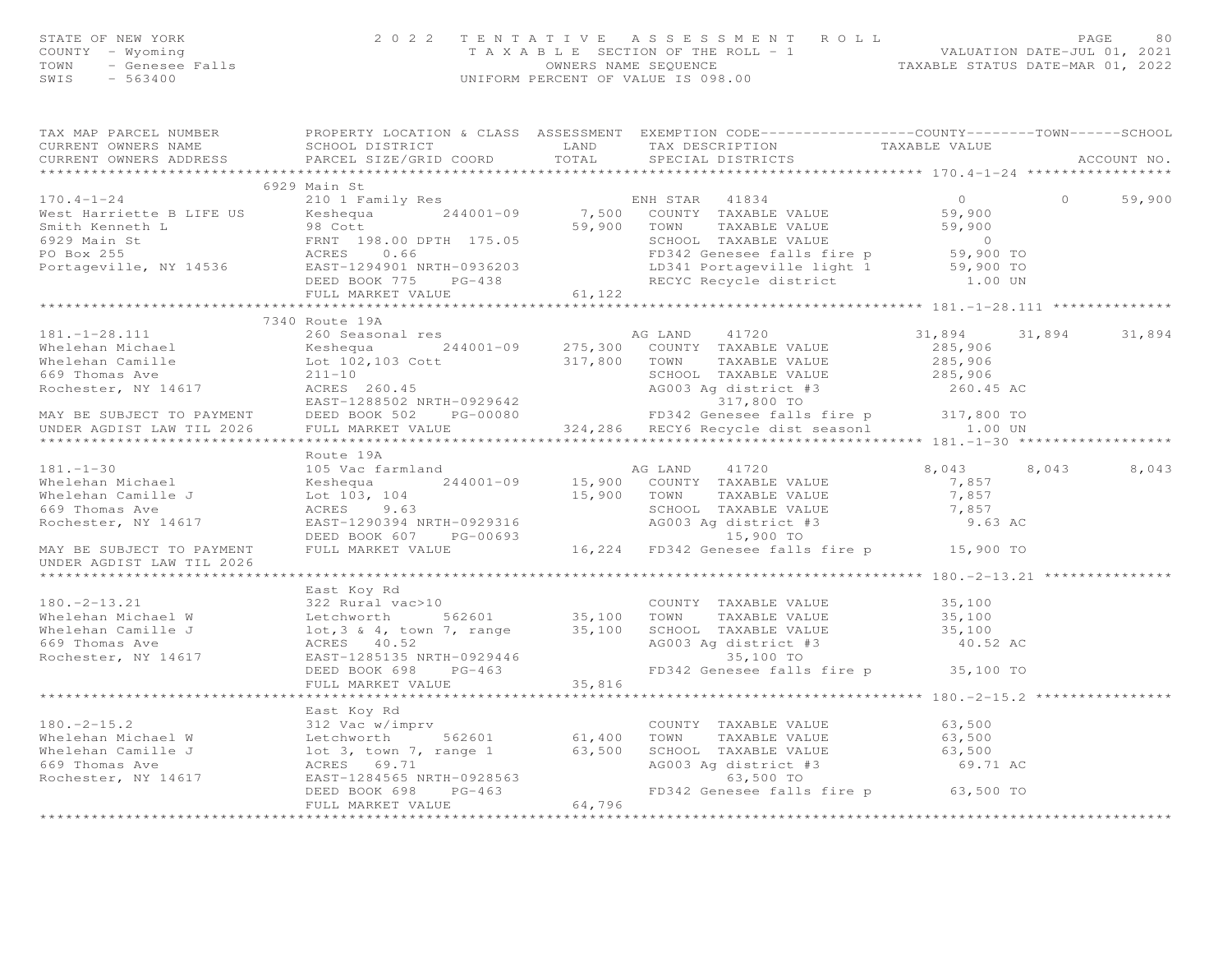| STATE OF NEW YORK 2022 TENTATIVE ASSESSMENT ROLL PAGE 81<br>COUNTY - Wyoming 2022 TENTATIVE ASSESSMENT ROLL -1<br>TAXABLE SECTION OF THE ROLL -1<br>OWNERS NAME SEQUENCE TAXABLE STATUS DATE-MAR 01, 2022<br>SWIS - 563400<br>SWIS - 563                                                                                                                                                                                           |                |                                                                                                  |                               |             |
|------------------------------------------------------------------------------------------------------------------------------------------------------------------------------------------------------------------------------------------------------------------------------------------------------------------------------------------------------------------------------------------------------------------------------------|----------------|--------------------------------------------------------------------------------------------------|-------------------------------|-------------|
| TAX MAP PARCEL NUMBER<br>CURRENT OWNERS NAME<br>CURRENT OWNERS ADDRESS                                                                                                                                                                                                                                                                                                                                                             |                | PROPERTY LOCATION & CLASS ASSESSMENT EXEMPTION CODE----------------COUNTY-------TOWN------SCHOOL |                               | ACCOUNT NO. |
|                                                                                                                                                                                                                                                                                                                                                                                                                                    |                |                                                                                                  |                               |             |
| 191.-1-1.12<br>Whelehan Michael W 322 Rural vac>10<br>Whelehan Camille J 244001-09 127,400 COUNTY TAXABLE VALUE<br>Whelehan Camille J Lots 104 & 105<br>Rochester, NY 14617 EAST-1288314 NRTH-0926956 50243<br>Rochester, NY 14617 EAST                                                                                                                                                                                            | Route 19A      |                                                                                                  |                               |             |
| UNDER AGDIST LAW TIL 2026                                                                                                                                                                                                                                                                                                                                                                                                          |                |                                                                                                  |                               |             |
| 191.-1-1.111 $\begin{array}{l} \text{LasC NOy KA} \\ \text{Nhelehan Michael W} \\ \text{Whelehan Camille J} \\ \text{Whelehan Camille J} \\ \text{Nhelehan Camille J} \\ \text{Kebshen Camille J} \\ \text{Kebshen Camil: J} \\ \text{Rochester, NY 14617} \\ \text{Rochester, NY 14617} \\ \text{Rohester, NY 14617} \\ \text{Lot 104,105,3 Town 7 Rang} \\ \text{RCFES} \\ \text{RCFES} \\ \text{RST-1286240 NRTH-0926565} \\ \$ | East Koy Rd    |                                                                                                  |                               |             |
|                                                                                                                                                                                                                                                                                                                                                                                                                                    | Route 19A      |                                                                                                  |                               |             |
|                                                                                                                                                                                                                                                                                                                                                                                                                                    |                |                                                                                                  | $10, 240$ $10, 240$ $10, 240$ |             |
|                                                                                                                                                                                                                                                                                                                                                                                                                                    | 7636 Route 19A |                                                                                                  |                               |             |
|                                                                                                                                                                                                                                                                                                                                                                                                                                    |                |                                                                                                  | 40,090 40,090 40,090          |             |
|                                                                                                                                                                                                                                                                                                                                                                                                                                    |                |                                                                                                  |                               |             |
|                                                                                                                                                                                                                                                                                                                                                                                                                                    |                |                                                                                                  |                               |             |
|                                                                                                                                                                                                                                                                                                                                                                                                                                    |                |                                                                                                  |                               |             |
|                                                                                                                                                                                                                                                                                                                                                                                                                                    |                |                                                                                                  |                               |             |

\*\*\*\*\*\*\*\*\*\*\*\*\*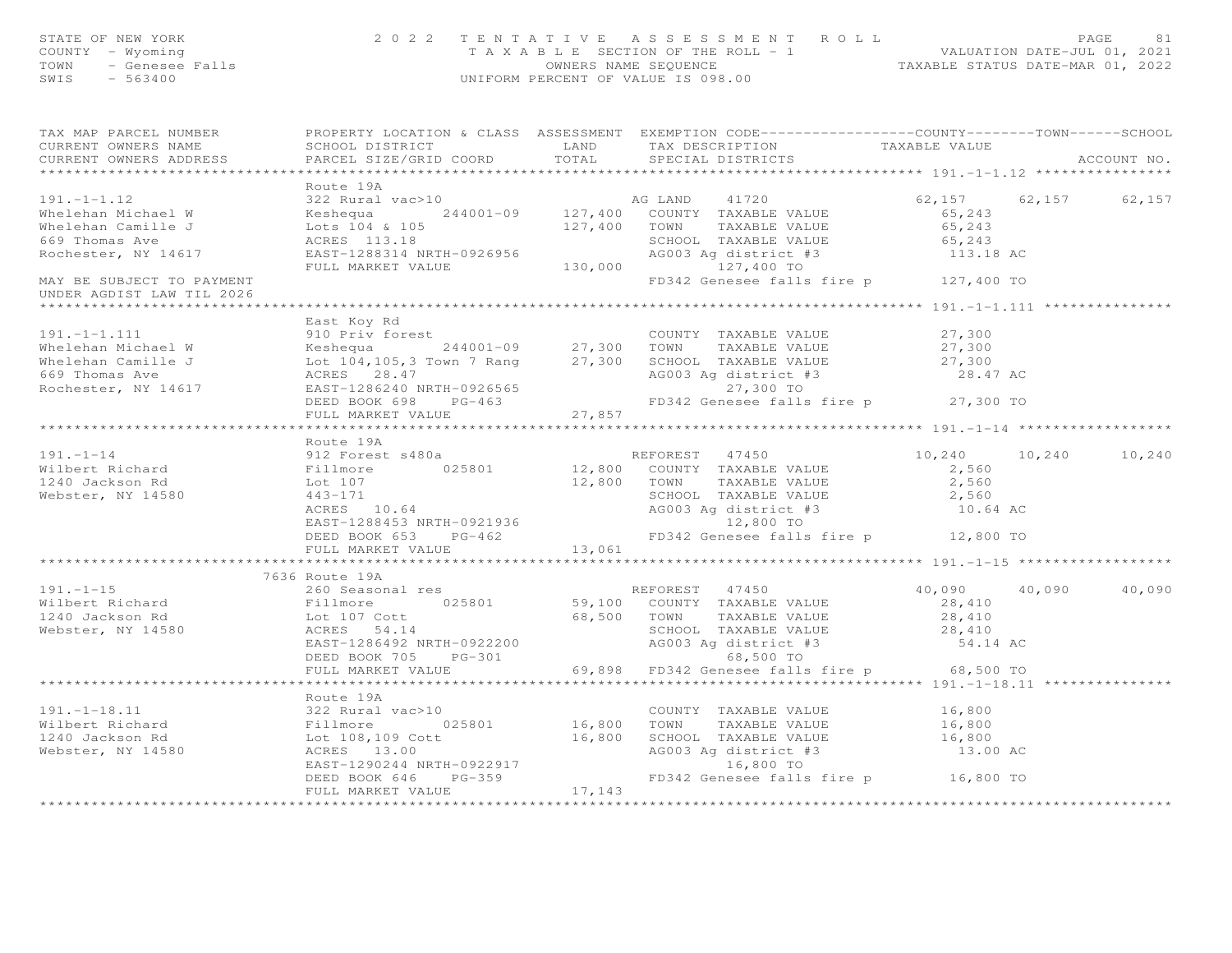|                                                                                                                                                                                                                                                    | 2 0 2 2                           |        |                                                                                                                                                                  |                                            |        |               |
|----------------------------------------------------------------------------------------------------------------------------------------------------------------------------------------------------------------------------------------------------|-----------------------------------|--------|------------------------------------------------------------------------------------------------------------------------------------------------------------------|--------------------------------------------|--------|---------------|
|                                                                                                                                                                                                                                                    |                                   |        |                                                                                                                                                                  |                                            |        |               |
|                                                                                                                                                                                                                                                    |                                   |        |                                                                                                                                                                  |                                            |        |               |
| STATE OF NEW YORK<br>COUNTY - Wyoming<br>TOWN - Genesee Falls<br>SWIS - 563400                                                                                                                                                                     |                                   |        | TENTATIVE ASSESSMENT ROLL<br>TAXABLE SECTION OF THE ROLL - 1<br>OWNERS NAME SEQUENCE<br>UNIFORM PERCENT OF VALUE IS 098.00<br>UNIFORM PERCENT OF VALUE IS 098.00 |                                            |        |               |
|                                                                                                                                                                                                                                                    |                                   |        |                                                                                                                                                                  |                                            |        |               |
| TAX MAP PARCEL NUMBER                                                                                                                                                                                                                              |                                   |        | PROPERTY LOCATION & CLASS ASSESSMENT EXEMPTION CODE-----------------COUNTY-------TOWN------SCHOOL                                                                |                                            |        |               |
| CURRENT OWNERS NAME                                                                                                                                                                                                                                | SCHOOL DISTRICT LAND              |        | TAX DESCRIPTION TAXABLE VALUE                                                                                                                                    |                                            |        |               |
| CURRENT OWNERS ADDRESS                                                                                                                                                                                                                             | PARCEL SIZE/GRID COORD            | TOTAL  | SPECIAL DISTRICTS                                                                                                                                                |                                            |        | ACCOUNT NO.   |
|                                                                                                                                                                                                                                                    | ********************************* |        |                                                                                                                                                                  | ******************** 191.-1-25.1 ********* |        |               |
|                                                                                                                                                                                                                                                    | Route 19A                         |        |                                                                                                                                                                  |                                            |        |               |
|                                                                                                                                                                                                                                                    |                                   |        |                                                                                                                                                                  | 197,440 197,440 197,440                    |        |               |
|                                                                                                                                                                                                                                                    |                                   |        |                                                                                                                                                                  |                                            |        |               |
|                                                                                                                                                                                                                                                    |                                   |        |                                                                                                                                                                  |                                            |        |               |
|                                                                                                                                                                                                                                                    |                                   |        |                                                                                                                                                                  |                                            |        |               |
|                                                                                                                                                                                                                                                    |                                   |        |                                                                                                                                                                  |                                            |        |               |
|                                                                                                                                                                                                                                                    |                                   |        |                                                                                                                                                                  |                                            |        |               |
|                                                                                                                                                                                                                                                    |                                   |        |                                                                                                                                                                  |                                            |        |               |
| 191.-1-25.1<br>Wilbert Richard Pillmore 1.6 205801 REFOREST 47450 197,440 197<br>Milbert Richard Fillmore 025801 246,800 COUNTY TAXABLE VALUE 49,360<br>TOWN TAXABLE VALUE 49,360<br>Webster, NY 14580 ACRES 246.55 SCHOOL TAXABLE VA              |                                   |        |                                                                                                                                                                  |                                            |        |               |
|                                                                                                                                                                                                                                                    | 6898 Finn Rd                      |        |                                                                                                                                                                  |                                            |        |               |
| $170. - 1 - 11$                                                                                                                                                                                                                                    | 210 1 Family Res                  |        | <b>BAS STAR</b> 41854                                                                                                                                            | $\overline{0}$                             | $\cap$ | 30,000        |
|                                                                                                                                                                                                                                                    |                                   |        |                                                                                                                                                                  |                                            |        |               |
|                                                                                                                                                                                                                                                    |                                   |        |                                                                                                                                                                  |                                            |        |               |
| 170.-1-11 210 1 Family Res<br>Wilkinson Christina M Letchworth 562601-09 11,900 COUNTY TAXABLE VALUE 57,600<br>6898 Finn Rd Lot 97 Cott 57,600 TOWN TAXABLE VALUE 57,600 57,600<br>Portageville, NY 14536 Life Use - Lloyd & Edwina                |                                   |        |                                                                                                                                                                  |                                            |        |               |
|                                                                                                                                                                                                                                                    |                                   |        |                                                                                                                                                                  |                                            |        |               |
|                                                                                                                                                                                                                                                    |                                   |        |                                                                                                                                                                  |                                            |        |               |
|                                                                                                                                                                                                                                                    |                                   |        |                                                                                                                                                                  |                                            |        |               |
|                                                                                                                                                                                                                                                    | DEED BOOK 690 PG-368              |        |                                                                                                                                                                  |                                            |        |               |
|                                                                                                                                                                                                                                                    | FULL MARKET VALUE                 | 58,776 |                                                                                                                                                                  |                                            |        |               |
|                                                                                                                                                                                                                                                    |                                   |        |                                                                                                                                                                  |                                            |        |               |
| 181.2-1-35.2<br>Willett Shaun A<br>Wan Slyke Mary K<br>ERNT 130.00 DPTH 198.00<br>ERNT 130.00 DPTH 198.00<br>ERNT 130.00 DPTH 198.00<br>ERNE CTS**<br>ERNT 130.00 DPTH 198.00<br>ERS STAR 41854<br>TAXABLE VALUE<br>SCHOOL TAXABLE VALUE<br>SCHOOL | 6674 Church St                    |        |                                                                                                                                                                  |                                            |        |               |
|                                                                                                                                                                                                                                                    |                                   |        |                                                                                                                                                                  |                                            |        | $0 \t 30,000$ |
|                                                                                                                                                                                                                                                    |                                   |        |                                                                                                                                                                  |                                            |        |               |
|                                                                                                                                                                                                                                                    |                                   |        |                                                                                                                                                                  |                                            |        |               |
|                                                                                                                                                                                                                                                    |                                   |        |                                                                                                                                                                  |                                            |        |               |
|                                                                                                                                                                                                                                                    |                                   |        |                                                                                                                                                                  |                                            |        |               |
|                                                                                                                                                                                                                                                    |                                   |        |                                                                                                                                                                  |                                            |        |               |
|                                                                                                                                                                                                                                                    |                                   |        |                                                                                                                                                                  |                                            |        |               |
|                                                                                                                                                                                                                                                    |                                   |        |                                                                                                                                                                  |                                            |        |               |
|                                                                                                                                                                                                                                                    | 6029 Route 436                    |        |                                                                                                                                                                  |                                            |        |               |
|                                                                                                                                                                                                                                                    |                                   |        |                                                                                                                                                                  | 102,530 102,530 102,530                    |        |               |
|                                                                                                                                                                                                                                                    |                                   |        |                                                                                                                                                                  | 172,470                                    |        |               |
|                                                                                                                                                                                                                                                    |                                   |        |                                                                                                                                                                  |                                            |        |               |
|                                                                                                                                                                                                                                                    |                                   |        |                                                                                                                                                                  |                                            |        |               |
|                                                                                                                                                                                                                                                    |                                   |        |                                                                                                                                                                  |                                            |        |               |
|                                                                                                                                                                                                                                                    |                                   |        |                                                                                                                                                                  |                                            |        |               |
|                                                                                                                                                                                                                                                    |                                   |        | 1, IAXABLE VALUE<br>SCHOOL TAXABLE VALUE<br>AG003 Ag district #3<br>275,000 TO<br>FD342 Genesee falle fi<br>280,612 FD342 Genesee falls fire p 275,000 TO        |                                            |        |               |
|                                                                                                                                                                                                                                                    |                                   |        | RECYC Recycle district 1.00 UN                                                                                                                                   |                                            |        |               |
|                                                                                                                                                                                                                                                    |                                   |        |                                                                                                                                                                  |                                            |        |               |
|                                                                                                                                                                                                                                                    | Route 19A                         |        |                                                                                                                                                                  |                                            |        |               |
|                                                                                                                                                                                                                                                    |                                   |        |                                                                                                                                                                  | 45,446                                     |        | 45,446 45,446 |
|                                                                                                                                                                                                                                                    |                                   |        |                                                                                                                                                                  | 35,854                                     |        |               |
|                                                                                                                                                                                                                                                    |                                   |        |                                                                                                                                                                  | 35,854                                     |        |               |
|                                                                                                                                                                                                                                                    |                                   |        |                                                                                                                                                                  | 35,854                                     |        |               |
|                                                                                                                                                                                                                                                    |                                   |        | SCHOOL TAXABLE VALUE<br>AG003 Ag district #3                                                                                                                     | 48.07 AC                                   |        |               |
|                                                                                                                                                                                                                                                    |                                   |        |                                                                                                                                                                  |                                            |        |               |
| 159.-1-18<br>Willey Cynthia Ann 120 Feld crops<br>Willey Cynthia Ann Letchworth 562601-09<br>4976 Quarry Rd Lot 86 Cott<br>Marsaw, NY 14569 376-750<br>MAY BE SUBJECT TO PAYMENT EAST-1285989 NRTH-0945389<br>UNDER AGDIST LAW TIL 2026 DE         |                                   |        | FD342 Genesee falls fire p 81,300 TO                                                                                                                             |                                            |        |               |
|                                                                                                                                                                                                                                                    | FULL MARKET VALUE                 | 82,959 |                                                                                                                                                                  |                                            |        |               |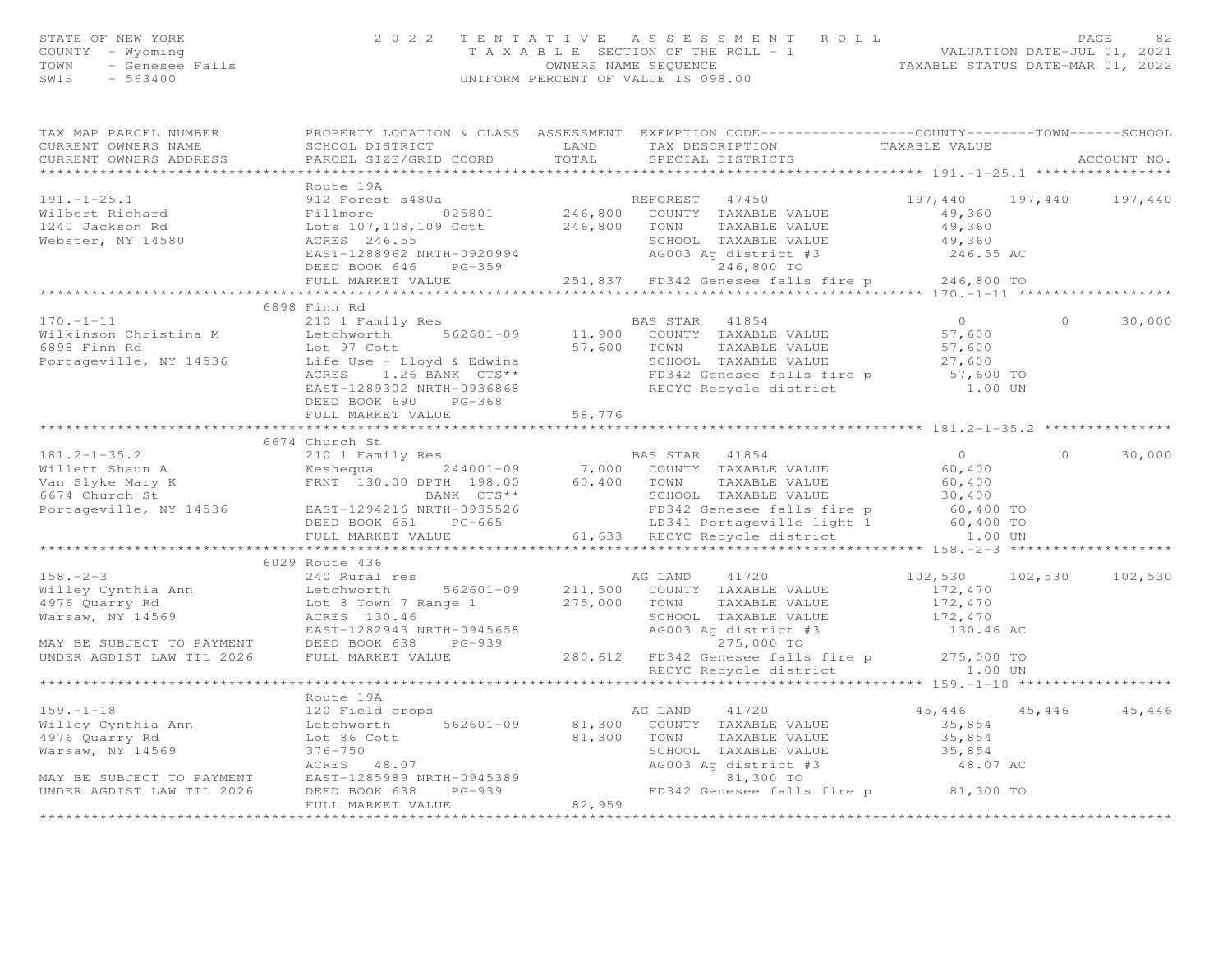| STATE OF NEW YORK<br>P NEW YORK<br>- Wyoming<br>- Genesee Falls<br>- Codeo<br>COUNTY - Wyoming<br>TOWN<br>SWIS<br>$-563400$                                                                                                                                                                                                                                                                                                                                 | 2022 TENTATIVE                                                                                                                                                                                                                                                                                                                                                                                                                                                                                                       |                                      | A S S E S S M E N T R O L L<br>T A X A B L E SECTION OF THE ROLL - 1 WALUATION DATE-JUL 01, 2021<br>OWNERS NAME SEQUENCE TAXABLE STATUS DATE-MAR 01, 2022<br>UNIFORM PERCENT OF VALUE IS 098.00                                                   |                                                                                       | PAGE<br>83         |
|-------------------------------------------------------------------------------------------------------------------------------------------------------------------------------------------------------------------------------------------------------------------------------------------------------------------------------------------------------------------------------------------------------------------------------------------------------------|----------------------------------------------------------------------------------------------------------------------------------------------------------------------------------------------------------------------------------------------------------------------------------------------------------------------------------------------------------------------------------------------------------------------------------------------------------------------------------------------------------------------|--------------------------------------|---------------------------------------------------------------------------------------------------------------------------------------------------------------------------------------------------------------------------------------------------|---------------------------------------------------------------------------------------|--------------------|
| TAX MAP PARCEL NUMBER<br>CURRENT OWNERS NAME<br>CURRENT OWNERS ADDRESS<br>**************************                                                                                                                                                                                                                                                                                                                                                        | SCHOOL DISTRICT<br>PARCEL SIZE/GRID COORD                                                                                                                                                                                                                                                                                                                                                                                                                                                                            | LAND<br>TOTAL                        | PROPERTY LOCATION & CLASS ASSESSMENT EXEMPTION CODE----------------COUNTY-------TOWN------SCHOOL<br>TAX DESCRIPTION<br>SPECIAL DISTRICTS                                                                                                          | TAXABLE VALUE                                                                         | ACCOUNT NO.        |
| $158. - 2 - 5.21$<br>William Meyer Revocable Trust Letchworth<br>Meyer William T Lot 8 Town 7 Range 1<br>6352 Cooley Rd FRNT 150.00 DPTH 160.00<br>Portageville, NY 14536 EAST-1281585 NRTH-0949750                                                                                                                                                                                                                                                         | Route 39<br>Lural<br>562601-09 2,000<br>323 Vacant rural<br>DEED BOOK 783 PG-893<br>FULL MARKET VALUE<br>*********************************                                                                                                                                                                                                                                                                                                                                                                           | 2,041                                | COUNTY TAXABLE VALUE<br>2,000 TOWN<br>TAXABLE VALUE<br>2,000 SCHOOL TAXABLE VALUE<br>FD342 Genesee falls fire p 2,000 TO                                                                                                                          | 2,000<br>2,000<br>2,000                                                               |                    |
|                                                                                                                                                                                                                                                                                                                                                                                                                                                             |                                                                                                                                                                                                                                                                                                                                                                                                                                                                                                                      |                                      |                                                                                                                                                                                                                                                   |                                                                                       |                    |
| $181. - 1 - 26.12$<br>Wilmot Sarah<br>Wilmot Eric<br>7878 Clute Rd<br>Portageville, NY 14536<br>$170.4 - 1 - 21.11$<br>170.4-1-21.11 $\angle$ 10 $\angle$ 10 $\angle$ 10 $\angle$ 10 $\angle$ 10 $\angle$ 14001-09 $\angle$ 5,100 $\angle$ 00NTY TAXABLE VALUE<br>16960 River Rd Example 16960 River Rd Example 16.000 $\angle$ 16.000 $\angle$ 16.000 $\angle$ 16.000 $\angle$ 16.000 $\angle$ 16.000 $\angle$ 16.000 $\angle$ 1<br>Portageville, NY 14536 | 6539 East Koy Rd<br>210 1 Family Res<br>Expanding the Media of the Media of the Magnetic Section of the Magnetic Section 1990<br>Magnetic Section of the Magnetic Section 19935278<br>Magnetic Magnetic Section 19935278<br>Magnetic Section 19935278<br>DEED BOOK 801<br>$PG-968$<br>FULL MARKET VALUE<br>**************************<br>6960 River Rd<br>210 1 Family Res<br>$600 - 937$<br>FRNT 208.00 DPTH 158.60<br>0.53<br>ACRES<br>EAST-1295084 NRTH-0936373<br>DEED BOOK 603<br>PG-00003<br>FULL MARKET VALUE | 17,900<br>54,100<br>55,204<br>46,939 | COUNTY TAXABLE VALUE<br>TOWN<br>TAXABLE VALUE<br>SCHOOL TAXABLE VALUE<br>FD342 Genesee falls fire p<br>LD341 Portageville light 1 54,100 TO<br>RECYC Recycle district 1.00 UN<br>BAS STAR 41854<br>SCHOOL TAXABLE VALUE<br>RECYC Recycle district | 54,100<br>54,100<br>54,100<br>$\overline{0}$<br>46,000<br>46,000<br>16,000<br>1.00 UN | 30,000<br>$\Omega$ |
|                                                                                                                                                                                                                                                                                                                                                                                                                                                             |                                                                                                                                                                                                                                                                                                                                                                                                                                                                                                                      |                                      |                                                                                                                                                                                                                                                   |                                                                                       |                    |
| $\begin{array}{lllllllllllll} 181.-1-8 & 0254\ \text{Last} & \text{noy}\ \text{in} & \text{EN} & \text{EN} \\ \text{Yorks John} & \text{Letchworth} & 562601-09 & 14,200 \\ \text{Yorks Gail} & \text{Lot} & 102\ \text{Cott} & 40,000 \\ 6254\ \text{East Key Rd} & \text{dominion Energy Transmiss} & & & & \\ \text{Portageville, NY} & 14536 & \text{Easement} & 6/2017 & & \\ & & & & & \\ \text{ACRES} & 1.90 & & & & \\ \end$                        | 6254 East Koy Rd<br>EAST-1286825 NRTH-0931898<br>DEED BOOK 563<br>PG-00313<br>FULL MARKET VALUE                                                                                                                                                                                                                                                                                                                                                                                                                      | 40,816                               | ENH STAR 41834<br>COUNTY TAXABLE VALUE<br>TOWN<br>TAXABLE VALUE<br>SCHOOL TAXABLE VALUE<br>AG003 Ag district #3<br>40,000 TO<br>FD342 Genesee falls fire p 40,000 TO<br>RECYC Recycle district                                                    | $\overline{0}$<br>40,000<br>40,000<br>$\overline{O}$<br>1.90 AC<br>1.00 UN            | 40,000<br>$\Omega$ |
|                                                                                                                                                                                                                                                                                                                                                                                                                                                             |                                                                                                                                                                                                                                                                                                                                                                                                                                                                                                                      |                                      |                                                                                                                                                                                                                                                   |                                                                                       |                    |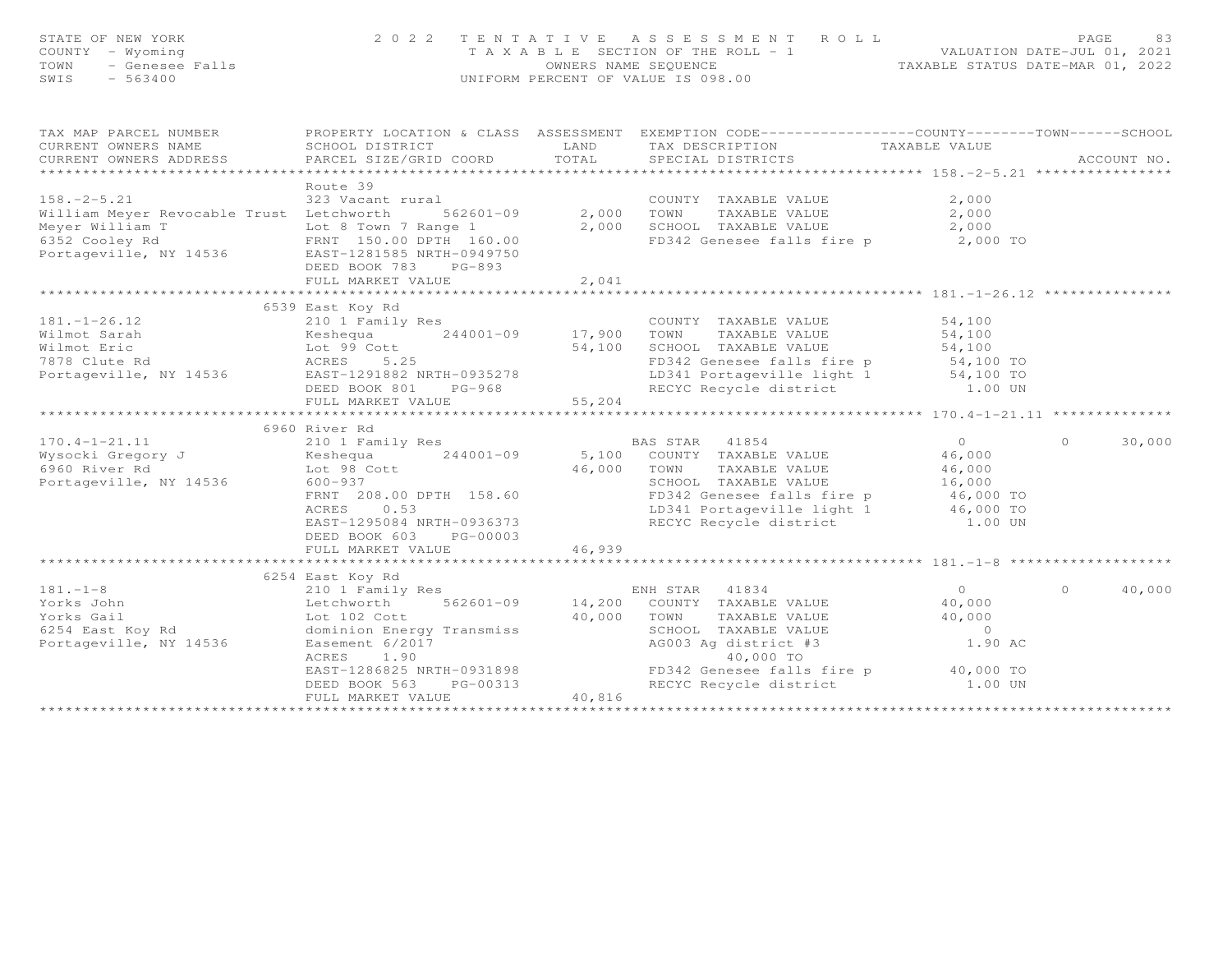| STATE OF NEW YORK<br>COUNTY - Wyoming<br>- Genesee Falls<br>TOWN<br>SWIS - 563400                                                                                                                                                                                                  | T A X A B L E SECTION OF THE ROLL - 1<br>OWNERS NAME SEQUENCE<br>UNIFORM PERCENT OF VALUE IS 098.00 | 2022 TENTATIVE ASSESSMENT ROLL<br>T A X A B L E SECTION OF THE ROLL - 1 VALUATION DATE-JUL 01, 2021<br>OWNERS NAME SEQUENCE TAXABLE STATUS DATE-MAR 01, 2022 |            | 84<br>PAGE |
|------------------------------------------------------------------------------------------------------------------------------------------------------------------------------------------------------------------------------------------------------------------------------------|-----------------------------------------------------------------------------------------------------|--------------------------------------------------------------------------------------------------------------------------------------------------------------|------------|------------|
| TAX MAP PARCEL NUMBER FROPERTY LOCATION & CLASS ASSESSMENT EXEMPTION CODE---------------COUNTY-------TOWN------SCHOOL<br>CURRENT OWNERS NAME                                                                                                                                       | SCHOOL DISTRICT                                                                                     | LAND TAX DESCRIPTION TAXABLE VALUE                                                                                                                           |            |            |
|                                                                                                                                                                                                                                                                                    |                                                                                                     |                                                                                                                                                              |            |            |
|                                                                                                                                                                                                                                                                                    |                                                                                                     |                                                                                                                                                              |            |            |
|                                                                                                                                                                                                                                                                                    | 6346 Griffith Rd                                                                                    |                                                                                                                                                              |            |            |
| $181. -1 - 13$                                                                                                                                                                                                                                                                     |                                                                                                     | 241 Rural res&ag (36,919 36,919 36,919 36,919 36,919 36,919 36,919 36,919 36,919 36,919 36,919 36,919 36,919 20                                              |            |            |
| Youngblood Leon Estate Letchworth 562601-09 69,100 COUNTY TAXABLE VALUE 87,981                                                                                                                                                                                                     |                                                                                                     |                                                                                                                                                              |            |            |
| Examples and the contract of the contract of the contract of the contract of the contract of the contract of the contract of the contract of the contract of the contract of the contract of the contract of the contract of t                                                     |                                                                                                     |                                                                                                                                                              |            |            |
| 6300 Weckerly Rd               ACRES     44.39                                                                                                                                                                                                                                     |                                                                                                     | SCHOOL TAXABLE VALUE 87,981                                                                                                                                  |            |            |
| Whitehouse, OH 43571 EAST-1288852 NRTH-0934867 AG003 A                                                                                                                                                                                                                             |                                                                                                     | AG003 Ag district #3 44.39 AC                                                                                                                                |            |            |
|                                                                                                                                                                                                                                                                                    |                                                                                                     | 124,900 TO                                                                                                                                                   |            |            |
| MAY BE SUBJECT TO PAYMENT FULL MARKET VALUE 127,449 FD342 Genesee falls fire p 124,900 TO                                                                                                                                                                                          |                                                                                                     |                                                                                                                                                              |            |            |
| UNDER AGDIST LAW TIL 2026                                                                                                                                                                                                                                                          |                                                                                                     |                                                                                                                                                              |            |            |
|                                                                                                                                                                                                                                                                                    |                                                                                                     |                                                                                                                                                              |            |            |
|                                                                                                                                                                                                                                                                                    | 6507 Tenefly Rd                                                                                     |                                                                                                                                                              |            |            |
| $169. -2 - 1.2$                                                                                                                                                                                                                                                                    |                                                                                                     | ENH STAR 41834 0                                                                                                                                             | $\bigcirc$ | 74,900     |
| Zubek Jonathan D                                                                                                                                                                                                                                                                   |                                                                                                     |                                                                                                                                                              |            |            |
| Zubek Susan F $A$ Lot 6 Town 7 Range 1 89,000 1<br>6507 Tenefly Rd<br>ACRES 2.82 BANK 1.25** 1.25** 1.25** 1.25** 1.25** 1.25** 1.25** 1.25** 1.25** 1.25** 1.25** 1.25** 1.25** 1.25** 1.25** 1.25** 1.25** 1.25** 1.25** 1.25** 1.25** 1.25** 1.25** 1.25** 1.25** 1.25** 1.25** |                                                                                                     | TAXABLE VALUE 89,000<br>TOWN                                                                                                                                 |            |            |
| Castile, NY 14427                                                                                                                                                                                                                                                                  |                                                                                                     | SCHOOL TAXABLE VALUE 14,100<br>AG003 Ag district #3 2.82 AC                                                                                                  |            |            |
|                                                                                                                                                                                                                                                                                    | EAST-1283800 NRTH-0942546                                                                           |                                                                                                                                                              |            |            |
|                                                                                                                                                                                                                                                                                    |                                                                                                     | DEED BOOK 542 PG-00001 89,000 TO<br>FULL MARKET VALUE 90,816 FD342 Genesee falls fire p 89,000 TO                                                            |            |            |
|                                                                                                                                                                                                                                                                                    |                                                                                                     | RECYC Recycle district 1.00 UN                                                                                                                               |            |            |
|                                                                                                                                                                                                                                                                                    |                                                                                                     |                                                                                                                                                              |            |            |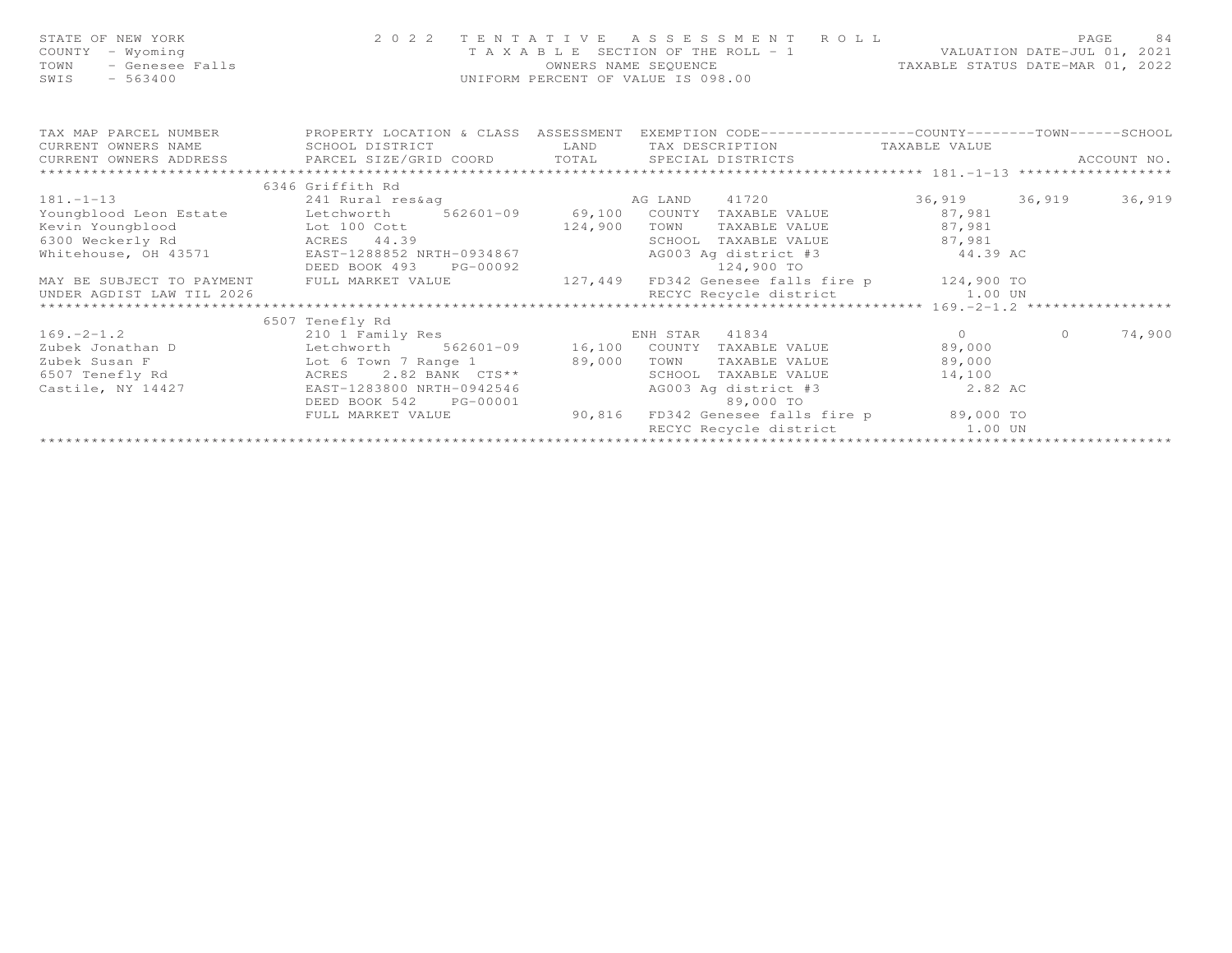| STATE OF NEW YORK       | 2022 TENTATIVE ASSESSMENT ROLL        |  |                                  |                        | PAGE | -85 |
|-------------------------|---------------------------------------|--|----------------------------------|------------------------|------|-----|
| COUNTY - Wyoming        | T A X A B L E SECTION OF THE ROLL - 1 |  | VALUATION DATE-JUL 01, 2021      |                        |      |     |
| TOWN<br>- Genesee Falls |                                       |  | TAXABLE STATUS DATE-MAR 01, 2022 |                        |      |     |
| SWIS<br>- 563400        | UNIFORM PERCENT OF VALUE IS 098.00    |  |                                  | RPS150/V04/L015        |      |     |
|                         |                                       |  |                                  | CURRENT DATE 5/01/2022 |      |     |
|                         |                                       |  |                                  |                        |      |     |

## \*\*\* S P E C I A L D I S T R I C T S U M M A R Y \*\*\*

| CODE | DISTRICT NAME        | TOTAL<br>PARCELS | EXTENSION<br>TYPE. | EXTENSION<br>VALUE | AD VALOREM<br>VALUE | EXEMPT<br>AMOUNT | TAXABLE<br><b>VALUE</b> |
|------|----------------------|------------------|--------------------|--------------------|---------------------|------------------|-------------------------|
|      | AG003 Ag district #3 |                  | 191 ACRES<br>TOTAL | 6679.67            | 17429,000           | 5,000            | 6,679.67<br>17424,000   |
|      | FD342 Genesee falls  |                  | 381 TOTAL          |                    | 29016,584           | 5,000            | 29011,584               |
|      | LD341 Portageville 1 |                  | 111 TOTAL          |                    | 5837,560            |                  | 5837,560                |
|      | RECY6 Recycle dist s |                  | 12 UNITS           | 11.00              |                     |                  | 11.00                   |
|      | RECYC Recycle distri |                  | 182 UNITS          | 188.00             |                     |                  | 188.00                  |

## \*\*\* S C H O O L D I S T R I C T S U M M A R Y \*\*\*

| CODE                       | DISTRICT NAME                      | TOTAL<br>PARCELS | ASSESSED<br>LAND                 | ASSESSED<br>TOTAL                 | <b>EXEMPT</b><br>AMOUNT         | TOTAL<br>TAXABLE                  | STAR<br>AMOUNT                  | STAR<br>TAXABLE                   |
|----------------------------|------------------------------------|------------------|----------------------------------|-----------------------------------|---------------------------------|-----------------------------------|---------------------------------|-----------------------------------|
| 025801<br>244001<br>562601 | Fillmore<br>Keshequa<br>Letchworth | 37<br>148<br>196 | 2063,600<br>2650,020<br>9105,972 | 2687,900<br>8888,180<br>17440,504 | 1017,580<br>855,956<br>3739,058 | 1670,320<br>8032,224<br>13701,446 | 147,300<br>1766,670<br>2368,475 | 1523,020<br>6265,554<br>11332,971 |
|                            | $S \cup B - T \cup T A$            | 381              | 13819,592                        | 29016,584                         | 5612,594                        | 23403,990                         | 4282,445                        | 19121,545                         |
| 244009<br>562609           | Library<br>Letchworth              | 146<br>185       | 2373,320<br>8465,300             | 8611,480<br>16182,004             | 696,136<br>3477,680             | 7915.344<br>12704,324             | 1766,670<br>2278.475            | 6148,674<br>10425,849             |
|                            | TOTAL                              | 712              | 24658,212                        | 53810,068                         | 9786,410                        | 44023,658                         | 8327,590                        | 35696,068                         |

## \*\*\* S Y S T E M C O D E S S U M M A R Y \*\*\*

#### NO SYSTEM EXEMPTIONS AT THIS LEVEL

#### \*\*\* E X E M P T I O N S U M M A R Y \*\*\*

| CODE  | DESCRIPTION | TOTAL<br>PARCELS | COUNTY | TOWN   | SCHOOL |
|-------|-------------|------------------|--------|--------|--------|
| 41101 | 458 C+T     |                  | 1,800  | 1,800  |        |
| 41120 | VETWAR CTS  |                  | 12,000 | 6,000  |        |
| 41121 | VET WAR CT  |                  | 73,860 | 42,000 |        |
| 41124 | VET WAR S   |                  |        |        | 18,000 |
| 41130 | VETCOM CTS  |                  | 35,000 | 20,000 |        |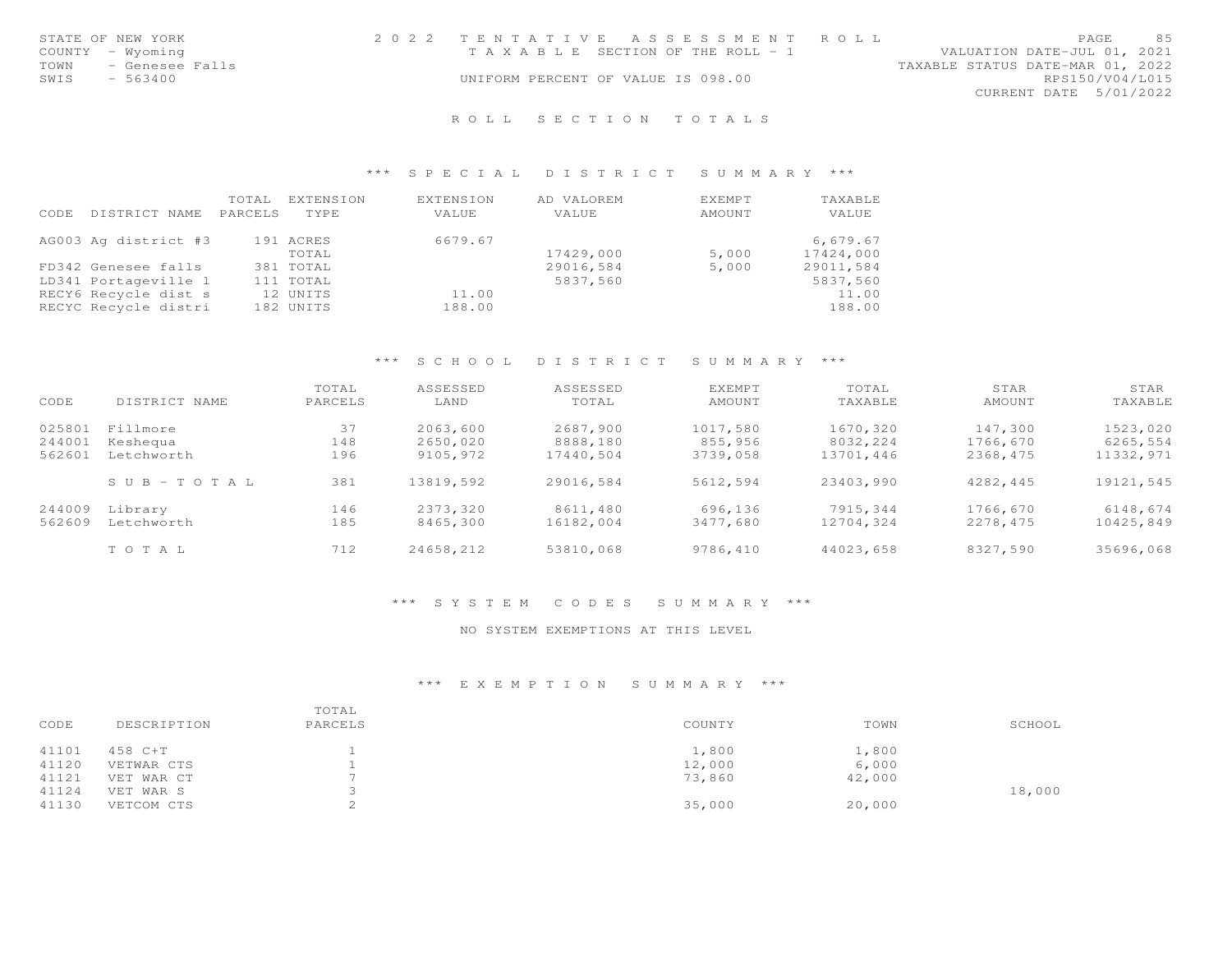| STATE OF NEW YORK<br>COUNTY - Wyoming<br>TOWN - Genesee Falls<br>SWIS<br>- 563400 | 2022 TENTATIVE ASSESSMENT ROLL<br>T A X A B L E SECTION OF THE ROLL - 1<br>UNIFORM PERCENT OF VALUE IS 098.00 | PAGE<br>VALUATION DATE-JUL 01, 2021<br>TAXABLE STATUS DATE-MAR 01, 2022<br>CURRENT DATE 5/01/2022 | 86<br>RPS150/V04/L015 |
|-----------------------------------------------------------------------------------|---------------------------------------------------------------------------------------------------------------|---------------------------------------------------------------------------------------------------|-----------------------|
|                                                                                   | ROLL SECTION TOTALS                                                                                           |                                                                                                   |                       |

# \*\*\* E X E M P T I O N S U M M A R Y \*\*\*

|       |              | TOTAL          |          |          |           |
|-------|--------------|----------------|----------|----------|-----------|
| CODE  | DESCRIPTION  | PARCELS        | COUNTY   | TOWN     | SCHOOL    |
| 41131 | VET COM CT   | $\overline{4}$ | 62,125   | 36,625   |           |
| 41134 | VET COM S    | $\mathbf{2}$   |          |          | 16,625    |
| 41140 | VETDIS CTS   |                | 40,000   | 20,000   |           |
| 41141 | VET DIS CT   |                | 9,500    | 9,500    |           |
| 41144 | VET DIS S    |                |          |          | 9,500     |
| 41161 | $CW_15_VET/$ |                | 4,095    |          |           |
| 41700 | AG BLDG      |                | 40,000   | 40,000   | 40,000    |
| 41720 | AG LAND      | 76             | 4894,542 | 4894,542 | 4894,542  |
| 41800 | AGED C/T/S   | $\mathbf{2}$   | 58,330   | 58,330   | 59,050    |
| 41802 | AGED C       | 2              | 40,280   |          |           |
| 41803 | AGED T       | 2              |          | 57,460   |           |
| 41804 | AGED S       | 2              |          |          | 18,840    |
| 41805 | AGED C/S     | 3              | 97,158   |          | 102,400   |
| 41834 | ENH STAR     | 31             |          |          | 1920, 145 |
| 41854 | BAS STAR     | 79             |          |          | 2362,300  |
| 42100 | AG. STRUC.   | 2              | 5,000    | 5,000    | 5,000     |
| 47450 | REFOREST     | 5              | 376,237  | 376,237  | 376,237   |
| 47460 | REFOREST     |                | 54,400   | 54,400   | 54,400    |
| 47610 | Bus Im CTS   |                | 18,000   | 18,000   | 18,000    |
|       | TO TAL       | 231            | 5822,327 | 5639,894 | 9895,039  |

| ROLL | DESCRIPTION | TOTAL   | ASSESSED  | ASSESSED  | TAXABLE   | TAXABLE   | TAXABLE   | STAR      |
|------|-------------|---------|-----------|-----------|-----------|-----------|-----------|-----------|
| SEC  |             | PARCELS | LAND      | TOTAL     | COUNTY    | TOWN      | SCHOOL    | TAXABLE   |
|      | TAXABLE     | 381     | 13819,592 | 29016,584 | 23194.257 | 23376,690 | 23403,990 | 19121,545 |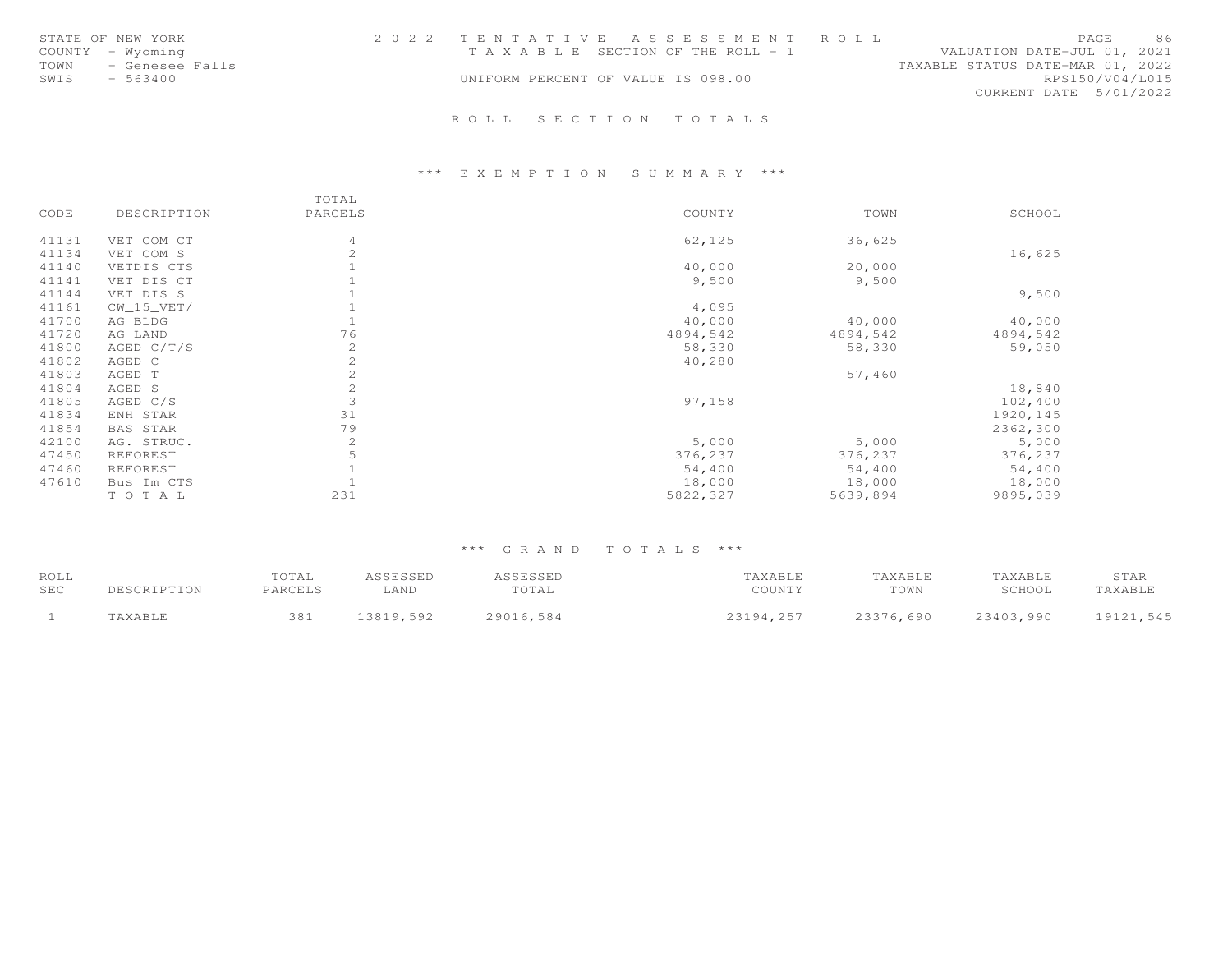| FAGE 87<br>COUNTY - Wyoming<br>TOWN - Genesee Falls 2022 TENTATIVE ASSESSMENT ROLL PACE 87<br>TOWN - Genesee Falls 2021<br>TOWN - Genesee Falls 2022<br>TAXABLE STATUS DATE-MAR 01, 2022<br>SWIS - 563400<br>TAXABLE STATUS DATE-MAR 01, 202 |              |  |                               |         |          |
|----------------------------------------------------------------------------------------------------------------------------------------------------------------------------------------------------------------------------------------------|--------------|--|-------------------------------|---------|----------|
| TAX MAP PARCEL NUMBER THE PROPERTY LOCATION & CLASS ASSESSMENT EXEMPTION CODE---------------COUNTY-------TOWN------SCHOOL<br>CURRENT OWNERS NAME SCHOOL DISTRICT TAN LAND TAX DESCRIPTION TAXABLE VALUE                                      |              |  |                               |         |          |
|                                                                                                                                                                                                                                              |              |  |                               |         |          |
|                                                                                                                                                                                                                                              | Castile Lots |  |                               |         | 0110012  |
| 38.-1 932 Forest s532b RPTL 536 32301 1784,600 1784,600 0                                                                                                                                                                                    |              |  |                               |         |          |
|                                                                                                                                                                                                                                              |              |  |                               |         |          |
|                                                                                                                                                                                                                                              |              |  |                               |         |          |
| 143 N Main St Lots 90-91-94-95-96-98                                                                                                                                                                                                         |              |  | SCHOOL TAXABLE VALUE 1784,600 |         |          |
|                                                                                                                                                                                                                                              |              |  |                               |         |          |
|                                                                                                                                                                                                                                              |              |  |                               |         |          |
| Warsaw, NY 14569 Former School Dist #2 FD342 Genesee falls fire p 6 TO<br>ACRES 763.00 1784,600 EX<br>FULL MARKET VALUE 1821,020                                                                                                             |              |  |                               |         |          |
|                                                                                                                                                                                                                                              |              |  |                               |         |          |
|                                                                                                                                                                                                                                              |              |  |                               | $\circ$ | $\Omega$ |
| 333.-38-1           991 Adirondack p            RPTL 536  32301              0<br>State Of New York        Letchworth   562601-09       0  COUNTY TAXABLE VALUE           0                                                                  |              |  |                               |         |          |
|                                                                                                                                                                                                                                              |              |  |                               |         |          |
|                                                                                                                                                                                                                                              |              |  |                               |         |          |
|                                                                                                                                                                                                                                              |              |  |                               |         |          |
|                                                                                                                                                                                                                                              |              |  |                               |         |          |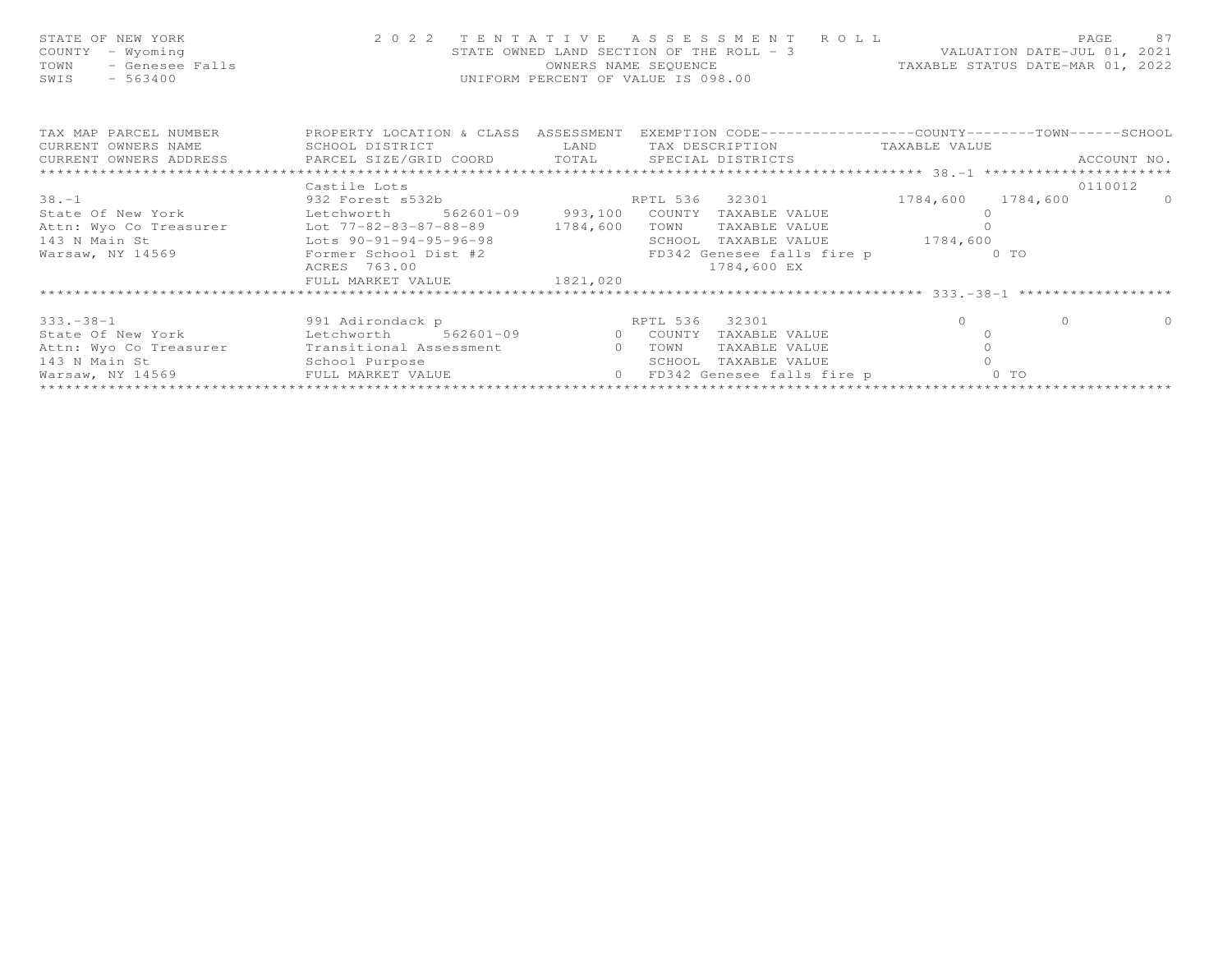|      | STATE OF NEW YORK | 2022 TENTATIVE ASSESSMENT ROLL           |  |  |                                  |                        | PAGE. | 88 |
|------|-------------------|------------------------------------------|--|--|----------------------------------|------------------------|-------|----|
|      | COUNTY - Wyoming  | STATE OWNED LAND SECTION OF THE ROLL - 3 |  |  | VALUATION DATE-JUL 01, 2021      |                        |       |    |
| TOWN | - Genesee Falls   |                                          |  |  | TAXABLE STATUS DATE-MAR 01, 2022 |                        |       |    |
| SWIS | - 563400          | UNIFORM PERCENT OF VALUE IS 098.00       |  |  |                                  | RPS150/V04/L015        |       |    |
|      |                   |                                          |  |  |                                  | CURRENT DATE 5/01/2022 |       |    |
|      |                   |                                          |  |  |                                  |                        |       |    |

## \*\*\* S P E C I A L D I S T R I C T S U M M A R Y \*\*\*

|                     | TOTAL   | EXTENSION   | EXTENSION | AD VALOREM   | <b>EXEMPT</b> | TAXABLE |
|---------------------|---------|-------------|-----------|--------------|---------------|---------|
| CODE DISTRICT NAME  | PARCELS | <b>TYPE</b> | VALUE     | <b>VALUE</b> | AMOUNT        | VALUE   |
|                     |         |             |           |              |               |         |
| FD342 Genesee falls |         | 2 TOTAL     |           | 1784,600     | 1784,600      |         |

## \*\*\* S C H O O L D I S T R I C T S U M M A R Y \*\*\*

| CODE   | DISTRICT NAME | TOTAL<br>PARCELS | ASSESSED<br>LAND | ASSESSED<br>TOTAL | <b>EXEMPT</b><br>AMOUNT | TOTAL<br>TAXABLE | STAR<br>AMOUNT | STAR<br>TAXABLE |
|--------|---------------|------------------|------------------|-------------------|-------------------------|------------------|----------------|-----------------|
| 562601 | Letchworth    | 2                | 993,100          | 1784,600          |                         | 1784,600         |                | 1784,600        |
|        | SUB-TOTAL     | 2                | 993,100          | 1784,600          |                         | 1784,600         |                | 1784,600        |
| 562609 | Letchworth    |                  | 993,100          | 1784,600          |                         | 1784,600         |                | 1784,600        |
|        | TOTAL         | 4                | 1986,200         | 3569,200          |                         | 3569,200         |                | 3569,200        |

#### \*\*\* S Y S T E M C O D E S S U M M A R Y \*\*\*

#### NO SYSTEM EXEMPTIONS AT THIS LEVEL

## \*\*\* E X E M P T I O N S U M M A R Y \*\*\*

| CODE  | DESCRIPTION       | TOTAL<br>PARCELS | COUNTY               | TOWN                 | SCHOOL |
|-------|-------------------|------------------|----------------------|----------------------|--------|
| 32301 | RPTL 536<br>тотаь |                  | 1784,600<br>1784,600 | 1784,600<br>1784,600 |        |

| ROLL       |                  | TOTAL   | ASSESSED | ASSESSED | TAXABLE | TAXABLE | TAXABLE  | STAR     |
|------------|------------------|---------|----------|----------|---------|---------|----------|----------|
| <b>SEC</b> | DESCRIPTION      | PARCELS | LAND     | TOTAL    | COUNTY  | TOWN    | SCHOOL   | TAXABLE  |
|            | STATE OWNED LAND |         | 993,100  | 1784,600 |         |         | 1784,600 | 1784,600 |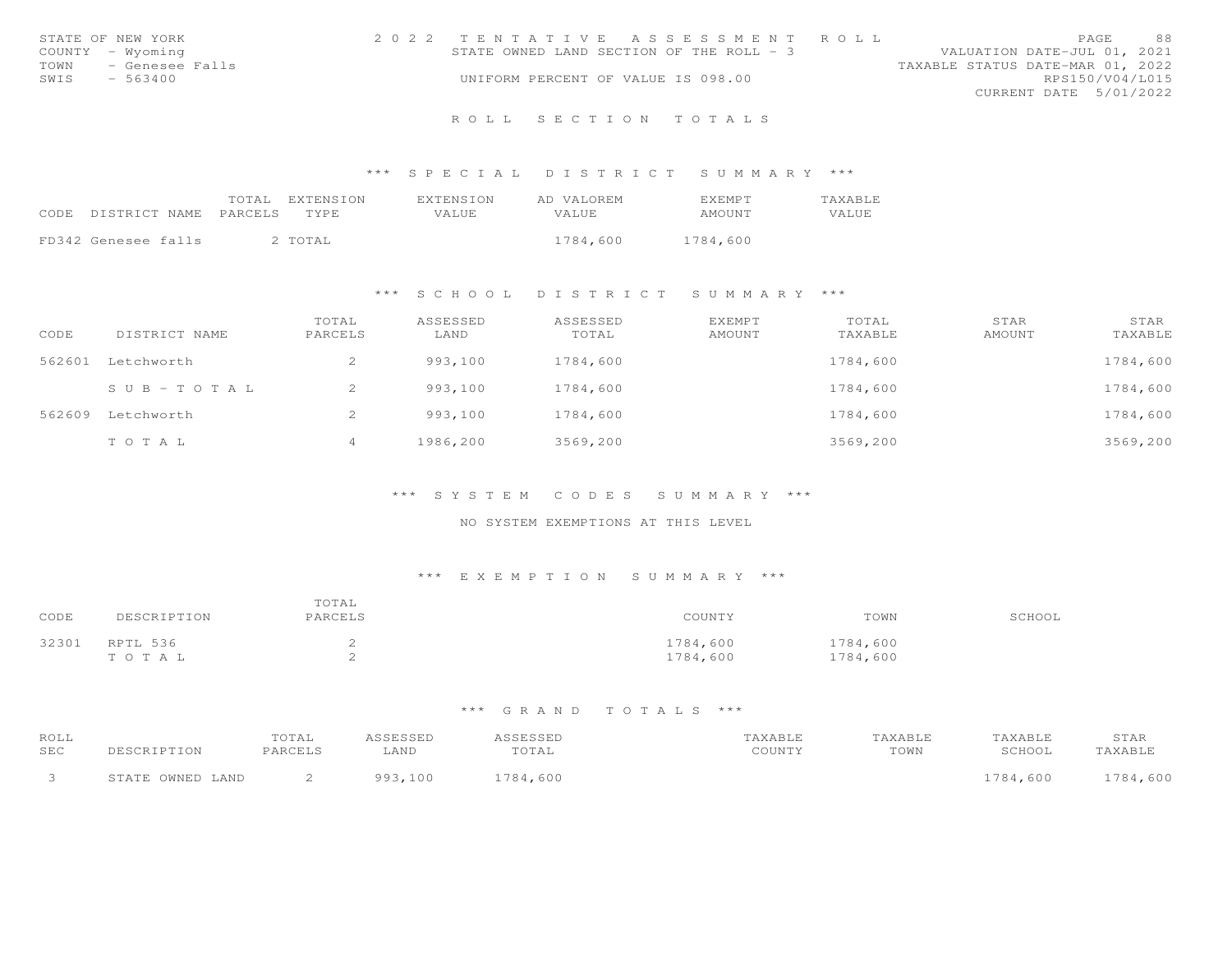# STATE OF NEW YORK AGE A SUBAGE AND RAGE A SUBAGE AND RAGE A SUBAGE AND RAGE AND RAGE AND RAGE AND SPECIAL FRANCHISE SECTION OF THE ROLL AND THE ROLL THE WORLD PATE-JUL 01, 2021<br>2021 TOWN THE ROLL - 5

| TAX MAP PARCEL NUMBER                   | PROPERTY LOCATION & CLASS ASSESSMENT |                | EXEMPTION CODE-----------------COUNTY-------TOWN------SCHOOL |                                                             |             |
|-----------------------------------------|--------------------------------------|----------------|--------------------------------------------------------------|-------------------------------------------------------------|-------------|
| CURRENT OWNERS NAME                     | SCHOOL DISTRICT                      | LAND           | TAX DESCRIPTION                                              | TAXABLE VALUE                                               |             |
| CURRENT OWNERS ADDRESS                  | PARCEL SIZE/GRID COORD               | TOTAL          | SPECIAL DISTRICTS                                            |                                                             | ACCOUNT NO. |
|                                         |                                      | ***********    |                                                              |                                                             |             |
|                                         | Special Franchise                    |                |                                                              |                                                             |             |
| $700. -3 - 56.3$                        | 831 Tele Comm                        |                | COUNTY TAXABLE VALUE                                         | 3,112                                                       |             |
| Armstrong Telecommunications Fillmore   | 025801                               |                | 0 TOWN<br>TAXABLE VALUE                                      | 3,112                                                       |             |
| 1 Armstrong Pl                          | apportionment .061700                | 3,112          | SCHOOL TAXABLE VALUE                                         | 3,112                                                       |             |
| Butler, PA 16001                        | FULL MARKET VALUE                    |                | 3,176 FD342 Genesee falls fire p                             | $0$ TO                                                      |             |
|                                         | *********************                |                |                                                              | $************700.-3-56.4$                                   |             |
|                                         | Special Franchise                    |                |                                                              |                                                             |             |
| $700. - 3 - 56.4$                       | 831 Tele Comm                        |                | COUNTY TAXABLE VALUE                                         | 14,394                                                      |             |
| Armstrong Telecommunications            | Keshequa<br>244001                   |                | 0 TOWN<br>TAXABLE VALUE                                      | 14,394                                                      |             |
| 1 Armstrong Pl                          | apportionment .285400                |                | 14,394 SCHOOL TAXABLE VALUE                                  | 14,394                                                      |             |
| Butler, PA 16001                        | FULL MARKET VALUE                    | 14,688         | FD342 Genesee falls fire p                                   | $0$ TO                                                      |             |
|                                         | *******************                  |                |                                                              |                                                             |             |
|                                         | Special Franchise                    |                |                                                              |                                                             |             |
| $700. -3 - 56.5$                        | 831 Tele Comm                        |                | COUNTY TAXABLE VALUE                                         | 32,930                                                      |             |
| Armstrong Telecommunications Letchworth | 562601                               |                | 0 TOWN<br>TAXABLE VALUE                                      | 32,930                                                      |             |
| 1 Armstrong Pl                          | apportionment .652900                | 32,930         | SCHOOL TAXABLE VALUE                                         | 32,930                                                      |             |
| Butler, PA 16001                        | FULL MARKET VALUE                    | 33,602         | FD342 Genesee falls fire p                                   | $0$ TO                                                      |             |
|                                         | ******************                   |                |                                                              | ********************************* 500.-63-1./1 ***          |             |
|                                         | Alloc factor 10%                     |                |                                                              |                                                             | $63 - 001$  |
| $500. -63 - 1. / 1$                     | 866 Telephone                        |                | COUNTY TAXABLE VALUE                                         | 4,903                                                       |             |
| Citizens Telecom Co of NY               | 562601-09<br>Letchworth              | $\circ$        | TOWN<br>TAXABLE VALUE                                        | 4,903                                                       |             |
| C/O Duff & Phelps                       | No.61875-5634                        | 4,903          | SCHOOL TAXABLE VALUE                                         | 4,903                                                       |             |
| PO Box 2629                             | Letchworth School-10%                |                | FD342 Genesee falls fire p                                   | 4,903 TO                                                    |             |
| Addison, TX 75001                       | FULL MARKET VALUE                    | 5,003          |                                                              |                                                             |             |
|                                         |                                      |                |                                                              | ********** 500. -63-1. /2 *********                         |             |
|                                         | Alloc factor 35%                     |                |                                                              |                                                             | $63 - 002$  |
| $500. -63 - 1. / 2$                     | 866 Telephone                        |                | COUNTY TAXABLE VALUE                                         | 17,158                                                      |             |
| Citizens Telecom Co of NY               | Keshequa<br>244001-09                | $\overline{O}$ | TOWN<br>TAXABLE VALUE                                        | 17,158                                                      |             |
| PO Box 2629                             | Special Franchise                    | 17,158         | SCHOOL TAXABLE VALUE                                         | 17,158                                                      |             |
| Addison, TX 75001                       | No.61875-5634                        |                | FD342 Genesee falls fire p                                   | 17,158 TO                                                   |             |
|                                         | Keshequa School-35%                  |                |                                                              |                                                             |             |
|                                         | FULL MARKET VALUE                    | 17,508         |                                                              |                                                             |             |
|                                         |                                      |                |                                                              | *************************** 500. -63-1. /3 **************** |             |
|                                         | Alloc factor 55%                     |                |                                                              |                                                             | $63 - 003$  |
| $500. -63 - 1.73$                       | 866 Telephone                        |                | COUNTY TAXABLE VALUE                                         | 26,963                                                      |             |
| Citizens Telecom Co of NY               | Fillmore<br>025801                   | $\circ$        | TOWN<br>TAXABLE VALUE                                        | 26,963                                                      |             |
| $C/O$ Duff & Phelps                     | Special Franchise                    | 26,963         | SCHOOL TAXABLE VALUE                                         | 26,963                                                      |             |
| PO Box 2629                             | No. 61875-5634                       |                | FD342 Genesee falls fire p                                   | 26,963 TO                                                   |             |
| Addison, TX 75001                       | Fillmore School-55%                  |                |                                                              |                                                             |             |
|                                         | FULL MARKET VALUE                    | 27,513         |                                                              |                                                             |             |
|                                         |                                      |                |                                                              | *************** 500.-17-1 **                                |             |
|                                         | Special Francise                     |                |                                                              |                                                             |             |
| $500. - 17 - 1$                         | 883 Gas Trans Impr                   |                | COUNTY TAXABLE VALUE                                         | 5,663                                                       |             |
| Fillmore Gas Company Inc                | 562601-09<br>Letchworth              | $\overline{0}$ | TOWN<br>TAXABLE VALUE                                        | 5,663                                                       |             |
| PO Box 181                              |                                      | 5,663          | SCHOOL TAXABLE VALUE                                         | 5,663                                                       |             |
| Fillmore, NY 14735                      | FULL MARKET VALUE                    |                | 5,779 FD342 Genesee falls fire p                             | 5,663 TO                                                    |             |
|                                         |                                      |                |                                                              |                                                             |             |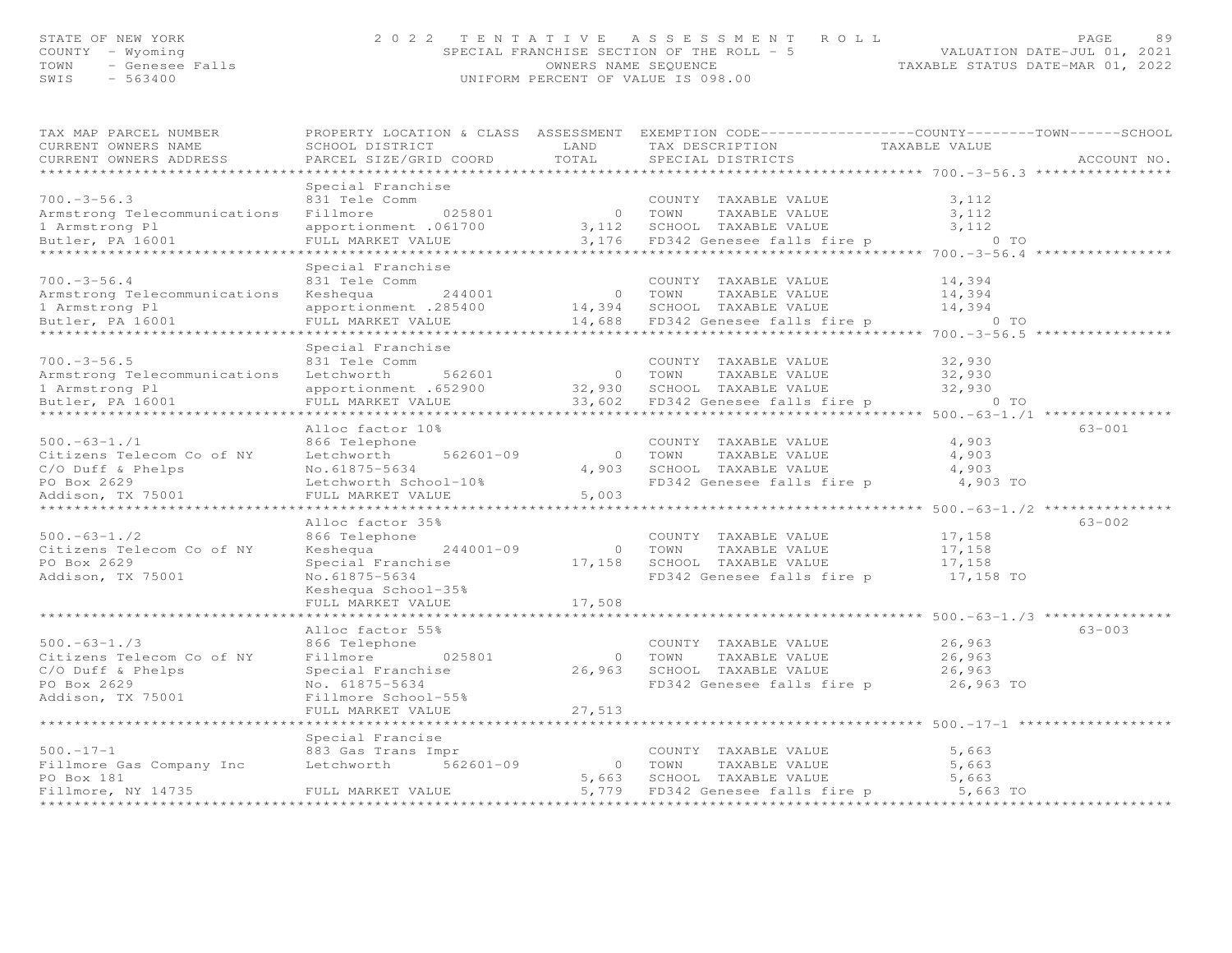# STATE OF NEW YORK ON MAGE 2022 TENTATIVE ASSESSMENT ROLL PAGE 90<br>COUNTY - Wyoming - Wyoming - SPECIAL FRANCHISE SECTION OF THE ROLL - 5 (VALUATION DATE-JUL 01, 2021<br>TAXABLE STATUS DATE-MAR 01, 2022<br>WIFORM PERCENT OF VALUE

| TAX MAP PARCEL NUMBER<br>CURRENT OWNERS NAME<br>CURRENT OWNERS ADDRESS | PROPERTY LOCATION & CLASS ASSESSMENT<br>SCHOOL DISTRICT<br>PARCEL SIZE/GRID COORD | LAND<br>TOTAL         | EXEMPTION CODE-----------------COUNTY-------TOWN------SCHOOL<br>TAX DESCRIPTION<br>SPECIAL DISTRICTS | TAXABLE VALUE                                | ACCOUNT NO. |
|------------------------------------------------------------------------|-----------------------------------------------------------------------------------|-----------------------|------------------------------------------------------------------------------------------------------|----------------------------------------------|-------------|
|                                                                        |                                                                                   |                       |                                                                                                      | *********** 500.-64-1./1 ********            |             |
| $500. -64 - 1.71$                                                      | Alloc factor 71%<br>866 Telephone                                                 |                       | COUNTY TAXABLE VALUE                                                                                 | 61,620                                       | $64 - 001$  |
| Frontier Telephone Rochester                                           | 562601-09<br>Letchworth                                                           | $\circ$               | TOWN<br>TAXABLE VALUE                                                                                | 61,620                                       |             |
| $c$ /o Duff & Phelps                                                   | No. 63910-5634                                                                    | 61,620                | SCHOOL TAXABLE VALUE                                                                                 | 61,620                                       |             |
| PO Box 2629                                                            | Letchworth School-71%                                                             |                       | FD342 Genesee falls fire p                                                                           | 61,620 TO                                    |             |
| Addison, TX 75001                                                      | FULL MARKET VALUE                                                                 | 62,878                | LD341 Portageville light 1                                                                           | 20,951 TO                                    |             |
|                                                                        | **************                                                                    |                       |                                                                                                      | **** $500. -64 - 1. / 2$ ***                 |             |
|                                                                        | Alloc factor 29%                                                                  |                       |                                                                                                      |                                              | $64 - 002$  |
| $500. -64 - 1. / 2$                                                    | 866 Telephone                                                                     |                       | COUNTY TAXABLE VALUE                                                                                 | 25,169                                       |             |
| Frontier Telephone Rochester                                           | $244001 - 09$<br>Keshequa                                                         | $\circ$               | TOWN<br>TAXABLE VALUE                                                                                | 25,169                                       |             |
| c/o Duff & Phelps                                                      | Special Franchise                                                                 | 25,169                | SCHOOL TAXABLE VALUE                                                                                 | 25,169                                       |             |
| PO Box 2629                                                            | No.63910-5634                                                                     |                       | FD342 Genesee falls fire p                                                                           | 25,169 TO                                    |             |
| Addison, TX 75001                                                      | Keshequa School-29%                                                               |                       | LD341 Portageville light 1                                                                           | 25,169 TO                                    |             |
|                                                                        | FULL MARKET VALUE                                                                 | 25,683                |                                                                                                      |                                              |             |
|                                                                        |                                                                                   |                       |                                                                                                      | $500. -11 - 1$ **                            |             |
|                                                                        |                                                                                   |                       |                                                                                                      |                                              | $11 - 001$  |
| $500. -11 -1$                                                          | 868 Pipeline                                                                      |                       | COUNTY TAXABLE VALUE                                                                                 | 30,912                                       |             |
| National Fuel Gas Dist Corp                                            | Letchworth<br>562601-09                                                           | $\circ$               | TOWN<br>TAXABLE VALUE                                                                                | 30,912                                       |             |
| Real Property Tax Service                                              | Special Franchise                                                                 | 30,912                | SCHOOL TAXABLE VALUE                                                                                 | 30,912                                       |             |
| 6363 Main St                                                           | Letchworth School                                                                 |                       | FD342 Genesee falls fire p                                                                           | 30,912 TO                                    |             |
| Williamsville, NY 14221-5887                                           | No. 12370-5634                                                                    |                       |                                                                                                      |                                              |             |
|                                                                        | FULL MARKET VALUE                                                                 | 31,543                |                                                                                                      |                                              |             |
|                                                                        |                                                                                   |                       |                                                                                                      | $500, -13 - 1, 1$ ***********                |             |
|                                                                        | Alloc Fac 72%                                                                     |                       |                                                                                                      |                                              | $13 - 001$  |
| $500. -13 - 1. / 1$                                                    | 861 Elec & gas                                                                    |                       | COUNTY TAXABLE VALUE                                                                                 | 533,787                                      |             |
| NYS Electric & Gas Corp                                                | Letchworth<br>562601-09                                                           | $\overline{O}$        | TOWN<br>TAXABLE VALUE                                                                                | 533,787                                      |             |
| c/o Avangrid Mngmt Co                                                  | 72%                                                                               | 533,787               | SCHOOL TAXABLE VALUE                                                                                 | 533,787                                      |             |
| Local Tax                                                              | No 13160-5634                                                                     |                       | FD342 Genesee falls fire p                                                                           | 533,787 TO                                   |             |
| One City Center Dr Fl 5                                                | FULL MARKET VALUE                                                                 | 544,681               | LD341 Portageville light 1                                                                           | 69,392 TO                                    |             |
| Portland, ME 04101                                                     |                                                                                   |                       |                                                                                                      |                                              |             |
|                                                                        | Alloc factor 28%                                                                  |                       |                                                                                                      | *** 500.-13-1./2 ******                      | $13 - 002$  |
| $500. - 13 - 1. / 2$                                                   | 861 Elec & gas                                                                    |                       | COUNTY TAXABLE VALUE                                                                                 | 207,584                                      |             |
| NYS Electric & Gas Corp                                                | Keshequa<br>244001-09                                                             | $\overline{0}$        | TAXABLE VALUE<br>TOWN                                                                                | 207,584                                      |             |
| c/o Avangrid Mngmt Co                                                  | Special Franchise                                                                 | 207,584               | SCHOOL TAXABLE VALUE                                                                                 | 207,584                                      |             |
| Local Tax                                                              | Keshequa School (28%)                                                             |                       | FD342 Genesee falls fire p                                                                           | 207,584 TO                                   |             |
| One City Center Dr Fl 5                                                | No 13160-5634                                                                     |                       |                                                                                                      |                                              |             |
| Portland, ME 04101                                                     | FULL MARKET VALUE                                                                 | 211,820               |                                                                                                      |                                              |             |
| *******************                                                    | *********************                                                             | * * * * * * * * * * * |                                                                                                      | ******************* 500.-15-1./1 *********** |             |
|                                                                        | Alloc factor 55.05%                                                               |                       |                                                                                                      |                                              | $15 - 001$  |
| $500. - 15 - 1. / 1$                                                   | 861 Elec & gas                                                                    |                       | COUNTY TAXABLE VALUE                                                                                 | 142,726                                      |             |
| Rochester Gas & Electric Corp Letchworth                               | $562601 - 09$                                                                     | $\overline{0}$        | TOWN<br>TAXABLE VALUE                                                                                | 142,726                                      |             |
| c/o Avangrid Mngmt Co                                                  | No.13900-5634                                                                     | 142,726               | SCHOOL TAXABLE VALUE                                                                                 | 142,726                                      |             |
| Local Tax                                                              | Letchworth School -55%                                                            |                       | FD342 Genesee falls fire p                                                                           | 142,726 TO                                   |             |
| One City Center Fl 5                                                   | FULL MARKET VALUE                                                                 |                       | 145,639 LD341 Portageville light 1                                                                   | 28,545 TO                                    |             |
| Portland, ME 04101                                                     |                                                                                   |                       |                                                                                                      |                                              |             |
| *********************                                                  |                                                                                   |                       |                                                                                                      |                                              |             |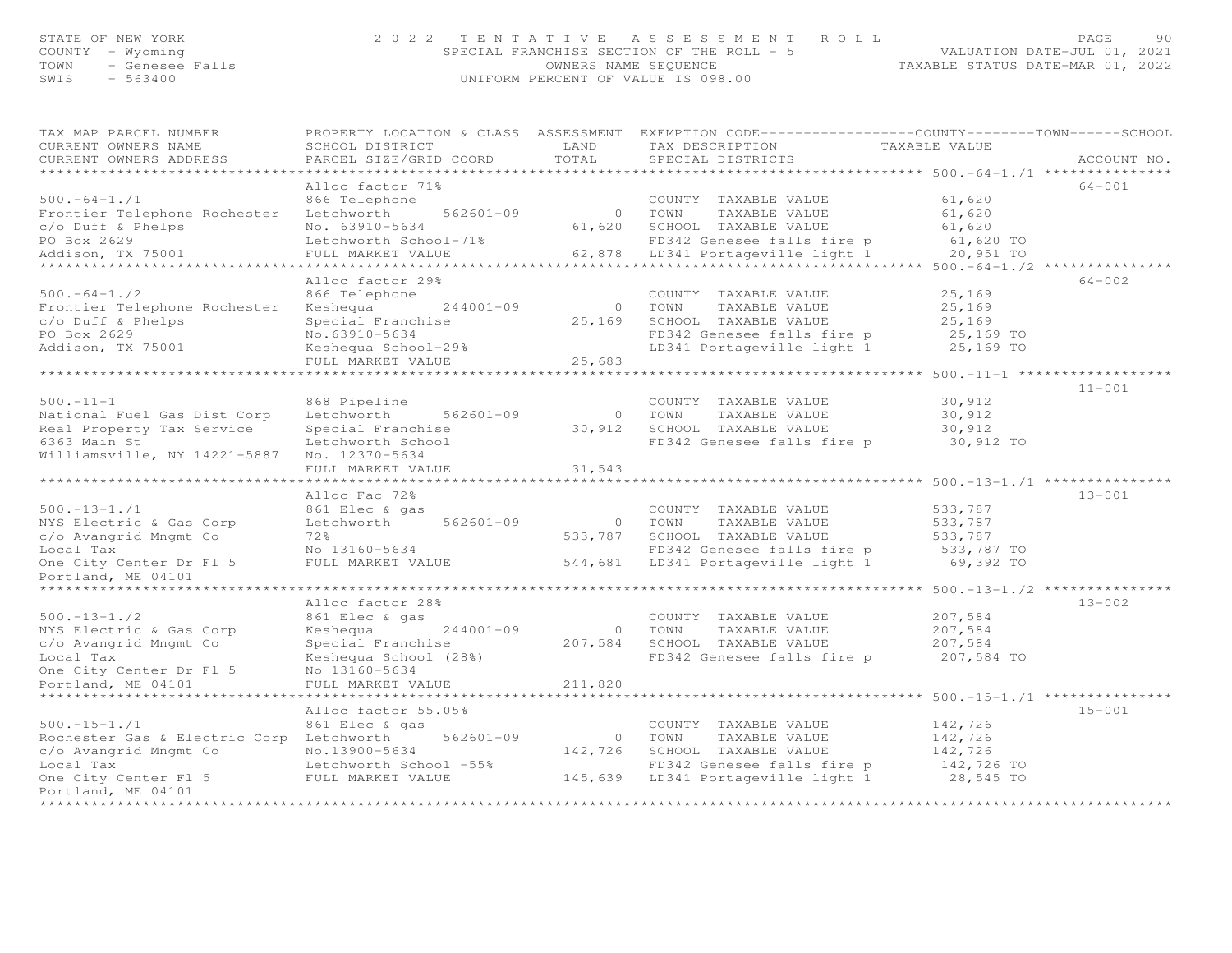# STATE OF NEW YORK (PAGE ) 91 2022 TENTATIVE ASSESSMENT ROLL (PAGE 2022)<br>COUNTY - Wyoming (SPECIAL FRANCHISE SECTION OF THE ROLL - 5 (VALUATION DATE-JUL 01, 2021<br>TAXABLE STATUS DATE-MAR 01, 2022<br>SWIS - 563400 (UNIFORM PERC

| TAX MAP PARCEL NUMBER<br>CURRENT OWNERS NAME<br>$\begin{minipage}{.45\textwidth} \begin{minipage}{.45\textwidth} \begin{minipage}{.45\textwidth} \begin{minipage}{.45\textwidth} \begin{minipage}{.45\textwidth} \begin{minipage}{.45\textwidth} \begin{minipage}{.45\textwidth} \begin{minipage}{.45\textwidth} \begin{minipage}{.45\textwidth} \begin{minipage}{.45\textwidth} \begin{minipage}{.45\textwidth} \begin{minipage}{.45\textwidth} \begin{minipage}{.45\textwidth} \begin{minipage}{.45\textwidth} \begin{minipage}{.45\textwidth} \begin{minipage}{.45$ | PROPERTY LOCATION & CLASS ASSESSMENT<br>SCHOOL DISTRICT | LAND           | EXEMPTION CODE-----------------COUNTY-------TOWN-----SCHOOL<br>TAX DESCRIPTION TAXABLE VALUE |         |            |
|------------------------------------------------------------------------------------------------------------------------------------------------------------------------------------------------------------------------------------------------------------------------------------------------------------------------------------------------------------------------------------------------------------------------------------------------------------------------------------------------------------------------------------------------------------------------|---------------------------------------------------------|----------------|----------------------------------------------------------------------------------------------|---------|------------|
|                                                                                                                                                                                                                                                                                                                                                                                                                                                                                                                                                                        |                                                         |                |                                                                                              |         |            |
|                                                                                                                                                                                                                                                                                                                                                                                                                                                                                                                                                                        | Alloc factor 40%                                        |                |                                                                                              |         | $15 - 002$ |
| $500. - 15 - 1.72$                                                                                                                                                                                                                                                                                                                                                                                                                                                                                                                                                     | 861 Elec & gas                                          |                | COUNTY TAXABLE VALUE                                                                         | 103,707 |            |
| Rochester Gas & Electric Corp                                                                                                                                                                                                                                                                                                                                                                                                                                                                                                                                          | $Keshequa$ $244001-09$                                  | $\overline{0}$ | TOWN<br>TAXABLE VALUE                                                                        | 103,707 |            |
| c/o Avangrid Mngmt Co                                                                                                                                                                                                                                                                                                                                                                                                                                                                                                                                                  | Special Franchise                                       | 103,707        | SCHOOL TAXABLE VALUE                                                                         | 103,707 |            |
|                                                                                                                                                                                                                                                                                                                                                                                                                                                                                                                                                                        |                                                         |                |                                                                                              |         |            |
|                                                                                                                                                                                                                                                                                                                                                                                                                                                                                                                                                                        |                                                         |                |                                                                                              |         |            |
|                                                                                                                                                                                                                                                                                                                                                                                                                                                                                                                                                                        |                                                         |                |                                                                                              |         |            |
|                                                                                                                                                                                                                                                                                                                                                                                                                                                                                                                                                                        |                                                         |                |                                                                                              |         |            |
|                                                                                                                                                                                                                                                                                                                                                                                                                                                                                                                                                                        | Alloc factor 4.95%                                      |                |                                                                                              |         | $15 - 001$ |
| $500. - 15 - 1.73$                                                                                                                                                                                                                                                                                                                                                                                                                                                                                                                                                     | 861 Elec & gas                                          |                | COUNTY TAXABLE VALUE 12,834                                                                  |         |            |
| Rochester Gas & Electric Corp                                                                                                                                                                                                                                                                                                                                                                                                                                                                                                                                          | Fillmore 025801-09 0                                    |                | TAXABLE VALUE<br>TOWN                                                                        | 12,834  |            |
| c/o Avangrid Mngmt Co                                                                                                                                                                                                                                                                                                                                                                                                                                                                                                                                                  | No.13900-5634                                           | 12,834         | SCHOOL TAXABLE VALUE 12,834                                                                  |         |            |
| Local Tax                                                                                                                                                                                                                                                                                                                                                                                                                                                                                                                                                              | FULL MARKET VALUE 13,096                                |                | FD342 Genesee falls fire p 12,834 TO                                                         |         |            |
| One City Center Fl 5                                                                                                                                                                                                                                                                                                                                                                                                                                                                                                                                                   |                                                         |                | LD341 Portageville light 1 2,567 TO                                                          |         |            |
| Portland, ME 04101                                                                                                                                                                                                                                                                                                                                                                                                                                                                                                                                                     |                                                         |                |                                                                                              |         |            |
| *******************************                                                                                                                                                                                                                                                                                                                                                                                                                                                                                                                                        |                                                         |                |                                                                                              |         |            |
|                                                                                                                                                                                                                                                                                                                                                                                                                                                                                                                                                                        | Alloc Factor 35%                                        |                |                                                                                              |         |            |
| $500. -92 - 1.71$<br>869 Television                                                                                                                                                                                                                                                                                                                                                                                                                                                                                                                                    |                                                         |                | COUNTY TAXABLE VALUE 16,559                                                                  |         |            |
| Time Warner Cable $L$ Letchworth 562601-09 0 TOWN                                                                                                                                                                                                                                                                                                                                                                                                                                                                                                                      |                                                         |                | TAXABLE VALUE                                                                                | 16,559  |            |
|                                                                                                                                                                                                                                                                                                                                                                                                                                                                                                                                                                        |                                                         | 16,559         | SCHOOL TAXABLE VALUE                                                                         | 16,559  |            |
| PO Box 7467<br>Charlotte, NC 28241-7467 FULL MARKET VALUE                                                                                                                                                                                                                                                                                                                                                                                                                                                                                                              |                                                         |                | 16,897 FD342 Genesee falls fire p 16,559 TO                                                  |         |            |
|                                                                                                                                                                                                                                                                                                                                                                                                                                                                                                                                                                        |                                                         |                | LD341 Portageville light 1 16,559 TO                                                         |         |            |
|                                                                                                                                                                                                                                                                                                                                                                                                                                                                                                                                                                        |                                                         |                | **************************************500.-92-1./2 ***************                           |         |            |
|                                                                                                                                                                                                                                                                                                                                                                                                                                                                                                                                                                        | Alloc Factor 65%                                        |                |                                                                                              |         |            |
|                                                                                                                                                                                                                                                                                                                                                                                                                                                                                                                                                                        |                                                         |                | COUNTY TAXABLE VALUE                                                                         | 30,752  |            |
|                                                                                                                                                                                                                                                                                                                                                                                                                                                                                                                                                                        |                                                         |                | TAXABLE VALUE 30,752<br>TOWN                                                                 |         |            |
| PO Box 7467                                                                                                                                                                                                                                                                                                                                                                                                                                                                                                                                                            | $918520 - 5634$                                         | 30,752         | SCHOOL TAXABLE VALUE 30,752                                                                  |         |            |
| Charlotte, NC 28241-7467 FULL MARKET VALUE 31,380                                                                                                                                                                                                                                                                                                                                                                                                                                                                                                                      |                                                         |                | FD342 Genesee falls fire p 30,752 TO                                                         |         |            |
|                                                                                                                                                                                                                                                                                                                                                                                                                                                                                                                                                                        |                                                         |                | LD341 Portageville light 1 30,752 TO                                                         |         |            |
|                                                                                                                                                                                                                                                                                                                                                                                                                                                                                                                                                                        |                                                         |                |                                                                                              |         |            |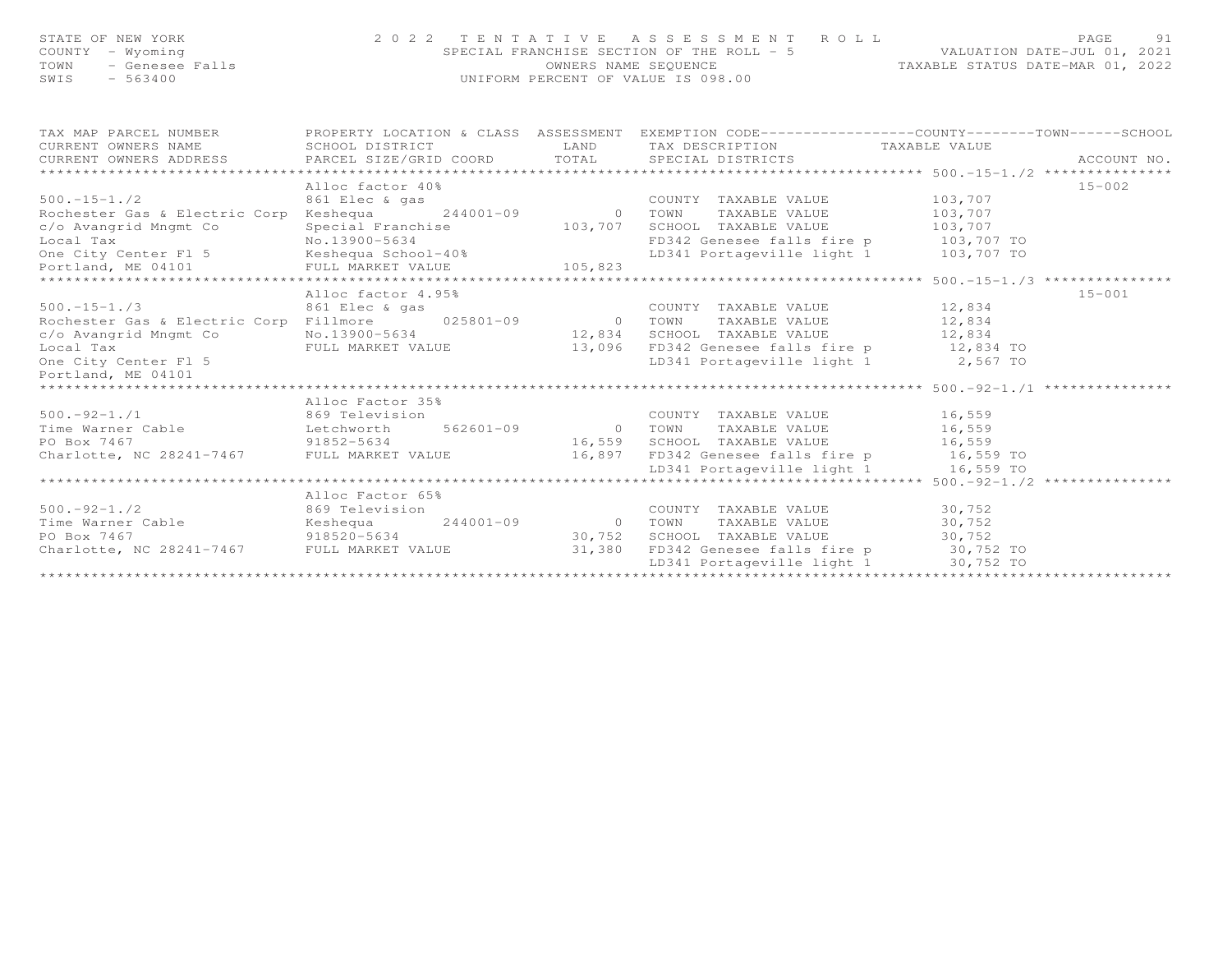|      | STATE OF NEW YORK | 2022 TENTATIVE ASSESSMENT ROLL            |  |  |                                  |                        | PAGE. | 92 |
|------|-------------------|-------------------------------------------|--|--|----------------------------------|------------------------|-------|----|
|      | COUNTY - Wyoming  | SPECIAL FRANCHISE SECTION OF THE ROLL - 5 |  |  | VALUATION DATE-JUL 01, 2021      |                        |       |    |
| TOWN | - Genesee Falls   |                                           |  |  | TAXABLE STATUS DATE-MAR 01, 2022 |                        |       |    |
| SWIS | - 563400          | UNIFORM PERCENT OF VALUE IS 098.00        |  |  |                                  | RPS150/V04/L015        |       |    |
|      |                   |                                           |  |  |                                  | CURRENT DATE 5/01/2022 |       |    |
|      |                   |                                           |  |  |                                  |                        |       |    |

## \*\*\* S P E C I A L D I S T R I C T S U M M A R Y \*\*\*

|      |                       | TOTAL EXTENSION | EXTENSION | AD VALOREM   | <b>FXFMPT</b> | TAXABLE  |
|------|-----------------------|-----------------|-----------|--------------|---------------|----------|
| CODE | DISTRICT NAME PARCELS | TYPE            | VALUE     | <b>VALUE</b> | AMOUNT        | VALUE    |
|      |                       |                 |           |              |               |          |
|      | FD342 Genesee falls   | 17 TOTAL        |           | 1220,337     |               | 1220,337 |
|      | LD341 Portageville 1  | 8 TOTAL         |           | 297.642      |               | 297.642  |

#### \*\*\* S C H O O L D I S T R I C T S U M M A R Y \*\*\*

| CODE   | DISTRICT NAME         | TOTAL<br>PARCELS | ASSESSED<br>LAND | ASSESSED<br>TOTAL | <b>EXEMPT</b><br>AMOUNT | TOTAL<br>TAXABLE | STAR<br>AMOUNT | STAR<br>TAXABLE |
|--------|-----------------------|------------------|------------------|-------------------|-------------------------|------------------|----------------|-----------------|
|        |                       |                  |                  |                   |                         |                  |                |                 |
|        | 025801 Fillmore       |                  |                  | 42,909            |                         | 42,909           |                | 42,909          |
| 244001 | Keshequa              | 6                |                  | 398,764           |                         | 398,764          |                | 398,764         |
| 562601 | Letchworth            | 8                |                  | 829,100           |                         | 829,100          |                | 829,100         |
|        | $S \cup B - TO T A L$ | 17               |                  | 1270,773          |                         | 1270,773         |                | 1270,773        |
| 025809 | Library               |                  |                  | 12,834            |                         | 12,834           |                | 12,834          |
| 244009 | Library               |                  |                  | 384,370           |                         | 384,370          |                | 384,370         |
| 562609 | Letchworth            |                  |                  | 796,170           |                         | 796,170          |                | 796,170         |
|        | TOTAL                 | 30               |                  | 2464,147          |                         | 2464,147         |                | 2464,147        |

#### \*\*\* S Y S T E M C O D E S S U M M A R Y \*\*\*

#### NO SYSTEM EXEMPTIONS AT THIS LEVEL

\*\*\* E X E M P T I O N S U M M A R Y \*\*\*

NO EXEMPTIONS AT THIS LEVEL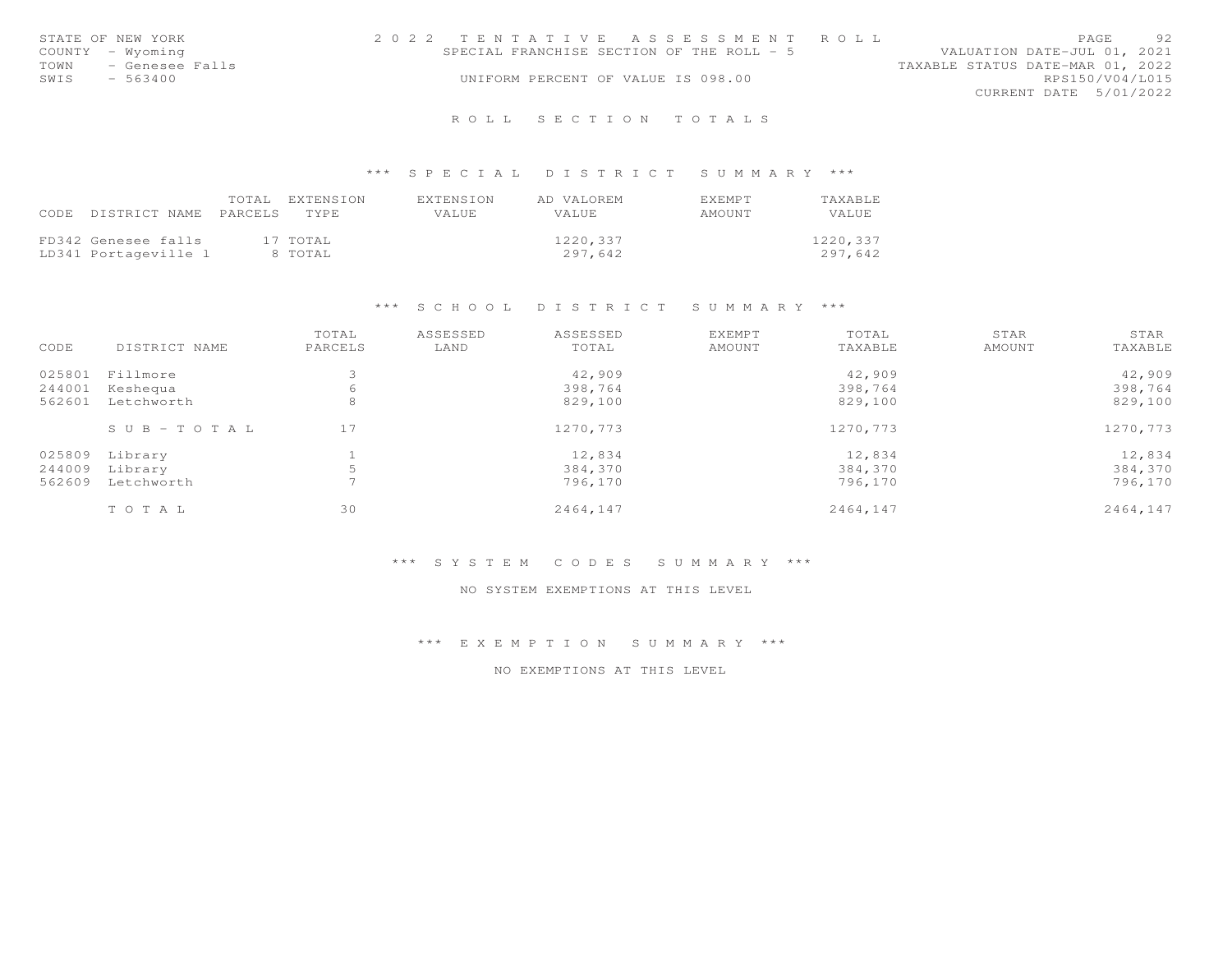| STATE OF NEW YORK    | 2022 TENTATIVE ASSESSMENT ROLL            | 93<br>PAGE                       |
|----------------------|-------------------------------------------|----------------------------------|
| COUNTY - Wyoming     | SPECIAL FRANCHISE SECTION OF THE ROLL - 5 | VALUATION DATE-JUL 01, 2021      |
| TOWN - Genesee Falls |                                           | TAXABLE STATUS DATE-MAR 01, 2022 |
| SWIS<br>$-563400$    | UNIFORM PERCENT OF VALUE IS 098.00        | RPS150/V04/L015                  |
|                      |                                           | CURRENT DATE 5/01/2022           |
|                      | ROLL SECTION TOTALS                       |                                  |

| ROLL |                   | TOTAL   | ASSESSED | ASSESSED | <b>AXABLE</b> | TAXABLE  | TAXABLE  | STAR     |
|------|-------------------|---------|----------|----------|---------------|----------|----------|----------|
| SEC  | DESCRIPTION       | PARCELS | LAND     | TOTAL    | COUNTY        | TOWN     | SCHOOL   | TAXABLE  |
|      |                   |         |          |          |               |          |          |          |
|      | SPECIAL FRANCHISE |         |          | 1270,773 | 1270.773      | 1270.773 | 1270.773 | 1270.773 |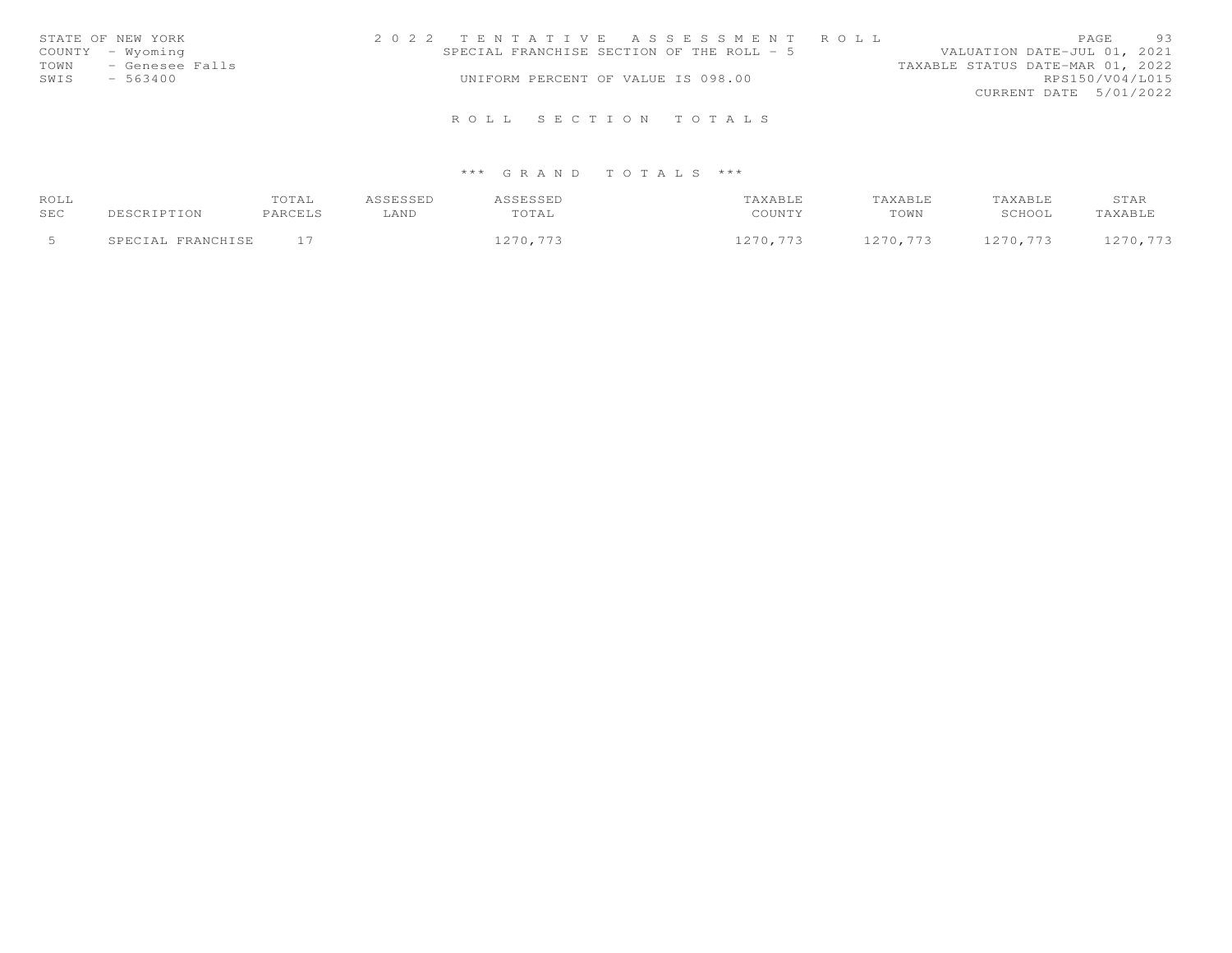# STATE OF NEW YORK ON MAGE the second of the Magnus of the Magnus of the Magnus of the Magnus of the Magnus of the Ma<br>COUNTY – Wyoming – when the second of the ROLL – 6 (COUNTY – WALUATION DATE–JUL 01, 2021<br>TAXABLE STATUS D

| TAX MAP PARCEL NUMBER                                                                                                                             |                                                   |         | PROPERTY LOCATION & CLASS ASSESSMENT EXEMPTION CODE---------------COUNTY-------TOWN------SCHOOL |                                              |             |
|---------------------------------------------------------------------------------------------------------------------------------------------------|---------------------------------------------------|---------|-------------------------------------------------------------------------------------------------|----------------------------------------------|-------------|
| CURRENT OWNERS NAME                                                                                                                               | SCHOOL DISTRICT                                   | LAND    | TAX DESCRIPTION                                                                                 | TAXABLE VALUE                                |             |
| CURRENT OWNERS ADDRESS                                                                                                                            | PARCEL SIZE/GRID COORD TOTAL                      |         | SPECIAL DISTRICTS                                                                               |                                              | ACCOUNT NO. |
|                                                                                                                                                   |                                                   |         |                                                                                                 |                                              |             |
|                                                                                                                                                   | Telecom                                           |         |                                                                                                 |                                              |             |
| $634. -7 - 3.81$                                                                                                                                  | 831 Tele Comm<br>COMM COUNTY<br>025801 0 TOWN     |         | COUNTY TAXABLE VALUE                                                                            | 5,912                                        |             |
| Armstrong Telecommunications Fillmore                                                                                                             |                                                   |         | TAXABLE VALUE                                                                                   | 5,912                                        |             |
|                                                                                                                                                   |                                                   |         |                                                                                                 |                                              |             |
|                                                                                                                                                   |                                                   |         |                                                                                                 |                                              |             |
|                                                                                                                                                   |                                                   |         |                                                                                                 |                                              |             |
|                                                                                                                                                   | Telecom                                           |         |                                                                                                 |                                              |             |
| $634. -7 - 3.82$                                                                                                                                  | 831 Tele Comm                                     |         | COUNTY TAXABLE VALUE                                                                            | 27,348                                       |             |
| Armstrong Telecommunications Keshequa                                                                                                             | 244001 0 TOWN<br>201600 0 TOWN                    |         | TAXABLE VALUE 27,348                                                                            |                                              |             |
|                                                                                                                                                   |                                                   |         |                                                                                                 |                                              |             |
|                                                                                                                                                   |                                                   |         |                                                                                                 |                                              |             |
|                                                                                                                                                   |                                                   |         |                                                                                                 |                                              |             |
|                                                                                                                                                   | Telecom                                           |         |                                                                                                 |                                              |             |
| $634. -7 - 3.83$                                                                                                                                  | 831 Tele Comm                                     |         | COUNTY TAXABLE VALUE                                                                            | 62,562                                       |             |
| Armstrong Telecommunications Letchworth 562601                                                                                                    |                                                   |         | 0 TOWN TAXABLE VALUE                                                                            | 62,562                                       |             |
|                                                                                                                                                   |                                                   |         |                                                                                                 |                                              |             |
| 62,562 1 Armstrong Pl<br>Butler, PA 16001 182,562 FULL MARKET VALUE 1652900 62,562 SCHOOL TAXABLE VALUE<br>است 162,562 FD342 Genesee falls fire n |                                                   |         | FULL MARKET VALUE 63,839 FD342 Genesee falls fire p 6 0 TO                                      |                                              |             |
|                                                                                                                                                   |                                                   |         |                                                                                                 |                                              |             |
|                                                                                                                                                   | 6072 Tenefly Rd                                   |         |                                                                                                 |                                              |             |
| $158 - 2 - 9$                                                                                                                                     | 822 Water supply                                  |         | COUNTY TAXABLE VALUE                                                                            | 277,704                                      |             |
| Castile Municipal Water System Letchworth 562601-09 15,300 TOWN TAXABLE VALUE 277,704                                                             |                                                   |         |                                                                                                 |                                              |             |
| 51 N Main St                                                                                                                                      |                                                   |         |                                                                                                 |                                              |             |
| PO Box 515                                                                                                                                        |                                                   |         |                                                                                                 | 277,704<br>2.40 AC                           |             |
| Castile, NY 14427-0515 Reservoir Cover                                                                                                            |                                                   |         | 277,704 TO                                                                                      |                                              |             |
|                                                                                                                                                   | ACRES<br>2.40                                     |         | FD342 Genesee falls fire p 277,704 TO                                                           |                                              |             |
|                                                                                                                                                   | EAST-1283756 NRTH-0949897                         |         |                                                                                                 |                                              |             |
|                                                                                                                                                   | DEED BOOK 639 PG-406                              |         |                                                                                                 |                                              |             |
|                                                                                                                                                   | FULL MARKET VALUE                                 | 283,371 |                                                                                                 |                                              |             |
|                                                                                                                                                   |                                                   |         |                                                                                                 |                                              |             |
|                                                                                                                                                   | 563403 App Factor 1.0000                          |         |                                                                                                 |                                              | $24 - 001$  |
| 634. - 9999 - 206. 970/1001                                                                                                                       | 827 Water Dist                                    |         |                                                                                                 |                                              |             |
| Castile Municipal Water System Letchworth 562601-09                                                                                               |                                                   |         | COUNTY TAXABLE VALUE 82,123<br>0 TOWN TAXABLE VALUE                                             | 82,123                                       |             |
|                                                                                                                                                   |                                                   |         | 82,123 SCHOOL TAXABLE VALUE 82,123                                                              |                                              |             |
|                                                                                                                                                   |                                                   |         |                                                                                                 | 82,123 TO                                    |             |
|                                                                                                                                                   |                                                   |         | FD342 Genesee falls fire p                                                                      |                                              |             |
|                                                                                                                                                   |                                                   |         |                                                                                                 |                                              |             |
|                                                                                                                                                   | FULL MARKET VALUE<br>**************************** | 83,799  |                                                                                                 |                                              |             |
|                                                                                                                                                   |                                                   |         |                                                                                                 | *************** 634.-9999-618.750/1881 ***** |             |
|                                                                                                                                                   | 888888 App Factor 0.6130                          |         |                                                                                                 |                                              | $63 - 004$  |
| 634. - 9999 - 618. 750/1881                                                                                                                       | 831 Tele Comm                                     |         | COUNTY TAXABLE VALUE                                                                            | 215                                          |             |
|                                                                                                                                                   |                                                   |         |                                                                                                 |                                              |             |
|                                                                                                                                                   |                                                   |         |                                                                                                 |                                              |             |
|                                                                                                                                                   |                                                   |         |                                                                                                 |                                              |             |
|                                                                                                                                                   |                                                   |         |                                                                                                 |                                              |             |
|                                                                                                                                                   |                                                   |         |                                                                                                 |                                              |             |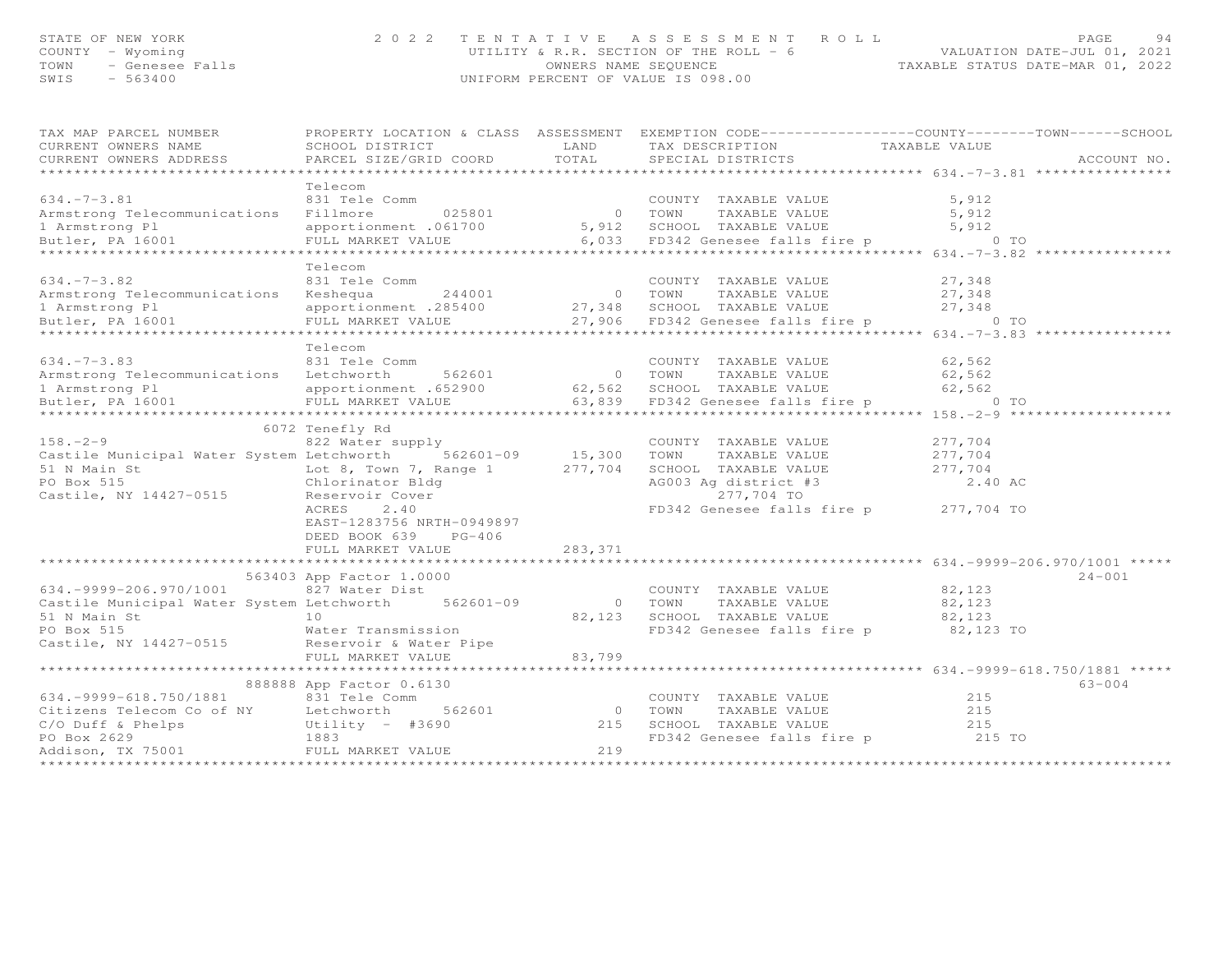| STATE OF NEW YORK       | 2022 TENTATIVE ASSESSMENT ROLL         | PAGE                             | 95 |
|-------------------------|----------------------------------------|----------------------------------|----|
| COUNTY - Wyoming        | UTILITY & R.R. SECTION OF THE ROLL - 6 | VALUATION DATE-JUL 01, 2021      |    |
| TOWN<br>- Genesee Falls | OWNERS NAME SEOUENCE                   | TAXABLE STATUS DATE-MAR 01, 2022 |    |
| SWIS<br>- 563400        | UNIFORM PERCENT OF VALUE IS 098.00     |                                  |    |
|                         |                                        |                                  |    |

| TAX MAP PARCEL NUMBER FROPERTY LOCATION & CLASS ASSESSMENT EXEMPTION CODE----------------COUNTY--------TOWN------SCHOOL<br>CURRENT OWNERS ADDRESS PARCEL SIZE/GRID COORD TOTAL SPECIAL DISTRICTS                                                            |                           |        |                                                           | ACCOUNT NO. |
|-------------------------------------------------------------------------------------------------------------------------------------------------------------------------------------------------------------------------------------------------------------|---------------------------|--------|-----------------------------------------------------------|-------------|
| 8888888 App Factor U.3375<br>8888888 App Factor U.3375<br>CoUNTY TAXABLE VALUE<br>Citizens Telecom Co of NY Reshequand 244001<br>Countral Countral CALUE<br>PO Box 2629<br>PO Box 2629<br>292 Outside Plant<br>293.75%<br>Redison, TX 75001<br>292          | 888888 App Factor 0.3375  |        |                                                           | 63-005      |
|                                                                                                                                                                                                                                                             |                           |        |                                                           |             |
| 634.-9999-618.750/1884<br>Citizens Telecom Co of NY Fillmore 025801 0 TOWN TAXABLE VALUE 2,270<br>C/O Duff & Phelps Poles Wires Cables 2,270<br>PO Box 2629 0utside Plant 4.95% PO Box 2629 0utside Plant<br>Addison, TX 75001 4.95% P                      | 888888 App Factor 0.0495  |        | COUNTY TAXABLE VALUE 2,270                                | $63 - 005$  |
|                                                                                                                                                                                                                                                             |                           |        |                                                           |             |
|                                                                                                                                                                                                                                                             | FULL MARKET VALUE 2,316   |        |                                                           |             |
| 170.-1-26.3<br>883 Gas Trans Impr<br>Dominion Resources Services In Letchworth<br>BHE GT&S<br>PO Box 11527<br>Richmond, VA 23230<br>EAST-128673 NKTH-0940205<br>EAST-128673 NKTH-0940205<br>DEED BOOK 613 PG-00268<br>FD342 Genesee falls fire p            | FULL MARKET VALUE 270,926 |        | ************************************ 170.-1-26.22 ******* |             |
|                                                                                                                                                                                                                                                             | 6700 Halvorsen Rd         |        |                                                           |             |
| 6/00 Halvorsen Rd<br>331 COUNTY TAXABLE VALUE<br>Dominion Resources Services In Letchworth 562601-09 9,200 TOWN TAXABLE VALUE 89,200<br>BHE GT&<br>PO Box 11527 FRNT 50.00 DPTH 375.25<br>Richmond, VA 23230 EAST-1286734 NRTH-0940311<br>                  |                           |        |                                                           |             |
|                                                                                                                                                                                                                                                             | FULL MARKET VALUE         | 91,020 |                                                           |             |
| 634.-9999-810.800/2001 683 Gas Trans Impr COUNTY TAXABLE VALUE 3414,948<br>Dominion Resources Services In Letchworth 562601-09 0 TOWN TAXABLE VALUE 3414,948<br>BHE GT&S Gas Long Transmission Lin 3414,948 SCHOOL TAXABLE VALUE 3<br>Richmond, VA 23230    | 888888 App Factor 0.6130  |        |                                                           | $82 - 003$  |
|                                                                                                                                                                                                                                                             | 888888 App Factor 0.3375  |        |                                                           |             |
| 634.-9999-810.800/2003 (1992) - 1999-810.800/2003 (1999) - 1999-810.800/2003 (1999) - 1999-810.800/2003 (1999<br>Dominion Resources Services In Keshequa (1999) - 244001-09 (1999) - 1999-810<br>EHE GT&S (1999) - 1999-81527 (199<br>********************* |                           |        |                                                           | $82 - 002$  |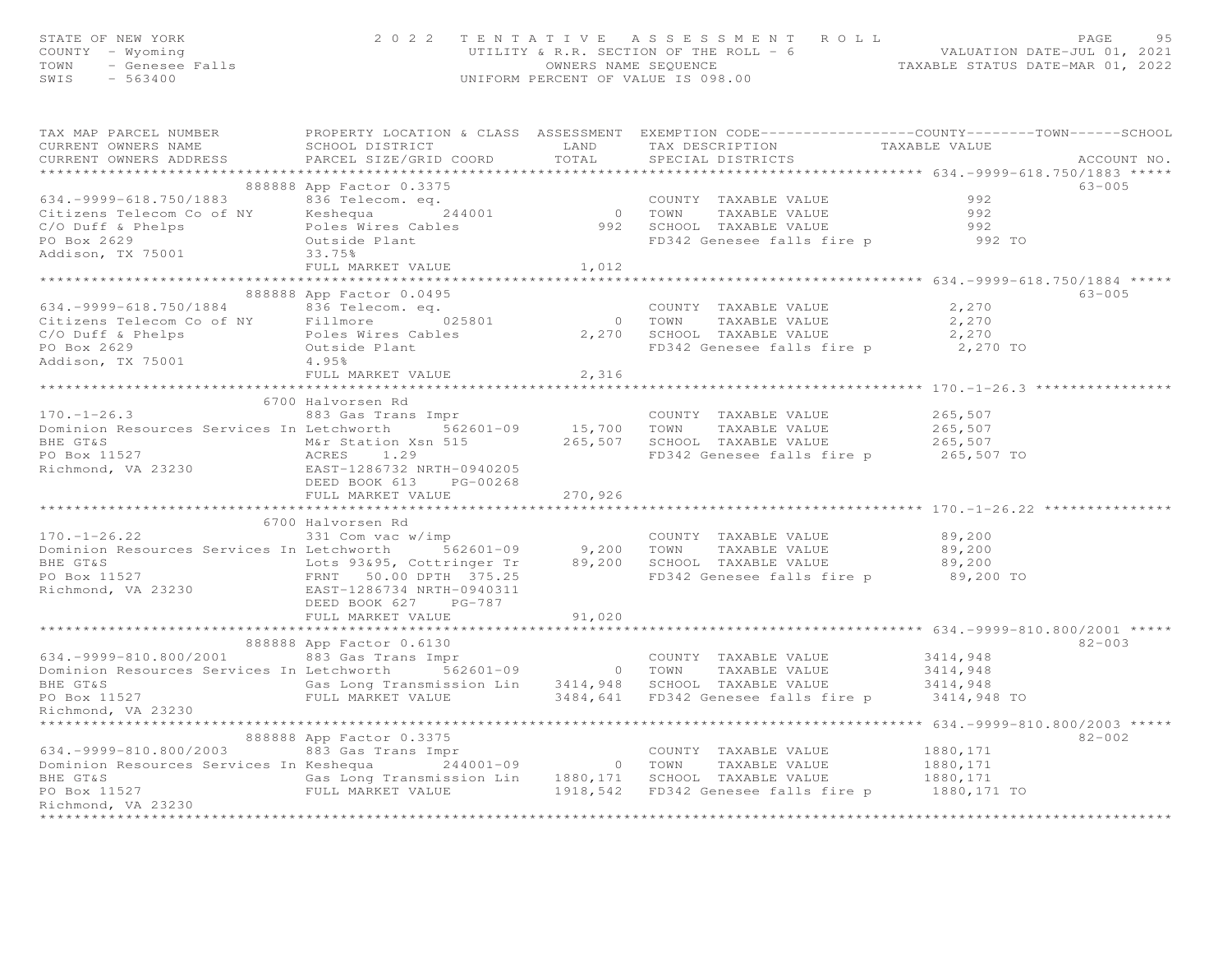| STATE OF NEW YORK    | 2022 TENTATIVE ASSESSMENT ROLL         | PAGE                             | 96 |
|----------------------|----------------------------------------|----------------------------------|----|
| COUNTY – Wyoming     | UTILITY & R.R. SECTION OF THE ROLL - 6 | VALUATION DATE-JUL 01, 2021      |    |
| TOWN - Genesee Falls | OWNERS NAME SEQUENCE                   | TAXABLE STATUS DATE-MAR 01, 2022 |    |
| SWIS<br>$-563400$    | UNIFORM PERCENT OF VALUE IS 098.00     |                                  |    |
|                      |                                        |                                  |    |

|                                                                                                                                                                                                                                                                                                                                                                                                                             |                          |  | $82 - 001$ |
|-----------------------------------------------------------------------------------------------------------------------------------------------------------------------------------------------------------------------------------------------------------------------------------------------------------------------------------------------------------------------------------------------------------------------------|--------------------------|--|------------|
| 1.1527 Microsoft MARKET VALUE (1.000 COUNTY TAXABLE VALUE 46,286<br>207 App Factor 1.000 COUNTY TAXABLE VALUE 46,286<br>207 App Factor 1.000 COUNTY TAXABLE VALUE 46,286<br>208 Microsoft Mar 541<br>208 Microsoft Mar Station FO342 G                                                                                                                                                                                      |                          |  |            |
|                                                                                                                                                                                                                                                                                                                                                                                                                             |                          |  |            |
| 634.–9999–117.300/2881 – 600000 App ractus 0.32.5<br>Fillmore Gas Company Inc and B83 Gas Trans Impresses and the Same of the MARE VALUE of the MARE VALUE<br>Fillmore, NY 14735 (as Mains and FULL MARKET VALUE 12,174<br>FILLMARKE                                                                                                                                                                                        | 888888 App Factor 0.9253 |  |            |
| 888888 App Factor 0.0747<br>888888 App Factor 0.0747<br>Fillmore Gas Company Inc Fillmore Fillmore Gas Company Inc Fillmore Gas Mains<br>FILLMORE VALUE 963<br>FILLMORE VALUE 963<br>FILLMORE VALUE 963<br>FILLMORE VALUE 983<br>FILLMORE VA                                                                                                                                                                                | 888888 App Factor 0.0747 |  |            |
| $\begin{array}{lllllllllllll} \text{634.}-9999-639.100/1881 & 8000000\text{ App reduction 0.0447} & \text{COUNTY TAXABLE VALUE} & 35,962\\ \text{Frontier Telephone Rochester} & 836 & \text{Telecom. eq.} & 562601-09 & 0 & \text{TOWN} & \text{TAXABLE VALUE} & 35,962\\ \text{c/o Duff & Phelps} & \text{Poles Wires Cables} & 35,962 & \text{SCHOOL TAXABLE VALUE} & 35,962\\ \text{PO Box 2629} & 0 & \text{TOKN} & \$ | 888888 App Factor 0.6449 |  | $64 - 003$ |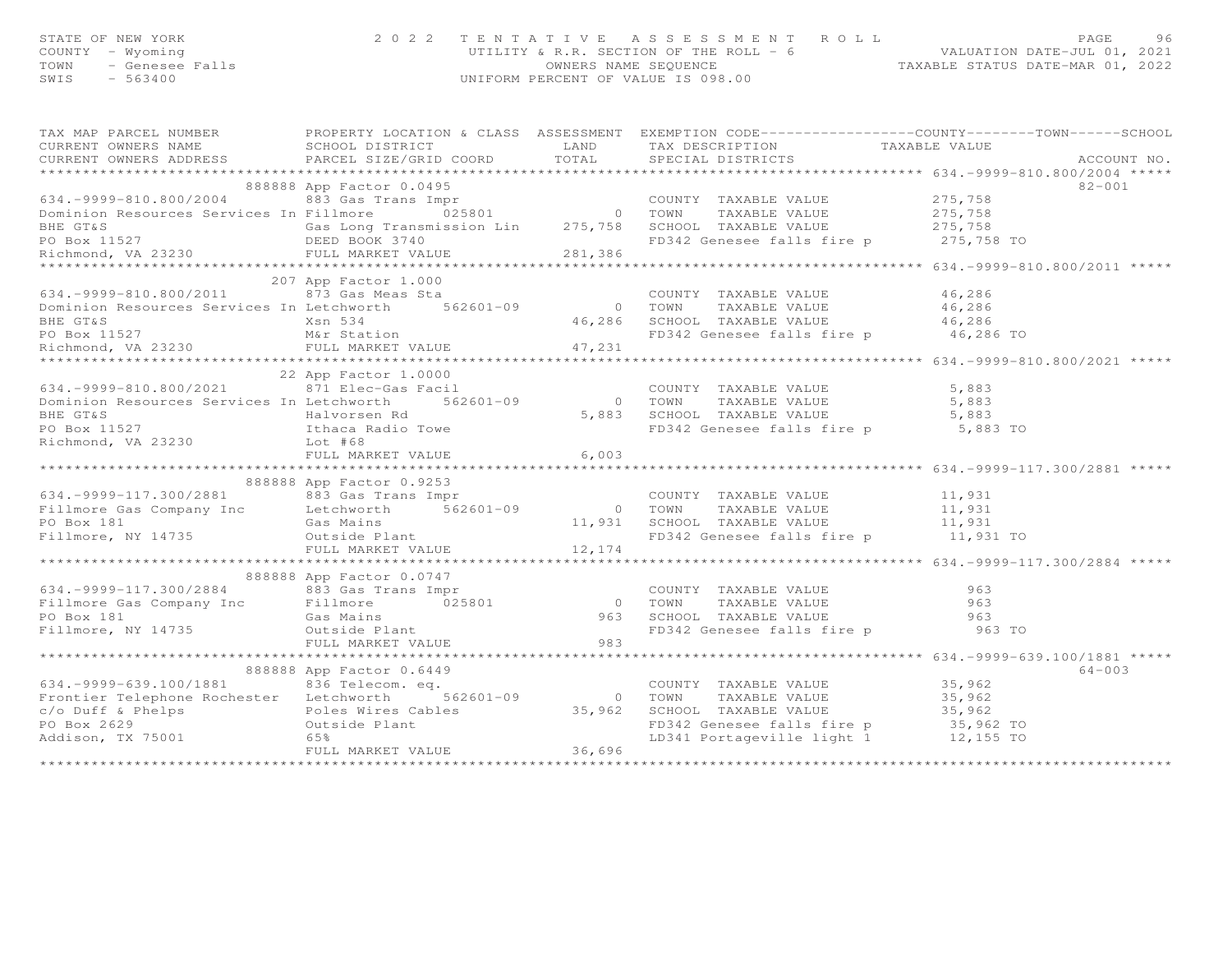|      | STATE OF NEW YORK | 2022 TENTATIVE ASSESSMENT ROLL         |                                  | <b>PAGE</b> | 97 |
|------|-------------------|----------------------------------------|----------------------------------|-------------|----|
|      | COUNTY – Wyoming  | UTILITY & R.R. SECTION OF THE ROLL - 6 | VALUATION DATE-JUL 01, 2021      |             |    |
|      |                   | OWNERS NAME SEOUENCE                   | TAXABLE STATUS DATE-MAR 01, 2022 |             |    |
| SWIS | $-563400$         | UNIFORM PERCENT OF VALUE IS 098.00     |                                  |             |    |
|      |                   |                                        |                                  |             |    |
|      |                   |                                        |                                  |             |    |

| TAX MAP PARCEL NUMBER<br>CURRENT OWNERS NAME<br>CURRENT OWNERS ADDRESS                                                                                                                                                                                | PROPERTY LOCATION & CLASS ASSESSMENT EXEMPTION CODE----------------COUNTY-------TOWN------SCHOOL<br>SCHOOL DISTRICT<br>PARCEL SIZE/GRID COORD TOTAL SPECIAL DISTRICTS |         | LAND TAX DESCRIPTION                                                 | TAXABLE VALUE                               | ACCOUNT NO. |
|-------------------------------------------------------------------------------------------------------------------------------------------------------------------------------------------------------------------------------------------------------|-----------------------------------------------------------------------------------------------------------------------------------------------------------------------|---------|----------------------------------------------------------------------|---------------------------------------------|-------------|
|                                                                                                                                                                                                                                                       |                                                                                                                                                                       |         |                                                                      |                                             |             |
|                                                                                                                                                                                                                                                       | 888888 App Factor 0.3551                                                                                                                                              |         |                                                                      |                                             | 64-004      |
| 634.-9999-639.100/1883<br>Frontier Telephone Rochester Keshequa 244001-09 COUNTY TAXABLE VALUE 67,644<br>c/o Duff & Phelps Poles Wires Cables 67,644<br>Poles Wires Cables 67,644<br>Poles Wires Cables 67,644<br>Poles Wires Cables 67,              |                                                                                                                                                                       |         |                                                                      |                                             |             |
|                                                                                                                                                                                                                                                       |                                                                                                                                                                       |         |                                                                      |                                             |             |
|                                                                                                                                                                                                                                                       |                                                                                                                                                                       |         |                                                                      |                                             |             |
|                                                                                                                                                                                                                                                       |                                                                                                                                                                       |         |                                                                      |                                             |             |
| Addison, TX 75001                                                                                                                                                                                                                                     | 35%                                                                                                                                                                   |         |                                                                      |                                             |             |
|                                                                                                                                                                                                                                                       | FULL MARKET VALUE                                                                                                                                                     | 69,024  |                                                                      |                                             |             |
|                                                                                                                                                                                                                                                       |                                                                                                                                                                       |         |                                                                      |                                             |             |
|                                                                                                                                                                                                                                                       | 888888 App Factor 1.0000                                                                                                                                              |         |                                                                      |                                             | $11 - 002$  |
| 634.-9999-123.700/2881 883 Gas Trans Impr                                                                                                                                                                                                             |                                                                                                                                                                       |         | COUNTY TAXABLE VALUE                                                 | 162,080                                     |             |
|                                                                                                                                                                                                                                                       |                                                                                                                                                                       |         |                                                                      |                                             |             |
|                                                                                                                                                                                                                                                       |                                                                                                                                                                       |         |                                                                      |                                             |             |
|                                                                                                                                                                                                                                                       |                                                                                                                                                                       |         | FD342 Genesee falls fire p 162,080 TO                                |                                             |             |
|                                                                                                                                                                                                                                                       |                                                                                                                                                                       |         |                                                                      |                                             |             |
|                                                                                                                                                                                                                                                       |                                                                                                                                                                       |         |                                                                      | ************** 634.-9999-123.710/2001 ***** |             |
| Meas & Reg Station Eq<br>634.-9999-123.710/2001 873 Gas Meas Sta<br>National Fuel Gas Supply Letchworth 562601                                                                                                                                        | Meas & Reg Station Eq                                                                                                                                                 |         |                                                                      |                                             |             |
|                                                                                                                                                                                                                                                       |                                                                                                                                                                       |         | COUNTY TAXABLE VALUE                                                 | 22,696                                      |             |
|                                                                                                                                                                                                                                                       |                                                                                                                                                                       |         | 0 TOWN TAXABLE VALUE<br>22,696 SCHOOL TAXABLE VALUE<br>TAXABLE VALUE | 22,696<br>22,696                            |             |
| 6363 Main St                                                                                                                                                                                                                                          |                                                                                                                                                                       |         |                                                                      |                                             |             |
| Williamsville, NY 14221 FULL MARKET VALUE                                                                                                                                                                                                             |                                                                                                                                                                       | 23,159  |                                                                      |                                             |             |
|                                                                                                                                                                                                                                                       | 3045 Halvorsen Rd                                                                                                                                                     |         |                                                                      |                                             |             |
|                                                                                                                                                                                                                                                       |                                                                                                                                                                       |         |                                                                      |                                             |             |
|                                                                                                                                                                                                                                                       |                                                                                                                                                                       |         |                                                                      |                                             |             |
|                                                                                                                                                                                                                                                       |                                                                                                                                                                       |         |                                                                      |                                             |             |
|                                                                                                                                                                                                                                                       |                                                                                                                                                                       |         |                                                                      |                                             |             |
|                                                                                                                                                                                                                                                       |                                                                                                                                                                       |         |                                                                      |                                             |             |
|                                                                                                                                                                                                                                                       |                                                                                                                                                                       |         |                                                                      |                                             |             |
|                                                                                                                                                                                                                                                       |                                                                                                                                                                       |         |                                                                      |                                             |             |
|                                                                                                                                                                                                                                                       | 3043 Pike St                                                                                                                                                          |         |                                                                      |                                             | $13 - 003$  |
| $170.4 - 1 - 34$                                                                                                                                                                                                                                      | 882 Elec Trans Imp                                                                                                                                                    |         | COUNTY TAXABLE VALUE                                                 | 5,652                                       |             |
|                                                                                                                                                                                                                                                       |                                                                                                                                                                       |         |                                                                      |                                             |             |
|                                                                                                                                                                                                                                                       |                                                                                                                                                                       |         |                                                                      |                                             |             |
|                                                                                                                                                                                                                                                       |                                                                                                                                                                       |         |                                                                      |                                             |             |
|                                                                                                                                                                                                                                                       |                                                                                                                                                                       |         |                                                                      |                                             |             |
| NYS Electric & Gas Corp<br>NYS Electric & Gas Corp<br>C/o Avangrid Mngmt Co<br>Local Tax<br>Decity Center Dr F1 5<br>Corporation<br>DEED BOOK 35,652<br>One City Center Dr F1 5<br>EAST-1294439 NRTH-0936304<br>POTLANA ME 04101<br>DEED BOOK 358<br> |                                                                                                                                                                       |         |                                                                      |                                             |             |
|                                                                                                                                                                                                                                                       | FULL MARKET VALUE 5,767                                                                                                                                               |         |                                                                      |                                             |             |
|                                                                                                                                                                                                                                                       |                                                                                                                                                                       |         |                                                                      |                                             |             |
|                                                                                                                                                                                                                                                       | 6579 East Koy Rd                                                                                                                                                      |         |                                                                      |                                             | $13 - 004$  |
| $181. - 1 - 22$                                                                                                                                                                                                                                       | 882 Elec Trans Imp                                                                                                                                                    |         | COUNTY TAXABLE VALUE                                                 | 98,179                                      |             |
|                                                                                                                                                                                                                                                       |                                                                                                                                                                       |         |                                                                      |                                             |             |
| NYS Electric & Gas Corp<br>C/O Avangrid Mngmt Co = +6579 Substation<br>Co Avangrid Mngmt Co = +6579 Substation<br>Cocal Tax = +3046 Elect Sub Station<br>One City Center Dr F1 5 +7467 Meas & Reg Station<br>Portland, ME 04101 = +7467               |                                                                                                                                                                       |         |                                                                      |                                             |             |
|                                                                                                                                                                                                                                                       |                                                                                                                                                                       |         |                                                                      |                                             |             |
|                                                                                                                                                                                                                                                       |                                                                                                                                                                       |         |                                                                      |                                             |             |
|                                                                                                                                                                                                                                                       |                                                                                                                                                                       |         |                                                                      |                                             |             |
|                                                                                                                                                                                                                                                       | EAST-1292442 NRTH-0935612                                                                                                                                             |         |                                                                      |                                             |             |
|                                                                                                                                                                                                                                                       | FULL MARKET VALUE                                                                                                                                                     | 100,183 |                                                                      |                                             |             |
|                                                                                                                                                                                                                                                       |                                                                                                                                                                       |         |                                                                      |                                             |             |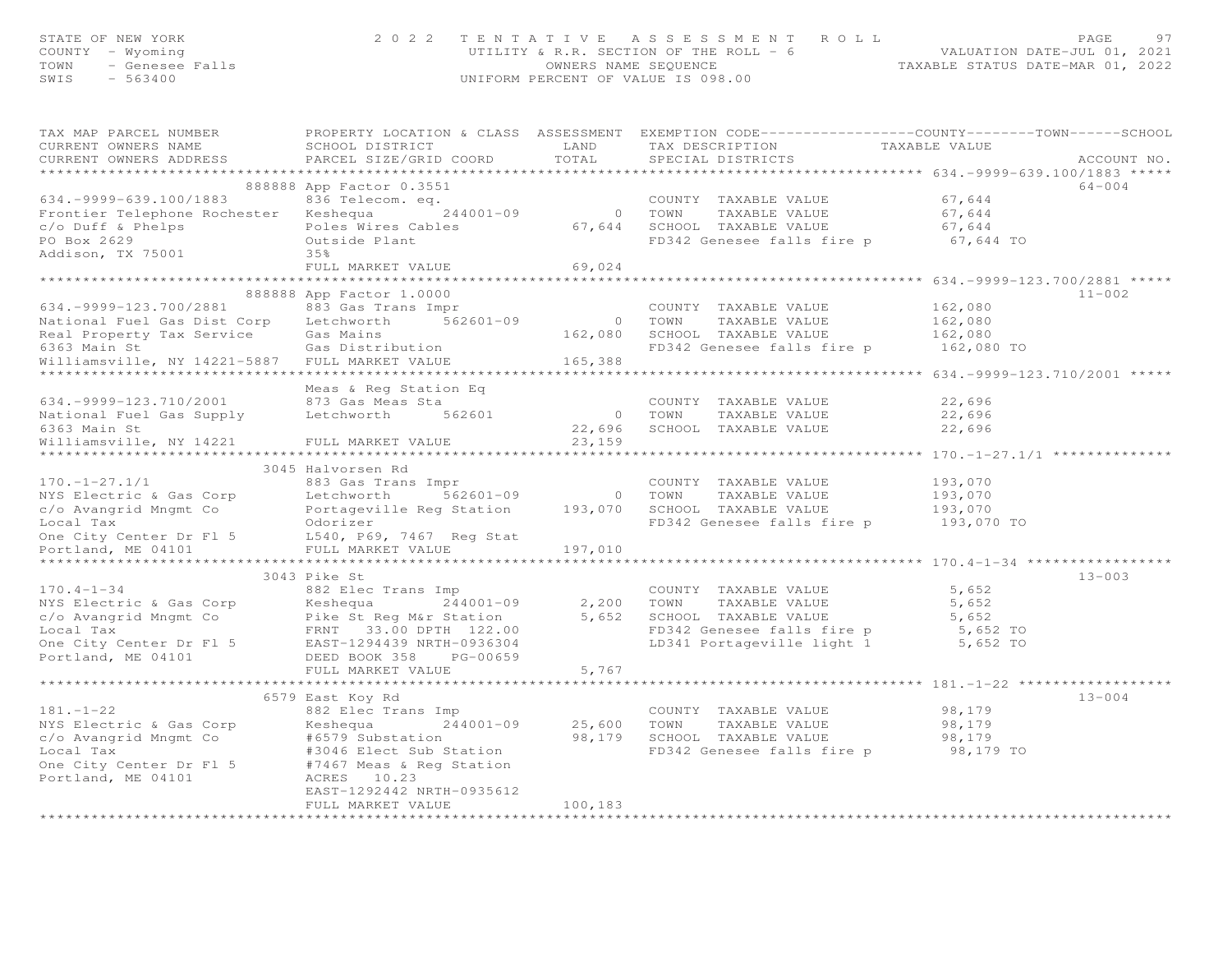| STATE OF NEW YORK<br>$V = W$<br>$V = W$ $V = W$<br>$V = W$<br>$V = W$<br>$V = W$<br>$V = W$<br>$V = W$<br>$V = W$<br>$V = W$<br>$V = W$<br>$V = W$<br>$V = W$<br>$V = W$<br>$V = W$<br>$V = W$<br>$V = W$<br>$V = W$<br>$V = W$<br>$V = W$<br>$V = W$<br>$V = W$<br>$V = W$<br>$V = W$<br>$V = W$<br>$V = W$<br>$V = W$<br>$V = W$<br>$V = W$<br>$V = W$<br>$V = W$<br>$V = W$<br>COUNTY - Wyoming<br>TOWN<br>SWIS |                                                 |       | PAGE 98 7 ENTATIVE ASSESSMENT ROLL PAGE 98<br>UTILITY & R.R. SECTION OF THE ROLL - 6 VALUATION DATE-JUL 01, 2021<br>OWNERS NAME SEQUENCE TAXABLE STATUS DATE-MAR 01, 2022<br>UNIFORM PERCENT OF VALUE IS 098.00 |          |             |
|--------------------------------------------------------------------------------------------------------------------------------------------------------------------------------------------------------------------------------------------------------------------------------------------------------------------------------------------------------------------------------------------------------------------|-------------------------------------------------|-------|-----------------------------------------------------------------------------------------------------------------------------------------------------------------------------------------------------------------|----------|-------------|
| TAX MAP PARCEL NUMBER<br>CURRENT OWNERS NAME<br>CURRENT OWNERS ADDRESS                                                                                                                                                                                                                                                                                                                                             | SCHOOL DISTRICT<br>PARCEL SIZE/GRID COORD TOTAL |       | PROPERTY LOCATION & CLASS ASSESSMENT EXEMPTION CODE----------------COUNTY-------TOWN------SCHOOL<br>LAND TAX DESCRIPTION TAXABLE VALUE<br>SPECIAL DISTRICTS                                                     |          | ACCOUNT NO. |
|                                                                                                                                                                                                                                                                                                                                                                                                                    | 63 App Factor 0.6130                            |       |                                                                                                                                                                                                                 |          |             |
|                                                                                                                                                                                                                                                                                                                                                                                                                    |                                                 |       |                                                                                                                                                                                                                 |          |             |
|                                                                                                                                                                                                                                                                                                                                                                                                                    |                                                 |       |                                                                                                                                                                                                                 |          |             |
|                                                                                                                                                                                                                                                                                                                                                                                                                    |                                                 |       |                                                                                                                                                                                                                 |          |             |
|                                                                                                                                                                                                                                                                                                                                                                                                                    |                                                 |       |                                                                                                                                                                                                                 |          |             |
|                                                                                                                                                                                                                                                                                                                                                                                                                    |                                                 |       |                                                                                                                                                                                                                 |          |             |
| Portland, ME 04101                                                                                                                                                                                                                                                                                                                                                                                                 |                                                 |       |                                                                                                                                                                                                                 |          |             |
|                                                                                                                                                                                                                                                                                                                                                                                                                    | 63 App Factor 0.3375                            |       |                                                                                                                                                                                                                 |          |             |
| 634.-9999-131.600/1003<br>882 Elec Trans Imp<br>NYS Electric & Gas Corp<br>County TAXABLE VALUE<br>COUNTY TAXABLE VALUE<br>29,789<br>COUNTY TAXABLE VALUE<br>COUNTY TAXABLE VALUE<br>TAXABLE VALUE<br>29,789<br>COUNTY TAXABLE VALUE<br>COUNTY TAXAB                                                                                                                                                               |                                                 |       |                                                                                                                                                                                                                 |          |             |
|                                                                                                                                                                                                                                                                                                                                                                                                                    |                                                 |       |                                                                                                                                                                                                                 |          |             |
|                                                                                                                                                                                                                                                                                                                                                                                                                    |                                                 |       |                                                                                                                                                                                                                 |          |             |
|                                                                                                                                                                                                                                                                                                                                                                                                                    |                                                 |       |                                                                                                                                                                                                                 |          |             |
|                                                                                                                                                                                                                                                                                                                                                                                                                    |                                                 |       |                                                                                                                                                                                                                 |          |             |
| Portland, ME 04101                                                                                                                                                                                                                                                                                                                                                                                                 |                                                 |       |                                                                                                                                                                                                                 |          |             |
|                                                                                                                                                                                                                                                                                                                                                                                                                    |                                                 |       |                                                                                                                                                                                                                 |          |             |
|                                                                                                                                                                                                                                                                                                                                                                                                                    | 63 App Factor 0.0495                            |       |                                                                                                                                                                                                                 |          |             |
|                                                                                                                                                                                                                                                                                                                                                                                                                    |                                                 |       |                                                                                                                                                                                                                 | 4,369    |             |
|                                                                                                                                                                                                                                                                                                                                                                                                                    |                                                 |       | COUNTY TAXABLE VALUE<br>0 TOWN TAXABLE VALUE<br>4,369 SCHOOL TAXABLE VALUE<br>FD342 Genesee falls fire p                                                                                                        | 4,369    |             |
|                                                                                                                                                                                                                                                                                                                                                                                                                    |                                                 |       |                                                                                                                                                                                                                 | 4,369    |             |
|                                                                                                                                                                                                                                                                                                                                                                                                                    |                                                 |       |                                                                                                                                                                                                                 | 4,369 TO |             |
| 634.-9999-131.600/1004<br>NYS Electric & Gas Corp<br>c/o Avangrid Mngmt Co<br>Local Tax<br>Conter Dr F1 5<br>Conter Dr F1 5<br>Conter Pr F1 5<br>Portland MF 04101<br>Conter Pr F1 5<br>Portland MF 04101                                                                                                                                                                                                          |                                                 | 4,458 |                                                                                                                                                                                                                 |          |             |
| Portland, ME 04101<br>********************                                                                                                                                                                                                                                                                                                                                                                         |                                                 |       |                                                                                                                                                                                                                 |          |             |
|                                                                                                                                                                                                                                                                                                                                                                                                                    |                                                 |       |                                                                                                                                                                                                                 |          | $13 - 006$  |
|                                                                                                                                                                                                                                                                                                                                                                                                                    |                                                 |       |                                                                                                                                                                                                                 |          |             |
|                                                                                                                                                                                                                                                                                                                                                                                                                    |                                                 |       |                                                                                                                                                                                                                 |          |             |
|                                                                                                                                                                                                                                                                                                                                                                                                                    |                                                 |       |                                                                                                                                                                                                                 |          |             |
|                                                                                                                                                                                                                                                                                                                                                                                                                    |                                                 |       |                                                                                                                                                                                                                 |          |             |
| 888888 App Factor 0.6130<br>883 Gas Trans Impressed and COUNTY TAXABLE VALUE<br>NYS Electric & Gas Corp<br>C/O Avangrid Mngmt Contrast Colles Wires Cables<br>Local Tax<br>COUNTY TAXABLE VALUE<br>COUNTY TAXABLE VALUE<br>COUNTY TAXABLE VA                                                                                                                                                                       |                                                 |       |                                                                                                                                                                                                                 |          |             |
| Portland, ME 04101                                                                                                                                                                                                                                                                                                                                                                                                 |                                                 |       |                                                                                                                                                                                                                 |          |             |
| ********************                                                                                                                                                                                                                                                                                                                                                                                               |                                                 |       |                                                                                                                                                                                                                 |          |             |
|                                                                                                                                                                                                                                                                                                                                                                                                                    | 888888 App Factor 0.3375                        |       |                                                                                                                                                                                                                 |          | $13 - 007$  |
|                                                                                                                                                                                                                                                                                                                                                                                                                    |                                                 |       |                                                                                                                                                                                                                 | 107,844  |             |
|                                                                                                                                                                                                                                                                                                                                                                                                                    |                                                 |       |                                                                                                                                                                                                                 | 107,844  |             |
|                                                                                                                                                                                                                                                                                                                                                                                                                    |                                                 |       |                                                                                                                                                                                                                 | 107,844  |             |
|                                                                                                                                                                                                                                                                                                                                                                                                                    |                                                 |       | FD342 Genesee falls fire p 107,844 TO                                                                                                                                                                           |          |             |
| COUNTY TAXABLE VALUE<br>NYS Electric & Gas Corp<br>County TAXABLE VALUE<br>C/o Avangrid Mngmt Co<br>C/o Avangrid Mngmt Co<br>County Center & Gas Corp<br>County COUNTY TAXABLE VALUE<br>COUNTY TAXABLE VALUE<br>COUNTY TAXABLE VALUE<br>COUNTY T                                                                                                                                                                   |                                                 |       |                                                                                                                                                                                                                 |          |             |
| Portland, ME 04101<br>**********************                                                                                                                                                                                                                                                                                                                                                                       |                                                 |       |                                                                                                                                                                                                                 |          |             |
|                                                                                                                                                                                                                                                                                                                                                                                                                    | 888888 App Factor 0.0495                        |       |                                                                                                                                                                                                                 |          | $13 - 005$  |
| 15,817<br>NYS Electric & Gas Corp<br>COUNTY TAXABLE VALUE UNLUE 15,817<br>NYS Electric & Gas Corp<br>Colomic Countr County Taxable VALUE 15,817<br>COUNTY TAXABLE VALUE 15,817<br>COUNTY TAXABLE VALUE 15,817<br>COUNTY TAXABLE VALUE 15,817                                                                                                                                                                       |                                                 |       |                                                                                                                                                                                                                 |          |             |
|                                                                                                                                                                                                                                                                                                                                                                                                                    |                                                 |       |                                                                                                                                                                                                                 |          |             |
|                                                                                                                                                                                                                                                                                                                                                                                                                    |                                                 |       |                                                                                                                                                                                                                 |          |             |
|                                                                                                                                                                                                                                                                                                                                                                                                                    |                                                 |       |                                                                                                                                                                                                                 |          |             |
|                                                                                                                                                                                                                                                                                                                                                                                                                    |                                                 |       |                                                                                                                                                                                                                 |          |             |
| Portland, ME 04101                                                                                                                                                                                                                                                                                                                                                                                                 |                                                 |       |                                                                                                                                                                                                                 |          |             |
|                                                                                                                                                                                                                                                                                                                                                                                                                    |                                                 |       |                                                                                                                                                                                                                 |          |             |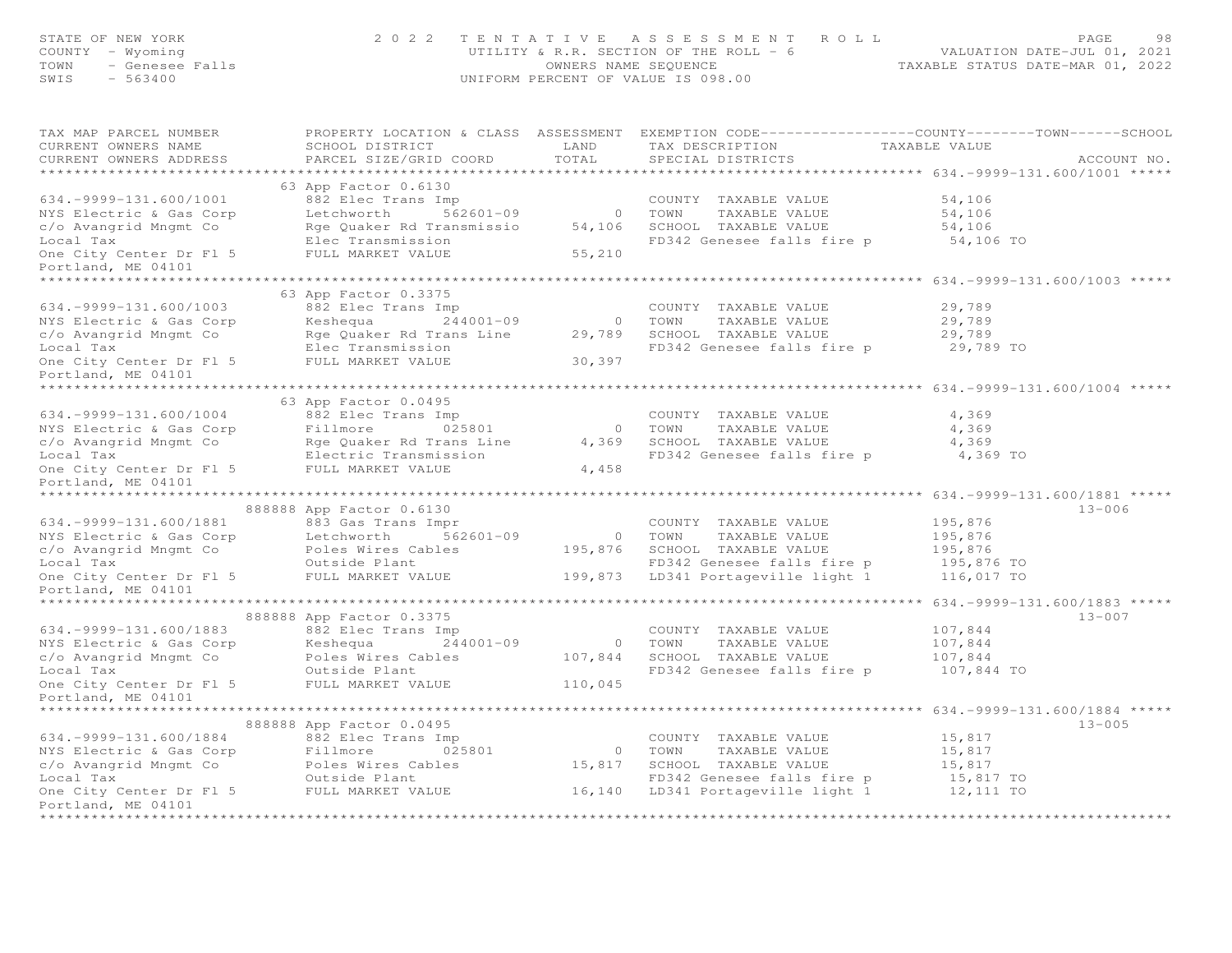| FAGE 99<br>COUNTY - Wyoming (2022 TENTATIVE ASSESSMENT ROLL PACE 99<br>COUNTY - Wyoming (2021 UTILITY & R.R. SECTION OF THE ROLL - 6<br>COUNTY - Genesee Falls (2022 UNIFORM PERCENT OF VALUE IS 098.00<br>SWIS - 563400 (UNIFORM PERCENT                              |                          |  |            |
|------------------------------------------------------------------------------------------------------------------------------------------------------------------------------------------------------------------------------------------------------------------------|--------------------------|--|------------|
| TAX MAP PARCEL NUMBER<br>CURRENT OWNERS NAME<br>CURRENT OWNERS ADDRESS                                                                                                                                                                                                 |                          |  |            |
|                                                                                                                                                                                                                                                                        | 888888 App Factor 0.6130 |  |            |
|                                                                                                                                                                                                                                                                        |                          |  |            |
|                                                                                                                                                                                                                                                                        |                          |  |            |
|                                                                                                                                                                                                                                                                        |                          |  |            |
|                                                                                                                                                                                                                                                                        |                          |  |            |
| 934.–9999–131.600/2881<br>NYS Electric & Gas Corp and Base of the Market Market Country TAXABLE VALUE<br>NYS Electric & Gas Corp Letchworth 562601–09 0 TOWN TAXABLE VALUE<br>C/O Avangrid Mngmt Co Gas Mains 122,644 SCHOOL TAXABLE                                   |                          |  |            |
|                                                                                                                                                                                                                                                                        |                          |  |            |
|                                                                                                                                                                                                                                                                        | 888888 App Factor 0.3375 |  |            |
|                                                                                                                                                                                                                                                                        |                          |  |            |
|                                                                                                                                                                                                                                                                        |                          |  |            |
|                                                                                                                                                                                                                                                                        |                          |  |            |
| 888888 App Factor 0.3375<br>888888 App Factor 0.3375<br>NYS Electric & Gas Corp<br>COUNTY TAXABLE VALUE<br>COUNTY TAXABLE VALUE<br>COUNTY TAXABLE VALUE<br>COUNTY TAXABLE VALUE<br>COUNTY TAXABLE VALUE<br>COUNTY TAXABLE VALUE<br>COUNTY TAXABL<br>Portland, ME 04101 |                          |  |            |
|                                                                                                                                                                                                                                                                        |                          |  |            |
|                                                                                                                                                                                                                                                                        |                          |  |            |
|                                                                                                                                                                                                                                                                        |                          |  |            |
|                                                                                                                                                                                                                                                                        |                          |  |            |
|                                                                                                                                                                                                                                                                        |                          |  |            |
|                                                                                                                                                                                                                                                                        |                          |  |            |
| 88888888888888888889 App Factor 0.0495<br>MYS Electric & Gas Corp Factor 0.0495<br>MYS Electric & Gas Corp Fillmore 025801<br>COUNTY TAXABLE VALUE 9,904<br>COUNTY TAXABLE VALUE 9,904<br>COUNTY TAXABLE VALUE 9,904<br>COUNTY TAXABLE VAL<br>Portland, ME 04101       |                          |  |            |
|                                                                                                                                                                                                                                                                        |                          |  |            |
| 955000 App Factor 0.6130<br>955000 App Factor 0.6130<br>833 Gas Trans Impressed and Tax<br>Country TAXABLE VALUE 272,458<br>Condester Gas & Electric Corp Letchworth 562601-09<br>Country TAXABLE VALUE 272,458<br>Condester Gas & Electri                             |                          |  | $15 - 005$ |
|                                                                                                                                                                                                                                                                        |                          |  |            |
|                                                                                                                                                                                                                                                                        |                          |  |            |
|                                                                                                                                                                                                                                                                        |                          |  |            |
|                                                                                                                                                                                                                                                                        |                          |  |            |
|                                                                                                                                                                                                                                                                        |                          |  |            |
|                                                                                                                                                                                                                                                                        |                          |  |            |
|                                                                                                                                                                                                                                                                        |                          |  | $15 - 006$ |
|                                                                                                                                                                                                                                                                        |                          |  |            |
|                                                                                                                                                                                                                                                                        |                          |  |            |
|                                                                                                                                                                                                                                                                        |                          |  |            |
|                                                                                                                                                                                                                                                                        |                          |  |            |
| 955000 App Factor 0.3375<br>955000 App Factor 0.3375<br>Rochester Gas & Electric Corp Keshequa<br>Rochester Gas & Electric Corp Keshequa<br>244001-09 0 TOWN TAXABLE VALUE<br>25,007 0 Avangrid Mngmt Co Poles Wiester Scale 244001-09<br>                             |                          |  |            |
|                                                                                                                                                                                                                                                                        |                          |  | $15 - 004$ |
|                                                                                                                                                                                                                                                                        |                          |  |            |
|                                                                                                                                                                                                                                                                        |                          |  |            |
|                                                                                                                                                                                                                                                                        |                          |  |            |
|                                                                                                                                                                                                                                                                        |                          |  |            |
| 950000 App Factor 0.0495<br>Rochester Gas & Electric Corp Fillmore 025801<br>C/O Avangrid Mngmt Co Poles Wires Cables 22,001<br>Electric Transmission<br>Com TAXABLE VALUE 22,001<br>Com TAXABLE VALUE 22,001<br>Con City Center F1.5<br>Ele                           |                          |  |            |
| Portland, ME 04101                                                                                                                                                                                                                                                     |                          |  |            |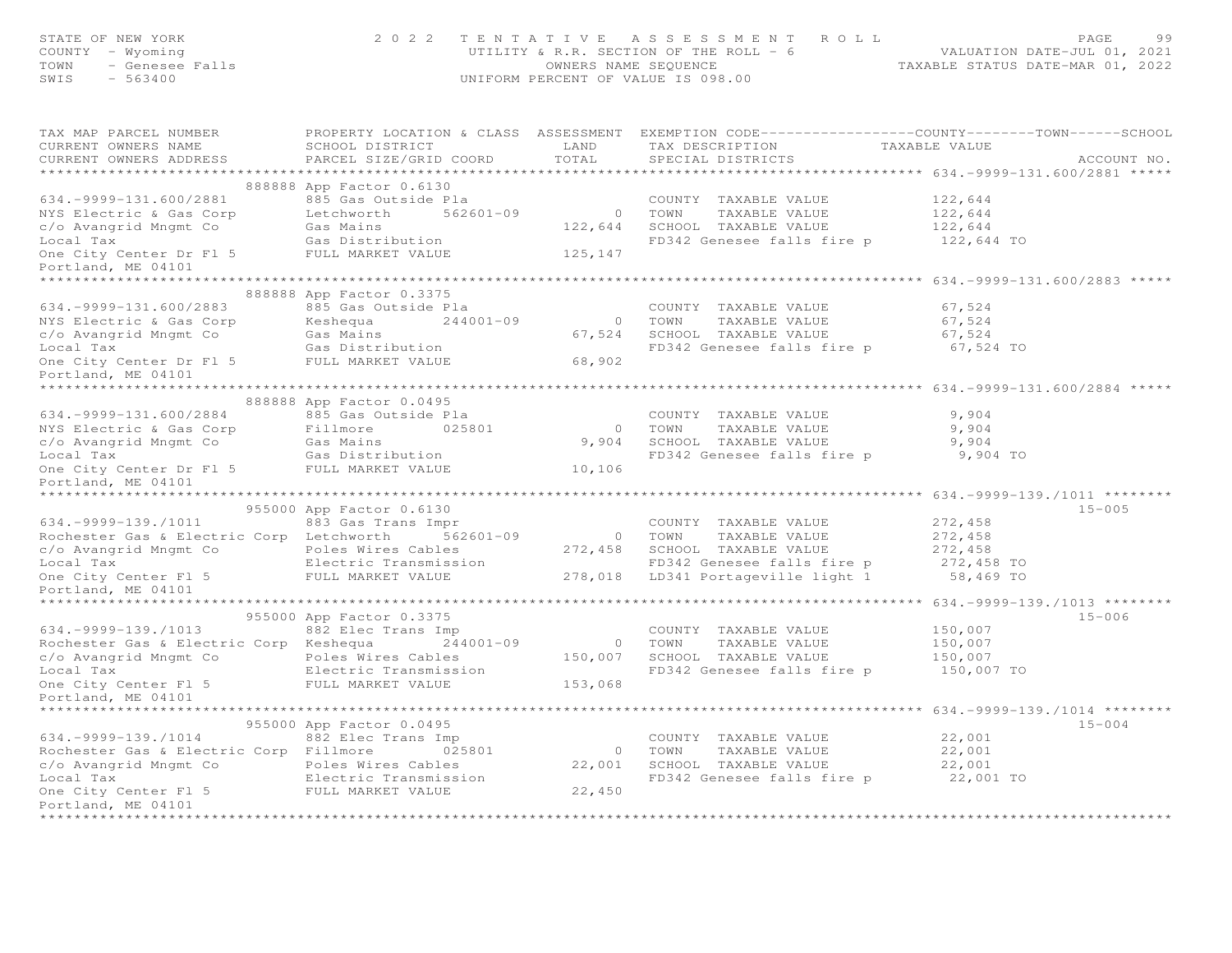| STATE OF NEW YORK<br>COUNTY - Wyoming<br>JF NEW YORA<br>- Wyoming<br>- Genesee Falls<br>- Codeo<br>TOWN<br>SWIS                                                                                                                 |                          |      | 2022 TENTATIVE ASSESSMENT ROLL PAGE 100<br>UTILITY & R.R. SECTION OF THE ROLL - 6 VALUATION DATE-JUL 01, 2021<br>OWNERS NAME SEQUENCE TAXABLE STATUS DATE-MAR 01, 2022<br>UNIFORM PERCENT OF VALUE IS 098.00 |        |  |
|---------------------------------------------------------------------------------------------------------------------------------------------------------------------------------------------------------------------------------|--------------------------|------|--------------------------------------------------------------------------------------------------------------------------------------------------------------------------------------------------------------|--------|--|
| TAX MAP PARCEL NUMBER FROPERTY LOCATION & CLASS ASSESSMENT EXEMPTION CODE-----------------COUNTY--------TOWN------SCHOOL<br>CURRENT OWNERS NAME                                                                                 | SCHOOL DISTRICT          | LAND | TAX DESCRIPTION TAXABLE VALUE                                                                                                                                                                                |        |  |
|                                                                                                                                                                                                                                 |                          |      |                                                                                                                                                                                                              |        |  |
|                                                                                                                                                                                                                                 |                          |      |                                                                                                                                                                                                              |        |  |
|                                                                                                                                                                                                                                 | 888888 App Factor 0.6130 |      |                                                                                                                                                                                                              |        |  |
|                                                                                                                                                                                                                                 |                          |      |                                                                                                                                                                                                              |        |  |
|                                                                                                                                                                                                                                 |                          |      |                                                                                                                                                                                                              |        |  |
| c/o Avangrid Mngmt Co coles Wires Cables 60,471                                                                                                                                                                                 |                          |      | SCHOOL TAXABLE VALUE 60,471                                                                                                                                                                                  |        |  |
| Local Tax conter F1 5 Contract Contract Content Content Content Content Content Content Content Content Content<br>Content Content F1 5 Content Content Content Content Content Content Content Content Content Content Content |                          |      | FD342 Genesee falls fire p 60,471 TO                                                                                                                                                                         |        |  |
|                                                                                                                                                                                                                                 |                          |      |                                                                                                                                                                                                              |        |  |
| Portland, ME 04101                                                                                                                                                                                                              |                          |      |                                                                                                                                                                                                              |        |  |
|                                                                                                                                                                                                                                 | 888888 App Factor 0.3375 |      |                                                                                                                                                                                                              |        |  |
| 634.-9999-139./1883 884 Elec Dist Out                                                                                                                                                                                           |                          |      | COUNTY TAXABLE VALUE 33,294                                                                                                                                                                                  |        |  |
| Rochester Gas & Electric Corp Keshequa 244001-09 0 TOWN                                                                                                                                                                         |                          |      | TAXABLE VALUE                                                                                                                                                                                                | 33,294 |  |
| c/o Avangrid Mngmt Co                                                                                                                                                                                                           |                          |      |                                                                                                                                                                                                              |        |  |
| Outside Plant<br>Local Tax                                                                                                                                                                                                      |                          |      | FD342 Genesee falls fire p 33,294 TO                                                                                                                                                                         |        |  |
| One City Center F1 5 FULL MARKET VALUE 33,973                                                                                                                                                                                   |                          |      |                                                                                                                                                                                                              |        |  |
| Portland, ME 04101                                                                                                                                                                                                              |                          |      |                                                                                                                                                                                                              |        |  |
| *************************                                                                                                                                                                                                       |                          |      |                                                                                                                                                                                                              |        |  |
|                                                                                                                                                                                                                                 | 888888 App Factor 0.0495 |      |                                                                                                                                                                                                              |        |  |
|                                                                                                                                                                                                                                 |                          |      | COUNTY TAXABLE VALUE 4,883                                                                                                                                                                                   |        |  |
| 0.14.-9999-139./1884 884 Elec Dist Out<br>Rochester Gas & Electric Corp Fillmore 025801 0 TOWN                                                                                                                                  |                          |      | TAXABLE VALUE 4,883                                                                                                                                                                                          |        |  |
| c/o Avangrid Mngmt Co Poles Wires Cables 4,883                                                                                                                                                                                  |                          |      | SCHOOL TAXABLE VALUE 4,883                                                                                                                                                                                   |        |  |
| Outside Plant<br>Local Tax                                                                                                                                                                                                      |                          |      | FD342 Genesee falls fire p 4,883 TO                                                                                                                                                                          |        |  |
| One City Center F1 5 FULL MARKET VALUE 4,983                                                                                                                                                                                    |                          |      |                                                                                                                                                                                                              |        |  |
| Portland, ME 04101                                                                                                                                                                                                              |                          |      |                                                                                                                                                                                                              |        |  |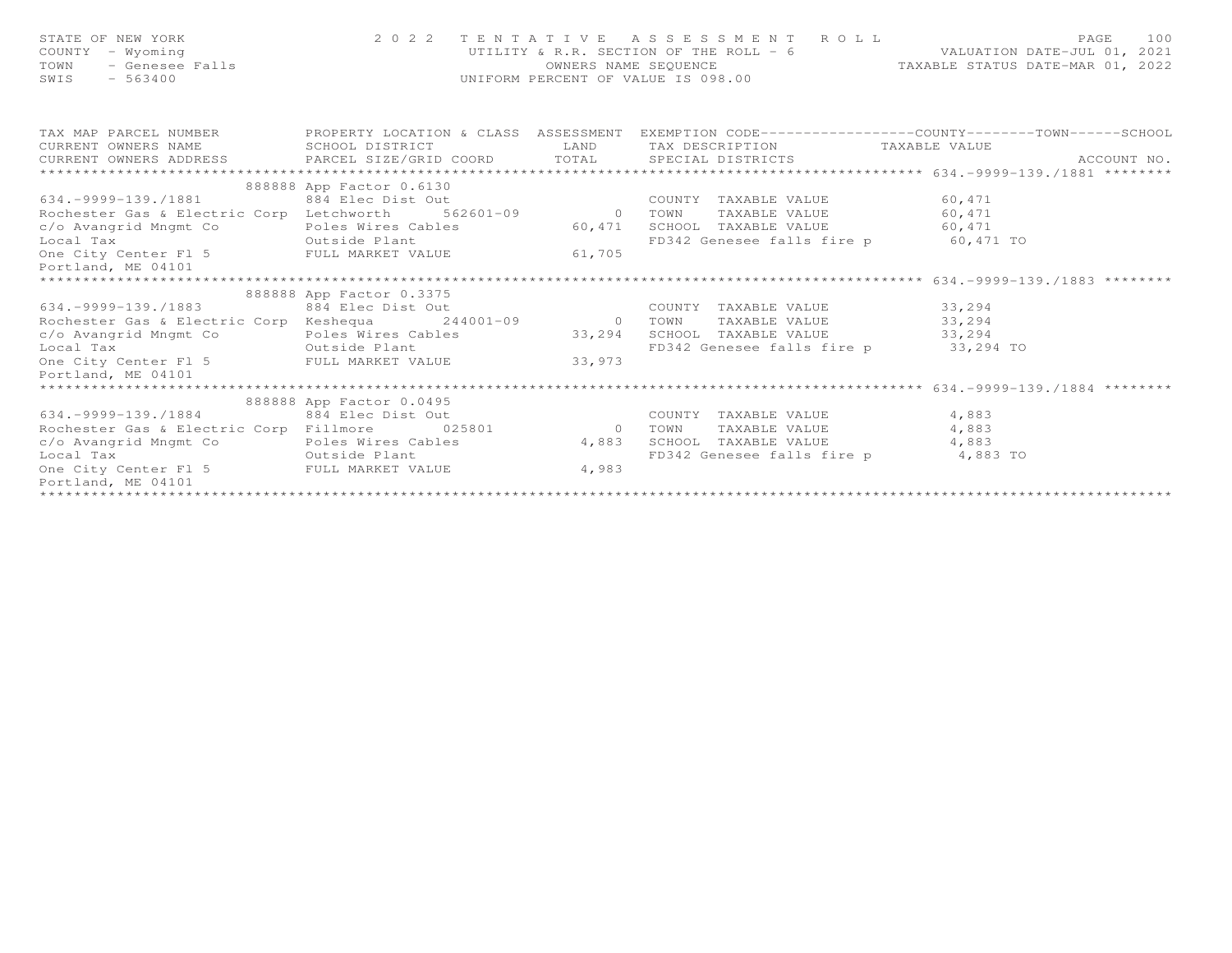|      | STATE OF NEW YORK | 2022 TENTATIVE ASSESSMENT ROLL         |  |                                  |                        | PAGE | 101 |
|------|-------------------|----------------------------------------|--|----------------------------------|------------------------|------|-----|
|      | COUNTY - Wyoming  | UTILITY & R.R. SECTION OF THE ROLL - 6 |  | VALUATION DATE-JUL 01, 2021      |                        |      |     |
| TOWN | - Genesee Falls   |                                        |  | TAXABLE STATUS DATE-MAR 01, 2022 |                        |      |     |
| SWIS | $-563400$         | UNIFORM PERCENT OF VALUE IS 098.00     |  |                                  | RPS150/V04/L015        |      |     |
|      |                   |                                        |  |                                  | CURRENT DATE 5/01/2022 |      |     |
|      |                   |                                        |  |                                  |                        |      |     |

## \*\*\* S P E C I A L D I S T R I C T S U M M A R Y \*\*\*

| CODE | DISTRICT NAME        | TOTAL.<br>PARCELS | EXTENSION<br>TYPE | EXTENSION<br>VALUE | AD VALOREM<br>VALUE | <b>EXEMPT</b><br>AMOUNT | TAXABLE<br>VALUE |
|------|----------------------|-------------------|-------------------|--------------------|---------------------|-------------------------|------------------|
|      | AG003 Ag district #3 |                   | 1 ACRES           | 2.40               |                     |                         | 2.40             |
|      |                      |                   | TOTAL             |                    | 277.704             |                         | 277,704          |
|      | FD342 Genesee falls  |                   | 38 TOTAL          |                    | 8067,525            |                         | 8067,525         |
|      | LD341 Portageville 1 |                   | 5 TOTAL           |                    | 204,404             |                         | 204,404          |

# \*\*\* S C H O O L D I S T R I C T S U M M A R Y \*\*\*

|        |                       | TOTAL   | ASSESSED | ASSESSED  | <b>EXEMPT</b> | TOTAL     | STAR   | STAR      |
|--------|-----------------------|---------|----------|-----------|---------------|-----------|--------|-----------|
| CODE   | DISTRICT NAME         | PARCELS | LAND     | TOTAL     | AMOUNT        | TAXABLE   | AMOUNT | TAXABLE   |
| 025801 | Fillmore              | 9       |          | 341,877   |               | 341,877   |        | 341,877   |
| 244001 | Keshequa              | 11      | 27,800   | 2468,444  |               | 2468,444  |        | 2468,444  |
| 562601 | Letchworth            | 19      | 40,200   | 5375,722  |               | 5375,722  |        | 5375,722  |
|        | $S \cup B - TO T A L$ | 39      | 68,000   | 8186,043  |               | 8186,043  |        | 8186,043  |
| 244009 | Library               | 9       | 27,800   | 2440,104  |               | 2440,104  |        | 2440,104  |
| 562609 | Letchworth            | 16      | 40,200   | 5290,249  |               | 5290,249  |        | 5290,249  |
|        | TOTAL                 | 64      | 136,000  | 15916,396 |               | 15916,396 |        | 15916,396 |

#### \*\*\* S Y S T E M C O D E S S U M M A R Y \*\*\*

#### NO SYSTEM EXEMPTIONS AT THIS LEVEL

\*\*\* E X E M P T I O N S U M M A R Y \*\*\*

NO EXEMPTIONS AT THIS LEVEL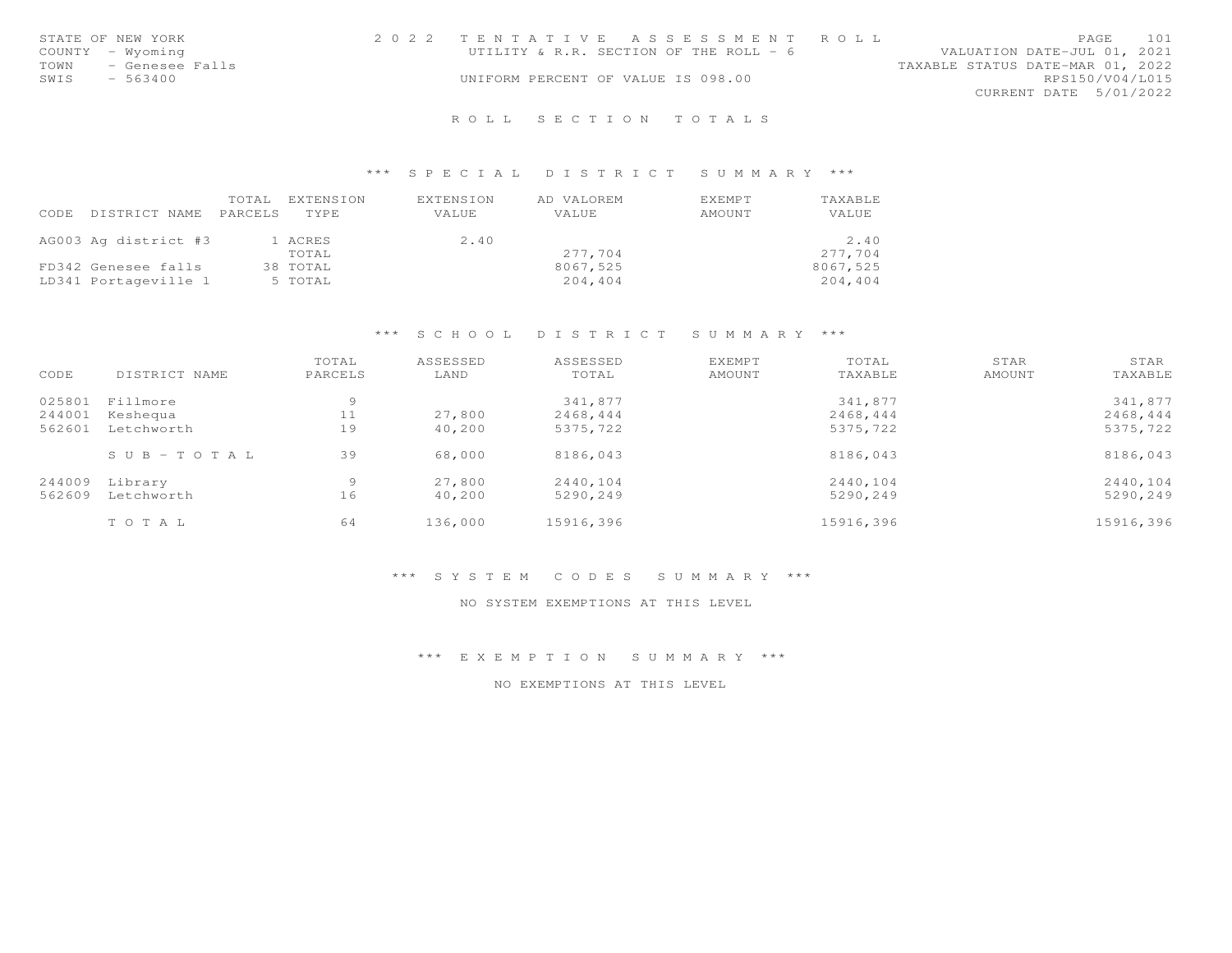| STATE OF NEW YORK    | 2022 TENTATIVE ASSESSMENT ROLL         | PAGE                             | 102 |
|----------------------|----------------------------------------|----------------------------------|-----|
| COUNTY - Wyoming     | UTILITY & R.R. SECTION OF THE ROLL - 6 | VALUATION DATE-JUL 01, 2021      |     |
| TOWN - Genesee Falls |                                        | TAXABLE STATUS DATE-MAR 01, 2022 |     |
| SWIS<br>$-563400$    | UNIFORM PERCENT OF VALUE IS 098.00     | RPS150/V04/L015                  |     |
|                      |                                        | CURRENT DATE 5/01/2022           |     |
|                      |                                        |                                  |     |
|                      | ROLL SECTION TOTALS                    |                                  |     |

| ROLL |                  | TOTAL   | ASSESSED | ASSESSED | TAXABLE  | TAXABLE  | TAXABLE  | STAR     |
|------|------------------|---------|----------|----------|----------|----------|----------|----------|
| SEC  | DESCRIPTION      | PARCELS | LAND     | TOTAL    | COUNTY   | TOWN     | SCHOOL   | TAXABLE  |
|      | UTILITIES & N.C. | 39      | 68,000   | 8186,043 | 8186,043 | 8186,043 | 8186,043 | 8186,043 |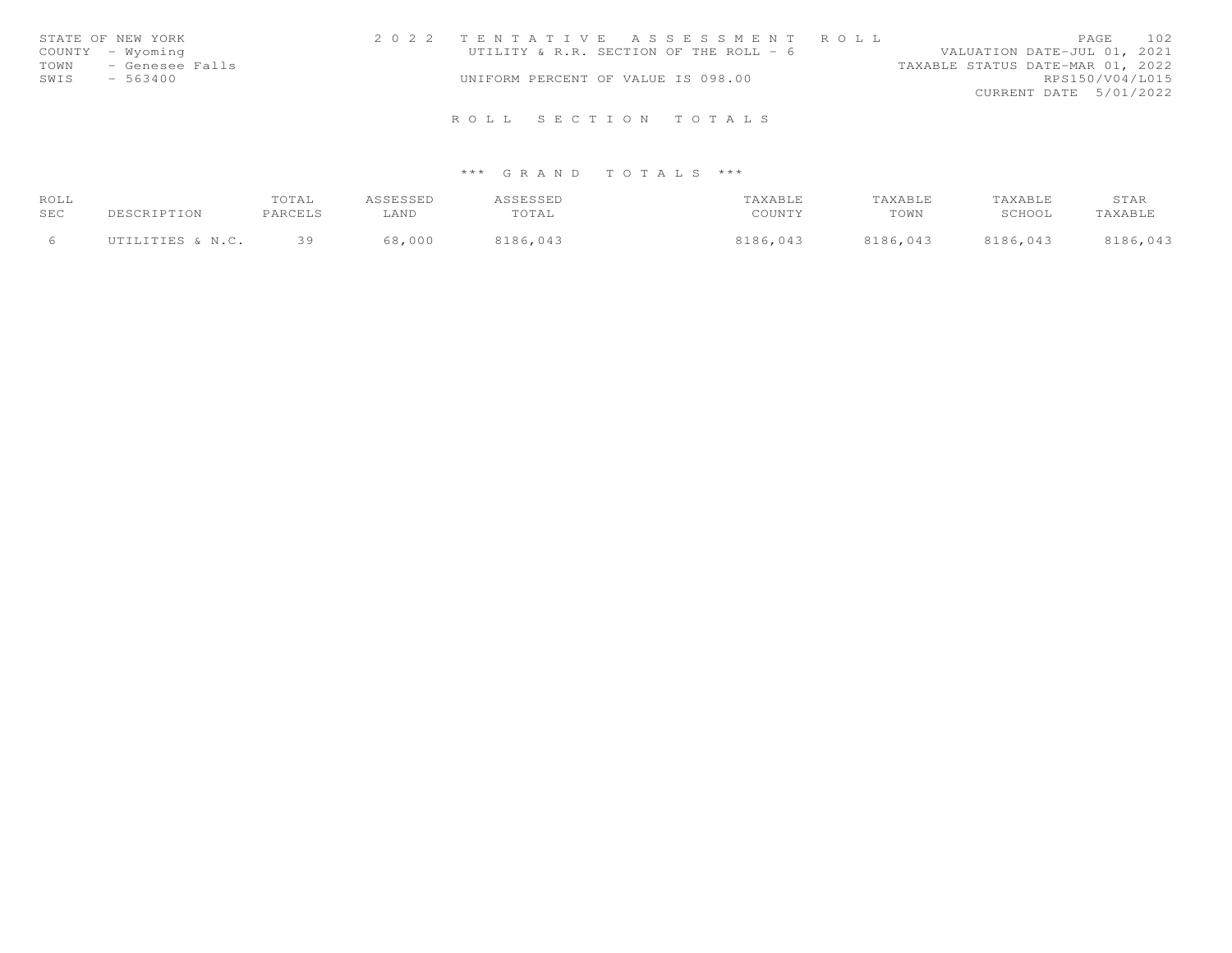| STATE OF NEW YORK<br>- Wyoming<br>COUNTY<br>- Genesee Falls<br>TOWN<br>$-563400$<br>SWIS |                                      |          | 2022 TENTATIVE ASSESSMENT ROLL<br>CEILING RAILROAD SECTION OF THE ROLL - 7 WALUATION DATE-JUL 01, 2021<br>OWNERS NAME SEQUENCE TAXABLE STATUS DATE-MAR 01, 2022<br>UNIFORM PERCENT OF VALUE IS 098.00 |               | 103<br>PAGE |
|------------------------------------------------------------------------------------------|--------------------------------------|----------|-------------------------------------------------------------------------------------------------------------------------------------------------------------------------------------------------------|---------------|-------------|
| TAX MAP PARCEL NUMBER                                                                    | PROPERTY LOCATION & CLASS ASSESSMENT |          | EXEMPTION CODE-----------------COUNTY-------TOWN------SCHOOL                                                                                                                                          |               |             |
| CURRENT OWNERS NAME                                                                      | SCHOOL DISTRICT                      | LAND     | TAX DESCRIPTION                                                                                                                                                                                       | TAXABLE VALUE |             |
| CURRENT OWNERS ADDRESS FARCEL SIZE/GRID COORD TOTAL SPECIAL DISTRICTS                    |                                      |          |                                                                                                                                                                                                       |               | ACCOUNT NO. |
|                                                                                          |                                      |          |                                                                                                                                                                                                       |               |             |
|                                                                                          | Letchworth Park                      |          |                                                                                                                                                                                                       |               | $41 - 001$  |
| $170. -1 - 5$                                                                            | 842 Ceiling rr                       |          | COUNTY<br>TAXABLE VALUE                                                                                                                                                                               | 1432,636      |             |
| Norfolk Southern Corp betchworth 562601-09 268,900                                       |                                      |          | TOWN<br>TAXABLE VALUE                                                                                                                                                                                 | 1432,636      |             |
| 650 W Peachtree St NW Ceiling Railroad 1432,636                                          |                                      |          | SCHOOL TAXABLE VALUE 1432,636                                                                                                                                                                         |               |             |
| Atlanta, GA 30308 Letchworth School (100%)                                               |                                      |          | FD342 Genesee falls fire p 1432,636 TO                                                                                                                                                                |               |             |
|                                                                                          | $S - 00 - 87 - 563400$               |          |                                                                                                                                                                                                       |               |             |
|                                                                                          | ACRES 32.62                          |          |                                                                                                                                                                                                       |               |             |
|                                                                                          | EAST-1290151 NRTH-0944342            |          |                                                                                                                                                                                                       |               |             |
|                                                                                          | DEED BOOK 796<br>$PG-702$            |          |                                                                                                                                                                                                       |               |             |
|                                                                                          | FULL MARKET VALUE                    | 1461,873 |                                                                                                                                                                                                       |               |             |
|                                                                                          |                                      |          |                                                                                                                                                                                                       |               |             |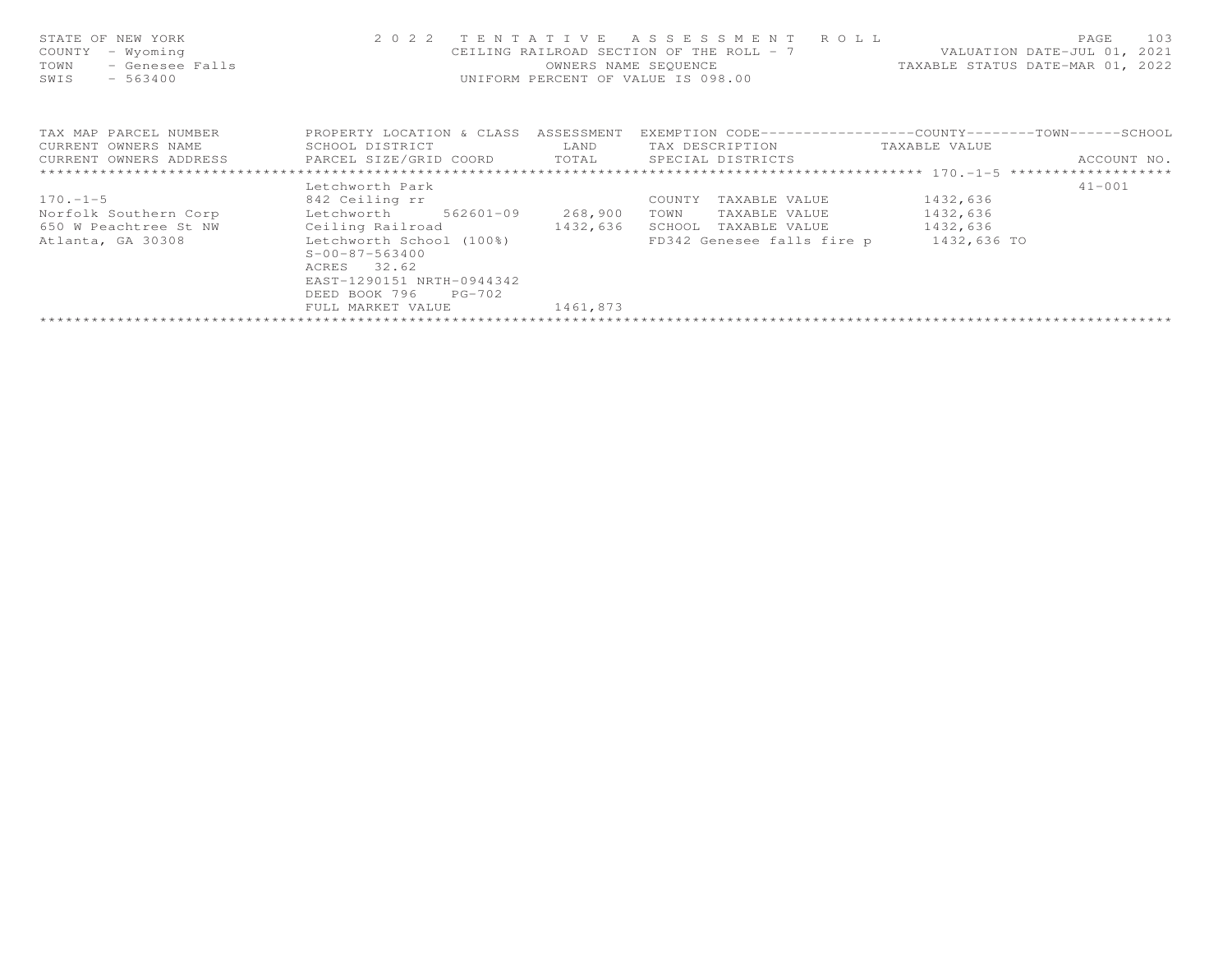|      | STATE OF NEW YORK    | 2022 TENTATIVE ASSESSMENT ROLL           |  |  |                                  |                        | PAGE | 104 |
|------|----------------------|------------------------------------------|--|--|----------------------------------|------------------------|------|-----|
|      | COUNTY - Wyoming     | CEILING RAILROAD SECTION OF THE ROLL - 7 |  |  | VALUATION DATE-JUL 01, 2021      |                        |      |     |
|      | TOWN - Genesee Falls |                                          |  |  | TAXABLE STATUS DATE-MAR 01, 2022 |                        |      |     |
| SWIS | $-563400$            | UNIFORM PERCENT OF VALUE IS 098.00       |  |  |                                  | RPS150/V04/L015        |      |     |
|      |                      |                                          |  |  |                                  | CURRENT DATE 5/01/2022 |      |     |
|      |                      |                                          |  |  |                                  |                        |      |     |

\*\*\* S P E C I A L D I S T R I C T S U M M A R Y \*\*\*

| CODE DISTRICT NAME PARCELS |  | TOTAL EXTENSION<br>TYPE | EXTENSION<br>VALUE | AD VALOREM<br><b>VALUE</b> | <b>EXEMPT</b><br>AMOUNT | <b>TAXABLE</b><br>VALUE |
|----------------------------|--|-------------------------|--------------------|----------------------------|-------------------------|-------------------------|
| FD342 Genesee falls        |  | l TOTAL                 |                    | 1432,636                   |                         | 1432,636                |

## \*\*\* S C H O O L D I S T R I C T S U M M A R Y \*\*\*

| CODE   | DISTRICT NAME         | TOTAL<br>PARCELS | ASSESSED<br>LAND | ASSESSED<br>TOTAL | <b>EXEMPT</b><br>AMOUNT | TOTAL<br>TAXABLE | STAR<br>AMOUNT | STAR<br>TAXABLE |
|--------|-----------------------|------------------|------------------|-------------------|-------------------------|------------------|----------------|-----------------|
| 562601 | Letchworth            |                  | 268,900          | 1432,636          |                         | 1432,636         |                | 1432,636        |
|        | $S \cup B - TO T A L$ |                  | 268,900          | 1432,636          |                         | 1432,636         |                | 1432,636        |
| 562609 | Letchworth            |                  | 268,900          | 1432,636          |                         | 1432,636         |                | 1432,636        |
|        | TOTAL                 | ∠                | 537,800          | 2865,272          |                         | 2865,272         |                | 2865,272        |

#### \*\*\* S Y S T E M C O D E S S U M M A R Y \*\*\*

# NO SYSTEM EXEMPTIONS AT THIS LEVEL

#### \*\*\* E X E M P T I O N S U M M A R Y \*\*\*

#### NO EXEMPTIONS AT THIS LEVEL

| ROLL | DESCRIPTION       | TOTAL   | ASSESSED | ASSESSED | TAXABLE  | TAXABLE  | TAXABLE  | STAR     |
|------|-------------------|---------|----------|----------|----------|----------|----------|----------|
| SEC  |                   | PARCELS | LAND     | TOTAL    | COUNTY   | TOWN     | SCHOOL   | TAXABLE  |
|      | CEILING RAILROADS |         | 268,900  | 1432,636 | 1432,636 | 1432,636 | 1432,636 | 1432,636 |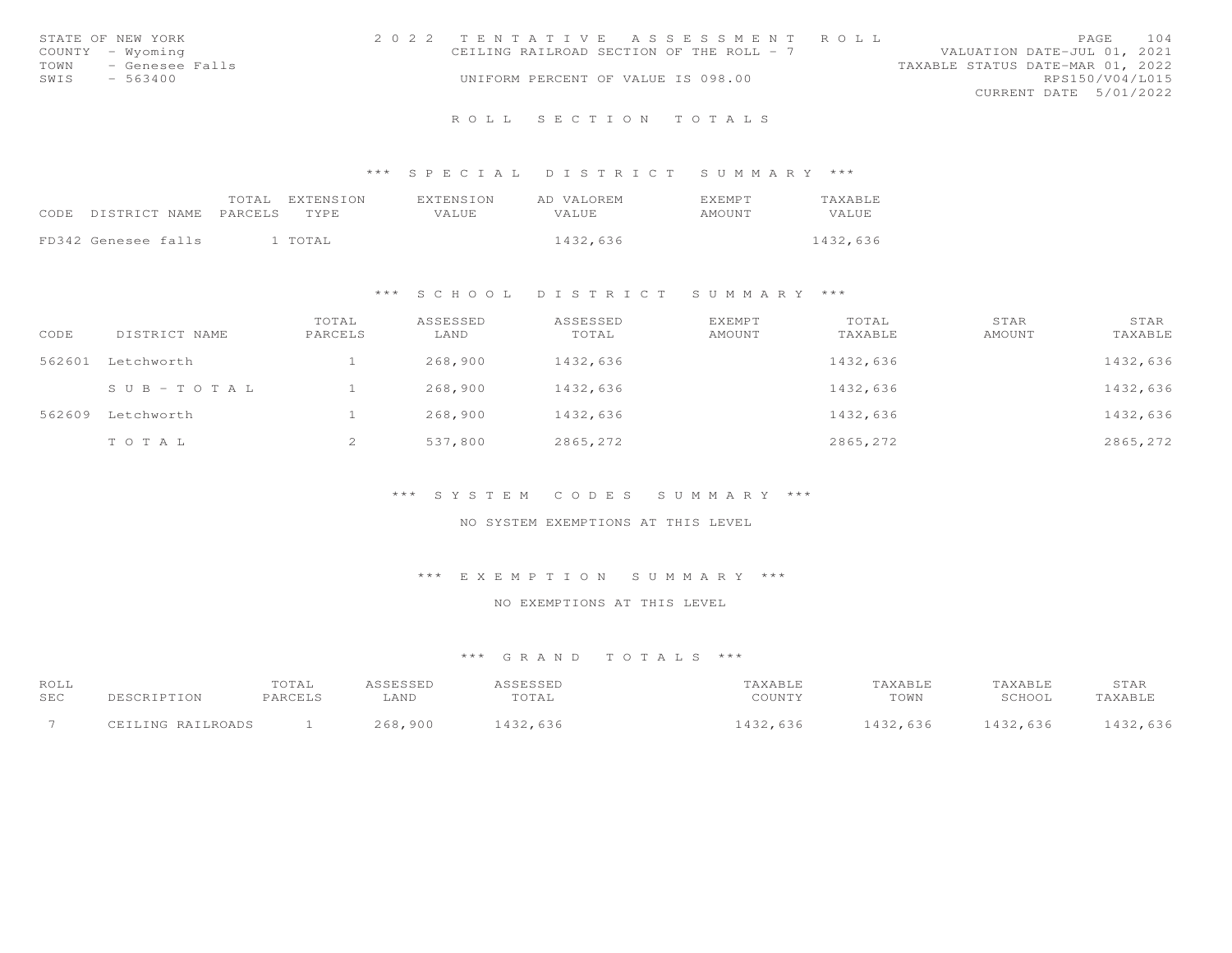| STATE OF NEW YORK<br>$\begin{array}{ll}\n& \dots & \dots & \dots \\ \text{TOWN} & - \text{Genesee Falls} \\ \text{SWIS} & - \frac{563400}{\end{array}$                                                                                                                                                                                                            | 2 0 2 2<br>TENTATIVE                                                                                                                                                       |       | TENTATIVE ASSESSMENT ROLL<br>WHOLLY EXEMPT SECTION OF THE ROLL - 8<br>OWNERS NAME SEQUENCE<br>UNIFORM PERCENT OF VALUE IS 098.00<br>UNIFORM PERCENT OF VALUE IS 098.00                            |                                                                                   |                      |
|-------------------------------------------------------------------------------------------------------------------------------------------------------------------------------------------------------------------------------------------------------------------------------------------------------------------------------------------------------------------|----------------------------------------------------------------------------------------------------------------------------------------------------------------------------|-------|---------------------------------------------------------------------------------------------------------------------------------------------------------------------------------------------------|-----------------------------------------------------------------------------------|----------------------|
| TAX MAP PARCEL NUMBER<br>CURRENT OWNERS NAME<br>CURRENT OWNERS ADDRESS                                                                                                                                                                                                                                                                                            |                                                                                                                                                                            |       | PROPERTY LOCATION & CLASS ASSESSMENT EXEMPTION CODE----------------COUNTY-------TOWN------SCHOOL                                                                                                  |                                                                                   | ACCOUNT NO.          |
|                                                                                                                                                                                                                                                                                                                                                                   | Griffith Rd                                                                                                                                                                |       |                                                                                                                                                                                                   |                                                                                   |                      |
| 170.-1-13<br>695 Cemetery<br>Assumption Catholic Cemetary Keshequa 244001-09 18,800 COUNTY TAXABLE VALUE<br>31 St Isidore's Parish Lot 97 Cott 18,800 18,800 TOWN TAXABLE VALUE                                                                                                                                                                                   |                                                                                                                                                                            |       |                                                                                                                                                                                                   |                                                                                   | 18,800 18,800 18,800 |
| St Isidore's Parish and Controller and the MCRES of the MCRES of the SCHOOL TAXABLE VALUE of the MCRES 3.32<br>Berry, NY 14530 EAST-1289310 NRTH-0936023 FD342 Genesee falls fire p 0 TO<br>FULL MARKET VALUE 19,184 18,800 EX                                                                                                                                    |                                                                                                                                                                            |       |                                                                                                                                                                                                   |                                                                                   |                      |
|                                                                                                                                                                                                                                                                                                                                                                   |                                                                                                                                                                            |       |                                                                                                                                                                                                   |                                                                                   |                      |
|                                                                                                                                                                                                                                                                                                                                                                   | Smith St                                                                                                                                                                   |       |                                                                                                                                                                                                   |                                                                                   |                      |
| $170.4 - 1 - 22$<br>Cemetery Catholic<br>Portageville, NY 14536                                                                                                                                                                                                                                                                                                   | 695 Cemetery<br>Extra to the contract of the September 244001-09<br>Lot 98 Cott<br>FRNT 215.00 DPTH 250.00<br>ACRES 1.07<br>EAST-1295456 NRTH-0935891<br>FULL MARKET VALUE | 3,776 | CEMET PRIV 27350<br>3,700 COUNTY TAXABLE VALUE<br>3,700 TOWN<br>TAXABLE VALUE<br>SCHOOL TAXABLE VALUE<br>SCHOOL IAAADDD VAD<br>FD342 Genesee falls<br>3,700 EX<br>FD342 Genesee falls fire p 0 TO | 3,700<br>$\begin{matrix} 0 \\ 0 \end{matrix}$<br>$\overline{O}$<br>$\overline{0}$ | 3,700<br>3,700       |
|                                                                                                                                                                                                                                                                                                                                                                   |                                                                                                                                                                            |       | ************************************ 181.2–1–56 ******************                                                                                                                                |                                                                                   |                      |
| 181.2-1-56 695 Cemetery<br>Cemetery Catholic (England Keshequa 244001-09<br>Portageville, NY 14536 Lot 99 Cott                                                                                                                                                                                                                                                    | Mccormick St<br>$244001 - 09$<br>FRNT 162.00 DPTH 264.00<br>EAST-1293143 NRTH-0934564<br>FULL MARKET VALUE                                                                 |       | CEMET PRIV 27350<br>8,900 COUNTY TAXABLE VALUE<br>8,900 TOWN TAXABLE VALUE 0<br>SCHOOL TAXABLE VALUE 0<br>FD342 Genesee falls fire p 0 0 TO<br>9.082<br>9,082 8,900 EX                            | 8,900<br>$\overline{0}$                                                           | 8,900<br>8,900       |
|                                                                                                                                                                                                                                                                                                                                                                   | Denton Corners Rd                                                                                                                                                          |       |                                                                                                                                                                                                   | ****************** 159.-1-17 ***************                                      |                      |
| $\begin{array}{cccccccc} \text{159.-1--17} & \text{159.-1--17} & \text{159.-1--17} & \text{159.-1--17} & \text{159--1--17} & \text{159--1--17} & \text{159--1--17} & \text{159--1--17} & \text{159--1--17} & \text{159--1--17} & \text{159--1--17} & \text{159--1--17} & \text{159--1--17} & \text{159--1--17} & \text{159--1--17} & \text{159--1--17} & \text{1$ |                                                                                                                                                                            |       | FD342 Genesee falls fire p 0 TO<br>7,400 EX                                                                                                                                                       |                                                                                   | 7,400<br>7,400       |
|                                                                                                                                                                                                                                                                                                                                                                   | Route 19A                                                                                                                                                                  |       |                                                                                                                                                                                                   |                                                                                   |                      |
| $170. - 1 - 30$<br>Cometery Protestant and the charge of the series of the community of the community of the community of the community of the community of the community of the community of the community of the community of the community of                                                                                                                  | 695 Cemetery<br>EAST-1287026 NRTH-0942737<br>FULL MARKET VALUE                                                                                                             |       | CEMET PRIV 27350<br>AG003 Ag district #3<br>4,082 FD342 Genesee falls fire p 0 TO<br>4,000 EX 0 TO<br>4,000 EX 4,000 EX                                                                           | 4,000                                                                             | 4,000<br>4,000       |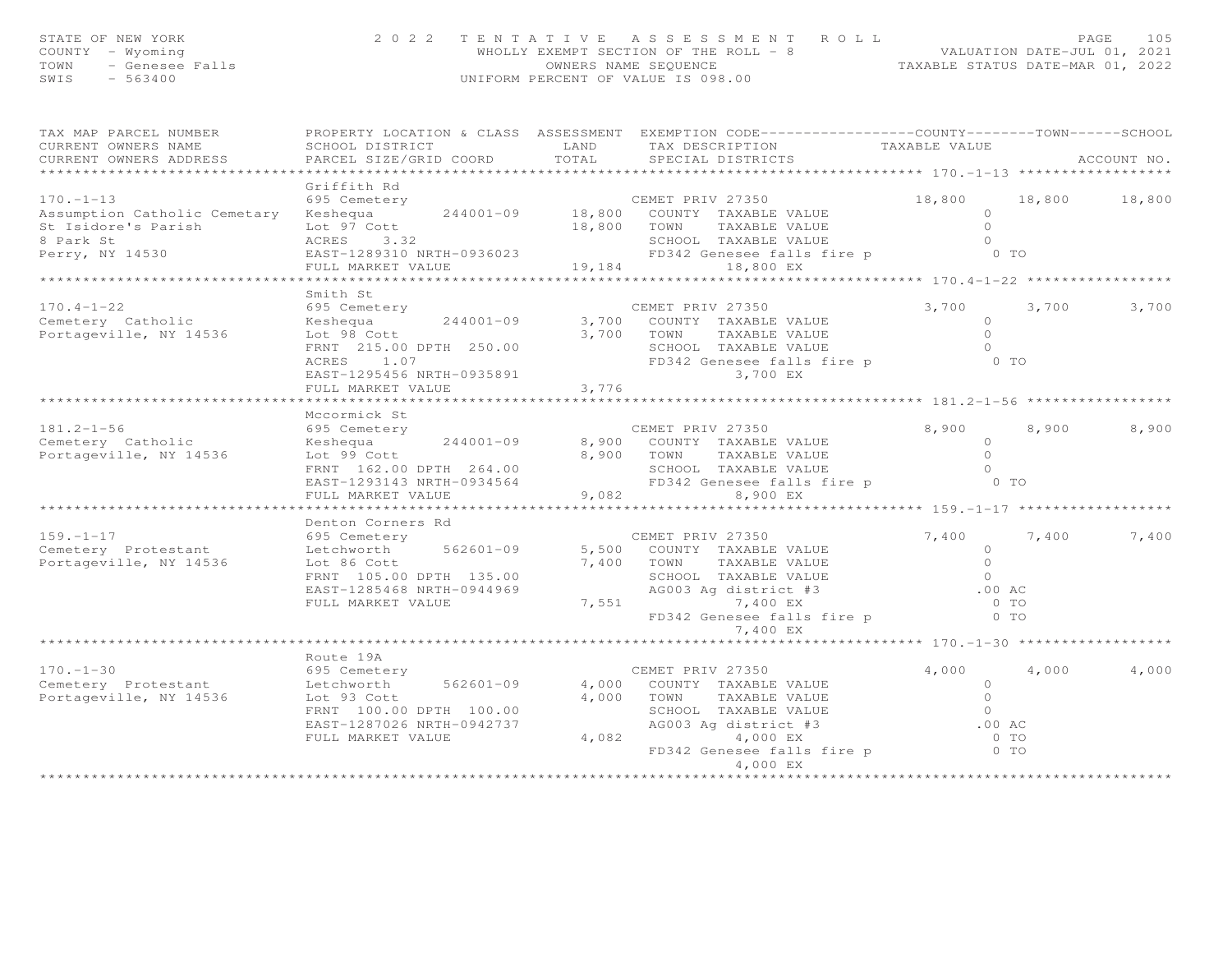| STATE OF NEW YORK<br>OF NEW YORK<br>I - Wyoming<br>- Genesee Falls<br>- Corro<br>COUNTY - Wyoming<br>TOWN<br>SWIS - 563400                                                                                                                                 |                                                                                                                                                                                                                                            | 2 0 2 2 TENTATIVE ASSESSMENT ROLL ROLL PAGE 106<br>WHOLLY EXEMPT SECTION OF THE ROLL - 8 VALUATION DATE-JUL 01, 2021<br>OWNERS NAME STATUS DATE-MAR 01, 2022<br>UNIFORM PERCENT OF VALUE IS 098.00 |        |                      |               |
|------------------------------------------------------------------------------------------------------------------------------------------------------------------------------------------------------------------------------------------------------------|--------------------------------------------------------------------------------------------------------------------------------------------------------------------------------------------------------------------------------------------|----------------------------------------------------------------------------------------------------------------------------------------------------------------------------------------------------|--------|----------------------|---------------|
| TAX MAP PARCEL NUMBER<br>CURRENT OWNERS NAME                                                                                                                                                                                                               |                                                                                                                                                                                                                                            |                                                                                                                                                                                                    |        |                      |               |
| CURRENT OWNERS ADDRESS                                                                                                                                                                                                                                     |                                                                                                                                                                                                                                            |                                                                                                                                                                                                    |        |                      |               |
|                                                                                                                                                                                                                                                            | Hamilton St                                                                                                                                                                                                                                |                                                                                                                                                                                                    |        |                      |               |
| $170.4 - 1 - 1$                                                                                                                                                                                                                                            | Hamilton St<br>961 State park<br>Eshequa 244001-09 27,000 COUNTY TAXABLE VALUE<br>Lot 98 Cott 27,000 TOWN TAXABLE VALUE 0<br>ACRES 5.45 SCHOOL TAXABLE VALUE 0<br>EAST-1294020 NRTH-0936808 27,551 PD342 Genesee falls fire p 0 TO<br>FULL |                                                                                                                                                                                                    |        |                      | 27,000 27,000 |
| Letchworth State Park                                                                                                                                                                                                                                      |                                                                                                                                                                                                                                            |                                                                                                                                                                                                    |        |                      |               |
| Portageville, NY 14536                                                                                                                                                                                                                                     |                                                                                                                                                                                                                                            |                                                                                                                                                                                                    |        |                      |               |
|                                                                                                                                                                                                                                                            |                                                                                                                                                                                                                                            |                                                                                                                                                                                                    |        |                      |               |
|                                                                                                                                                                                                                                                            |                                                                                                                                                                                                                                            |                                                                                                                                                                                                    |        |                      |               |
|                                                                                                                                                                                                                                                            |                                                                                                                                                                                                                                            |                                                                                                                                                                                                    |        |                      |               |
|                                                                                                                                                                                                                                                            | *****************                                                                                                                                                                                                                          |                                                                                                                                                                                                    |        |                      |               |
|                                                                                                                                                                                                                                                            | Denton Corners Rd                                                                                                                                                                                                                          |                                                                                                                                                                                                    |        |                      |               |
| $170. - 1 - 4$                                                                                                                                                                                                                                             | 961 State park                                                                                                                                                                                                                             | NYS C/T/S 12100                                                                                                                                                                                    |        | 2112,100 2112,100    | 2112,100      |
|                                                                                                                                                                                                                                                            | Letchworth 562601-09 1582,600 COUNTY TAXABLE VALUE                                                                                                                                                                                         |                                                                                                                                                                                                    |        | $\Omega$             |               |
| Letchworth State Park                                                                                                                                                                                                                                      |                                                                                                                                                                                                                                            | 2112,100 TOWN TAXABLE VALUE                                                                                                                                                                        |        | $\overline{0}$       |               |
| Castile, NY 14427                                                                                                                                                                                                                                          | Cott<br>ACRES 1639.70                                                                                                                                                                                                                      |                                                                                                                                                                                                    |        |                      |               |
|                                                                                                                                                                                                                                                            |                                                                                                                                                                                                                                            | ACRES 1639.70<br>EAST-1293722 NRTH-0943714<br>FD342 Genesee falls fire p<br>FULL MARKET VALUE<br>$2155,204$<br>$2112,100$ EX<br>FULL MARKET VALUE<br>$2112,100$ EX                                 |        |                      |               |
|                                                                                                                                                                                                                                                            |                                                                                                                                                                                                                                            |                                                                                                                                                                                                    |        |                      |               |
|                                                                                                                                                                                                                                                            |                                                                                                                                                                                                                                            |                                                                                                                                                                                                    |        |                      |               |
|                                                                                                                                                                                                                                                            |                                                                                                                                                                                                                                            |                                                                                                                                                                                                    |        |                      | $15 - 003$    |
|                                                                                                                                                                                                                                                            |                                                                                                                                                                                                                                            |                                                                                                                                                                                                    |        |                      | 34,900 34,900 |
|                                                                                                                                                                                                                                                            |                                                                                                                                                                                                                                            |                                                                                                                                                                                                    |        |                      |               |
|                                                                                                                                                                                                                                                            |                                                                                                                                                                                                                                            |                                                                                                                                                                                                    |        |                      |               |
|                                                                                                                                                                                                                                                            |                                                                                                                                                                                                                                            |                                                                                                                                                                                                    |        |                      |               |
|                                                                                                                                                                                                                                                            |                                                                                                                                                                                                                                            |                                                                                                                                                                                                    |        |                      |               |
|                                                                                                                                                                                                                                                            |                                                                                                                                                                                                                                            |                                                                                                                                                                                                    |        |                      |               |
|                                                                                                                                                                                                                                                            |                                                                                                                                                                                                                                            |                                                                                                                                                                                                    |        |                      |               |
|                                                                                                                                                                                                                                                            |                                                                                                                                                                                                                                            |                                                                                                                                                                                                    |        |                      |               |
|                                                                                                                                                                                                                                                            |                                                                                                                                                                                                                                            |                                                                                                                                                                                                    |        |                      |               |
|                                                                                                                                                                                                                                                            | 6664 Pike St<br>57 FIRE SU<br>620 Religious                                                                                                                                                                                                |                                                                                                                                                                                                    |        |                      |               |
| $170.4 - 1 - 26$                                                                                                                                                                                                                                           |                                                                                                                                                                                                                                            | RELIGIOUS 25110                                                                                                                                                                                    |        | 48,000 48,000 48,000 |               |
| Fortageville Community<br>Portageville Community<br>Baptist Church<br>C/O Hiram E Kemp<br>E REST 1294307 NRTH-0936092<br>PO Box 266<br>PO Box 266<br>PO Box 266<br>PO Box 266<br>PO Box 266<br>PO Box 266<br>PO Box 266<br>PO Box 266<br>PO Box 26<br>PO B |                                                                                                                                                                                                                                            |                                                                                                                                                                                                    |        |                      |               |
|                                                                                                                                                                                                                                                            |                                                                                                                                                                                                                                            |                                                                                                                                                                                                    |        |                      |               |
|                                                                                                                                                                                                                                                            |                                                                                                                                                                                                                                            |                                                                                                                                                                                                    |        |                      |               |
|                                                                                                                                                                                                                                                            |                                                                                                                                                                                                                                            |                                                                                                                                                                                                    |        |                      |               |
| Portageville, NY 14536                                                                                                                                                                                                                                     |                                                                                                                                                                                                                                            |                                                                                                                                                                                                    |        |                      |               |
| ********************                                                                                                                                                                                                                                       |                                                                                                                                                                                                                                            |                                                                                                                                                                                                    |        |                      |               |
|                                                                                                                                                                                                                                                            | 6668 Pike St                                                                                                                                                                                                                               |                                                                                                                                                                                                    |        |                      |               |
| $170.4 - 1 - 27$                                                                                                                                                                                                                                           | 620 Religious                                                                                                                                                                                                                              | RELIGIOUS 25110                                                                                                                                                                                    | 55,000 | 55,000               | 55,000        |
|                                                                                                                                                                                                                                                            |                                                                                                                                                                                                                                            |                                                                                                                                                                                                    |        |                      |               |
|                                                                                                                                                                                                                                                            |                                                                                                                                                                                                                                            |                                                                                                                                                                                                    |        |                      |               |
|                                                                                                                                                                                                                                                            |                                                                                                                                                                                                                                            |                                                                                                                                                                                                    |        |                      |               |
|                                                                                                                                                                                                                                                            |                                                                                                                                                                                                                                            |                                                                                                                                                                                                    |        |                      |               |
| 170.4-1-27<br>Portageville Community Reshequa 244001-09 4,800 COUNTY TAXABLE VALUE 0<br>Baptist Church Lot 98 Cott 55,000 TOWN TAXABLE VALUE 0<br>Attn: Hiram E Kemp FRNT 49.50 DPTH 99.00 SCHOOL TAXABLE VALUE 0<br>6668 Pike St EAST                     |                                                                                                                                                                                                                                            |                                                                                                                                                                                                    |        |                      |               |
| Portageville, NY 14536                                                                                                                                                                                                                                     |                                                                                                                                                                                                                                            |                                                                                                                                                                                                    |        |                      |               |
|                                                                                                                                                                                                                                                            |                                                                                                                                                                                                                                            |                                                                                                                                                                                                    |        |                      |               |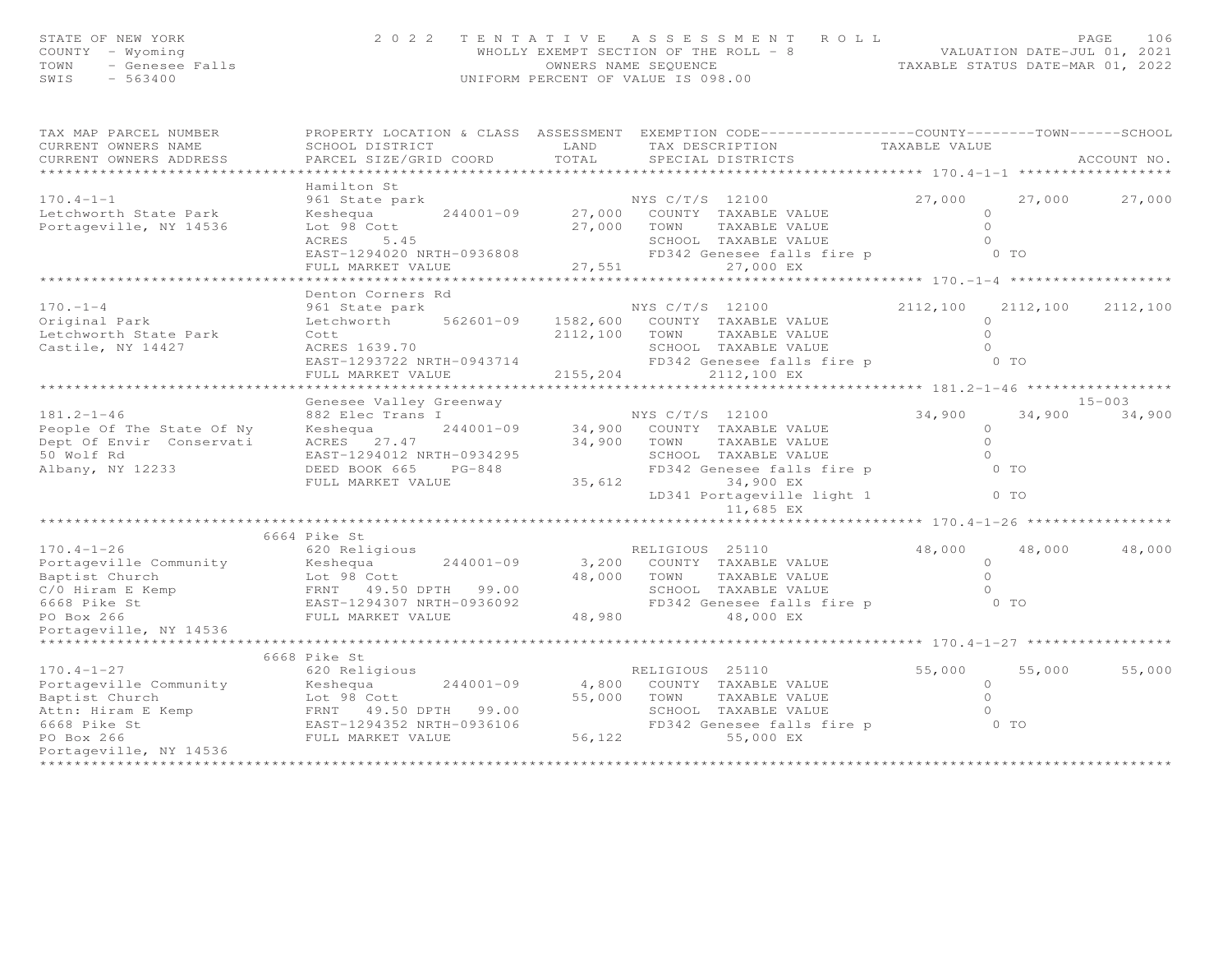| STATE OF NEW YORK<br>COUNTY - Wyoming<br>TOWN<br>- Genesee Falls<br>SWIS<br>$-563400$ | 2 0 2 2                                                                                                                                        | TENTATIVE     | ASSESSMENT ROLL<br>$\texttt{WHOLLY EXEMPT SECTION OF THE ROLL} - 8 \hspace{1.5cm} \texttt{VALUATION DATE-JUL 01, 2021} \\ \texttt{OWNERS NAME SEQUENCE} \hspace{1.5cm} \texttt{TAXABLE STATUS DATE-MAR 01, 2022} \hspace{1.5cm}$<br>UNIFORM PERCENT OF VALUE IS 098.00 |                |               | PAGE<br>107   |
|---------------------------------------------------------------------------------------|------------------------------------------------------------------------------------------------------------------------------------------------|---------------|------------------------------------------------------------------------------------------------------------------------------------------------------------------------------------------------------------------------------------------------------------------------|----------------|---------------|---------------|
| TAX MAP PARCEL NUMBER<br>CURRENT OWNERS NAME<br>CURRENT OWNERS ADDRESS                | PROPERTY LOCATION & CLASS ASSESSMENT EXEMPTION CODE-----------------COUNTY-------TOWN------SCHOOL<br>SCHOOL DISTRICT<br>PARCEL SIZE/GRID COORD | LAND<br>TOTAL | TAX DESCRIPTION TAXABLE VALUE<br>SPECIAL DISTRICTS                                                                                                                                                                                                                     |                |               | ACCOUNT NO.   |
|                                                                                       |                                                                                                                                                |               |                                                                                                                                                                                                                                                                        |                |               |               |
|                                                                                       | 6662 Pike St                                                                                                                                   |               |                                                                                                                                                                                                                                                                        |                |               |               |
| $181.2 - 1 - 28$                                                                      | 620 Religious                                                                                                                                  |               | RELIGIOUS 25110                                                                                                                                                                                                                                                        | 29,150         |               | 29,150 29,150 |
|                                                                                       | Portageville Community Keshequa $244001-09$ $2,200$ COUNTY TAXABLE VALUE                                                                       |               |                                                                                                                                                                                                                                                                        | $\circ$        |               |               |
|                                                                                       |                                                                                                                                                | 29,150 TOWN   | TAXABLE VALUE                                                                                                                                                                                                                                                          | $\bigcap$      |               |               |
|                                                                                       |                                                                                                                                                |               | SCHOOL TAXABLE VALUE                                                                                                                                                                                                                                                   | $\bigcirc$     |               |               |
|                                                                                       |                                                                                                                                                |               | FD342 Genesee falls fire p 0 TO<br>29,150 EX                                                                                                                                                                                                                           |                |               |               |
|                                                                                       |                                                                                                                                                |               |                                                                                                                                                                                                                                                                        |                |               |               |
|                                                                                       |                                                                                                                                                |               |                                                                                                                                                                                                                                                                        |                |               |               |
|                                                                                       | Finn S                                                                                                                                         |               |                                                                                                                                                                                                                                                                        |                |               |               |
| $170. - 1 - 9$                                                                        | 330 Vacant comm                                                                                                                                |               | NYS C/T/S 12100                                                                                                                                                                                                                                                        | 5,000          | 5,000         | 5,000         |
| State Of New York                                                                     |                                                                                                                                                |               | 5,000 COUNTY TAXABLE VALUE                                                                                                                                                                                                                                             | $\circ$        |               |               |
| 50 Wolf Rd                                                                            |                                                                                                                                                |               | 5,000 TOWN<br>TAXABLE VALUE                                                                                                                                                                                                                                            | $\Omega$       |               |               |
| Albany, NY 12233-0001                                                                 | Xeshequa 244001-09<br>Lot 96 Cott<br>FRNT 190.00 DPTH 200.00<br>- 190.00 NPTH 0927568                                                          |               | SCHOOL TAXABLE VALUE                                                                                                                                                                                                                                                   | $\bigcirc$     |               |               |
|                                                                                       | EAST-1290263 NRTH-0937568                                                                                                                      |               | FD342 Genesee falls fire p 0 TO                                                                                                                                                                                                                                        |                |               |               |
|                                                                                       | DEED BOOK 599 PG-00416                                                                                                                         |               | 5,000 EX                                                                                                                                                                                                                                                               |                |               |               |
|                                                                                       | FULL MARKET VALUE                                                                                                                              | 5,102         |                                                                                                                                                                                                                                                                        |                |               |               |
|                                                                                       |                                                                                                                                                |               |                                                                                                                                                                                                                                                                        |                |               |               |
| $43. - 12$                                                                            | 692 Road/str/hwy                                                                                                                               |               | XMPT C/T/S 13500                                                                                                                                                                                                                                                       | 11,700         | 11,700 11,700 |               |
| Town Of Genesee Falls                                                                 | $Keshequa$ $244001-09$                                                                                                                         |               | 0 COUNTY TAXABLE VALUE                                                                                                                                                                                                                                                 | $\circ$        |               |               |
| Town Clerk                                                                            |                                                                                                                                                |               | TAXABLE VALUE                                                                                                                                                                                                                                                          | $\bigcirc$     |               |               |
| 6645 Church St                                                                        | FULL MARKET VALUE                                                                                                                              |               | 11,939 SCHOOL TAXABLE VALUE                                                                                                                                                                                                                                            | $\overline{0}$ |               |               |
| Portageville, NY 14536                                                                |                                                                                                                                                |               | FD342 Genesee falls fire p 0 TO                                                                                                                                                                                                                                        |                |               |               |
|                                                                                       |                                                                                                                                                |               |                                                                                                                                                                                                                                                                        |                |               |               |
|                                                                                       |                                                                                                                                                |               |                                                                                                                                                                                                                                                                        |                |               |               |
| $170.4 - 1 - 25.1$                                                                    | Church St<br>963 Municpl park                                                                                                                  |               | XMPT C/T/S 13500                                                                                                                                                                                                                                                       | 43,200         |               | 43,200 43,200 |
| Town Of Genesee Falls                                                                 | Keshequa 244001-09 43,200 COUNTY TAXABLE VALUE                                                                                                 |               |                                                                                                                                                                                                                                                                        | $\overline{0}$ |               |               |
| Town Park                                                                             |                                                                                                                                                | 43,200 TOWN   | TAXABLE VALUE                                                                                                                                                                                                                                                          | $\bigcirc$     |               |               |
| 6645 Church St                                                                        | ACRES 2.16                                                                                                                                     |               | SCHOOL TAXABLE VALUE                                                                                                                                                                                                                                                   | $\Omega$       |               |               |
| Portageville, NY 14536                                                                | EAST-1294615 NRTH-0935921                                                                                                                      |               | FD342 Genesee falls fire p 0 TO                                                                                                                                                                                                                                        |                |               |               |
|                                                                                       | FULL MARKET VALUE                                                                                                                              | 44,082        | 43,200 EX                                                                                                                                                                                                                                                              |                |               |               |
|                                                                                       |                                                                                                                                                | ************* |                                                                                                                                                                                                                                                                        |                |               |               |
|                                                                                       | Pike St                                                                                                                                        |               |                                                                                                                                                                                                                                                                        |                |               |               |
| $170.4 - 1 - 53$                                                                      | 330 Vacant comm                                                                                                                                |               | XMPT C/T/S 13500                                                                                                                                                                                                                                                       | 1,000          | 1,000         | 1,000         |
| Town Of Genesee Falls                                                                 | $244001 - 09$<br>Keshequa                                                                                                                      | 1,000         | COUNTY TAXABLE VALUE                                                                                                                                                                                                                                                   | $\circ$        |               |               |
| 6645 Town Clerk                                                                       | Lot 98 Cott                                                                                                                                    | 1,000         | TOWN<br>TAXABLE VALUE                                                                                                                                                                                                                                                  | $\circ$        |               |               |
| Portageville, NY 14536                                                                | Fd342 Ld341                                                                                                                                    |               | SCHOOL TAXABLE VALUE                                                                                                                                                                                                                                                   | $\overline{0}$ |               |               |
|                                                                                       | FRNT 66.00 DPTH 102.00<br>EAST-1294201 NRTH-0936231                                                                                            |               | FD342 Genesee falls fire p 0 TO<br>1,000 EX                                                                                                                                                                                                                            |                |               |               |
|                                                                                       | DEED BOOK 597<br>PG-00055                                                                                                                      |               | LD341 Portageville light 1 0 TO                                                                                                                                                                                                                                        |                |               |               |
|                                                                                       | FULL MARKET VALUE                                                                                                                              |               | 1,020 1,000 EX                                                                                                                                                                                                                                                         |                |               |               |
| ************************                                                              |                                                                                                                                                |               |                                                                                                                                                                                                                                                                        |                |               |               |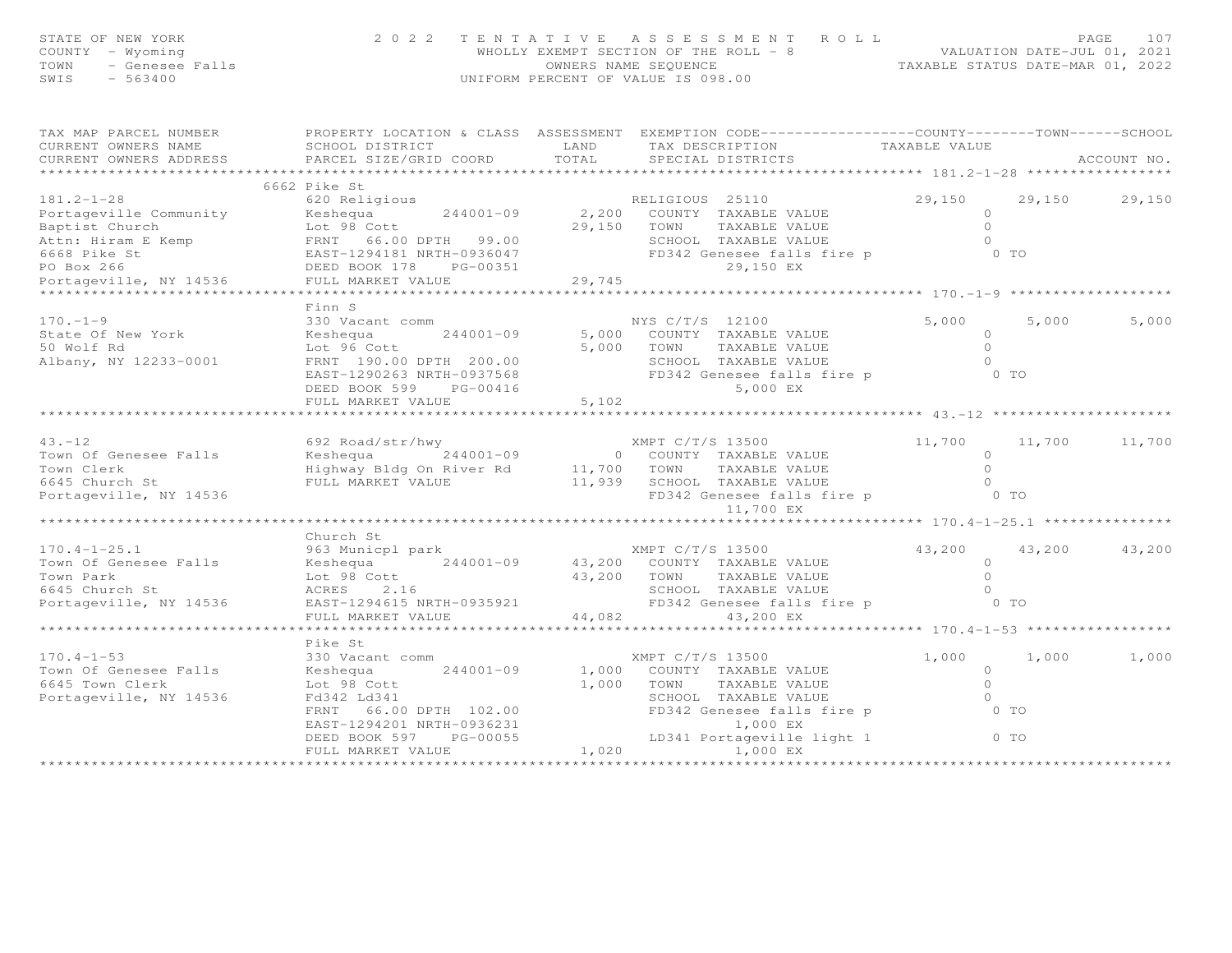| STATE OF NEW YORK<br>OF NEW YORK<br>! - Wyoming<br>- Genesee Falls<br>- 563400<br>COUNTY - Wyoming<br>TOWN<br>SWIS |                                                                                                                                                                                                                                                                                                          |             | 2022 TENTATIVE ASSESSMENT ROLL PAGE 108<br>WHOLLY EXEMPT SECTION OF THE ROLL -8 VALUATION DATE-JUL 01, 2021<br>OWNERS NAME SEQUENCE TAXABLE STATUS DATE-MAR 01, 2022<br>UNIFORM PERCENT OF VALUE IS 098.00 |          |        |             |
|--------------------------------------------------------------------------------------------------------------------|----------------------------------------------------------------------------------------------------------------------------------------------------------------------------------------------------------------------------------------------------------------------------------------------------------|-------------|------------------------------------------------------------------------------------------------------------------------------------------------------------------------------------------------------------|----------|--------|-------------|
| TAX MAP PARCEL NUMBER                                                                                              | PROPERTY LOCATION & CLASS ASSESSMENT EXEMPTION CODE------------------COUNTY--------TOWN------SCHOOL                                                                                                                                                                                                      |             |                                                                                                                                                                                                            |          |        |             |
| CURRENT OWNERS NAME SCHOOL DISTRICT<br>CURRENT OWNERS ADDRESS PARCEL SIZE/GRID                                     | PARCEL SIZE/GRID COORD TOTAL SPECIAL DISTRICTS                                                                                                                                                                                                                                                           | <b>LAND</b> | TAX DESCRIPTION TAXABLE VALUE                                                                                                                                                                              |          |        | ACCOUNT NO. |
|                                                                                                                    |                                                                                                                                                                                                                                                                                                          |             |                                                                                                                                                                                                            |          |        |             |
|                                                                                                                    | East Koy Rd                                                                                                                                                                                                                                                                                              |             |                                                                                                                                                                                                            |          | 21,700 | 21,700      |
|                                                                                                                    |                                                                                                                                                                                                                                                                                                          |             |                                                                                                                                                                                                            |          |        |             |
|                                                                                                                    |                                                                                                                                                                                                                                                                                                          |             |                                                                                                                                                                                                            |          |        |             |
|                                                                                                                    | 181.-1-25<br>Town Of Genesee Falls<br>Attn: Town Clerk<br>MPT C/T/S 13500<br>21,700<br>21,700<br>21,700<br>21,700<br>21,700<br>21,700<br>21,700<br>21,700<br>21,700<br>21,700<br>21,700<br>21,700<br>21,700<br>21,700<br>21,700<br>21,700<br>21,700<br>21,700<br>21,700<br>2                             |             |                                                                                                                                                                                                            |          |        |             |
|                                                                                                                    |                                                                                                                                                                                                                                                                                                          |             |                                                                                                                                                                                                            |          |        |             |
|                                                                                                                    | 6645 Church St                                                                                                                                                                                                                                                                                           |             |                                                                                                                                                                                                            |          |        |             |
|                                                                                                                    | 181.2-1-25.1 $\begin{array}{r} 181.2-1-25.1 \\ 651 \text{ Highway} \text{ gar} \\ 7 \text{ Com} \text{ 137,500} \\ 7 \text{ Com} \text{ Hall} \\ 6645 \text{ Church St} \\ \end{array}$ 137,500                                                                                                          |             | XMPT C/T/S 13500 137,500 137,500 137,500 137,500<br>137,500 TOWN TAXABLE VALUE 0<br>SCHOOL TAXABLE VALUE 0                                                                                                 | $\Omega$ |        |             |
|                                                                                                                    |                                                                                                                                                                                                                                                                                                          |             |                                                                                                                                                                                                            |          |        |             |
|                                                                                                                    |                                                                                                                                                                                                                                                                                                          |             |                                                                                                                                                                                                            |          |        |             |
|                                                                                                                    | 6673 Church & William Sts                                                                                                                                                                                                                                                                                |             |                                                                                                                                                                                                            |          |        |             |
|                                                                                                                    | 181.2-1-29<br>Town of Genesee Falls (551 Highway gar<br>Town Hall (199 Cott 148,500 COUNTY TAXABLE VALUE 0<br>Town Hall (199 Cott 148,500 TOWN TAXABLE VALUE 0<br>Fortageville, NY 14536 FRNT 198.00 FRNT 198.00<br>FRNT 198.00 POTTH 19<br>EAST-1294194 NRTH-0935800 148,500 EX<br>DEED BOOK 752 PG-577 |             |                                                                                                                                                                                                            |          |        |             |
|                                                                                                                    |                                                                                                                                                                                                                                                                                                          |             |                                                                                                                                                                                                            |          |        |             |
|                                                                                                                    |                                                                                                                                                                                                                                                                                                          |             |                                                                                                                                                                                                            |          |        |             |
| Castile, NY 14427                                                                                                  | Gorge<br>160.-1-1<br>United States Of America and Electron and the Case of America and Electron and Sealevel and belo<br>1000 ft sealevel and belo 305,400 TOWN TAXABLE VALUE<br>Flood Basin                                                                                                             |             | FED OWNED 14100<br>COUNTY TAXABLE VALUE 305,400 305,400 305,400<br>TOWN TAXABLE VALUE 0<br>SCHOOL TAXABLE VALUE 0<br>SCHOOL TAXABLE VALUE 0<br>FD342 Genesee falls fire p 0 TO<br>305.400 EX 0             |          |        |             |
|                                                                                                                    |                                                                                                                                                                                                                                                                                                          |             |                                                                                                                                                                                                            |          |        |             |

\*\*\*\*\*\*\*\*\*\*\*\*

\*\*\*\*\*\*\*\*\*\*\*\*\*\*\*\*\*\*\*\*\*\*\*\*\*\*\*\*\*\*\*\*\*\*\*\*\*\*\*\*\*\*\*\*\*\*\*\*\*\*\*\*\*\*\*\*\*\*\*\*\*\*\*\*\*\*\*\*\*\*\*\*\*\*\*\*\*\*\*\*\*\*\*\*\*\*\*\*\*\*\*\*\*\*\*\*\*\*\*\*\*\*\*\*\*\*\*\*\*\*\*\*\*\*\*\*\*\*\*\*\*\*\*\*\*\*\*\*\*\*\*\*

FULL MARKET VALUE 311,633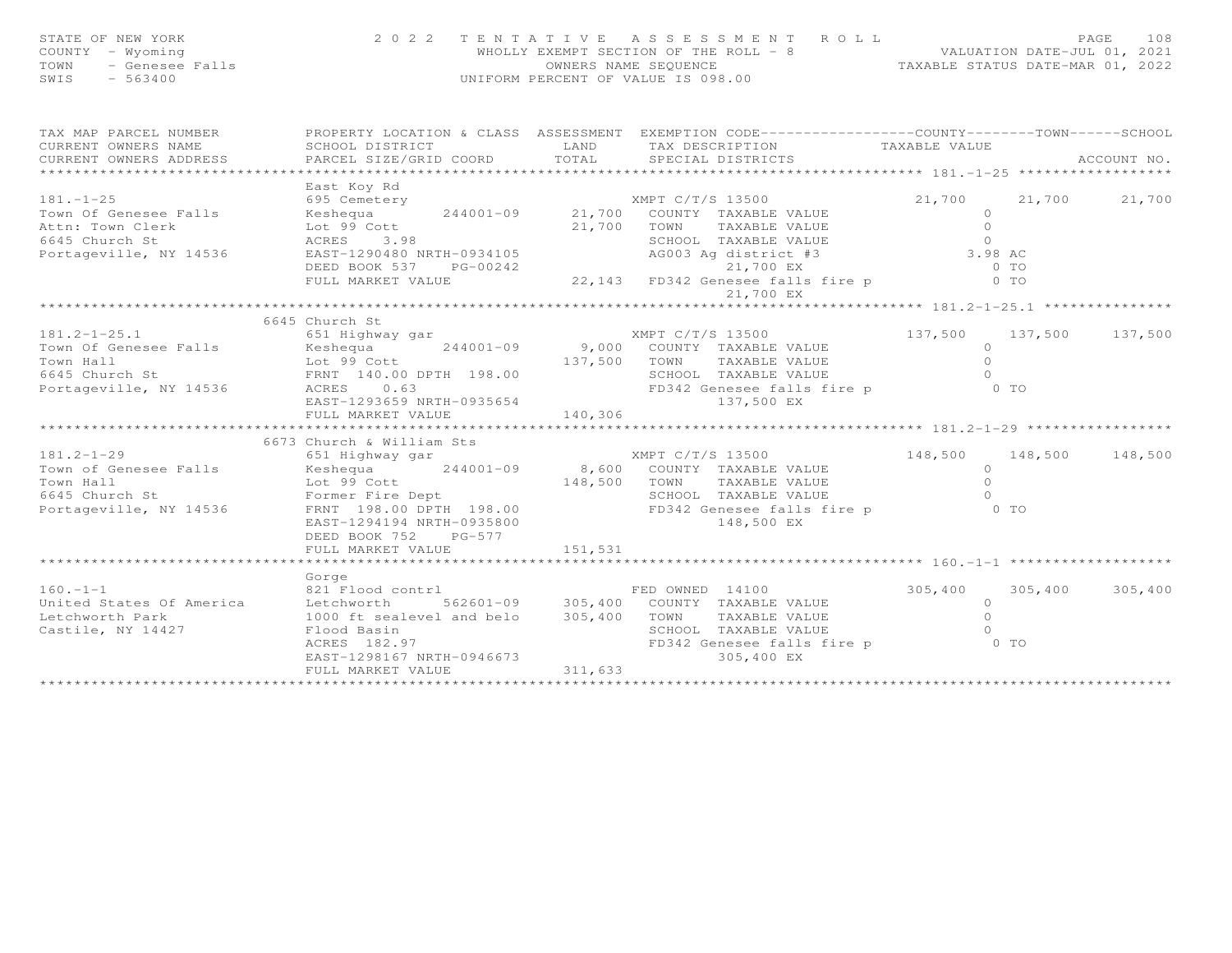|      | STATE OF NEW YORK | 2022 TENTATIVE ASSESSMENT ROLL     |                                       |                                  |                        | PAGE | 109 |
|------|-------------------|------------------------------------|---------------------------------------|----------------------------------|------------------------|------|-----|
|      | COUNTY - Wyoming  |                                    | WHOLLY EXEMPT SECTION OF THE ROLL - 8 | VALUATION DATE-JUL 01, 2021      |                        |      |     |
| TOWN | - Genesee Falls   |                                    |                                       | TAXABLE STATUS DATE-MAR 01, 2022 |                        |      |     |
| SWIS | $-563400$         | UNIFORM PERCENT OF VALUE IS 098.00 |                                       |                                  | RPS150/V04/L015        |      |     |
|      |                   |                                    |                                       |                                  | CURRENT DATE 5/01/2022 |      |     |
|      |                   |                                    |                                       |                                  |                        |      |     |

# R O L L S E C T I O N T O T A L S

## \*\*\* S P E C I A L D I S T R I C T S U M M A R Y \*\*\*

| CODE | DISTRICT NAME PARCELS | TOTAL | EXTENSION<br><b>TYPE</b> | EXTENSION<br>VALUE | AD VALOREM<br>VALUE | EXEMPT<br>AMOUNT | TAXABLE<br><b>VALUE</b> |
|------|-----------------------|-------|--------------------------|--------------------|---------------------|------------------|-------------------------|
|      | AG003 Ag district #3  |       | 3 ACRES                  | 3.98               |                     |                  | 3.98                    |
|      |                       |       | TOTAL                    |                    | 33,100              | 33,100           |                         |
|      | FD342 Genesee falls   |       | 19 TOTAL                 |                    | 3022,950            | 3022,950         |                         |
|      | LD341 Portageville 1  |       | 2 TOTAL                  |                    | 12,685              | 12,685           |                         |

## \*\*\* S C H O O L D I S T R I C T S U M M A R Y \*\*\*

| CODE             | DISTRICT NAME          | TOTAL<br>PARCELS | ASSESSED<br>LAND    | ASSESSED<br>TOTAL   | <b>EXEMPT</b><br>AMOUNT | TOTAL<br>TAXABLE | STAR<br>AMOUNT | STAR<br>TAXABLE |
|------------------|------------------------|------------------|---------------------|---------------------|-------------------------|------------------|----------------|-----------------|
| 244001<br>562601 | Keshequa<br>Letchworth | 15<br>4          | 192,000<br>1897,500 | 594,050<br>2428,900 | 594,050<br>2428,900     |                  |                |                 |
|                  | $S \cup B - TO T A L$  | 19               | 2089,500            | 3022,950            | 3022,950                |                  |                |                 |
| 244009<br>562609 | Library<br>Letchworth  | 15<br>4          | 192,000<br>1897,500 | 594,050<br>2428,900 | 594,050<br>2428,900     |                  |                |                 |
|                  | TOTAL                  | 38               | 4179,000            | 6045,900            | 6045,900                |                  |                |                 |

### \*\*\* S Y S T E M C O D E S S U M M A R Y \*\*\*

## NO SYSTEM EXEMPTIONS AT THIS LEVEL

|       |             | TOTAL   |          |          |          |
|-------|-------------|---------|----------|----------|----------|
| CODE  | DESCRIPTION | PARCELS | COUNTY   | TOWN     | SCHOOL   |
| 12100 | NYS C/T/S   | 4       | 2179,000 | 2179,000 | 2179,000 |
| 13500 | XMPT C/T/S  |         | 363,600  | 363,600  | 363,600  |
| 14100 | FED OWNED   |         | 305,400  | 305,400  | 305,400  |
| 25110 | RELIGIOUS   |         | 132,150  | 132,150  | 132,150  |
| 27350 | CEMET PRIV  |         | 42,800   | 42,800   | 42,800   |
|       | TOTAL       | 19      | 3022,950 | 3022,950 | 3022,950 |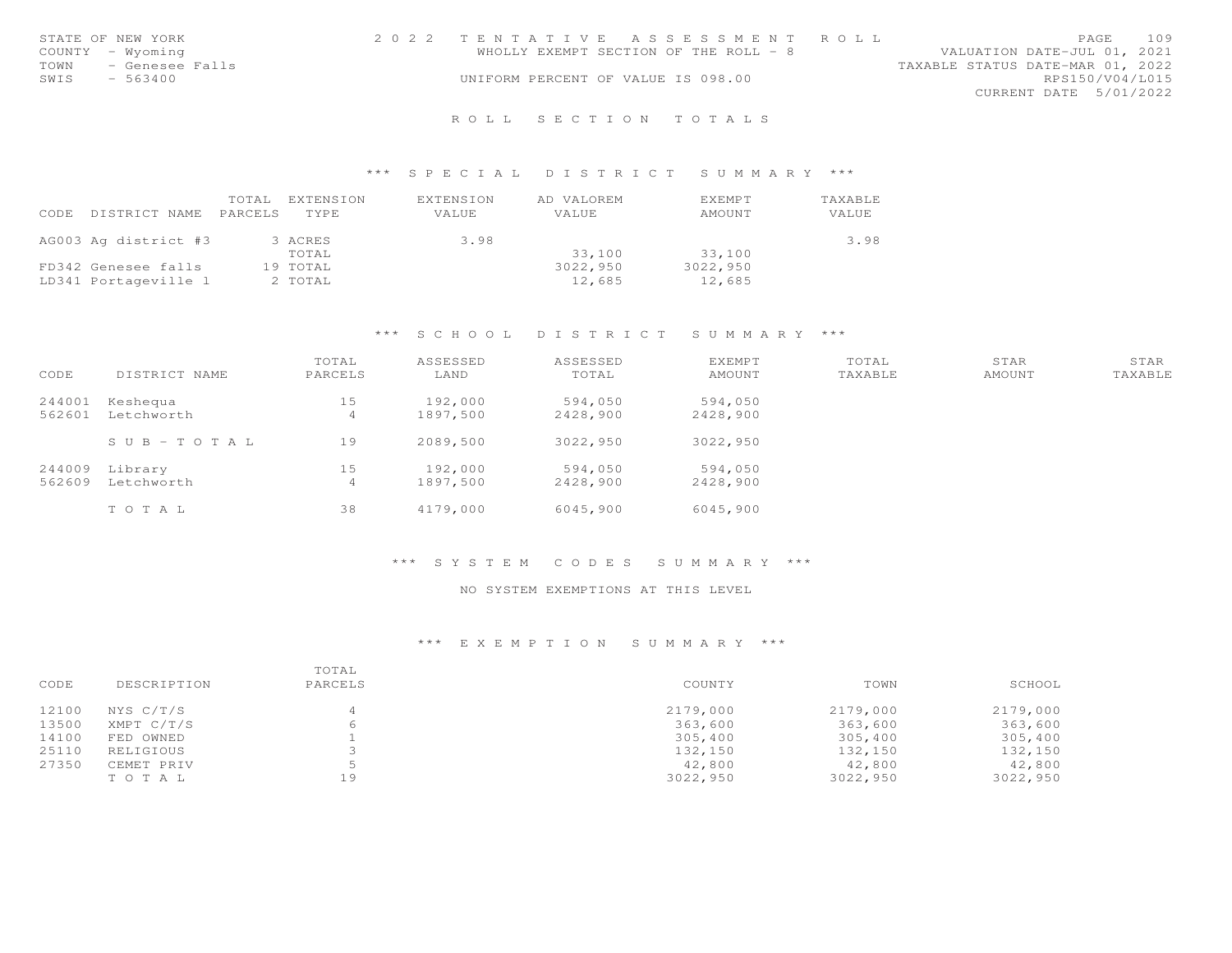| STATE OF NEW YORK       | 2022 TENTATIVE ASSESSMENT ROLL        | PAGE 110                         |
|-------------------------|---------------------------------------|----------------------------------|
| COUNTY - Wyoming        | WHOLLY EXEMPT SECTION OF THE ROLL - 8 | VALUATION DATE-JUL 01, 2021      |
| - Genesee Falls<br>TOWN |                                       | TAXABLE STATUS DATE-MAR 01, 2022 |
| SWIS<br>- 563400        | UNIFORM PERCENT OF VALUE IS 098.00    | RPS150/V04/L015                  |
|                         |                                       | CURRENT DATE 5/01/2022           |
|                         | ROLL SECTION TOTALS                   |                                  |

## \*\*\* G R A N D T O T A L S \*\*\*

| ROLL |               | TOTAL    | <b>ASSESSED</b> | ASSESSED | TAXABLE | TAXABLE | TAXABLE | STAR    |
|------|---------------|----------|-----------------|----------|---------|---------|---------|---------|
| SEC  | DESCRIPTION   | PARCELS  | LAND            | TOTAL    | COUNTY  | TOWN    | SCHOOL  | TAXABLE |
|      |               |          |                 |          |         |         |         |         |
|      | WHOLLY EXEMPT | <b>Q</b> | 2089,500        | 3022,950 |         |         |         |         |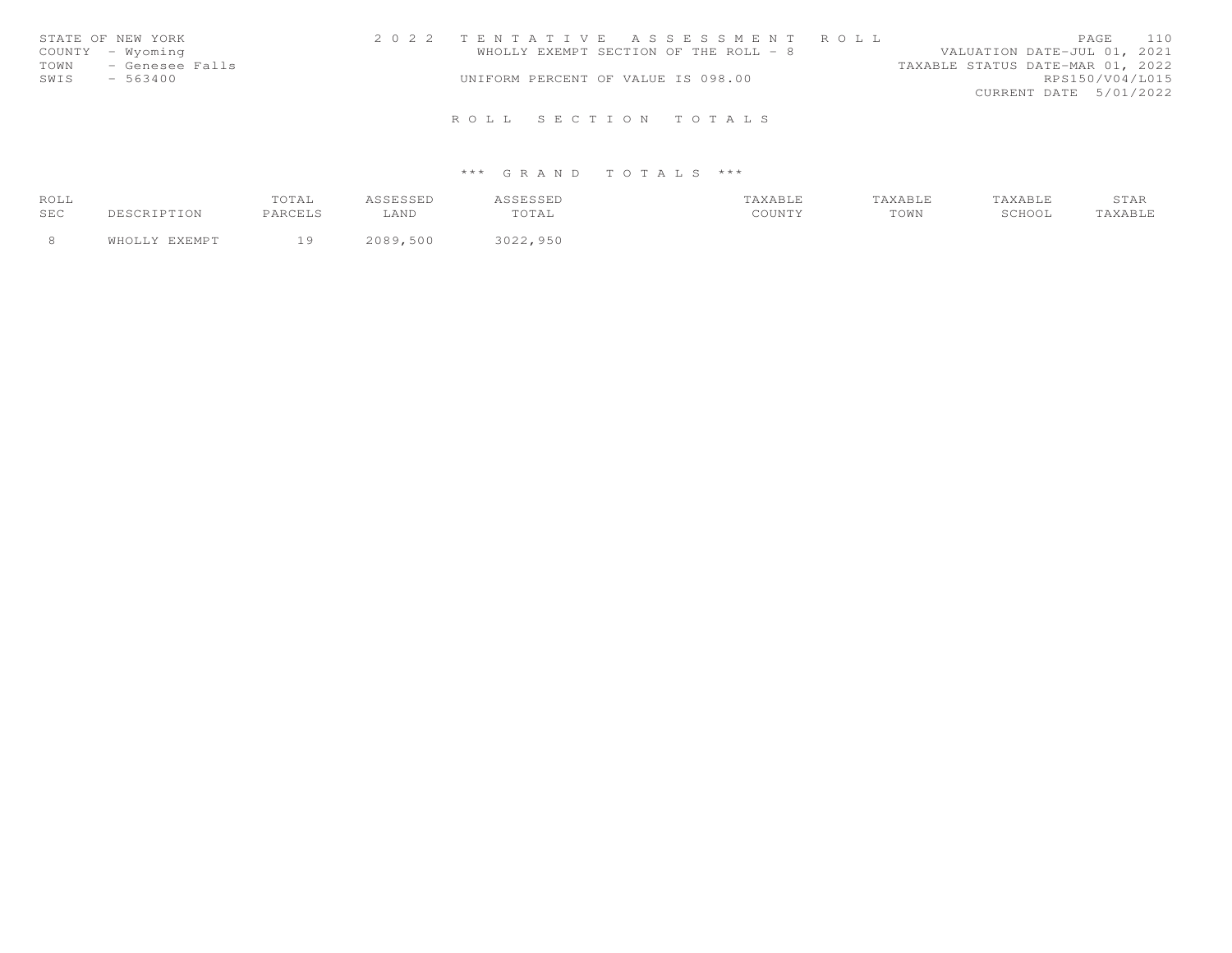| STATE OF NEW YORK       | 2022 TENTATIVE ASSESSMENT ROLL     |             |                                  | PAGE            | 111 |
|-------------------------|------------------------------------|-------------|----------------------------------|-----------------|-----|
| COUNTY – Wyoming        |                                    |             | VALUATION DATE-JUL 01, 2021      |                 |     |
| - Genesee Falls<br>TOWN |                                    | SWIS TOTALS | TAXABLE STATUS DATE-MAR 01, 2022 |                 |     |
| SWIS<br>- 563400        | UNIFORM PERCENT OF VALUE IS 098.00 |             |                                  | RPS150/V04/L015 |     |
|                         |                                    |             | CURRENT DATE 5/01/2022           |                 |     |
|                         |                                    |             |                                  |                 |     |

\*\*\* S P E C I A L D I S T R I C T S U M M A R Y \*\*\*

|      |                      | TOTAL   | EXTENSION   | EXTENSION | AD VALOREM | <b>EXEMPT</b> | TAXABLE   |
|------|----------------------|---------|-------------|-----------|------------|---------------|-----------|
| CODE | DISTRICT NAME        | PARCELS | <b>TYPE</b> | VALUE     | VALUE      | AMOUNT        | VALUE     |
|      | AG003 Ag district #3 |         | 195 ACRES   | 6686.05   |            |               | 6,686.05  |
|      |                      |         | TOTAL       |           | 17739,804  | 38,100        | 17701,704 |
|      | FD342 Genesee falls  |         | 458 TOTAL   |           | 44544,632  | 4812,550      | 39732,082 |
|      | LD341 Portageville 1 |         | 126 TOTAL   |           | 6352,291   | 12,685        | 6339,606  |
|      | RECY6 Recycle dist s |         | 12 UNITS    | 11.00     |            |               | 11.00     |
|      | RECYC Recycle distri |         | 182 UNITS   | 188.00    |            |               | 188.00    |

## \*\*\* S C H O O L D I S T R I C T S U M M A R Y \*\*\*

| CODE   | DISTRICT NAME         | TOTAL<br>PARCELS | ASSESSED<br>LAND | ASSESSED<br>TOTAL | <b>EXEMPT</b><br>AMOUNT | TOTAL<br>TAXABLE | STAR<br>AMOUNT | STAR<br>TAXABLE |
|--------|-----------------------|------------------|------------------|-------------------|-------------------------|------------------|----------------|-----------------|
| 025801 | Fillmore              | 49               | 2063,600         | 3072,686          | 1017,580                | 2055,106         | 147,300        | 1907,806        |
| 244001 | Keshequa              | 180              | 2869,820         | 12349,438         | 1450,006                | 10899,432        | 1766,670       | 9132,762        |
| 562601 | Letchworth            | 230              | 12305,672        | 29291,462         | 6167,958                | 23123,504        | 2368,475       | 20755,029       |
|        | $S \cup B - TO T A L$ | 459              | 17239,092        | 44713.586         | 8635,544                | 36078,042        | 4282,445       | 31795,597       |
| 025809 | Library               |                  |                  | 12,834            |                         | 12,834           |                | 12,834          |
| 244009 | Library               | 175              | 2593,120         | 12030,004         | 1290,186                | 10739,818        | 1766,670       | 8973,148        |
| 562609 | Letchworth            | 215              | 11665,000        | 27914.559         | 5906,580                | 22007.979        | 2278.475       | 19729,504       |
|        | TOTAL                 | 850              | 31497.212        | 84670,983         | 15832,310               | 68838,673        | 8327,590       | 60511,083       |

\*\*\* S Y S T E M C O D E S S U M M A R Y \*\*\*

#### NO SYSTEM EXEMPTIONS AT THIS LEVEL

| CODE  | DESCRIPTION | TOTAL<br>PARCELS | COUNTY   | TOWN     | SCHOOL   |
|-------|-------------|------------------|----------|----------|----------|
| 12100 | NYS C/T/S   |                  | 2179,000 | 2179,000 | 2179,000 |
| 13500 | XMPT C/T/S  | 6                | 363,600  | 363,600  | 363,600  |
| 14100 | FED OWNED   |                  | 305,400  | 305,400  | 305,400  |
| 25110 | RELIGIOUS   |                  | 132,150  | 132,150  | 132,150  |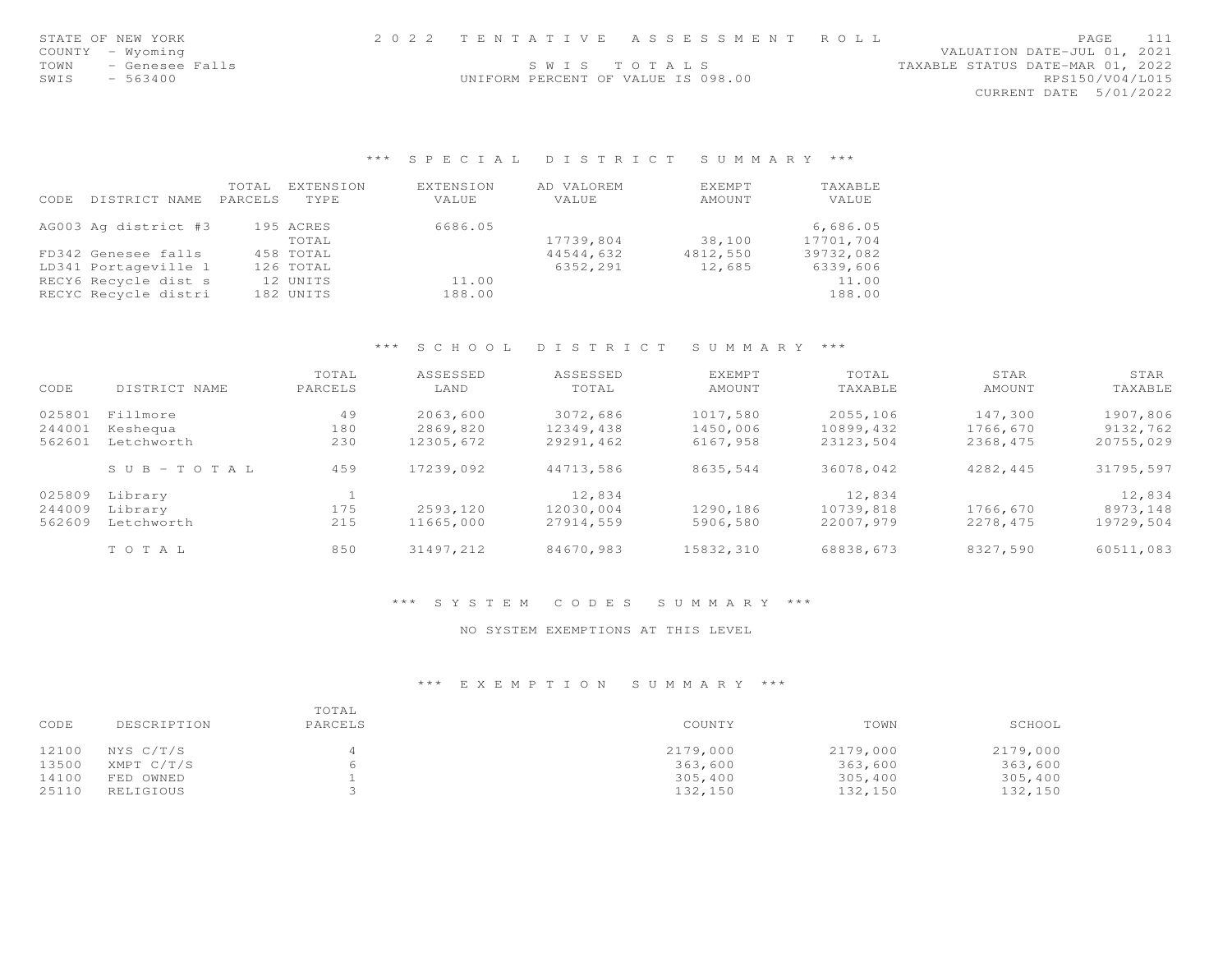|      | STATE OF NEW YORK |                                    | 2022 TENTATIVE ASSESSMENT ROLL |                                  |                        | <b>PAGE</b> | 112 |
|------|-------------------|------------------------------------|--------------------------------|----------------------------------|------------------------|-------------|-----|
|      | COUNTY - Wyoming  |                                    |                                | VALUATION DATE-JUL 01, 2021      |                        |             |     |
| TOWN | - Genesee Falls   |                                    | SWIS TOTALS                    | TAXABLE STATUS DATE-MAR 01, 2022 |                        |             |     |
| SWIS | - 563400          | UNIFORM PERCENT OF VALUE IS 098.00 |                                |                                  | RPS150/V04/L015        |             |     |
|      |                   |                                    |                                |                                  | CURRENT DATE 5/01/2022 |             |     |

|       |                 | TOTAL          |           |           |           |
|-------|-----------------|----------------|-----------|-----------|-----------|
| CODE  | DESCRIPTION     | PARCELS        | COUNTY    | TOWN      | SCHOOL    |
| 27350 | CEMET PRIV      | 5              | 42,800    | 42,800    | 42,800    |
| 32301 | RPTL 536        | $\overline{c}$ | 1784,600  | 1784,600  |           |
| 41101 | 458 C+T         |                | 1,800     | 1,800     |           |
| 41120 | VETWAR CTS      |                | 12,000    | 6,000     |           |
| 41121 | VET WAR CT      |                | 73,860    | 42,000    |           |
| 41124 | VET WAR S       | 3              |           |           | 18,000    |
| 41130 | VETCOM CTS      | $\overline{c}$ | 35,000    | 20,000    |           |
| 41131 | VET COM CT      | 4              | 62,125    | 36,625    |           |
| 41134 | VET COM S       | 2              |           |           | 16,625    |
| 41140 | VETDIS CTS      |                | 40,000    | 20,000    |           |
| 41141 | VET DIS CT      |                | 9,500     | 9,500     |           |
| 41144 | VET DIS S       |                |           |           | 9,500     |
| 41161 | $CW_15_VET/$    |                | 4,095     |           |           |
| 41700 | AG BLDG         |                | 40,000    | 40,000    | 40,000    |
| 41720 | AG LAND         | 76             | 4894,542  | 4894,542  | 4894,542  |
| 41800 | AGED C/T/S      | 2              | 58,330    | 58,330    | 59,050    |
| 41802 | AGED C          | $\mathbf{2}$   | 40,280    |           |           |
| 41803 | AGED T          | $\mathbf{2}$   |           | 57,460    |           |
| 41804 | AGED S          | $\mathbf{2}$   |           |           | 18,840    |
| 41805 | AGED C/S        | 3              | 97,158    |           | 102,400   |
| 41834 | ENH STAR        | 31             |           |           | 1920, 145 |
| 41854 | <b>BAS STAR</b> | 79             |           |           | 2362,300  |
| 42100 | AG. STRUC.      | 2              | 5,000     | 5,000     | 5,000     |
| 47450 | REFOREST        | 5              | 376,237   | 376,237   | 376,237   |
| 47460 | REFOREST        |                | 54,400    | 54,400    | 54,400    |
| 47610 | Bus Im CTS      |                | 18,000    | 18,000    | 18,000    |
|       | TOTAL           | 252            | 10629,877 | 10447,444 | 12917,989 |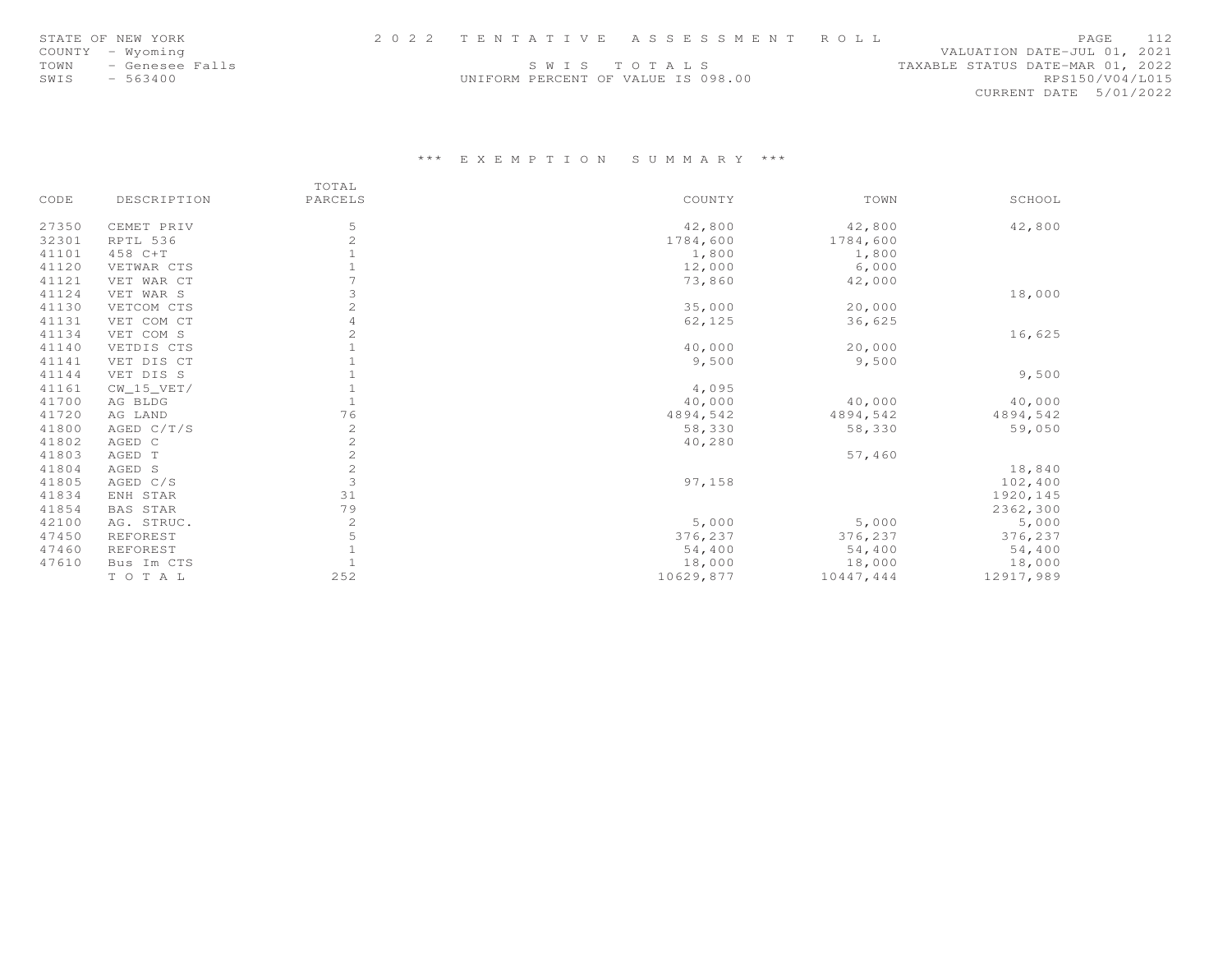| STATE OF NEW YORK       |                                    | 2022 TENTATIVE ASSESSMENT ROLL |                                  | PAGE                   | 113 |
|-------------------------|------------------------------------|--------------------------------|----------------------------------|------------------------|-----|
| COUNTY - Wyoming        |                                    |                                | VALUATION DATE-JUL 01, 2021      |                        |     |
| TOWN<br>- Genesee Falls |                                    | SWIS TOTALS                    | TAXABLE STATUS DATE-MAR 01, 2022 |                        |     |
| SWIS<br>$-563400$       | UNIFORM PERCENT OF VALUE IS 098.00 |                                |                                  | RPS150/V04/L015        |     |
|                         |                                    |                                |                                  | CURRENT DATE 5/01/2022 |     |

\*\*\* G R A N D T O T A L S \*\*\*

| ROLL<br>SEC   | DESCRIPTION       | TOTAL<br>PARCELS | ASSESSED<br>LAND | ASSESSED<br>TOTAL | TAXABLE<br>COUNTY | TAXABLE<br>TOWN | TAXABLE<br>SCHOOL | STAR<br>TAXABLE |
|---------------|-------------------|------------------|------------------|-------------------|-------------------|-----------------|-------------------|-----------------|
| $\mathbf{1}$  | TAXABLE           | 381              | 13819,592        | 29016,584         | 23194,257         | 23376,690       | 23403,990         | 19121,545       |
| $\mathcal{S}$ | STATE OWNED LAND  | 2                | 993,100          | 1784,600          |                   |                 | 1784,600          | 1784,600        |
| 5             | SPECIAL FRANCHISE | 17               |                  | 1270,773          | 1270,773          | 1270,773        | 1270,773          | 1270,773        |
| 6             | UTILITIES & N.C.  | 39               | 68,000           | 8186,043          | 8186,043          | 8186,043        | 8186,043          | 8186,043        |
| $7^{\circ}$   | CEILING RAILROADS |                  | 268,900          | 1432,636          | 1432,636          | 1432,636        | 1432,636          | 1432,636        |
| 8             | WHOLLY EXEMPT     | 19               | 2089,500         | 3022,950          |                   |                 |                   |                 |
| $\star$       | TOTAL<br>SUB      | 459              | 17239,092        | 44713,586         | 34083,709         | 34266,142       | 36078,042         | 31795,597       |
| $\star\star$  | GRAND TOTAL       | 459              | 17239,092        | 44713,586         | 34083,709         | 34266,142       | 36078,042         | 31795,597       |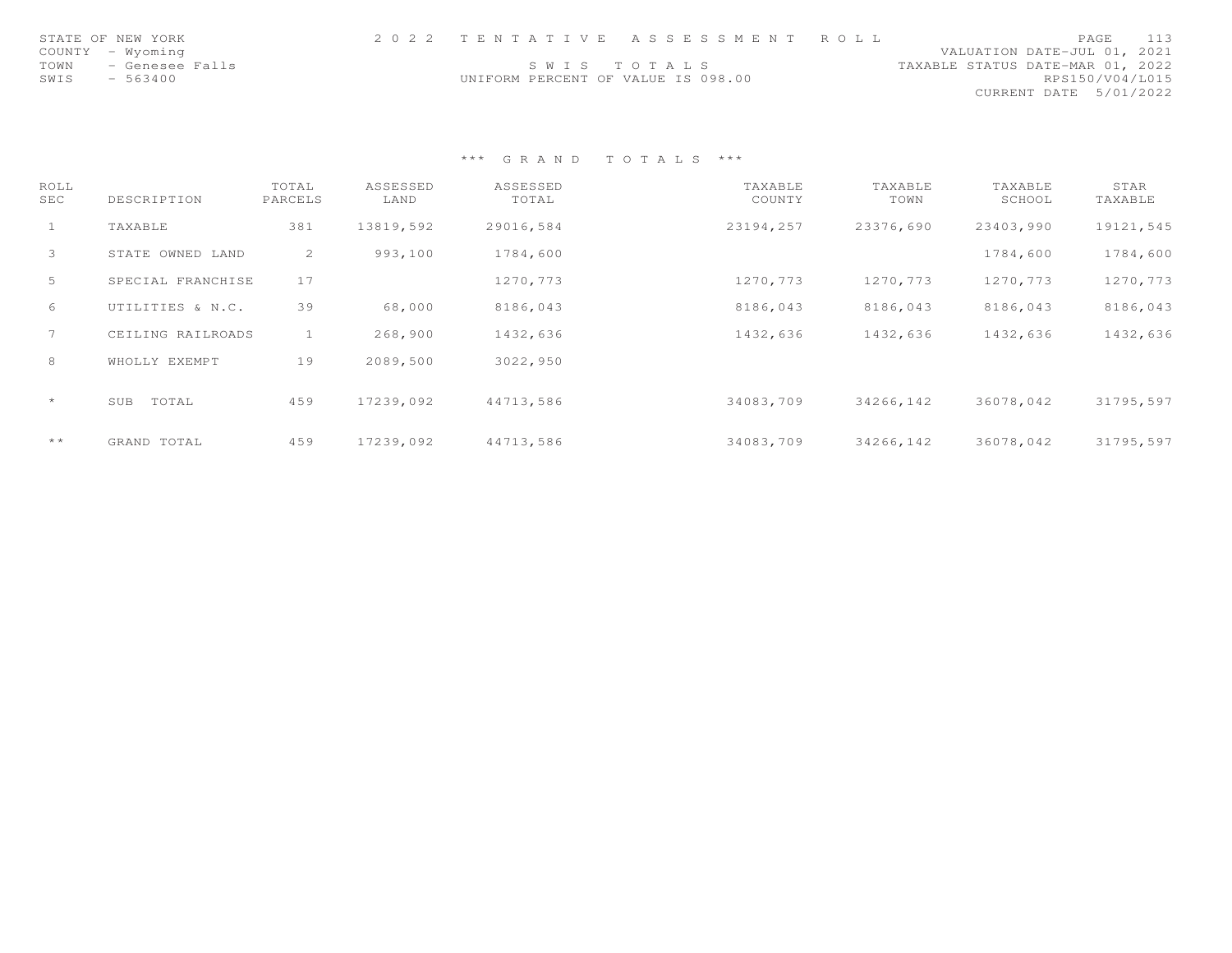| STATE OF NEW YORK<br>COUNTY<br>- Wyoming<br>- Genesee Falls<br>TOWN<br>$-5634$<br>SWIS |                          |                         | 2 0 2 2                   | TENTATIVE<br>A S S E S S M E N T<br>TOWN TOTALS<br>UNIFORM PERCENT OF VALUE IS 098.00 | ROLL                    | PAGE<br>114<br>VALUATION DATE-JUL 01, 2021<br>TAXABLE STATUS DATE-MAR 01, 2022<br>RPS150/V04/L015<br>CURRENT DATE 5/01/2022 |          |           |  |
|----------------------------------------------------------------------------------------|--------------------------|-------------------------|---------------------------|---------------------------------------------------------------------------------------|-------------------------|-----------------------------------------------------------------------------------------------------------------------------|----------|-----------|--|
|                                                                                        |                          |                         | $***$<br>SPECIAL          | DISTRICT                                                                              | SUMMARY ***             |                                                                                                                             |          |           |  |
| CODE                                                                                   | DISTRICT NAME<br>PARCELS | TOTAL EXTENSION<br>TYPE | <b>EXTENSION</b><br>VALUE | AD VALOREM<br>VALUE                                                                   | <b>EXEMPT</b><br>AMOUNT | TAXABLE<br>VALUE                                                                                                            |          |           |  |
|                                                                                        | AG003 Ag district #3     | 195 ACRES<br>TOTAL      | 6686.05                   | 17739,804                                                                             | 38,100                  | 6,686.05<br>17701,704                                                                                                       |          |           |  |
|                                                                                        | FD342 Genesee falls      | 458 TOTAL               |                           | 44544,632                                                                             | 4812,550                | 39732,082                                                                                                                   |          |           |  |
|                                                                                        | LD341 Portageville 1     | 126 TOTAL               |                           | 6352,291                                                                              | 12,685                  | 6339,606                                                                                                                    |          |           |  |
|                                                                                        | RECY6 Recycle dist s     | 12 UNITS                | 11.00                     |                                                                                       |                         | 11.00                                                                                                                       |          |           |  |
|                                                                                        | RECYC Recycle distri     | 182 UNITS               | 188.00                    |                                                                                       |                         | 188.00                                                                                                                      |          |           |  |
|                                                                                        |                          |                         | $***$<br>S C H O O L      | DISTRICT                                                                              | SUMMARY ***             |                                                                                                                             |          |           |  |
|                                                                                        |                          | TOTAL                   | ASSESSED                  | ASSESSED                                                                              | <b>EXEMPT</b>           | TOTAL                                                                                                                       | STAR     | STAR      |  |
| CODE                                                                                   | DISTRICT NAME            | PARCELS                 | LAND                      | TOTAL                                                                                 | AMOUNT                  | TAXABLE                                                                                                                     | AMOUNT   | TAXABLE   |  |
| 025801                                                                                 | Fillmore                 | 49                      | 2063,600                  | 3072,686                                                                              | 1017,580                | 2055,106                                                                                                                    | 147,300  | 1907,806  |  |
| 244001                                                                                 | Keshequa                 | 180                     | 2869,820                  | 12349,438                                                                             | 1450,006                | 10899,432                                                                                                                   | 1766,670 | 9132,762  |  |
| 562601                                                                                 | Letchworth               | 230                     | 12305,672                 | 29291,462                                                                             | 6167,958                | 23123,504                                                                                                                   | 2368,475 | 20755,029 |  |
|                                                                                        | $S$ U B - T O T A L      | 459                     | 17239,092                 | 44713,586                                                                             | 8635,544                | 36078,042                                                                                                                   | 4282,445 | 31795,597 |  |
| 025809                                                                                 | Library                  | $\mathbf{1}$            |                           | 12,834                                                                                |                         | 12,834                                                                                                                      |          | 12,834    |  |
| 244009                                                                                 | Library                  | 175                     | 2593,120                  | 12030,004                                                                             | 1290,186                | 10739,818                                                                                                                   | 1766,670 | 8973,148  |  |
| 562609                                                                                 | Letchworth               | 215                     | 11665,000                 | 27914,559                                                                             | 5906,580                | 22007,979                                                                                                                   | 2278,475 | 19729,504 |  |
|                                                                                        | TO TAL                   | 850                     | 31497,212                 | 84670,983                                                                             | 15832,310               | 68838,673                                                                                                                   | 8327,590 | 60511,083 |  |
|                                                                                        |                          |                         |                           |                                                                                       |                         |                                                                                                                             |          |           |  |

## \*\*\* S Y S T E M C O D E S S U M M A R Y \*\*\*

## NO SYSTEM EXEMPTIONS AT THIS LEVEL

| CODE  | DESCRIPTION | TOTAL<br>PARCELS | COUNTY   | TOWN     | SCHOOL   |
|-------|-------------|------------------|----------|----------|----------|
| 12100 | NYS C/T/S   |                  | 2179,000 | 2179,000 | 2179,000 |
| 13500 | XMPT C/T/S  | h                | 363,600  | 363,600  | 363,600  |
| 14100 | FED OWNED   |                  | 305,400  | 305,400  | 305,400  |
| 25110 | RELIGIOUS   |                  | 132,150  | 132,150  | 132,150  |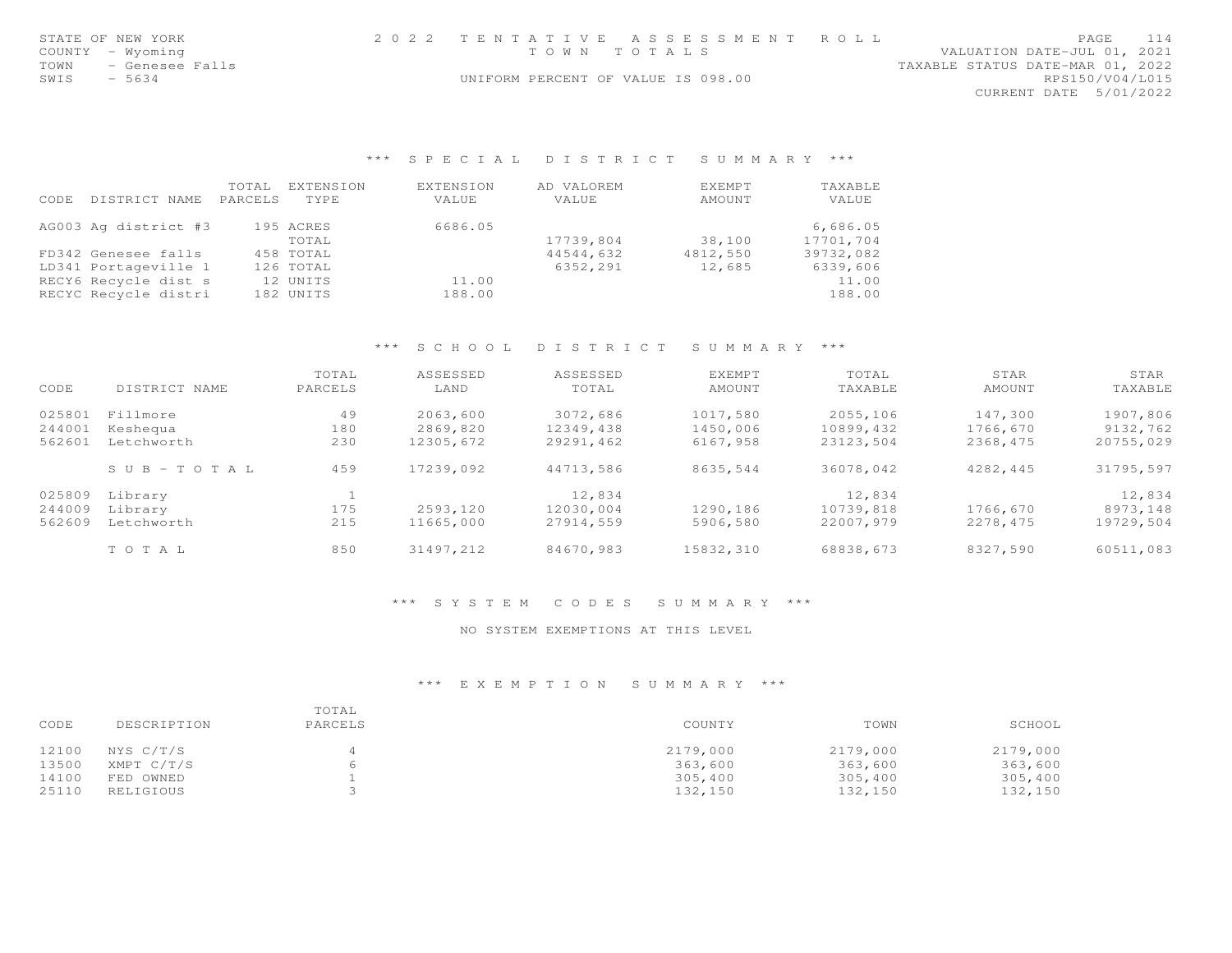|      | STATE OF NEW YORK    | 2022 TENTATIVE ASSESSMENT ROLL     |  |                                  |                        | PAGE | 115 |
|------|----------------------|------------------------------------|--|----------------------------------|------------------------|------|-----|
|      | COUNTY - Wyoming     | TOWN TOTALS                        |  | VALUATION DATE-JUL 01, 2021      |                        |      |     |
|      | TOWN - Genesee Falls |                                    |  | TAXABLE STATUS DATE-MAR 01, 2022 |                        |      |     |
| SWIS | - 5634               | UNIFORM PERCENT OF VALUE IS 098.00 |  |                                  | RPS150/V04/L015        |      |     |
|      |                      |                                    |  |                                  | CURRENT DATE 5/01/2022 |      |     |

|       |                 | TOTAL                 |           |           |           |
|-------|-----------------|-----------------------|-----------|-----------|-----------|
| CODE  | DESCRIPTION     | PARCELS               | COUNTY    | TOWN      | SCHOOL    |
| 27350 | CEMET PRIV      | 5                     | 42,800    | 42,800    | 42,800    |
| 32301 | RPTL 536        | $\overline{c}$        | 1784,600  | 1784,600  |           |
| 41101 | 458 C+T         |                       | 1,800     | 1,800     |           |
| 41120 | VETWAR CTS      |                       | 12,000    | 6,000     |           |
| 41121 | VET WAR CT      |                       | 73,860    | 42,000    |           |
| 41124 | VET WAR S       | 3                     |           |           | 18,000    |
| 41130 | VETCOM CTS      | $\overline{c}$        | 35,000    | 20,000    |           |
| 41131 | VET COM CT      |                       | 62,125    | 36,625    |           |
| 41134 | VET COM S       | 2                     |           |           | 16,625    |
| 41140 | VETDIS CTS      |                       | 40,000    | 20,000    |           |
| 41141 | VET DIS CT      |                       | 9,500     | 9,500     |           |
| 41144 | VET DIS S       |                       |           |           | 9,500     |
| 41161 | $CW_15_VET/$    |                       | 4,095     |           |           |
| 41700 | AG BLDG         |                       | 40,000    | 40,000    | 40,000    |
| 41720 | AG LAND         | 76                    | 4894,542  | 4894,542  | 4894,542  |
| 41800 | AGED C/T/S      | 2                     | 58,330    | 58,330    | 59,050    |
| 41802 | AGED C          | $\mathbf{2}^{\prime}$ | 40,280    |           |           |
| 41803 | AGED T          | $\mathbf{2}^{\prime}$ |           | 57,460    |           |
| 41804 | AGED S          | 2                     |           |           | 18,840    |
| 41805 | AGED C/S        | 3                     | 97,158    |           | 102,400   |
| 41834 | ENH STAR        | 31                    |           |           | 1920, 145 |
| 41854 | <b>BAS STAR</b> | 79                    |           |           | 2362,300  |
| 42100 | AG. STRUC.      | $\mathbf{2}$          | 5,000     | 5,000     | 5,000     |
| 47450 | REFOREST        | 5                     | 376,237   | 376,237   | 376,237   |
| 47460 | REFOREST        |                       | 54,400    | 54,400    | 54,400    |
| 47610 | Bus Im CTS      |                       | 18,000    | 18,000    | 18,000    |
|       | TOTAL           | 252                   | 10629,877 | 10447,444 | 12917,989 |